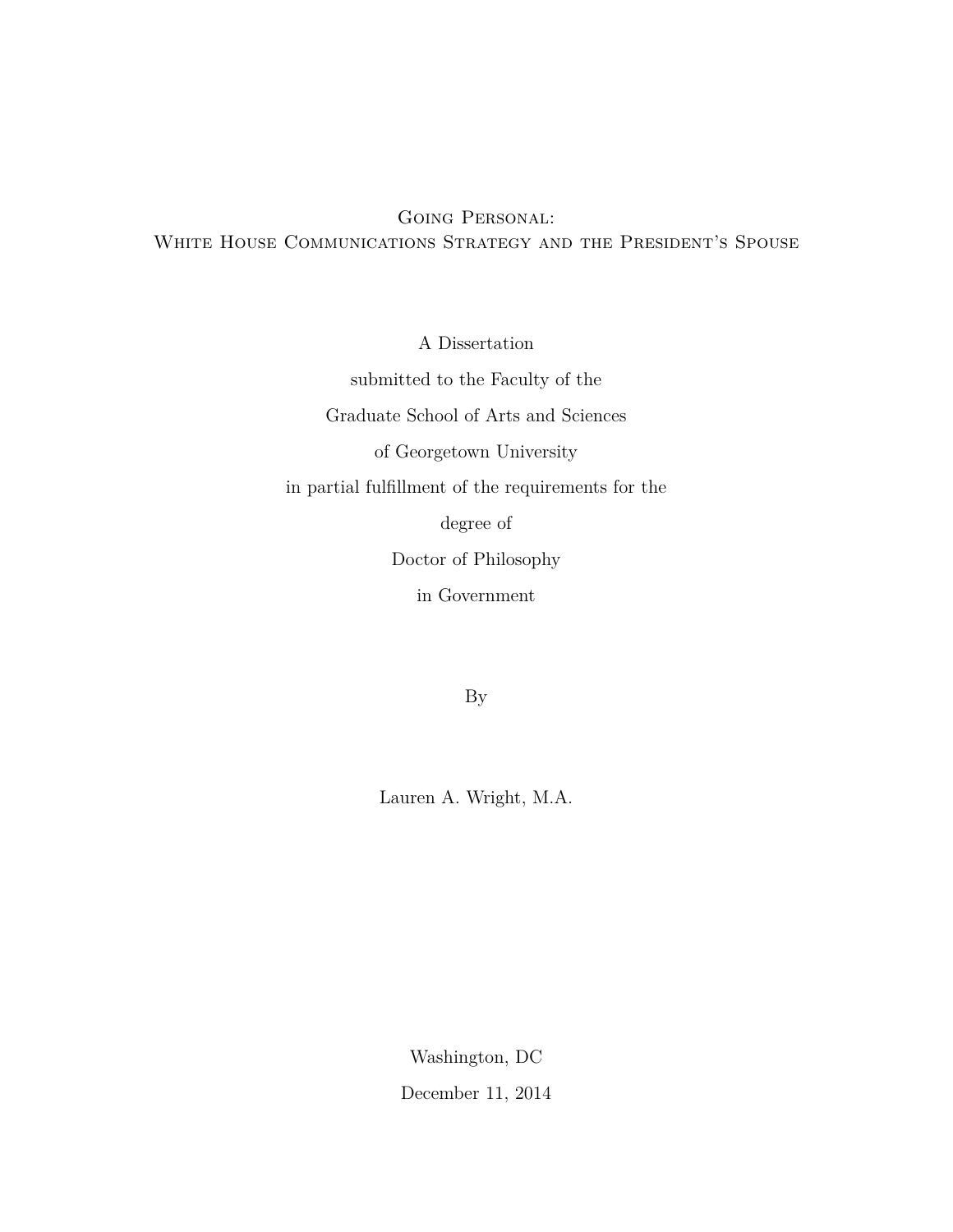Copyright  $\copyright$  2014 by Lauren A. Wright All Rights Reserved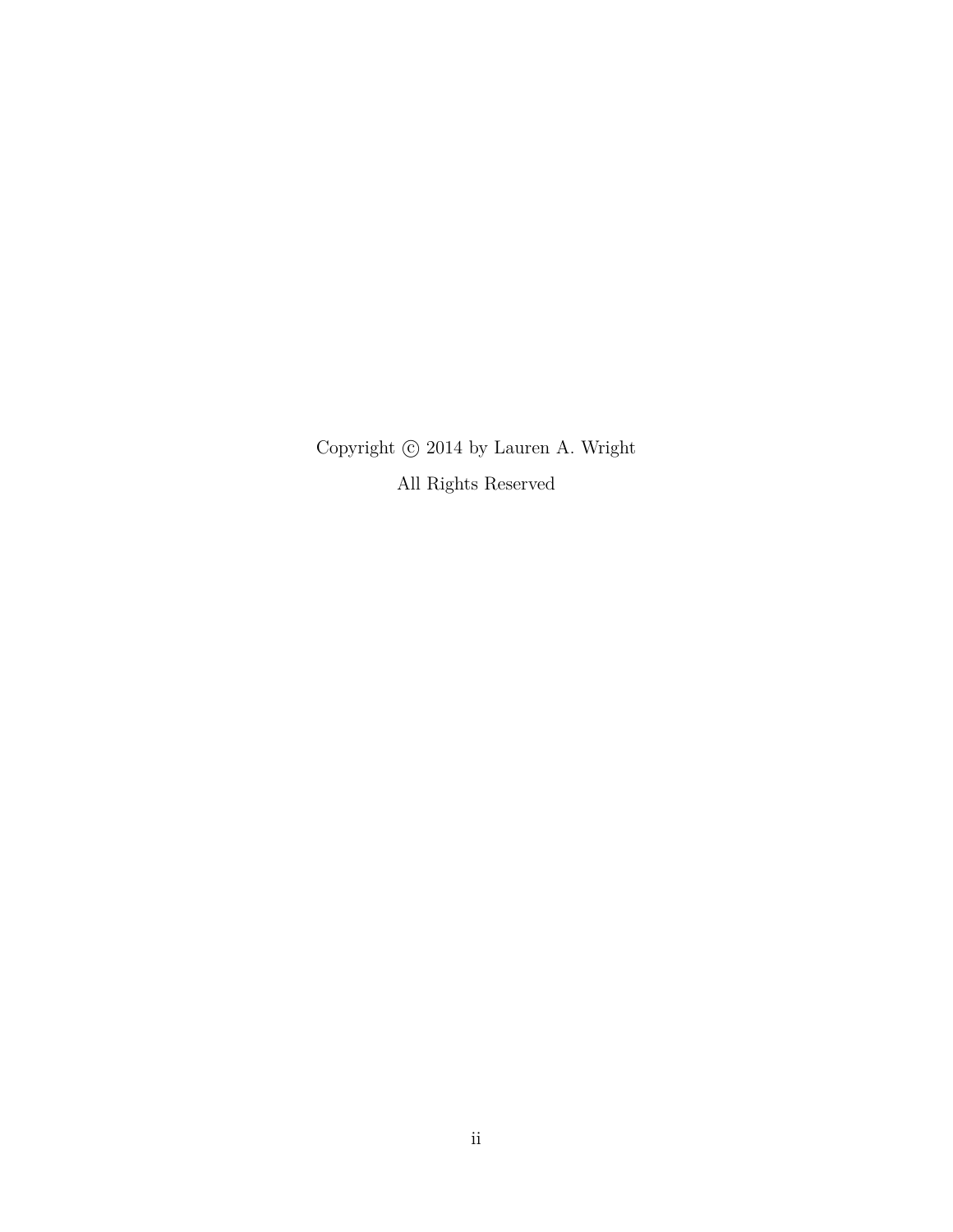# **Going Personal: White House Communications Strategy and the President's Spouse**

Lauren A. Wright, M.A.

Dissertation Advisor: Dr. Stephen J. Wayne, Ph.D

#### **ABSTRACT**

Political scientists have failed to recognize the political importance of the president's spouse. While the evolving role of the first lady over time from White House hostess to presidential advisor has been documented in historical narratives and news articles, the tremendous responsibility placed on her office to communicate the president's message and shape his public image has received little attention. This responsibility has increased markedly in the last three presidential administrations, illustrated by the fact that Michelle Obama made more speeches and major public appearances in her first five years in office than any first lady in history. In addition to demonstrating that presidential spouses are an integral part of White House and campaign communications strategy, this dissertation challenges the popular notion among scholars that communications tactics designed to boost presidential popularity and garner support for the president's policy agenda have a negligible impact on public opinion. Detailed examinations of speech transcripts, elite interviews, and survey experiments inform an assessment of the possibility that presidential spouses are mobilized in a calculated effort to enhance the public reputation of presidents and their policy agendas, and that under some circumstances, these efforts can profoundly influence public opinion at the individual level.

Index words: First Ladies, Hillary Clinton, Laura Bush, Michelle Obama, Pet Projects, Public Opinion, Politicization, Gender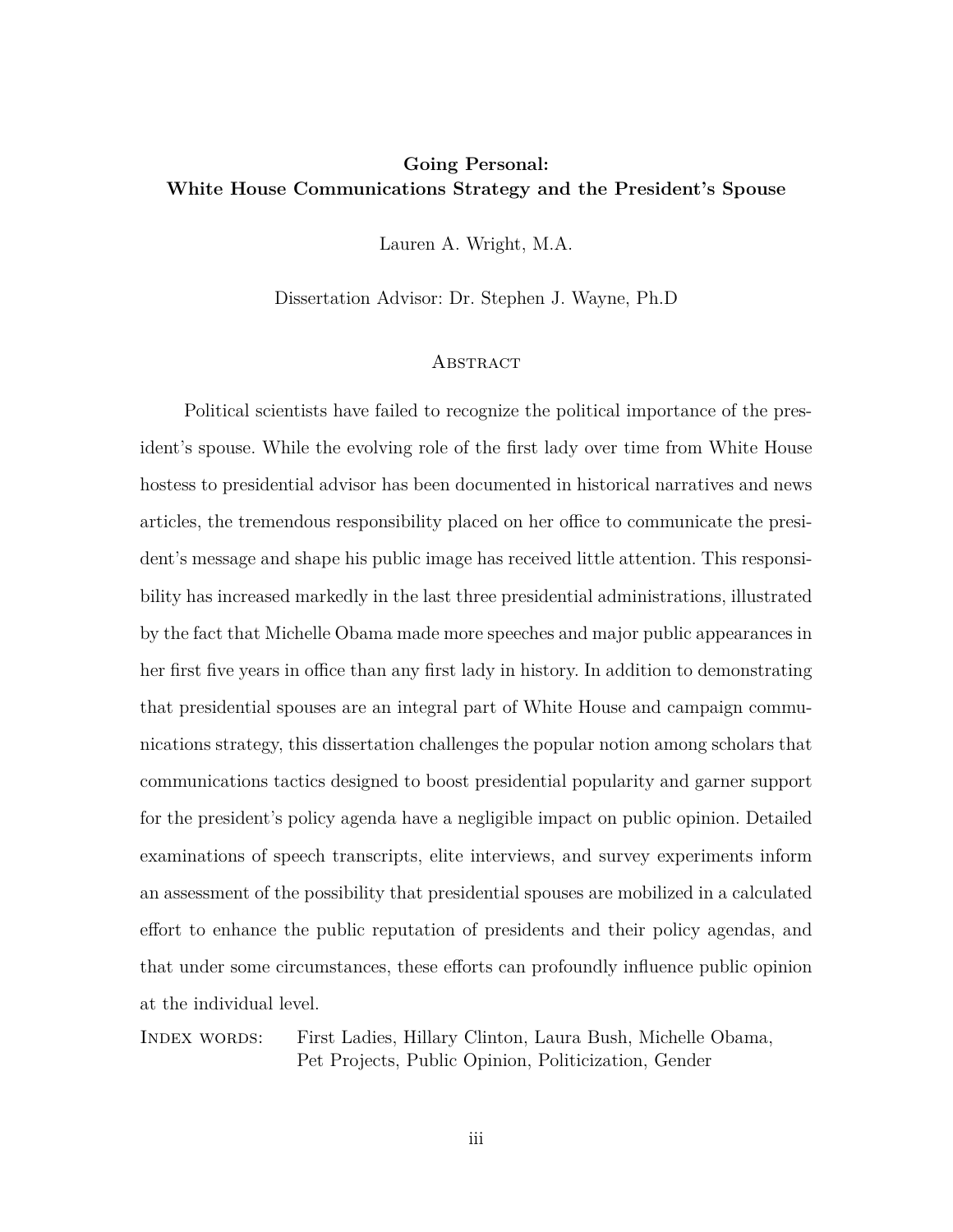FOR DICKERSON, KATHERINE AND STEPHANIE WRIGHT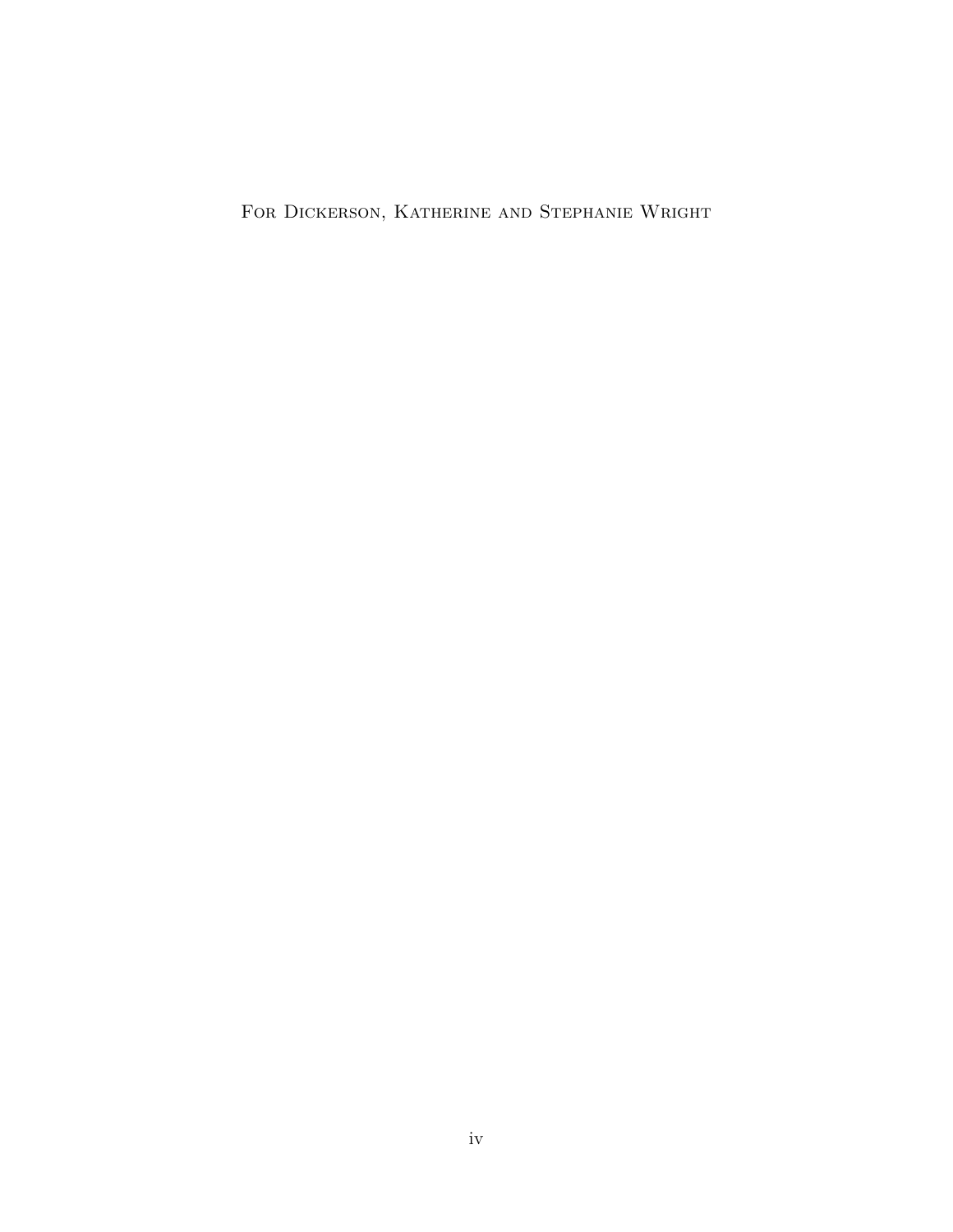### **ACKNOWLEDGMENTS**

I would like to thank my dissertation committee for the ample guidance and encouragement they provided me: Professors Mark Rom, Lynn Ross, and my chairperson, Stephen Wayne. Many thanks also to Professor Martha Kumar for taking a special interest in my project and offering me an opportunity to continue this important research in the future, and to Jonathan Mummolo for his invaluable insight and unwavering support. Finally, thank you to the many experts who participated in the interview process and lent me a much deeper understanding of the East Wing than I would have acquired without their help.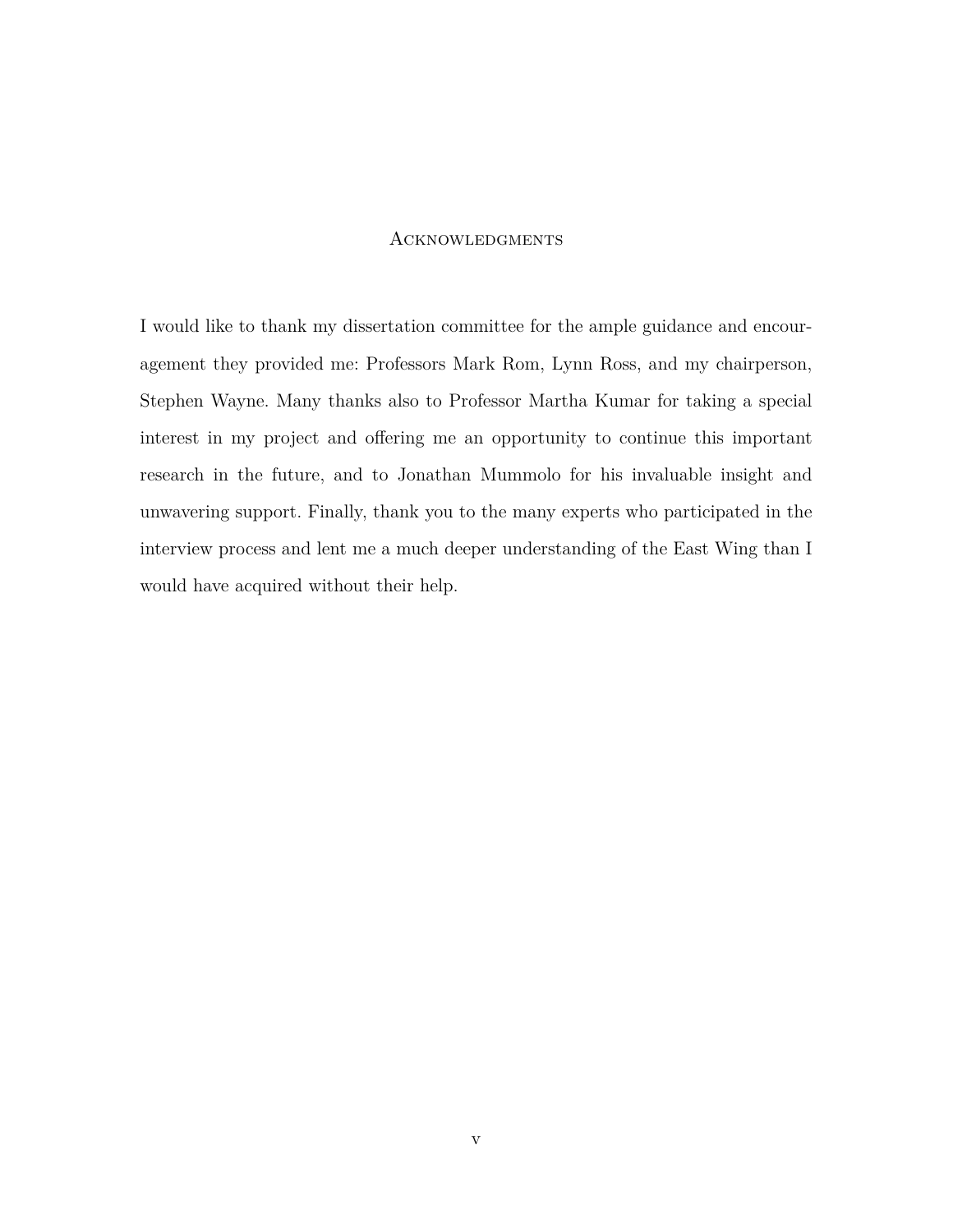# **PREFACE**

Like most labyrinthine intellectual journeys, the idea for this dissertation is rooted in a simple puzzle. Presidential spouses are some of the most recognizable figures in American politics and among the least studied figures in political science. Their absence from research on presidential communications is glaring. The lack of empirical work on presidential spouses is characteristic of the enduring, albeit shrinking, disconnect between those who practice politics and those who study them. Political operatives and campaign professionals devote tremendous amounts of time and resources to the task of improving the public image of presidents and presidential candidates despite widespread agreement among scholars that their efforts rarely change public opinion in the aggregate. Perhaps because of my own background as a gubernatorial campaign staffer turned doctoral student, I consult both of these groups in my investigation of the role presidential spouses play in White House communications strategy and their ability to shape the public's opinion of presidents and their policies.

There are a few reasons political practitioners and political scientists may disagree on the importance of presidential spouses. The first is data availability. There have only been 45 first ladies in U.S. history, and because they are not elected officials, information about them was not systematically collected and organized until recently. Gallup conducted the first public opinion poll about the president's spouse in 1939, and job approval ratings for first ladies were not measured until the Clinton administration. Furthermore, public appropriations for staff to the first lady were not routinely designated by Congress until 1979. For these reasons, records produced by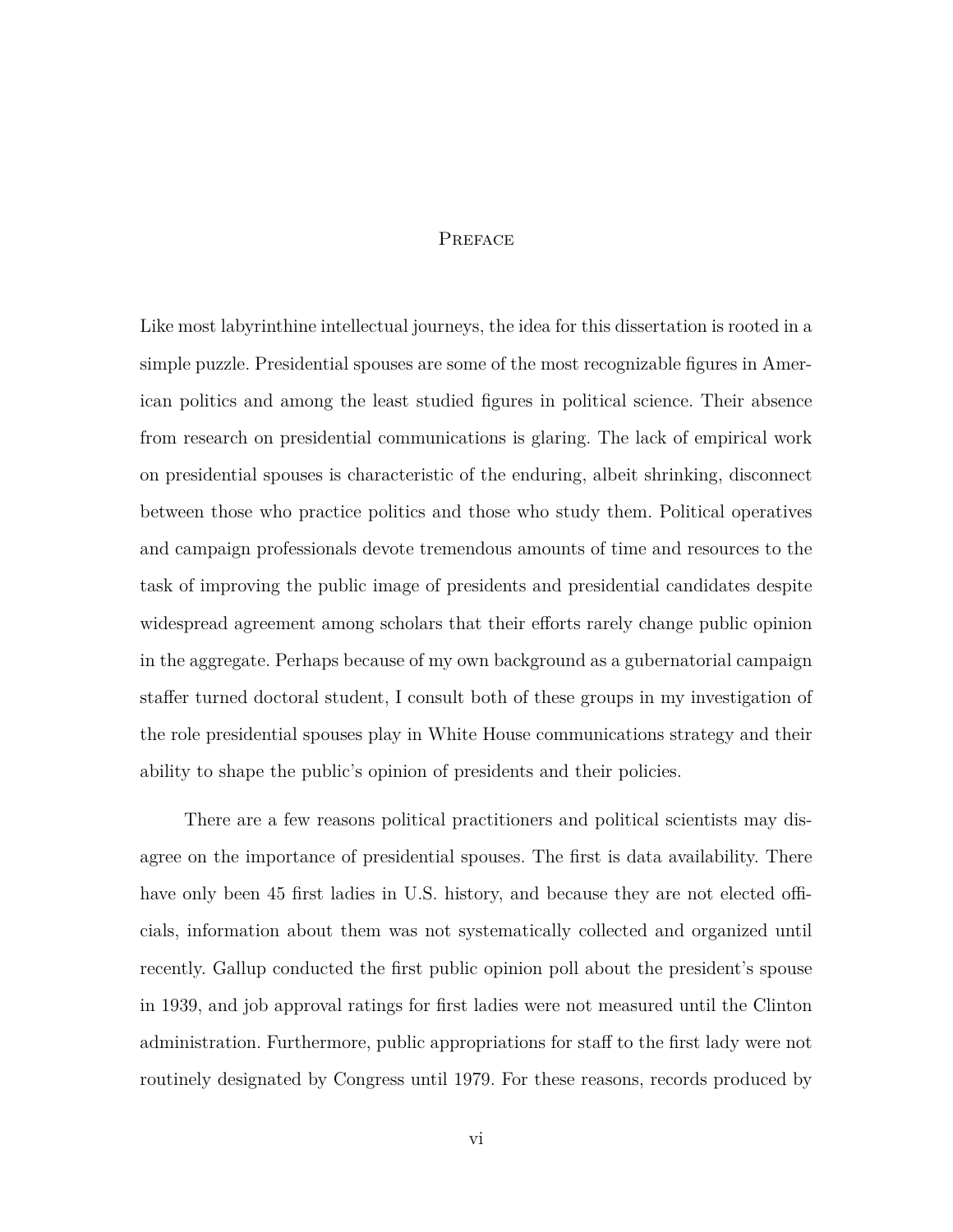the Office of the First Lady that facilitate empirical research on the formal role of presidential spouses are scarce, and existing scholarly work on first ladies is weak. Without descriptive statistics in which to anchor their claims, American politics scholars, journalists, and historians have relied on typologies of first ladies to assess their roles. For example, due to her lack of interest in politics and comparatively low educational attainment to Hillary Clinton, Laura Bush is largely deemed a traditional first lady rather than a modern first lady. The evidence I present later in this dissertation suggests these typologies are severely flawed. Fortunately, there has been very consistent documentation of the activities of the first lady since 1992, when the advent of the internet enabled the National Archives to organize and preserve speeches made by first ladies as well as transcripts of their public remarks online. I make use of these materials by coding over 1,500 public speeches made by Hillary Clinton, Laura Bush and Michelle Obama in the last three presidential administrations.

The second reason political scientists may have neglected the Office of the First Lady as a legitimate research topic is measurement. American politics scholars have increasingly moved away from questions that cannot be answered through the analysis of quantified data. Though quantifying speeches delivered by first ladies provides valuable evidence for my suggestion that the strategic mobilization of presidential spouses by the White House has become a more common practice, there are critical aspects of this project that cannot be informed through the numerical analysis of public records. For example, why does the first lady appear in public so often? What purpose do these appearances serve? What makes presidential spouses appealing to the American public? As I mention later in the dissertation, there is hardly a way to answer these questions reliably without consulting the political professionals responsible for mobilizing first ladies on behalf of the White House and on the campaign trail.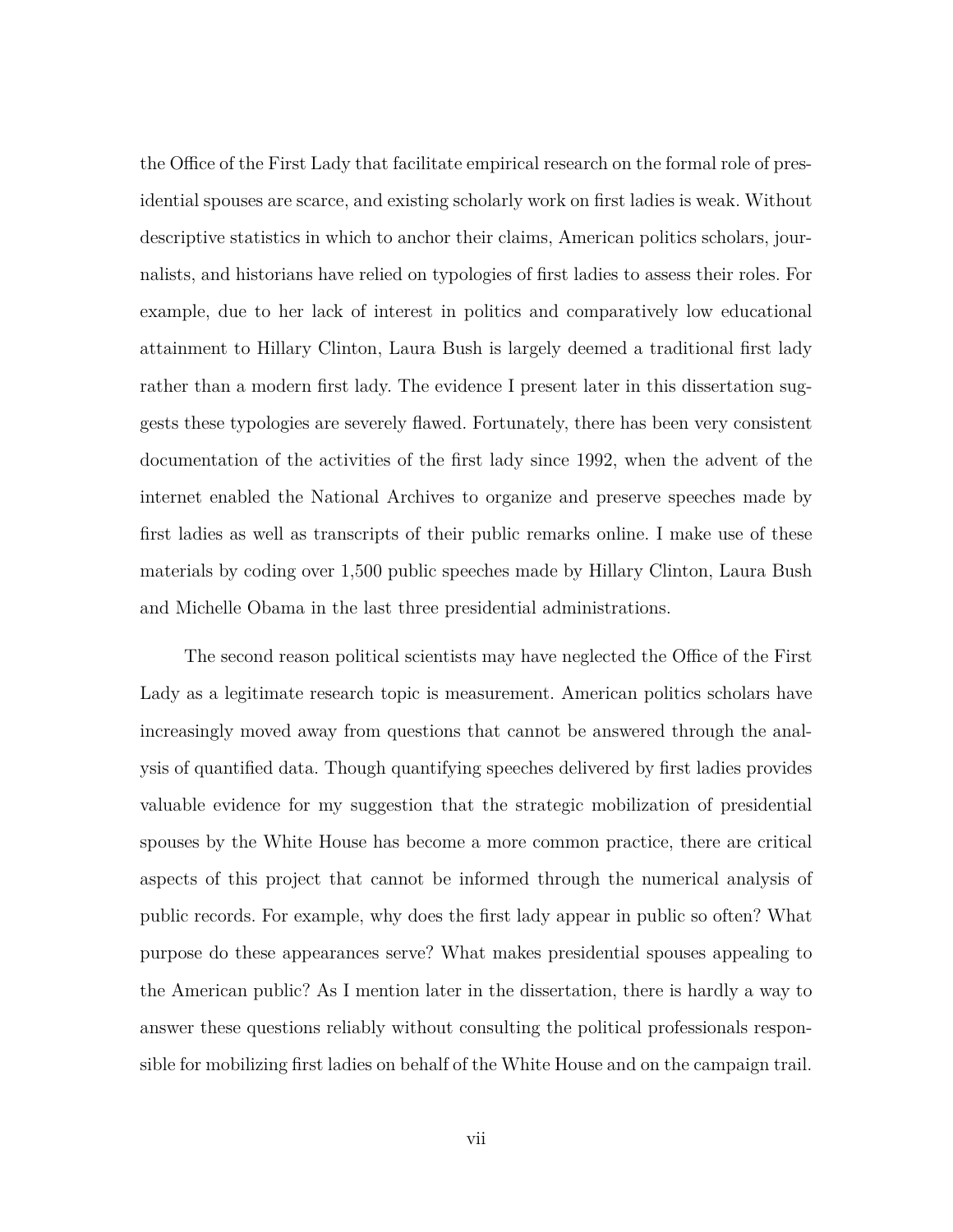Elite interviews are important tools for evaluating existing hypotheses and generating new ones.

Encouragingly, in recent years there have been more examples of political practitioners collaborating successfully with political scientists. Campaign strategists have adopted some of the tools political methodology offers for gauging the impact of messaging tactics such as television advertising, and have even allowed scholars to conduct experiments that test different strategies for ad placement and content. This kind of experimentation was common in the 2012 elections, when the Obama campaign began buying air space in Montana early in the summer in order to test the effectiveness of ads in a low-risk setting. Scholars like Ansolabehere and Iyengar (1995), Holbrook (1996) and Shaw (1999) have discovered that campaign events have a marginal, though not long-lasting, effect on voting behavior. For instance, in their 2003 study, Hillygus and Jackman found that support for Bush in 2000 increased after the debates, but not during the conventions, and support for Gore increased following the conventions, but not during the debates (2003: 583). Though first ladies are merely one instrument in the presidential communications toolkit, studies that argue communications strategies employed by White House and campaign staff do often influence the perceptions and behavior of voters are promising, especially because presidential spouses have become such a big part of these strategies. In this dissertation I assess the impact of public appearances made by the first lady on individual evaluations of the president and his policy agenda using controlled experiments not unlike those employed in the aforementioned campaign advertising studies. Even if the first lady's influence on *mass* public opinion is difficult to ascertain, experiments allow opinion to be measured at an individual, personal level, where nonnumeric mechanisms like the supposed humanizing quality of presidential spouses do their work.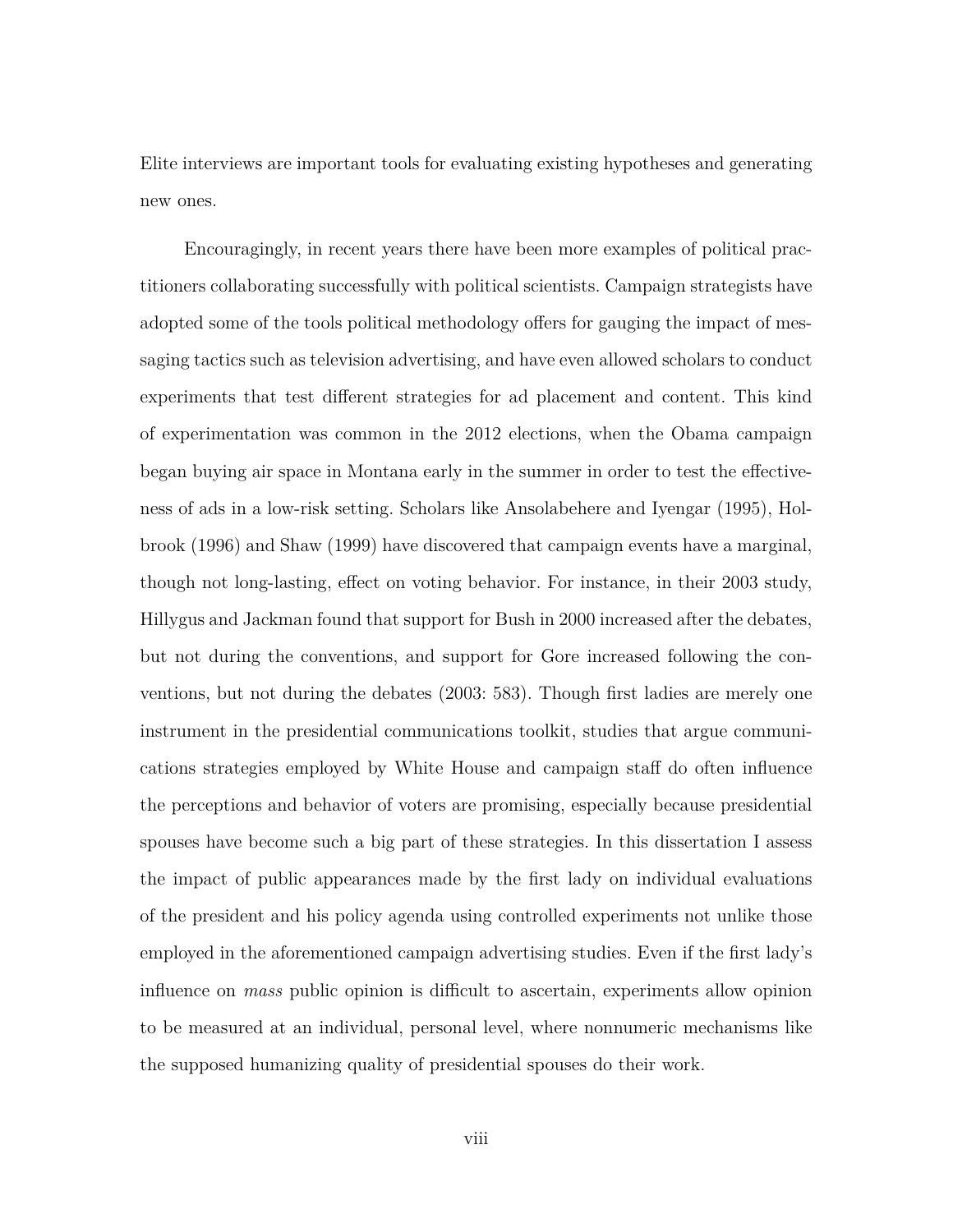The final reason some political scientists have been dismissive of the study of first ladies pertains to gender. In my search for advisors to guide me through the process of writing a dissertation, I encountered scholars who thought the study of political spouses would demean academic discussions about women and politics. Compared to the existing gender and politics literature, which largely focuses on the obstacles women face while running for office, their underrepresentation in appointed and elected government positions, and the difference they make when they are elected, at first glance, research centered on the president's wife appears inconsequential. It is not. The powers of the president's spouse are informal, but they are formidable.

First, first ladies have more access to the president than any single White House staff member or government official. Though the efforts of historians to assess the private influence of first ladies do not meet the standards required by social science to make definitive claims, the potential for spouses to impact presidential decisionmaking behind closed doors should not be ignored. Second, presidential spouses receive more public attention than most elected officials. The day following the 2012 Democratic National Convention, polling firms noted that Michelle Obama's speech received over one million more online views than President Clinton's speech and more than eight times the number of online views received by President Obama's speech. In fact, Michelle Obama's speech received more online views than all of the speeches made at the Republican National Convention combined (Calao 2012). Finally, first ladies are more popular than presidents. In almost every year since the ANES began measuring public opinion of first ladies in addition to the president, first ladies have enjoyed higher job approval ratings than their husbands. Even as Hillary Clinton faced substantial public backlash in 1993 surrounding her involvement in the Clinton administration's healthcare initiative, her job approval rating averaged 64% while Bill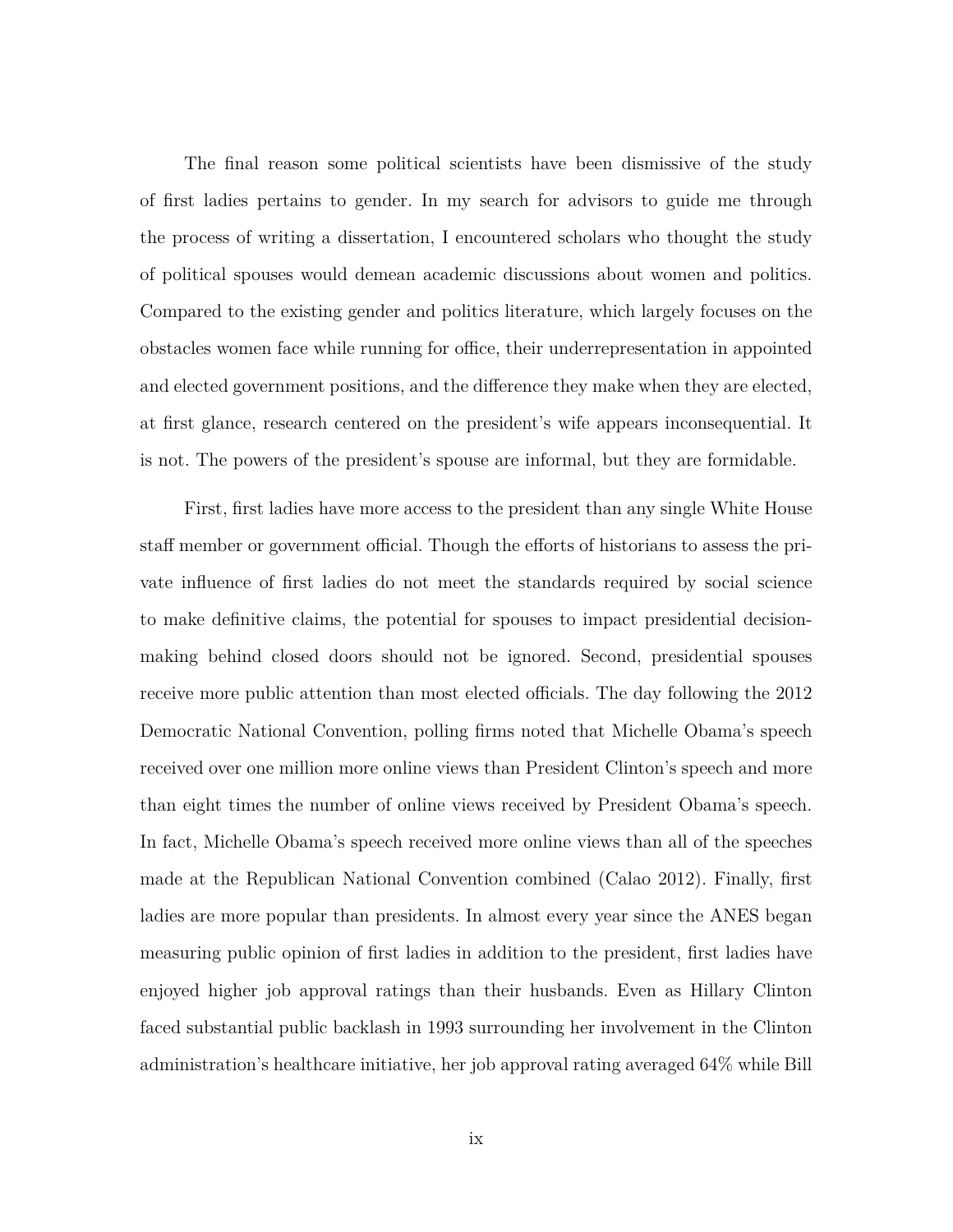Clinton's averaged 55% (Gallup 2006; Gallup 2009; Gallup Historical Trends 2014). Likewise, Michelle Obama's approval ratings remained higher than President Obama's ratings during the first year of the administration when he enjoyed notable popularity. My dissertation tests the assertions that first, the White House harnesses the first lady's popularity strategically in order to garner public support for the president and his policy agenda, and second, that these appeals have a positive effect on individual evaluations of the president and certain administrative policies.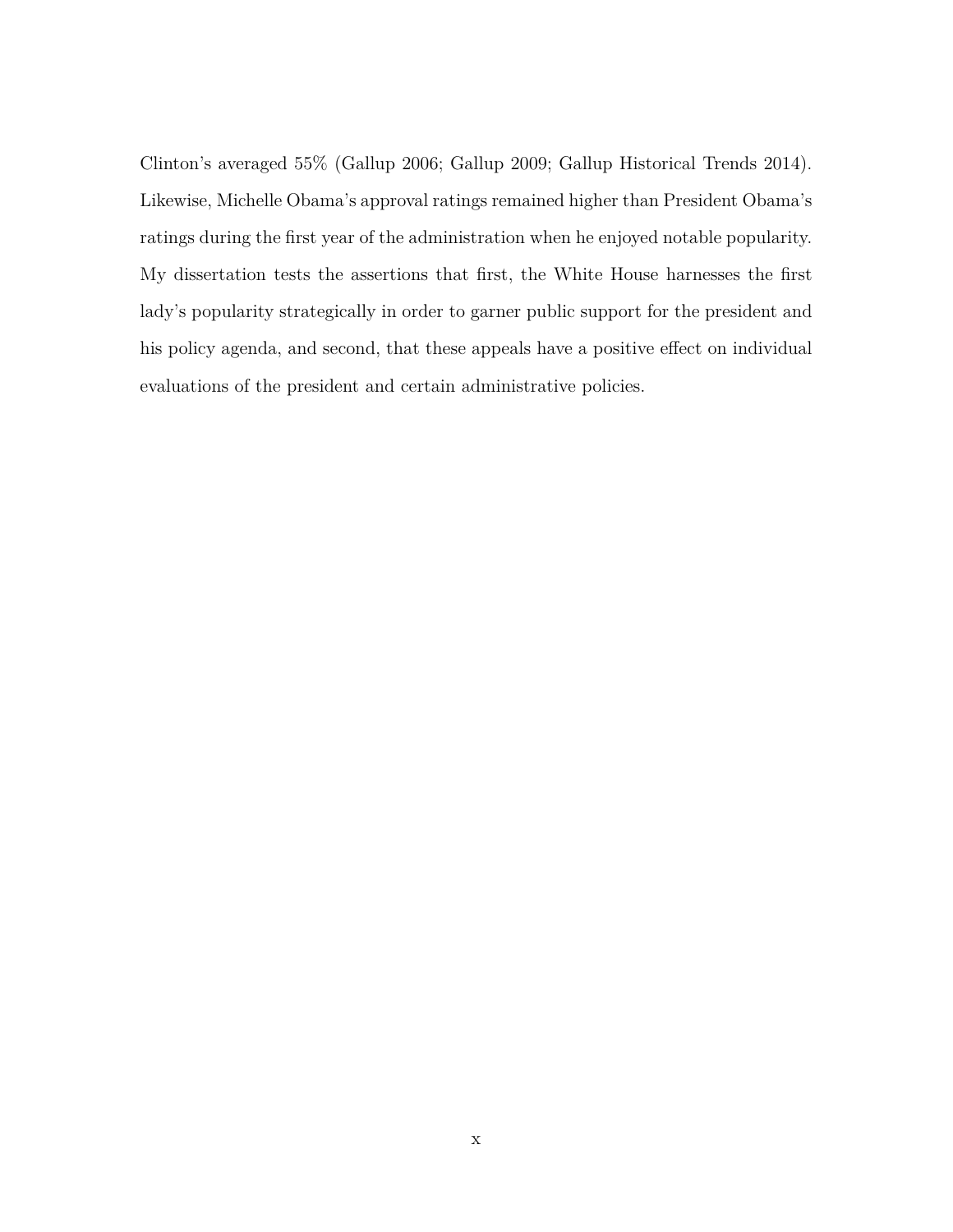# TABLE OF CONTENTS

|                 |                                                                                                                                                                                                                                                        | xii                                            |
|-----------------|--------------------------------------------------------------------------------------------------------------------------------------------------------------------------------------------------------------------------------------------------------|------------------------------------------------|
|                 |                                                                                                                                                                                                                                                        | xiii                                           |
| <b>CHAPTER</b>  |                                                                                                                                                                                                                                                        |                                                |
| 1               | 1.1<br>The Problem<br>1.2                                                                                                                                                                                                                              | $\mathbf{1}$<br>$\mathbf{1}$<br>$\overline{2}$ |
| $\overline{2}$  | Various Approaches to the Study of Presidential Spouses<br>Challenging 'Active' and 'Traditional' Paradigms of First Ladies<br>2.1<br>First Ladies in the Public Spotlight: Passive Bystanders or Torch-<br>2.2<br>bearers of the President's Message? | $\overline{5}$<br>$\overline{5}$<br>10         |
| 3               | The President's Spouse as a Strategic Messaging Device<br>Theory and Hypotheses $\dots \dots \dots \dots \dots \dots \dots \dots \dots$<br>3.1<br>Preliminary Support for the Strategic Communications Theory.<br>3.2                                  | 23<br>23<br>28                                 |
| 4               | 4.1<br>Methodology<br>Why Have Public Appearances of the President's Spouse Increased<br>4.2                                                                                                                                                           | 60<br>60<br>66                                 |
| $\overline{5}$  | Elite Interviews: Part II<br>What Drives Public Appearances of the President's Spouse?<br>5.1                                                                                                                                                          | 103<br>103                                     |
| 6               | 6.1<br>Methodology<br>6.2<br>6.3                                                                                                                                                                                                                       | 133<br>133<br>137<br>145                       |
| $\overline{7}$  | 7.1                                                                                                                                                                                                                                                    | 174<br>179                                     |
| <b>APPENDIX</b> |                                                                                                                                                                                                                                                        |                                                |
|                 |                                                                                                                                                                                                                                                        | 184                                            |
| B               |                                                                                                                                                                                                                                                        | 188                                            |
|                 |                                                                                                                                                                                                                                                        | 190                                            |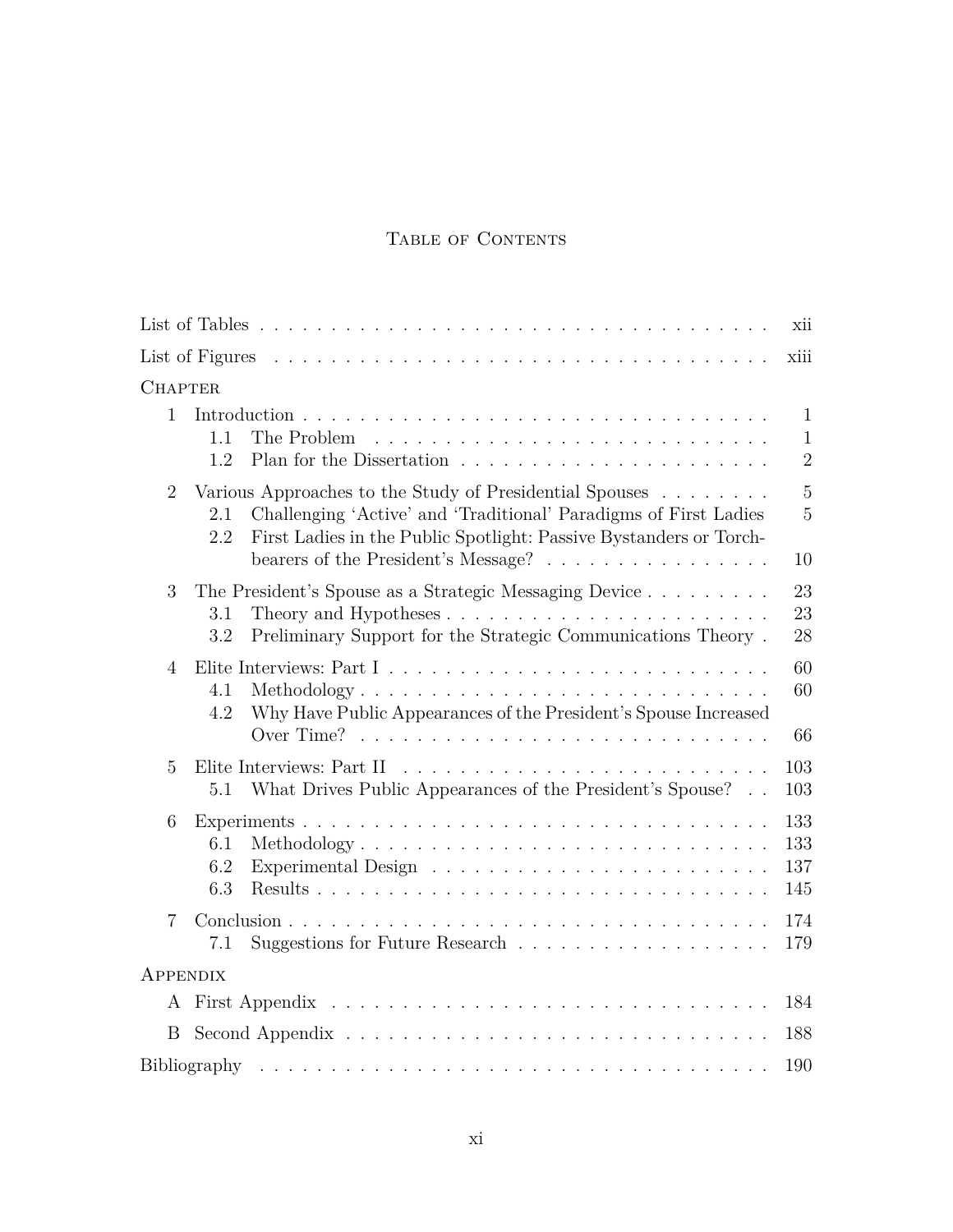# List of Tables

| 3.1 Comparison of First Lady and Vice President Speech Frequencies . 24  |  |
|--------------------------------------------------------------------------|--|
|                                                                          |  |
|                                                                          |  |
| A.1 Sulfaro 2007 Replication and Extension 1992-1995 185                 |  |
| A.2 Sulfaro 2007 Replication and Extension 1996-2000 186                 |  |
| A.3 Sulfaro 2007 Replication and Extension 2002-2012 187                 |  |
| B.1 Percent of Respondents Attributing Speech to President or First Lady |  |
|                                                                          |  |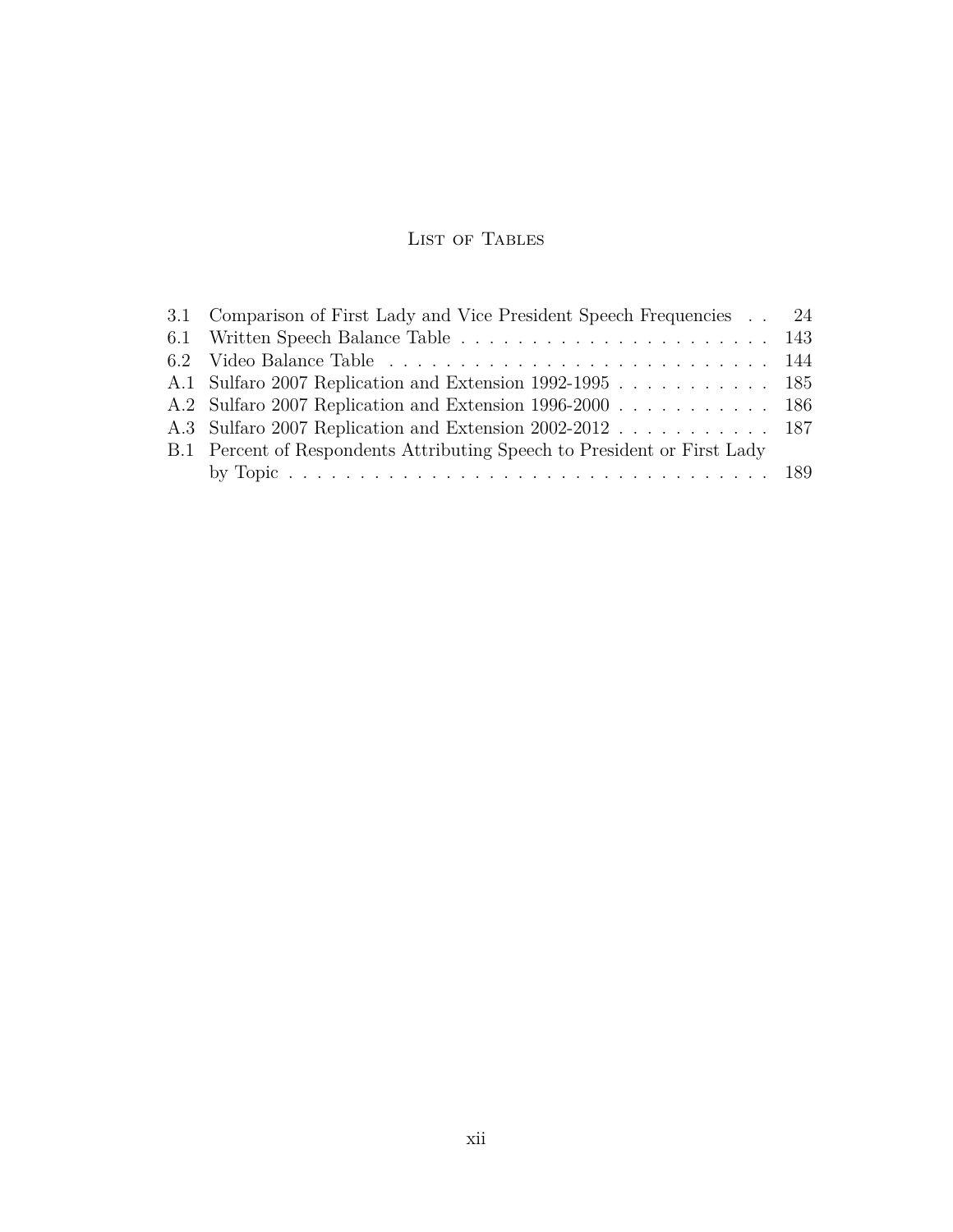# LIST OF FIGURES

| 3.1     | Hillary Clinton Speeches by Type and Topic<br>34                                                  |  |
|---------|---------------------------------------------------------------------------------------------------|--|
| 3.2     | Laura Bush Speeches by Type and Topic<br>35                                                       |  |
| 3.3     | Michelle Obama Speeches by Type and Topic<br>36                                                   |  |
| 3.4     | Implicit vs. Explicit Mentions of Policy Over Time<br>41                                          |  |
| 3.5     | 44                                                                                                |  |
| 3.6     | 47                                                                                                |  |
| 3.7     | Effect of Respondent Partisanship on Favorability Toward President                                |  |
|         | 53<br>and First Lady<br><u>. A series and a series and a series and a series and a series and</u> |  |
| 6.1     | Effect of Hillary Clinton Written Speech (Relative to Control Condition)149                       |  |
| 6.2     | Effect of Hillary Clinton Video (Relative to Control Condition)<br>150                            |  |
| 6.3     | Effect of Laura Bush Written Speech (Relative to Control Condition)<br>151                        |  |
| 6.4     | Effect of Laura Bush Video (Relative to Control Condition)<br>152                                 |  |
| 6.5     | Effect of Michelle Obama Written Speech (Relative to Control Condition)153                        |  |
| $6.6\,$ | Effect of Michelle Obama Video (Relative to Control Condition)<br>154                             |  |
| 6.7     | Effect of Hillary Clinton Written Speech (Relative to Bill Clinton                                |  |
|         | 159                                                                                               |  |
| 6.8     | Effect of Hillary Clinton Video (Relative to Bill Clinton Video).<br>160                          |  |
| 6.9     | Effect of Laura Bush Written Speech (Relative to George Bush Written                              |  |
|         | 161                                                                                               |  |
|         | 6.10 Effect of Laura Bush Video (Relative to George Bush Video)<br>162                            |  |
|         | 6.11 Effect of Michelle Obama Written Speech (Relative to Barack Obama                            |  |
|         | 163                                                                                               |  |
|         | 6.12 Effect of Michelle Obama Video (Relative to Barack Obama Video).<br>164                      |  |
|         | 6.13 Effect of Hillary Clinton Written Speech Among Women (Relative to                            |  |
|         | Bill Clinton Written Speech Among Women)<br>168                                                   |  |
|         | 6.14 Effect of Hillary Clinton Video Among Women (Relative to Bill Clinton                        |  |
|         | 169                                                                                               |  |
|         | 6.15 Effect of Laura Bush Written Speech Among Women (Relative to                                 |  |
|         | George Bush Written Speech Among Women)<br>170                                                    |  |
|         | 6.16 Effect of Laura Bush Video Among Women (Relative to George Bush                              |  |
|         | 171                                                                                               |  |
|         | 6.17 Effect of Michelle Obama Written Speech Among Women (Relative to                             |  |
|         | Barack Obama Written Speech Among Women)<br>172                                                   |  |
|         | 6.18 Effect of Michelle Obama Video Among Women (Relative to Barack                               |  |
|         | 173                                                                                               |  |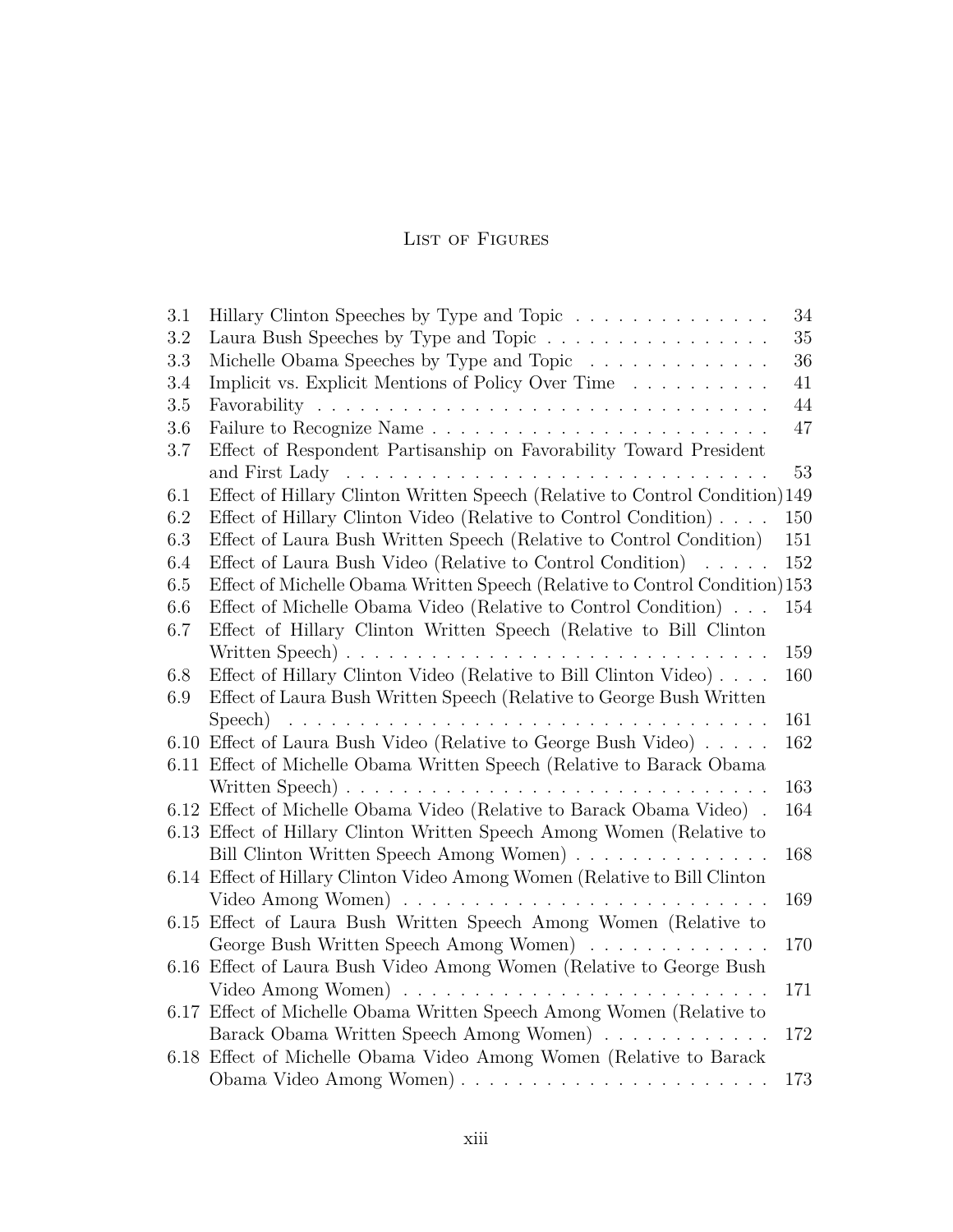#### CHAPTER 1

### **INTRODUCTION**

#### 1.1 THE PROBLEM

White House and presidential campaign strategists regularly employ communications tactics designed to enhance the public image of presidents and presidential candidates despite arguments of scholars that these strategies rarely change public opinion. Public appearances of the first lady represent one strategy that has been employed increasingly during the last three presidential administrations yet is seldom studied. Michelle Obama gave more major public remarks in her first five years in office than Hillary Clinton and Laura Bush during the first five years of their husbands' administrations. Michelle Obama has also been documented as the most televised first lady in history, with 44 television appearances from 2008 to 2011 alone, dwarfing Laura Bush's 12 appearances from 2001 to 2004 and Hillary Clinton's 19 appearances from 1993 to 1996 (Tracey 2012; Jansen 2012; Winfield 2010). In most years of the last three presidential administrations the first lady has also made more public speeches than the vice president, as Chapter 3 demonstrates. Descriptive statistics like this suggest that the communications role of first lady has expanded over time and may have even exceeded the roles of other key presidential surrogates. In what follows, I outline a plan to answer two primary questions that will guide my dissertation research. How and why have public appearances of the first lady become an increasingly prominent communications strategy over the last three presidential administrations? Do public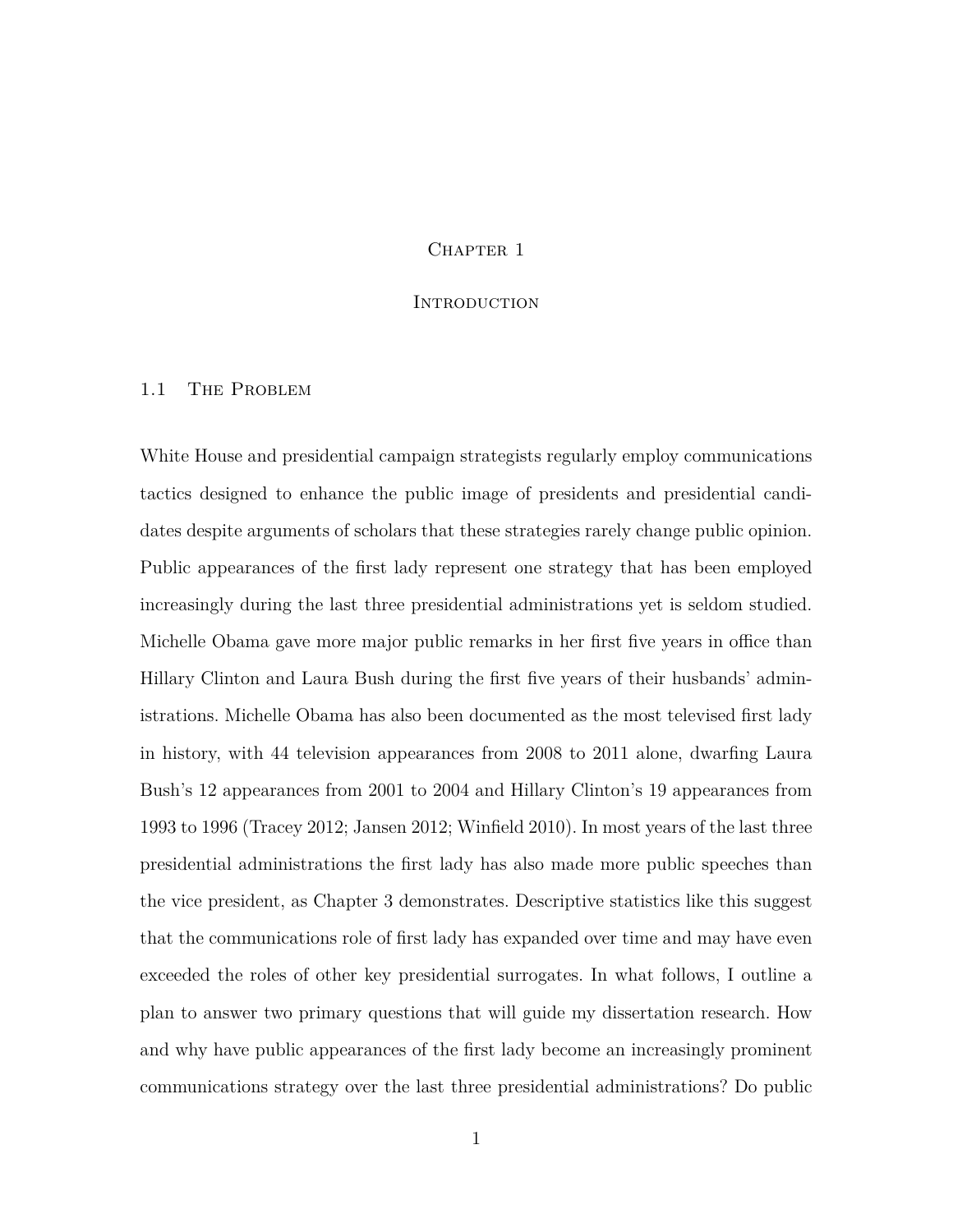appearances of the first lady have an impact on public opinion of the president and his policies?

In 1956 Mamie Eisenhower became the first presidential spouse to be featured in a televised campaign advertisement. The ad, an overt appeal to female voters, emphasized Mrs. Eisenhower's popularity among women, who would become the majority of the American voting public by 1964 and have accounted for the largest proportion of eligible voters in every American presidential election since 1980 (Center for American Women and Politics). By the Kennedy administration, the public activities of the first lady were ardently covered by television journalists, and in 1961 Jacqueline Kennedy hired the first Press Secretary to the First Lady, marking the beginning of what scholars regard as a fully professionalized Office of the First Lady. This dissertation examines the increasingly common utilization of the first lady as a presidential messaging device. Through an in-depth examination of the Clinton, Bush, and Obama administrations, I document and explain the expanding role of the first lady in White House communications strategy and assess whether public appearances of presidential spouses have an impact on public opinion of presidents and the policies advanced by their administrations.

#### 1.2 Plan for the Dissertation

I begin Chapter 2 by surveying several areas of literature that guide my research on presidential spouses, including presidential communications and administrative organization, public opinion, and gender and politics. Generally speaking, this literature underlies one of two explanations of the surge in public appearances of first ladies: what I conceptualize as supply-side (i.e. institutional) explanations and demand-side (i.e. social-behavioral) explanations. Supply-side explanations for public activity of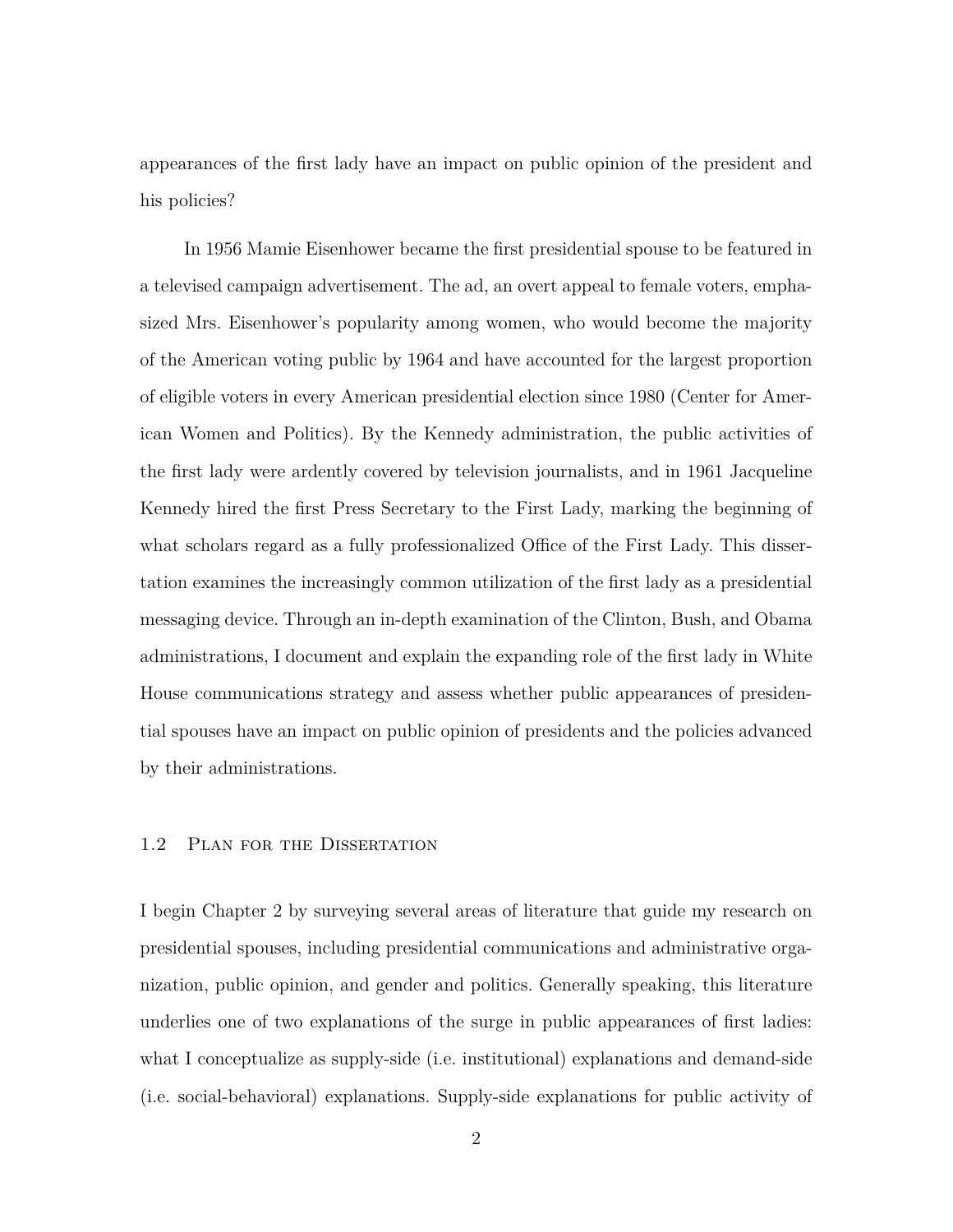first ladies in the last three administrations assume public appearances are shaped by developments in the political, technological or administrative environment surrounding the White House. One prospective explanation, for example, is that the proliferation of television and the Internet have created a public stage so large and conspicuous that the president cannot possibly occupy it alone. In other words, public appearances of the first lady may simply represent attempts to meet the requirements of a 24-hour news cycle (Boyd Caroli 2003). Demand-side explanations of the expanding public role of presidential spouses, on the other hand, suggest there is something special about first ladies that makes them popular and effective representatives of the administration's agenda. Increased appearances may be evidence that the White House has learned to tap into the public appeal of the first lady and become more reliant on communications strategies that include her, both on the campaign trail and in the White House. Chapter 3 provides a more thorough presentation of the theory advanced in this dissertation as well as the hypotheses it tests.

Though the supply and demand-side explanations discussed here diverge considerably, they are inextricably linked. Extensive press coverage of the first lady generates greater demand for her public presence, and the public's fascination with the first lady makes the press more inclined to cover her. While one part of the dissertation focuses on the task of explaining the increased public activity of spouses across and within the last three presidential administrations, another part aspires to measure the effect of these appearances on public opinion of the president and his policies.

Chapters 3, 4, and 5 describe the various data sources I enlist in to answer both sets of questions. I also introduce a multi-method approach that allows me to discuss the usefulness of White House communications strategies that include the president's spouse, even if the relationship between presidential approval and public appearances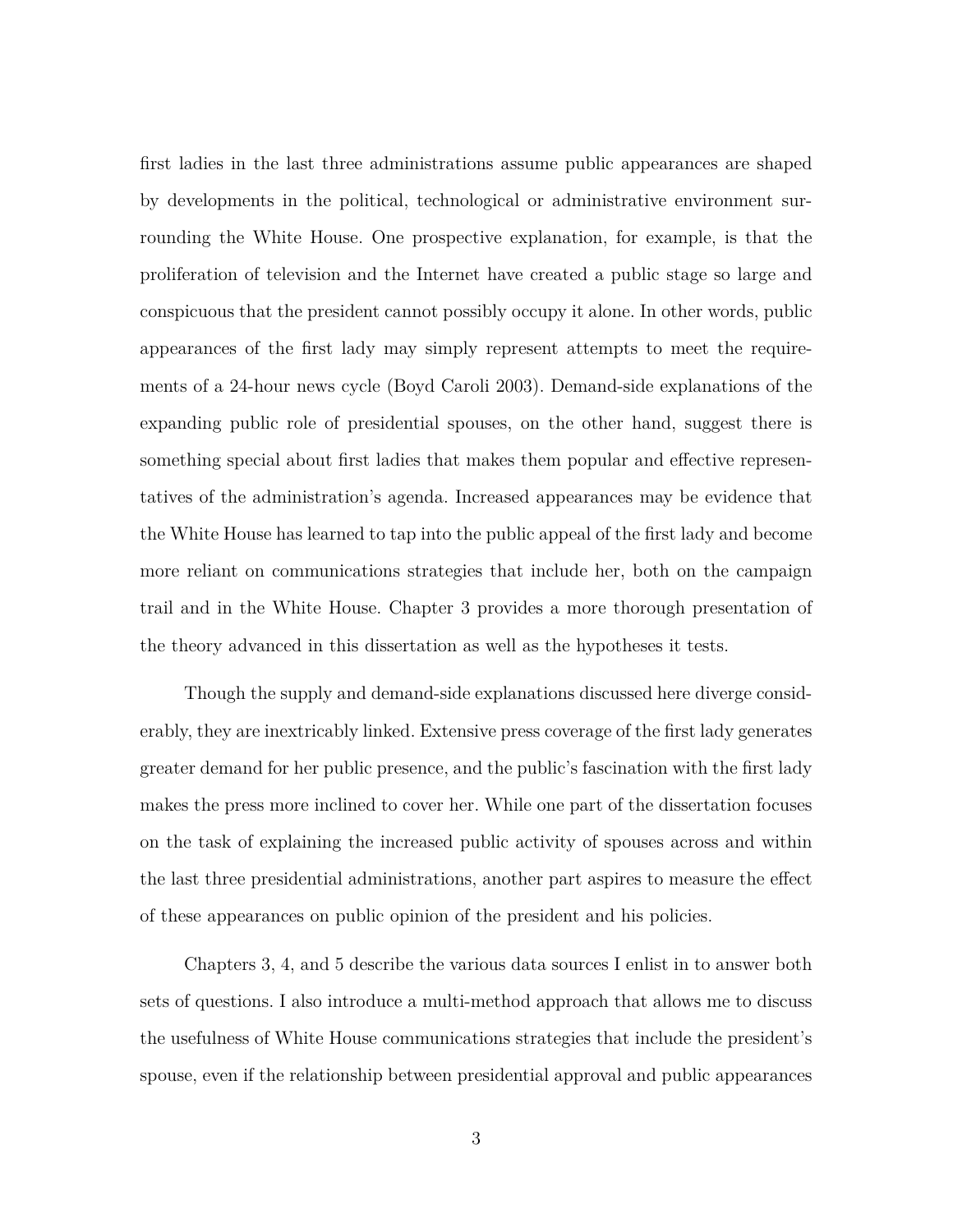of the first lady is difficult to discern through the analysis of large-n datasets. I rely on a combination of content analysis of public remarks made by Hillary Clinton, Laura Bush and Michelle Obama, elite interviews with former and current White House and presidential campaign staff, and a series of survey experiments to test my hypotheses. Namely, I expect to find that public appearances of first ladies are strategically linked to presidential agenda items, and that these appearances have a positive effect on individual evaluations of the president and his policies in certain issue spaces or among particular groups, even relative to public appearances made by the president himself. Chapters 4, 5 and 6 discuss the design and results gleaned from each test, and Chapter 7 explains the implications of my results.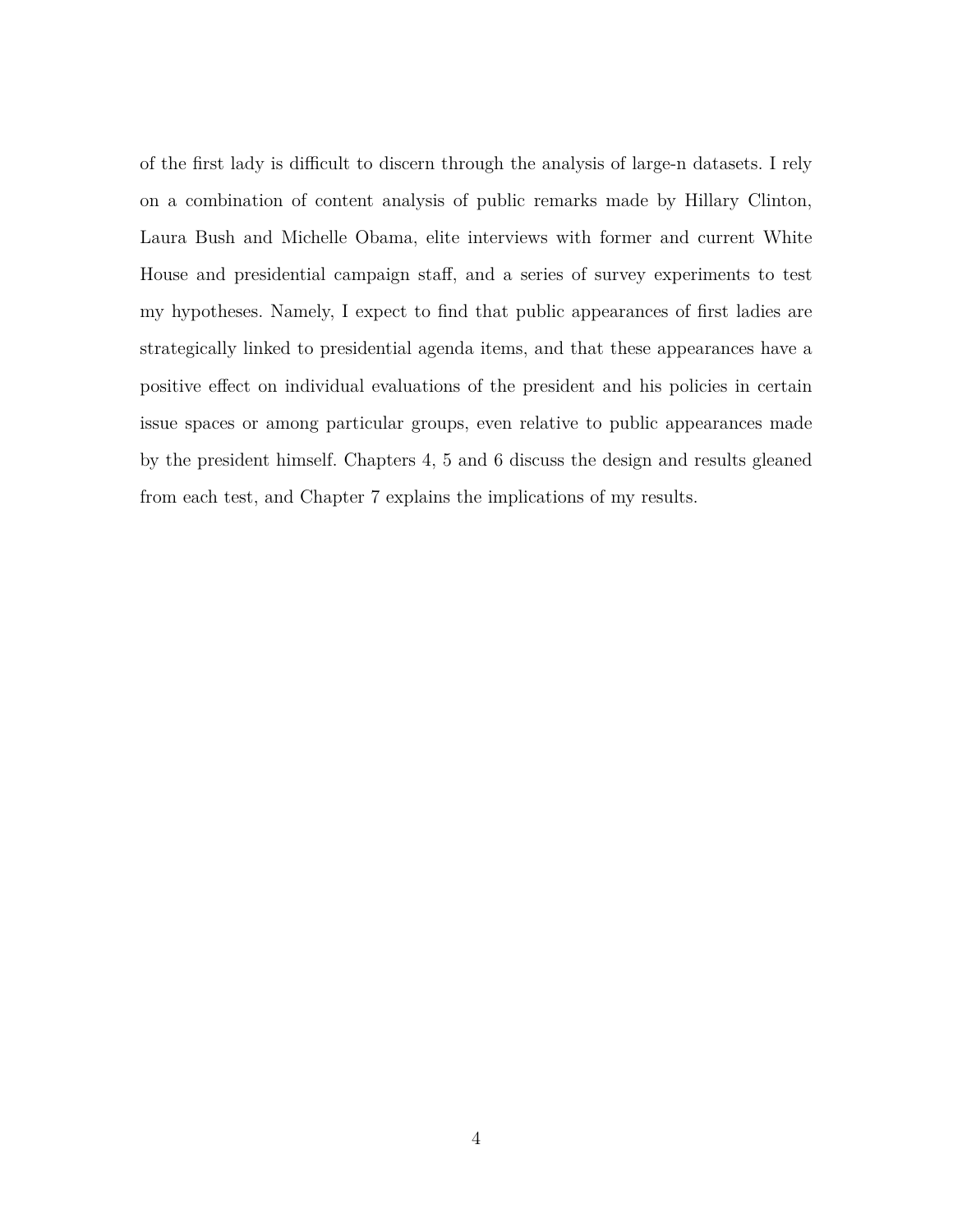## CHAPTER<sub>2</sub>

# Various Approaches to the Study of Presidential Spouses

# 2.1 Challenging 'Active' and 'Traditional' Paradigms of First Ladies

The role of the First Lady of the United States has evolved substantially over time, from that of hostess and supportive wife to political spokesperson, advisor to the president and media celebrity. As this dissertation later demonstrates, Michelle Obama has made more speeches and major public appearances in her first five years in office than any first lady in history. Despite this significant increase in responsibility and visibility, the majority of articles and books that have been published on first ladies primarily focus on their personal backgrounds or propose frameworks and typologies that simplify efforts to compare first ladies who occupied the White House over time (Winter 2000: 1, 2). Scholars who create typologies of first ladies, such as public versus private first ladies, or active versus traditional first ladies, often rely heavily on partisan affiliation and education level to categorize them. For example, Robert Watson and Valerie Sulfaro have classified Hillary Clinton as a public, activist first lady because of her high degree of educational attainment and her Democratic, progressive political ideals. This chapter surveys the existing literature on presidential spouses in an effort to provide context for empirical findings that suggest scholars such as Watson and Sulfaro may be wrong: first ladies have become more publically active over time regardless of party affiliation or degree of educational attainment.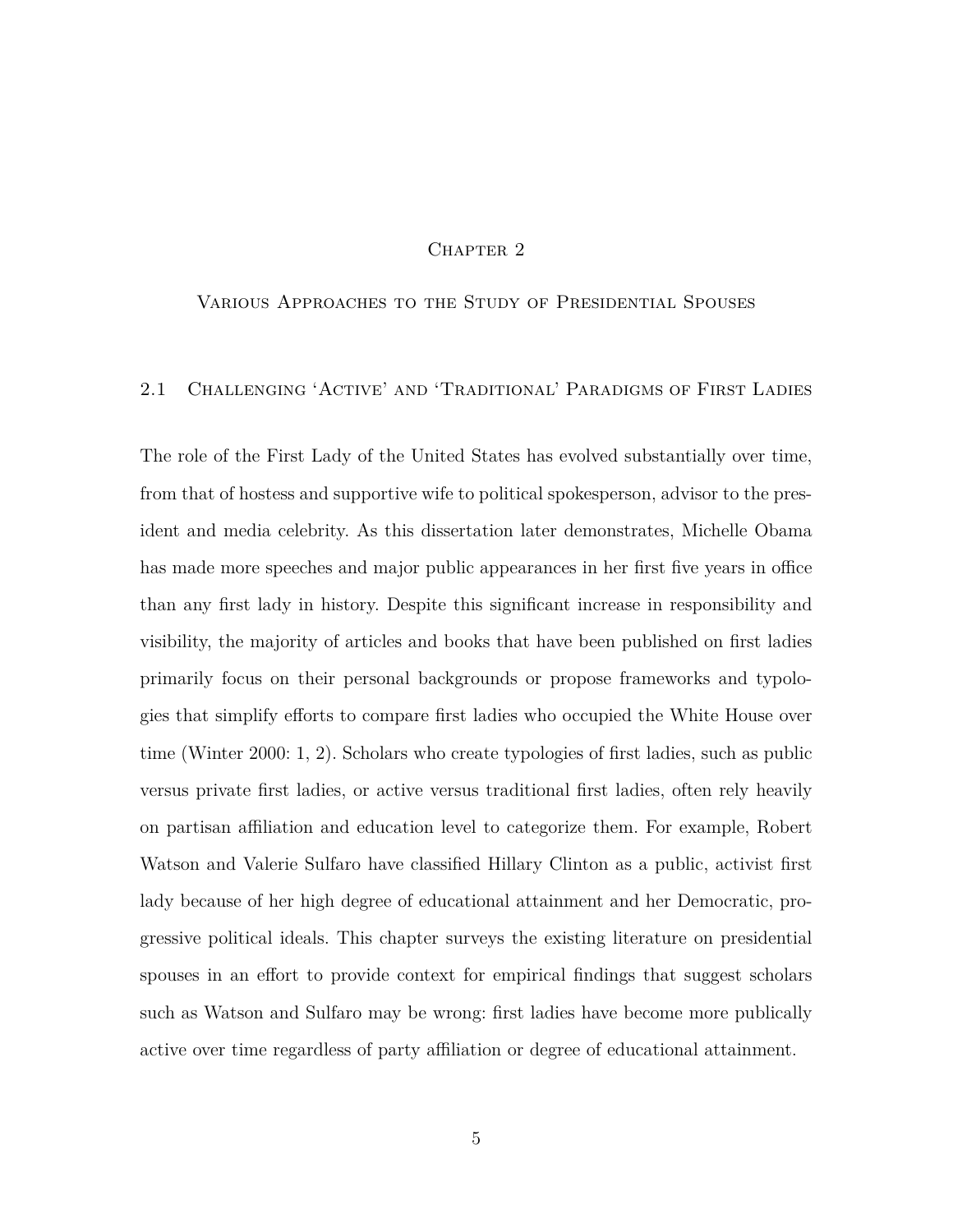In the third and fourth chapters of his book, *The Presidents' Wives*, Watson categorizes first ladies according to a chronological framework that illustrates the evolution of first ladies' roles. These categories include: First Ladies that Shaped the Image and the Role of the Office of the First Lady (1789-1817), when first ladies almost exclusively served as hostesses of social functions and formal affairs of state, Absent Spouses (1817-1869), Transitional Spouses (1869-1901), Aspiring Spouses (1901-1945), Model Wives (1945-1974), and finally Modern Spouses (1974-Present), the category to which Hillary Clinton, Laura Bush and Michelle Obama belong. The most intriguing change in first lady roles may have been the shift from the Aspiring Spouses period, best represented by active roles of Helen Taft, Florence Harding, and Eleanor Roosevelt as campaigners, speechwriters, and advisors to the president, to the Model Wives period, where first ladies such as Jacqueline Kennedy and Bess Truman resumed the role of supportive wife shared by first ladies in the late 19th century despite the major influx in media attention to and exposure of first ladies in the 1950s and 1960s (Watson 2000: 54-56). Watson claims the role of the first lady fully developed into that of associate president by the Modern Spouses period. Though these kinds of fluctuations are substantively interesting, the limited availability of data on public statements and appearances of first ladies before the Modern Spouses period makes quantitative analysis of trends in first lady roles nearly impossible. For this reason, it makes sense to focus on identifying variation in the public activity of first ladies within categories rather than between categories, as Watson does. Watson's definition of first lady activism has four components, which he calls the "4 P's of Political Activism" (Watson 2000: 93- 98). These include: pet projects, public policy participant, political player, and pomp and pageantry. Watson appears to differentiate primarily between first lady activism in areas of personal interest (i.e. pet project work), and first lady activism on the president's behalf (i.e. public policy participation and political player).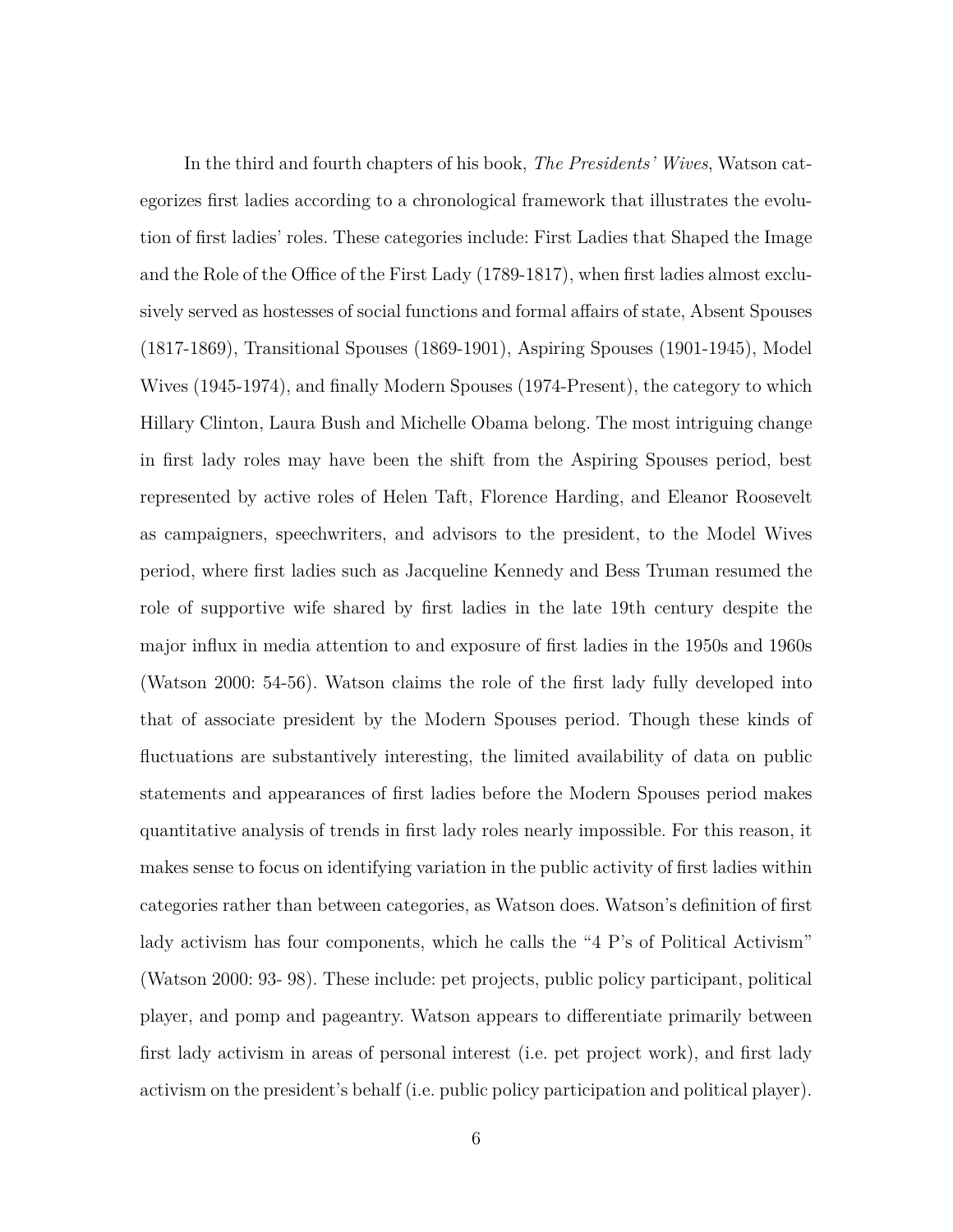Watson describes pet projects as socially oriented valence issues that are considered politically safe. Public policy participation and the political player role are slightly more controversial, where participation may entail chairing policy task forces, traveling independently of the president or speaking on behalf of him, designing policy or legislation, or acting as a politically savvy confidante to the president.

Watson has also written extensively about the Modern Spouses period. His edited volume, *The Presidential Companion*, is a compilation of essays by several scholars that provide insight into the role of first ladies in policymaking, policy advocacy, and the process by which the Office of the First Lady was integrated into the White House. Two indications of the expanding role of first ladies noted by these scholars are congressional testimony and presence in legislative workshops, activities in which Hillary Clinton, Eleanor Roosevelt and Rosalynn Carter participated. Colton Campbell and Sean McCluskie note that first lady involvement in committee hearings should be considered a form of policy influence, given the consensus among legislative scholars that the congressional committee system is the heart of lawmaking in American government (Campbell and McCluskie in Watson 2003: 179; Schepsle and Weingast 1987: 85). Scholars also remark that Hillary Clinton's direct involvement in the healthcare policy formation process and her frequent meetings with lawmakers in 1993 prompted a clearer delineation of the status of the Office of the First Lady. Despite considerable controversy, the U.S. Court of Appeals decision, *Association of American Physicians and Surgeons v. Hillary Rodham Clinton*, stated that presidential spouses are the functional equivalents of government officers and employees, a role formally recognized by Congress when it established the Office of the First Lady by statute to include a full-time staff funded by the public (Campbell and McCluskie in Watson 2003: 174; Gutin in Watson 2003: 280).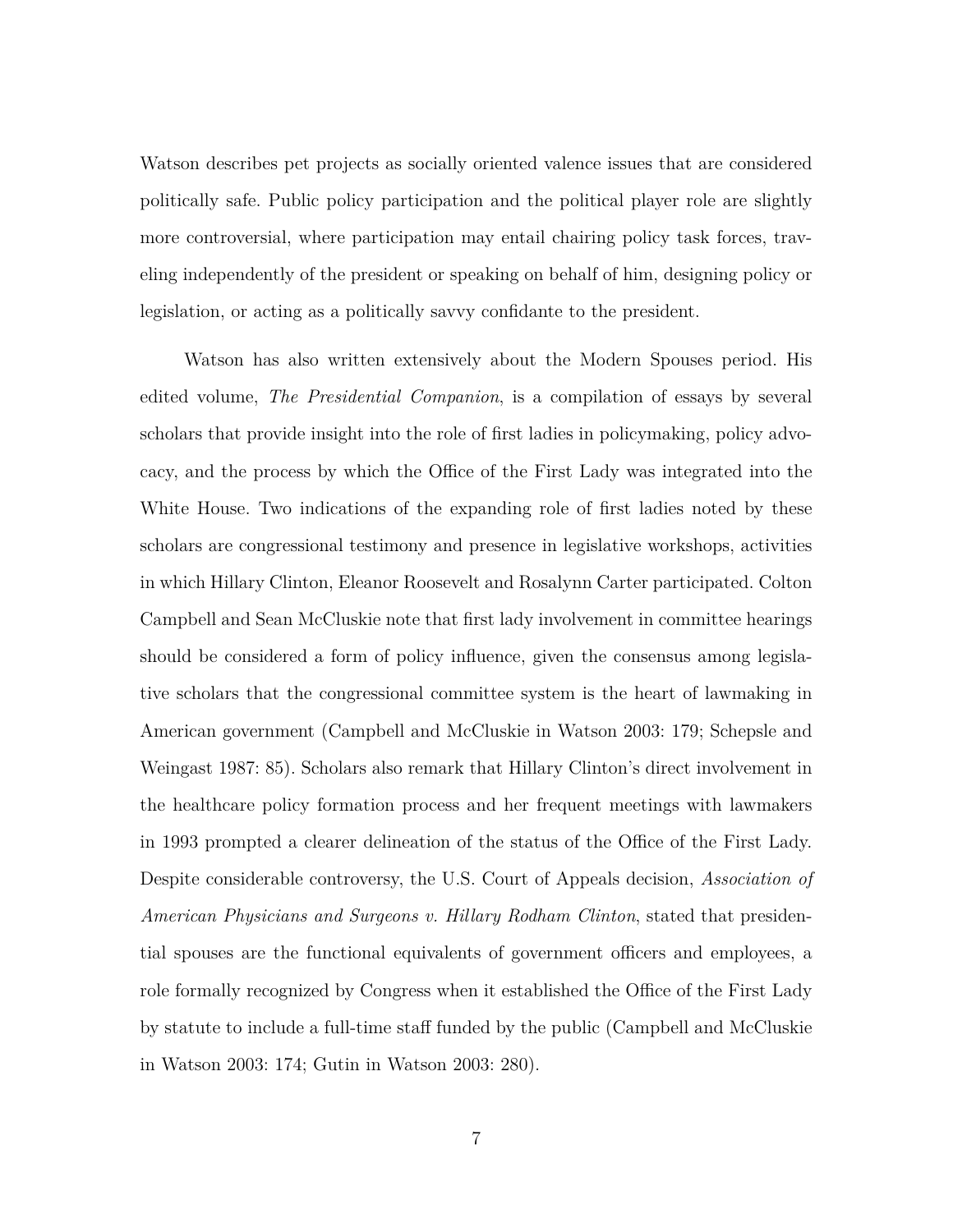Another indication of first lady activism noted by scholars is the involvement of presidential spouses in international relations. Scholars such as Glenn Hastedt have combined basic frameworks for studying first ladies (he draws on the "ceremonial first lady," the "political first lady" and the "policy first lady" model) with paradigms in international politics and political psychology in order to determine the conditions under which and at what stages of the foreign policymaking process first ladies become active (O'Connor, Nye and Assendelft 1996: 835). Hastedt draws from Fred Greenstein's work on presidential personalities and policymaking to develop a stages-model of involvement; he suggests that first ladies become participants in foreign relations and foreign policymaking at different points in the policy stream, including agendasetting, policy formation, policy adoption, policy implementation, or policy analysis and evaluation (Greenstein 1994; Hadstedt in Watson 2003: 195, 197; Eksterowicz and Paynter 2000: 547). For example, he shows that both Rosalynn Carter's and Hillary Clinton's efforts to promote human rights abroad were exercised at the agenda-setting stage of the policy process, where policies are recognized and defined. Hastedt writes that the foreign policy activities of Rosalynn Carter and Hillary Clinton "were not lone ranger actions." "They were coordinated efforts undertaken with the approval and involvement of key foreign policy bureaucracies and the White House...to advance the interests of the respective administrations" (Hadstedt in Watson 2003: 205).

Unlike Hastedt, Cambell et al. and Watson, who draw a clear line between pet project activities and influence in "substantive policy issues," such as foreign relations, scholars such as Sulfaro use the terms "pet projects" and "first lady policy agenda" interchangeably (Sulfaro 2007: 489; Eksterowicz and Sulfaro 2002; ed. Watson 2001; Watson 2003: 169). According to Sulfaro's framework for activism, the first lady's policy agenda can either be public (controversial policy agendas motivated by the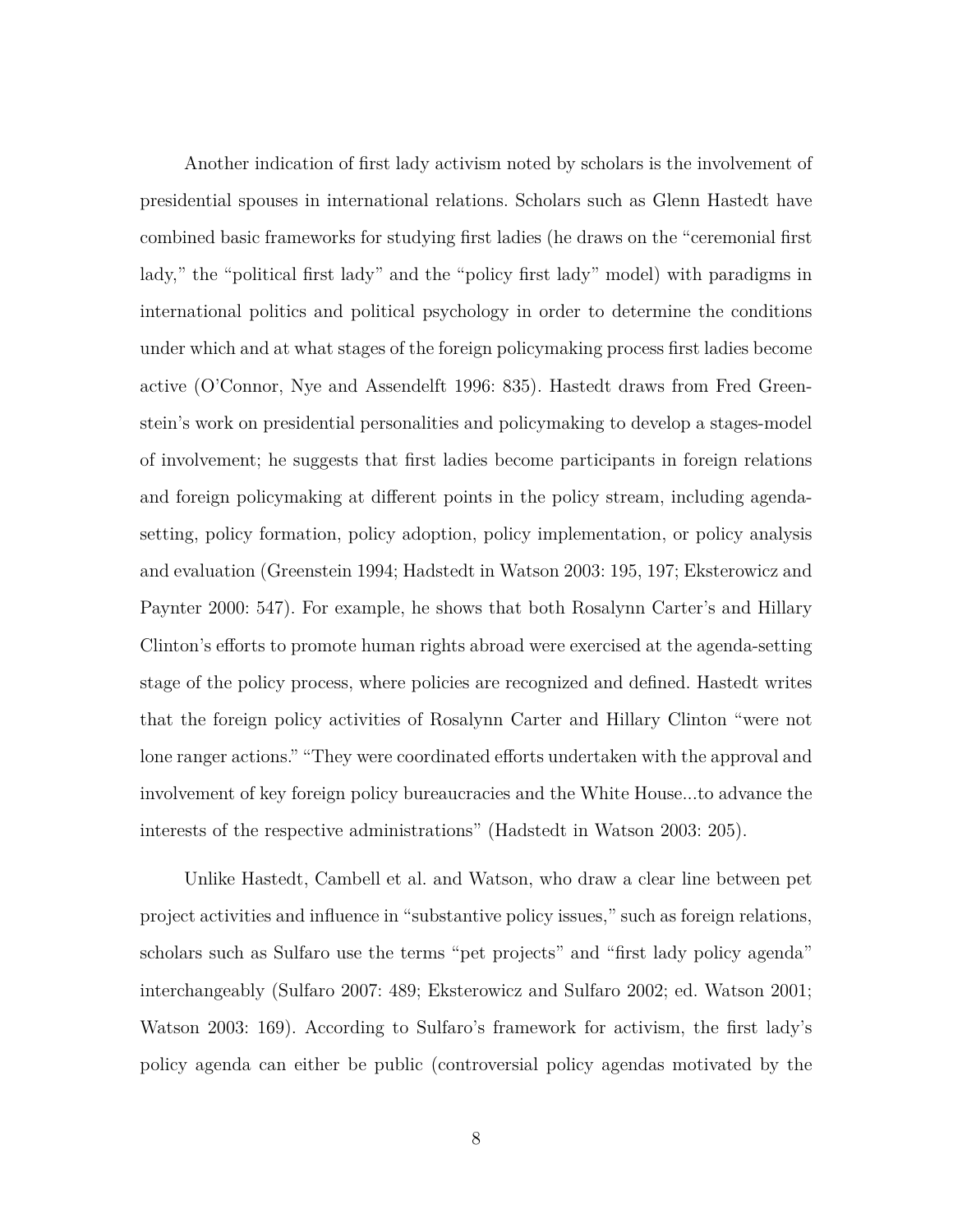first lady's own interest), or private (noncontroversial or safe policy agendas focused on valence issues). In her 2007 study, Sulfaro asserts that Eleanor Roosevelt and Hillary Clinton had controversial and 'public' policy agendas while Laura Bush had a noncontroversial and 'private' policy agenda. Accordingly, Hillary Clinton is classified as an activist, or untraditional first lady, an argument which Sulfaro supports by pointing to Hillary Clinton's educational accolades, her attempt to pursue a policy agenda independently of her husband (healthcare), and her former status as the primary wage earner in her family. On the other hand, Sulfaro characterizes Laura Bush as a traditional first lady, in part because Mrs. Bush lacks a graduate degree (this is actually untrue, as I will point out later), and because of what Sulfaro considers a "relative absence of political activity" (Sulfaro 2007: 490). Sulfaro concludes that voters' mean evaluations of Hillary Clinton were lower than those of Laura Bush overall, citing Hillary Clinton's image as a polarizing, activist figure who frequently expressed her opinion in public. She found that voters were relatively indifferent toward Laura Bush; very few respondents indicated either extreme affinity for or dislike of her. Sulfaro attributes this to Laura Bush's infrequent public appearances and statements. That is, voters were hard-pressed to assign her negative attributes because of her low level of exposure (Sulfaro 2007: 508).

This dissertation critically engages two aspects of Sulfaro's study. First, Sulfaro's study is restricted to partisan voters' evaluations of one Republican first lady, Laura Bush, and one Democratic first Lady, Hillary Clinton. Such a heavy reliance on two cases may bring readers to the unfounded conclusion that Republican first ladies are more likely to fulfill traditional roles and Democratic first ladies are more likely to be activists. I add Michelle Obama to my analysis in order to combat this notion. Second, Sulfaro's conclusions about partisan evaluations of first ladies rest heavily on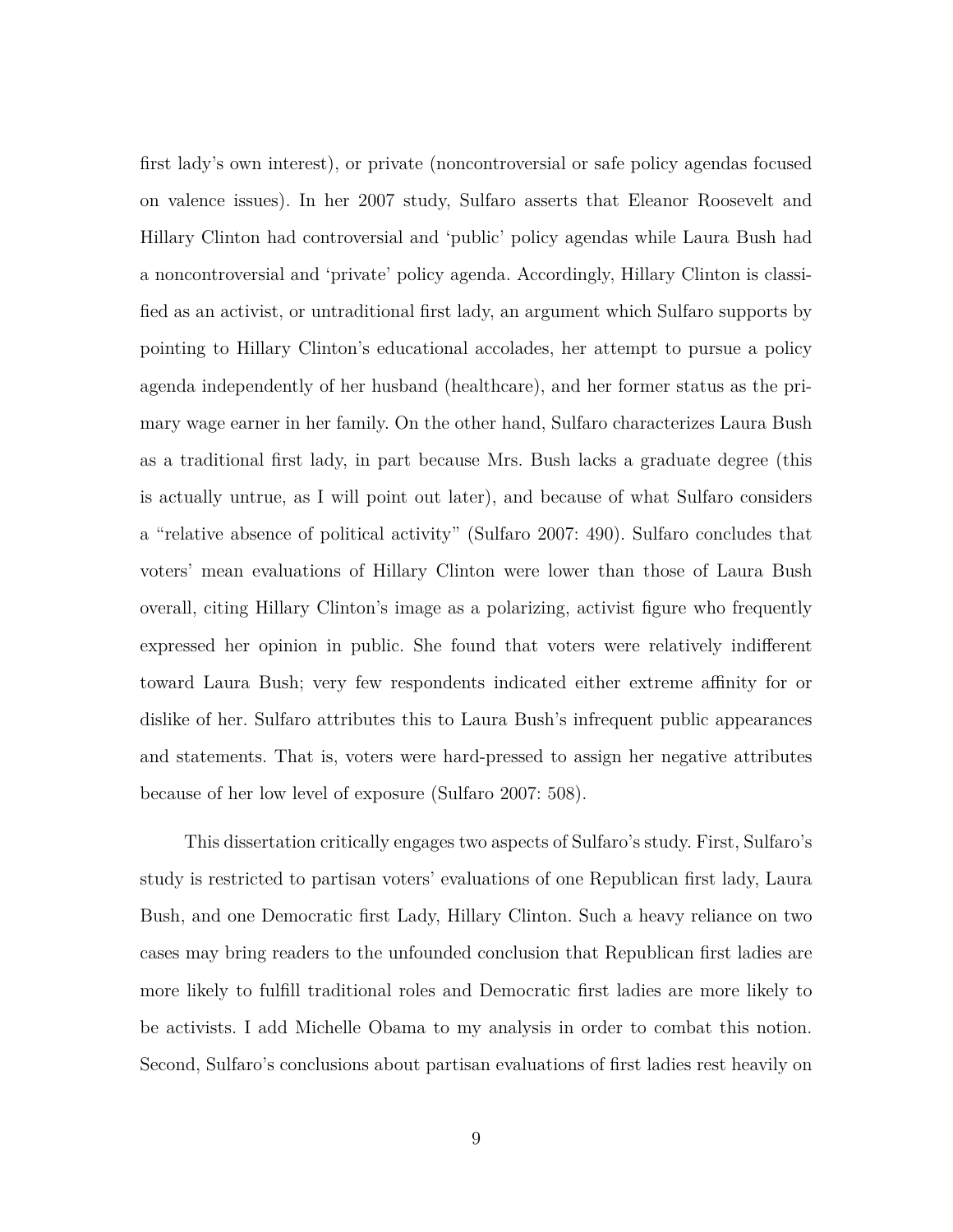the assumption that Hillary Clinton was more publically engaged or "active" than Laura Bush, an assumption invalidated by a simple comparison of frequencies of public remarks included in my dissertation.

# 2.2 First Ladies in the Public Spotlight: Passive Bystanders or Torchbearers of the President's Message?

If there were some way to accurately control for the status of women in society over time, we might find that political spouses have been more active players in presidential communications strategy than the literature suggests. There is an argument to be made that the primary role of the spouses of presidents and presidential candidates has always been to communicate with the public. The first documented speech by a first lady in history was made by Martha Washington in April 1789. On a solo trip from Mount Vernon to the U.S. capital at that time, New York, for her husband's inauguration, Mrs. Washington stopped in Philadelphia and was greeted by a cheering crowd and journalists from at least two newspapers, reportedly shouting "Long live Lady Washington!" Upon realizing that the crowd desired her attention, she stood up in her carriage and made brief remarks thanking the troops that escorted her and Philadelphians for the warm welcome (Anthony 2012). Though scholars who study first ladies typically focus on Eleanor Roosevelt and Hillary Clinton as examples of publically active first ladies, it is a well-cited fact that even first ladies who avoided the public spotlight while occupying the White House were avid spokesmen for their husbands on the campaign trail. America has a long history of presidential campaigns in which candidates sought to capitalize on the appeal of their wives. Long before Eleanor Roosevelt began to hold routine press conferences and write weekly newspaper columns, the spouses of presidential candidates were expected to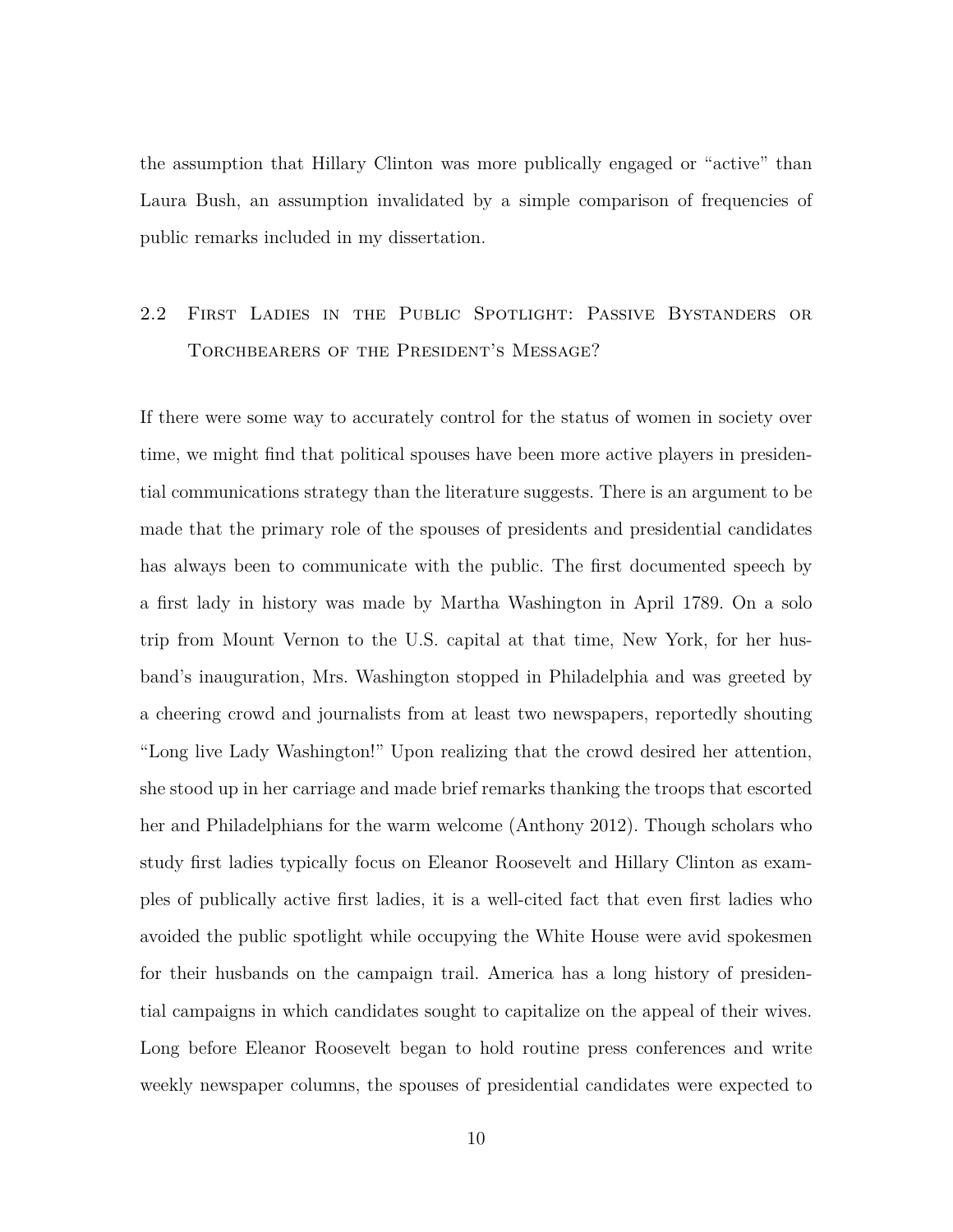interact with journalists and voters. First ladies who entered the White House in the late 19th century were subjected to "front porch campaigns," a style of campaigning that required candidates to host fundraising events, rallies, and press conferences in their homes. Some scholars suggest the orchestrated role of the first lady on the campaign trail was born here (Watson 2000: 84). Grover Cleveland, Benjamin Harrison and William McKinley were elected in the era of front porch campaigning. In 1888, Frances Cleveland and Caroline Harrison had become so popular that they were both featured in campaign propaganda. For example, images of Carrie Harrison were printed on school children's writing tablets, plates, buttons, and posters (Schneider and Schneider 2001: 150). In 1896, the McKinley campaign published a biography of the prospective first lady in an effort to draw further support from a voting public that was already fascinated with Ida McKinley (National First Ladies Library).

Florence Harding is perhaps one of the best examples of an exuberant frontporch campaigner. Before Warren Harding received the Republican nomination in 1920, Mrs. Harding advocated tirelessly for her husband at the convention in Chicago, where historians note she made an impression with delegates as the only woman out of 500 lobbyists and by emphasizing her personal relationship with the presidential candidate (Schneider and Schneider 2001: 204, 205). Back at home, in addition to opening her house to inquisitive strangers and reporters, Florence Harding arranged photo opportunities and press availability from the Harding front porch. Though Florence Harding seemed to accept these public relations responsibilities wholeheartedly, other first ladies were less enthusiastic about occupying the media spotlight. They campaigned for their husbands nonetheless. Mamie Eisenhower, despite holding only one press conference during her entire tenure as first lady and focusing almost solely on the social responsibilities of presidential spouses, averaged more than ten daily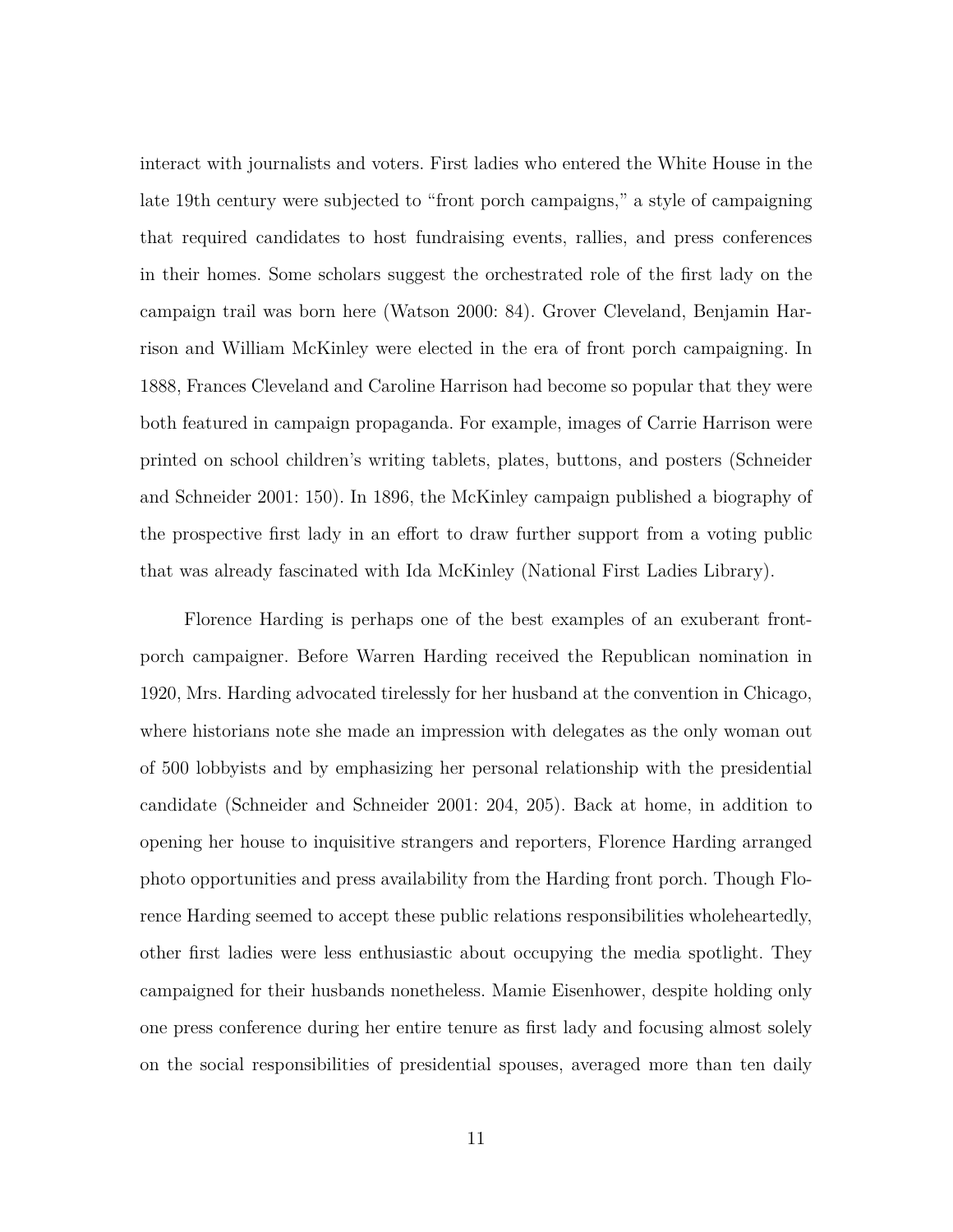press interviews on the 1952 campaign trail, and broke precedent by riding with her husband from the inauguration ceremony to the White House, taking a seat historically reserved for the vice president (Schneider and Schneider 2001: 267). Eisenhower campaign pins famously stated "I like Ike" however, pins that read "I like Ike. But I LOVE Mamie" were also widely circulated. Before Mrs. Eisenhower, Bess Truman, remembered as one of the most intensely private first ladies in history, made a few big speeches in battleground states during her husband's campaign.

The first lady's part as presidential spokesperson has undoubtedly stretched beyond the campaign trail into the White House. Public appearances of first ladies range from endorsements of presidential policies to damage control efforts. Again, the phenomenon of the first lady as a presidential defender and image-softener has deeper roots than we might expect. As early as 1888 when Frances Cleveland published a statement refuting claims that her husband drunkenly abused her, first ladies have attempted to mitigate damage to the president's public image in addition to maximizing his popularity (Gould 1996). A good example of this is Lady Bird Johnson's campaign throughout the American South in 1964, intended to rectify the president's standing among Democrats who had become hostile to the president's decision to support civil rights legislation. Watson echoes the statements of other scholars who often make claims about the positive impact of these kinds of appearances in his supposition that Lady Bird's trip minimized Republican gains in the region (2000: 86).

There seems to be plenty of anecdotal evidence to support the notion that first ladies appear in public in order to improve public opinion of the president, and that Americans are responsive to these attempts. However, some scholars argue that spouses did not become surrogates in presidential campaigns and the White House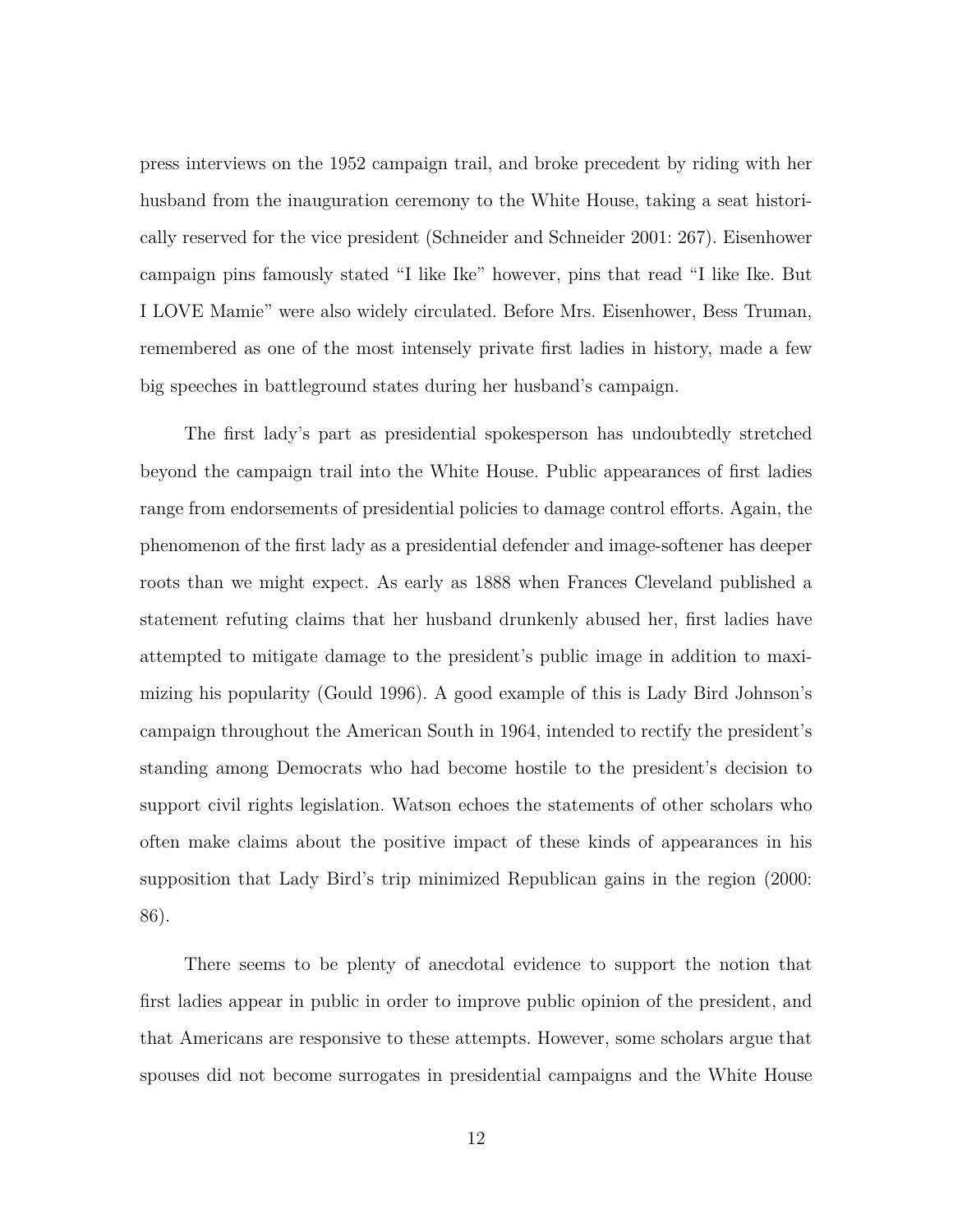until the late 1970s. For example, Maurine Beasley, and Ann Grimes and Lisa Burns mark the Bush and Reagan administrations as the beginning of the use of presidential spouses as "image making" tools (Grimes 1990: 24; Beasley 2005: 157; Burns 2008: 153). While Beasley acknowledges that several earlier first ladies were public fixtures such as Eleanor Roosevelt and Jacqueline Kennedy, she explains that they involved themselves in the media to the extent they wished and spoke only about topics of personal interest. This is to say that even if first ladies such as Roosevelt and Kennedy generated substantial media attention, their relationship with the press was not managed in an official capacity by the White House or the presidential campaigns. Eleanor Roosevelt, for instance, frequently held press conferences and spoke about women's rights issues, but keenly avoided speaking about her husband or topics germane to the White House policy agenda. As journalist Bess Furman noted, "...she [Eleanor Roosevelt] rules out controversial subjects, and won't be queried on anything in the province of the president" (Beasley 2005: 19-20). Concurrently, Jacqueline Kennedy's media appearances projected style, rather than substance. If the Kennedy presidential campaign or the White House attempted to manage her appearances, they did so in an effort to downplay her extravagant lifestyle and the Kennedy family's wealth– issues that the campaign feared would alienate middle class American voters. Perhaps in order to minimize public scrutiny regarding her expensive clothes and the number of employees assisting her, Jacqueline Kennedy agreed to be pictured in a *Life* spread in 1960 putting Caroline Kennedy to bed and doing household work without the help of a secretary or nurse (Watson 2003: 215-216; Beasley 2005: 74).

In contrast to these types of appearances, Grimes argues that in 1988, the "Year-of-the-Spouse," Barbara Bush and Kitty Dukakis acted as invaluable campaign commodities, speaking about issues such as "workplace democracy" and "good jobs at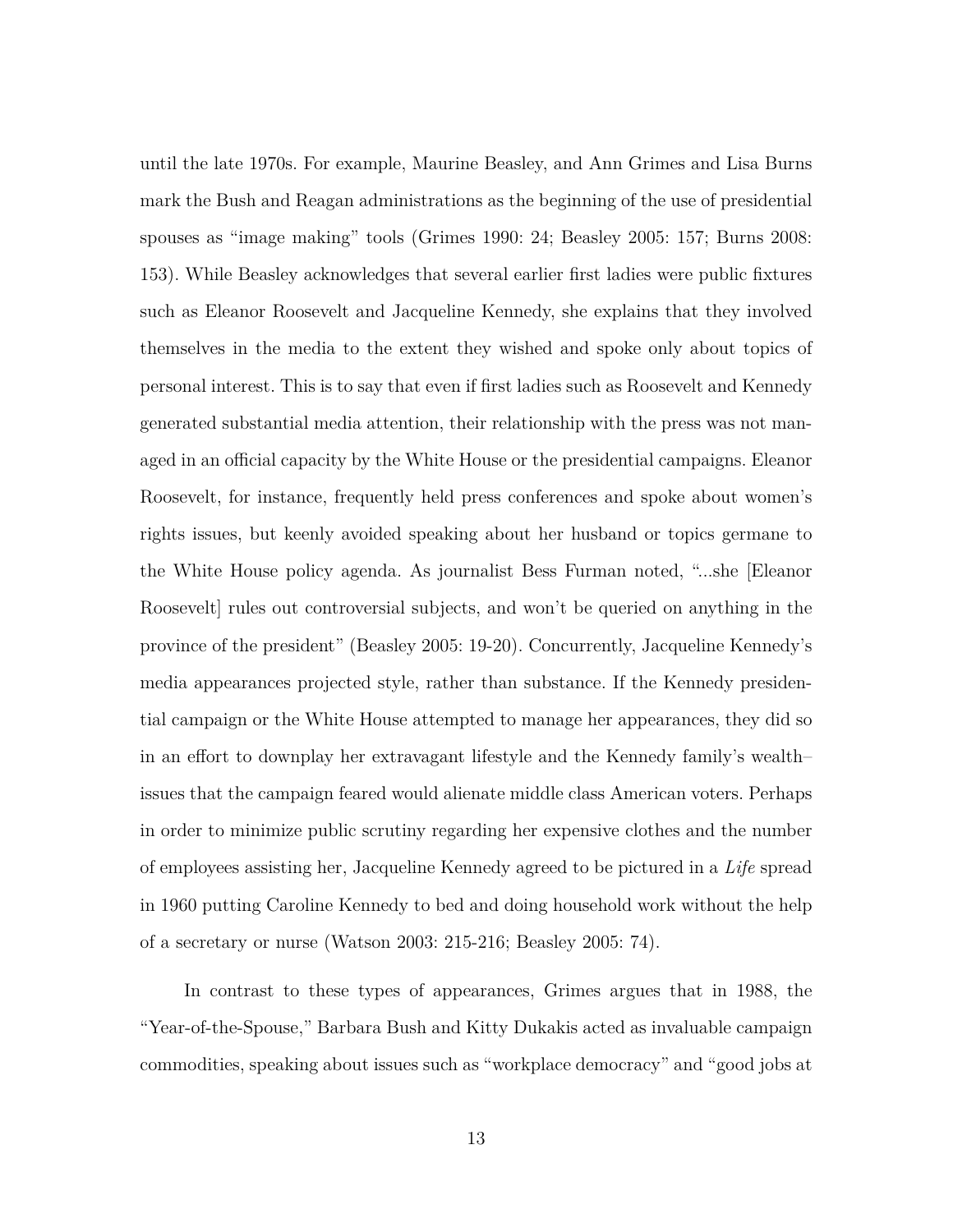good wages" at the very first public forum for the spouses of presidential candidates. Grimes argues that the wives of presidential candidates served a number of purposes in these campaigns, including winnowing the primary field, aiding campaign operatives in their support functions, and narrowing the gender gap by appealing to women voters (Grimes 1990: 25). Some scholars have suggested that another function spouses serve is one of public counterweight to the president or presidential candidate. James Mueller illustrates this in his study "How Bill and Hillary Work Together to Handle the Media." Mueller argues that both on the 1992 campaign trail and in the White House, Hillary Clinton tightly controlled press access to her husband, who "wasn't very good at message discipline" and "sometimes [went] too far in his conversation with reporters" (Mueller 2008: 51, 55). Interestingly, Mueller notes a similar balancing act between the spouses when Hillary Clinton ran for Senate and the presidency; Bill Clinton generated press attention for the characteristically media-averse former first lady, and used it to promote his wife and punish her opponents (Mueller 2008: 103- 104).

This dissertation diverges from historical and typological approaches in its empirical analysis of public appearances of first ladies and its measurement of the effect of these appearances on public opinion. It takes particular issue with theoretical frameworks such as the active versus traditional typologies described before, which assume presidential spouses enter the White House with an idea of how publically engaged they would like to be, the projects to which they would like to devote the most attention, and execute the job of first lady according to these personal desires and priorities. Such frameworks are unhelpful in efforts to further understand contemporary presidential administrations, which are under the relentless scrutiny of the mass media, faced with higher demands for transparency and public responsiveness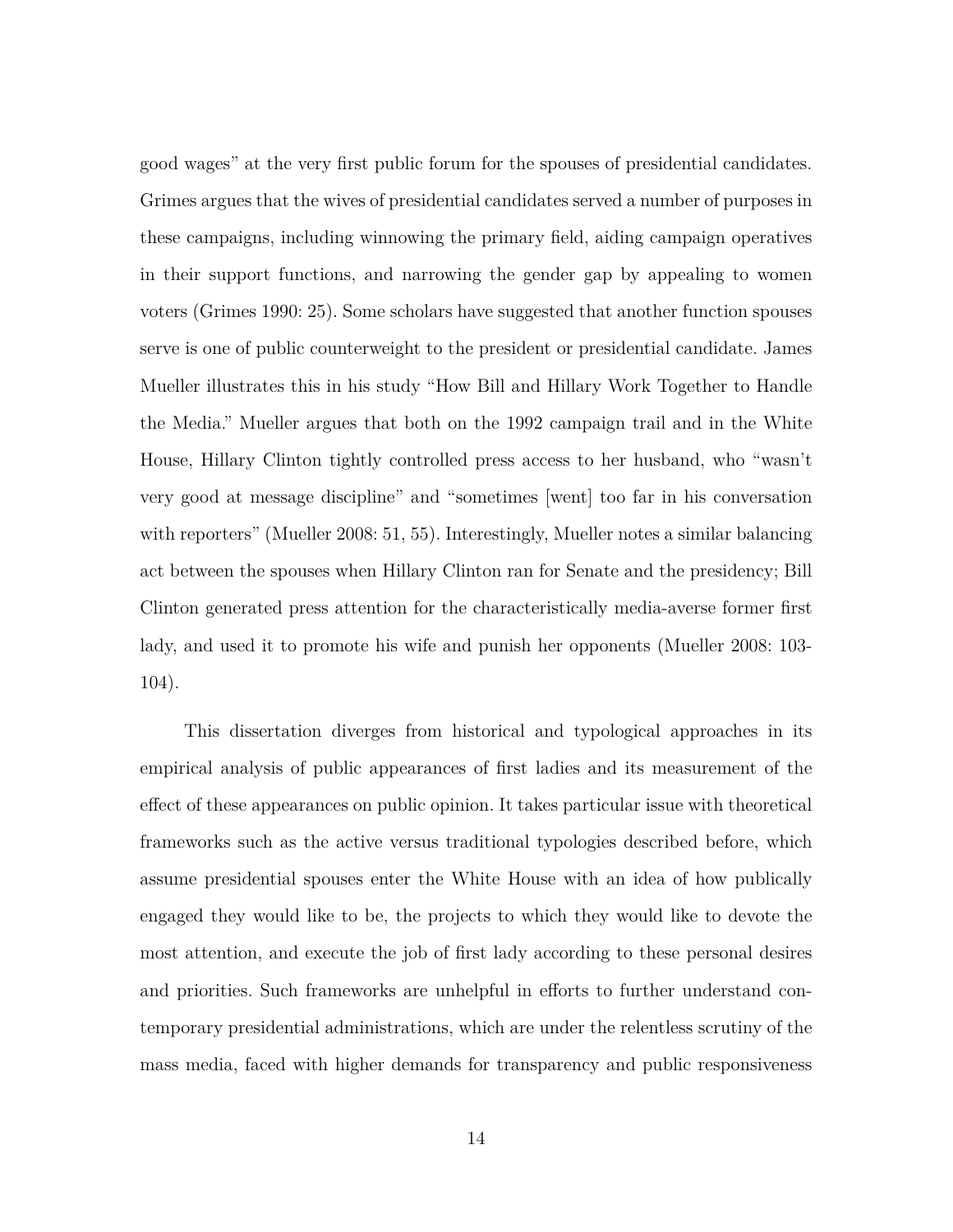than ever before. Below I summarize the four areas of literature that are most helpful in an investigation of the phenomenon of increased public activity of first ladies.

## 2.2.1 The First Lady as an Image Shaper

While a tremendous amount of scholarly attention has been given to presidential communications, first ladies are rarely mentioned in these discussions (despite their frequent presence in the news media and popular press). Robert Watson's 2003 article "Source Material" highlights this disconnect, observing that while approximately 58 major biographies of first ladies have been published since 1980, only about 18 reliable scholarly studies of first ladies were published in the same time period. Most of the biographies are classified as historical narratives or profiles rather than empirical research (Watson 2003). Some of the stronger scholarly work is part of communications literature that assumes the first lady is an extension of "the machinery of the White House [which] functions to make the president look good." (Watson 2003: 210). That is, every action of the first lady is planned and executed with the president's benefit in mind (Beasley 2010; Burns 2008; ed. Wertheimer 2005; Grimes 1990). Discussion of the communications role played by presidential spouses on the campaign trail and in the White House marks a broad shift in the literature on first ladies, from scholarship focused on private power exercised by first ladies to scholarship that recognizes the potential political benefits of by placing first ladies in the public spotlight. This shifting emphasis is even evident in titles of books about first ladies, differentiating authors such as Kati Marton (*Hidden Power*) and James McCallops (*Edith Bolling Galt Wilson: The Unintended President*) who emphasize the first lady's personal relationship with and access to the president as her main source of "behind-the-scenes" authority (i.e. "pillow influence"), and authors such as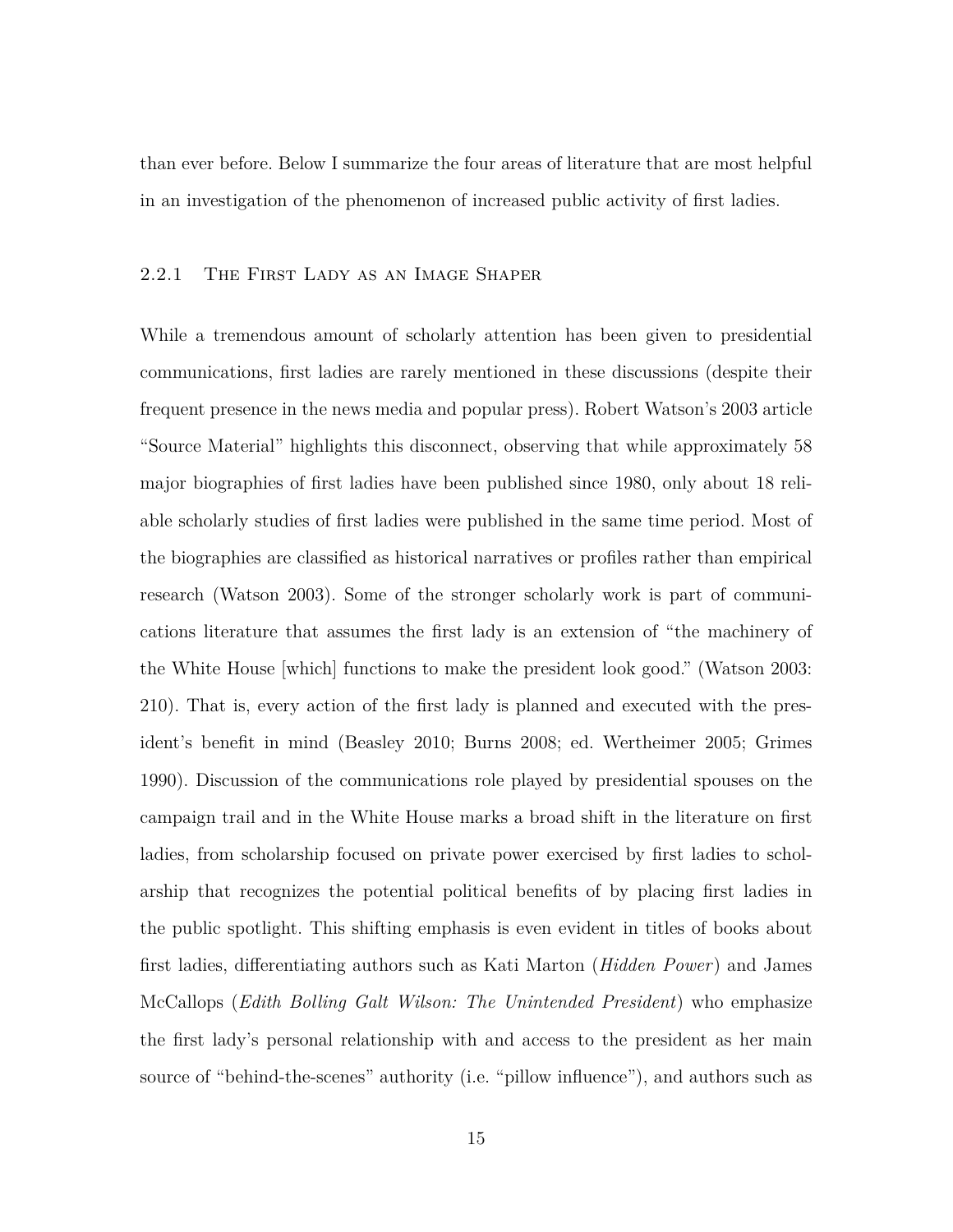Gains (*Running Mates*) and Mueller (*Tag Teaming the Press*), who note that first ladies are most effective when they utilize their popularity and appear frequently in public on behalf of the White House. Gains acknowledges this shift and anticipates the increased activism that has been evident in the last three presidential administrations quite perceptively: "But for a political wife to be taken seriously means the public has to recognize her as a player and hold her accountable for whatever influence she wields. It means recognizing overt, not covert, power. Barbara Bush may not be willing to accept that new definition of first lady. Kitty Dukakis wasn't quite ready. But with more Liddy Doles and Jim Schroeders on the campaign trail, the phenomenon of 'first partner' is unavoidably on the horizon" (Gains in Grimes 1990: 328).

Some scholars such as Molly Wertheimer, who claims that first ladies "cannot not communicate," have argued that the essence of the first lady's political role is the use of specific, strategic, rhetorical communications devices to achieve goals (ed. Wertheimer 2005: xiii, xix, xx; Medhurst 1996: 179; Campbell 1990: 1). Therefore, first ladies have not only interacted with the press in a passive manner as the subjects of news stories, through forms of nonverbal communication such as accompanying the president to public events, or even as gatekeepers of press access to the president. Instead, according to Wertheimer, in order to understand the roles of first ladies and the ways in which they are fulfilled, scholars must pay attention to what first ladies say in public, the way in which they say it, and the groups with which they interact. For example, many scholars have described Jimmy and Rosalynn Carter's marriage as a symbiotic relationship characterized by shared power and equality. However, Wertheimer, Diane Blair and Shawn Perry-Giles argue that the way Rosalynn Carter exercised influence in her roles as political advisor, independent advocate, and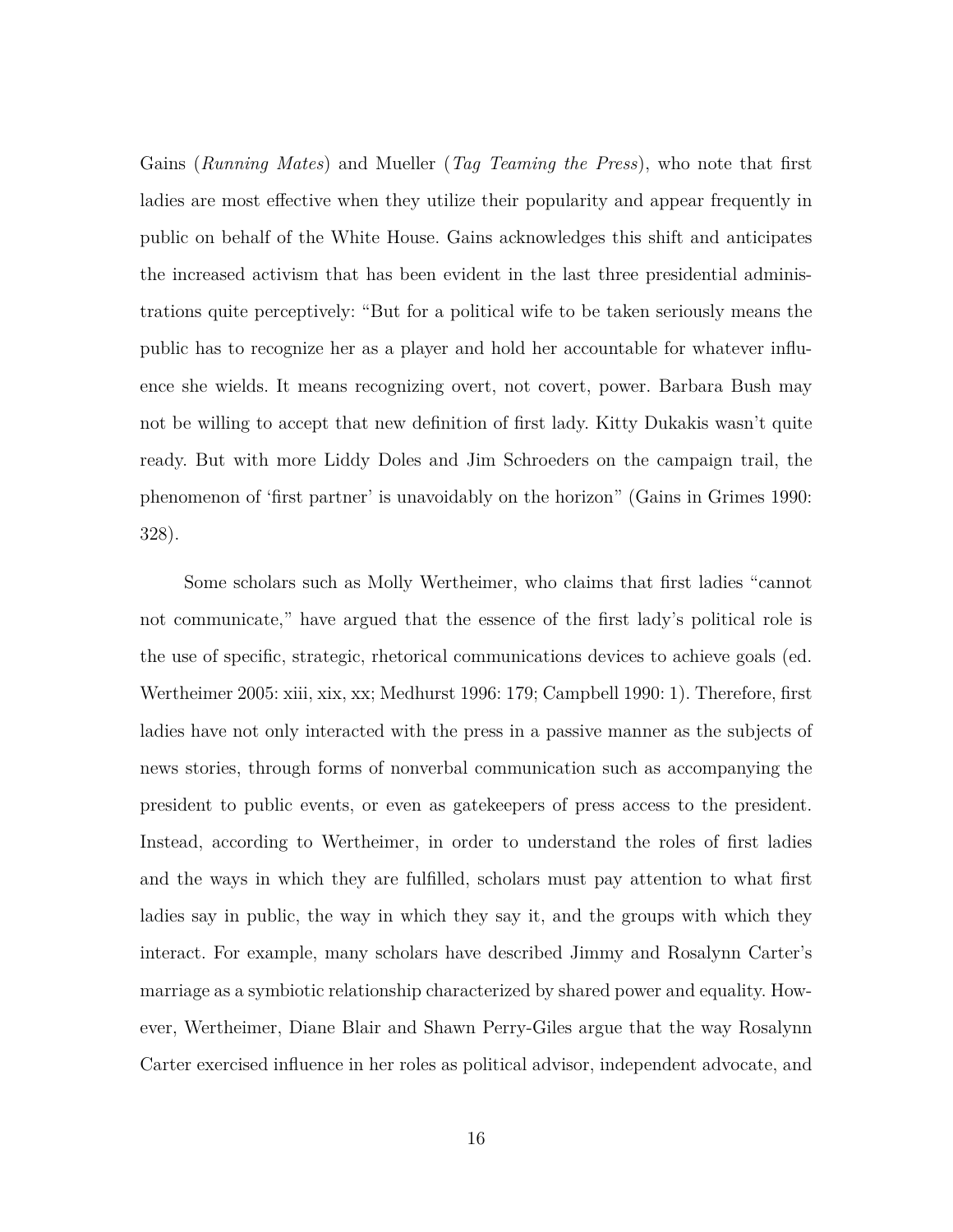campaign surrogate was to employ a strategy of "rhetorical coordination" in which she blended her agenda with her husband's political objectives and accomplishments so she could protect her interests from relegation to the secondary status of "pet projects" (Godbold 2010: 212-223; Blair and Perry-Giles in ed. Wertheimer 2005: 144, 148). Such a strong emphasis on the rhetoric of first ladies among communications scholars surely inspires the expanded use of public speech frequencies and content in studies that attempt to measure public activity of first ladies.

Two notable works, *The President's Partner: The First Lady in the 20th Century* (1989: Myra Gutin) and *Inventing a Voice: The Rhetoric of American First Ladies in the Twentieth Century* (2004: Molly Wertheimer) have made use of speeches, radio and television broadcasts, interviews, press conferences and magazine and newspaper articles to illustrate the unique position occupied by first ladies of the United States and to provide a framework for understanding why the Office of the First Lady is an important part of the presidency. However, these studies provide descriptive, rather than deterministic evidence for the changing role of first ladies over time and do not quantify first lady communications in a way that might enable the identification of a measurable or even causal effect of first lady activism on the White House policymaking process, or inversely, that might explain what shifts in the institution and culture of the White House prompt increased first lady activism. While the extent and depth of the news coverage public appearances of first ladies receive is in and of itself an indication that communications strategies involving presidential spouses draw attention to the administration's agenda, the survey experiment detailed later in this dissertation aims to measure whether appearances of spouses actually influence public opinion of presidential agenda items, among individuals who tuned into coverage of the first lady's appearance or more specifically, read her speech.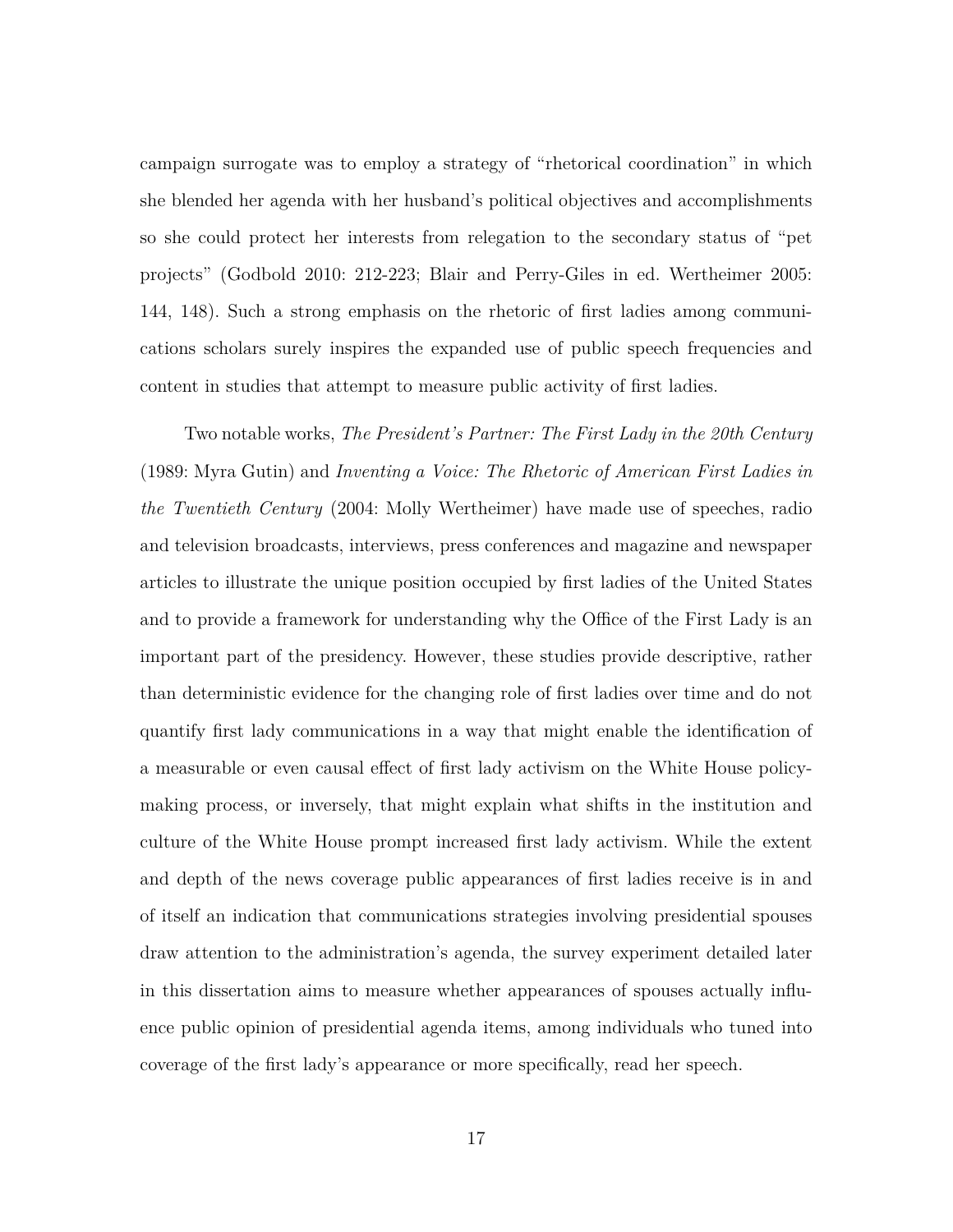# 2.2.2 White House Centralization and Demands for Presidential Vis-**IBILITY**

Although White House staff size has decreased since President Nixon hired nearly 200 aides between 1969 and 1972–reaching a total exceeding 600 full-time employees– the role of the White House in domestic and foreign policymaking has expanded and public demand for political responsiveness has grown. This change is partially attributed to what Matthew Dickinson calls "the paradox of politicization," a process wherein presidents of both parties have increasingly politicized Executive Branch agencies by staffing them with politically responsive, trustworthy aides and centralizing control over policymaking in the White House (Heclo 1977: 71-74; Wyzomerski 1982: 448; eds. Chubb and Peterson 1985: 239; eds. Chubb and Peterson 1999: 193; eds. Aberbach and Peterson 2005: 143, 145; eds. Krause and Meier 2005: 235-236; OMB 2013). Politicization scholars argue that the White House makes these administrative changes in an effort to balance demands for public responsiveness with limited resources, given the growth of the Executive Branch (eds. Chubb and Peterson 1985; eds. Chubb and Peterson 1989; eds. Aberbach and Peterson 2005). It is not unreasonable to surmise that the increase in public appearances of the first lady in recent years occurred in response to the same pressures, except rather than politicizing bureaucratic agencies, the White House has politicized the Office of the First Lady, a historically uncontroversial office chiefly concerned with nonpartisan causes, social gatherings, ceremonies and the restoration and preservation of the White House (Frederickson and Smith 2003: 26-27, 40).

The expanding communications role of presidential spouses is arguably the strongest evidence of a politicized Office of the First Lady, considering the arguments of scholars like Samuel Kernell who claim the growth of the White House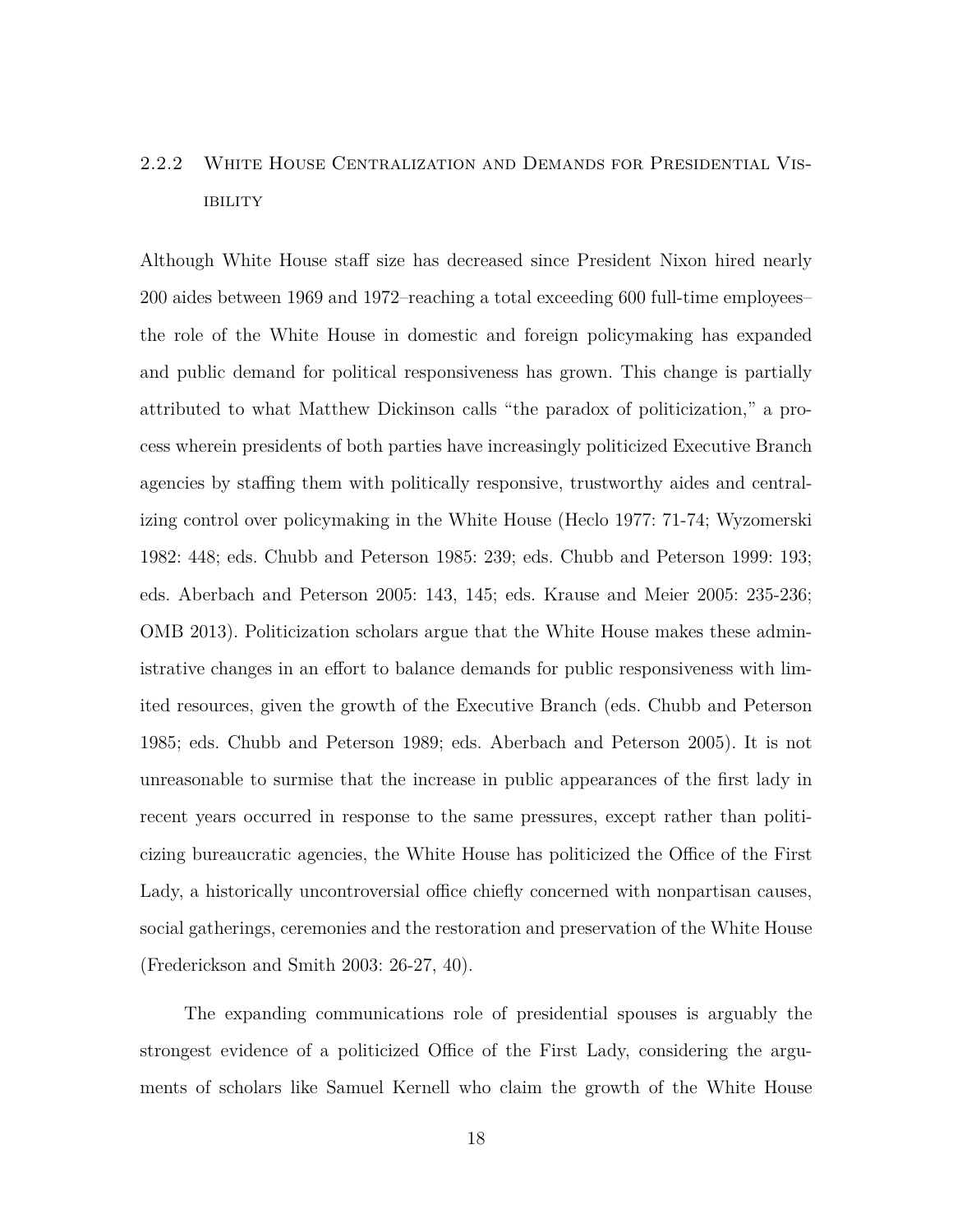communications operation is itself a form of increased politicization. This notion is also supported by scholars such as Eksterowicz and Paynter who trace the beginning of the professionalized Office of the First Lady to the hiring of the first official Press Secretary to the First Lady under Jacqueline Kennedy (eds. Watson and Esterowicz 2003: 215). Indeed, as media interest in Mrs. Kennedy grew and she became more publicly visible, the first lady's office became integrated with the office of the president and she required a full-time communications staff. Tracing the expanding public relations role of the Office of the First Lady alongside the maturation of television and internet news from the Kennedy through the Obama administrations provides a strong foundation for the argument that the first lady's office has become a fully professionalized organization, tasked with delivering the president's message and completely integrated with the White House communications operation.

#### 2.2.3 PUBLIC OPINION OF THE PRESIDENT

Literature that assesses the way in which political strategists measure public opinion may explain why White House officials increasingly place the first lady in the public spotlight despite evidence in quantitative studies that these kinds of appearances have a negligible impact on presidential approval and popularity (Zaller 1992; Blumler and Kavanagh 1999; eds. Entman and Bennett 2000). Susan MacManus and Andrew Quecan affirm that the enormity of mass media attention placed on spouses in recent elections as well as the amount of space in both the Bush and Kerry 2004 campaign playbooks devoted to the strategic use of spouses does not match the lack of empirical study of the frequency, timing, and structure of presidential spouse appearances on the campaign trail (eds. Carroll and Fox 2006; Macmanus and Quecan 2008: 337). A small group of scholars has argued that the employment of spouses in presidential elections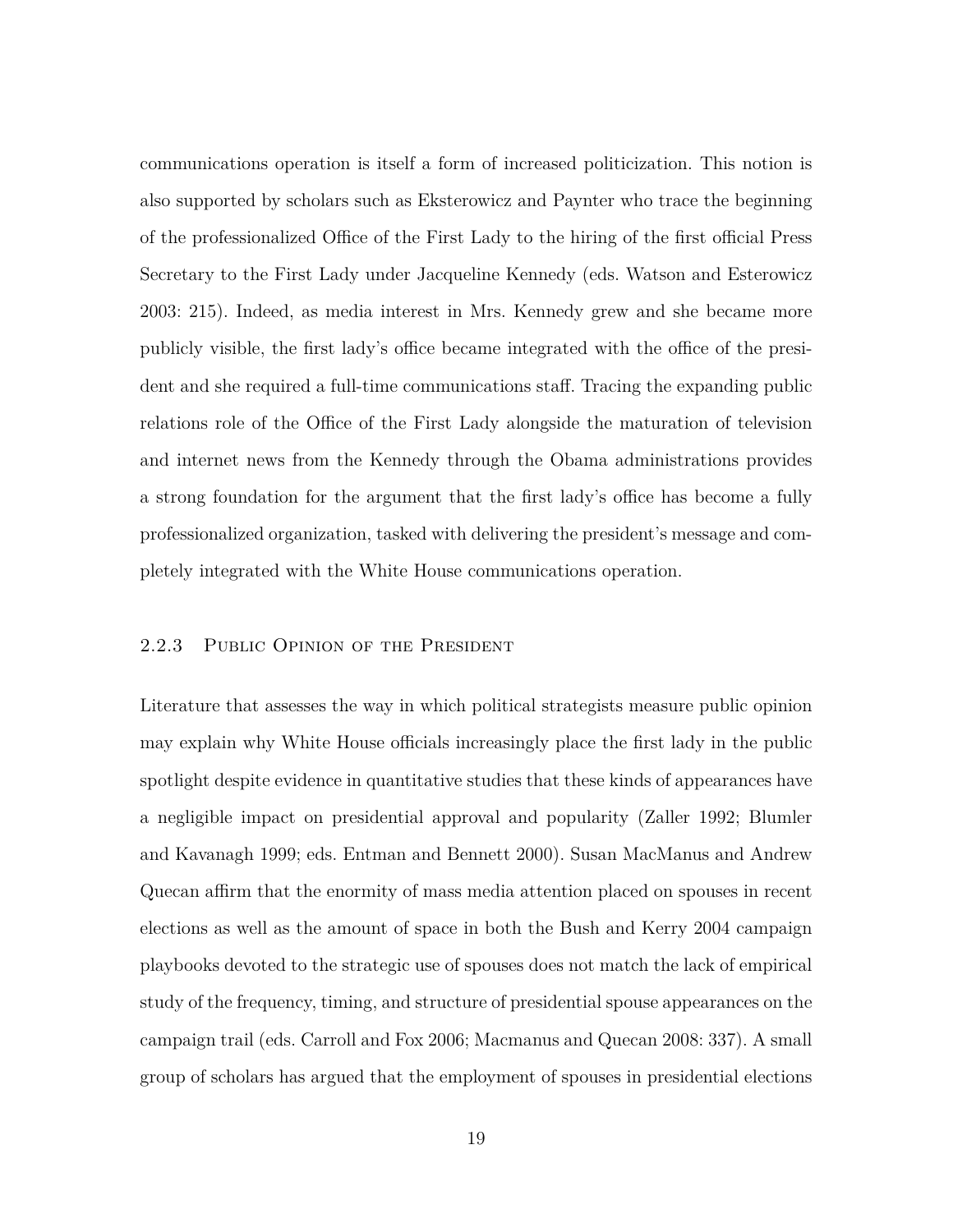is perceived by Republican strategists as a way to close the gender gap, but hardly any have identified a causal relationship between vote choice and candidate wives (ed. Weisberg 1995; Burrell 2001: 112). It is possible that first ladies only affect public opinion under certain circumstances, or in a way that has not and perhaps cannot be identified by survey research. For example, first ladies may impact public opinion on an implicit, cognitive level. Some of the perceived benefits that have been noted by scholars and journalists include the ability of spouses to "humanize" candidates, and the effectiveness of psychological messages sent by spouses to the public that reassure voters and legitimize the candidates. For example, regarding the 2012 presidential campaigns, Catherine Allgor wrote, "...Americans believe that a wife can tell us about her husband in ways that we can't discern from ads, stump speeches, or even debates: about his personal morality, his character, how he reacts to crisis–in short, who he really is" (Allgor 2012).

#### 2.2.4 Gender and Credibility

A final area of literature about gender and political credibility points to several reasons why the first lady may be an effective communications device. Gender scholars have argued that the presidency is the most intensely masculine post in American government, and political scientists such as Borrelli claim that any valuable study of first ladies must be as deeply rooted in gender as it is in presidency studies because public expectations of the first lady's role are fundamentally based on perceptions of gender and gender role modeling (Borrelli 2011: 3). The small number of studies that focus on first lady approval ratings find that public evaluations of first ladies vary significantly according to respondent partisanship, respondent gender, and respondent attitudes about women's rights and gender. More specifically, Sulfaro finds that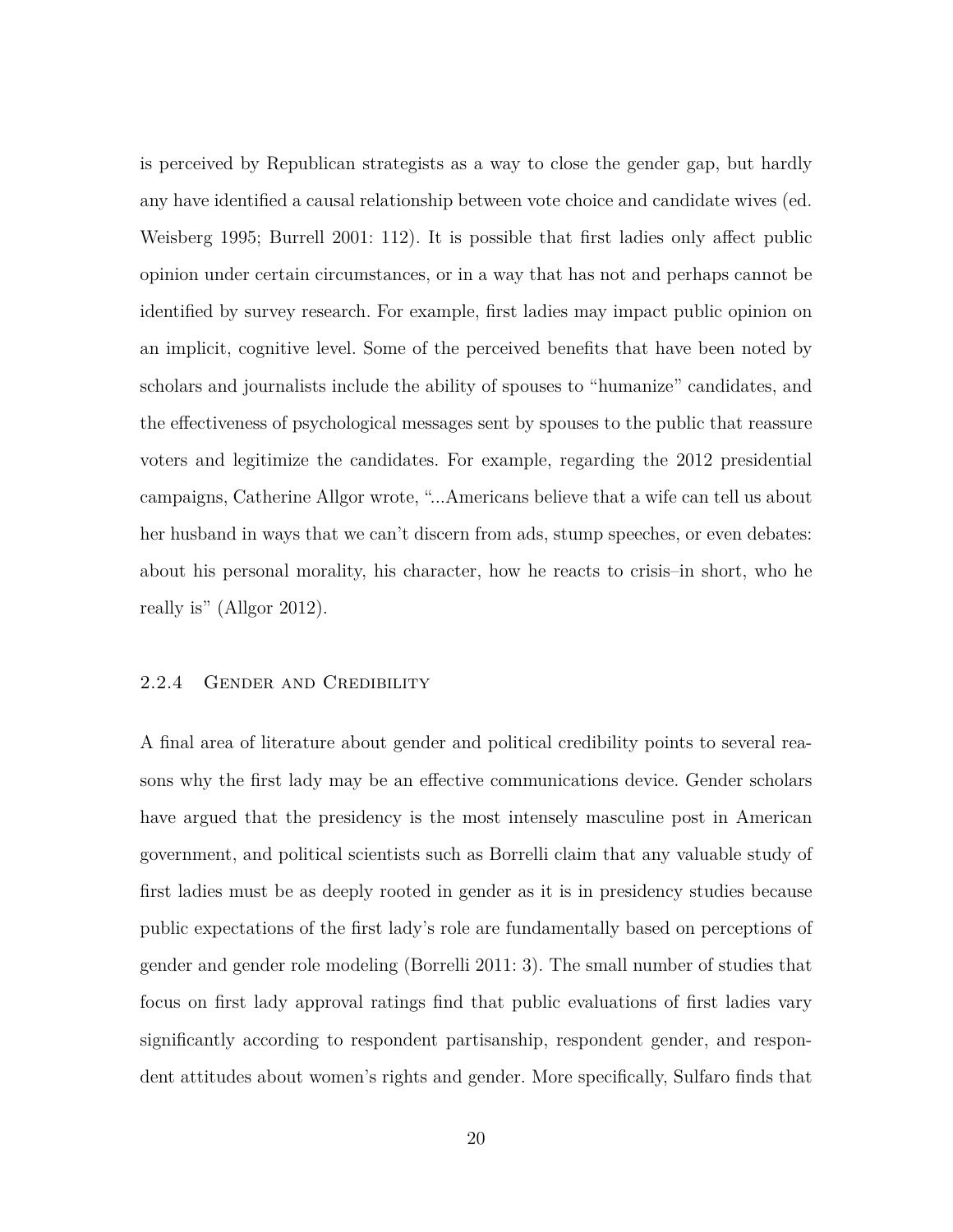among other variables, young, female voters evaluated Hillary Clinton more positively, and that older voters evaluated Laura Bush more positively (Sulfaro 2007: 501). Progressive views about women's rights are significantly and positively associated with high evaluations of Hillary Clinton. The powerful impact of partisanship that Sulfaro identifies, in addition to her postulation that "there is something associated with first ladies that women find appealing" may have implications for further study of increased involvement of first ladies and their longer-term impact on political views (Sulfaro 2007: 500). The possibility that first ladies are viewed as partisan figures rather than impartial figureheads by the public provides support for the argument that the Office of the First Lady plays an increasingly political rather than ceremonial role.

While the work of Sulfaro and others suggests that the first lady is evaluated according to the same partisan frameworks used to evaluate the president and other politicians, it is also possible that the first lady's lack of formal responsibility or connection to controversial policy issues actually makes her a more likeable public figure. Even if the first lady is viewed through a partisan lens, she may be considered a less controversial figure than other surrogates such as the vice president. This possibility is supported by a 2013 poll that found Michelle Obama to be the most trusted political figure in America, though other public opinion surveys should also be consulted to support this finding (Smith and Caporimo 2013). Some scholars suggest that first ladies who have been particularly successful in their efforts to promote the president's agenda frame their public sphere work as an extension of their private sphere priorities, a strategy that distances them from partisan politics and makes them relatable to everyday Americans. Borrelli cites Laura Bush's rhetoric as an example of this strategy, in which she campaigned as a wife and mother, stressing her familial role and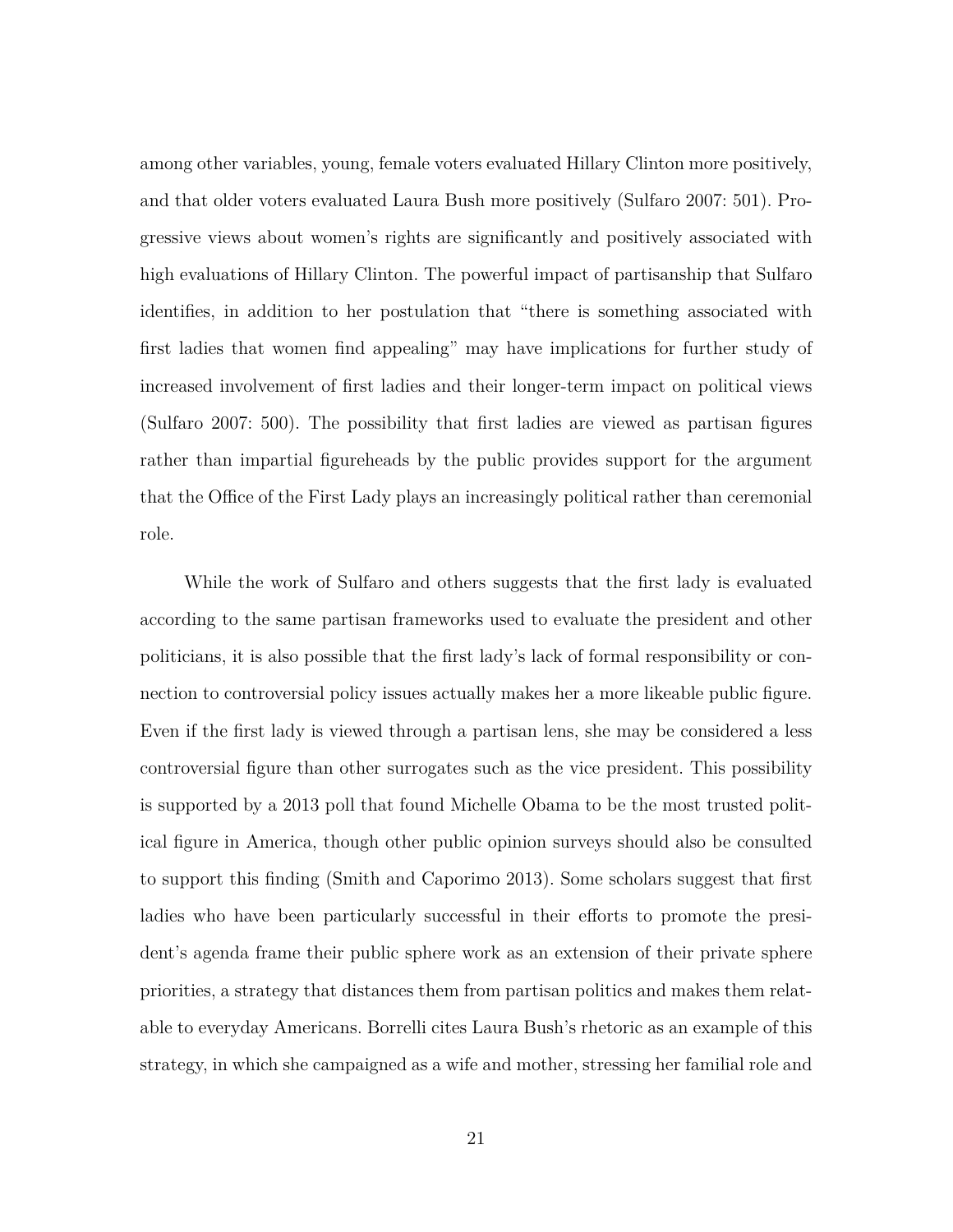downplaying her partisan affiliation (Borrelli 2011: 5). Sulfaro's findings track most closely with the "belief" approach to gender stereotypes, which posits that female politicians are more competent to deal with "compassion issues" such as education, healthcare, welfare and poverty, and child-related issues because they are perceived to be more caring by nature than their male counterparts (Shapiro and Mahajan 1986; Huddy and Tirkildsen 1993: 120-122; Kahn 1996; McDermott 1997; Winter 2008).

On the other hand, the "trait" approach to gender stereotypes claims that female politicians are perceived to be more qualified to deal with compassion issues because gender based personality traits make women better on some issues and men better on others (i.e. not because they have different political views, but experiences, interests, and perhaps values). Whether the first lady's efficacy as a communications device is determined by her gender or her greater ability to maintain a nonpartisan or more trustworthy image, the literature on compassion issues prompts an investigation of the types of issues the first lady addresses in public, why the first lady and the president may speak about the same policy in different manners, and the impact of these actions. Do White House strategists place the first lady in the public eye because they believe women can speak about compassion issues more effectively?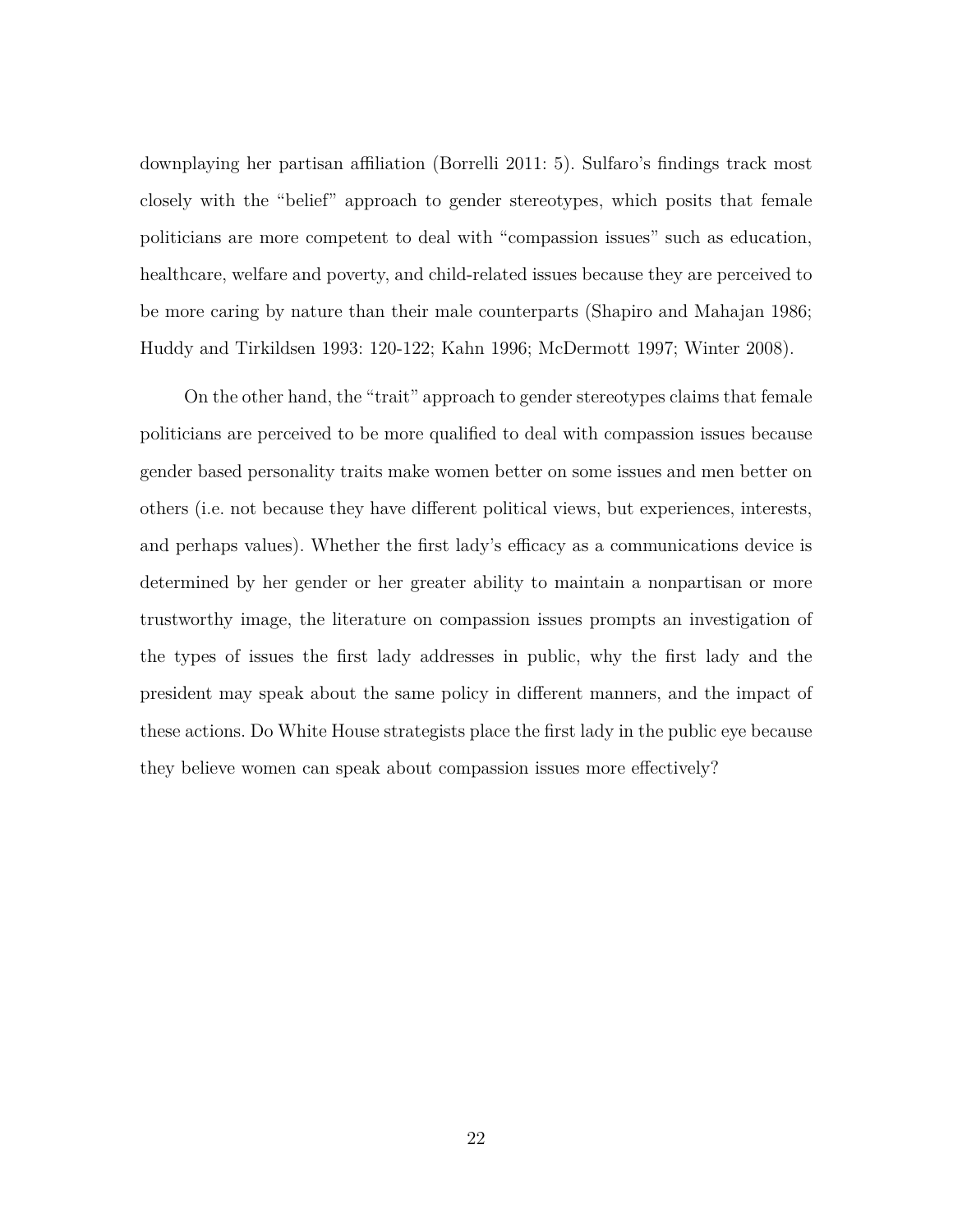## CHAPTER 3

## The President's Spouse as a Strategic Messaging Device

#### 3.1 Theory and Hypotheses

Public appearances of presidential spouses have become more common over time as public expectations of first ladies have grown and the Office of the First Lady has become more professionalized. In fact, presidential spouses have made more major public speeches and remarks than vice presidents in most years of the last three presidential administrations (Table 3.1). Vice presidents are comparable to presidential spouses because they lack institutional power, except in the senate, yet play a highly visible role as presidential running mates. Though it is not the topic of this dissertation, the notion that presidential spouses make more public remarks than vice presidents challenge the arguments of scholars such as Goldstein who claim vice presidents are becoming more powerful (Goldstein 2008: 374). The findings in Table 3.1 may mean, for example, that the president's spouse is shouldering some of the communications responsibility traditionally delegated to other surrogates, allowing vice presidents to engage in other policymaking or administrative activity, or instead that spouses are more effective in public relations than vice presidents in some cases. The frequency distribution displayed in Table 3.1 also shows that Hillary Clinton made fewer major public remarks than Laura Bush in almost every year of her husband's presidency, and that in merely five years in the White House, Michelle Obama's public activity has outpaced that of both her predecessors.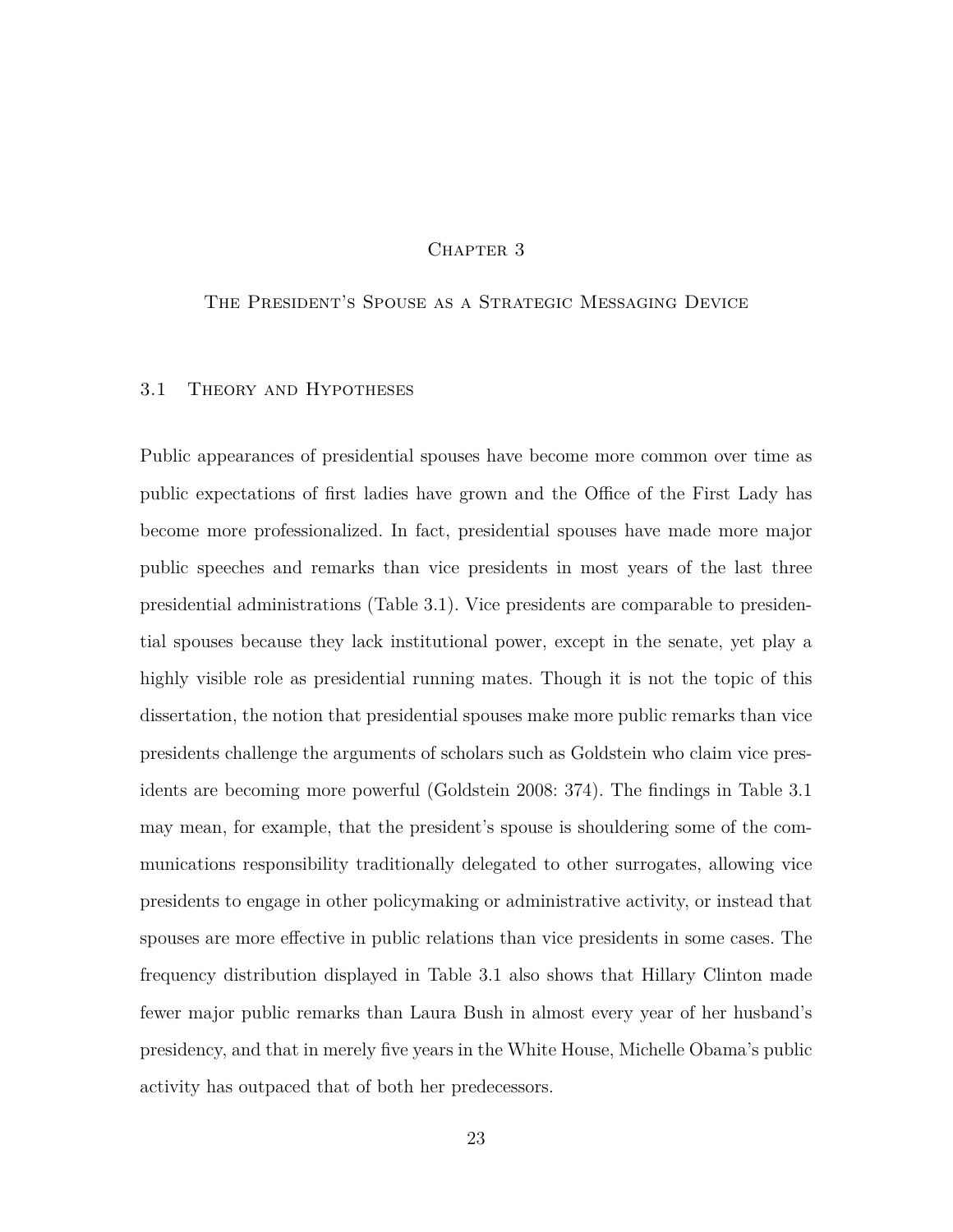|       | Hillary Clinton | Al Gore     |
|-------|-----------------|-------------|
| 1993  | 10              | 20          |
| 1994  | 22              | 45          |
| 1995  | 21              | 51          |
| 1996  | $\overline{7}$  | 27          |
| 1997  | 29              | 83          |
| 1998  | 71              | 100         |
| 1999  | 86              | 108         |
| 2000  | 21              | 57          |
| Total | 267             | 491         |
|       |                 |             |
|       | Laura Bush      | Dick Cheney |
| 2001  | 42              | 19          |
| 2002  | 83              | 27          |
| 2003  | 52              | 45          |
| 2004  | 108             | 149         |
| 2005  | 75              | 33          |
| 2006  | 165             | 74          |
| 2007  | 124             | 38          |
| 2008  | 134             | 41          |
| Total | 783             | 426         |
|       |                 |             |
|       | Michelle Obama  | Joe Biden   |
| 2009  | 73              | 60          |
| 2010  | 86              | 35          |
| 2011  | 99              | 30          |
| 2012  | 179             | 19          |
| 2013  | 74              | 22          |
| Total | 511             | 166         |

# **Comparison of First Lady and Vice President Speech Frequencies**

Table 3.1: Speech frequencies indicate the number of major public remarks delivered by first ladies and vice presidents in the last three presidential administrations, as listed on the White House Briefing Room websites preserved by the National Archives.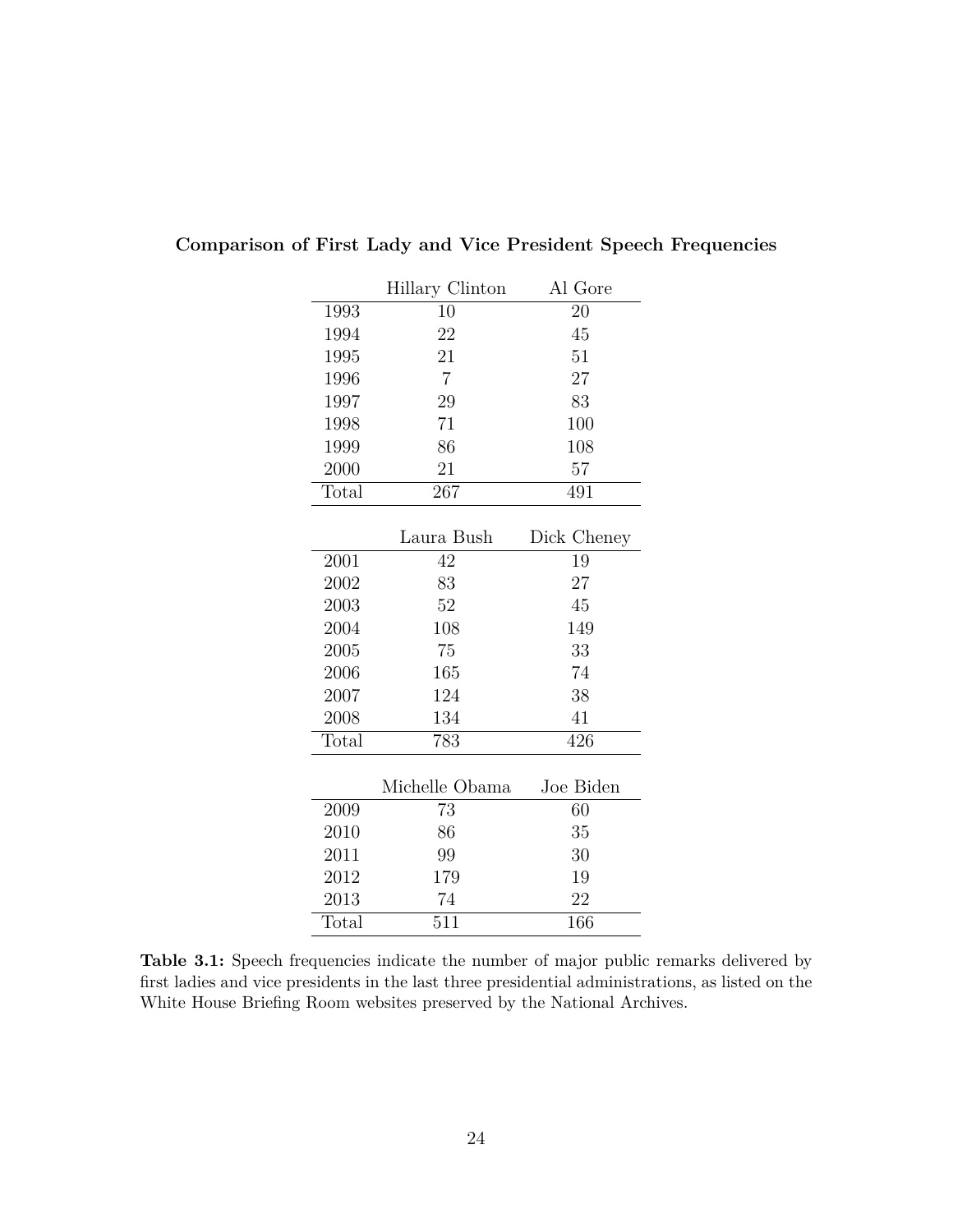The tabulated remarks are part of an original data set of 1,591 public speeches made by presidential spouses from 1993 to 2013, manually collected from the White House Briefing Room websites preserved by the National Archives and coded for a multitude of attributes to be discussed later in this chapter. Speeches that may be considered private, such as remarks made in intimate settings such as family gatherings are not publicly available and are not considered in this dissertation. In the interest of maximizing reliability and validity of results gleaned from this data set, remarks shown in Table 3.1 do not include television or radio interviews, public appearances during which no remarks were made, or written statements such as op-eds or press releases from the Office of the First Lady. These forms of communication were not archived consistently until the Bush administration and including them in the analysis would make for an unrepresentative measure of Hillary Clinton's public activity. Frankly, the best data sources for assessing public activity of presidential spouses are the first lady's daily schedules, which were recently released by the Clinton Library but remain unavailable for the Bush and Obama administrations. These schedules list all events and meetings attended by the president's spouse, whether the event was open or closed to press, and even meeting participants in some cases.<sup>1</sup>

However, speeches listed on the White House Briefing Room websites for each administration are useful for a different reason: they provide a great window into how the administration packages and presents the first lady's remarks to the public. They also link to full-text speech transcripts, which are stored separately from the daily schedules and are not linked in any way. An analysis of daily schedules would require the researcher to rely on the way in which the event was labeled to categorize the

<sup>1</sup>Freedom of Information Act requests for both sets of schedules were made in January and these documents will be incorporated into future analysis of pubic activity should they become available.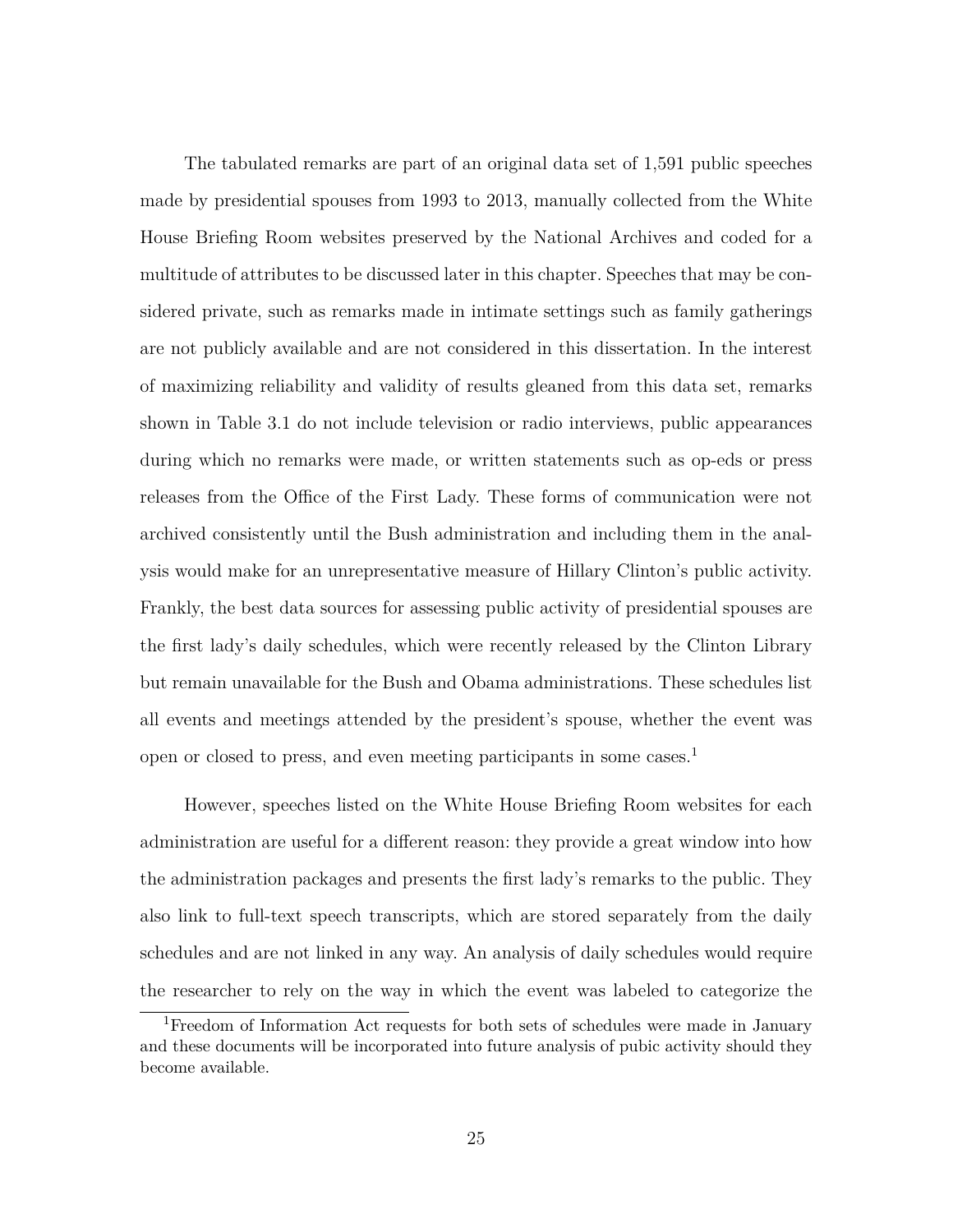speech and trust the schedule's author to accurately describe it. As I'll discuss later in this chapter, titles of speeches can be very informative or very misleading, depending on the content of the speech. For example, a speech titled "First Lady's Remarks at a Mother's Day Reception" may contain an in-depth discussion of healthcare policy though the event is described in a different manner. It would indeed be rare for first lady speech title to read "First Lady's Remarks on Healthcare Reform at a Mother's Day Reception" even though this would be a much more accurate label in many cases. As I will also discussed in greater detail later, the palpably low number of remarks delivered by Hillary Clinton may also reflect the public relations concerns of Clinton communications strategists. Just as staff responsible for the content of White House Briefing Room websites were mindful of the titles they attached to first lady speeches, they may have also restricted the total number of speeches that appeared on the White House website during the Clinton administration. Because this dissertation is chiefly concerned with the role of presidential spouses in White House communications strategy, these intricacies are exceedingly interesting.

Three primary hypotheses are tested in the dissertation.

H1: *First, public appearances of the president's spouse are strategic efforts to advance the administration's agenda.* Even when the appearances are not overtly related to policy or the president's popularity, they are intended to influence the public's opinion of the president and presidential policy items. In other words, what seems apolitical has political ends. While it is feasible that public activity of the first lady is determined both by administrative demands and individual-specific factors, I maintain that it is highly unlikely that first ladies act independently in the public arena. Presidential spouses have become fixtures of the 24-hour news cycle, and they are the functional equivalents of government officers and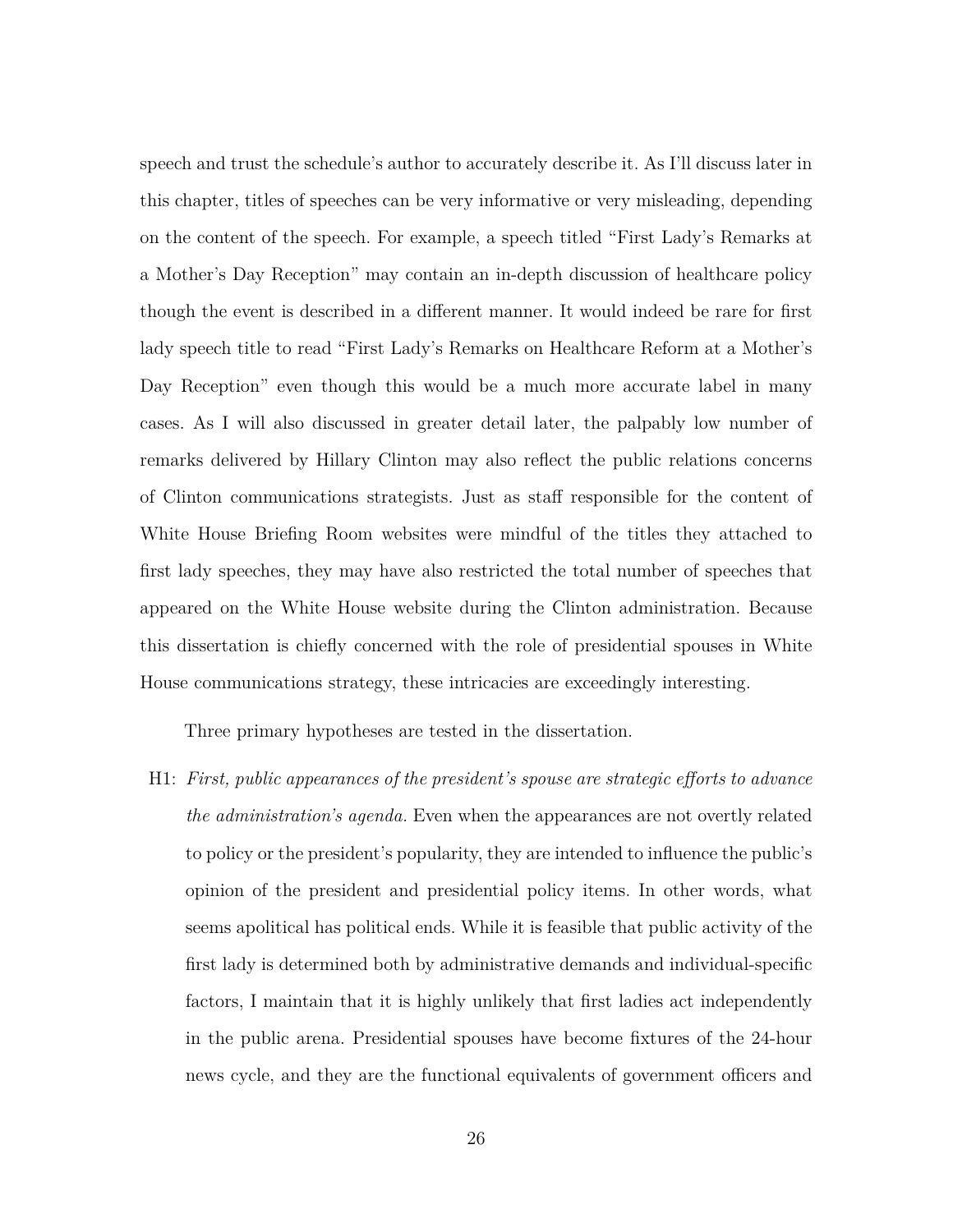employees, a role formally recognized by Congress when it established the Office of the First Lady by statute to include a full-time staff funded by the public.

- H2: *Second, public appearances serve several key purposes.* These include fulfilling ceremonial duties traditionally ascribed to the East Wing, such as hosting state dinners and Christmas at the White House, garnering public support for the president's domestic and foreign policy agenda, garnering public support for the president on the campaign trail, and relaying the president's message to women and families.
- H3: *Finally, I hypothesize that for presidential spouses, going public is an effective strategy for improving public opinion of the president and his policy agenda*. According to the gender literature discussed earlier, for example, the first lady may have more credibility on certain issues than the president, including education and healthcare. It is also possible that certain groups such as young people, women or mothers may find her more convincing than the president on these issues.

The next section of the chapter will detail the theoretical and empirical motivations for each of these expectations. In Chapters 4 and 5 the methods used to test the first two hypotheses and the results of these tests will be discussed and in Chapter 6 the methods used to test the third hypothesis and the results of these tests will be discussed.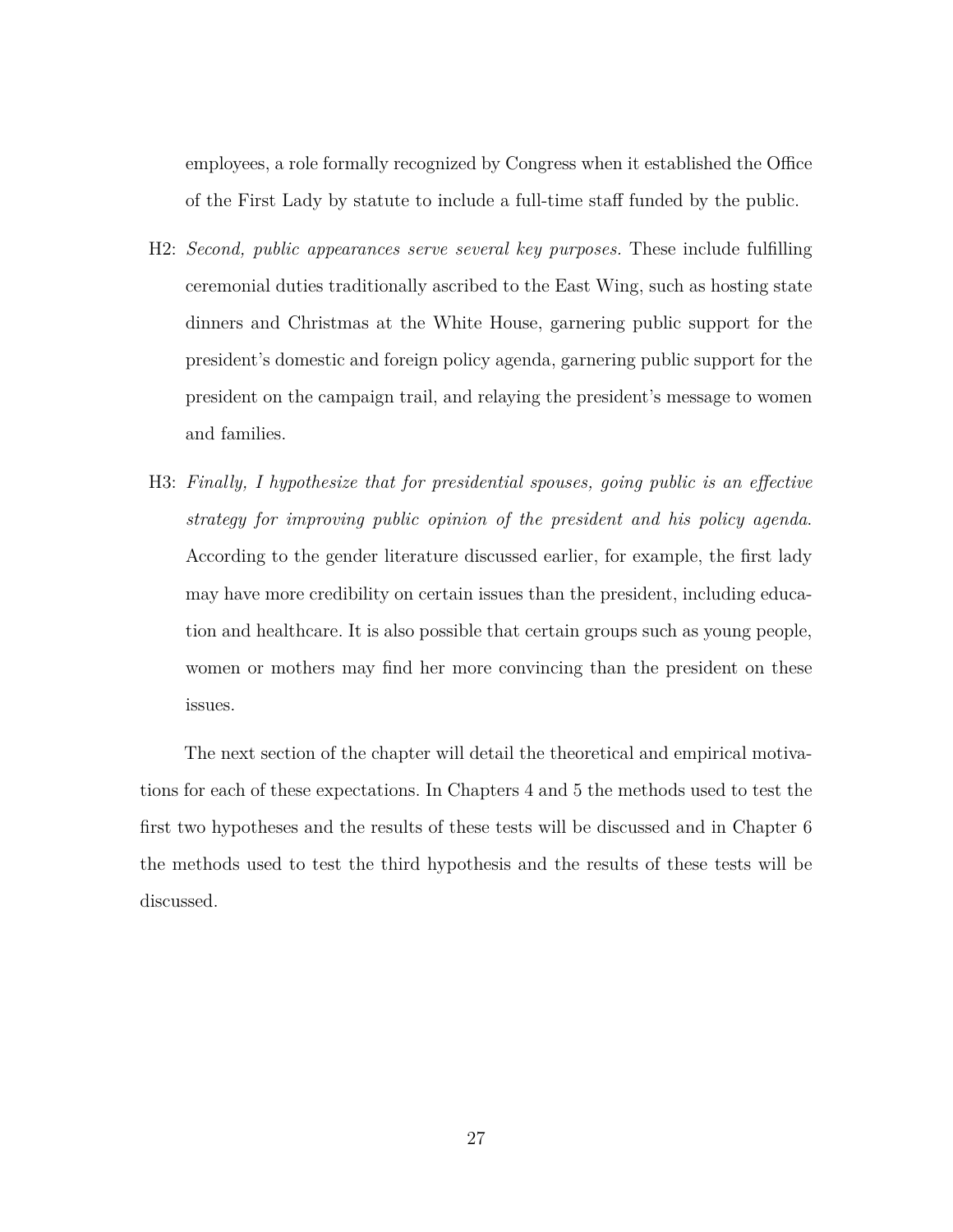## 3.2 Preliminary Support for the Strategic Communications Theory

# 3.2.1 Policy Speeches are Decreasing, Political Speeches are Increasing

After content analyzing the data set of speeches made by Hillary Clinton, Laura Bush and Michelle Obama from 1993-2013, it is clear that public appearances of presidential spouses have changed substantially over the last three administrations, which may suggest that communications strategy involving the first lady shifted. The first noticeable change, besides the fact that the number of speeches increased across and within administrations, is that the topics, audiences, and types of speeches changed. Designing a typology of speeches was the first phase of my analysis. Five major types of speeches were identified in my investigation: *Ceremonial* speeches, *Policy* speeches, *Women and Family* speeches, *Pet Project* speeches, and *Campaign* speeches. Spouses seem to go public for three strategic reasons: to appeal to women and families, to garner support for the president's agenda through campaign or policy speeches, and to garner support for pet projects that often frame the president's agenda. The phrase "going public" was coined by Samuel Kernell (1997) who argues that presidents have increasingly made direct appeals to voters in order to persuade Congress to pass legislation that the president wants and improve presidential approval in general. Like presidents, first ladies appear to go public in an effort to mobilize support for a particular policy agenda and their appearances are highly organized and often targeted at a specific group or constituency.

The types of speeches can be identified as follows. Ceremonial speeches include remarks delivered at annual White House events, such as the White House Easter Egg Roll, or Christmas at the White House, as well as award ceremony and dedication speeches. Ceremonial speeches also include remarks that pertain to traditional duties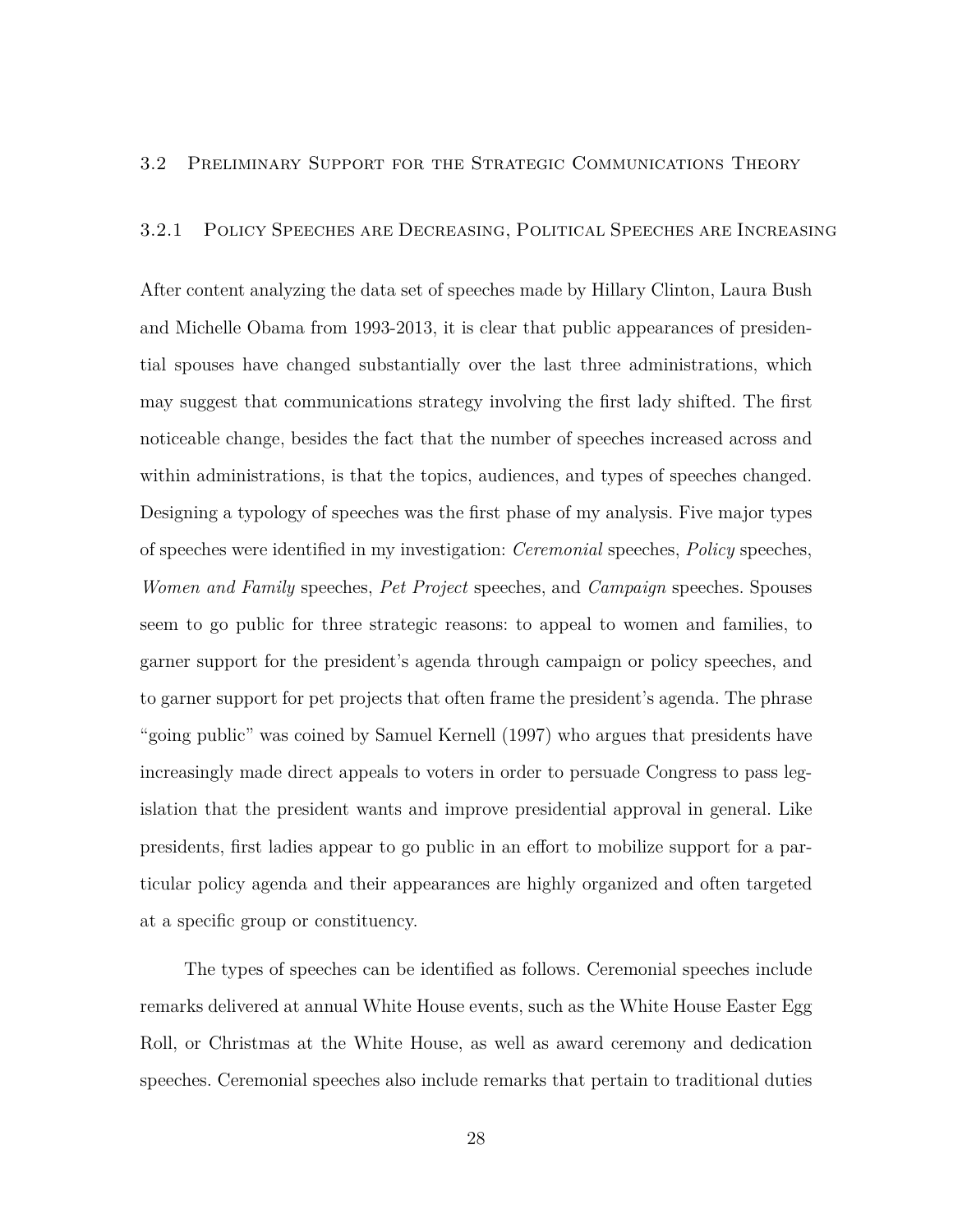of first ladies. For example, it has become customary for the first lady to visit each Cabinet department at the beginning of each presidential term. What distinguishes ceremonial speeches from other types of speeches is the conventional, or, classic nature of the venue. In other words, there is nothing about the event that is specific to that particular spouse's interests or initiatives, or to the administration's agenda. The most common types of ceremonial remarks are made at award ceremonies, dedications (e.g. groundbreakings, naming ceremonies (of naval ships or fleets for example)), state dinners or official White House events, trips overseas (remarks are usually made with the equivalent of the first spouses in the host country), and high school and college commencements). Ceremonial events are largely generalizable across first ladies. Groundbreakings and award ceremonies tied to one of the first lady's signature initiatives were coded as pet project speeches.

Pet Project speeches are among the easiest to identify. Each first lady has had between two and four principal causes, which presidential scholars often call pet projects (Sulfaro 2007: 486; Eksterowicz and Sulfaro 2002: 307; Watson 2000: 93- 98). For example, Hillary Clinton's pet projects included healthcare reform, foster care and child abuse legislation. Laura Bush's included literacy, elementary education, and Afghan women's rights. Michelle Obama's include military families and childhood obesity. Over time, pet project initiatives have become more formal, highly organized efforts and thus easier to identify through content analysis. In the Clinton and Bush administrations, pet project initiatives encapsulated broad themes and were not staffed in a way that distinguished one project from another. However, the Office of the First Lady under Michelle Obama assigns specific personnel to Let's Move! or Joining Forces. Each White House website in the last three administrations has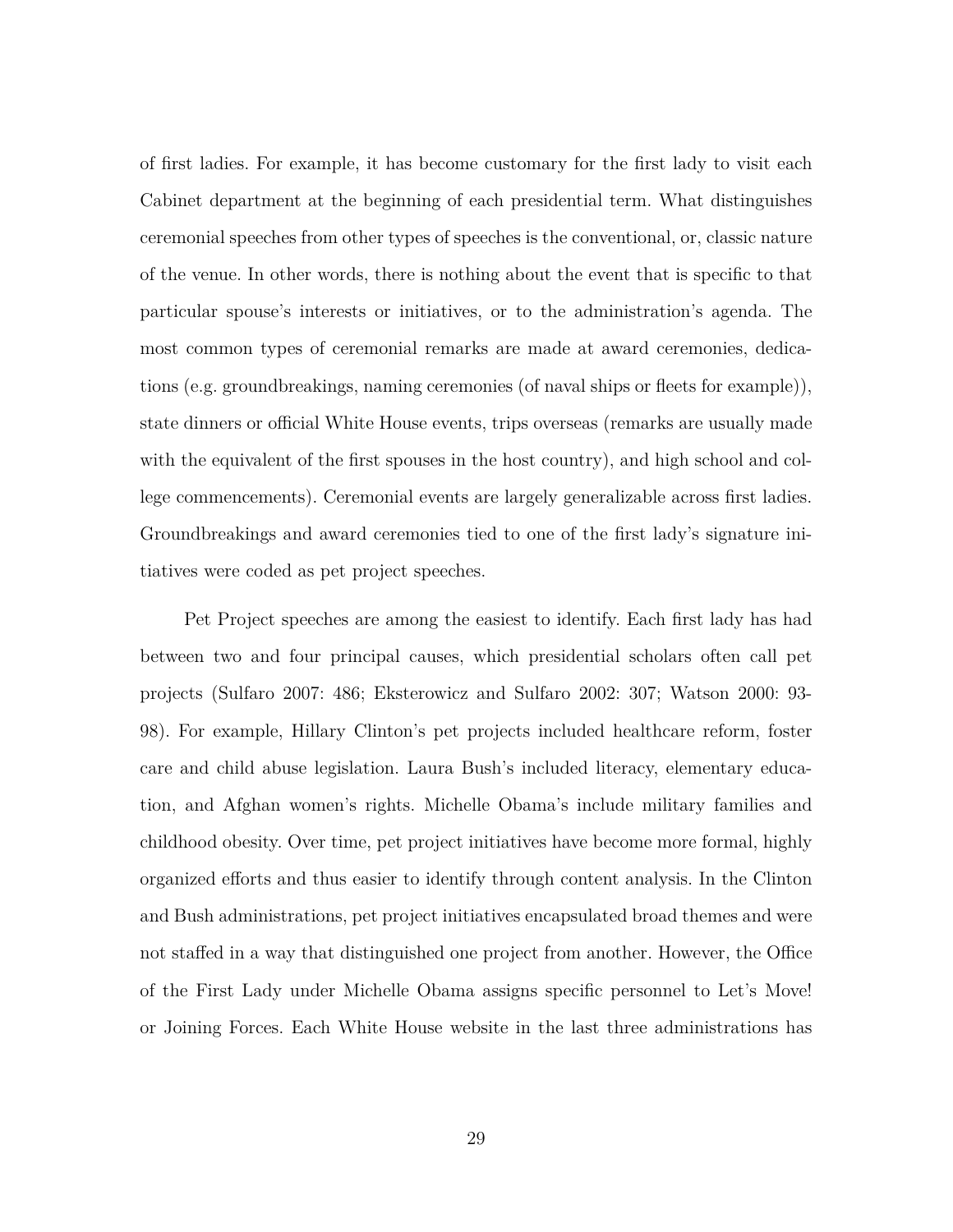featured a page of the first lady's initiatives, supplying specific criteria with which to determine whether an appearance should be coded a pet project. <sup>2</sup>

Speeches pertaining to Women and Family include remarks delivered to parental, youth, or women's organizations that fall outside the umbrella of the first lady's pet project causes. Examples may include Michelle Obama's speech at a women's healthcare center about breast cancer prevention, or one about the importance of mentoring at a local elementary school. Similar to ceremonial speeches, all first ladies are expected to make women and family speeches. What ties them together is the first lady's unparalleled ability to reach out and relate to women and mothers on particular issues. At times it becomes difficult to separate ceremonial remarks made at women's organizations or award ceremonies from remarks categorized as women and family. Again, titles are very helpful here. If a spouse delivered remarks titled "Remarks at an Award Ceremony for Women Leaders," this would be coded a ceremonial speech. Alternatively, if a spouse gives a speech titled "First Lady Speaks to Moms about Education" this would be coded a women and family speech.

Policy appearances are explicit remarks given to boost the president's agenda or a specific administration policy. Like pet project speeches, policy speeches were coded according to lists provided on the White House websites of the president's signed legislation.<sup>3</sup> In order for remarks to be coded a policy speech, a particular

<sup>2</sup>For a complete list of issue categories and subcategories that were used to determine whether an appearance qualified as a pet project speech, see the Office of the First Lady page of the archived and/or current White House websites (http://clinton4.nara.gov/, http://georgewbush-whitehouse.archives.gov/, http://www.whitehouse.gov/).

<sup>3</sup>For a complete list of legislation signed in each administration, see the presidential library websites (http://www.clintonlibrary.gov/, http://www. georgewbushlibrary.smu.edu/), the archived and/or current White House websites, (http://clinton4.nara.gov/, http://georgewbush-whitehouse.archives.gov/, http://www.whitehouse.gov/) or the American Presidency Project at UCSB (http://www.presidency.ucsb.edu/), which contains comprehensive lists of signing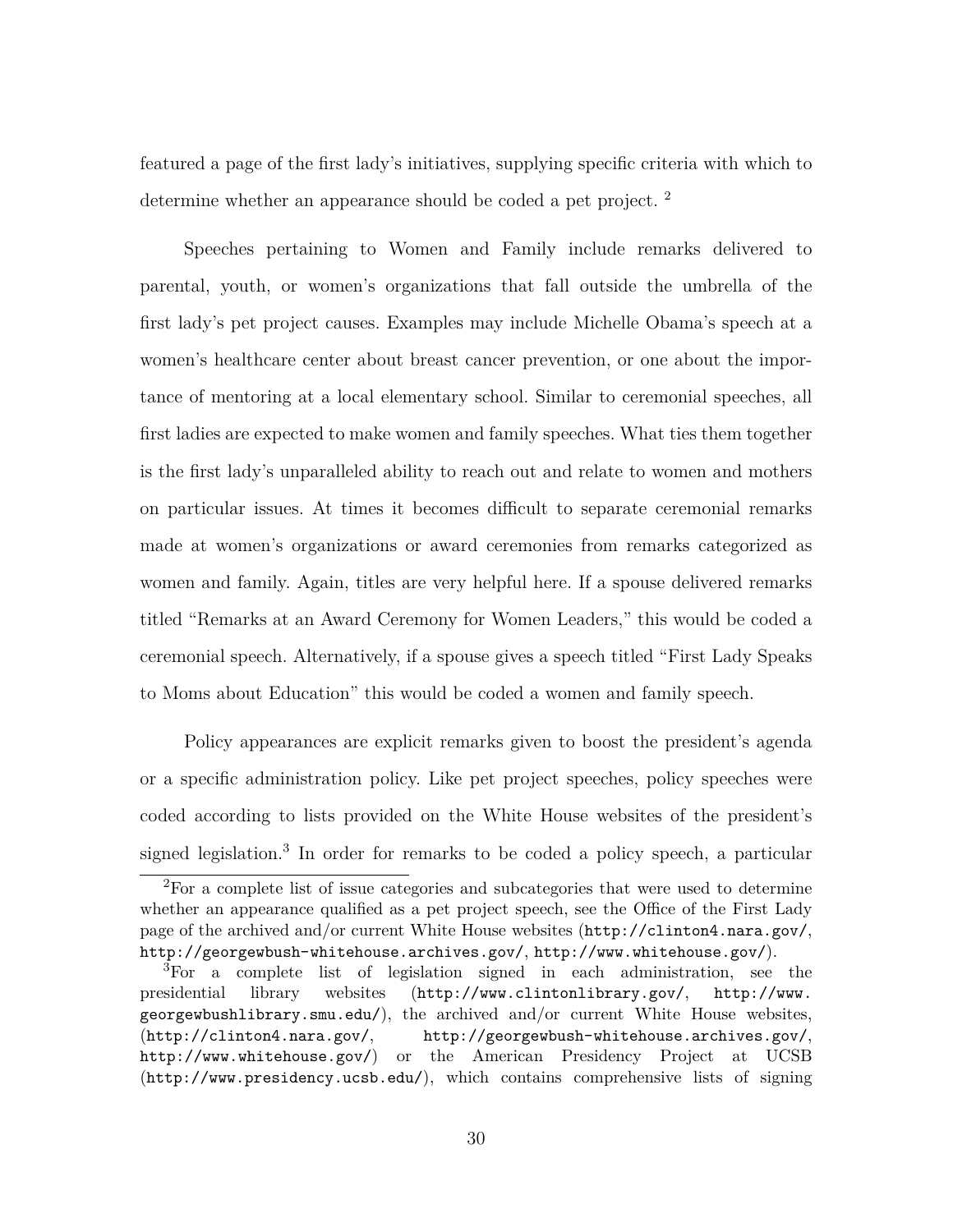policy, let's say No Child Left Behind or the Affordable Care Act must have been named at some point during the speech or specific elements of the legislation must have been discussed. The title of the speech must have also included the name of a presidential agenda item or policy. This rule is especially important during the Clinton administration, because one of Hillary Clinton's primary pet projects was healthcare reform and she retained a formal role as the chair of the president's task force that helped shape the Clinton healthcare overhaul. For this reason, speeches that specifically mentioned the Heath Security Act of 1993 or detailed its objectives and content were coded policy speeches rather than pet project speeches. The difference between a speech coded as a policy speech and a politicized pet project speech will be discussed further in the next section of this chapter.

Finally, Campaign speeches, while also intended to amass support for the president's agenda, follow a particular format and are usually delivered in swing states. During midterm elections, first ladies are often sent to a competitive district to speak on behalf of the president's party for congressional and gubernatorial candidates. Titles of campaign speeches will almost always contain the word "campaign," just as policy speeches will almost certainly have the policy's name in the title of the speech.

It should be noted that the five speech "types" identified in this dissertation are not entirely novel. Presidential scholars have made fairly comprehensive lists of the various roles and responsibilities of first ladies that the typology of speeches discussed here closely mirrors. Watson provides a useful summary of the typologies of various authors in the forthcoming second version of *The Presidents' Wives* (2014: 119-120). I should again clarify that in the process of placing speeches into categories, I largely take the White House's word regarding the type of speech being made. This is to

statements and statements of administration policy for each of the last three presidential administrations.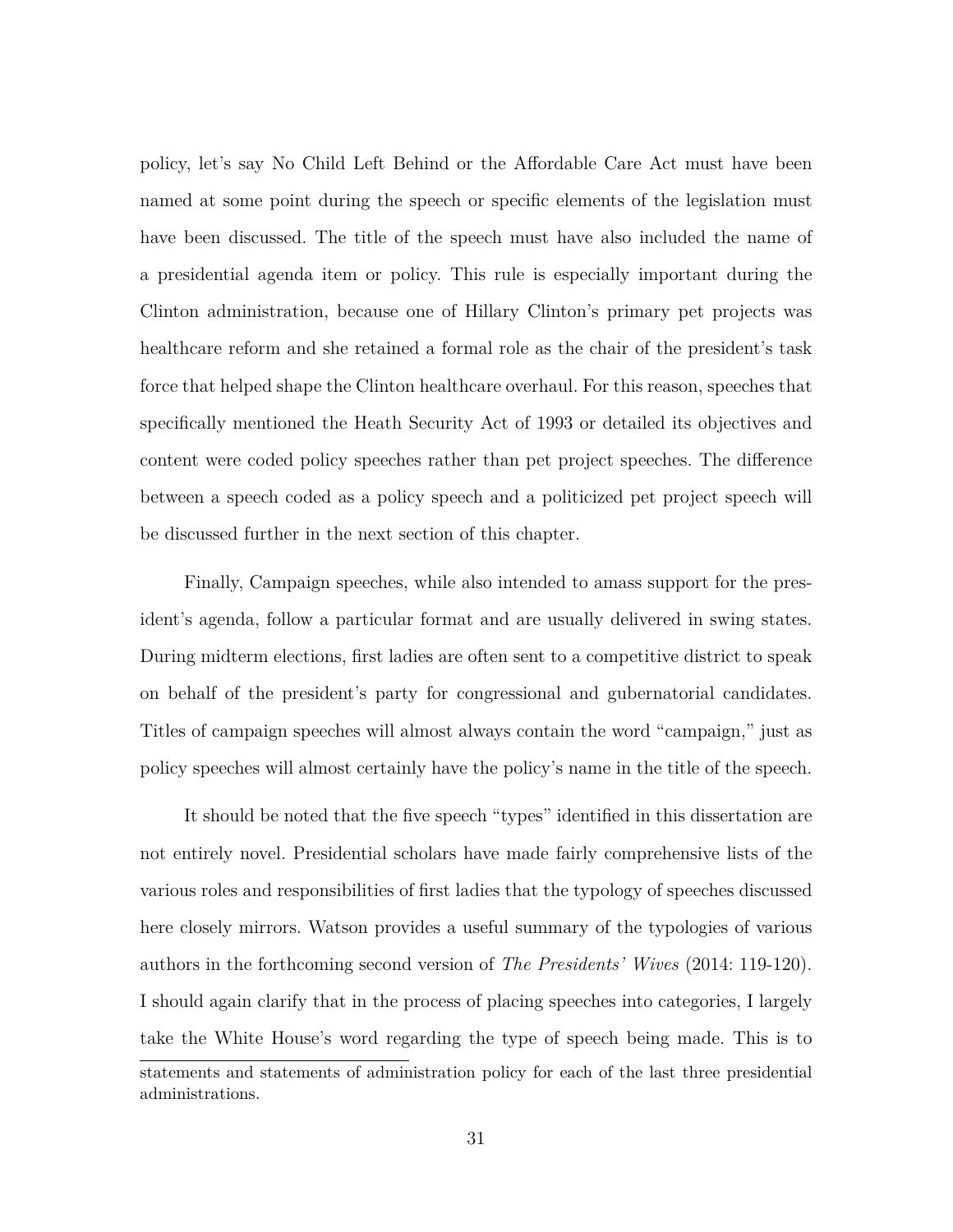say that as a general rule, if the White House website titled a speech "Campaign Remarks," it was also coded a campaign speech in my analysis, if a speech was titled "Mrs. Obama's Remarks at a Lets Move! Event" that speech was coded a pet project speech, and if a speech was titled "Mrs. Clinton's Remarks on Health Insurance Reform" it was most often considered a policy speech. However, speech *type* and speech *topic* are decidedly different variables. What is more original is the second phase of coding, in which I determined whether a speech was politicized. Unlike the process of assigning speeches to one of five types, which heavily factored speech title into categorization, coding for politicization accounts for the possibility that the first ladies do not discuss what the White House purports they discuss in these speeches. In other words, the possibility exists that even remarks not overtly geared toward the administration's policy agenda are actually intended to garner public support for the administration and its policy positions.

Figures 3.1, 3.2 and 3.3 summarize the percentage of speeches in each administration that were categorized as ceremonial, policy, women and family, and pet project, as well as the percentage of speeches within each of these categories that mentioned a particular presidential policy item. The first major finding to note is that ceremonial speeches and policy speeches have decreased dramatically over time, while the percentage of speeches dedicated to pet projects and campaigning has conspicuously increased across the administrations. Speeches dedicated to women and family have decreased. While more than half of the speeches given by Hillary Clinton from 1993 to 2000 were ceremonial speeches and almost 20% were policy speeches, only 35% of speeches given by Laura Bush and 31% of speeches given by Michelle Obama fall into the ceremonial category. Laura Bush gave a surprising number of policy speeches (about 16% of her total speeches were geared toward policy), albeit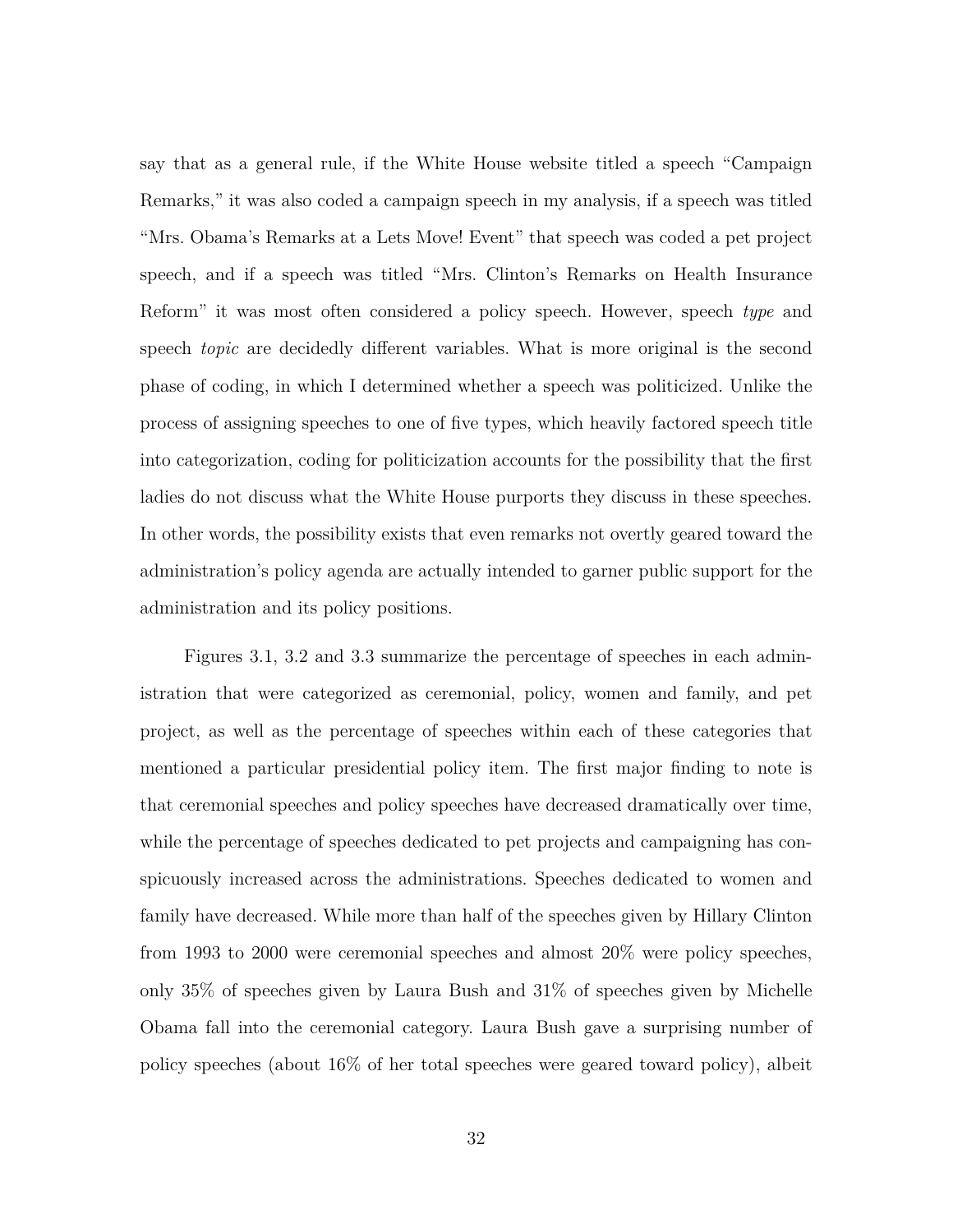fewer than Hillary Clinton. But the share of policy speeches drops severely in the Obama administration. Only about 4% of Michelle Obama's speeches were explicitly about policy. Pet project speeches and campaign speeches account for the biggest surge overall; while less than 1% of the speeches made by Hillary Clinton were delivered on the campaign trail, 18% of Laura Bush's speeches were campaign speeches and almost  $30\%$  of Michelle Obama's speeches were campaign speeches.<sup>4</sup> Finally,  $24\%$ of Laura Bush's speeches and 30% of Michelle Obama's speeches were attributed to their pet project initiatives.

<sup>4</sup>The low number of campaign speeches during Hillary Clinton's tenure should be considered a very conservative figure. It is wellknown that Hillary Clinton was active on the campaign trail in 1996; the speech she delivered at the DNC in Chicago was merely the third time in American history an incumbent first lady gave a convention speech (Eleanor Roosevelt was the first in 1940, followed by Pat Nixon in 1972). Elizabeth Dole's 1996 speech also marked the first year non-incumbent spouses began to give convention speeches. Though it is unclear why the White House archived and published some of Hillary Clinton's campaign speeches and not others, it is fair to say that this number is probably an incomplete picture of her public campaign appearances.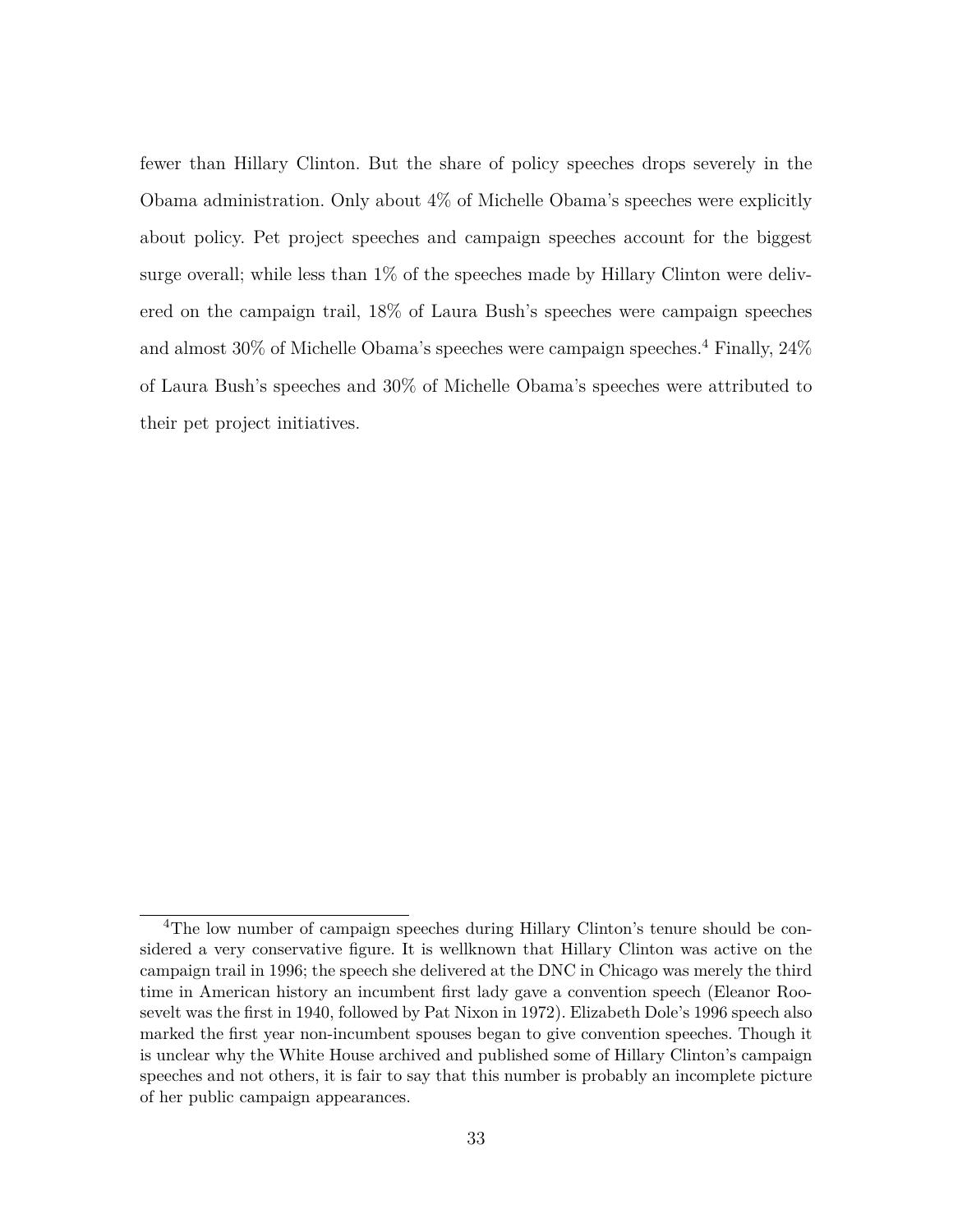



ssue<br>mad<br>mpai<br>are **Figure 3.1:** The figure indicates the distribution of speeches made by Hillary Clinton from 1993 through 2000 over a number of types and issue areas. Bars denote the percentage of speeches in each type or issue area. Less than 1% of Hillary Clinton's speeches were campaign speeches. Because almost 100% of campaign speeches occupy the "platform" topic category (multiple issues are discussed within a single speech), campaign speeches are excluded from this graphic.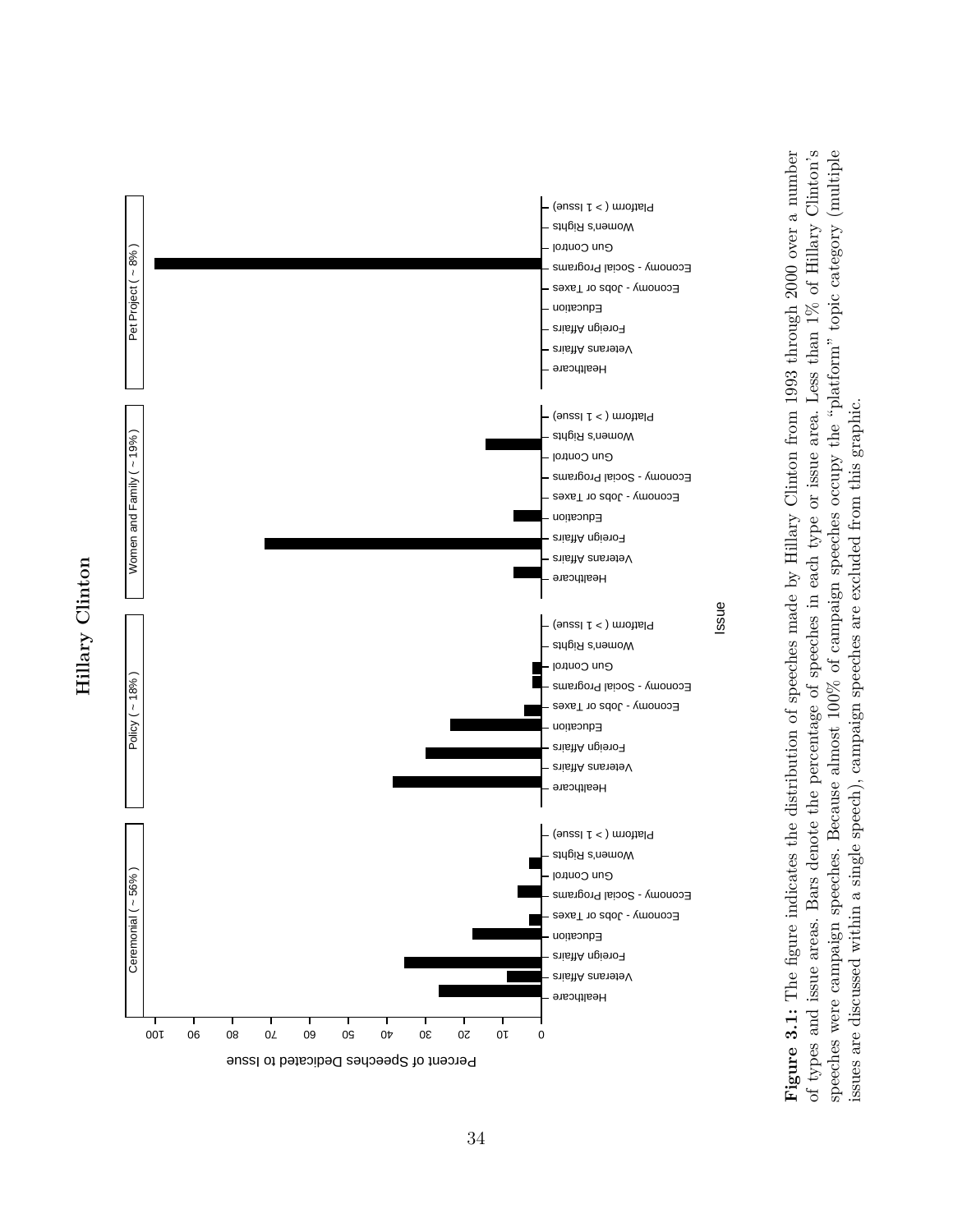



 $\begin{array}{r} \text{issues} \\ \text{mad} \\ \text{n} \end{array}$ <br> $\begin{array}{r} \text{med} \\ \text{n} \end{array}$ **Figure 3.2:** The figure indicates the distribution of speeches made by Laura Bush from 2001 through 2008 over a number of types and issue areas. Bars denote the percentage of speeches in each type or issue area. Roughly 18% of Laura Bush's speeches were campaign speeches. Because almost 100% of campaign speeches occupy the "platform" topic category (multiple issues are discussed within a single speech), campaign speeches are excluded from this graphic.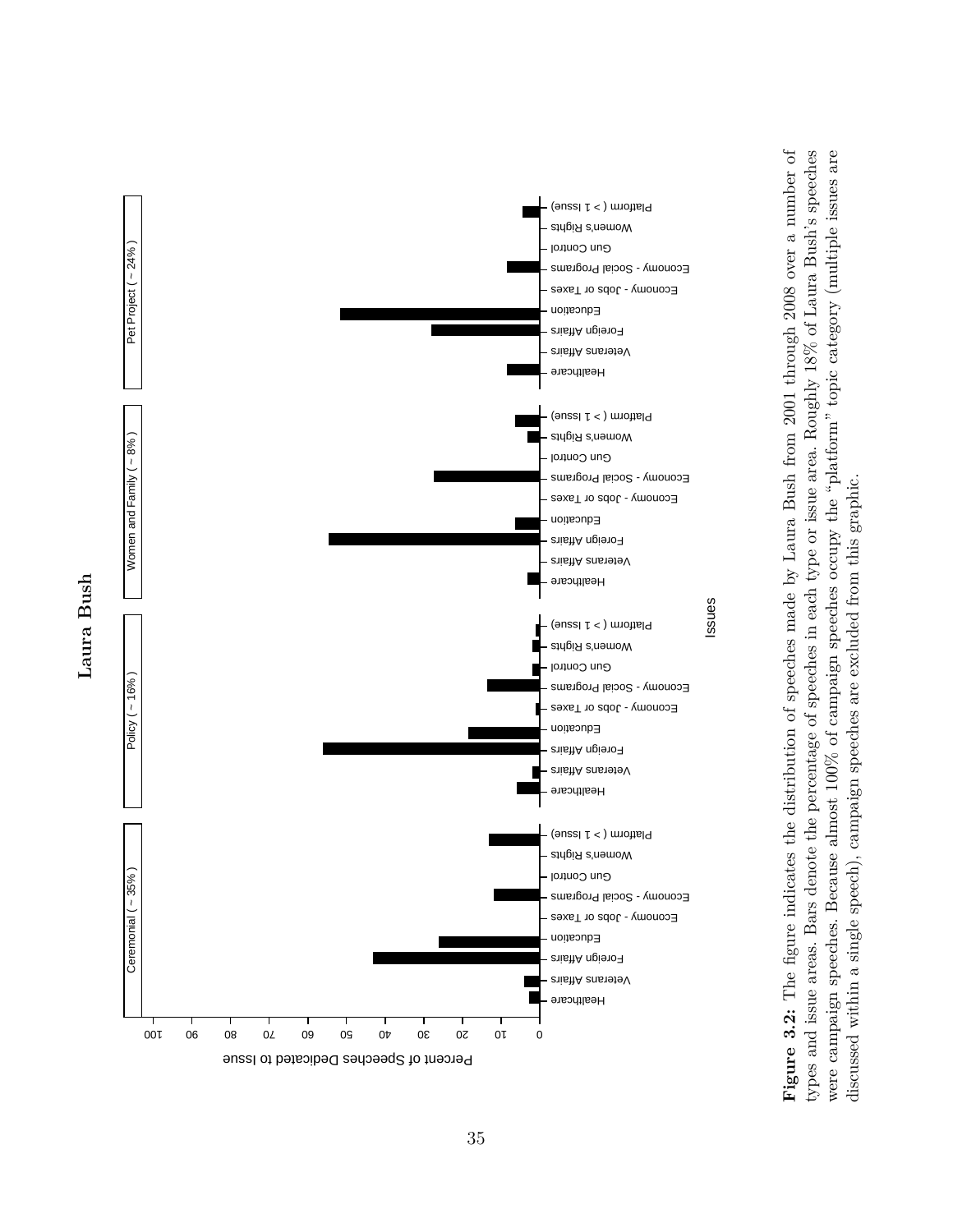

Michelle Obama **Michelle Obama** ssues<br>made<br>made<br>main<br>main<br>sare of **Figure 3.3:** The figure indicates the distribution of speeches made by Michelle Obama from 2009 through 2013 over a number of types and issue areas. Bars denote the percentage of speeches in each type or issue area. Roughly 29% of Michelle Obama's speeches were campaign speeches. Because almost 100% of campaign speeches occupy the "platform" topic category (multiple issues are discussed within a single speech), campaign speeches are excluded from this graphic.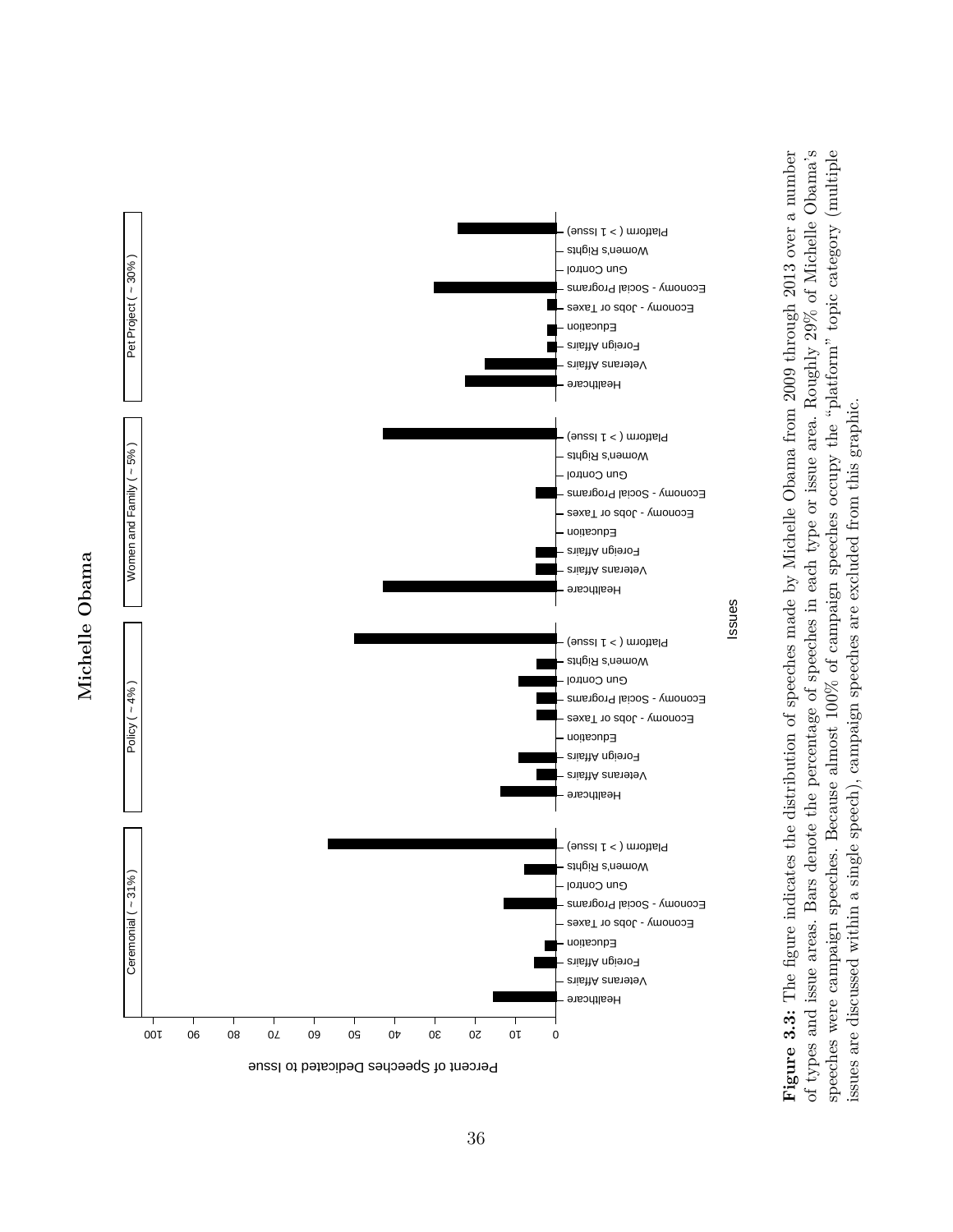The second major finding to highlight is that speech types historically considered to be unrelated to presidential policy have actually become more politicized over time. Although we observe a drop in policy speeches overall after the Clinton administration, the number of ceremonial, women and family and pet project speeches given by Laura Bush and Michelle Obama that contain policy cues or discussion of policy increased substantially. In fact, only 43% of the speeches made by Hillary Clinton were politically charged according to my framework, compared to 57% of all speeches made by Laura Bush and 66% of all speeches made by Michelle Obama that contained discussions of policy. These statistics are disruptive to the established body of political science literature that labels Hillary Clinton an activist first lady and Laura Bush a traditional first lady. If we take a look at these numbers annually, a clearer narrative emerges. In 1993, 1994 and even 1995, the majority of speeches made by Hillary Clinton were politically charged policy speeches. In each year after 1996 however, most of her speeches contained no overt reference to policy at all. This within-administration shift in volume of policy speeches tracks closely with another in the topics of Hillary Clinton's policy speeches. In the first two years of the administration nearly all of the politically charged speeches Hillary Clinton delivered pertained to healthcare reform. After 1994, most of Hillary Clinton's speeches that mentioned policy either belonged to the women and family or pet project category, and the most frequent policy mentions were about women's rights and human rights abroad, as well as social programs that aimed at helping children and families. From her speeches alone it could be suggested that Mrs. Clinton retained her interest in healthcare, but discussed it in terms of women's health and families, for example, throwing her support behind the Newborns' and Mothers' Health Protection Act of 1996 and the Women's Health and Cancer Rights Act of 1998. Most of her policy mentions after 1994 related to the Adoption and Safe Families Act of 1997 and the Foster Care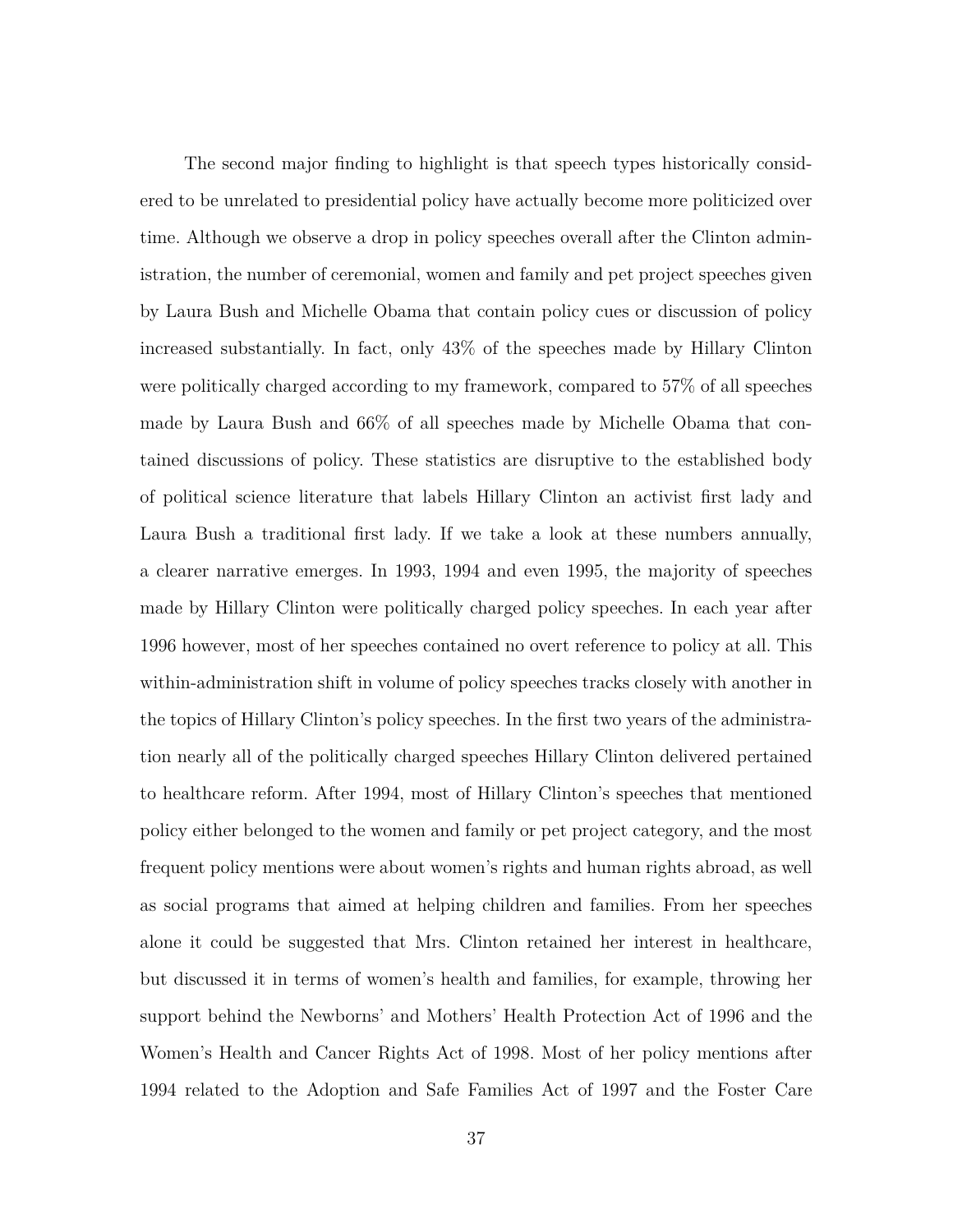Independence Act of 1999, two issues that tracked seamlessly with the first lady's pet projects.

These patterns buttress what some scholars have labeled a failed communications strategy in the Clinton administration: placing the first lady at the forefront of the health insurance reform effort. Matthew Corrigan for example (2000: 157-159) attempted to measure the impact of Hillary Clinton's 1993 and 1994 campaign for healthcare reform on public attitudes toward the bill through opinion surveys. While he finds a negligible effect (due in no small part to the inherent difficulty of tracing a shift in mass attitudes to a single speech or appearance through the analysis of observational data) he offers several reasons why the administration's efforts were unsuccessful. Corrigan claims that media coverage and public evaluations of Mrs. Clinton were positive when she testified in front of Congress emphasizing her role as "a mother, wife, sister, daughter, woman" and declined sharply when she adopted a negative tone and attacked the health insurance industry. The administration may have noticed this downturn in favorability; in the spring of 1994 she changed the audience of her healthcare speeches to university students and small town hall meetings with women and healthcare providers. But these efforts may have been made too late, as the Health Security Act was already in serious trouble in Congress by June, and declared dead in August. Corrigan concludes that the president's spouse can be a tremendous asset in courting and persuading supporters of the president, but should not engage in attacking his opponents. He also suggests that the public may have found the first lady's involvement in drafting healthcare legislation more acceptable if President and Mrs. Clinton made more joint appearances when speaking about healthcare reform. This is an interesting suggestion, and actually there is some evidence that the first lady made more of an effort to appear alongside the pres-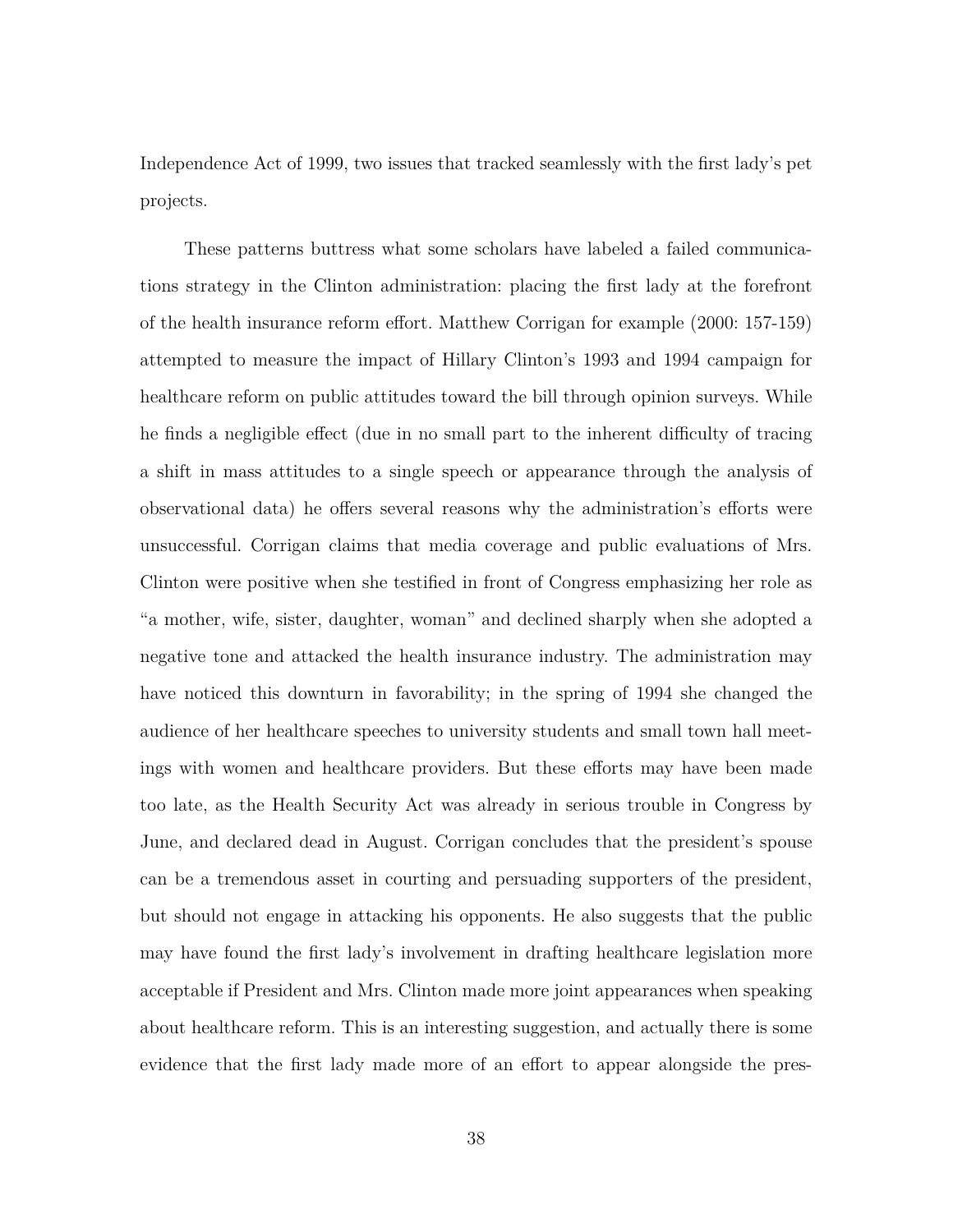ident when speaking explicitly about policy. In 1999 alone 15% of the first lady's appearances were policy remarks made at joint appearances with the president, and a growing number of policy speeches in both the Bush and Obama administrations were made at events at which the president also made remarks. This style of tandem policy speeches has actually become very common in the Obama administration, and about a third of Michelle Obama's overt remarks about healthcare reform were made at town-hall style events with President Obama. Finally, Corrigan suggests that Hillary Clinton's campaign for healthcare reform was not nearly robust enough, that she gave too few speeches on the topic overall, and more specifically, that she spent too much time in Washington, precluding her from engaging friendly audiences in a nationwide campaign.

Just as we can see evidence of a possible shift in White House communications strategy involving the first lady from 1994 to the end of the Clinton administration, we can see evidence of a change between administrations. It's possible that the Bush and Obama administrations learned from mistakes made in the Clinton administration and adopted new strategies to mobilize the first lady. The most obvious way in which this appears to have occurred is through politicized pet project speeches, particularly in the Bush administration. Though it is possible that the apparent link between Laura Bush's pet projects and the administration's policy agenda was one of happenstance, the sheer volume of speeches Laura Bush made to audiences of women and families about human rights in the Middle East and the importance of a military presence there, and the frequency with which she discussed standards-based education reform in the context of her literacy initiatives and book festivals is difficult to overlook. More than 50% of speeches made to women and families and 30% of her pet project speeches about Afghan women contained discussion of the War on Terror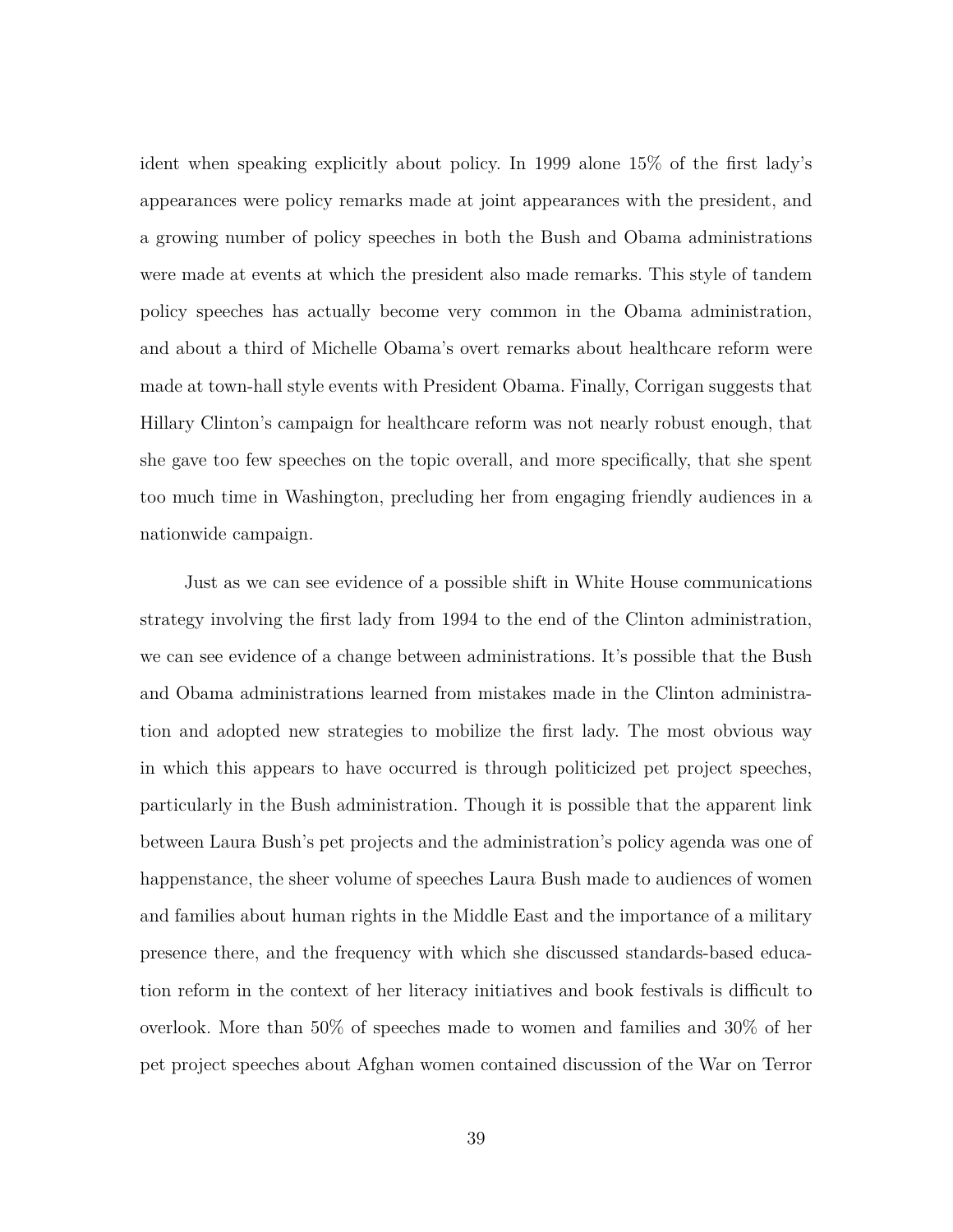and about 49% of her pet project speeches on literacy and early childhood development mentioned No Child Left Behind. Though slightly more opaque, a similar connection can be deciphered between Michelle Obama's Lets Move! initiative and the Affordable Care Act, as well as her veterans' initiative and the president's removal of troops from Iraq and Afghanistan. Figure 3.4 summarizes the point that although the frequency with which presidential spouses make policy speeches has decreased over time–perhaps a reaction to the unsuccessful attempts of the Clinton administration to place the first lady at the center of the public policymaking process–the number of speeches that have been politicized through covert rather than overt mentions of policy has greatly increased. The White House communications operation may have discovered a new way to exercise the public appeal of presidential spouses: political advocacy in an apolitical context.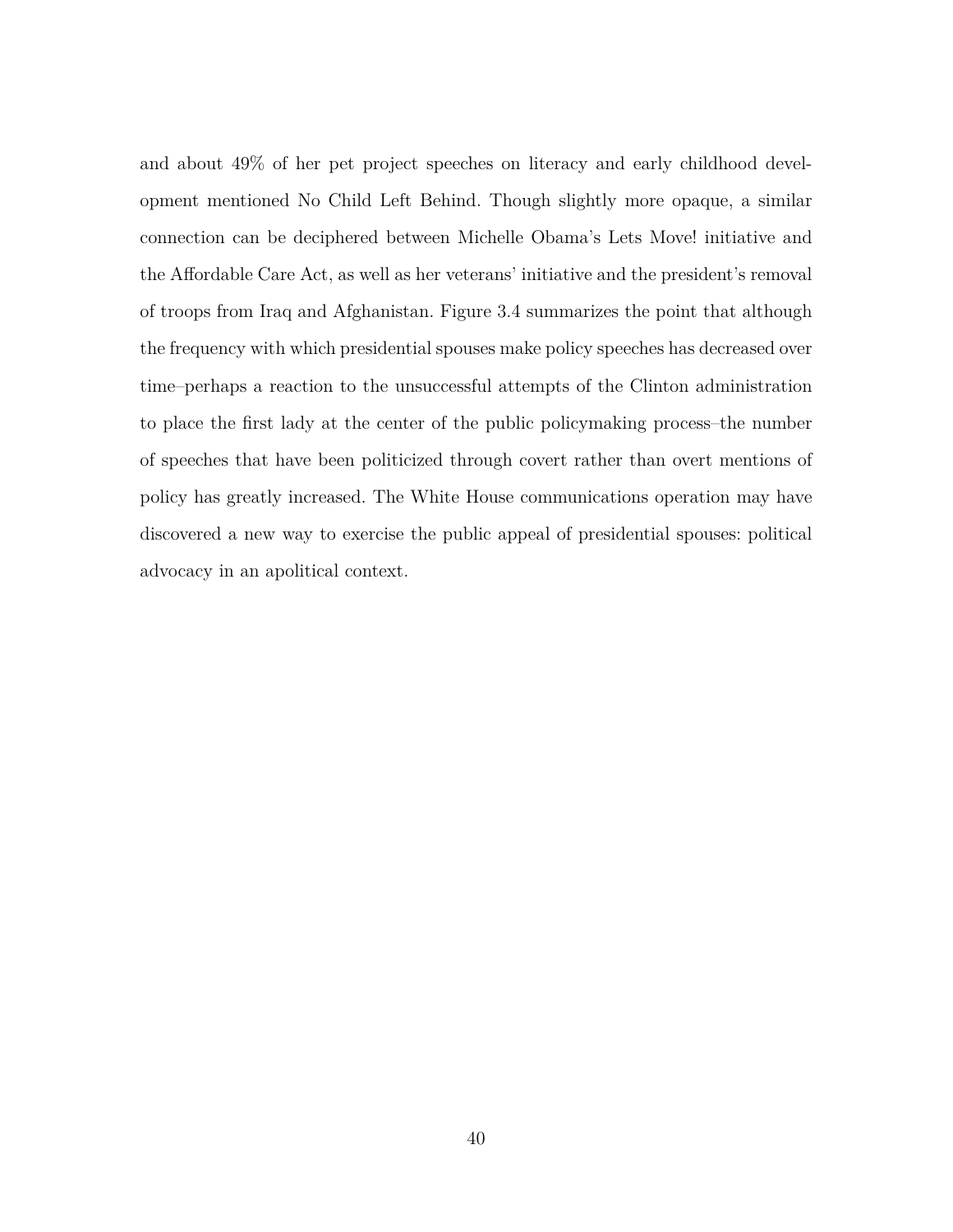

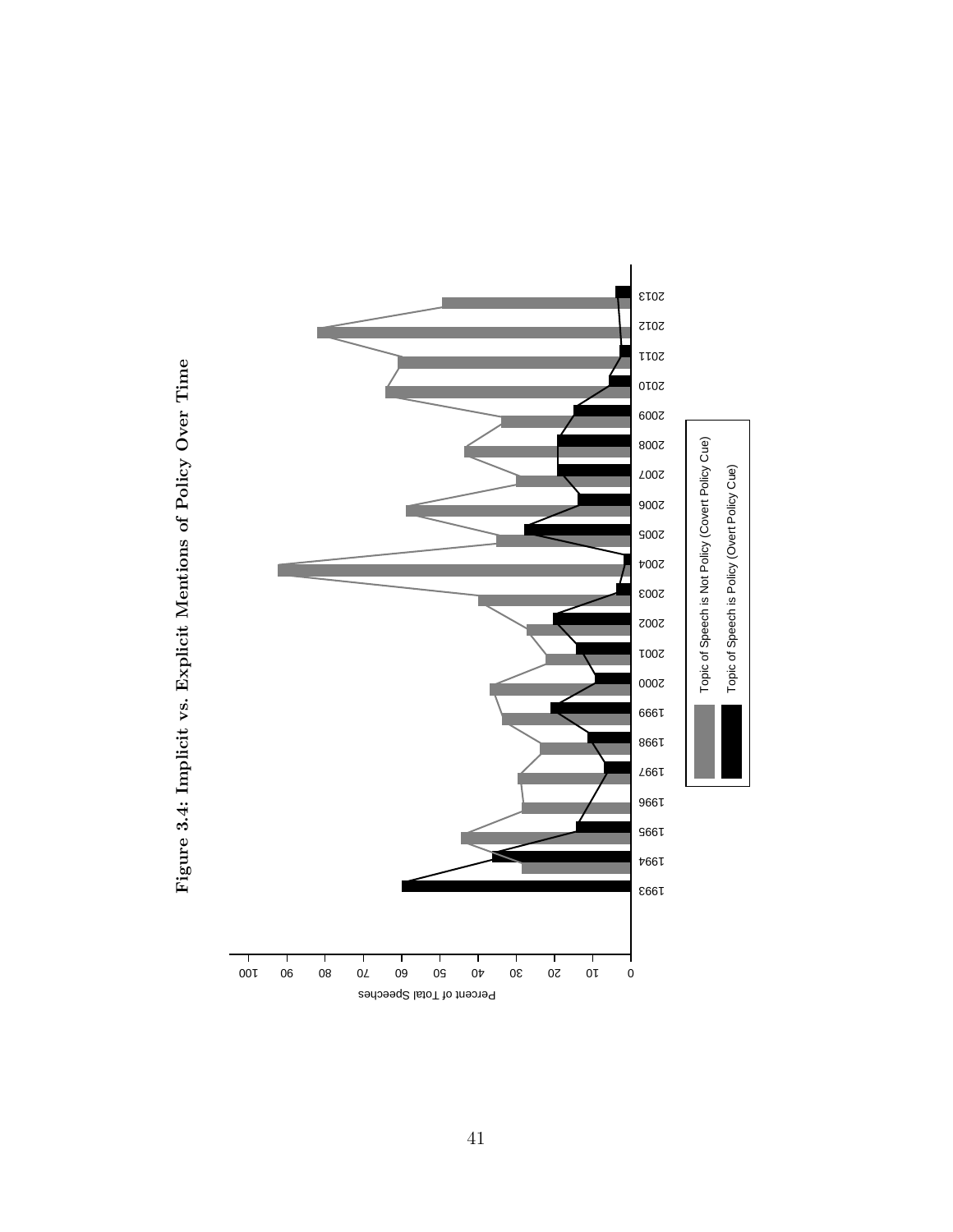#### 3.2.2 Presidential Spouses are Unmatched Surrogates

#### Popular and Recognizable

Now that I have established some of the ways in which public appearances of presidential spouses have changed over the last three administrations, suggesting first, that first ladies promote the president's policy agenda in their speeches more often than not, and second, that a shift in strategy may have occurred between the Clinton and Bush administrations concerning the first lady as a communications tool, it is important to outline some of the motivations that may underly White House efforts to mobilize the first lady in addition to, or even in place of other presidential surrogates. The first reason is the popularity of the president's spouse and her high visibility. Figure 3.5 demonstrates that in most years of the last three presidential administrations, presidential spouses have enjoyed higher favorability ratings than the president and the vice president, with the exception of the public opinion backlash Hillary Clinton suffered at the beginning of the Clinton administration surrounding her prominent roles in the healthcare policy overhaul, Whitewater, and Travelgate (Burrell 2001; Corrigan 2000: 149; Cohen 2000: 575; Burden and Mughan 1999: 237). These numbers are largely derived from feeling thermometers indicating favorability toward the first lady, president and vice president in the American National Election Studies. Survey respondents were asked to rate a political figure on a scale of 0 to 100, where ratings from 51 to 100 degrees mean they feel warm or favorable toward the person, ratings between 0 and 49 degrees mean they don't feel favorable toward the person and don't care very much for them, and a rating of 50 degrees indicates they don't feel particularly warm or cold toward the person. I focus on feeling thermometers instead of job approval mainly because job approval ratings for the first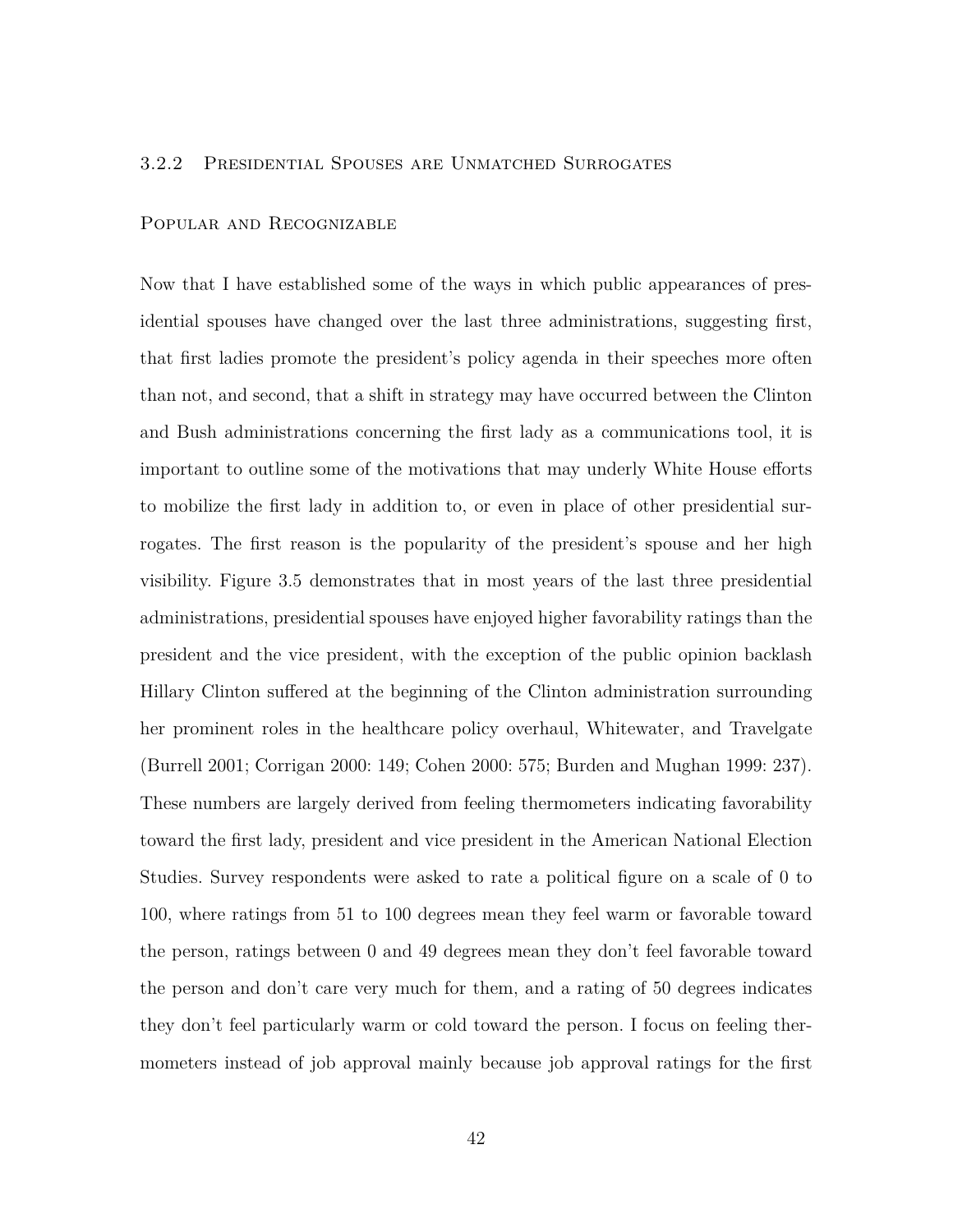lady have not been measured in many years of the ANES and other major public opinion polls. <sup>5</sup>

<sup>&</sup>lt;sup>5</sup>In an effort to present a complete timeline, during years in which the ANES was not conducted or did not ask the feeling thermometer question, Gallup feeling thermometers serve as a replacement (1999, 2001, 2003, 2005, 2006, 2009, 2010) and in the years in which neither an ANES nor Gallup poll was conducted, Pew feeling thermometers serve as a replacement (2007, 2011, 2013). These are mean annual feeling thermometers, meaning that if the same questions were asked over several months in the Gallup or Pew survey, the number is an average over those months.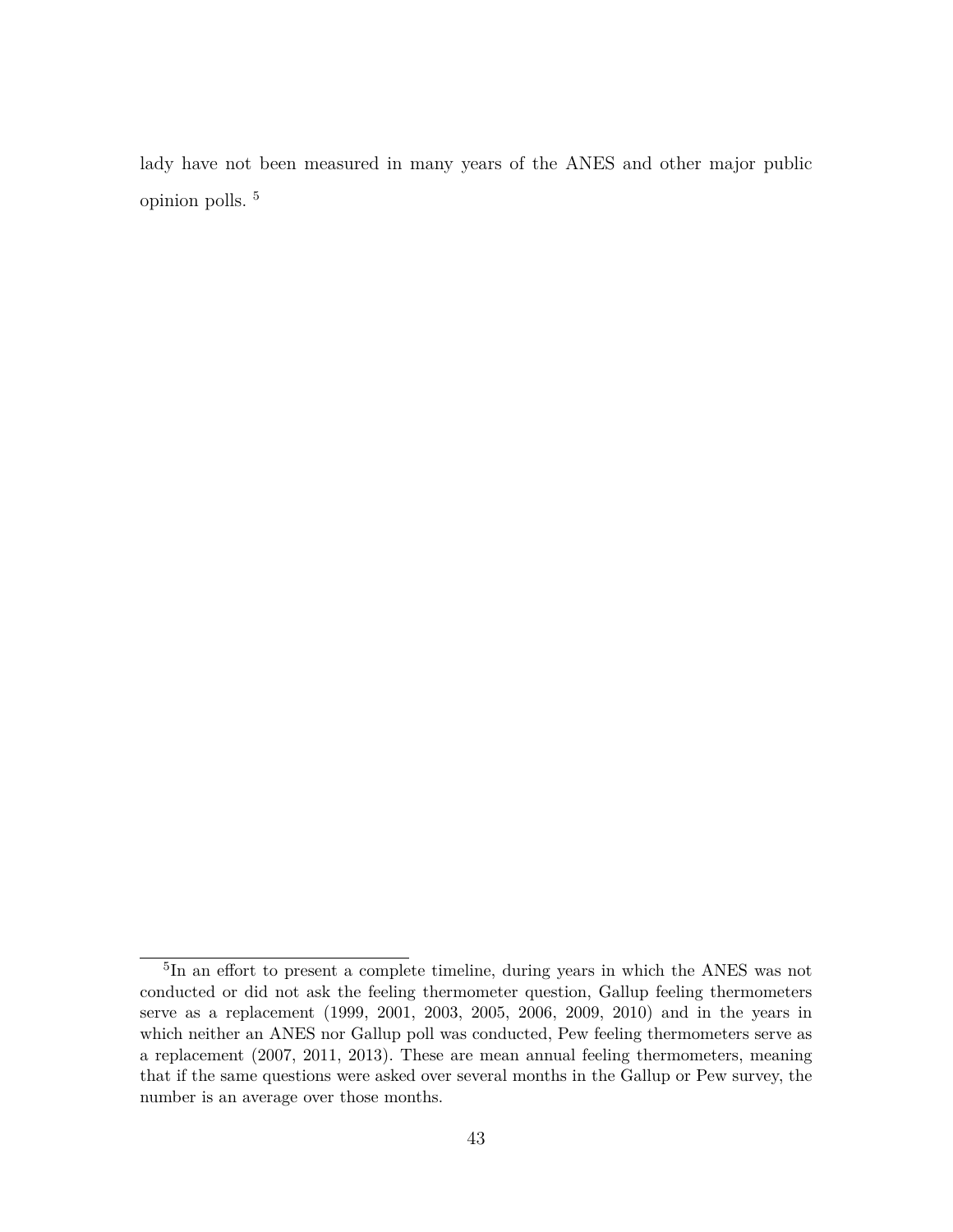

President First Lady Vice President **Figure 3.5:** This figure presents mean feeling thermometer ratings for the president, first lady and vice president in each year of the last three presidential administrations. Feeling thermometers measured during election years indicate the favorability of sitting presidents, vice presidents and first ladies, so numbers still belong to the Clinton administration in 2000 and the Bush administration in 2008.

**Favorability**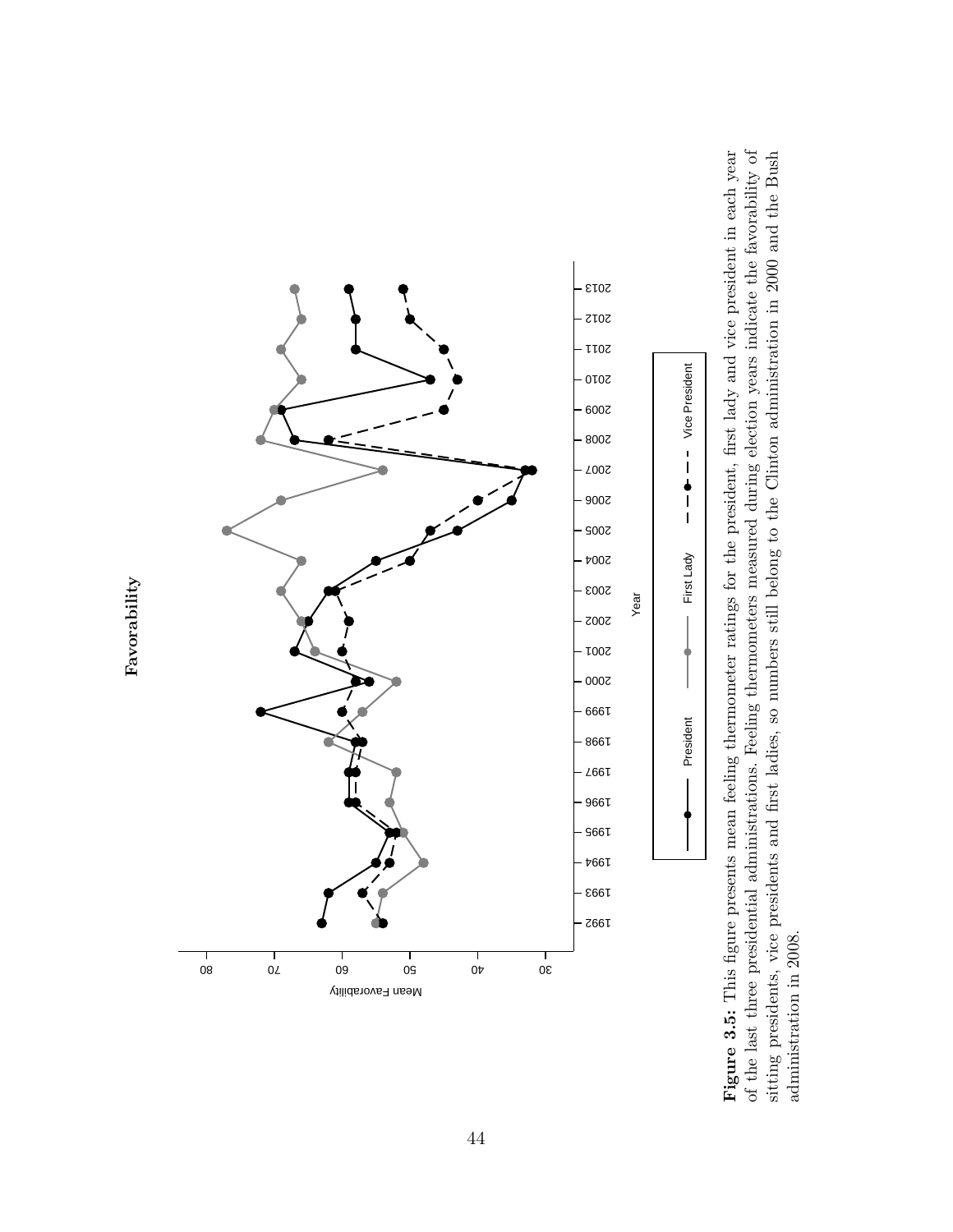We can also see from Figure 3.5 that the first lady's favorability tracks much less closely with the president's favorability than the vice president's does. In other words, the president's spouse appears to be somewhat invulnerable to swings in presidential popularity compared to her vice presidential counterpart. This difference almost implies that Americans evaluate the president's spouse according to different criteria than they use to evaluate the president and the vice president. For example, the president's spouse may not be strongly associated with political scandal or legislative successes and failures. That sort of imperviousness may make public opinion of the first lady more difficult for the White House to control, but it may also prove a valuable asset on the campaign trail and when approval ratings of the president and his administration are low. Figure 3.5 shows us that it is even possible for the first lady's favorability to rise in years presidential and vice presidential favorability is sinking. Remarkably, Laura Bush's favorability increased from 2004 to 2006 at the height of controversy surrounding the Iraq War and Hurricane Katrina, and remained more than ten points higher than that of President Bush and Vice President Cheney in 2007.

One might propose that we see these outstanding differences in popularity patterns because the first lady is a peripheral figure in the administration, compared to presidents and vice presidents. Perhaps most Americans don't know or care enough about the first lady to have a negative opinion of her. Figure 3.6 demonstrates that this explanation is wrong. Not only does the American public feel warmly toward the president's spouse in most of the years they are asked, but they recognize her name at much higher rates than they recognize the vice president's name. Not surprisingly, the president's name is the most recognizable of the three names. Figure 3.6 depicts percentages of ANES respondents who fail to recognize the first lady's name compared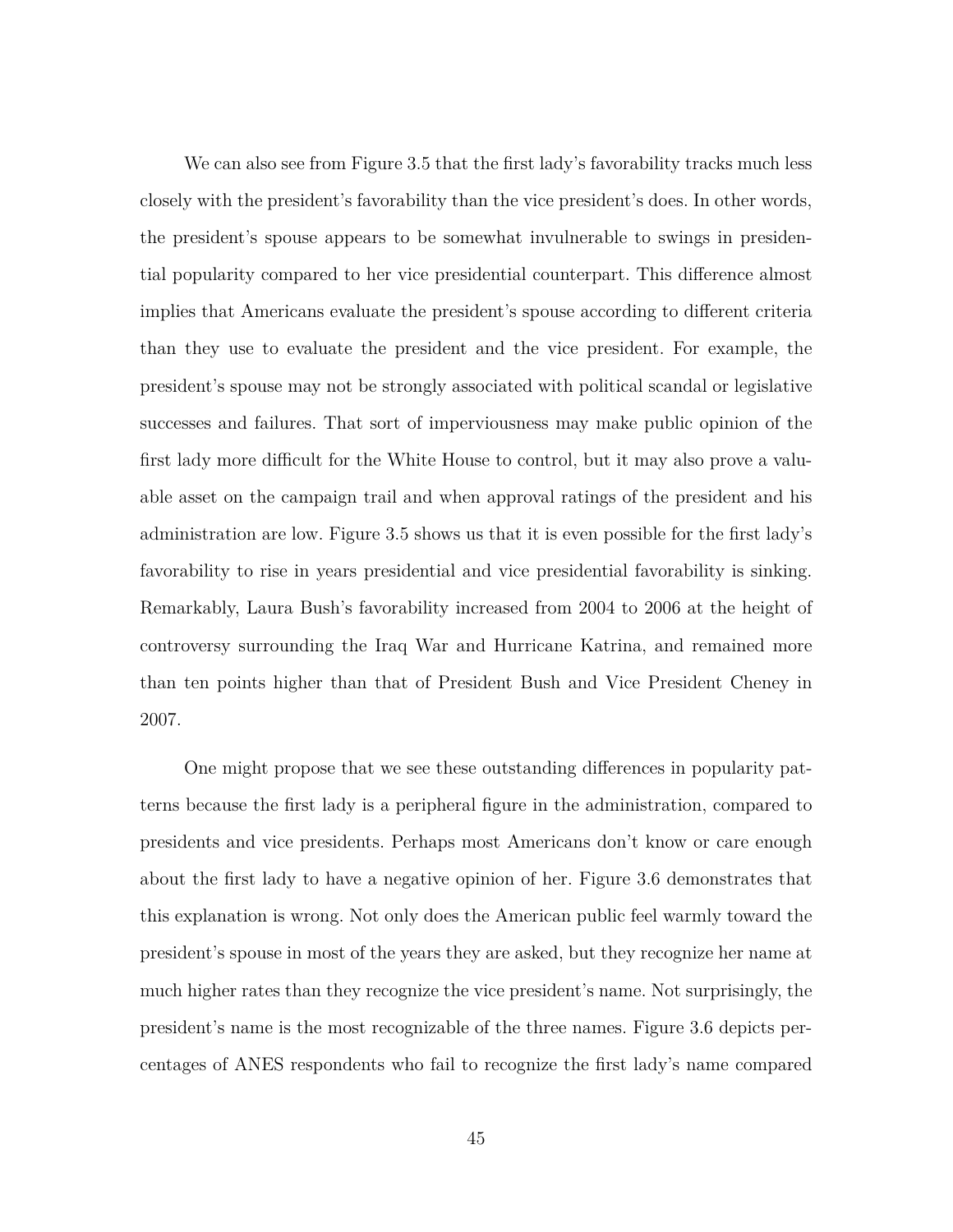to the percentage who do not recognize the president's or vice president's name. This measure is constructed from the same ANES feeling thermometer variable exploited in Figure 3.5. In other words, when respondents were asked how they feel toward the president, first lady and vice president, a small percentage in each case would respond that they did not recognize the name of the person in the question. While a better measure of recognizability may have been responses to a name recollection question, in which survey participants are simply asked to name the president, first lady and vice president, like approval, the first lady question is not consistently asked across all ANES years and would provide a limited picture of recognition at best. In conjunction, Figures 3.5 and 3.6 validate the president's spouse as both a highly likable and visible public figure–often outrunning the president's official running mate–and has the potential to be a valuable part of White House communications strategy.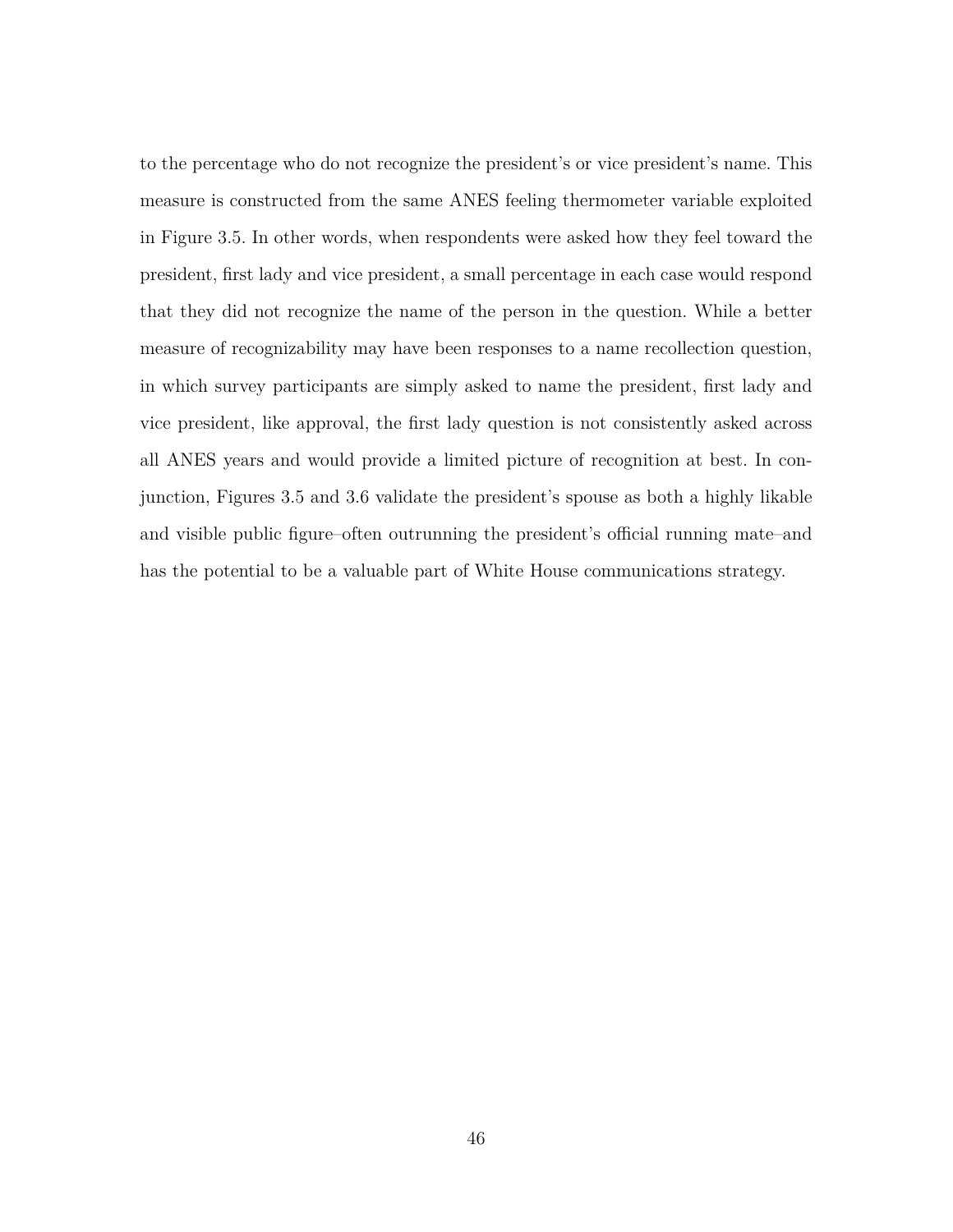



Year **President**  $\longrightarrow$  First Lady  $\longrightarrow$   $\longrightarrow$  First Lady  $\longrightarrow$  First Lady  $\longrightarrow$  Regree of ANES respondents who fail to recognize the progries the president is clearly the most recognizable of cognize the vice president's name than **Figure 3.6:** The figure indicates the percentage of ANES respondents who fail to recognize the president's, first lady's or vice president's name when asked to evaluate them. While the president is clearly the most recognizable of the three principals, respondents are more likely to report they do not recognize the vice president's name than the first lady's name. Feeling thermometers measured during election years indicate the favorability of sitting presidents, vice presidents and first ladies, so numbers still belong to the Clinton administration in 2000 and the Bush administration in 2008.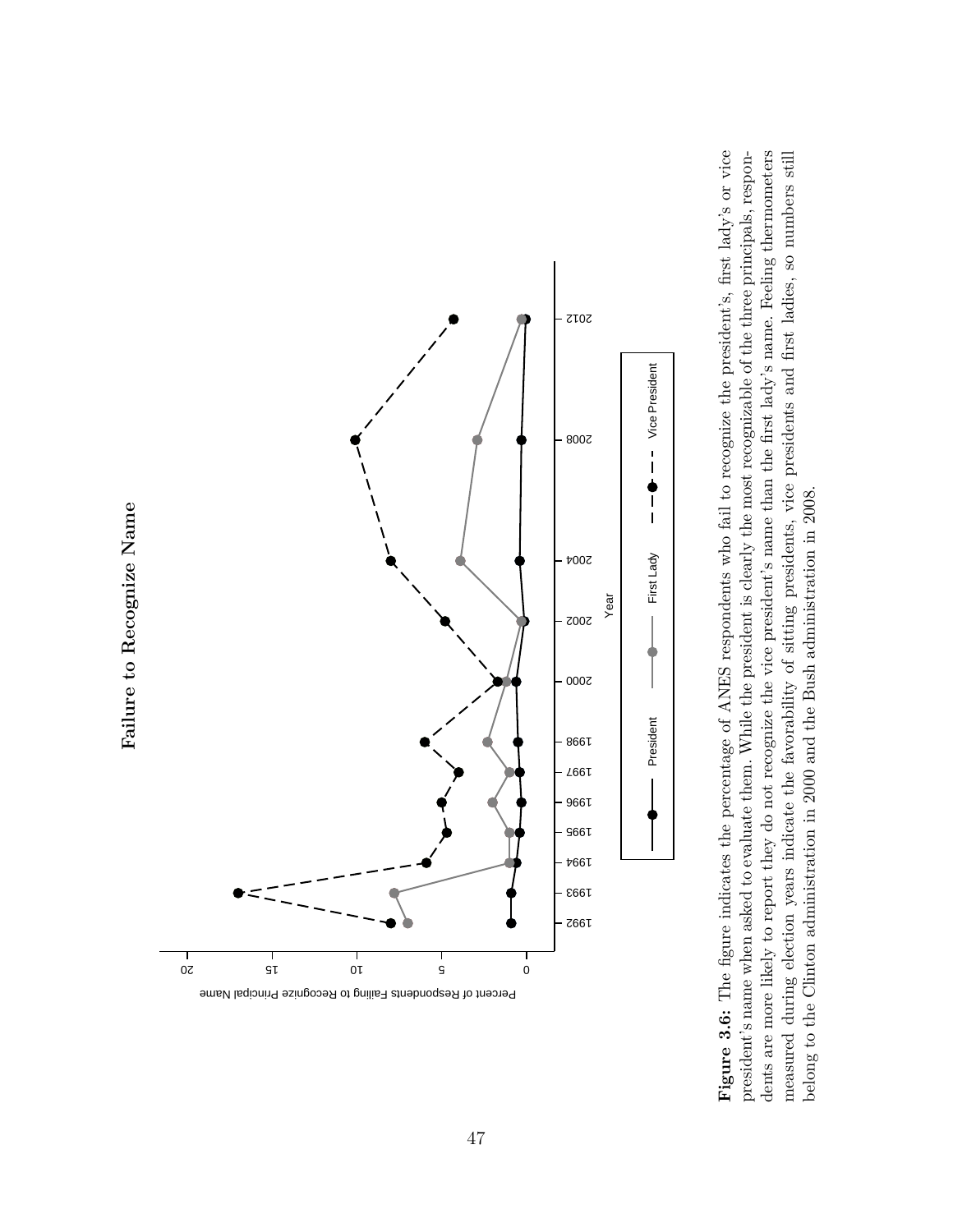## Immune to Partisan Evaluations

In her 2007 study "Affective Evaluations of First Ladies" Valerie Sulfaro hypothesizes that first ladies, rather than remaining above or immune to partisan politics, are actually evaluated according to the same partisan and ideological criteria used to evaluate political candidates (2007: 486). She finds that indeed, more than religious values or other demographic variables typically associated with political attitudes, partisanship and ideology are the strongest predictors of evaluations of Laura Bush and Hillary Clinton. Sulfaro's treatment of the president's spouse as a serious political player about whom the mass public has strong opinions (instead of the president's private confidante), as well as her application of rigorous empirical methods to the study of presidential spouses are an admirable departure from political science literature that still seeks to understand first ladies through historical anecdotes, secondary opinion data, and media coverage. The study of presidential spouses would do well to evolve in the direction of Sulfaro's work.

The analysis of speeches conducted in the first part of this chapter avers Sulfaro's placement of Laura Bush in the "controversial policy, supportive of husband's agenda category," rather than the "nonpolicy oriented, nonindependent agenda category" (2007: 488) however, Sulfaro still robs Laura Bush of some credit she is due by labeling her White House activities traditional and implying that Hillary Clinton held a graduate degree while Laura Bush did not. Laura Bush does in fact have a Master's degree in Library Science from the University of Texas at Austin. My speech analysis again showed that traditional, ceremonial speeches accounted for a much larger percentage of Hillary Clinton's total remarks than those of Laura Bush, and that after 1994, the topics of Mrs. Clinton's speeches became much less controversial and much more loosely linked with policy. Finally, Sulfaro's assertion that Hillary Clinton pur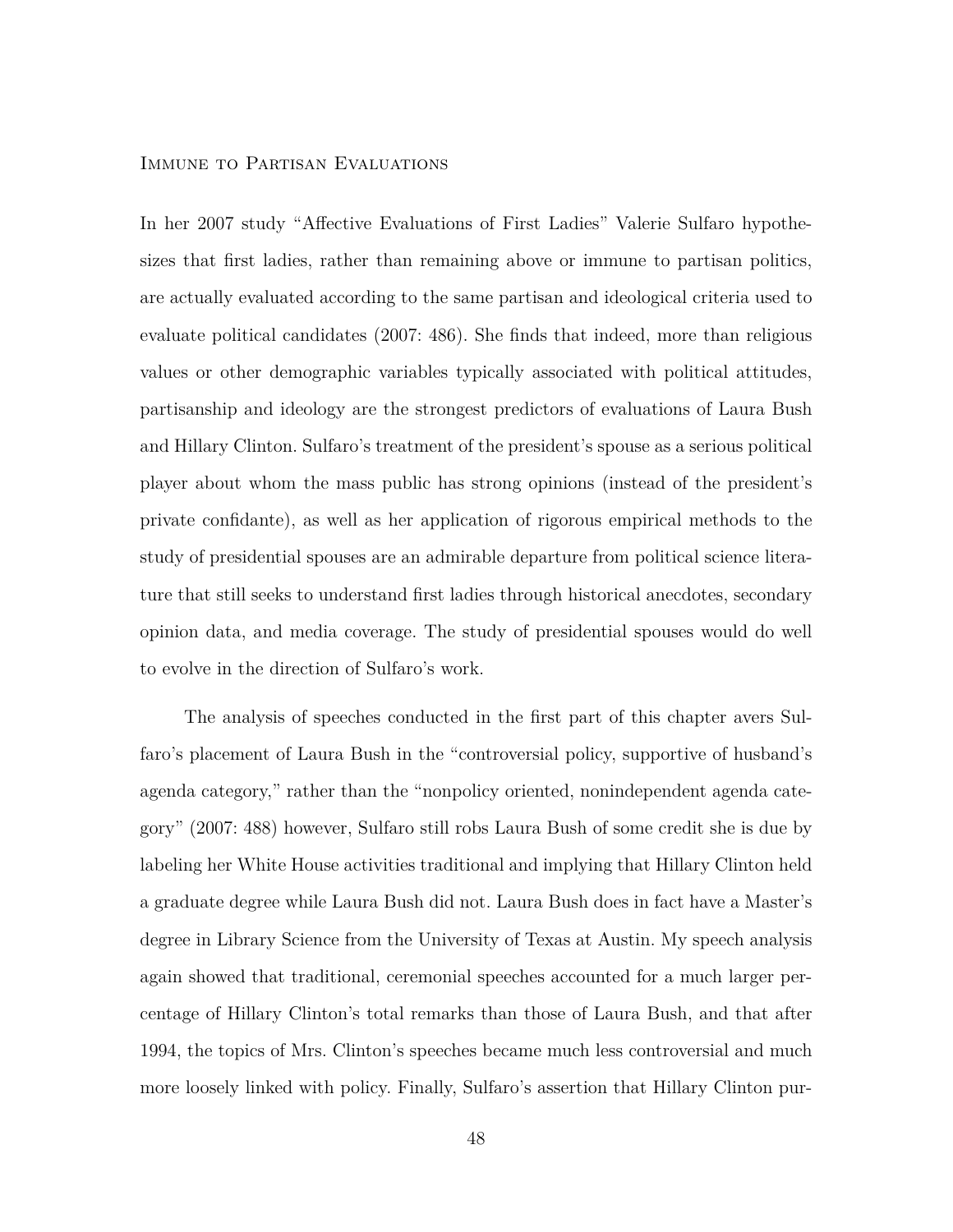sued a policy agenda independently of her husband has little support among experts on the Clinton administration, who instead claim that Hillary Clinton's involvement in healthcare reform was a central part of the administration's communications strategy on that issue and that the president appointed his wife to head the task force on healthcare reform to signal his legislative priorities and commitment to making the changes he campaigned on in 1992.

I replicated and expanded Sulfaro's 2007 study of the impact of partisanship on public opinion of Hillary Clinton and Laura Bush to include more years of the ANES as well as evaluations of Michelle Obama. The original research design uses data from the National Election Studies in years 1996, 1998, 2000, 2002 and 2004 and Sulfaro regresses a variety of independent variables, including the key explanatory variable, partisanship, on the dependent variable, what she calls "affect," measured using the same ANES feeling thermometers discussed before in my comparison of presidential, first lady and vice presidential favorability. The independent variables include partisanship, ideology, women's place, gender, religiosity, marital status, age, ethnicity, and education. I followed Sufaro's coding scheme as precisely as possible and realized similar results for Laura Bush and Hillary Clinton. The results for Michelle Obama in 2012 follow a similar trajectory, where partisanship and ideology are strong and significant predictors of affect toward the first lady. The complete tables of results (Tables A.1, A.2 and A.3) can be seen in Appendix A. I have several concerns with the coding scheme and variables included in Sulfaro's study, most namely that affect toward Hillary Clinton should not have been measured in 2000 or afterward, when Clinton's campaign for U.S. Senate was already underway and strong partisan evaluations of her were undoubtedly influenced by the fact that she was a widely known political candidate herself at the time the ANES was conducted.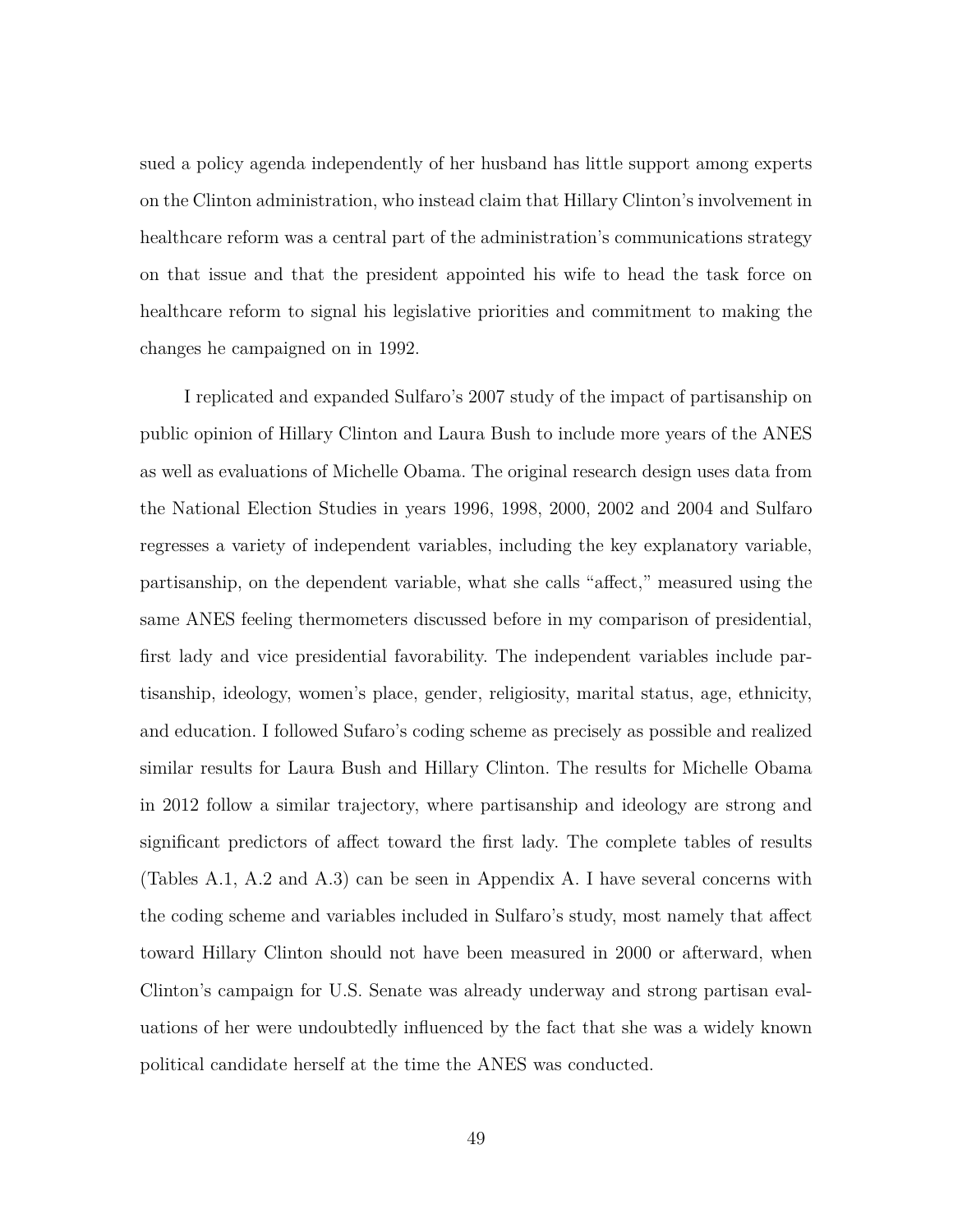However, improvement upon these details was not the chief motivation for my replication of this study. Sulfaro misses the big theoretical picture when it comes to public opinion of first ladies. Of course, her discovery that partisan identification plays a major role in the way we think about the president's spouse is a useful one; but the president's spouse, like any other political actor, does not exist in a vacuum. She is an integral part of a White House machine that functions to advance the interests of one principal, the President of the United States. The first lady's reign over the East Wing and all of its capabilities is a consequence of her relationship to the President of the United States. For this reason, public opinion of the first lady, just like her communication role, should be examined in relation to the president and other members of the administration, not as an independent statistic. A more appropriate question becomes, then, how powerful is partisanship as a predictor of public favorability toward the first lady, *compared* to the power of partisanship in predictions of attitudes toward the president? Even if the first lady is evaluated according to partisan criteria, if these criteria play a less outstanding role in evaluations of spouses compared to evaluations of the president or other surrogates, interesting implications for the first lady as a communications asset abound alongside her favorability and recognizability.

A first stab at this question taken through the examination of correlation and bivariate regression coefficients would lead us to believe that the relationship between partisanship and favorability toward the first lady is not as strong as the relationship between partisanship and favorability toward the president or vice president. This is the case in every year that these variables were measured in the ANES (1992, 1993, 1994, 1995, 1996, 1997, 1998, 2000, 2002, 2004, 2008 and 2012). For example, even in 1994 when Hillary Clinton's favorability was very low, only 21% of the variation in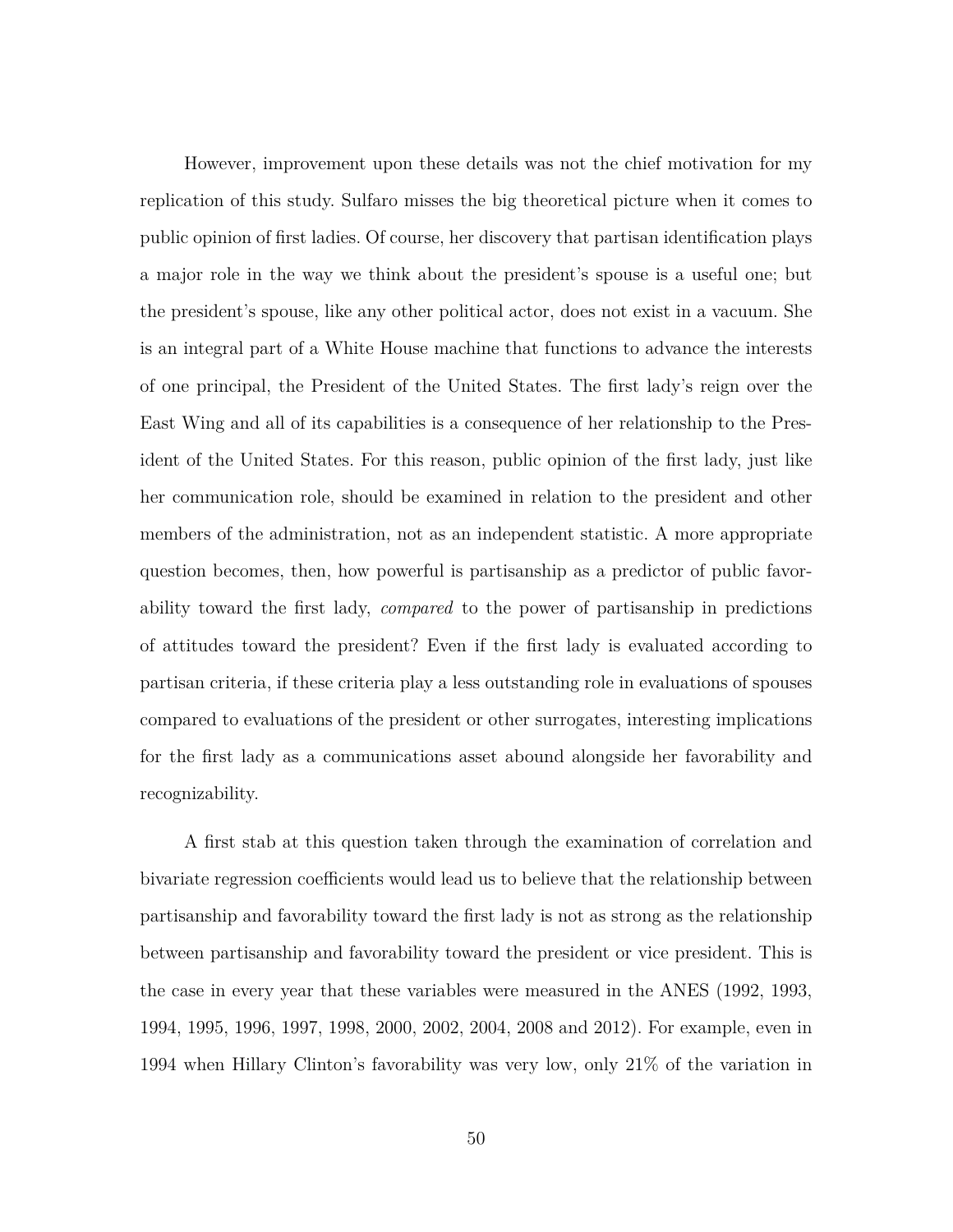feeling toward Hillary Clinton could be explained by respondent's partisanship alone, compared to 27% of the variation in feelings toward Bill Clinton. However, these results may change once we control for other important covariates. Replicate estimations of first lady affect conducted by Sulfaro for the same years of the ANES (and additional years) are presented beside estimations of presidential affect in Appendix A. As a reminder, the coefficients in the first row of Tables 1-3 in Appendix A, estimated using ordinary least squares, should be interpreted as the increase or decrease in feeling toward the president or first lady on a scale ranging from 0 to 100 associated with a one unit increase in partisanship. Partisanship is coded on a seven point scale where higher values indicate Republican preferences and lower values indicate Democratic preferences, so for example, as respondent partisanship increases by one point, favorability of Hillary and Bill Clinton decreases by the number shown. This makes sense because Republicans typically evaluate Democratic politicians more negatively and Democrats usually evaluate Republican politicians more negatively.

Again, at first glance, in Figure 3.7 as well as Tables A.1 through A.3 in Appendix A we can see that the magnitude of the effects of partisanship and ideology are almost always smaller for first ladies than they are for presidents, even in the case of Hillary Clinton. Party identification seems to play a much larger role in the way ANES respondents feel toward the president than it does in the way respondents feel toward the first lady. Another way to say this is that Democrats did not evaluate Laura Bush as negatively as they evaluated George W. Bush, and Republicans did not evaluate Hillary Clinton and Michelle Obama as negatively as they evaluated Bill Clinton and Barack Obama, holding critical factors like views about women's rights, religion and educational attainment constant. A prudent question for many researchers will inevitably be exactly *how different* are these differences? Figure 3.7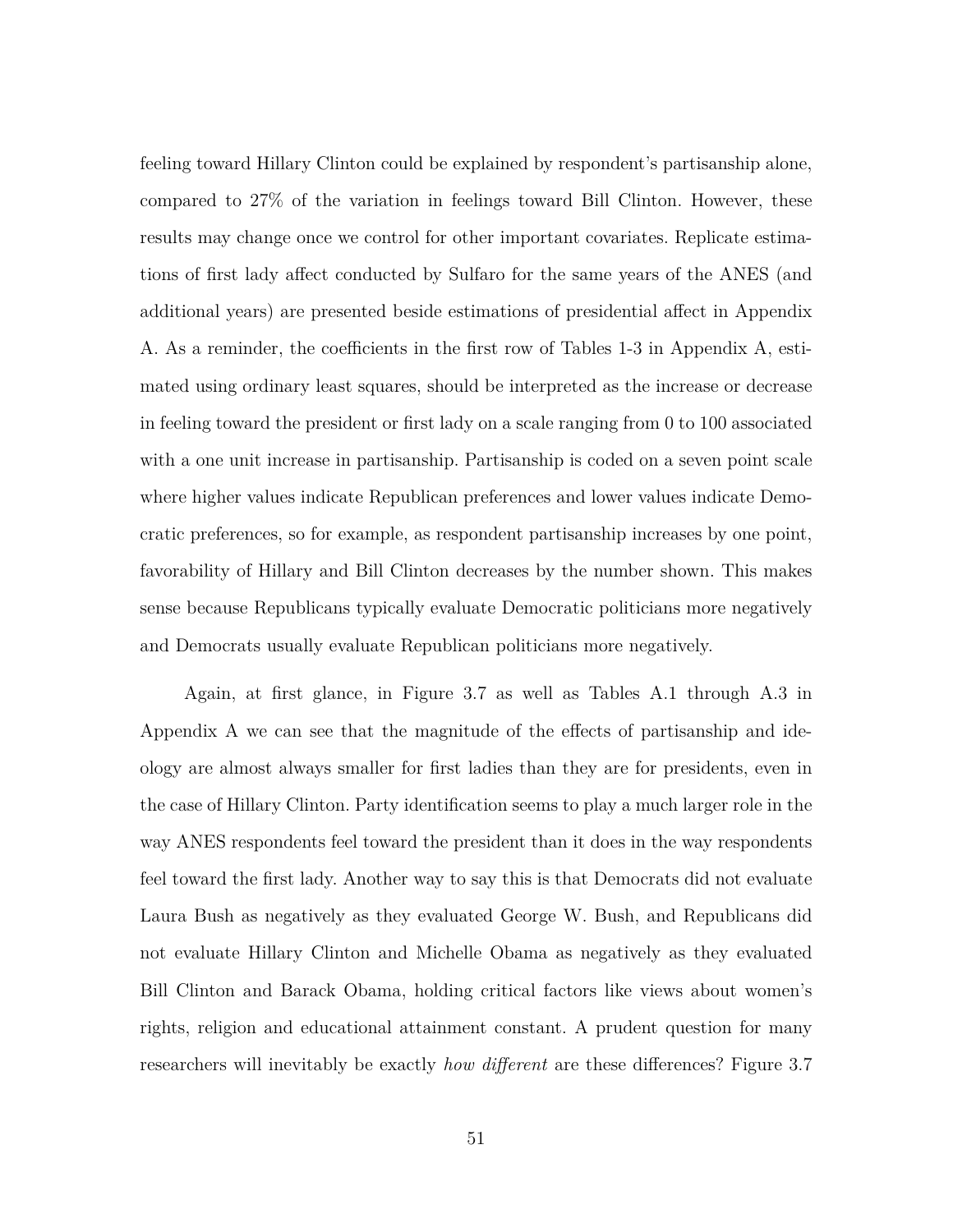helps illustrate the answer to this question while also allowing us to discern effect sizes. In some years, the difference in the relationship between partisan identification and feeling thermometer ratings for the president and first lady appears to be very small. We can see that in these cases the 95% percent confidence intervals on the estimates actually overlap. However, in other cases (1992, 2002, 2004 and 2012), the difference in size of the estimates appears to be sufficiently large to draw our attention to a discrepancy in the way the partisan affiliation of respondents shapes attitudes of presidents and their spouses. This discrepancy is particularly impressive in presidential election years when partisan attitudes are so salient. <sup>6</sup>

Taken as a whole, these estimates stress that there are substantial differences in the ways Americans evaluate first ladies and presidents, even if partisanship has a robust effect on both sets of evaluations. The first lady is still a unique player in the public eye and may have more potential than the president and other surrogates to transcend partisan politics and party identification. The first lady's apparent disconnection from strong partisan evaluations, combined with her high favorability ratings and widespread name recognition, solidifies her potential to be a tremendous communications asset on the campaign trail and in the White House. The first lady may be able to connect with and extract support from groups the president and other proxies cannot.

 $6$ Another way to configure the findings in Figure 3.7 might be to plot the actual differences in effects of partisanship on first lady and presidential favorability along with confidence intervals on those differences, allowing us to more clearly ascertain whether the differences themselves are statistically distinguishable from zero. However, this sort of presentation automatically obscures the effect sizes, detracting from our ability to interpret the impact of party identification on respondents' evaluations of presidents and first ladies by simply looking at the picture. It is difficult to convey units of analysis with a differencein-differences plot.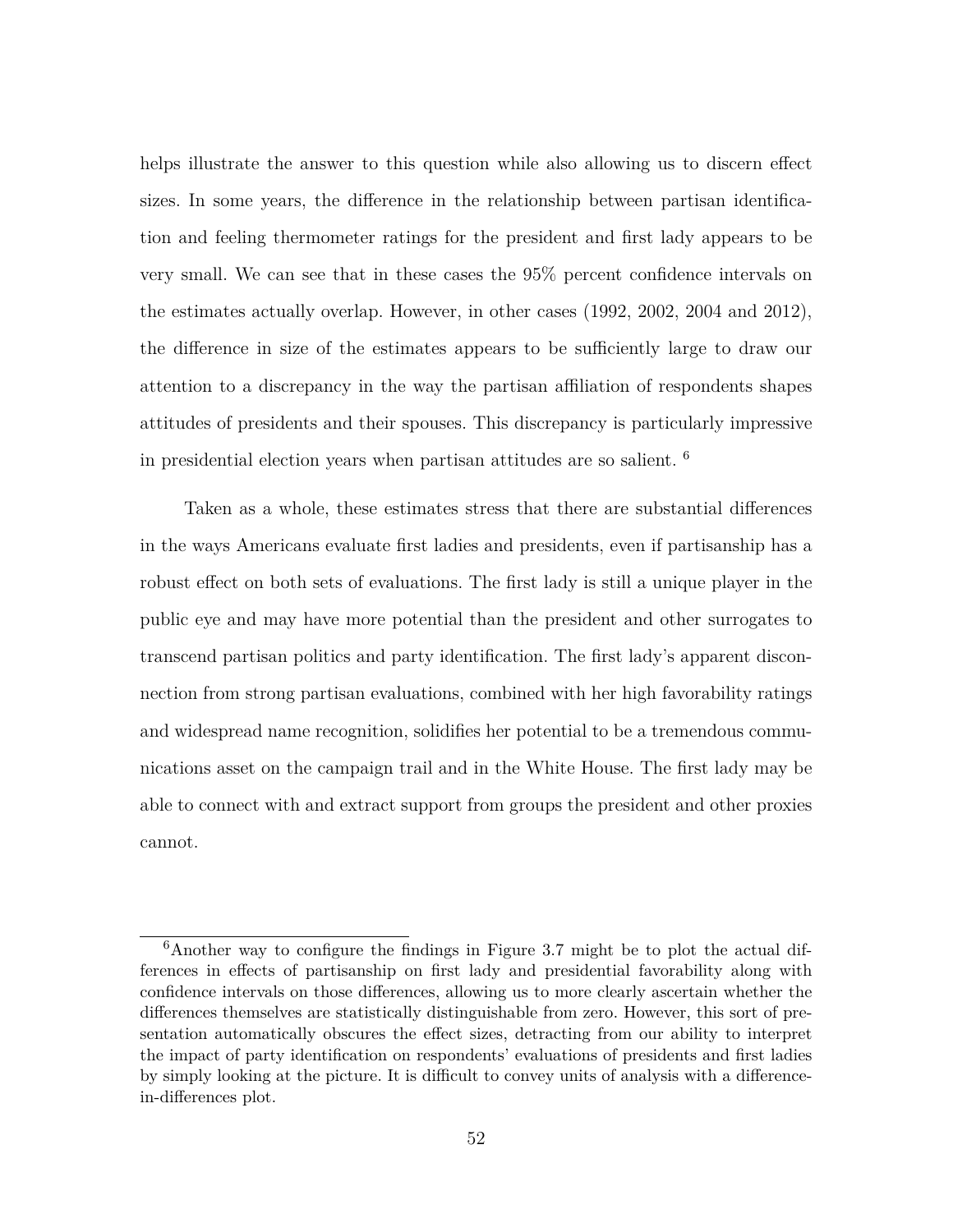



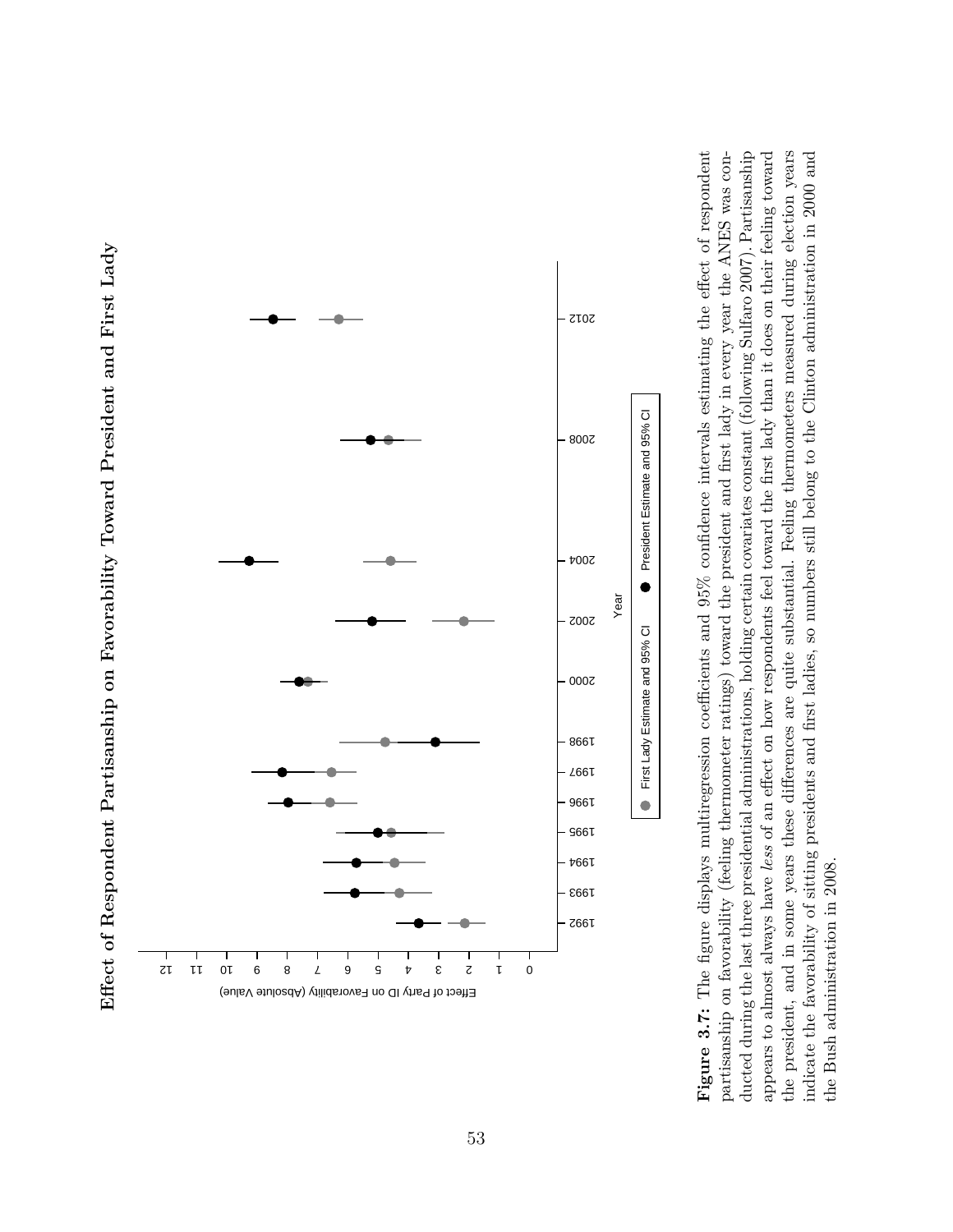#### Different Expectations (Press and Public)

The president's spouse is one-of-a-kind because she is not an elected or appointed official and does not share the formal responsibilities ascribed to other members of the administration, yet she is undoubtedly the closest person to the president. Of course, American presidential spouses have also been women thus far, which makes them unique players in the predominately male world of the executive branch. In many of my interviews with former White House staff, the president's spouse is described as a "sovereign," the closest thing the United States has to royalty. For this reason, many experts have claimed, the public and the press have different rules of engagement concerning the first lady. In other words, the media does not interact with spouses the same way it interacts with White House staff, campaign operatives, or politicians. Television and print journalists often refrain from asking first ladies tough policy questions, instead sticking with lukewarm inquiries related to the president's personal attributes or the first lady's pet project interests. A conservative talk show host I interviewed with ties to the Nixon and Reagan administrations underlined this point. He told me, "You don't attack the sovereign. Those people [who criticize the first lady] are fringe. They're crazy." Put differently, the president's spouse commands a certain amount of respect and a gentle touch, a sort of treatment rarely granted to other members of the president's administration. A communications staffer for George W. Bush made a similar claim:

The way I think of it...I almost liken it to the separation of State and Government. The first lady represents that State portion and the president represents Government. So it makes sense that the press doesn't ask the State representative complicated questions about government and they don't ask the head of government questions about state affairs. You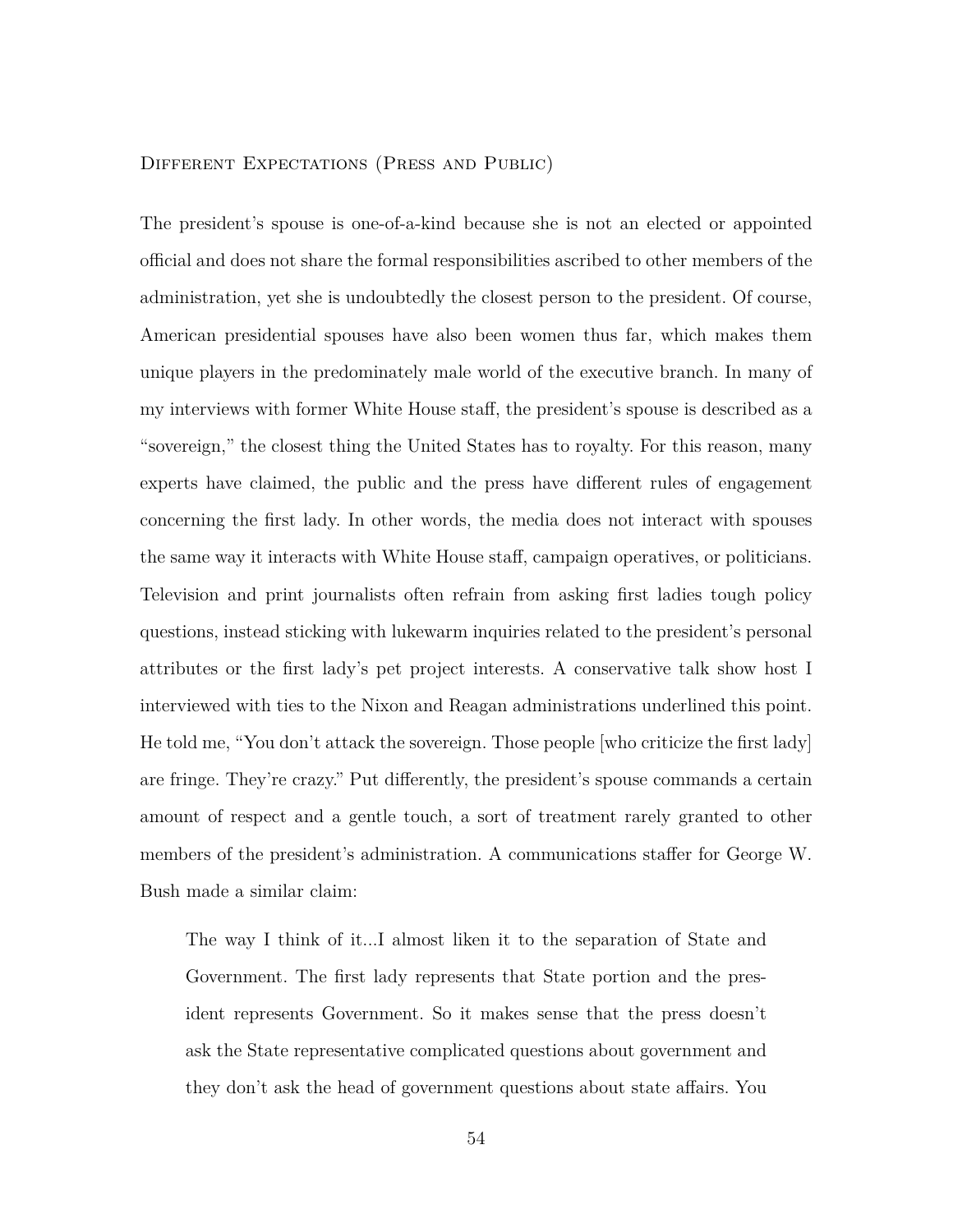wouldn't ask the British Prime Minister about china for a state dinner and you wouldn't ask the Queen of England about a piece of legislation. So we don't.

Most all of these comments were supplemented with the point that our modern first ladies have been so highly educated, talented at public speaking and qualified to govern in their own right that they would likely have no trouble answering a tough question from a journalist about policy. But journalists seem to perpetuate the status quo in interviews of first ladies nonetheless. This sort of special treatment, whether warranted or not, presents a huge opportunity for political strategists to capitalize on guaranteed media coverage of the first lady without risking the negative press attention that often results from a clumsily answered question. What strategists have in a spouse is essentially a surrogate who is more popular, more wellknown and less polarizing than others such as the vice president, yet does not share the same obligations of politicians to the press and the American public. Why *not* mobilize that kind of person on behalf of the administration?

In a pretesting phase for two randomized survey experiments I completed as part of my research (detailed in Chapter 6), I sought to assess whether the public has different expectations of the first lady and the president when it comes to public speeches. I found strong evidence that Americans do in fact have very different conceptions of the topics first ladies discuss in public and the topics presidents discuss in public, though these conceptions are often inaccurate. As we saw from the speech analysis earlier in this chapter, first ladies make speeches on a variety of subjects, including those the literature on gender and politics tells us women are perceived to be less credible, such as the economy and foreign policy. Laura Bush, for example, actually made a sizable amount of speeches about the War on Terror and the impor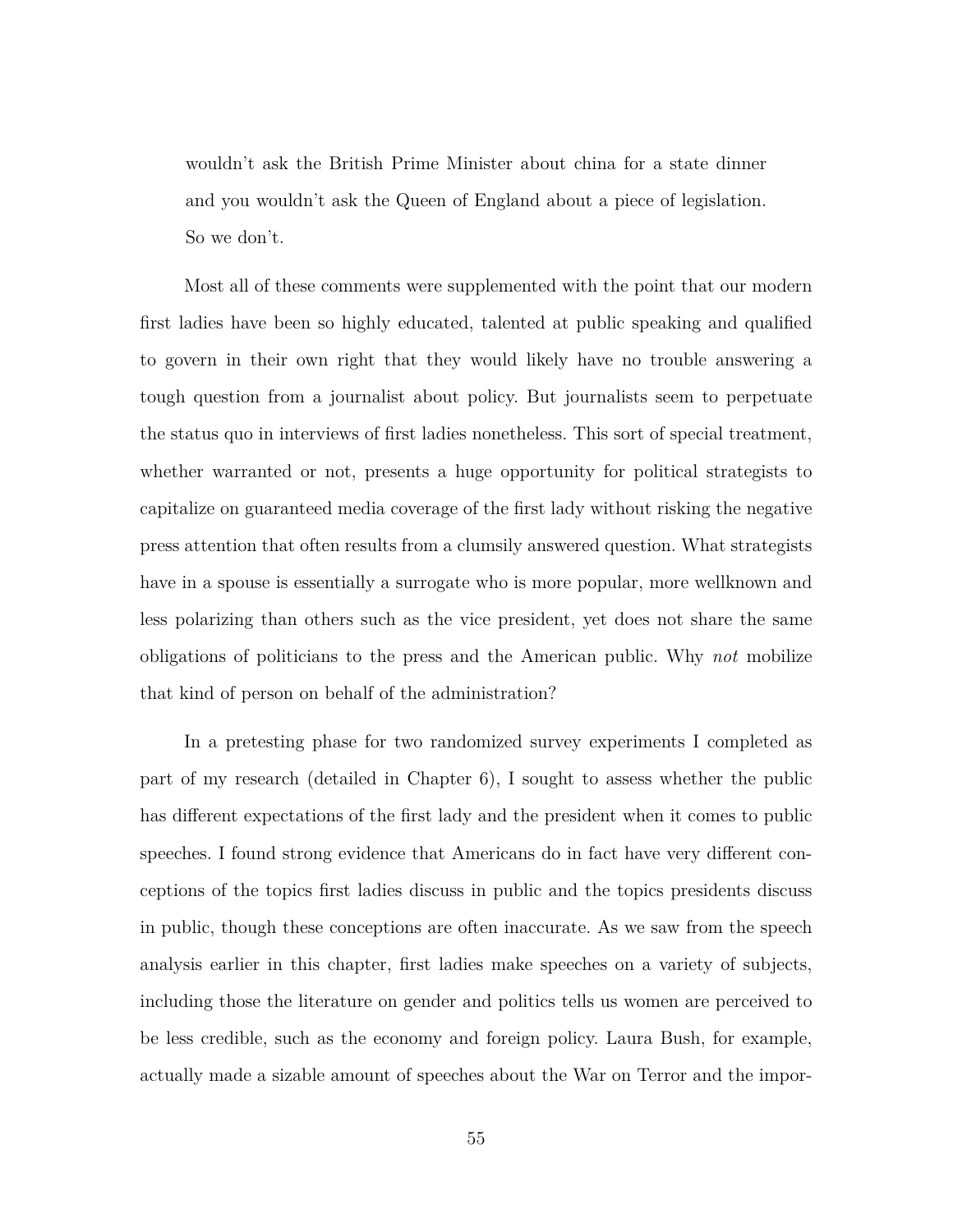tance of maintaining a military presence in Iraq and Afghanistan, accounting for most of her policy speeches. She also made several speeches on Burma toward the end of her husband's administration. Mrs. Bush participated in a United Nations policy roundtable on Burma in 2006 and numerous press conferences on the topic, even addressing members of Congress on the formation of the Senate Women's Caucus on Burma in 2007. Mrs. Clinton was no stranger to making speeches on the economy, federal budget, or foreign affairs, although it may surprise some that Michelle Obama has delivered remarks on foreign policy. For example, in 2011 she made a speech alongside the president on the administration's strategy for removing troops from Iraq. Though the majority of campaign speeches made by presidential spouses are all-purpose remarks that recount the president's record over a number of issue areas, Mrs. Bush's and Mrs. Obama's campaign speeches were sometimes focused on only one topic, such as healthcare or the economy. A small percentage of Laura Bush's campaign remarks were exclusively focused on taxes, small business, and the economy–a repudiation of political science and gender literature that claims female politicians and presidential spouses most often undertake valence issues such as educating children and improving women's health when making public appearances–policy areas in which they are often perceived to be the most qualified communicators.

To probe for these perceptions, I designed a survey that showed a group of 628 Americans excerpts from real speeches made by the president and the first lady in each of the last three administrations on the economy, foreign affairs, healthcare and education and asked survey respondents to guess whether the speech was made by the president or the first lady.<sup>7</sup> In the Bush and Obama administrations, I also

<sup>7</sup>Surveys were designed in Qualtrics and administered via Amazon's Mechanical Turk, the same online tools used to design and administer the survey experiments in Chapter 6. See Chapter 6 for more detail on Mechanical Turk and internet survey respondents.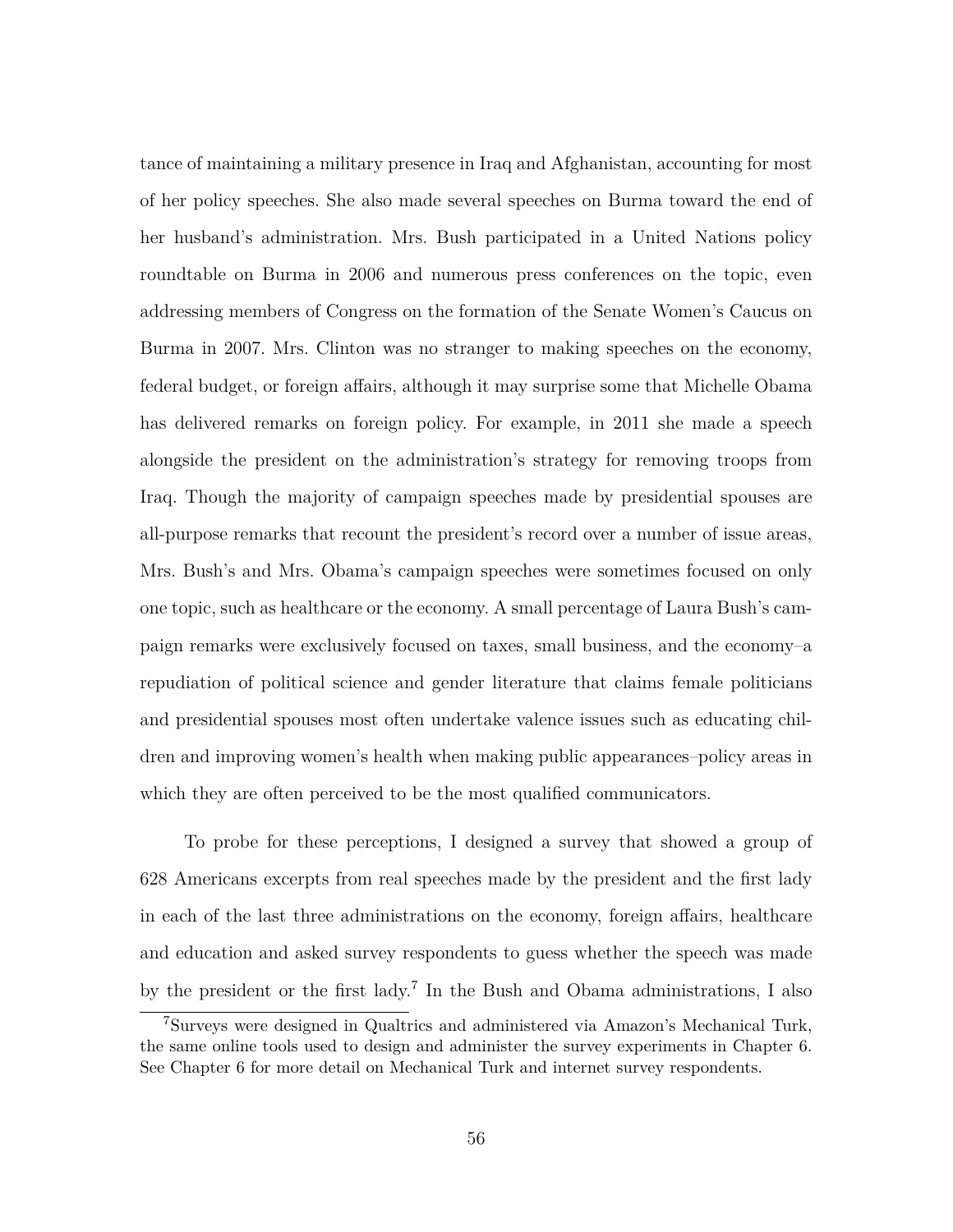asked respondents to guess whether speeches on women's rights in Afghanistan and equal pay for women were made by the president or first lady. I was careful to select speeches on each topic that sounded like they could have been made by either a president or first lady and contained no rhetorical clues or identifying information about the speaker so that the only perceptible difference among speeches was topic.

The speech category with the strongest gender-based expectations appears to be the economy. On average, 58% of survey respondents thought economic speeches made during the Clinton administration were attributed to Bill Clinton, 64% thought economic speeches were attributed to George W. Bush, and 64% thought economic speeches were attributed to Barack Obama. The results were similarly strong for foreign affairs in the Bush and Obama administration, with 56% and 58% of respondents, respectively, answering that foreign affairs speeches were made by the president, although interestingly the majority of respondents thought Hillary Clinton (53% vs. 47%) made the foreign affairs speeches. This divergence can reasonably be attributed to the fact that Mrs. Clinton was Secretary of State when the survey was launched and respondents probably had trouble separating her from this role. The results on healthcare and education were more varied, but overall, respondents seemed to expect that education and healthcare speeches were made by Laura Bush and that Barack Obama made most of the education and healthcare speeches. Respondents only attributed one category of speeches most often to Michelle Obama: fair pay for women. A table summarizing all of these results can be found in Appendix B (Table B.1) and the survey methods will be considered in more detail in Chapter 6. It is important to remember that these survey results are descriptive in nature and the survey design contained no experimental manipulation. It is highly possible that some other variable, rather than speech topic alone, caused respondents to believe the first lady or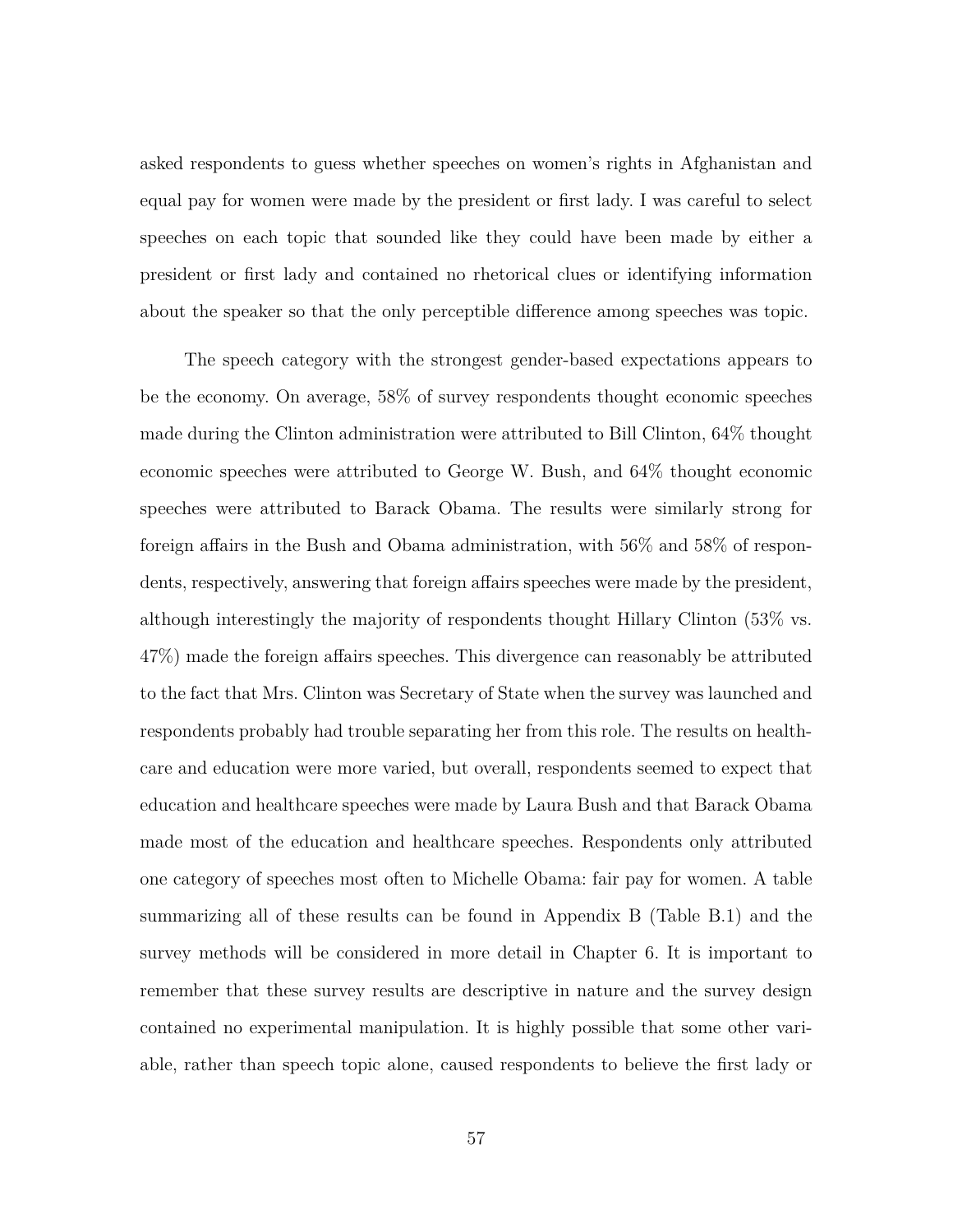president made a speech. However this survey still lends meaningful support to the idea that Americans hold presidents and first ladies to different standards and have strong preconceived notions of their public activities, furthering my argument that first ladies are special surrogates. If Americans already expect first ladies to go public on certain issues such as healthcare, education, and women's rights, perhaps first ladies can more effectively garner support for the president in those policy areas.

#### PROXIMITY TO THE PRESIDENT

Finally and briefly, we cannot forget that the first lady is special because of her personal relationship with the President of the United States. Because this dissertation is concerned with the public role of spouses as vehicles through which the White House can effectively promote the president's agenda, I have largely avoided the first lady's marriage in contemplations of her influence. First ladies are media superstars whose activities are most appropriately analyzed through the lens of White House communications strategy. Yet the first lady's *private* relationship with the president is part of what may make her an effective *public* messenger. Americans view the first lady as the closest person to the president, and when she speaks on his behalf, we are inclined to believe what she says. When she says something is important to the president, something angers the president, or something saddens the president, our instinct is to trust her. And since she is not directly driven by the professional concerns of elected officials, we are largely convinced that her interpretation is a genuine one. If White House strategists are at all aware of positive public perceptions of the first lady, it seems almost implausible that they would refrain from mobilizing her with the administration's interests in mind.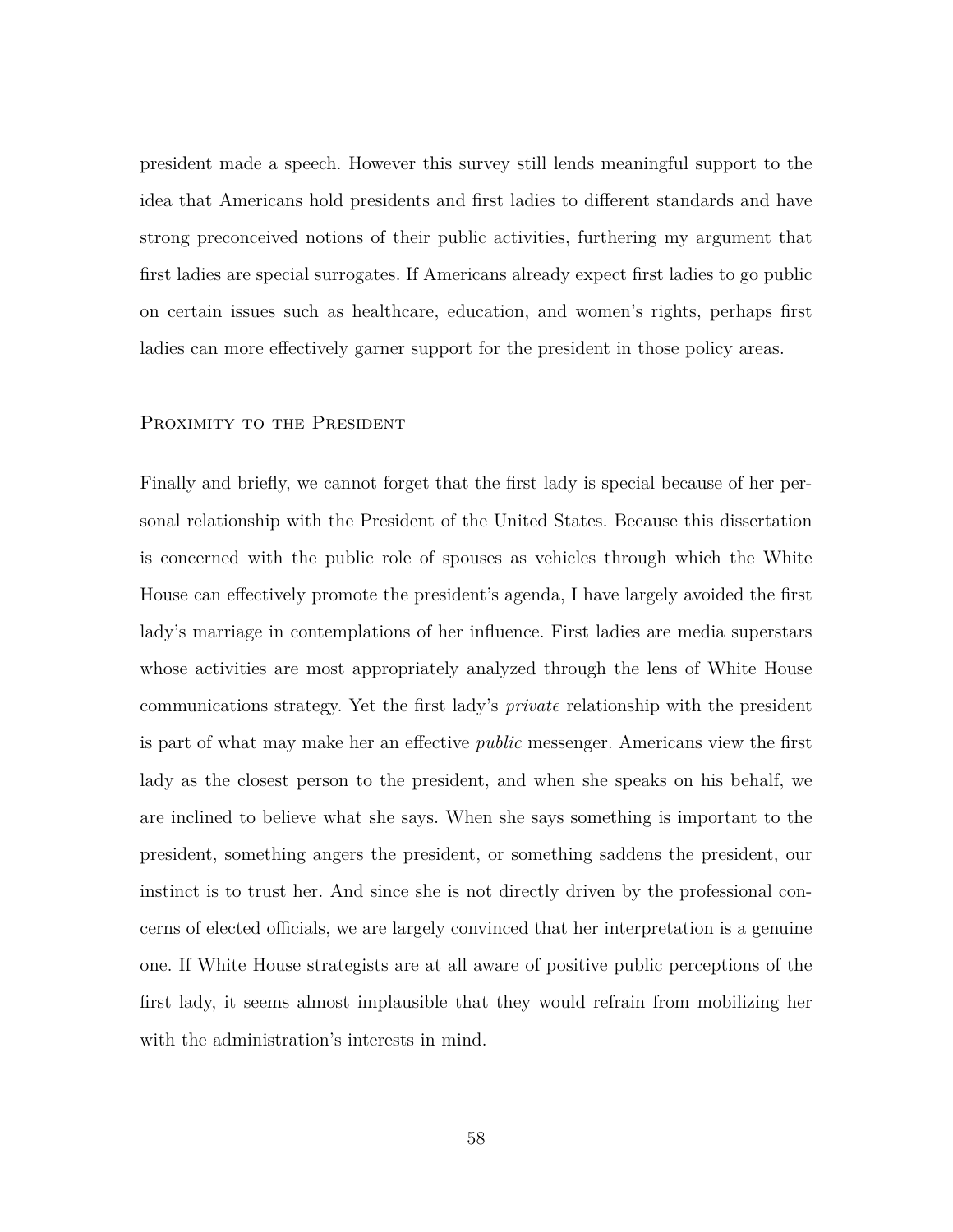The first lady's unmatched access to the president is another reason we should view her public appearances as strategic, political activities. An interview participant who worked in the Reagan East Wing helped me understand this point. "The first lady has the ear of the President of the United States," she said. "If she wanted to influence policy, she is in the best possible position to do that, behind the scenes, away from the cameras, in private. So that should tell you that the bus tours, the speeches, the photo opportunities–those are not for her. They are hard work and they're not always fun. Those are for the administration. They're to help the president." Indeed it is imaginable, especially after the repercussions suffered by Hillary Clinton in the early years of her husband's administration surrounding her involvement in healthcare reform, that influencing policy behind-the-scenes is a much safer road for spouses to travel if they are in fact interested in a particular issue or cause. Would White House staff likely place the president's spouse in the public spotlight and expend the federal resources required to do so if they did not think these actions would help advance the administration's goals? In Chapters 4 and 5 I discuss the elite interviews conducted as part of my research and the information gleaned from them about spouses and their communications roles.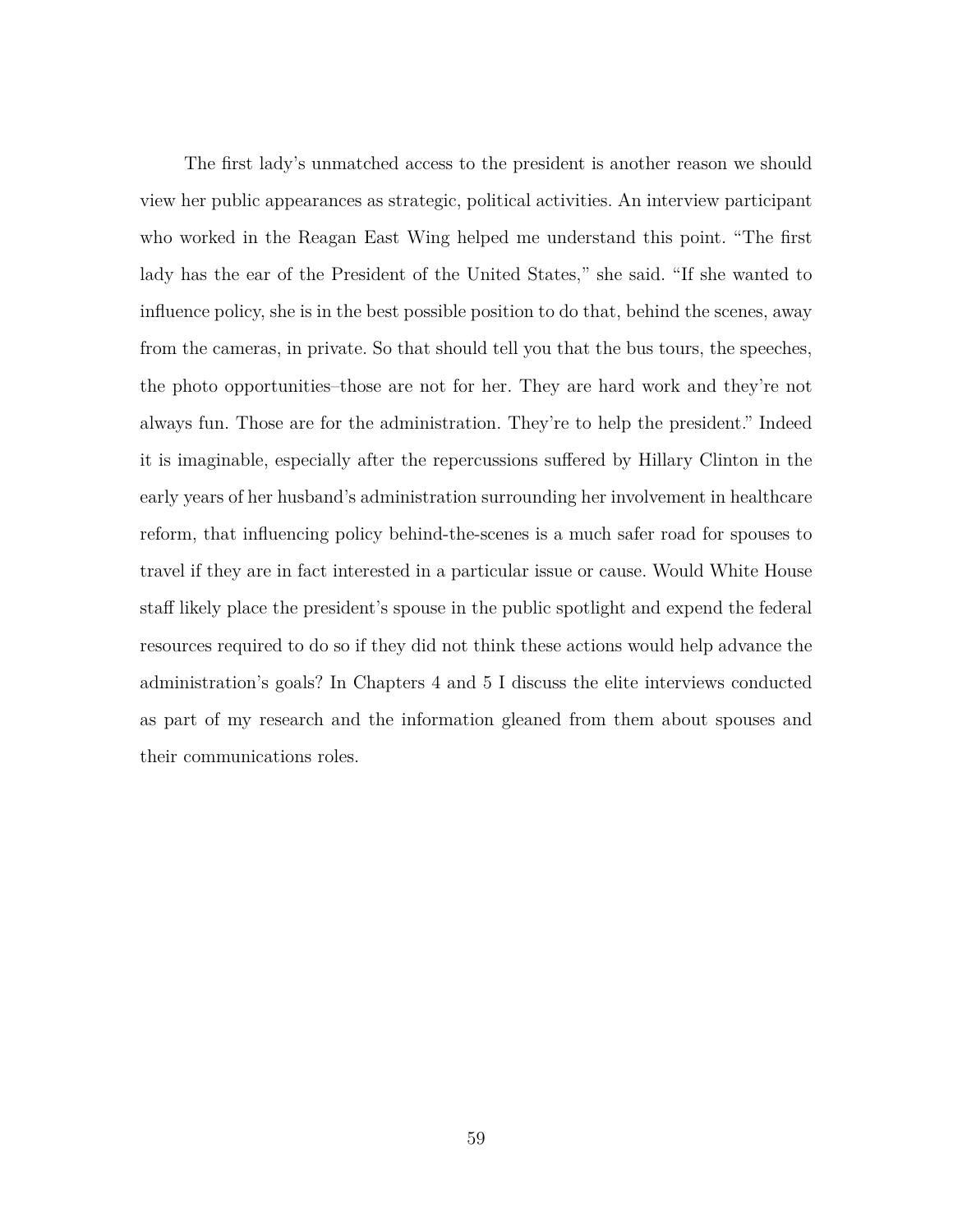### CHAPTER 4

## Elite Interviews: Part I

#### 4.1 Methodology

It is a cornerstone of good scholarship to consider potential weaknesses of the theories that underpin our hypotheses and the foreseen challenges associated with the methods used to test them. The first possible weakness of the proposed strategic communications theory pertains to direction. I hypothesize that the administration's needs and goals are driving public activity of spouses, though as I noted in the literature review, some scholars have suggested that the first lady uses the White House platform to further her own agenda. Another possible weakness of the notion of strategic appearances is that public activity of the first lady varies substantially within and across presidencies. Many factors specific to each first lady besides the administration's decision to mobilize her determine what appearances she will make, including her personality, career experience and the demands of parenting. This variation limits the extent to which a theory of presidential spouses as instruments of the White House communications operation can be generalized. For example, one possible explanation for the low number of first lady speeches in the Clinton administration is that Hillary Clinton was simply more active behind the scenes in the policymaking process than Laura Bush and Michelle Obama, and thus made fewer public appearances. This assertion compliments scholarship that claims the public involvement of first ladies is determined by individual factors such as education and interest in politics. In other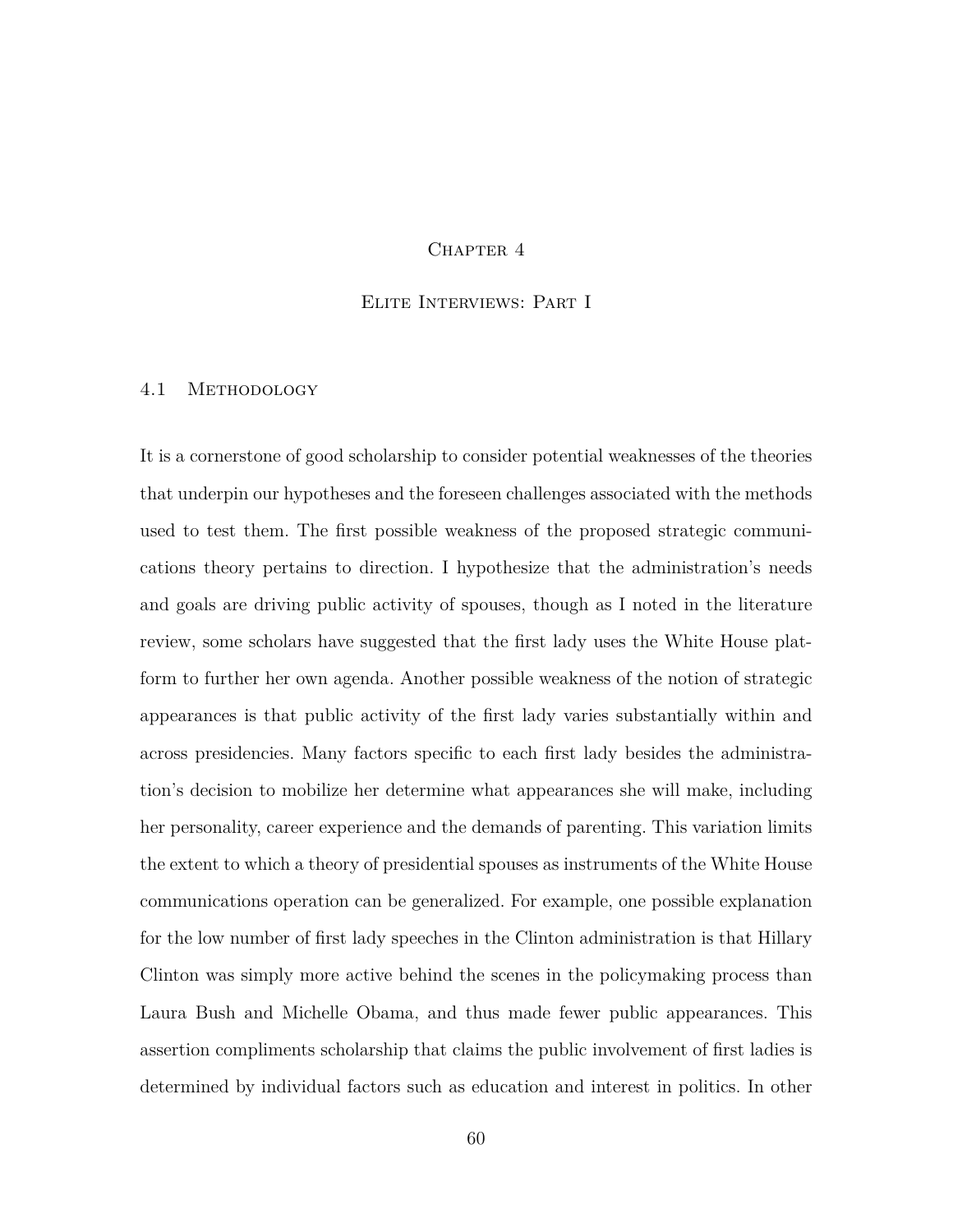words, some first ladies choose to occupy the public spotlight, and some do not. This perspective yields descriptive categories of first ladies such as "public," "private," "active," and "traditional" that have little or no basis in empirical evidence. The fact that Laura Bush (deemed a "traditional" first lady in the literature) gave more than twice the number of speeches Hillary Clinton (the archetypal "activist" in the literature) did in each year of each administration, and that many of these were policy speeches, contradicts these theories. By focusing on personal attributes, theories centered on "types" of spouses also completely exclude the president from assessments of first lady activity.<sup>1</sup> Fortunately, elite interviews with former and current White House staff, communications consultants, and public relations professionals who have worked on presidential campaigns provides an ideal avenue to assess my expectation that White House communications specialists mobilize the first lady strategically. By asking seasoned communications staff why the first lady appears in public so often, I was able to paint a more complete picture of the first lady's role in White House communications strategy than that achieved from speech analysis alone. Many of my interview participants were the architects of these appearances.

<sup>&</sup>lt;sup>1</sup>In an earlier phase of this project, as a preliminary test for the my hypothesis regarding strategic appearances, I examined the relationship between public approval ratings of the president and number of first lady speeches using part of the public appearances dataset I constructed, which included average presidential job approval ratings for each month from 1992 to 2012, and first lady speech frequencies per month collected from the White House Briefing Room websites. Though I found convincing evidence that presidential approval ratings do not have a strong effect on the frequency with which first ladies speak in public, the results clearly showed that the strength and direction of the relationship between approval and speeches varies substantially by administration, even controlling for factors unique to each administration using fixed effects. More specifically, the relationship between speeches and approval ratings in the Clinton administration appears to be very different from that in the Bush and Obama administrations. The significant relationship between approval ratings and speech frequencies identified in the Clinton administration suggests that first lady activity cannot be studied separately from the president and his agenda.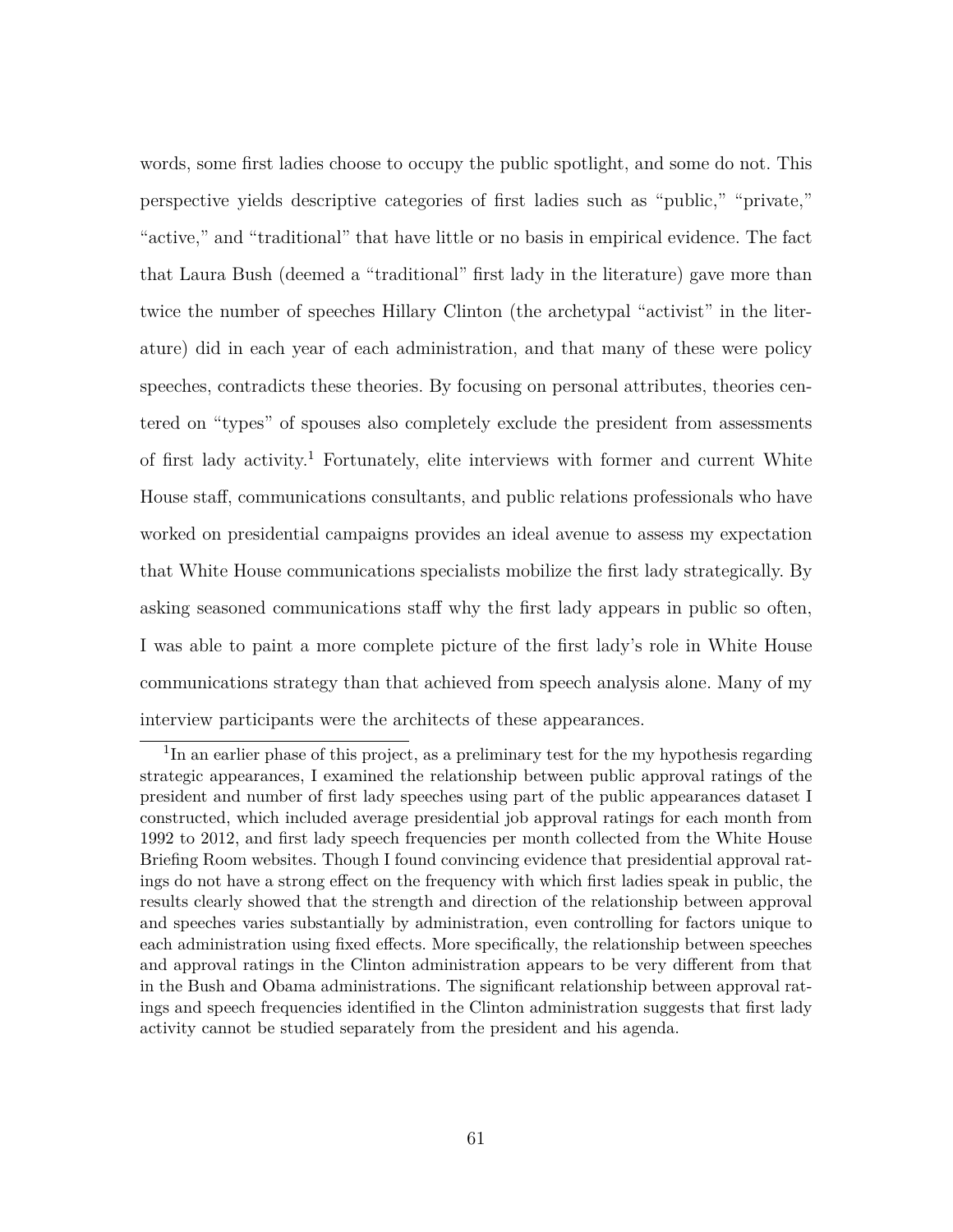I conducted a total of 54 interviews with experts on White House and campaign communications strategy and/or presidential spouses as part of my dissertation research.<sup>2</sup> Of the 54, eight were White house staff during the Clinton Administration, three of which had the title of Special Assistant to the President or higher, nine were White House staff during the George W. Bush administration, four of which held the same title or higher, and five were White House staff during the Obama administration, one of which held the title of Special Assistant to the President or higher. The following numbers of interviews were conducted with presidential staff from earlier administrations: Nixon: 1, Ford: 1, Carter: 2, Reagan: 4, H.W. Bush: 7. In all, 20 interviews were conducted with Republican presidential staff and/or elected officials and 14 interviews were conducted with Democratic presidential staff and/or elected officials. Although an even number of Republican and Democratic interviews would have been preferred, this discrepancy can be attributed to the difficulty of conducting interviews with staff to sitting presidents and presidential spouses, as well as former presidential staff still working in politics. Because many of the Clinton senior West Wing staff and Hillary Clinton's East Wing staff from 1992 to 2000 followed her to the U.S. Senate, worked with her at the State Department and are currently wrapped up in a potential 2016 presidential run, getting Clinton insiders to interview proved almost as difficult as interviewing Obama staff. Seven interviews were conducted with Chiefs of Staff to either the President or First Lady, two White House Press Secretaries, and eight people who served as Press Secretary, Deputy Press Secretary, Communications Director, or Deputy Communications Director to the First Lady.

<sup>2</sup>At the time this chapter was written, a total of 54 interviews had been completed and transcribed. This does not include the backlog of about 10 interviews that have been scheduled for the future as well as several more that were promised but not yet scheduled. I will continue to conduct interviews that inform future research on the Office of the First Lady as well as revised versions of this dissertation. This number also excludes off-the-record conversations which contributed to my general understanding of the topic.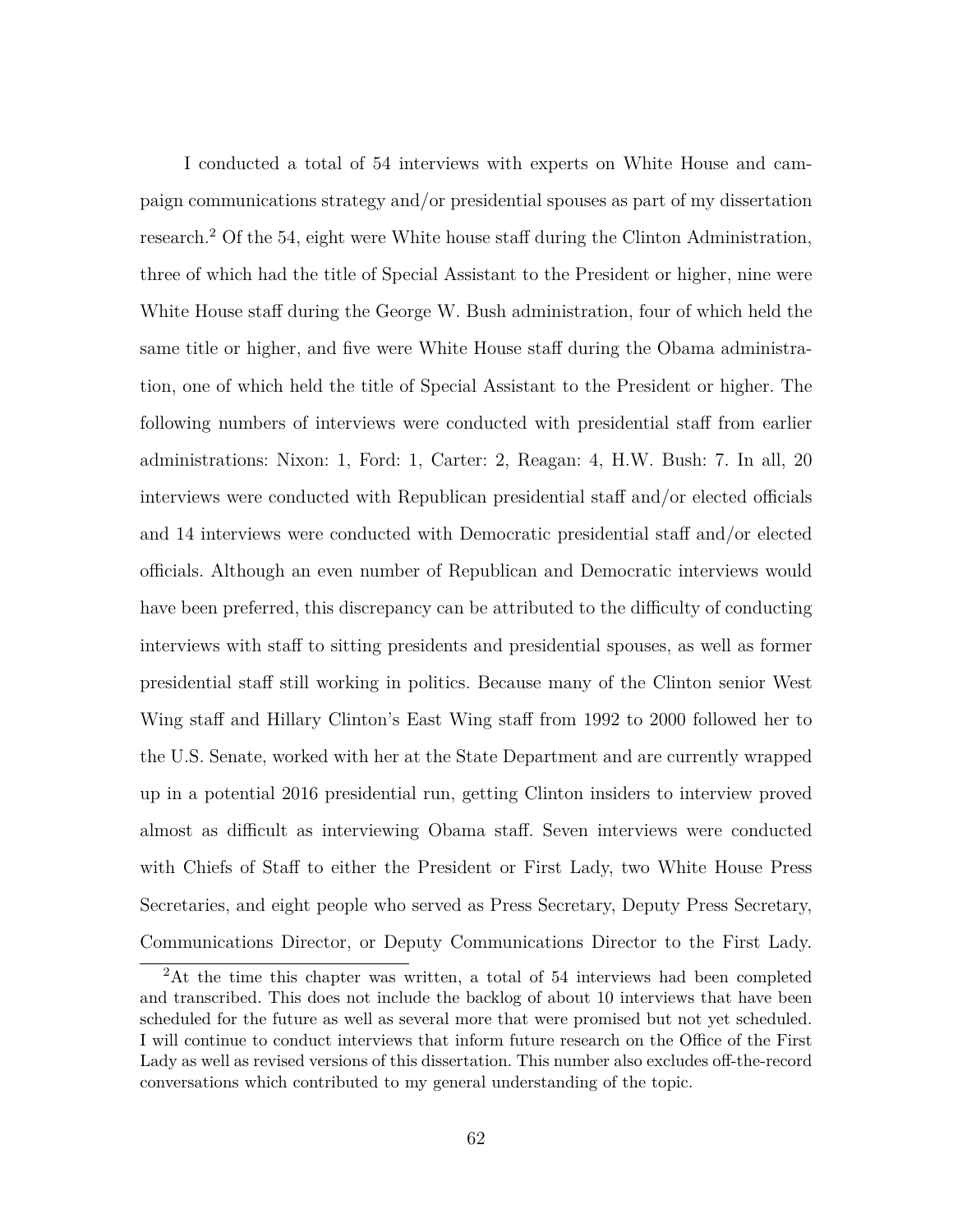Directors of advance, policy directors, social secretaries, speech writers and schedulers were also interviewed. Several interview participants worked for more than one presidential administration, and roughly one half of the interview participants were staff to the president's spouse. The remaining number of interviews were conducted with professors of political science, history and communications whose areas of expertise included White House communications or the First Lady of the United States, or with journalists and political consultants who have written about or worked closely with presidential spouses. Roughly half of the interview participants were male and roughly half were female.

Because the White House, and the East Wing, especially, have such small staffs and have become very exclusive groups, most of my interviews were attained through snowball sampling. Very few were achieved through so-called "cold calls" to White House staff whose contact information was provided through a presidential library or retrieved from the internet, although I made plenty of these calls. Of the 87 total preliminary conversations I had with potential interview participants, 54 interviews were scheduled, recorded and transcribed (see previous footnote), a response rate of about 65%. The majority of interviews were conducted in-person in California, Texas, and the Washington, DC metro area, although several were also conducted over the phone. Almost all of the interviews were successfully recorded and transcribed excepting a few interviews that were conducted in loud public places, rendering portions of the interview recording unusable. In these cases, notes were used as a substitute. None of the interview participants refused to be recorded. The entire elite interview process, including the informed consent document and a list of interview questions, was formally approved by the Georgetown University Institutional Review Board under Study Identification Number 2103-1063. A letter of IRB approval will be made avail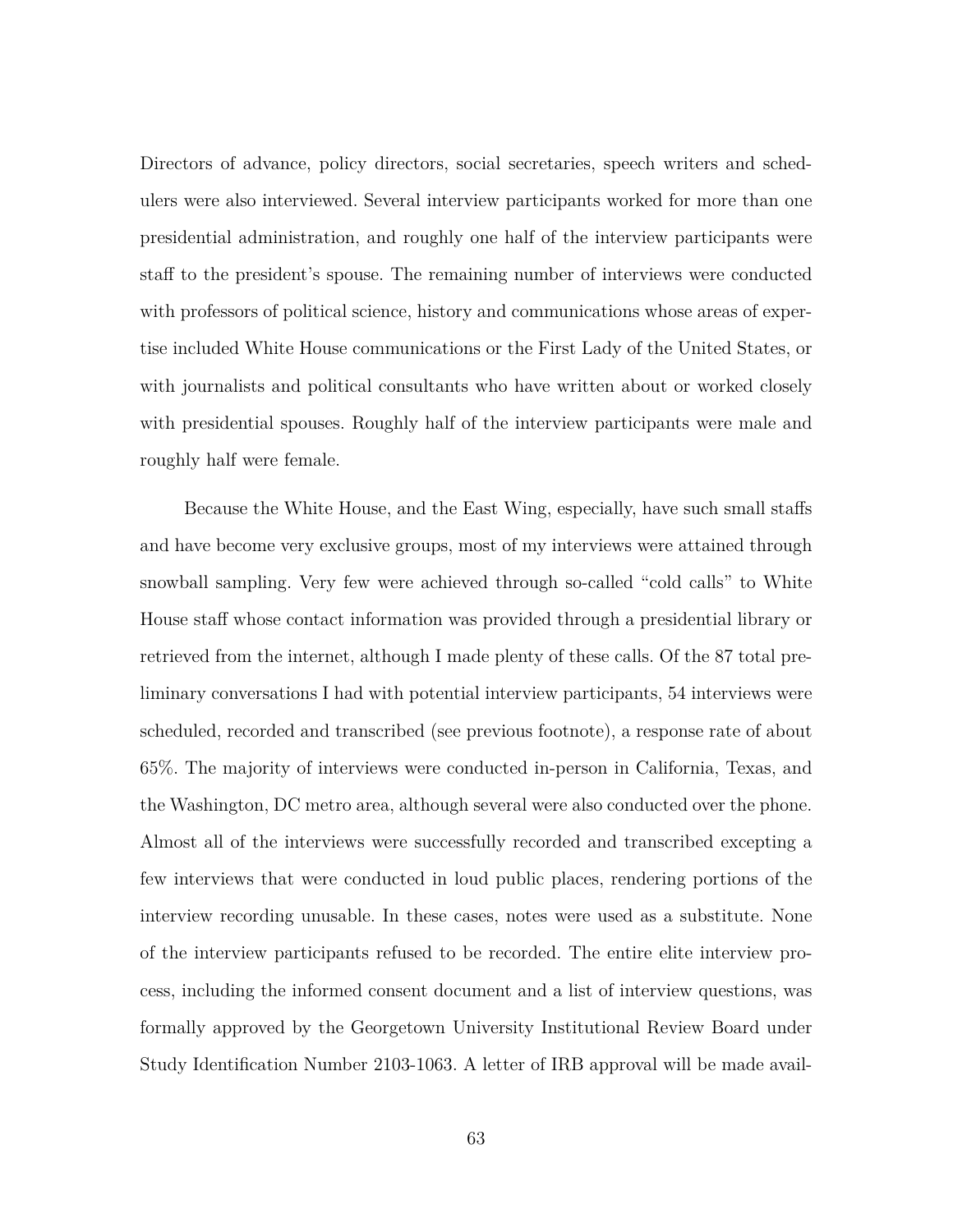able upon request. Because interviews were conducted with many officials and staff members still involved in politics, participants were granted privacy and anonymity during the interviews, meaning no identifying information will be provided in the discussion of my results. By guaranteeing participants that information collected during the interviews would not be attributed to them, I found that participants felt freer to answer questions in the most honest and valid manner possible, without fear that their relationship with a president, first lady or another staff member could be tarnished.

Though I did not read from a script during the interviews, eventually becoming so familiar with my questions that I did not need one, I kept a list of possible questions with me for reference. A list of interview questions is available upon request and was only provided to interview participants in three cases where elite participation in the interview process was made conditional on the ability to review a list of possible questions ahead of time. I did not find in these cases that showing the interview participant a list of questions diminished or improved the general quality of the interview in any way, compared to those participants who did not ask me for a list of questions beforehand. Interviews ranged from 15 minutes to 1.5 hours, though most interviews lasted roughly thirty minutes.

While interviews are first and foremost an interpersonal exchange and the structure and content of each discussion is highly improvised, each interview participant was asked a minimum of three broad questions that frame the dissertation: 1. Why have public appearances of presidential spouses increased in recent administrations? 2. What purposes do these appearances serve and/or what goals drive them? 3. Do the appearances effectively fulfill those purposes or meet those goals? Of course, I was most interested in responses to the first and second questions, because unlike the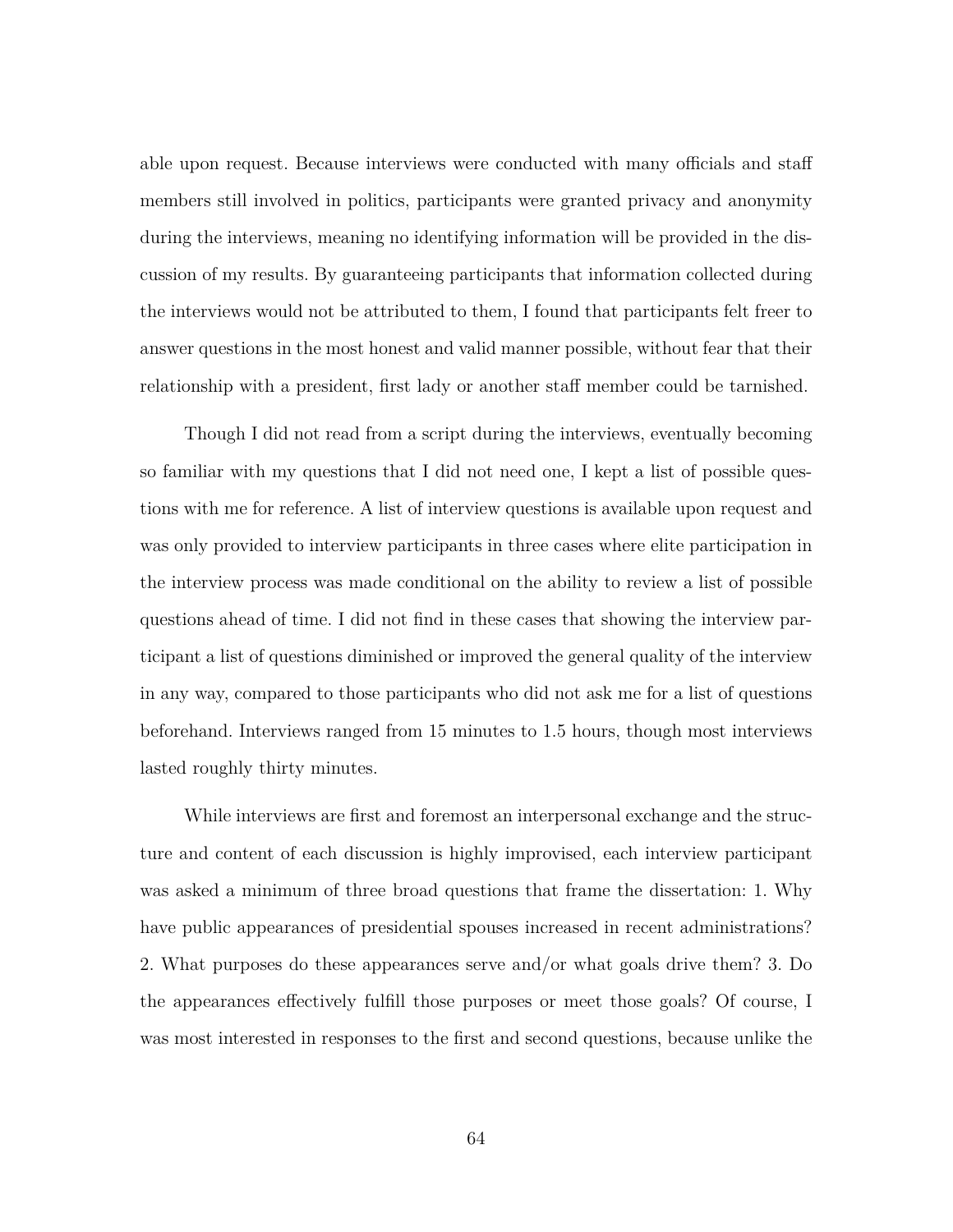third question, they cannot be answered through any of the other research methods employed in this dissertation, such as survey experiments.

Regarding the first question, recall my hypothesis in Chapter 3 that appearances of first ladies are strategic in nature. And recall in the literature review that the increase in appearances over time can be explained by supply-side forces, (changes in the technological and media environment that have created more platforms and mediums through which the president's spouse can communicate with the public), or demand-side forces, (factors specific to presidential spouses, rather than the environment, that have increased public interest in the first lady and have made her a more central player in White House communications strategy). While it is likely that these explanations have worked together to create an influx in public activity of the president's spouse, the strategic appearances hypothesis coincides most closely with demand-side explanations. That is, I expected to hear in elite interviews that there is something special about presidential spouses that makes them useful surrogates, relative to others, and that the White House has tapped into this potential in recent administrations.

Regarding the second question, although the goals underlying a spouse's public appearance can be determined somewhat by reading transcripts of her public remarks and following clues provided in the title, the venue, the audience, and the content, we cannot be nearly as confident about the purpose of these speeches and appearances by analyzing them as we become by asking the producers and organizers of the appearances themselves. A variety of architects of these public appearances exist, and in fact, as the next section of this chapter reveals, many hands go into every major and minor appearance the first lady makes. And many times, as I conjectured previously, the purposes and goals of an event are not what they appear to be.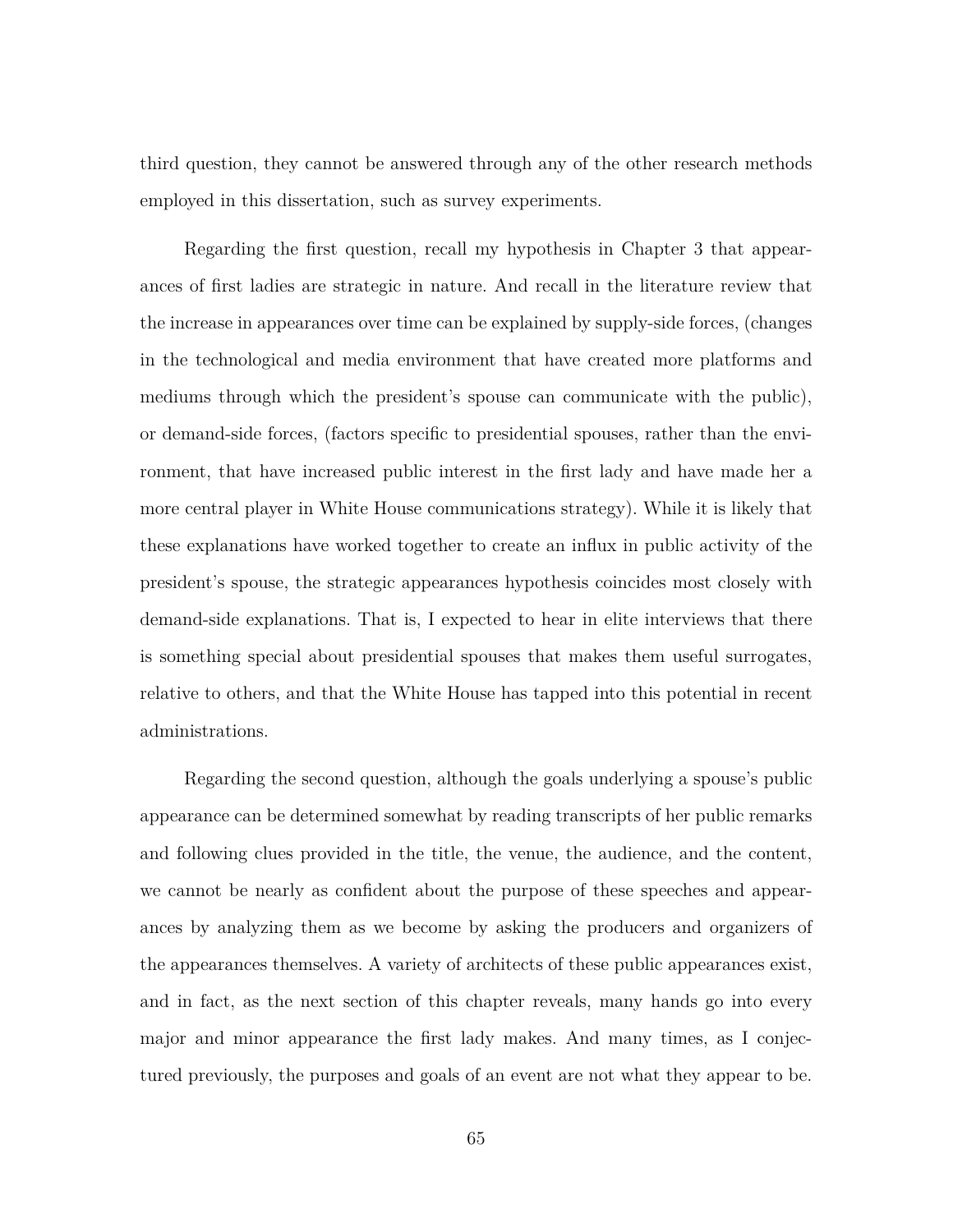Finally, recall in Chapter 3 my hypothesis that the objectives for mobilizing a president's spouse included fulfilling traditional responsibilities ascribed to the East Wing such as hosting state dinners (e.g. attending events coded "ceremonial" in Chapter 3), garnering public support for the president's domestic and international policy agenda, garnering support for the president during elections, and relaying the president's message to women and families. Keep in mind that the last three objectives mentioned are strategic objectives and the first objective mentioned is not innately strategic. Ceremonial or traditional appearances serve particular purposes but these purposes are not relevant to the legislative or electoral success of a sitting president. For this reason, I expected to find a greater emphasis in interviews on the strategic mobilization of the president's spouses (i.e. demand-side mobilization) rather than non-strategic mobilization (i.e. supply-side explanations for increased mobilization, such as that the number of traditional events the first lady is expected to attend has increased).

## 4.2 Why Have Public Appearances of the President's Spouse Increased Over Time?

# 4.2.1 In the Last Three Decades the White House has Learned How (and How *Not*) to Harness Public Interest in the President's SPOUSE TO ADVANCE ITS AGENDA

Social scientists schooled in the many possible threats to the validity of their findings hesitate to make bold claims about their research results. Quantitative research methodology offers more tools to deal with these threats systematically. In statistical analysis, for example, confidence levels allow us to gauge the probability that a finding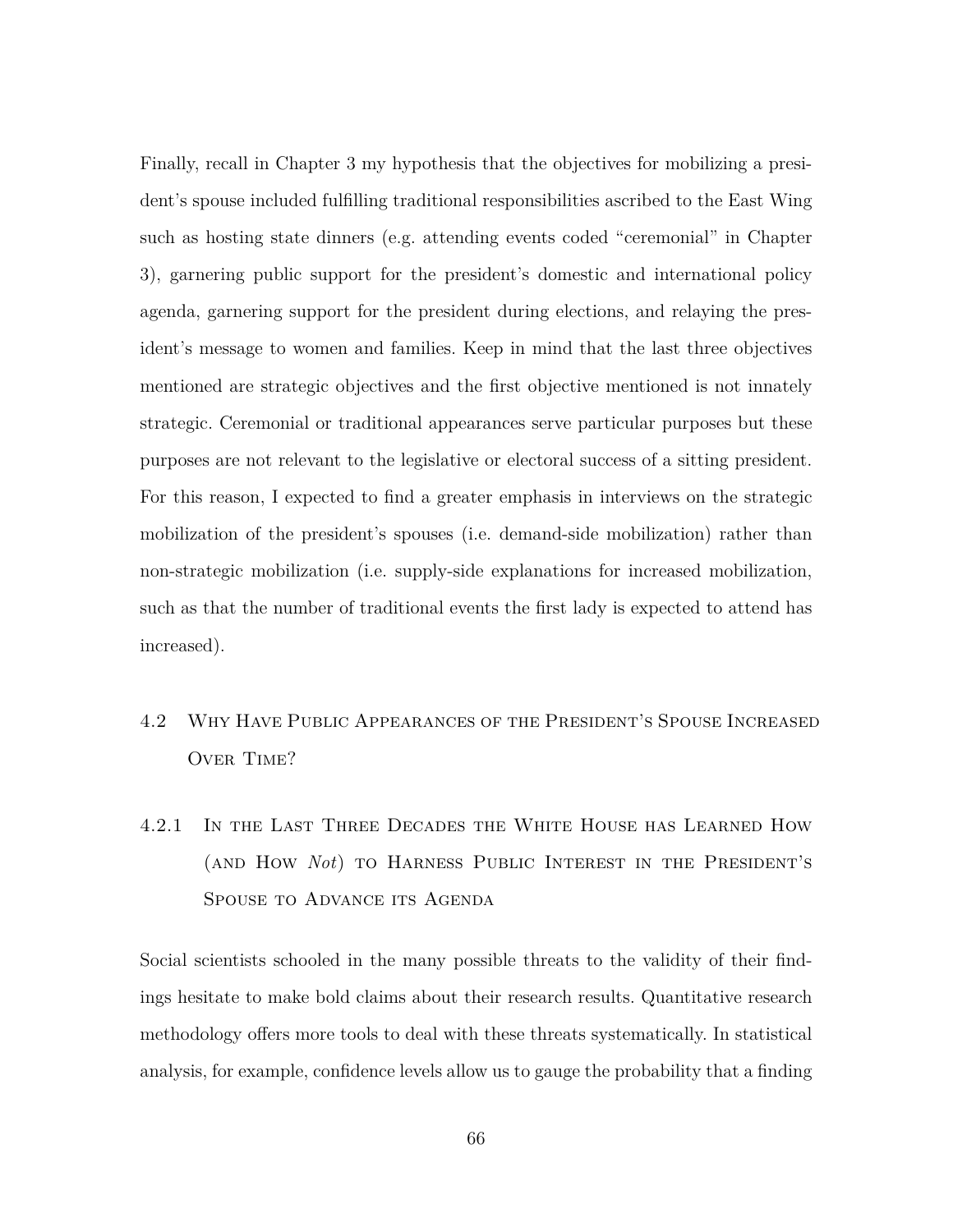that satisfies our hypothesis may have occurred due to chance alone or if it is in fact the "real" finding. Yet neither quantitative nor qualitative researchers can ever be one hundred percent certain of their findings. Researchers conducting interviews to test their hypotheses must be particularly careful that their interactions with interview participants do not effect the outcome of the study and that their interpretations of the interview data do not favor their hypotheses. They must also consider that the data collected excludes responses from participants who could not or opted not to participate in the study, and that there is a chance these responses may have been different from those the researcher had an opportunity to include. In my interviews with a variety of political professionals as well as scholars, I found results that both confirmed and weakened my initial expectations about the manner in which presidential spouses go public. However, the evidence provided by former White House staff for one of my hypotheses was overwhelming: public appearances of presidential spouses are deftly planned, highly strategic efforts to further the administration's political goals.

The first reason public appearances of the president's spouse have surged over the last three presidential administrations is because the East Wing has mastered them. This appears to be the same reason the content and distribution of speeches changed, as I demonstrated in Chapter 3. Policy and ceremonial speeches decreased in frequency overall and pet project speeches that indirectly endorse certain presidential policies, along with campaign and women and family speeches increased in frequency. Over the last thirty years, the White House has sharpened and perfected its strategy for mobilizing the president's spouse strategically in order to bring attention to the president's political agenda, to control the media coverage of that agenda, and to boost public support for those policies and their authors when possible. Moreover, the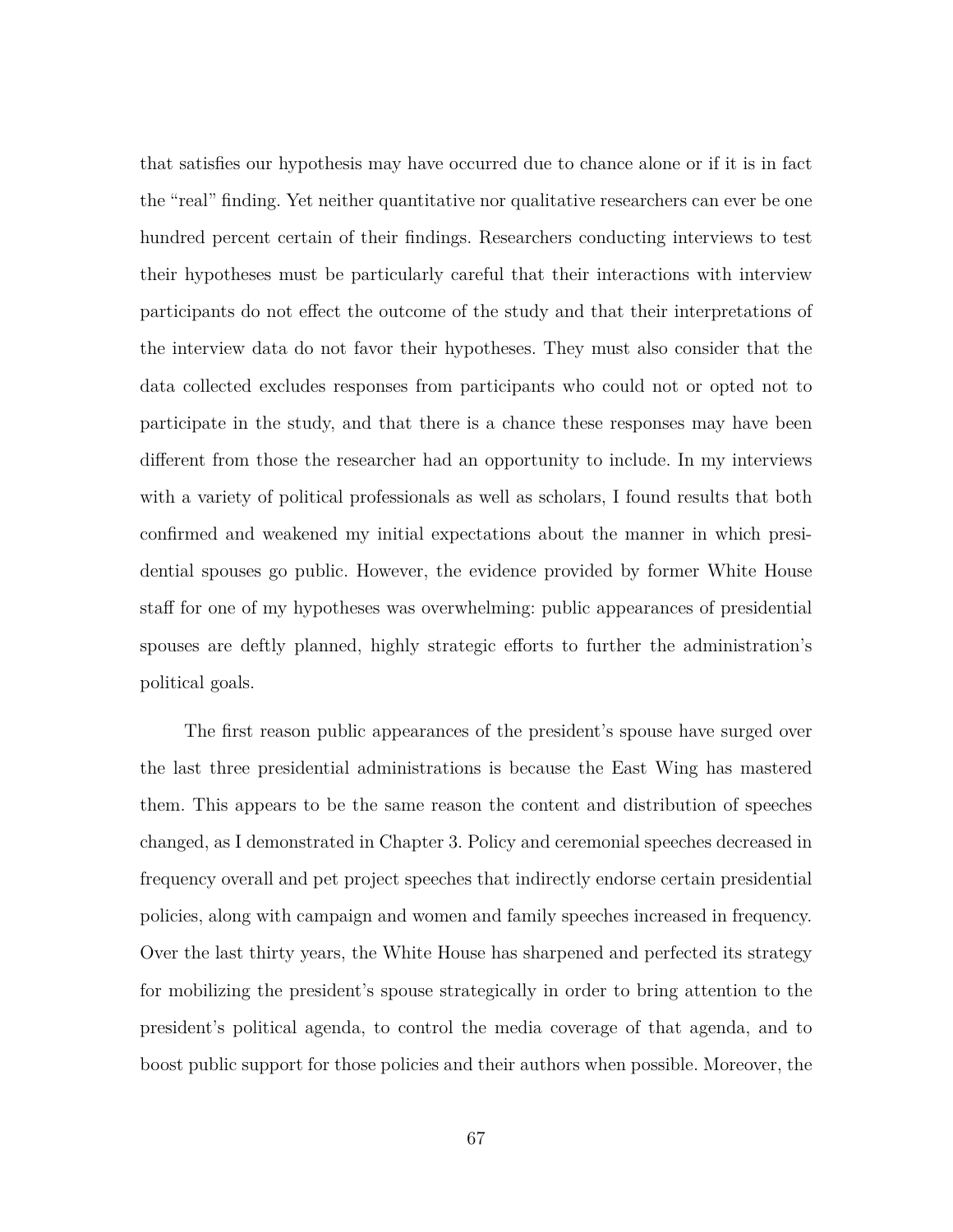overarching narrative of the East Wing from the Clinton through Obama years seems to have been a trial-and-error approach to leveraging the Office of the First Lady to its fullest potential, and there is evidence that this approach reached maturity by the end of the Bush administration. It is arguable that the Obama administration is even more sophisticated in its design of Mrs. Obama's public appearances. According to one scholar I spoke with, the potential for the first lady to become an image-shaping asset to the administration has grown in the last thirty years in part because the Office of the First Lady has become more professionalized and more integrated with the West Wing. He pointed to the following three pieces of evidence of integration:

First of all, first ladies have been giving their staff more influence. And generally, the way they do that is have more of their staff hold presidential commissions or become presidential advisors. We have seen an increase in that occurrence since Watergate. It is important because it means they [East Wing staff] can attend West Wing briefings if they have the title Advisor to the President. So they are on an even keel with a lot of advisors in the West Wing. The second important thing that has happened in the last 35-40 years is Public Law 95-750 and what that has done is basically integrated the budget of the West Wing and East Wing.<sup>3</sup> So that the first lady now, when she carries out tasks of the president's office, she is budgeted. And the third thing that has done that [increased integration] is an important decision that happened in the Clinton administration. And that is the *Association of American Physicians vs. Hillary Rodham Clinton* which indicated that the first lady is a government employee when she is performing tasks...when she is tasked to perform jobs by the president.

<sup>3</sup>Public Law 95-750 was enacted in 1978.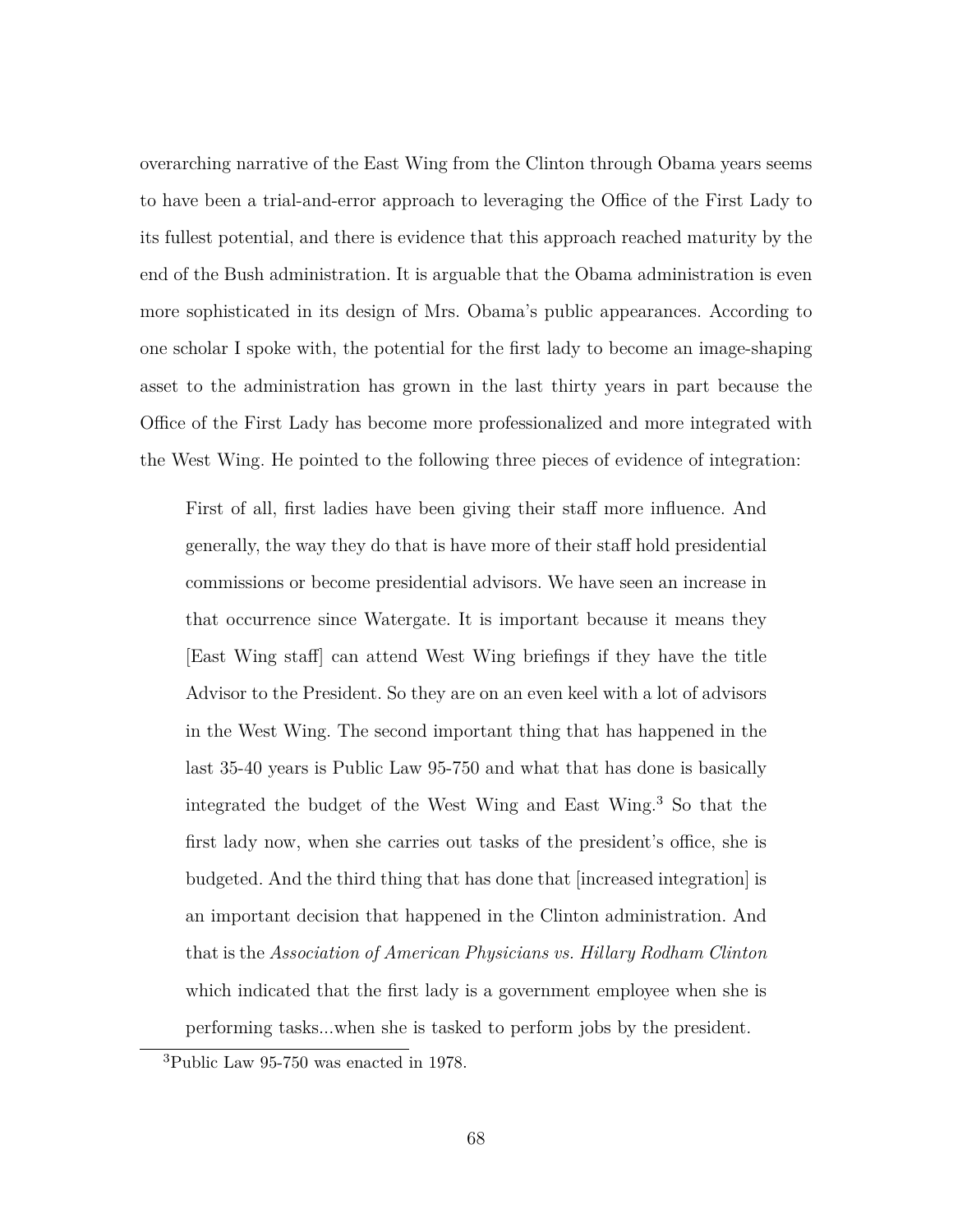Indeed, in each of the last three presidential administrations, the first lady's chief of staff has participated in the president's morning briefing, the so-called "7 AM meeting" during the Bush administration, open only to the president's senior staff. The first lady's staff typically convenes in a daily meeting that begins an hour later. In the Clinton and Bush administrations, this practice originated in the Arkansas and Texas Governor's office, where the first lady's chief of staff and/or communications director was included in the governor's daily meeting. Yet unlike some scholars, who suggested the first lady's close relationship to the president has always created "turf wars" and tension between top-tier staff in the West Wing and East Wing, and that the East Wing staff is discredited by the West Wing "until they realize her [the first lady's] approval ratings are higher," the senior East Wing and West Wing staff I interviewed told me the purpose of involving the first lady's chief of staff in the president's morning meeting and communicating with the West Wing throughout the day is to ensure that both the first lady and the president are "on the same message" and to orchestrate synchronous goals and activities for the president and his spouse on a daily basis.

The speech data presented in Chapter 3 revealed that the proportion of total public speeches and remarks delivered by the president's spouse that mention policy has grown substantially over the last three decades, even when the main topic of these speeches is extraneous to policy. I became interested in the possibility that White House staff responsible for the first lady's public appearances limited the number of policy speeches the first lady delivered, or at least tried to downplay the image of the first lady as a policymaker because of Hillary Clinton's unpopular involvement in healthcare reform.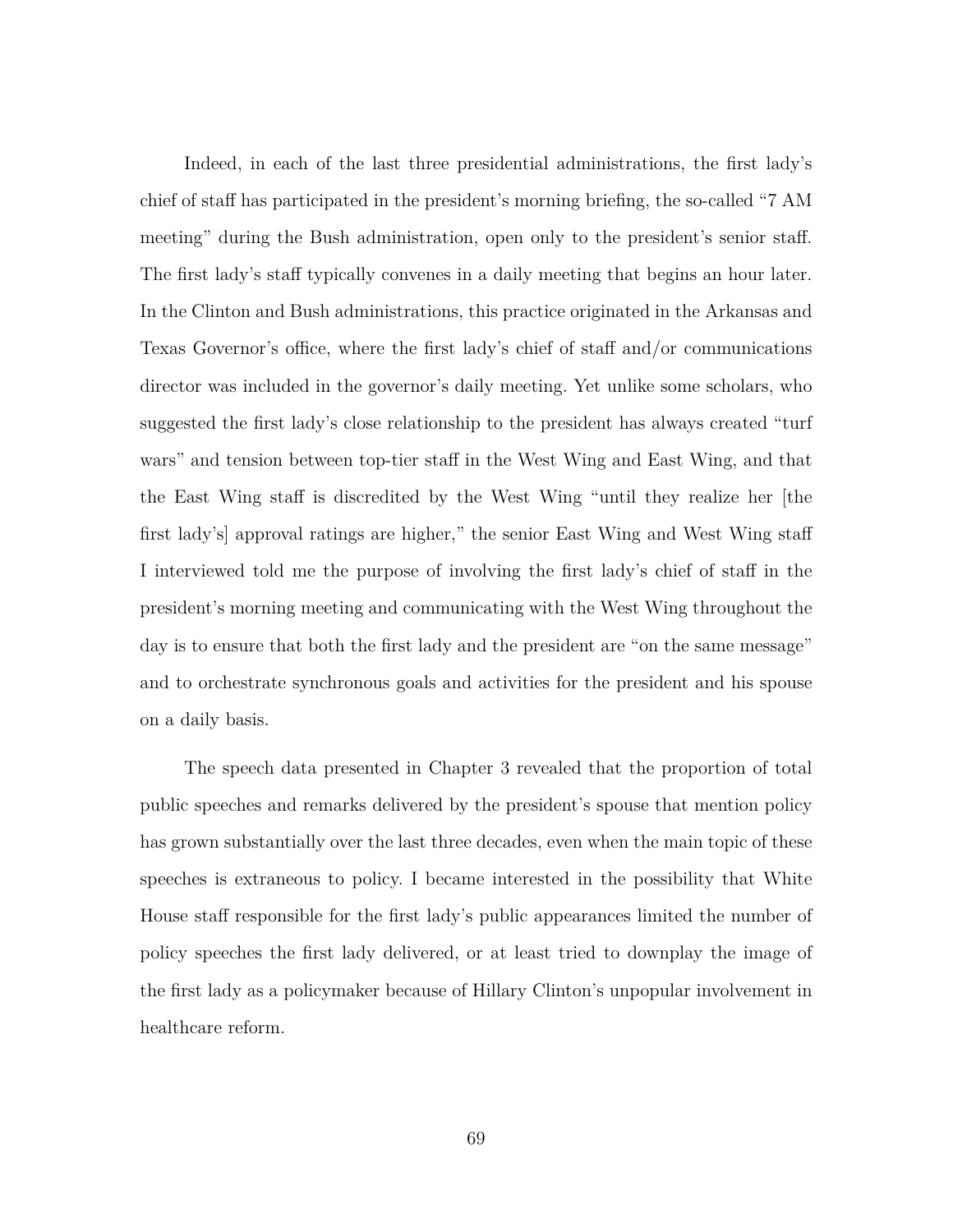There is evidence that the White House "learned" this lesson in the second term of the Clinton administration and the Bush administration was careful not to make the same mistake. First, the content and packaging of Hillary Clinton's appearances changed. When we look at speech transcripts from the second half of the Clinton administration, we can see that Hillary Clinton remained interested in healthcare and continued to engage with Americans on the issue, but she did so in a different context. Mrs. Clinton made more appearances outside Washington, went to women's groups, and talked about the importance of healthcare reform for American families from the perspective of a mother and a wife. The other policy areas in which she was interested, such as child care and foster care, resulted in legislation, but when Clinton remarked on these issues in the second term, she usually appeared alongside the president, especially if the event was a bill signing or overtly related to policy. Again, she tackled the issues from the perspective of a woman and mother. Examining Hillary Clinton's speeches before and after the Health Security Act was declared dead in congress in 1994 yields convincing evidence that a shift in strategy involving the first lady occurred. In Mrs. Clinton's 1993 speeches about healthcare, she frequently uses "we" in her discussions of reform, or mentions "the president" in her remarks, and the speeches are fairly technically laden with specific bill content. In 1995 and 1996, she mentioned the president less, more often opting for "my husband" or "Bill" and describing her relationship to the administration's policy agenda in more personal and less professional terms. A paradigmatic example of this shift is her 1996 Democratic National Convention speech, in which she says "I decided to do tonight what I have been doing for over 25 years. I want to talk about what matters most in our lives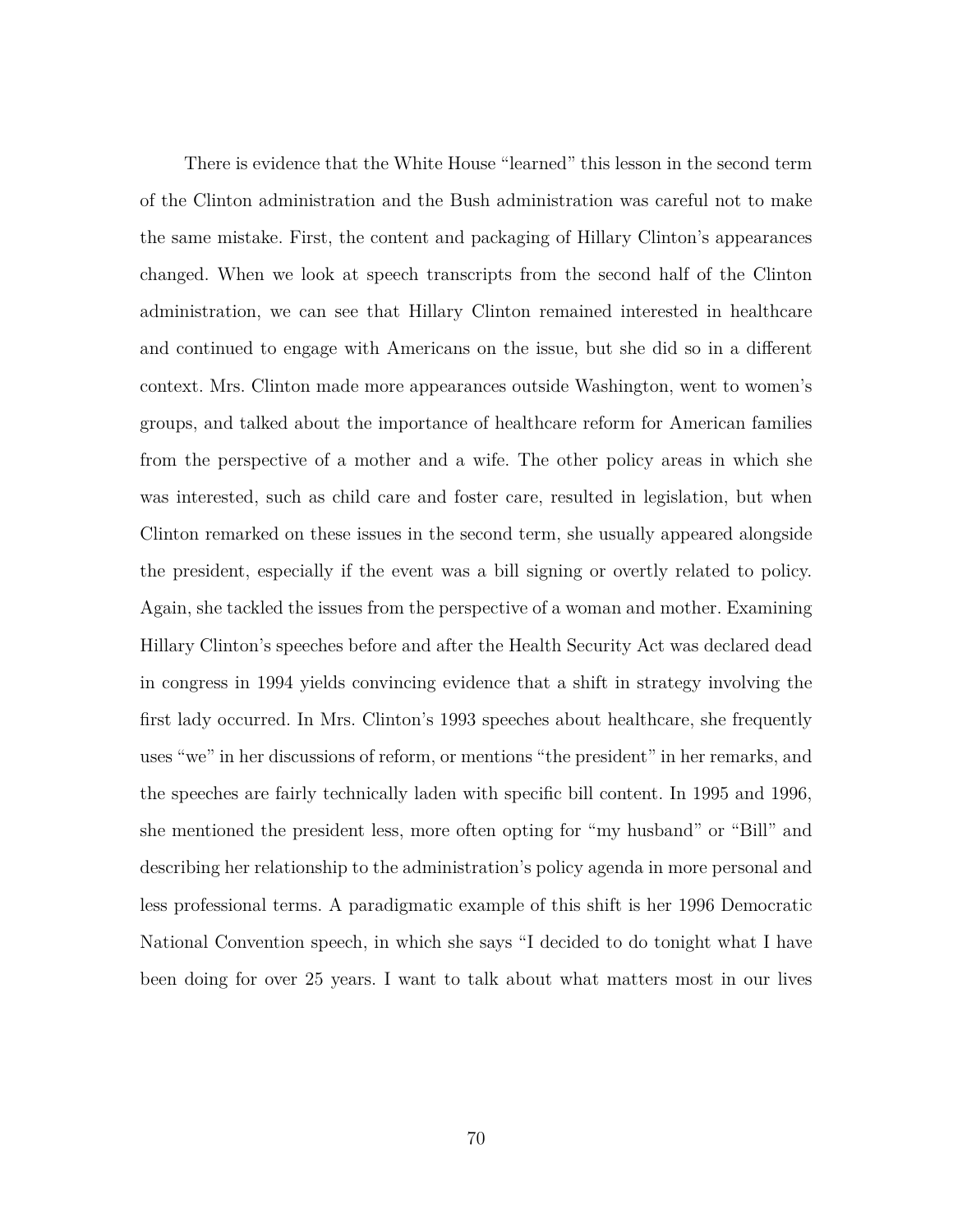and in our nation: children and families (Clinton, August 27, 1996: Chicago, IL)." <sup>4</sup> Clinton continues:

Bill was with me when Chelsea was born in the delivery room, in my hospital room and when we brought our baby daughter home. Not only did I have lots of help, I was able to stay in the hospital as long as my doctor thought I needed to be there. But today, too many new mothers are asked to get up and get out after 24 hours, and that is just not enough time for many new mothers and babies. That's why the President is right to support a bill that would prohibit the practice of forcing mothers and babies to leave the hospital in less than 48 hours.

She uses the same rhetorical strategy later in the DNC speech in her discussion of family medical leave and healthcare reform, emphasizing the president's and her personal experience with workplace flexibility and hospital bills rather than legislative details.

You know, Bill and I are fortunate that our jobs have allowed us to take breaks from work, not only when Chelsea was born, but to attend her school events and take her to the doctor. But millions of other parents can't get time off. That's why my husband wants to expand the Family and Medical Leave Law so that parents can take time off for children's doctors appointments and parent-teacher conferences at school...Our family has been lucky to have been blessed with a child with good health. Chelsea

<sup>4</sup>The full text transcript of Hillary Clinton's remarks at the 1996 DNC in Chicago as well as transcripts of other public speeches cited in this dissertation can be found on the Clinton Library's website. For the DNC speech, on the First Lady's Press Office page, see Box 19 under "FLOTUS Statements and Speeches 5/1/96 - 1/22/97 [Binder]."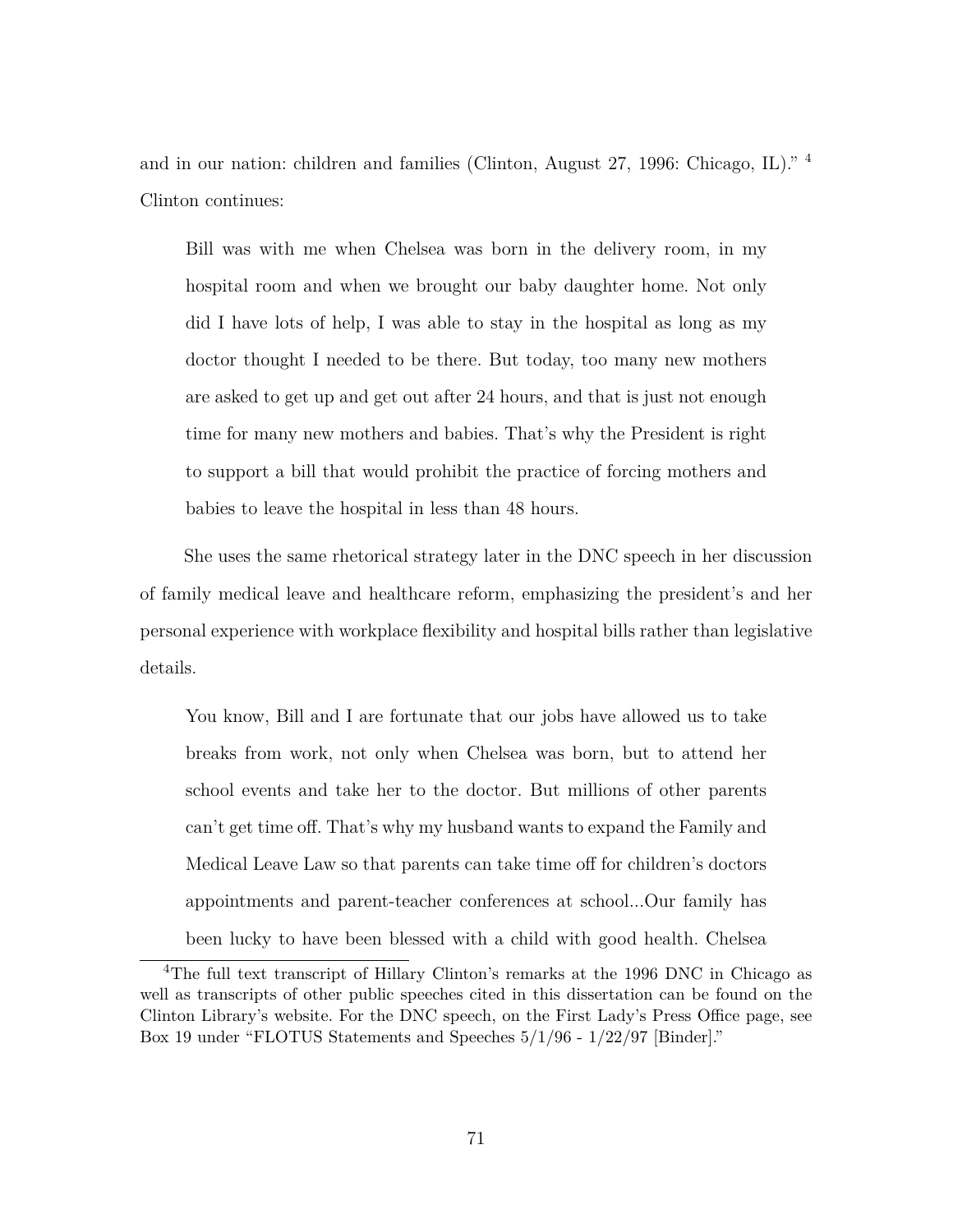has spent only one night in the hospital after she had her tonsils out. But Bill and I couldn't sleep at all that night.

But our experience was nothing like the emotional strain on parents when their children are seriously ill. They often worry about where they will get the money to pay the medical bills. That is why my husband has always felt that all American families should have affordable health insurance.

A prominent journalist who covered both Clintons for many years pointed to a change in the tone and audience of Hillary Clinton's speeches after 1994, claiming that major resources went into the reconstruction of Hillary Clinton's image to soften it, and that after healthcare reform failed, she was most often photographed "tousling the curls of elementary school children" rather than holding policy roundtables. Indeed, Clinton's focus on healthcare reform was redirected from the wellbeing of all Americans to children's wellbeing. She began to pursue a practice perfected in the Bush administration: highlighting organizations and traveling to locations where excellent healthcare was being provided to children and adults rather than attacking those responsible for the decline of the healthcare system, as she did for example in a November 1993 statement to the American Academy of Pediatrics when she stated the insurance industry had "brought us to the brink of bankruptcy because of the way they financed health care" (Clinton, November 1, 1993: Washington, DC) or in 1994 at a healthcare reform rally. She warned "...the forces of negativism, the forces of cynicism, the forces of the kind of pessimistic view about what we are capable of as a nation will flood the airwaves...They will preach hatred and divisiveness and bigotry and intolerance. They will appeal to the worst emotions in people" (Clinton, July 23, 1994: Seattle, WA). The contrast between these aggressively toned appearances and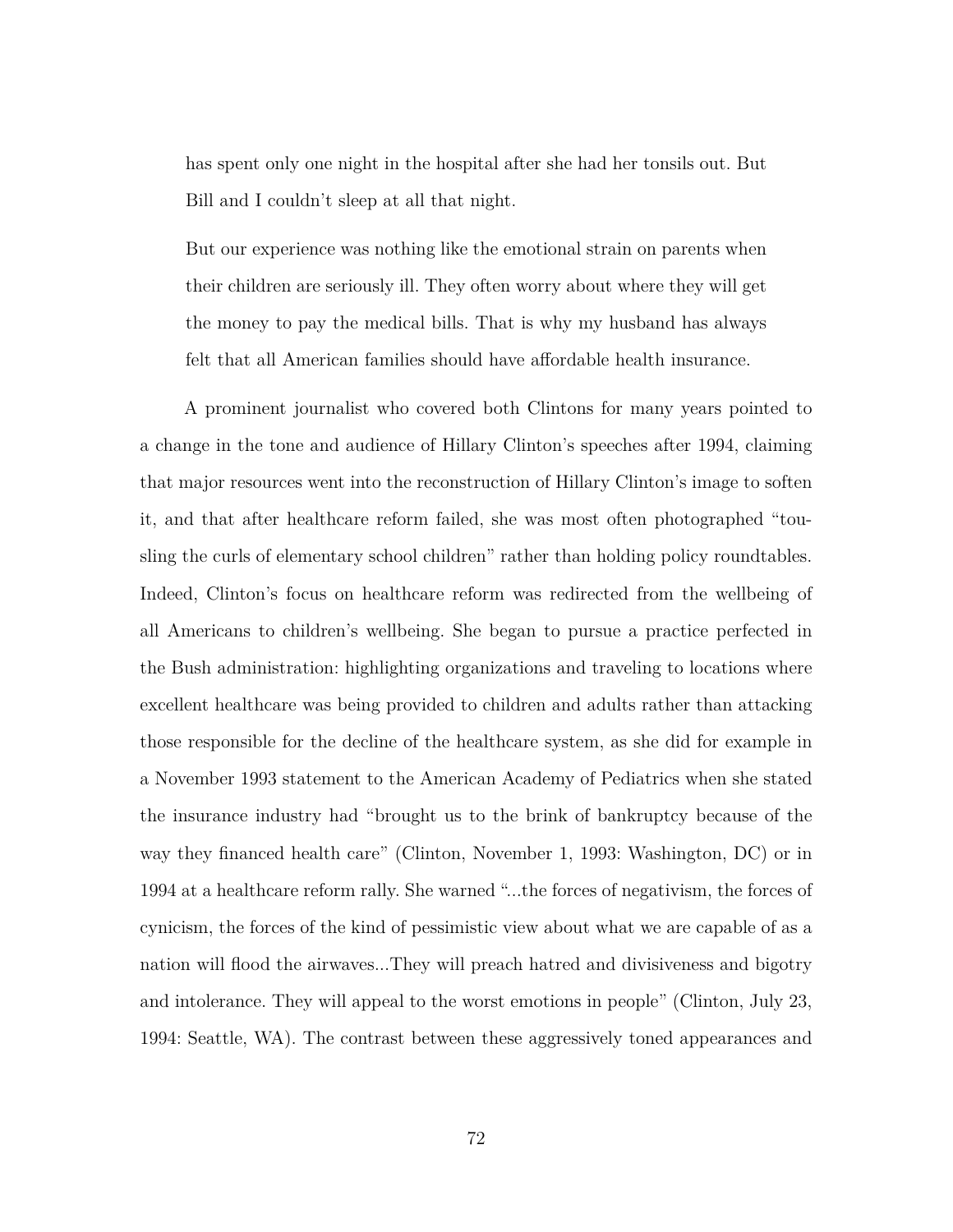her heartfelt speech about children's healthcare at a Little Rock, Arkansas hospital in 1998, for instance, is striking:

If we were to take a report card on the health of America's children today, we would show that we are improving our record in almost every subject. And I am proud that much of the impetus of the work that my husband and his administration have done came directly from our experience here in Arkansas, very particularly from our experience at this hospital...Hearing about the needs for new technology or learning about incredible gains that could be made by simple preventive measures and outreach–all of that was really an ongoing lesson as we saw here in Arkansas that we tried to incorporate into everything that we have done in the last years in Washington (Clinton, October 9, 1998: Little Rock, AK).

In addition to changing the way she discussed policy, Hillary Clinton discussed policy less often. This serves as the second piece of evidence that there was a shift in communications strategy involving the first lady beginning in the second term of the Clinton administration. As a Clinton administration insider shared with me, "For Hillary it was always about policy. She really cared about it. She personally cared about education, healthcare reform, and equality. She cared deeply about child care, she lobbied Congress directly...she became recessive after 1994 and rarely brought up health reform after that." Hillary Clinton also began to make more speeches about women's rights internationally after 1994 and received less press scrutiny for those efforts despite the controversial content of some of the speeches, perhaps, because as another Clinton aide told me, "Women's equality wasn't a sexy issue. The press didn't care," or possibly, because as I discussed in Chapters 2 and 3, first ladies are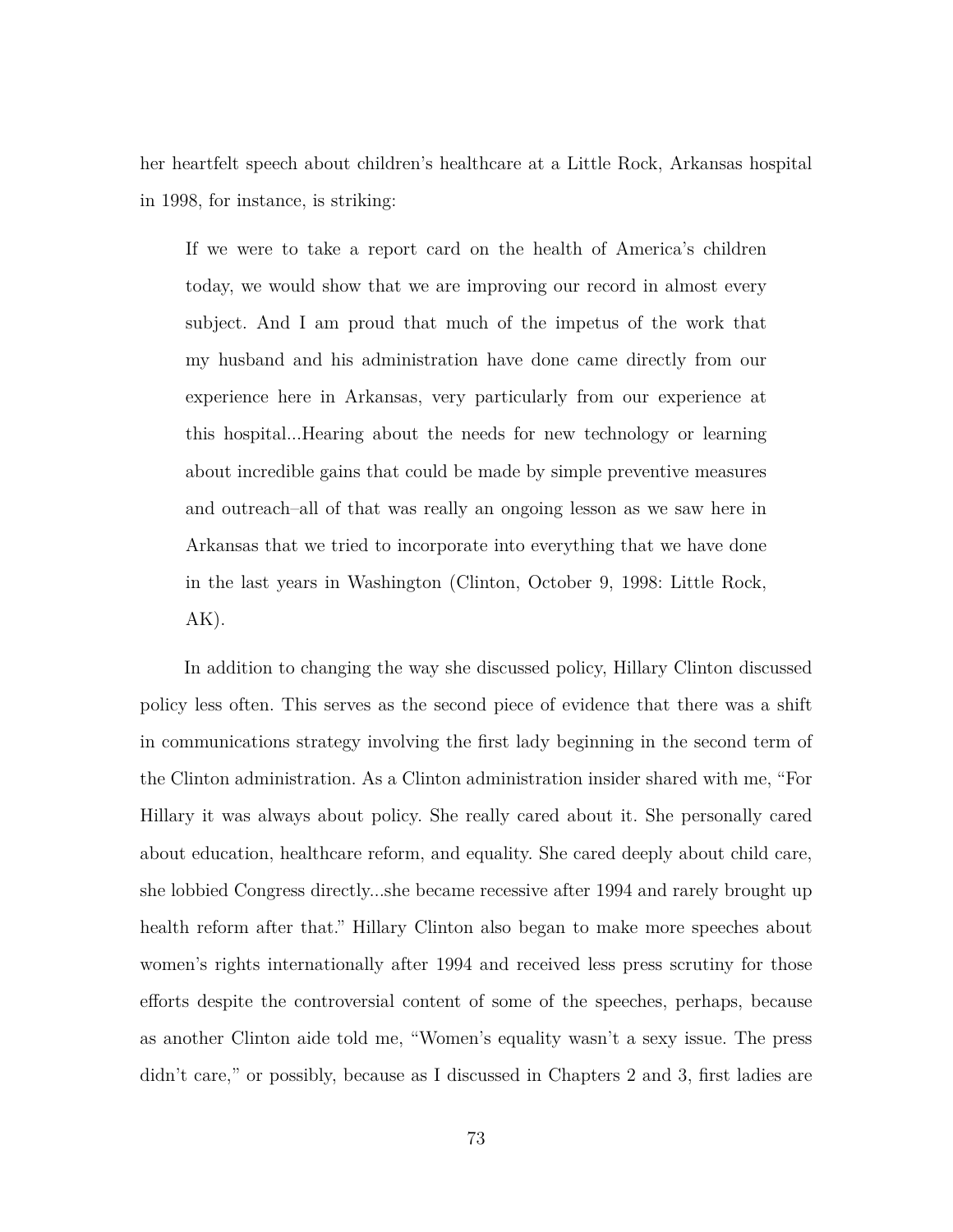considered credible speakers on women's issues and there is a baseline expectation that they will reach out to women on behalf of the administration.

It seems clear that although Hillary Clinton's public involvement in healthcare reform was partially driven by her personal interest in policy, noticeable adjustments to the style, substance and frequency of her public appearances after 1994 tell us that her public activity was fundamentally driven by the needs and goals of the president. If this were not the case, and if scholars who claim the public activity of first ladies is determined by personal factors like their interest in politics were right, then perhaps Hillary Clinton would have continued her crusade for the Health Security Act even after she weathered a public opinion backlash and the bill was defeated in congress. But, clearly, when push came to shove, she proceeded in a different direction with the administration's image in mind. As a senior White House press officer recapped, "There used to be a Wednesday night strategy meeting with all of us [the president's top aides, the president, the first lady's top aides and the first lady]. We used to map out communications strategy for all four principals on a white board [the president, the first lady, the vice president, and the second lady]. After 1994, there was no communications strategy involving Hillary. She was off the board. The East Wing took over at that point and I think they did a really good job."

It should also be noted that considering Hillary Clinton's involvement in healthcare reform solely through the frame of personal ambition is a misdirected endeavor. Tapping Hillary Clinton to chair the taskforce on the healthcare system overhaul was as much an indication of President Clinton's personal commitment to and interest in the policy area as anything else. And surely, by doing so, as my interview subjects confirmed, the administration intended to send a positive message to the public about how closely the president was paying attention to the issue. If the administration had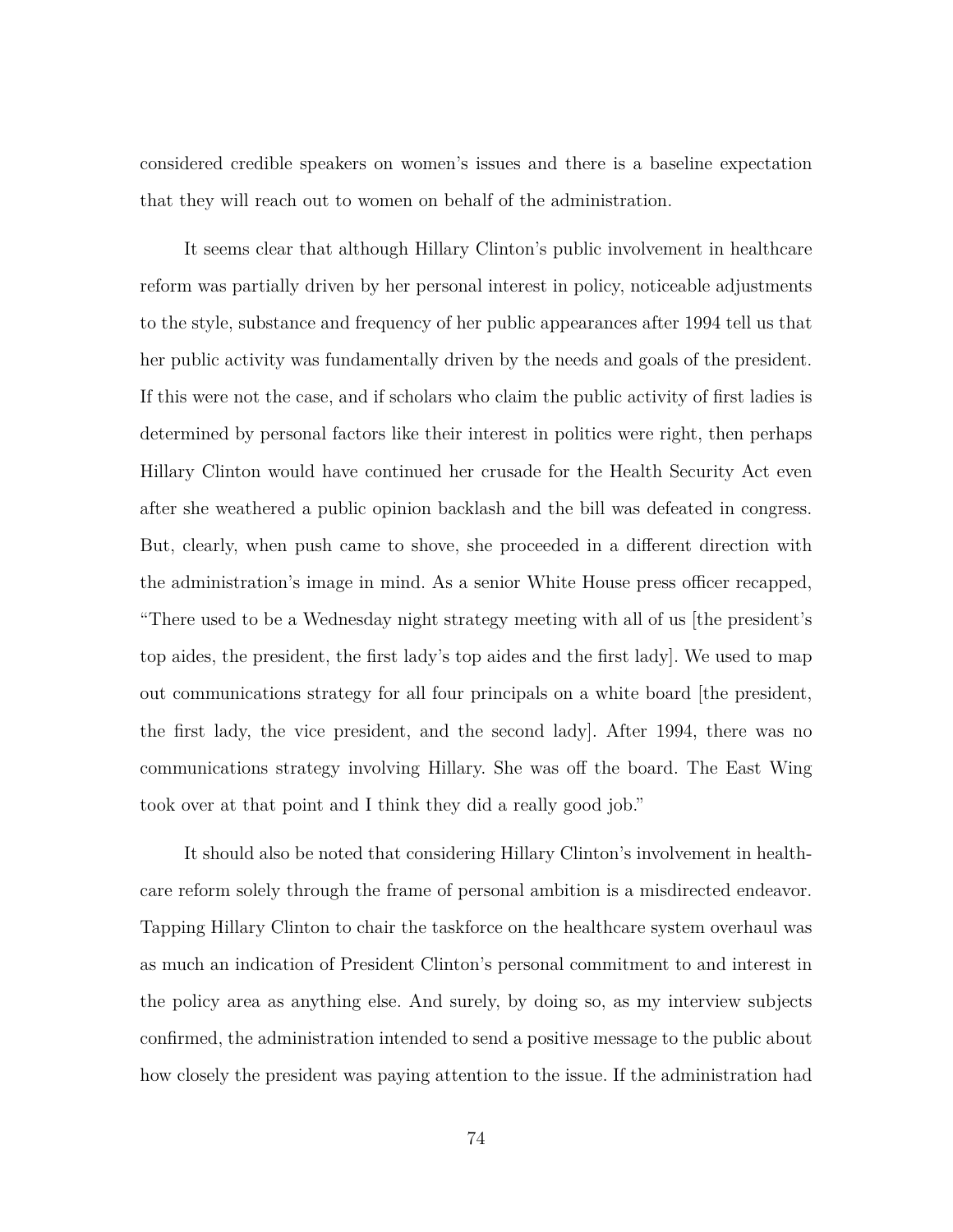predicted the negative outcome of Hillary Clinton's healthcare campaign, it seems they would not have placed her in such a prominent position, or would have at least executed communications strategies that implicated her more carefully. Indeed, some of the best evidence that presidential spouses are deployed strategically is that the first lady often acts in ways she would not have otherwise. In Mrs. Clinton's case, this happened in the form of withdrawing from events or activities that were important to her, but as I learned from many former staff, it also happens when first ladies attend events and make appearances they would rather not.

Even stronger evidence that the public activity of first ladies serves the needs of the president's administration above the first lady's personal interests can be found in the Carter, Reagan, George H.W. Bush and finally George W. Bush administrations, which was perhaps the first modern administration to begin using the first lady's pet project agenda to frame the president's policy agenda, and to mobilize the first lady on issues where the president was weak or unpopular. While much of Laura Bush's East Wing staff in the first term consisted of campaign staff from 2000 and staff from the first lady's office in Texas, staff that joined the White House in the second half of the Bush administration shared a more strategic, politicized, conception of the Office of the First Lady. I will return to this point shortly. Rosalynn Carter, commonly cited by scholars as an active first lady with an independent agenda from her husband's, famously sat in on her husband's cabinet meetings so she could stay informed on current affairs questions she figured she might be asked while traveling or giving interviews. What is not as often mentioned by scholars is that Rosalynn's presence was requested by President Carter, and that the source of the first lady's involvement was her concern for her impact on her husband's image and presidency (Carter 1994). "She wasn't raising her hand or dictating policy or telling people what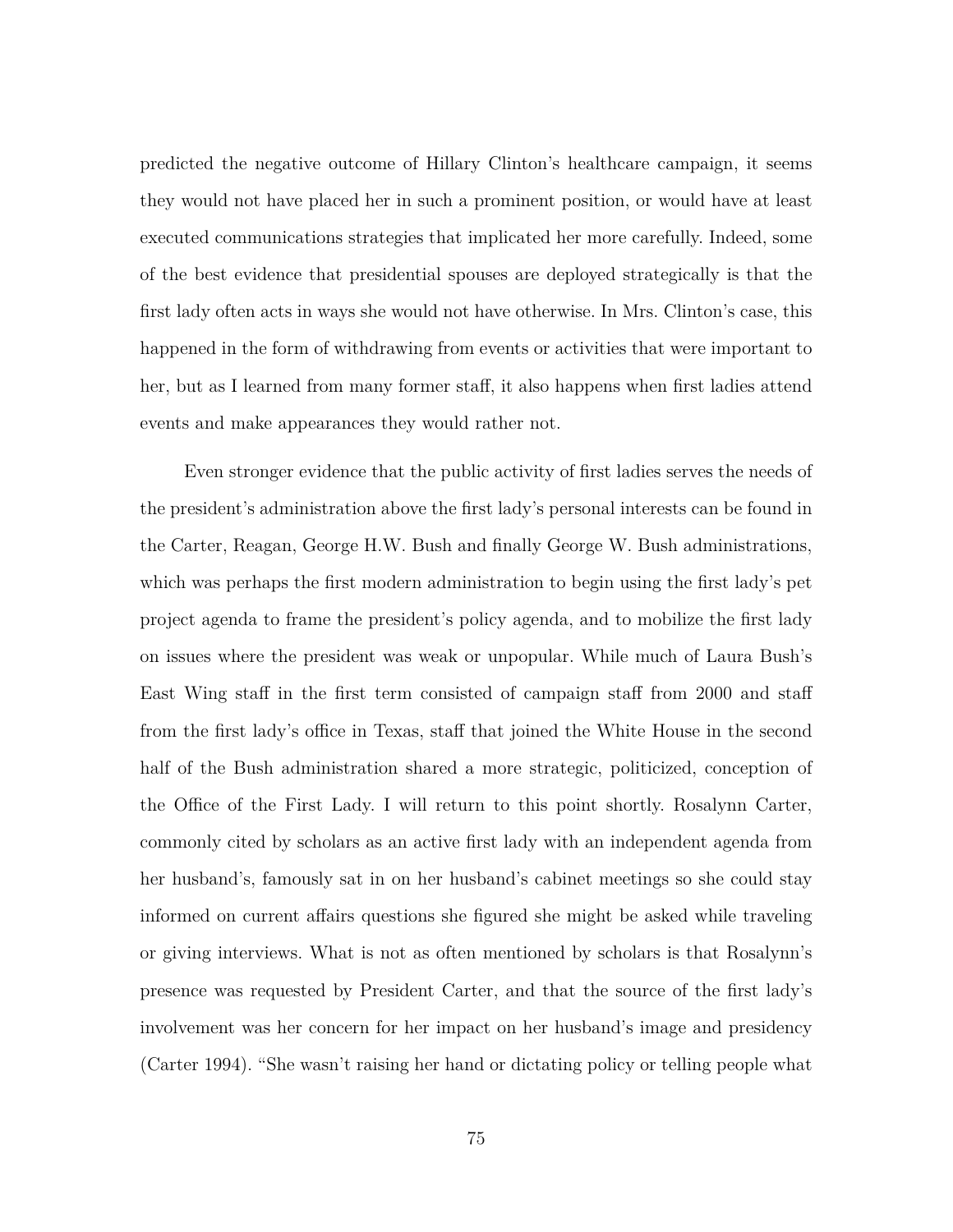to do. She was in the back of the room taking notes," a former staff member of Mrs. Carter's explained to me. Nancy Reagan, like Rosalynn Carter, is often portrayed by historians as a rainmaker behind-the-scenes, providing her husband advice about staff management and rumored to have been responsible for several major personnel changes. As a former Reagan staffer told me, "Nancy Reagan was involved in the substantive side of the presidency. She was the only person who could interrupt every meeting–any person in the meeting–the president. Some say he wasn't engaged in the substantive side of the presidency. But Nancy Reagan was a strategist. She protected his image." Part of the way Mrs. Reagan protected the president's image was watching his back in the West Wing, but she also made public appearances she didn't want to in order to enhance the president's reputation. A Reagan press office veteran shared some of those experiences with me:

You know, this is a political job. They don't get there without politics and they don't stay there without politics. She didn't like to give speeches. In fact, when her husband said, "I'm going to run for president," she goes, "That's fine so long as I don't have to give any speeches." Well, that didn't last long. She traveled 200,000 miles for the anti-drug abuse campaign alone.

### She continued:

I mean, I can't believe what she did. The places that she went and all the people that she met. And, you know, things she'd rather not do and she did. She was a soldier. In the five-and-a-half years I worked for her, we canceled two events, I think, and there were thousands. One of them because she was snowed in going down to Nashville, Tennessee. Even when she was sick. She had laryngitis and there were Christmas parties at the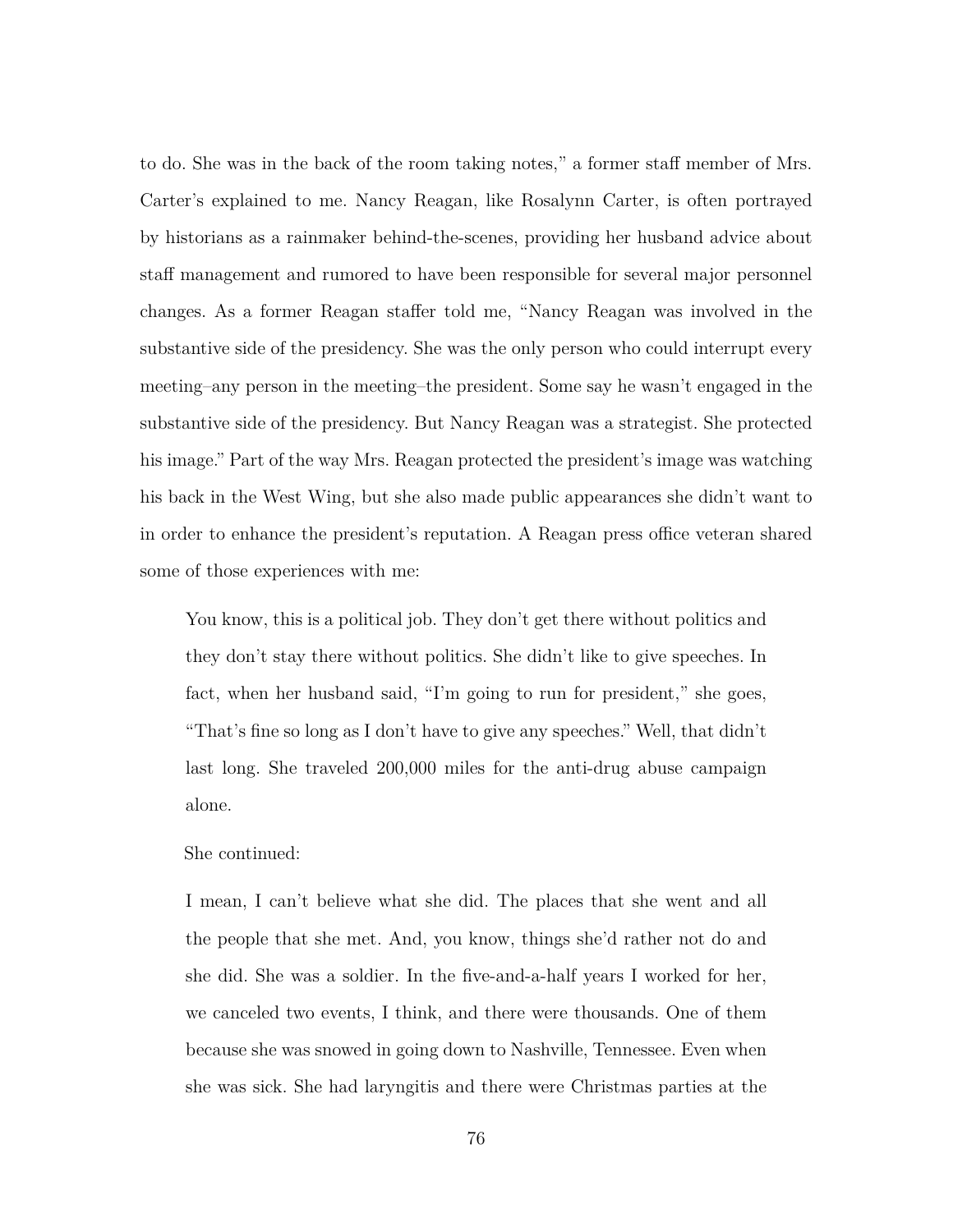White House. She even showed up one year and just wore a sign that said "I have laryngitis. Merry Christmas." They don't get to do what they want when they want to do it. It's just the opposite.

But she knew the value. When they reopened the Statue of Liberty in 1986, she not only cut the ribbon for it. But the photo-op that we all dreamed about was of her waving out of the crown of the Statue of Liberty. And to get up to the crown, she had to take her shoes off and walk this tiny spiral staircase. And the Secret Service said "I don't think you should do that." But she knew the value of this photo. I was in the helicopter with the press pool getting the photograph. And she was there with a French boy and a little American girl because, you know, it was a gift from the French children to the American children. And that photograph made the front page of every newspaper in the country.

By the first Bush administration, East Wing and West Wing staff began to realize the inherent value of the first lady's bully pulpit–not simply to make headway on a few issues of the first lady's choosing–but to enhance the president's public image and mask his deficiencies. I spoke with Barbara Bush's former staff about the public appeal of the former first lady and the potential to mobilize her strategically as a surrogate. A former deputy press secretary to Mrs. Bush recounted three events that generated a surprising amount of positive press coverage for the White House:

Probably one of the first ones, well all three of these got huge press; this was pretty much right in the middle of the AIDS crisis in this country. People were afraid that if you were in the same room with someone who had AIDS, that you were going to get AIDS. So she made a very public trip to a place in Washington, DC called Grandma's House. They took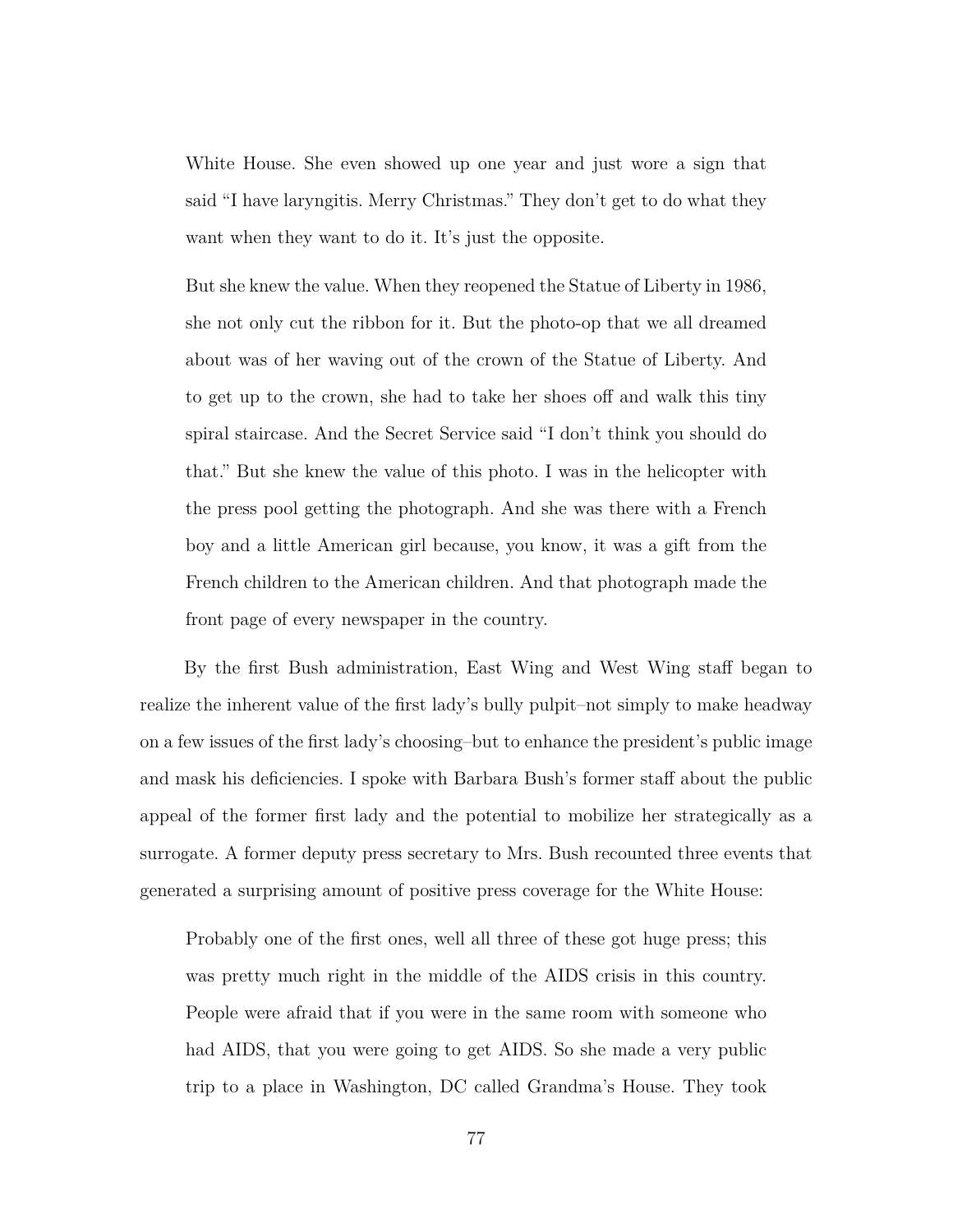care of babies who had AIDS. And then also...she met with this group of men, all who had AIDS. Then there were pictures of her hugging and kissing everybody there. That was something that was her idea. That was something that she wanted to do, because she just wanted to make a statement, that there was just so much ignorance about this disease.

A second example was right around Christmas time. There was a big article in *The Washington Post*, that a number of the major malls in Washington, DC were going to kick the Salvation Army bell ringers out of the mall...because they felt it was inconvenient to their customers...to be harassed by the Salvation Army bell ringers. She [Barbara Bush] was so appalled by this story. And she said, "I want to go the mall and make a donation to the bell ringer, and I want to take the national media with me. And I'll be ready to go. Just call me when you all are ready." Again, it made a huge difference.

The third story was during Desert Storm. There was a feeling in the country that it was not safe to fly commercially; that Saddam Hussein and the Iraqis were going to target American airlines. I do remember at the time, when all of us were thinking, how ridiculous, what a stupid rumor. Again, this was 10 years before 9/11, and we just found all that rather inconceivable. But she made the decision–the First Lady of the United States has a private plane that she uses, a military plane–and for the duration of Desert Storm, she kept flying commercial, which the secret service were not happy about, and it made our job a lot harder. But I still remember the first morning she did it, and we took U.S. Air somewhere, like Kentucky or North Carolina. I remember it was looked at as a huge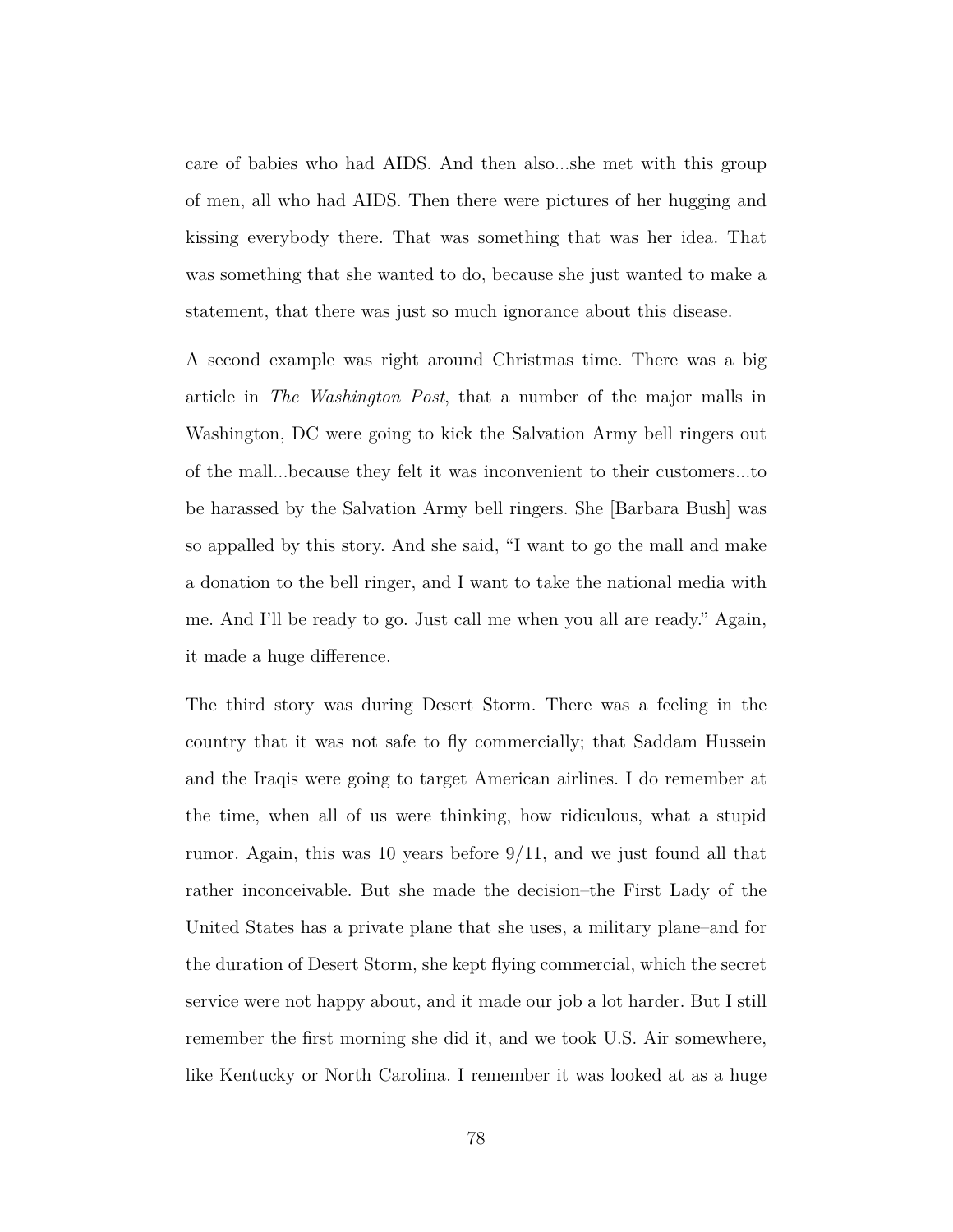deal, and the media covered her getting on the plane, they covered her getting off the plane. But she just wanted to send the message that yes, it is safe to fly, and you all are being ridiculous.

Barbara Bush's staff was very in tune with her potential to humanize the president, to make him seem less distant from the middle class and more relatable. Mrs. Bush also avoided the type of negative press coverage Mrs. Reagan generated with her expensive wardrobe and entertaining expenses. As an aide to Mrs. Bush shared with me, first ladies were the "feel-good coverage for the White House," she caveated, "...pretty much up until Mrs. Clinton. Mrs. Clinton created a rat's nest with her sound bite of not being a cookie baking, stand by your man type wife. And then her involvement with health care. The public didn't like her getting personally involved with something she had not been elected to do." She added: "Mrs. Bush became very popular right away as first lady. Coming in behind Mrs. Reagan, she was very cognizant of Mrs. Reagan's image and at an early luncheon, she, with humor, made it clear that she was not a designer driven dresser. What you see is what you get. The audience loved it and the press coverage was massive." Considering this popularity, some of Mrs. Bush's staff wished that she had been mobilized even more often on behalf of the president. She could have communicated certain issues to Americans on which President Bush had difficulty gaining traction, such as the economy, they explained:

We should have used her to better explain where President Bush was coming from on the economy. He was sort of painted as the "out of touch" president...didn't understand the economic woes of the middle class. I think it maybe would have been smart to have used her to combat that. We didn't, and now that I think about it, that would have been quite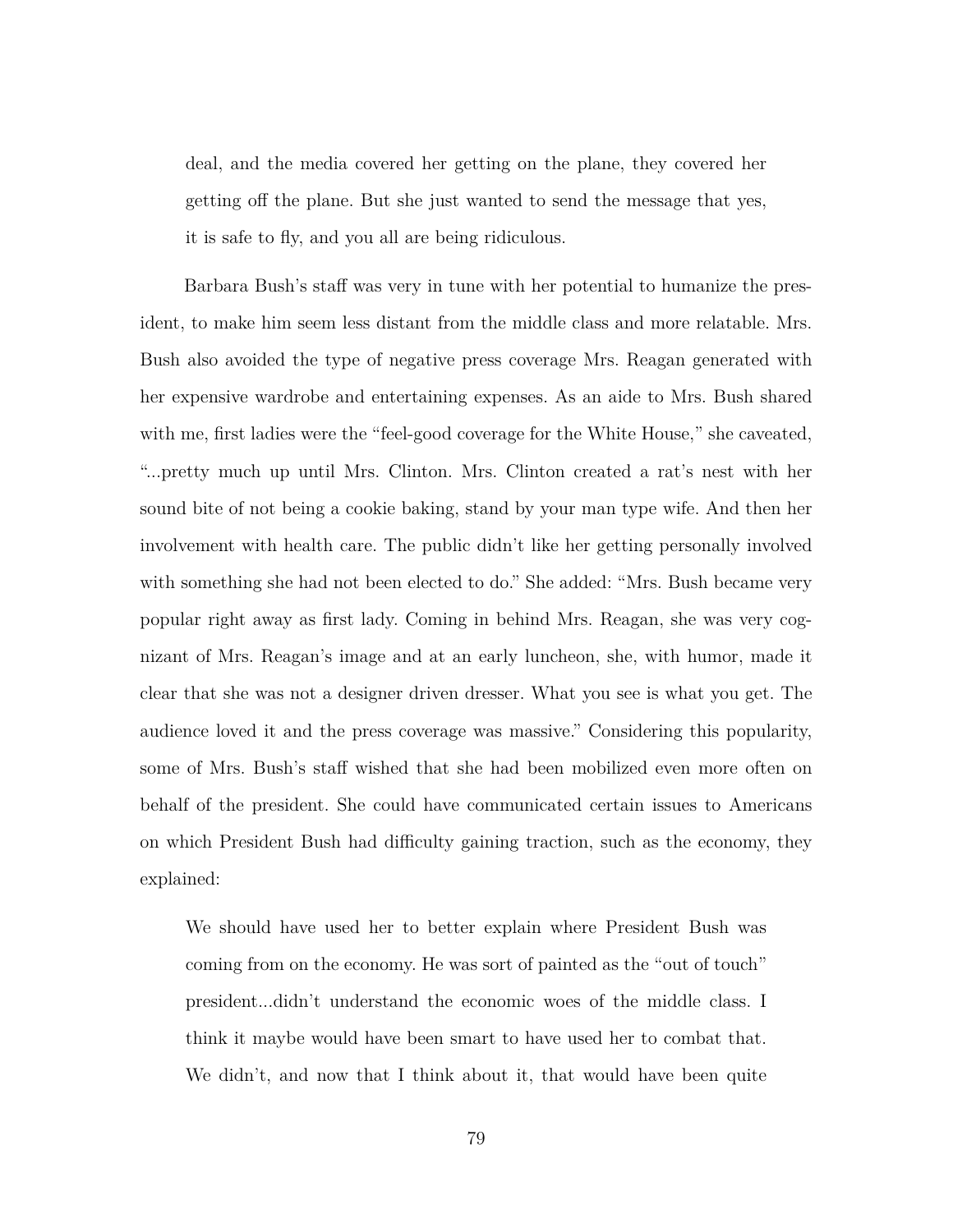brilliant, but we didn't do it. Certainly during Desert Storm, she was very helpful in helping garner public support for that. Oh my God, we travelled to so many military bases. She started travelling to military bases all over the country, targeting military bases where their contingence of troops had been shipped from that base overseas. And we would do these big events with the families back home. Those were very popular, so that was a case where we were really smart.

When George W. Bush entered office the East Wing had become a completely professionalized body, with a large staff more capable of and knowledgeable about deploying the president's spouse in a beneficial manner than perhaps any modern administration before it. Perhaps most germanely, the Bush administration learned an important lesson from the Clinton years about the apparent American aversion to presidential spouses as policymakers. Laura Bush had another unprecedented advantage; she was already familiar with the White House from her father-in-law's time in office. She understood how the Office of the First Lady worked, and she had a better handle on public expectations of her. However, Laura Bush's comparable comfort in her new role did not prevent communications strategy reliant on her from evolving over the course of the administration. In contrast to the strategy shift concerning Hillary Clinton during the Clinton administration, the strategy shift involving Laura Bush was much more of a ramp-up, rather than a tamp-down, of the first lady's messaging role after 2004.

When the Bush's arrived in the White House, they brought many friends with them from Texas and much of the staff from the Governor's office. The East Wing was no exception. Andi Ball, Mrs. Bush's chief of staff until 2005, was her chief of staff in Austin and on the presidential campaign trail. Karen Hughes and Margaret Spellings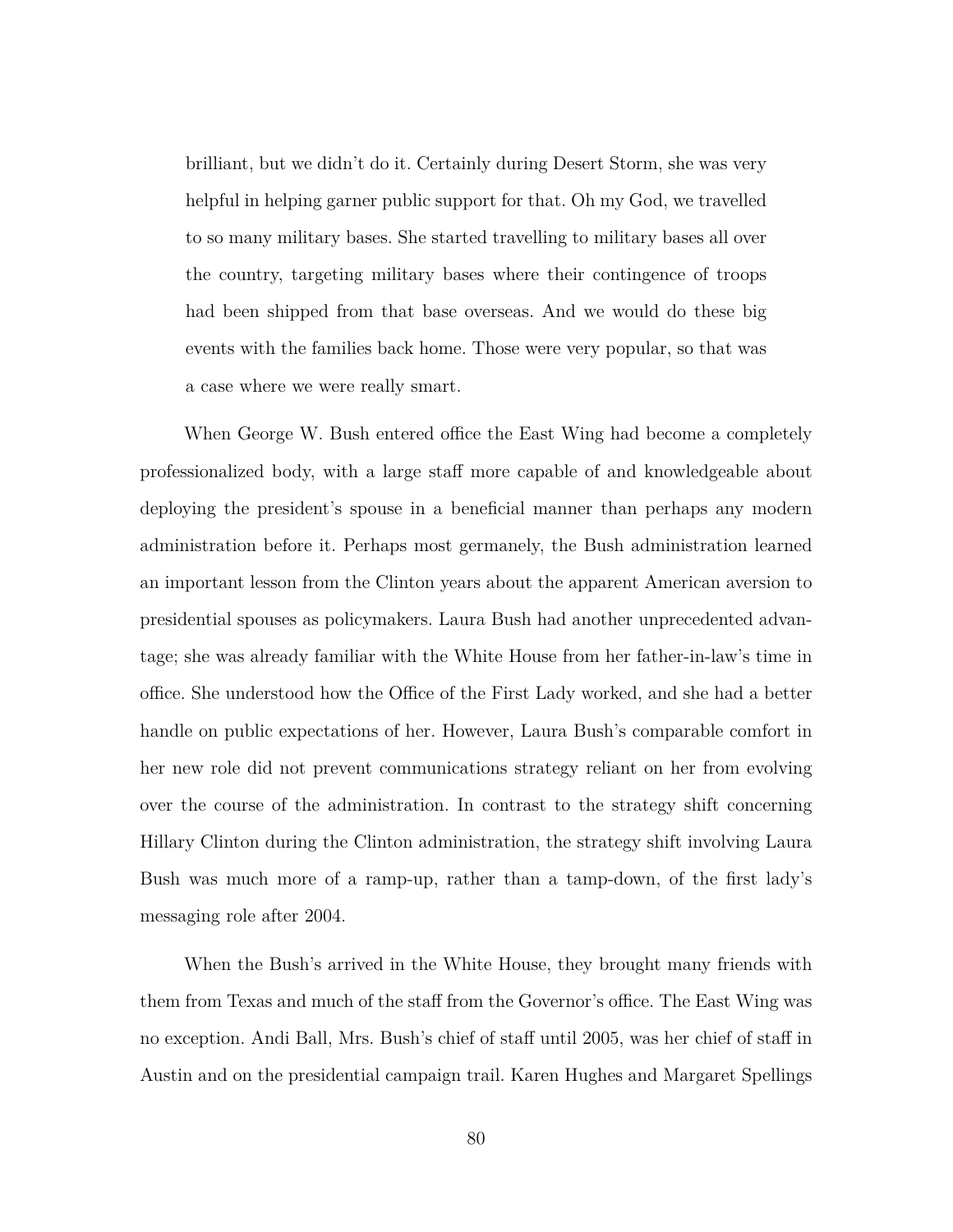also came from the Governor's administration. Furthermore, much of Mrs. Bush's public activity in the first half of the administration was a continuation of her work in Texas; the National Book Festival, for example, and her other literacy projects. The first term in the Office of the First Lady was characterized by offensive (as opposed to defensive) communications strategy. The president was popular before and after September 11th due to a rally 'round the flag effect among Americans in the early years of his first term, and Laura Bush was nicknamed "Comforter in Chief." There was not yet much of a need for the first lady to step in and save the day. Mrs. Bush did nonetheless delve deeply into the No Child Left Behind Act of 2001. "She was *very* involved," a communications director told me. On 9/11 in fact, as many of her staff reminded me, Mrs. Bush was on her way to the Capitol with Margaret Spellings, then Secretary of Education, to testify before the Senate Education Committee on No Child Left Behind. In fascinating response to my question about why Laura Bush may have retained such high popularity throughout the administration, a former White House press secretary shared "Maybe it's because she wasn't really playing a policymaking role. Actually, no, you know what, that's not fair. First ladies make policy all the time. Mrs. Bush was very involved in policymaking."

A pivotal question naturally becomes: Why was the public reaction to Hillary Clinton's promotion of the Health Security Act so harsh while Americans hardly noticed Mrs. Bush's push for No Child Left Behind? The answer is *not* that Laura Bush was secretly engaged in crafting the education initiative while Hillary Clinton was openly active in the healthcare reform debate. Although Mrs. Clinton was officially designated chair of the president's task force on healthcare reform and Mrs. Bush held no such title, both first ladies occupied the front lines of public relations campaigns designed to accumulate public support for these bills as well as congres-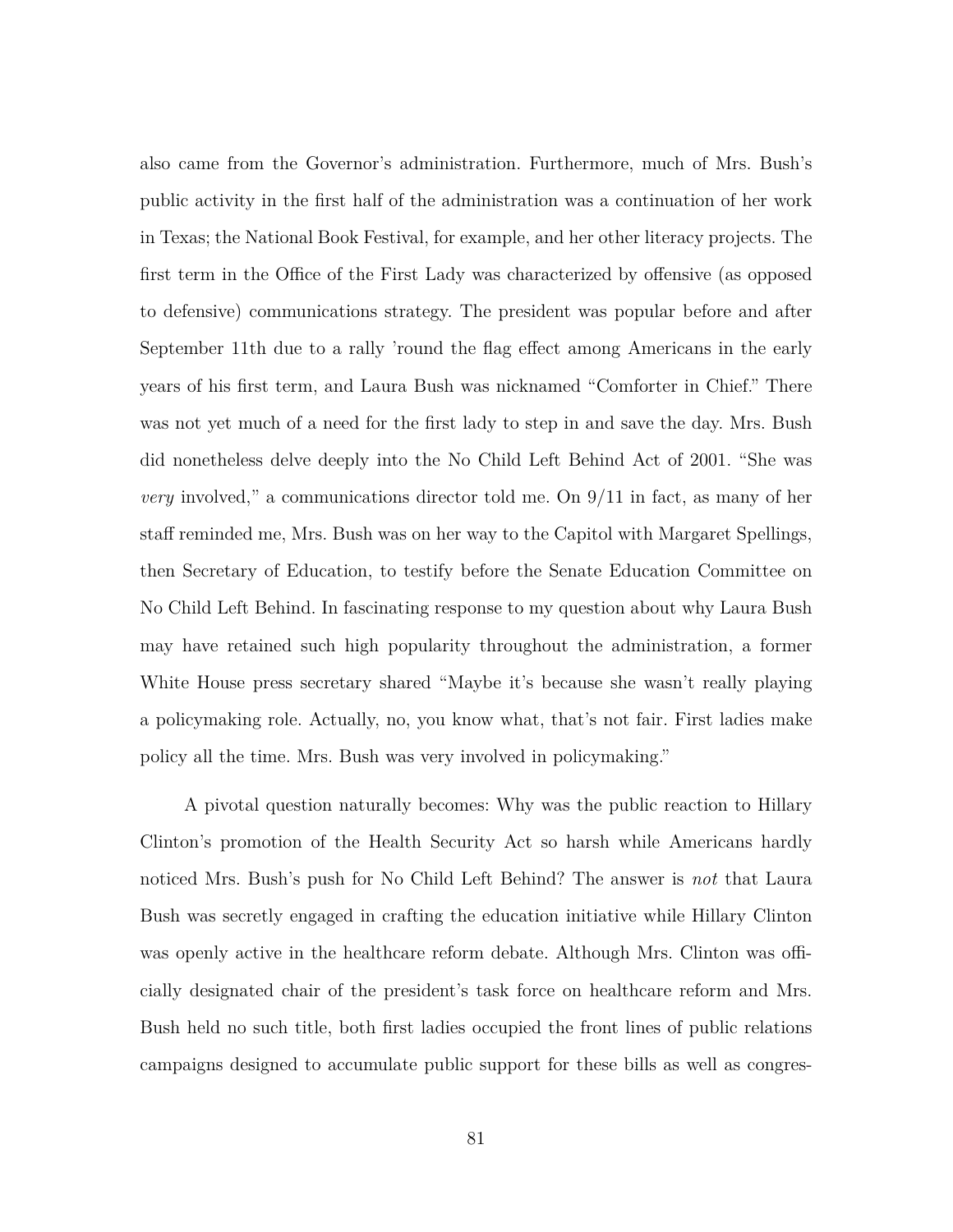sional lobbying efforts. A brief look back at Figures 3.1 and 3.2 reminds us that the bulk of Mrs. Clinton's and Mrs. Bush's public activity was attributed to healthcare and education respectively in the first terms of their husbands' administrations. An investigation into each spouse's tenure as the first ladies of Arkansas and Texas would also show that Clinton and Bush had abundant experience with the issues at the state level and created initiatives geared towards their amelioration long before entering the White House. In 1979 when her husband was elected governor, Hillary Clinton became chairwoman of the Arkansas Rural Health Advisory Committee, where she helped develop programs that expanded healthcare coverage in the state's most isolated areas (Kelly 1993) and by 1999, Laura Bush had established Reach Out and Read and Ready to Read, two elementary educational programs she elaborated at the White House (Texas State Archives 2008). In other words, both spouses were qualified to grapple with these subjects.

What *was* markedly different was the style and context of their speeches about healthcare and education. Laura Bush's literacy initiatives and her work in early childhood development (i.e. her pet projects) allowed her to make public appearances that highlighted the importance of the president's education bill while keeping her at an arm's length from the language of lawmaking. She spoke *covertly*, not *overtly*, about the No Child Left Behind Act. Enlisting the president's spouse to promulgate policy without alarming the press is an impressive tightrope walk perfected in the Bush administration that deserves the attention of scholars. Whether the strategy of priming Americans on a particular policy issue through the first lady had a measurable impact on public opinion is a question tackled in Chapter 6. But to Mrs. Bush's staff, it made common sense to link the first lady's literacy projects and the president's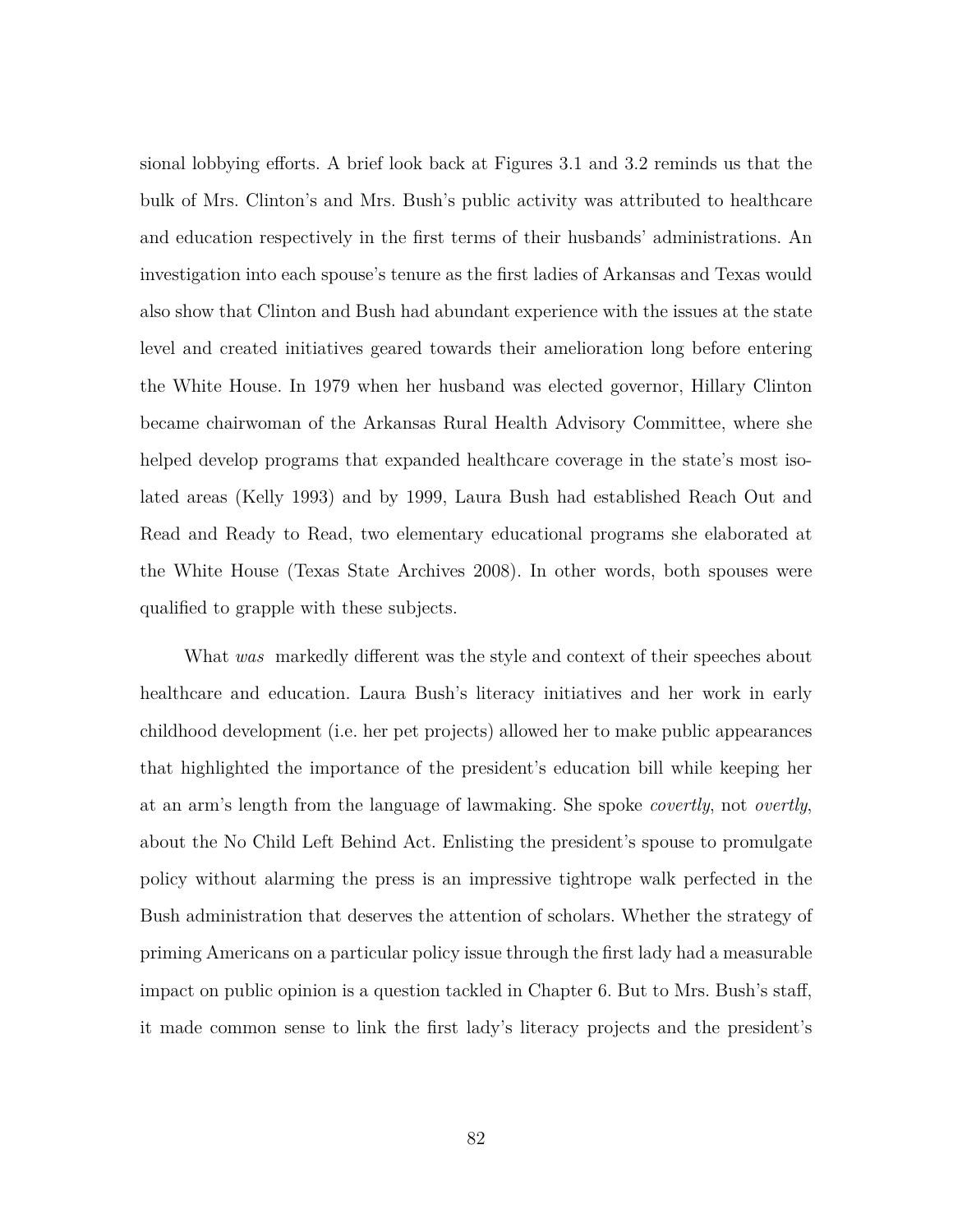education agenda. Take this speech from 2001 at a Ready to Read, Ready to Learn event:

I also want to thank every teacher here because you do so much more than teach. You inspire, you challenge and you mentor children who need your guidance. I know you don't hear often enough how much we appreciate you. I know, because I've been there. I worked in public schools as a teacher and a librarian. It's often a difficult job, but it's a rewarding one. What you do in the classroom determines the future for your students...and for our country. President Bush knows that, so he's made education his number one priority: He wants to give America's teachers and schools greater flexibility, freedom and support to do your job... so that every child is educated and no child is left behind (Bush, February 26, 2001: Hyattsville, MD).

As I'll argue later, the incorporation of policy rhetoric into a pet project speech should be conceptualized as the gold standard for remarks delivered by a president's spouse. While the speech above is not overtly related to No Child Left Behind, Mrs. Bush makes the case that teachers and students are personally important to her, personally important to the president, and that No Child Left Behind is an outgrowth of these priorities. She also stays positive. Positivity is another stark difference between Hillary Clinton's speeches on healthcare reform in the first half of the Clinton administration and Laura Bush's speeches on education. Criticism sounds partisan; accolades for a job well done do not. Rather than place blame on the public school system, Congress or teachers for underperforming, Bush praised the schools and teachers that were succeeding. She talked about providing more resources to exemplary schools instead of extracting funds from failing ones. And lastly, what cannot be ignored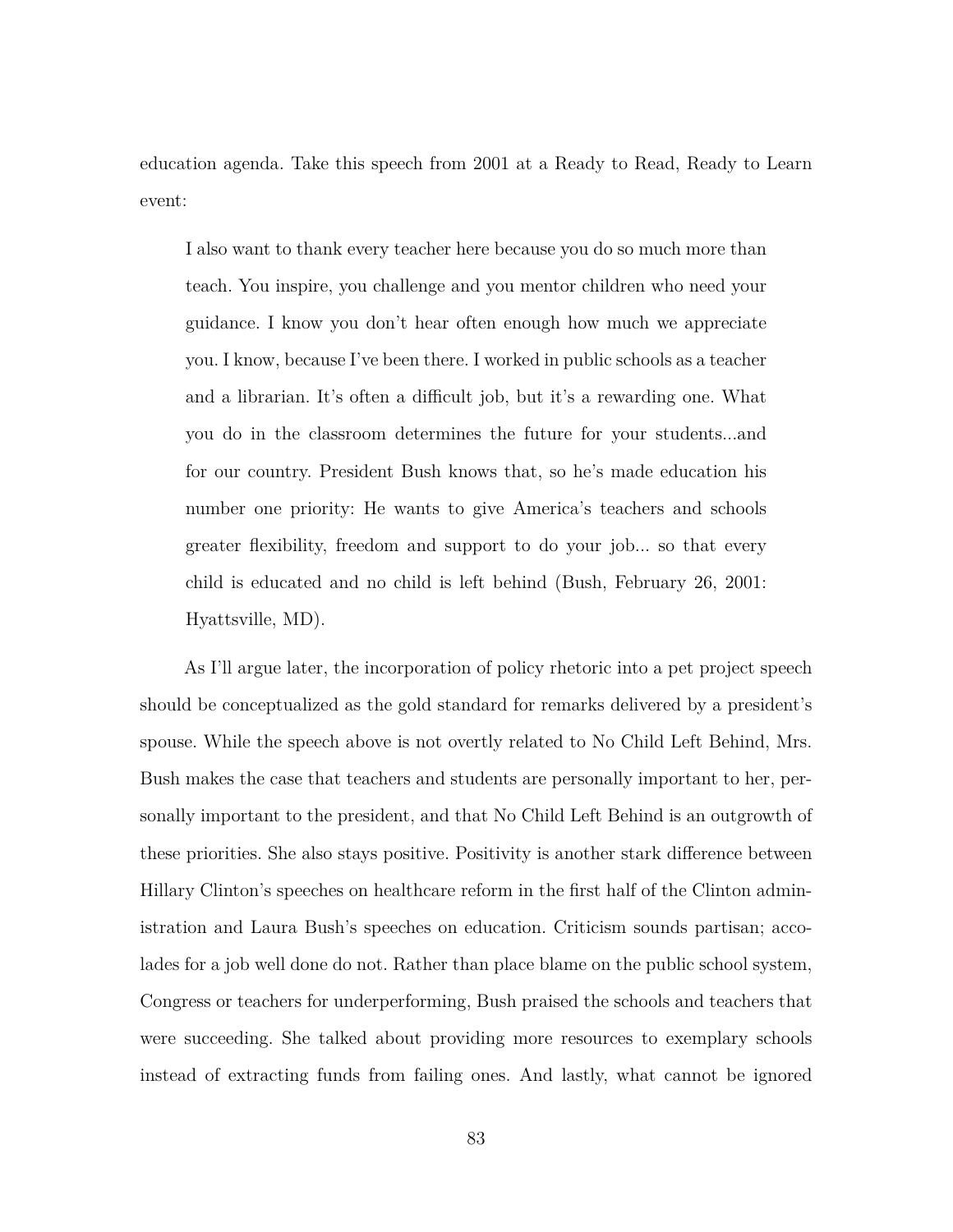is the policy itself. No Child Left Behind had bipartisan support in Congress. As a policy director for Laura Bush and former communications staff member explained:

I think with Mrs. Clinton, what happened was...education is something where I think there was more consensus that American education has to get fixed. You can stop any person on the street, and they'll tell you, "We're so far behind other countries, etc." Or, "Our kids are not doing well." Healthcare, that was a lot bigger. That also had big economic ramifications. The message of holding adults in schools accountable–because you can't hold schools accountable unless you hold the adults who are running and teaching in the schools accountable–that's not a tough message to sell, I mean it really isn't. But when you start talking about reforming the healthcare system in America, that's a pretty tough challenge; that brings in all kinds of economic concerns, not just for Mom and Pop, but for the medical industry, for the medical device manufacturers.

To say that there's not politics to it, of course there's politics to it. Laura Bush never [said], "Tell your congressmen to vote for the No Child Left Behind bill." That was Margaret Spellings's job with Ted Kennedy, that was not Laura Bush's job. Her job was to go out to significant locations of regional press, and rather than criticize what was going on locally, her strategy was, I'll compliment who does it well.

The East Wing became even more strategic in its mobilization of the first lady in the second term, reflected in staff changes. Many of the first lady's new hires were savvy Washington veterans or strategic recruits from the private sector, hired to hone Mrs. Bush's communications role in a way that would best reinforce the overarching goals of the administration. From interviews with these staff members, I realized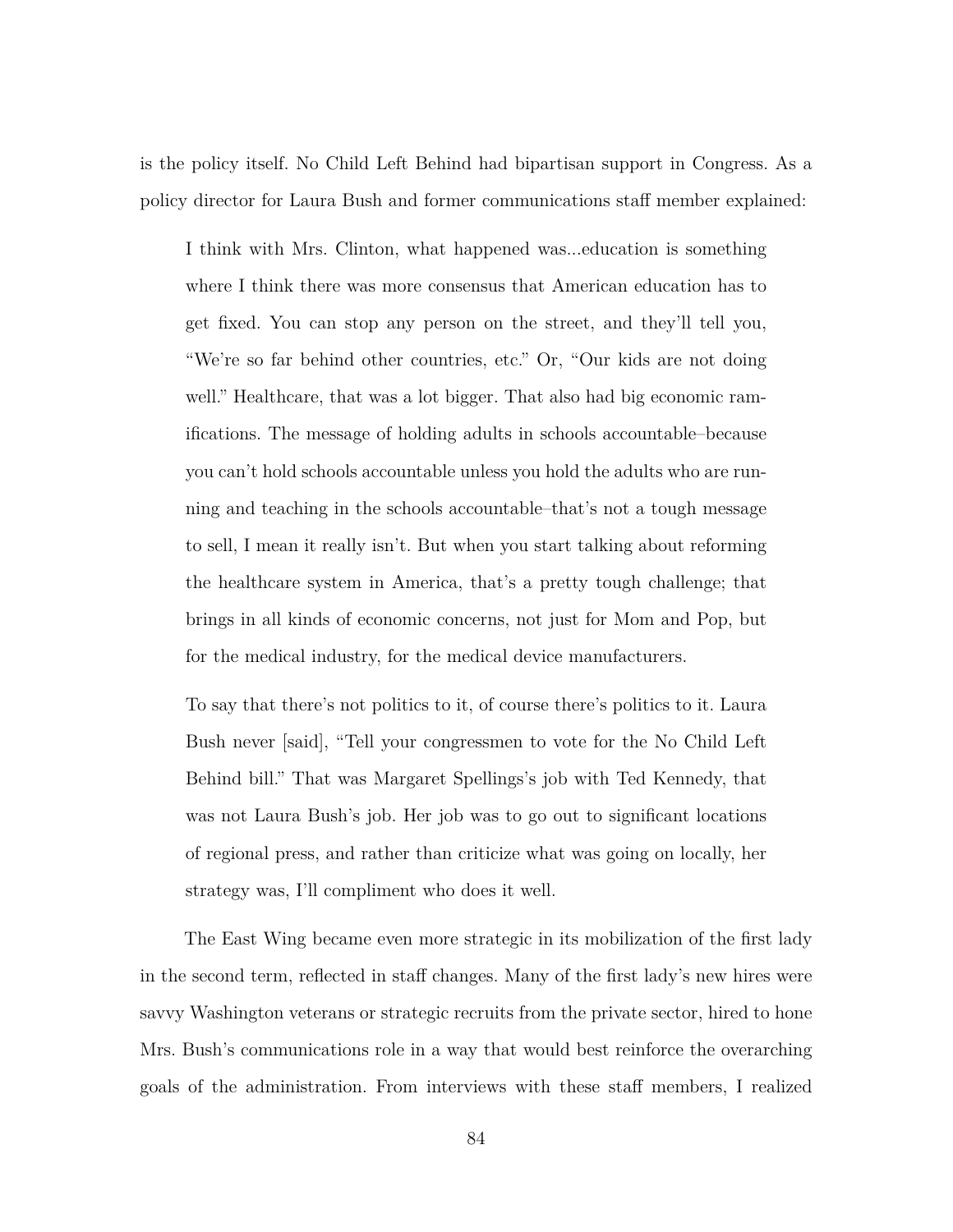that clearly, Mrs. Bush intended to help her husband above all else, who would soon face sinking approval ratings associated with the invasion of Iraq and the disaster of Hurricane Katrina. A senior member of Laura Bush's staff told me that in her first substantive meeting with the first lady a week after the 2004 election, Mrs. Bush made it clear that she wanted to use her skills and time to support the president's foreign and domestic policy initiatives:

And her guidance to me...was "I'm not here for me. I'm here for George. I want to support him where I can and where it makes the most sense. How I can use my experience, my background to support him?" And there were extraordinarily important global initiatives that were launched by President Bush. The President's Emergency Plan For AIDS Relief, the president's malaria initiative. She became the lead advocate for those and was a very effective and astute foreign policy advocate for President Bush. We were able to do it because we were totally in sync and in tandem with what the overarching goal was of the administration. We weren't running a shadow government. We were there very seriously to support what the President was trying to do. On the freedom agenda, on the human rights agenda and on the renaissance of foreign assistance, which is what it was.

Perhaps one of the most successful applications of Mrs. Bush's voice was on Afghan women's issues, an effort that commenced shortly after September 11th. Mrs. Bush became the first spouse to deliver the president's weekly radio address and she used the platform to inform Americans of the plight of Afghan women and children (National First Ladies Library). Again from the standpoint of a wife and mother, she intertwined the president's foreign policy objectives with the fate of women and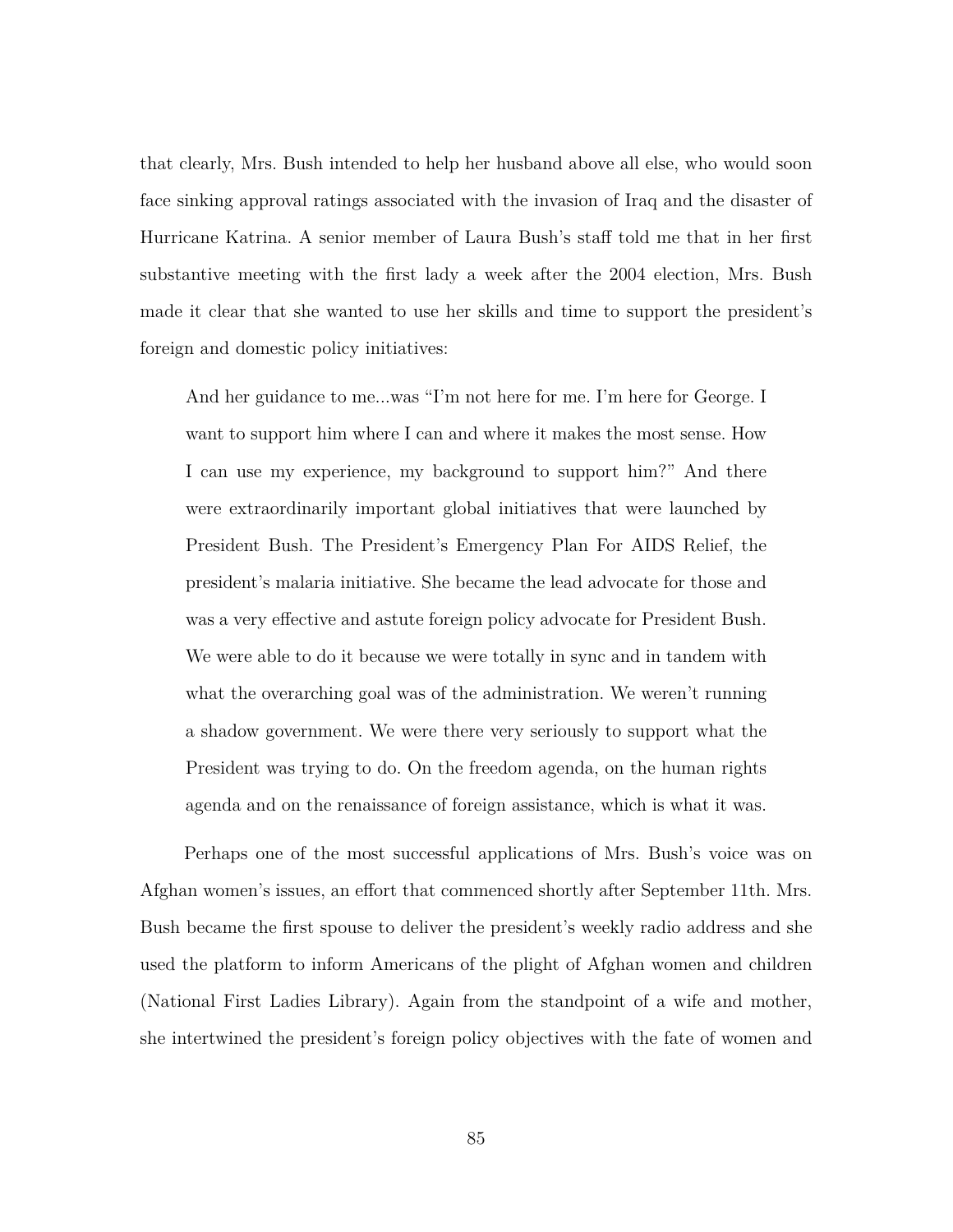families. A portion of one of her 2001 radio addresses exemplifies the sophisticated rhetorical strategy:

Afghan women know, through hard experience, what the rest of the world is discovering: The brutal oppression of women is a central goal of the terrorists. Long before the current war began, the Taliban and its terrorist allies were making the lives of children and women in Afghanistan miserable. Seventy percent of the Afghan people are malnourished. One in every four children won't live past the age of five because health care is not available. Because of our recent military gains in much of Afghanistan, women are no longer imprisoned in their homes. They can listen to music and teach their daughters without fear of punishment. Yet the terrorists who helped rule that country now plot and plan in many countries. And they must be stopped. The fight against terrorism is also a fight for the rights and dignity of women (Bush, November 17, 2001: Washington, DC).

Similarly to her education initiatives, Laura Bush's post at the Afghan Women's Council (which she has continued to chair since 2002) and other women's groups provided her with an apolitical route to make hefty political strides. She could highlight the president's freedom agenda on the ground in Afghanistan and Iraq in a noncontroversial manner. Mrs. Bush made two solo trips to Afghanistan beginning in 2005 and one accompanying the president. She actually made more solo trips abroad than any other first lady in history, except Pat Nixon, who traveled to 81 countries compared to Laura Bush's 77. According to senior White House staff, Mrs. Bush stepped into a sweeping communications role in the second term on issues the administration feared would be overshadowed by reporters' preoccupation with the Iraq war, such as PEPFAR. A member of her communications team expressed frustration with the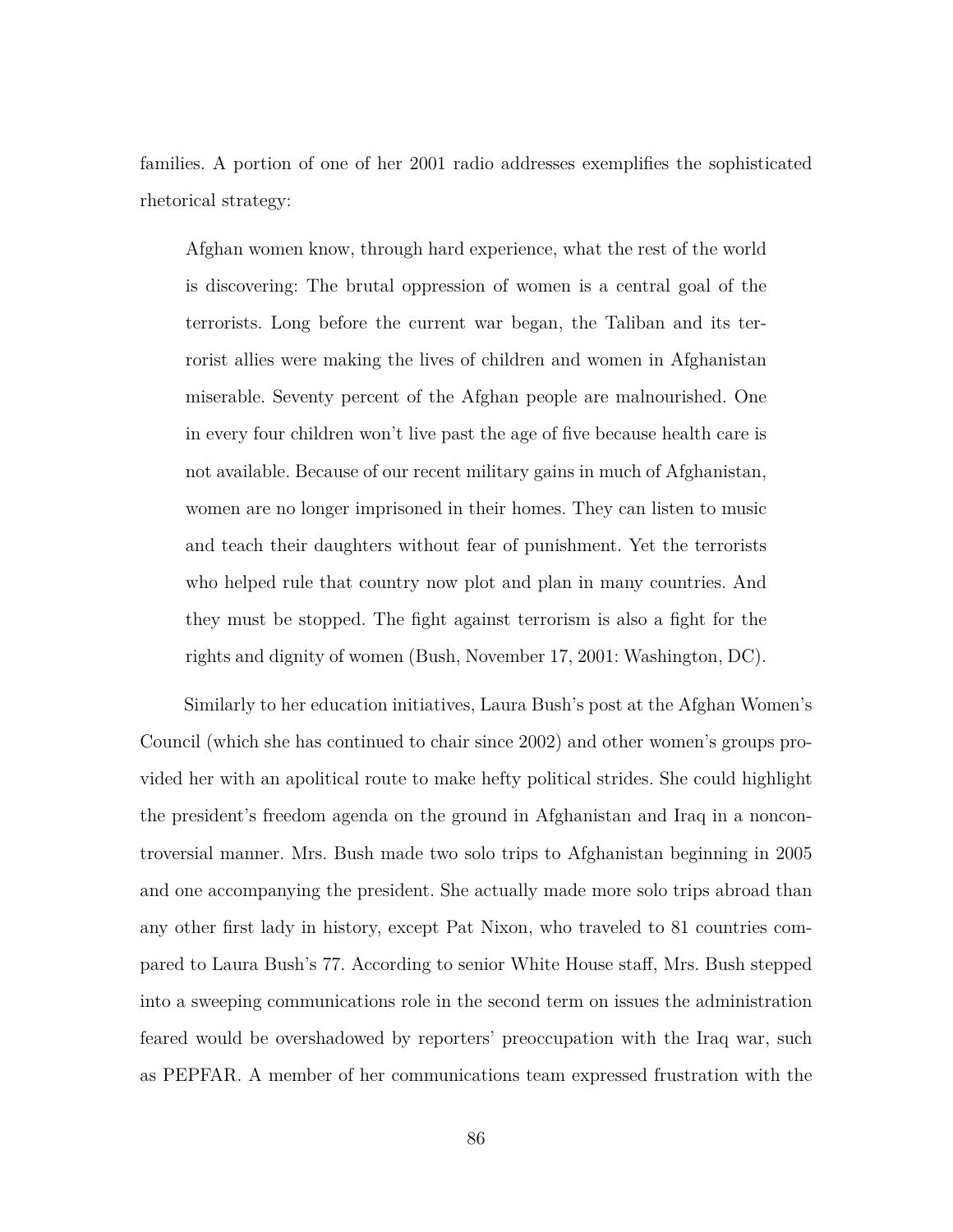president's inability to control the narrative, citing an interview with President Bush and journalist Ann Curry in Africa in 2008 in which she [Ann Curry] "...didn't even talk about Africa...she asked about the war."

Despite their awareness that Laura Bush didn't have quite the same media penetration as the president, Mrs. Bush's staff began to deploy her on behalf of the president abroad because of the "likability issues" challenging President Bush in his second term. According to another senior staff member, "History will show her [Laura Bush's] passion [for humanitarian issues and Afghan women] but will also show that she saw the need to be the ambassador in a space where her husband just couldn't be given what he was focused on and needed to do, which was leading the war. And so I think she's probably not yet given credit for that role that she moved into and spending time in the Middle East and spending time in Africa and spending time globally."

A domestic version of the same kind of strategic deployment became prevalent in the wake of Hurricane Katrina. As former staff noted, most people probably do not remember that Laura Bush made 25 trips to the gulf coast in the aftermath of Katrina, most of them alone or with administration officials other than the president. Though it is not clear whether the short-term memory of the American public or the messaging strategy that drove these trips is to blame for the lack of credit Laura Bush was allegedly awarded for her efforts, it became clear through interviews that Mrs. Bush's trips to the Gulf Coast were indeed a political play. A senior staff member recounted:

On the domestic front probably the place where it was so important for her to go was to the Gulf Coast after Katrina. We went every month for the first year and then it was a little less than that but we kept going.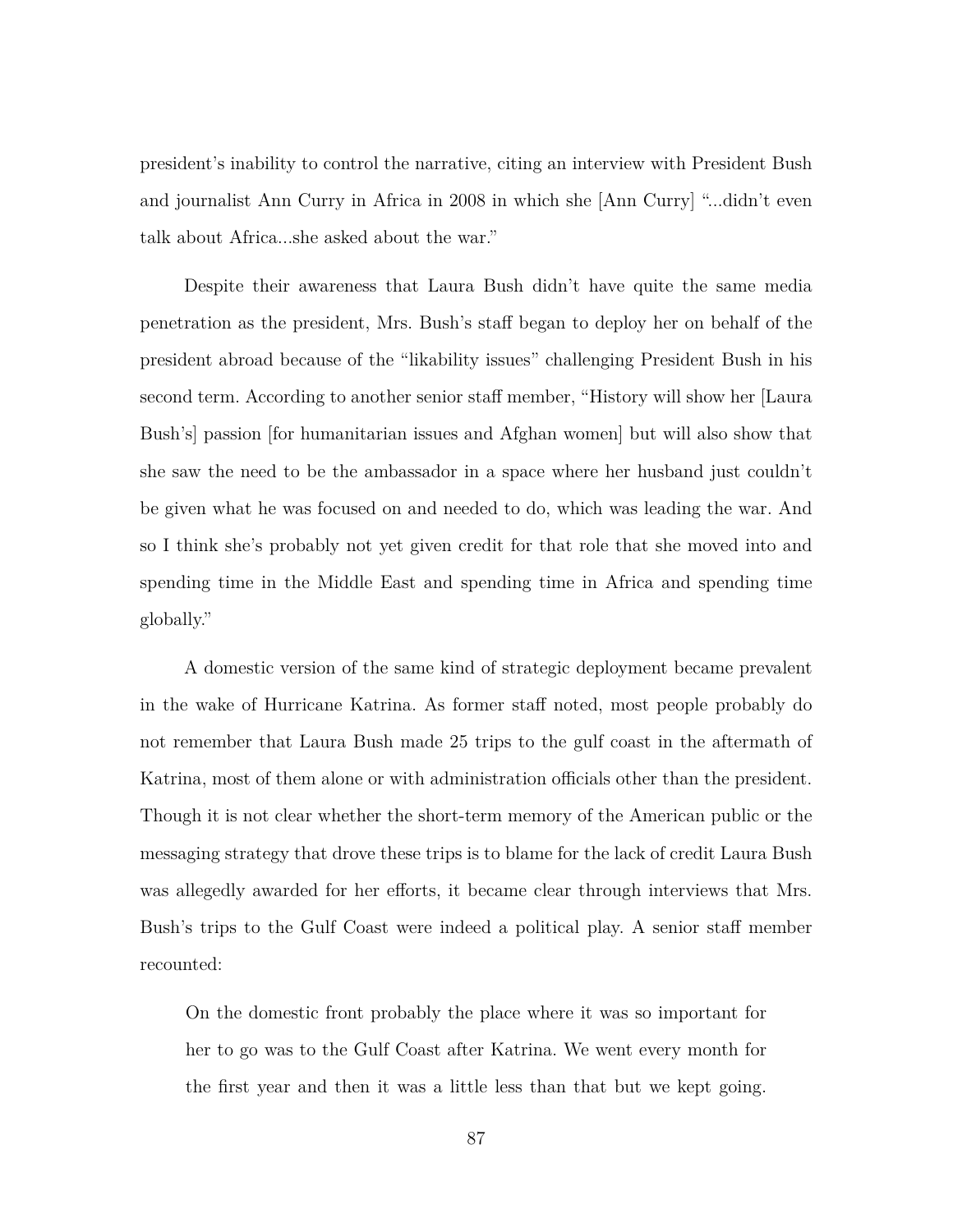When restaurants would reopen, when hotels would reopen, when schools would reopen, when libraries would reopen, when job training programs were established, she was there. And we went with cabinet officers and we went with the secretary of labor. We went with secretary of education. We went with HHS. Playgrounds were being rebuilt, volunteer organizations were coming in. That dominated a lot of our schedule...to go to each. She would equally hit Mississippi, Louisiana...we went to Alabama too. So that was a play and the president as you know got intense criticism. It's not that all of her visits there were going to totally change that perception and there was a lot of misinformation about the coordination between state and local and federal authorities. But the Gulf Coast wasn't forgotten by President Bush and [that] certainly manifested in the frequency of visits made by Laura Bush.

Exactly what prompts strategists to mobilize first ladies in a damage control capacity will be discussed later in this chapter. As interviews with many experts confirmed, Mrs. Clinton was deployed in such a way on the 1992 campaign trail to combat allegations that Bill Clinton had an affair with Gennifer Flowers, and again in 1998 during the Monica Lewinsky scandal. While some of these targeted efforts may have been less effective than others–the famous sound bite Mrs. Clinton gave in an interview with Matt Lauer regarding the "vast right-wing conspiracy" comes to mind–communications strategists I consulted from various administrations concurred that Mrs. Clinton's willingness to loyally "stand by her man" did a great deal to uphold the president's public image in the threatening face of controversy. Without her, they suggested, public resentments would have been much stronger.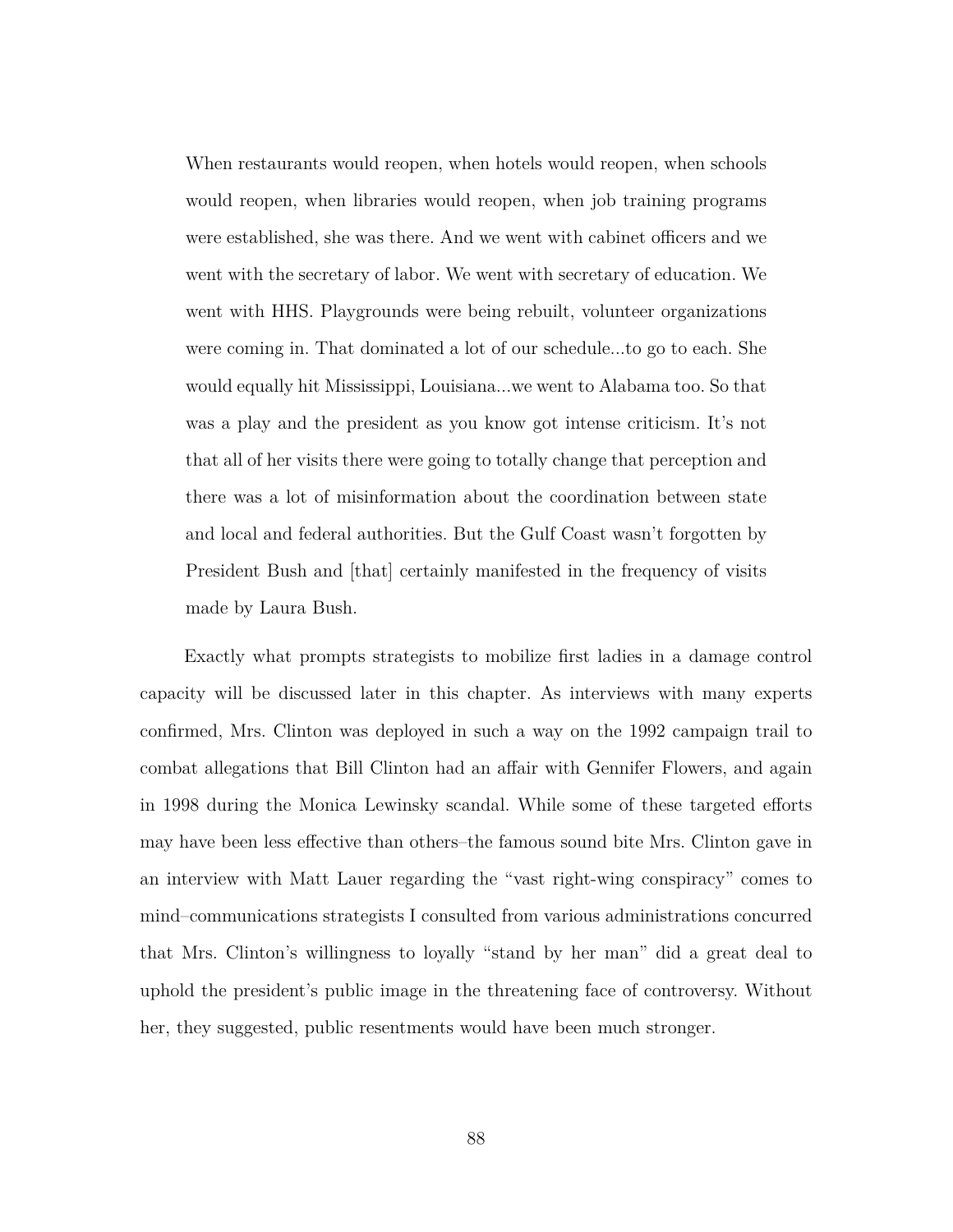While it is difficult to pinpoint an instance in which Michelle Obama immersed herself in the national spotlight in order to restore the president's public image, like Laura Bush, she has advocated for her husband tirelessly on the campaign trail, complimented his policy agenda through her pet project initiatives, and communicated the goals and interests of the administration to women and families. Evidence uncovered through the analysis of speech transcripts underpins the idea that strategic deployment of the first lady has increased markedly in the Obama administration. The majority of Mrs. Obama's public appearances fall into the category of campaign speeches or speeches on her two primary initiatives, Let's Move! and Joining Forces. Unlike the Bush administration, which merely hired directors, deputy directors and associate directors of policy and projects for Laura Bush, Mrs. Obama's office assigns personnel to specific initiatives, for example designating executive, deputy and assistant directors of Let's Move! and Joining Forces. Such a highly specialized operation signifies a more organized East Wing operation than existed even in the second term of the Bush presidency.

Though it may come as a surprise to commentators like Glenn Beck and Rush Limbaugh who alleged the first lady had a staff size of 40 or more people in 2011 and 2012, Mrs. Obama's staff is not larger than that of Mrs. Bush or many of her predecessors. Since the 1970's staff sizes in the Office of the First Lady have hovered in the range of 16 to 25; in 2008 and 2009, Laura Bush and Michelle Obama both had roughly 25 total staff members (National First Ladies Library). What is perhaps more interesting is the growing number of communications and press hires in Mrs. Obama's office who have private sector or nonprofit communications experience. There is some indication that the practice of hiring public relations experts reached new heights in the Bush administration, when Mrs. Bush's second-term communications team began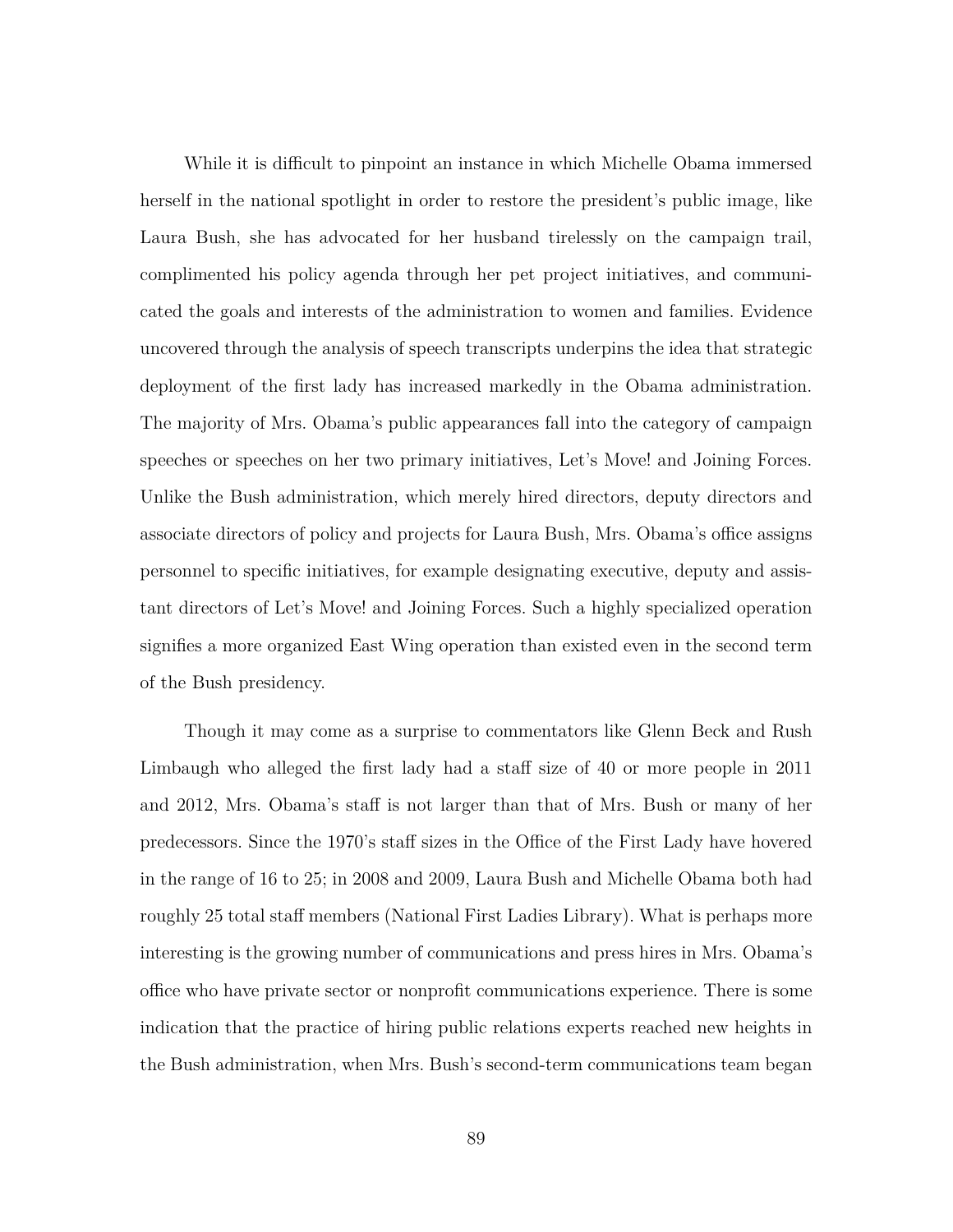reaching out to alternative media outlets to improve "surface-level-only" coverage of Mrs. Bush, unapologetically capitalizing on her popularity and what it could contribute to the image of President Bush and his administration. Mrs. Obama's team kept the new tradition alive, courting alternative media organizations and restricting coverage of the first lady to a few key issue areas. "She was going out on way too many issues" a senior communications staff member told me, when she arrived at the White House to work for Laura Bush:

I was fairly deliberate in not going through the press briefing room to get to press. Which the West Wing was very supportive of but they took a lot of complaints about...although my understanding is that the Obamas aren't respecting the rules. But you go in rotation from networks to print coverage and...they would argue for Mrs. Bush to be in the rotation when they wanted to go but they didn't guarantee that they would actually send someone. And I'm like, "Well, I'm not going to let you only cover the cool stuff. Either you're in and we always can count on you or you're not my first choice, because you have a filter." They [the White House press corps] had a president filter. Low approval rating, high approval rating...So we went around the press room which gave Dana [Perino] a lot of heartache because she had to stand in front of them every single day but we got better coverage and we were able to tell the story more authentically...if you're going to talk about women in Afghanistan, women's magazines are a really good place to take that story...so we kind of went the non-White House tradition route and obviously the Obamas have taken that to the next level.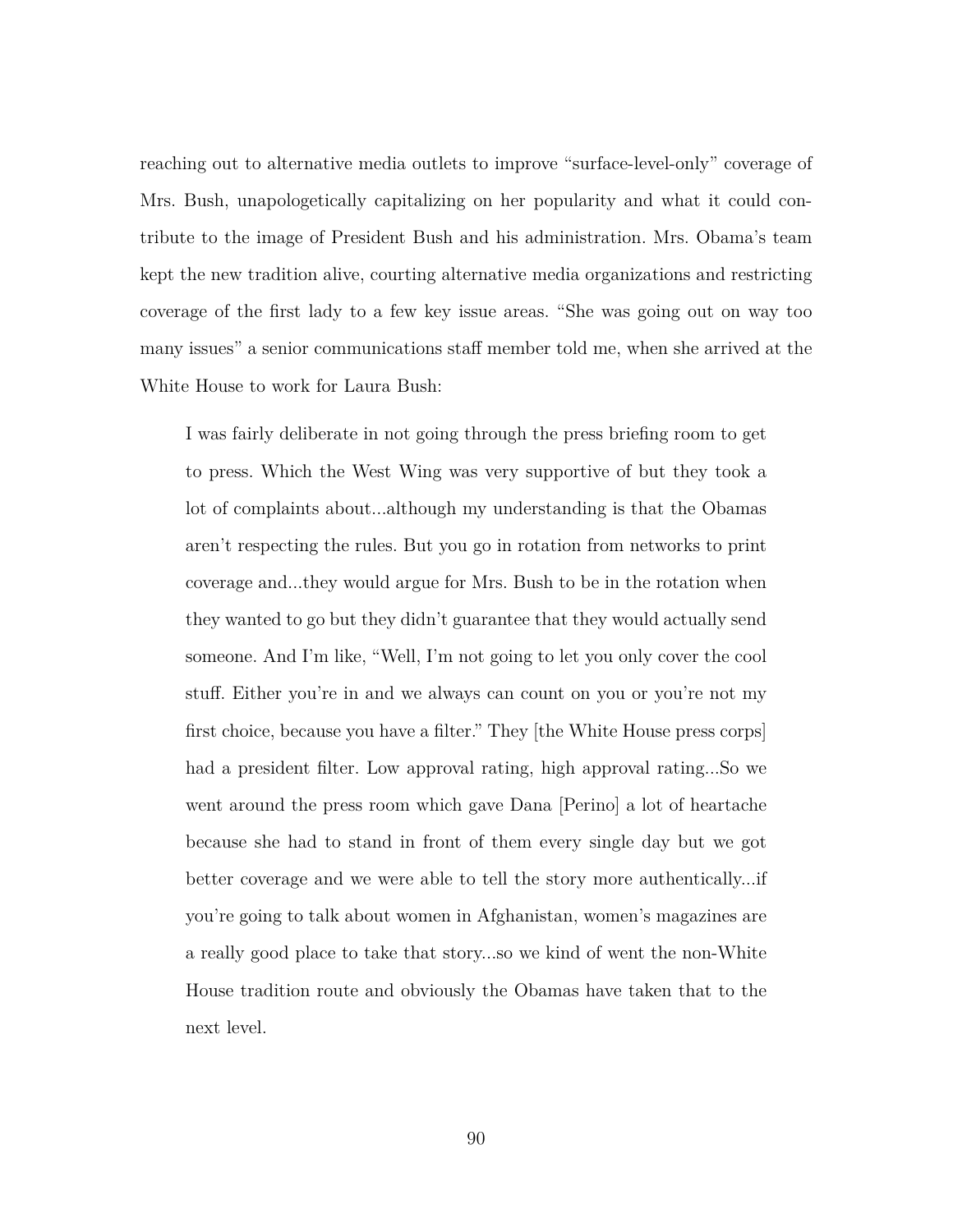"She was a brilliant strategist," another senior staff member to Laura Bush said about the communications staff member quoted above.

She was so brilliant in her strategies, pushing Mrs. Bush to do nonconventional media, to do *Vogue*, because people weren't doing those types of things. She came from the outside. She had a PR point of view, which helped a great deal. You know what? It's that classic thing in politics. If something goes wrong, it's not the policy. It's communications. Which is not true. I mean we know that sometimes but for us it was not that the policies weren't good or the things that Laura Bush was promoting. It wasn't that the communications plan wasn't great. It was the perception that the media and the public had of the president.

Like Laura Bush's communications team, communications staff to Mrs. Obama acknowledged the opportunity bestowed upon the East Wing to control press access to the first lady and coverage of her. The West Wing does not share this luxury, subject to daily inquiries from the White House press corps and the basic rules of the press room rotation, as a communications strategist for Mrs Obama explained.

You aren't engaging the press each week...I never did a Sunday Show with Mrs. Obama. So in some ways you have to be more strategic. The West Wing eventually has to...give everybody access. The East Wing does not. You get to pick and choose. And you can't hide your head in the sand, because when you do have something important to say, people [in the press corps] have all this pent up anger, so your interviewers don't care about your topic, they care that you've never given them an interview. And so, you do have to do things periodically to feed the beast and keep people engaged. But you don't have to do it in the same way the West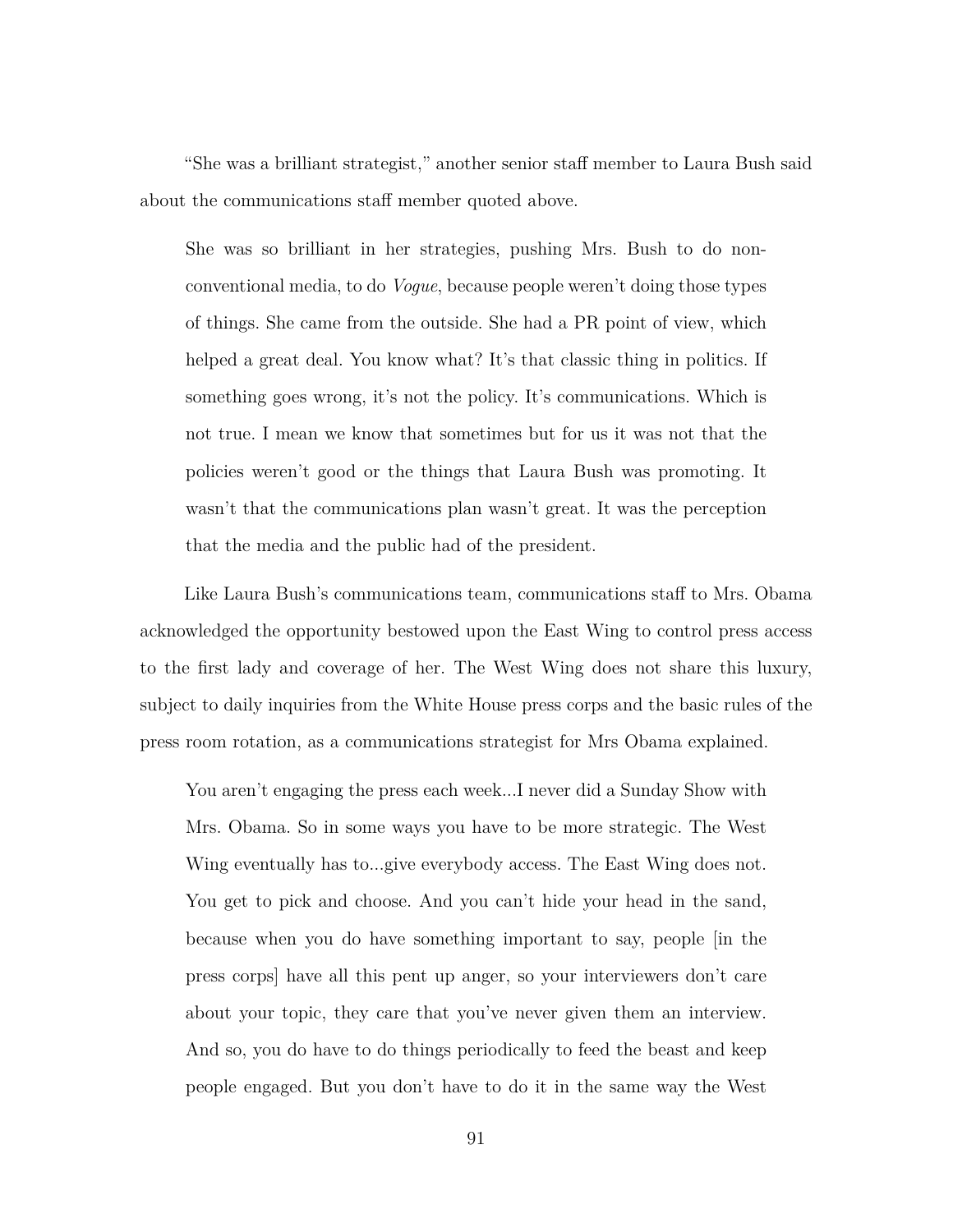Wing does. There's a network strategy for the West Wing, for example, where they try to play fair: Someone got the first crack at it last time; now you're at the end of the line.

The Obama administration has also seized opportunities to communicate with the public directly. Mrs. Obama is a regular social media presence. Technology has granted her office the ability to restrict and expand public exposure to the first lady as they see fit. As a staff member to Laura Bush explained to me:

First it was 24/7 [news] then it was technology and you know Facebook, Twitter. We didn't have it. It was around but it wasn't a demand that we use it. They [the Obama administration] came in and they did a great job with it on the campaign and kept it up...I mean we did video blogging and writing...we did "ivillage" from the road, which back then was fairly breakthrough. We didn't have pool press giving pool rotation notes and that was a little frustrating to them that they were learning from a blog, but they have different rules of engagement. And I think they should. I mean they [first ladies] either get treated with mandatory coverage the same way a president does or they don't.

Seasoned journalists I consulted also cited the explosion of social media as a key reason the Obama administration has been able to amplify Mrs. Obama's public relations activity while also tightly controlling traditional news coverage of her: "The Obama administration hasn't been tied to traditional ways of communicating with the public. The "no filter" approach as they say. They have been very innovative. Some of what Michelle Obama does–her staff wouldn't say it but I will–is reinforce the Obama brand with the public. They love to break viral video records, dunking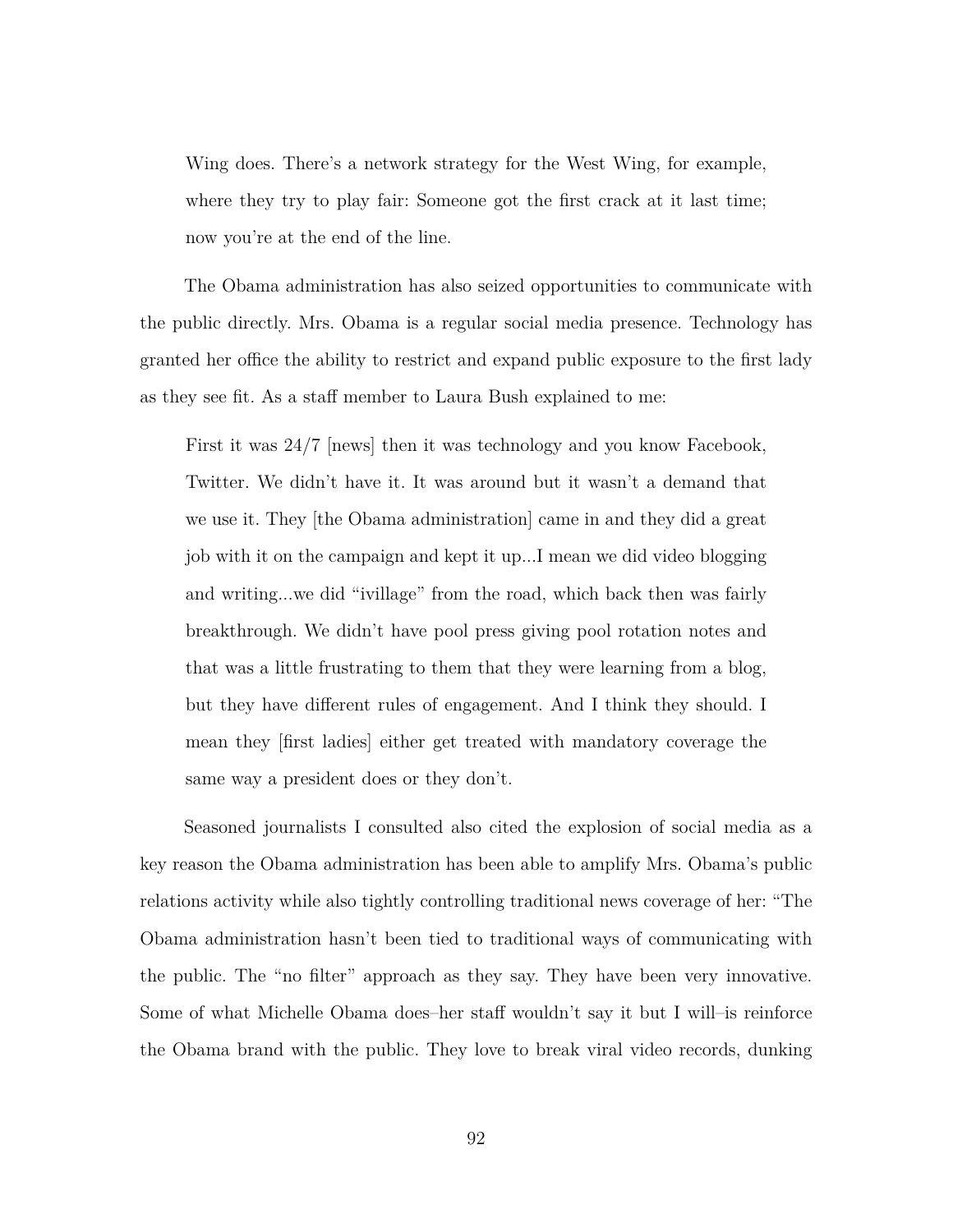with the Miami Heat, etc. Those are huge wins for them. And of course there is always an underlying policy issue."

The primary underlying policy issue in Mrs. Obama's case, according to her former staff members and journalists who have covered her, is healthcare, although Joining Forces (her military families initiative with Jill Biden) has certainly framed the president's push for the removal of troops from Iraq and Afghanistan. In the fashion of Laura Bush's projects to improve the lives of Afghan women and promote literacy, Mrs. Obama's initiative to combat childhood obesity, Lets Move!, facilitated her participation in larger debates about the cost of healthcare in America and the importance of preventative approaches to medicine while distancing her from the policymaking process. Mrs. Obama's efforts to frame her husband's policy agenda have accounted for a much larger percentage of her total public speeches than Mrs. Bush's efforts did. Though ceremonial or traditional appearances often also serve to reinforce the administration's political program, Michelle Obama has attended few ceremonial events overall, instead making mostly pet project and campaign related remarks, accounting for more than 60% of her public activity. As the same journalist explained to me:

I think they knew they wanted to do healthcare very early on and she actually did talk about healthcare quite a bit–but from the perspective of a mom. The staff makes it clear that she is interested and passionate about this but she is the face and the spokeswoman. I've been trying to find out more about Michelle Obama's role in drafting legislation but what I've seen is that she delegates her input to trusted aides. She gives her staff the input and then they make the changes or edits. She had a tough time in the campaign and I think they have been very careful about making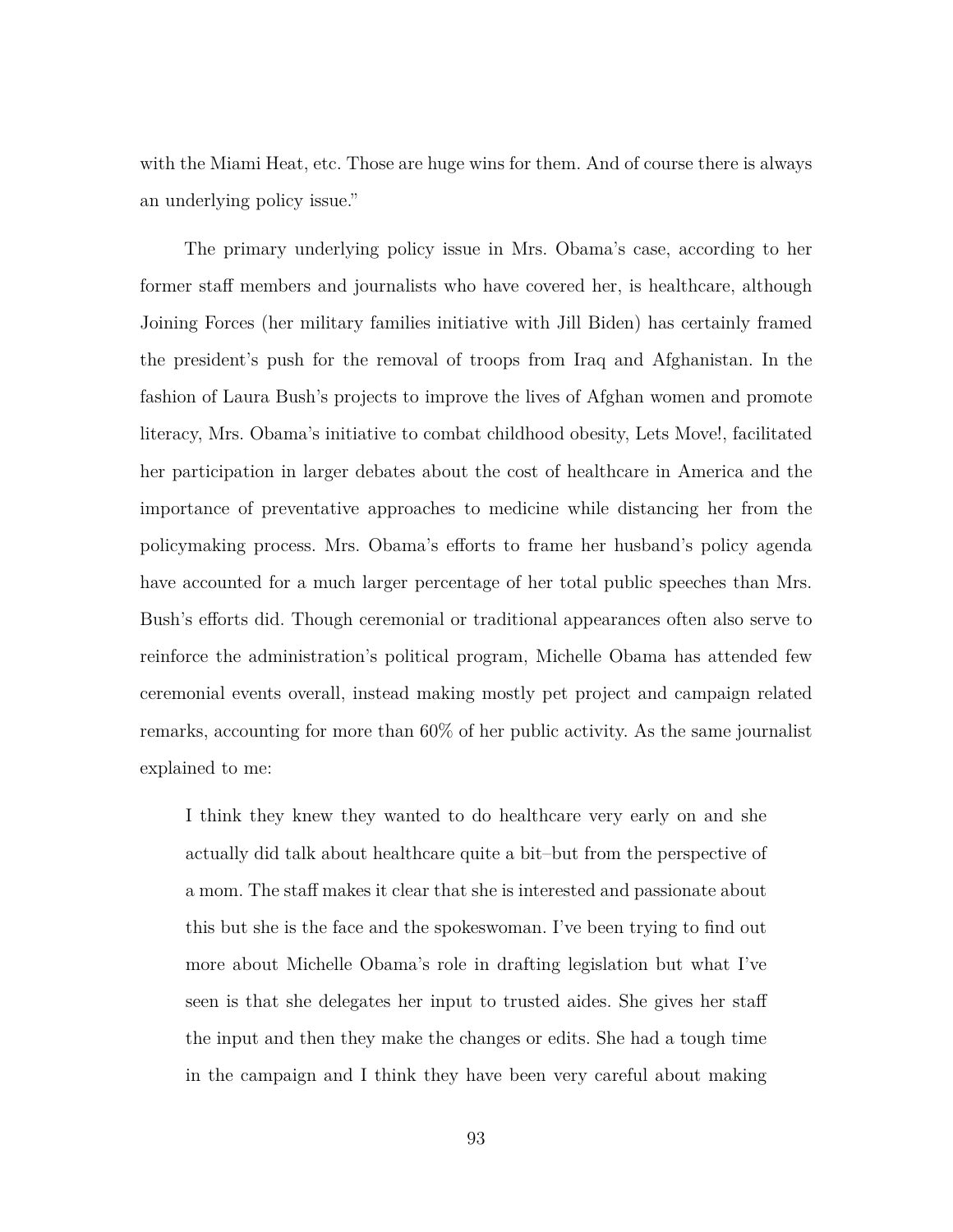sure the public doesn't think she's involved in drafting policy. The goal is to help and not hurt.

Just as we observed in Laura Bush's speeches about literacy and Afghan women, the administration's policy interests are artfully woven through Mrs. Obama's Lets Move! and Joining forces speeches. Here is an example of a reference to healthcare reform in a speech by Mrs. Obama in 2009:

As we look at tackling some of the biggest health problems that our nation faces, like obesity, diabetes, heart disease, and related issues like access to primary care and preventative health services, I've realized that little things like a garden can actually play a role in all of these larger discussions. They make us think about these issues in a way that maybe sometimes the policy conversations don't allow us to think. And it has truly inspired me and the White House staff to look for opportunities to put the topic of healthy eating right on the table and at the forefront of health care discussions. And this is one of the reasons why we're here today, why we're here supporting this effort today (Obama, September 18, 2009: Washington, DC).

The speech above was titled "Remarks by the First Lady on What Health Insurance Reform Means for Women and Families" on the White House Briefing Room website, and was coded a policy speech in my dataset because of her expressed focus on the Affordable Care Act and the general audience that attended her speech at the Eisenhower Executive Office Building that day. Yet as we can see, the way in which Mrs. Obama qualifies herself to discuss the Affordable Care Act is first, by defining herself as a woman and a mother, effectively removing herself from the Washington world of policymaking and partisan interests, and second, by channelling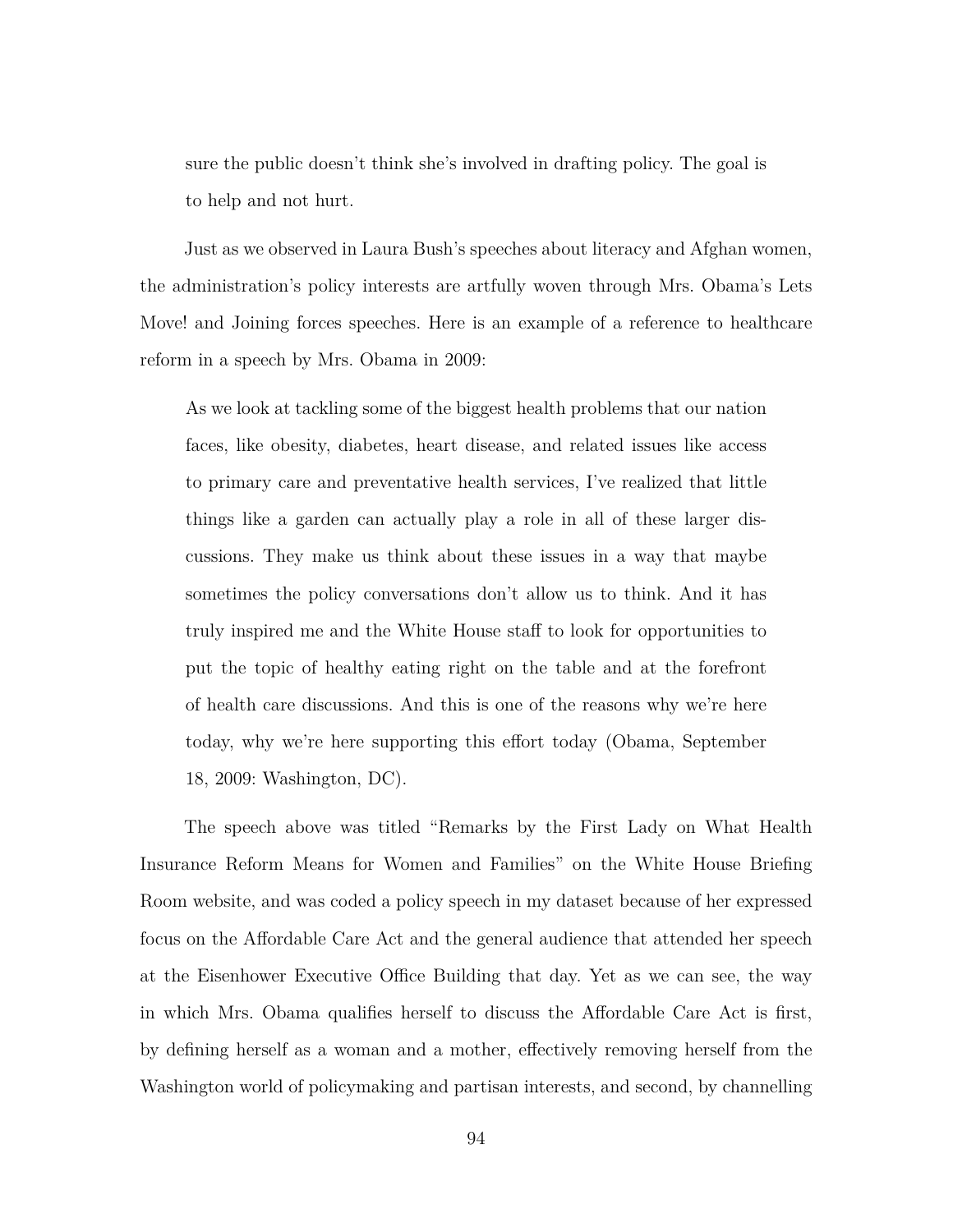her anti-obesity initiatives. This acute rhetorical strategy is common in Mrs. Obama's speeches. Here is a different example of the same strategy in a 2011 speech concerning the end of the war in Iraq. The first lady and president appeared together in this case:

And that's why I've been working so hard, along with Jill Biden, on a campaign we call Joining Forces...businesses are hiring tens of thousands of veterans and military spouses. Schools all across the country and PTA's are reaching out to our military children. And individuals are serving their neighbors and their communities all over this country in your honor. So I want you to know that this nation's support doesn't end as this war ends. Not by a long shot...We're going to keep finding new ways to serve all of you as well as you have served us. And the man leading the way is standing right here. He is fighting for you and your families every single day. He's helped more than half a million veterans and military family members go to college through the Post-9/11 G.I. Bill. He's taken unprecedented steps to improve mental health care. He's cut taxes for businesses that hire a veteran or a wounded warrior. And he has kept his promise to responsibly bring you home from Iraq (Obama, December 14, 2011: Fort Bragg, NC).

The way in which pet projects such as Joining Forces and Let's Move! are employed as frames for the administration's policy agenda will be discussed in further detail in Chapter 5. So far, I should have also made the case that Michelle Obama's role as subtle spokeswoman for the Affordable Care Act in 2009 and Laura Bush's promotion of No Child Left Behind in 2001 were retreats from Hillary Clinton's aggressive campaign for the passage of the Health Security Act in 1993, but highly organized and focused efforts all the same. Chapter 5 also illustrates how the unique status and public appeal of spouses permits them to shape public impressions of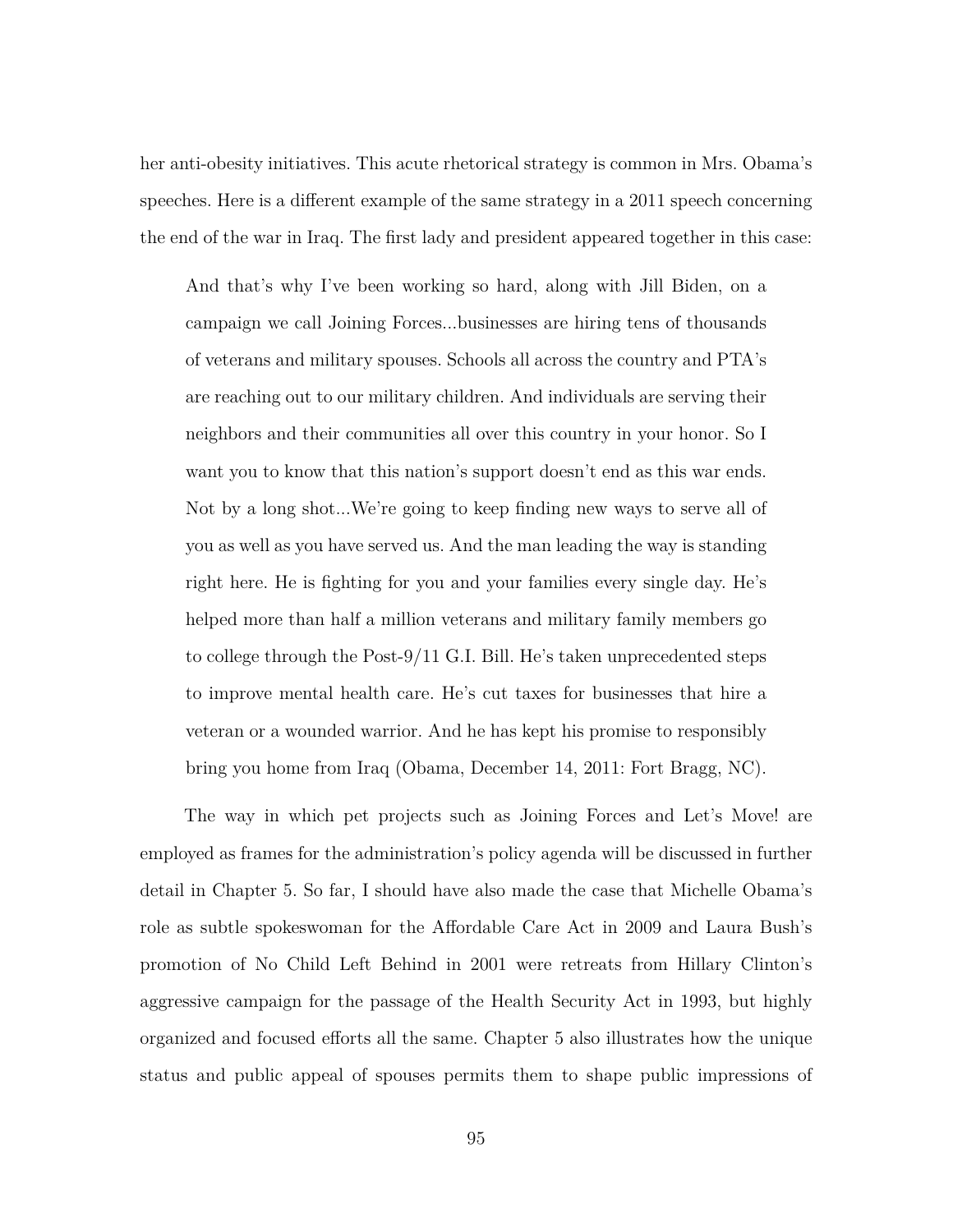the president in ways other surrogates cannot: by going personal, going purple, and going positive. I now turn to another reason interview participants claimed first ladies appear in public on behalf of the administration.

#### 4.2.2 All Hands on Deck

In addition to the fact that White House staff has attempted to capitalize on public appearances of the president's spouse to a greater degree in recent years, public activity of the president's spouse has also grown as a result of increased demand for presidential responsiveness. Pressure has thus been placed on surrogates such as the first lady to shoulder more of the burden. One senior advisor to President Clinton traced the influx in first lady appearances back to Watergate, which mandated improvements in overall White House transparency and visibility. "Watergate was a really transformative moment in the presidency because it raised in a much more highly visible way the question of character," he said. The first lady is uniquely qualified to vouch for the character of the president, as I will discuss shortly, but we also expect to see and know more about presidents than ever before. This is perhaps most obviously the case on the campaign trail. White House and campaign communications experts point to the emergence of the permanent campaign, a vetting process for presidential candidates and running mates that becomes longer and more arduous every year, and a governing period that becomes shorter and less focused on policy than public approval (Blumenthal 1982, Klein 2005). A Clinton communications advisor recounted that first ladies can be "force multipliers" on the campaign trail. "It wasn't merely that she [Hillary Clinton] humanized him; so yes, she would go to a rally and people would see a loving couple, but also to send her out independently. And man, that helps, because there are so many places you've got to be, 20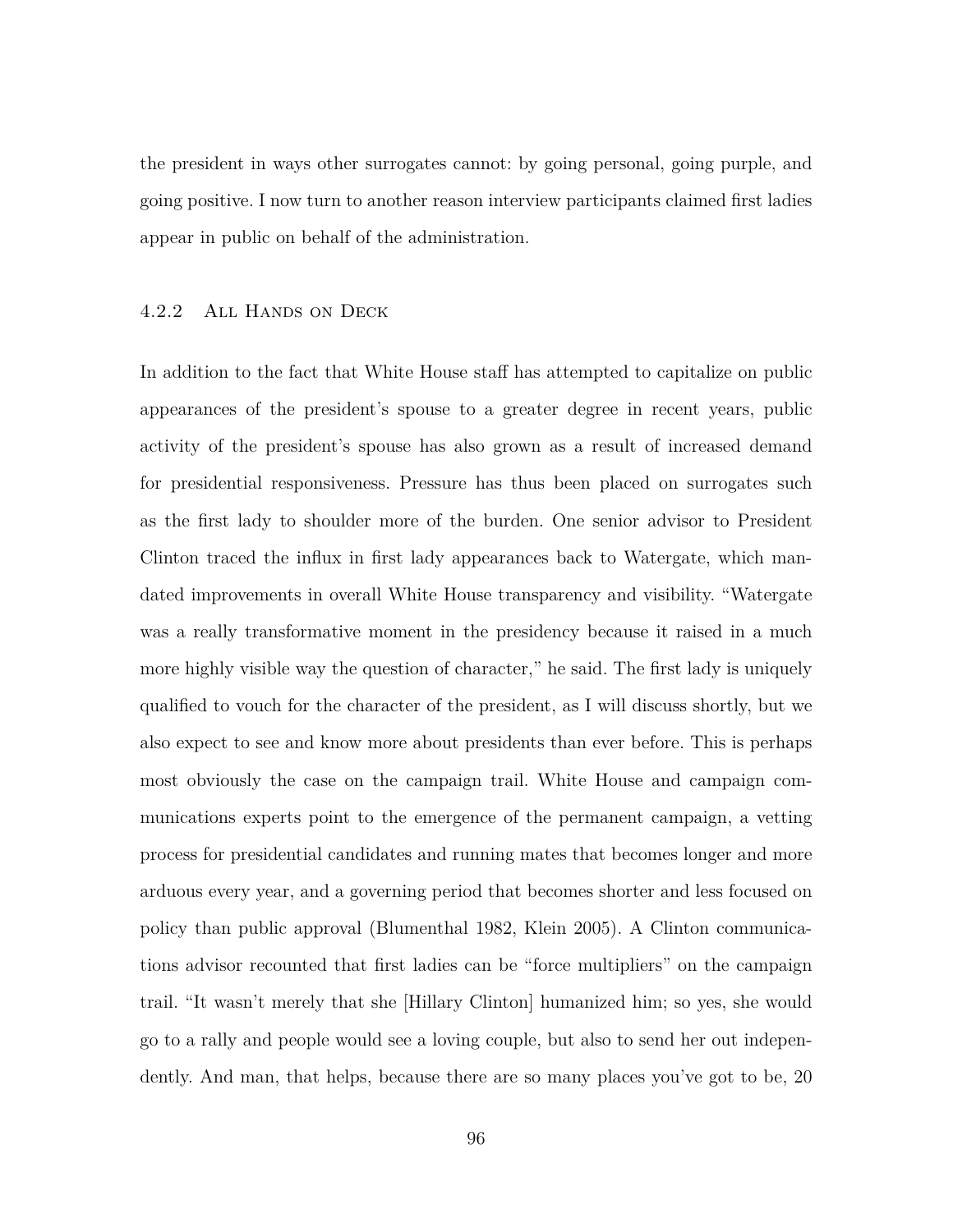or 30 states in play, and you can only be in one at a time." Another Bush campaign veteran lamented the superhuman requirements of the modern campaign trail: "If you think about the time of 24-hour news and how much they [the networks] have to fill it is unbelievable. And I think that's why presidents have to be younger to keep up the schedule. I asked the Reagan advance people...they said he would give a major speech once every three weeks...we were lucky if we had three days to plan something like that." Many other interview participants cited the explosion of 24-hour news and social media as a central part of the increased appearances phenomenon:

I think a huge thing in the communications effort to look at now is the access to information. I always say that one of the things that really diluted news was 24-hour cable news and that's interesting because it has helped give [Americans] rights to a public personality [the first lady's and president's] that they didn't have 20, 30, 40, 50 years ago. I mean you think about Mrs. Obama and Twitter; she can tweet something and you know it's her and you get that "MO" there. And that's a different way of communicating and putting yourself into the public conversation that you didn't have any other time. So the perception I think is that something is more accessible, more relatable...in some ways those outlets create an increased demand on your time. But I think there is that greater interest as a result too. That would be the biggest learning curve for me, if I went back into communications...knowing how to use that strategically.

The proliferation of media platforms with which the first lady can communicate with the public, in addition to or even instead network news, in turn creates a greater expectation for her to engage with the public and generates more public interest in her. Public access begets public interest.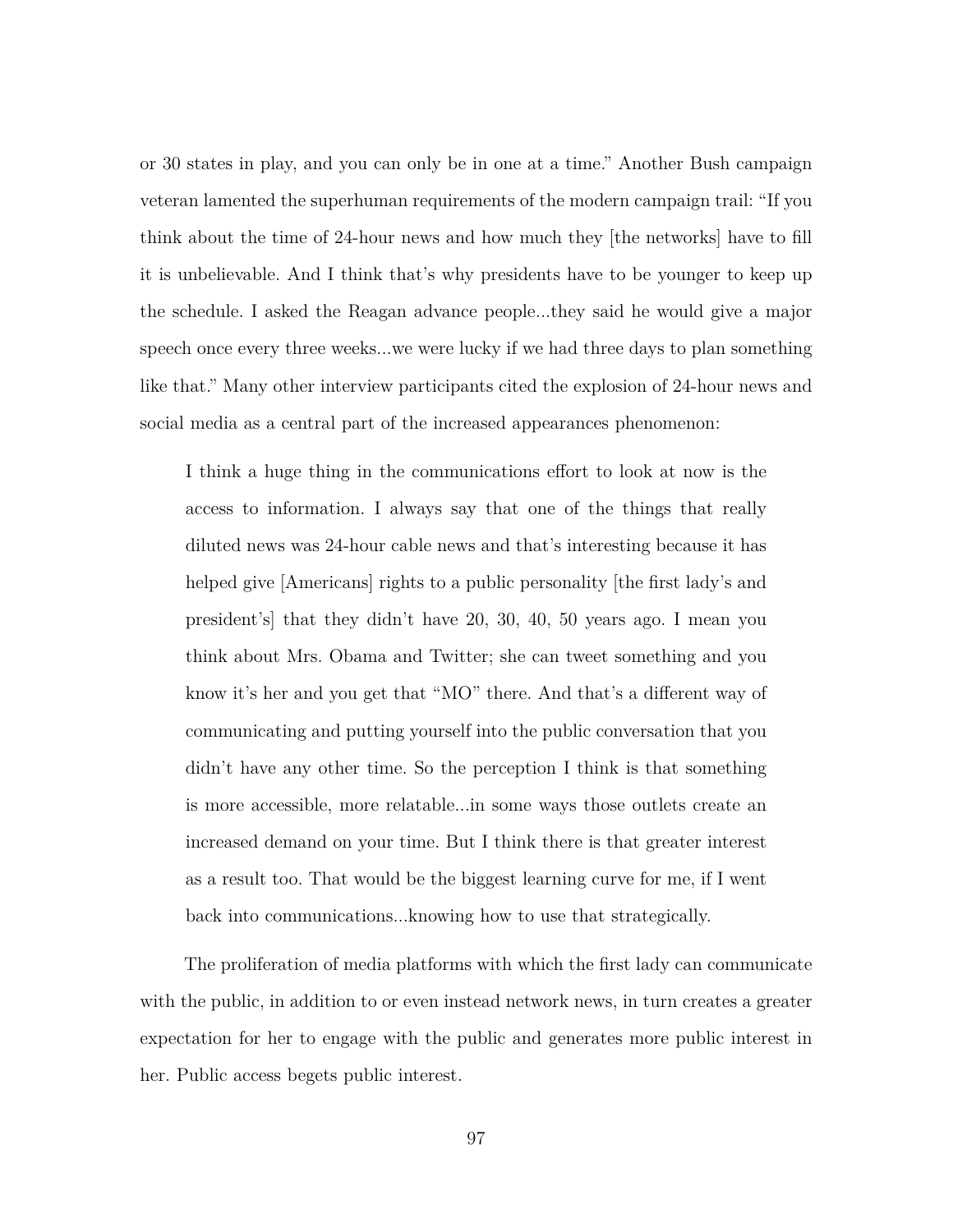One journalist deftly attributed the increase in public appearances of first ladies to the "celebrity-fication" of political figures. "Aren't we just fascinated with celebrities in general?" a former staffer to Barbara Bush asked. "It's what they were wearing, it's the details of people's personalities and lives. It's a window into a different world." Others pointed to Michelle Obama's satellite appearance at the Oscars in 2013. Mrs. Obama presented the award for Best Picture from the White House. "The administration was saying "she just loves movies," but even I was like, "come on," it's great optics, her in that dress in front of all the military personnel, and they get to see a bit of her life in the White House." When I asked a communications strategist about the same appearance and the White House's defense of it, he said "I wouldn't buy that for a second. Every move they make is strategic and well thought out and planned weeks, if not months, ahead of time. Everything I do in my current capacity and everything I have done in the past as a campaign manager has been well thought out and executed, even at the congressional level...it's optics." If the first lady has in fact become a national celebrity, she can appear before the same high-yield audiences that Hollywood icons do, such as the Oscars, late night talk shows, and in Michelle Obama's case, guest roles on popular television shows such as *Biggest Loser*, *Top Chef* and *Nashville*.

While I agreed with the assertions of interview participants that presidential campaigns are becoming more demanding, that cable news and new social media outlets have provided more tools for spouses to communicate often with the public, and that first ladies have become part of American celebrity culture, none of these reasons adequately explains why presidential spouses in particular, *not* other presidential surrogates such as vice presidents, have become more active. As I demonstrated in Chapter 3, first ladies appear more often in public than vice presidents and they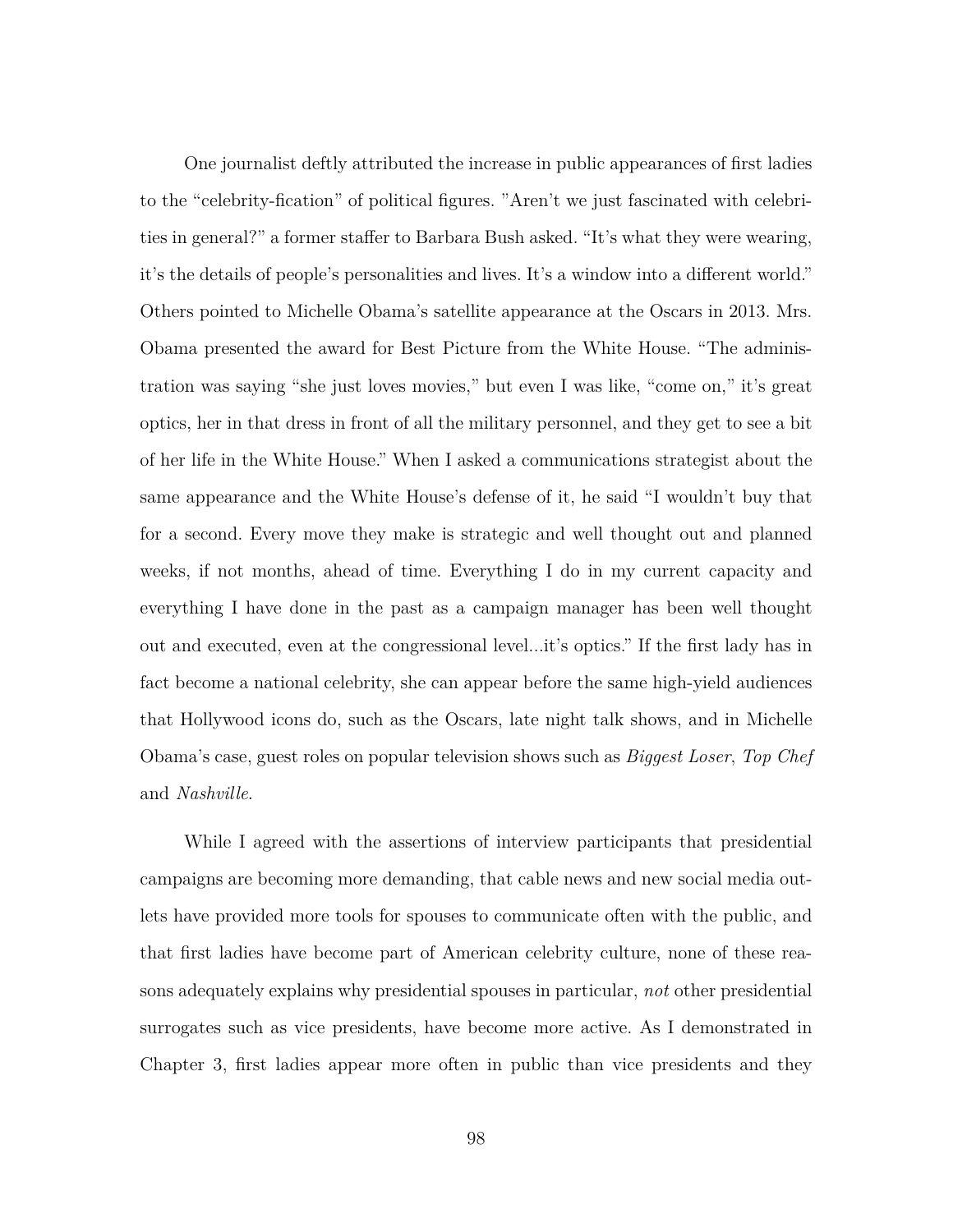are more widely recognized than vice presidents. Vice presidential speech frequencies have not surged according the same pattern as first ladies, which we would expect to observe if the increased communication workload was divided evenly among surrogates. The reality is that the workload is not evenly divided, and that the president's spouse is unlike other surrogates. According to interview subjects, the first lady is invariably the most in-demand surrogate on the campaign trail, the most successful fundraiser, and as the polls in Chapter 3 suggested, the most popular presidential representative in the eyes of the American voter. Volume of requests for appearances on the campaign trail and fundraising prowess, in fact, are two of the ways presidential campaign operatives measure the effectiveness of spouses in elections. When I pushed interview participants to explain the difference between the president's spouse and other surrogates, they reiterated some of the discoveries I made through observational data analysis; first ladies almost always enjoy higher likability than their presidential and vice presidential counterparts and they are not subjected to the same critical style of news coverage as most politicians.

But what drives this likability and public interest? What makes donors more likely to open their checkbooks for the spouse of a president than another surrogate? What can the first lady provide the public that another surrogate cannot? "Because they are without question the closest person to the president," a former staffer to Laura Bush explained. "It's the closest person to him," confirmed former aides to Jimmy Carter and Michelle Obama. The first credential the first lady brings to the bully pulpit is proximity to the president. And in an age when presidential character is a prime focus of campaigns, closeness is a critical asset. "I think what they [first ladies] all bring...is this credential about what kind of person is my husband and what kind of person are we electing president. And they can speak almost uniquely to their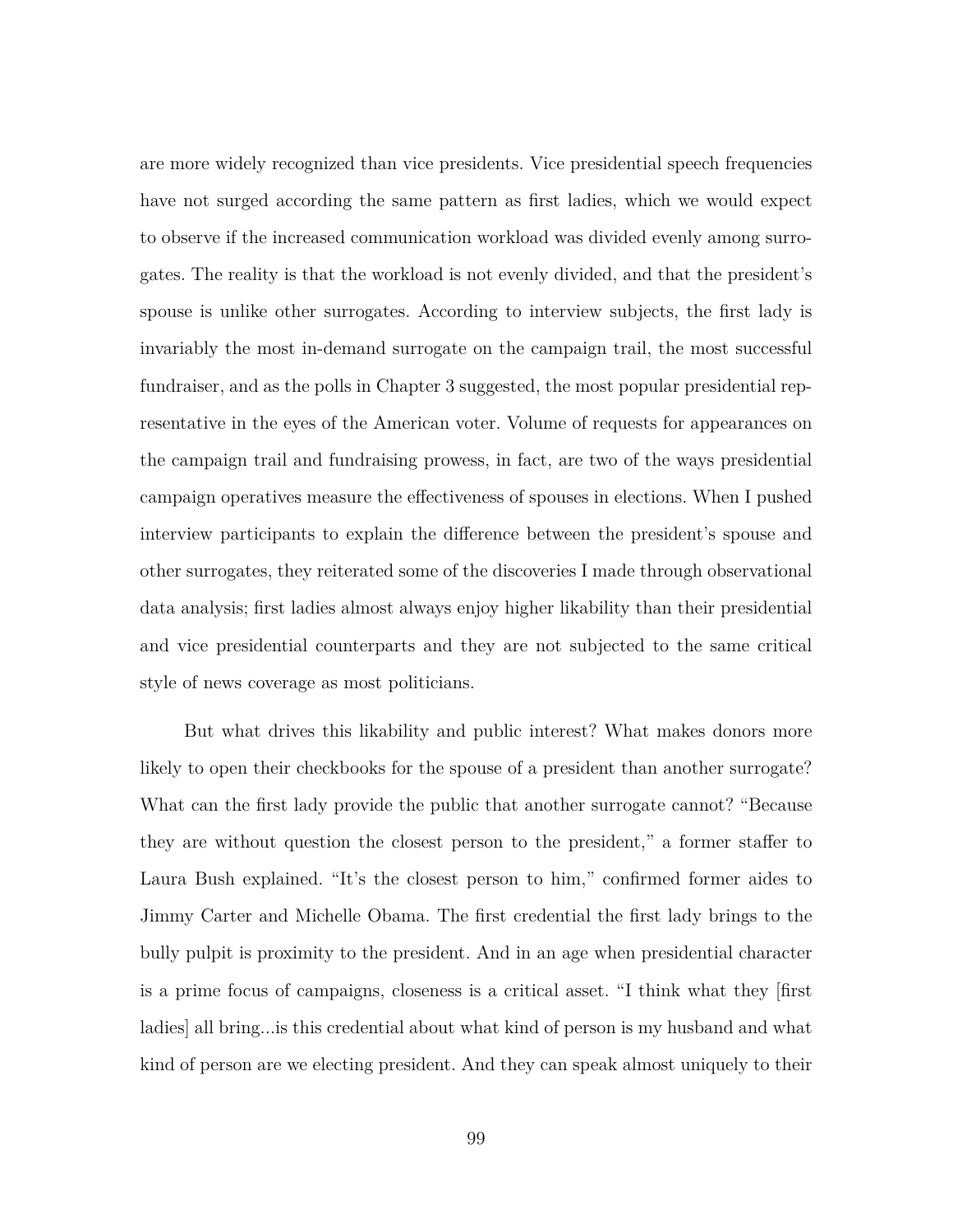characteristics as a husband, as a father, as a family person. That takes on a very special role because the public detects it pretty quickly if there's any dysfunction there," said a former senior Clinton staff member. He continued: "I make this point a lot: the unique relationship the American electorate has with the president is totally unlike governors, senators, congressmen, mayors, and other elected officials because there's much more of this personal relationship. I mean, everybody in the country knows something about Barack Obama and Michelle." These personal cues and stories about the president's character were almost universally mentioned messaging tools by both Democratic and Republican campaign veterans. A Bush communications staff member who worked in the White House and on the 2004 campaign explained that these cues not only help the electorate evaluate the president, but galvanize volunteers and grassroots staff:

There was a tremendous desire among, say Republican candidates or even grassroots activists or donors to see and hear from First Lady Laura Bush. She was immensely popular. Because she has a very warm and funny down to earth demeanor, she was able to tell stories and share things about President Bush that no one else obviously could. And was able to make the case for him as a leader and as President in a way that no one else could. And that is something that is tremendously powerful on the campaign trail and something that people really enjoy because it's a more human side of politics. She is able to talk about his motivations and why he is doing what he is doing and the kind of person he is. And people really identified with that and appreciated her sharing that on the campaign trail because it made them more interested in trying to help the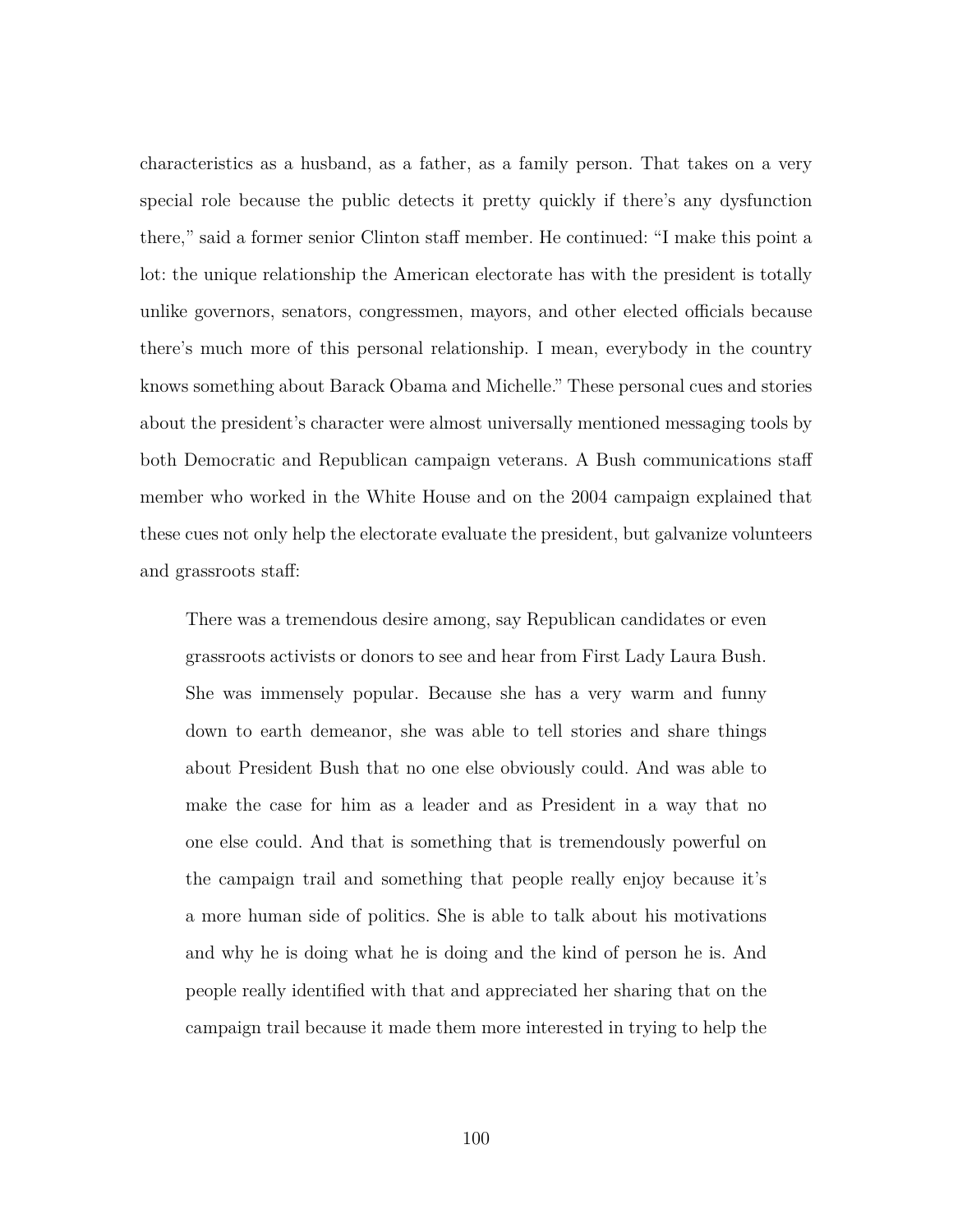campaign and trying to work on his behalf...It really sort of bonded them with the idea that they were part of this effort to get him elected.

Although vice presidential running mates can ostensibly make the same case spouses do regarding the candidate's character, they are squarely outmatched by a person who has observed the candidate in a variety of phases of professional and personal life. In other words, spouses are privy to a "behind the scenes" view of the president that is exclusive to his friends and family. As one communications expert told me, "It's odd, but the opinion of the spouse becomes more believable–more authentic–because he or she is not necessarily invested personally in the process. Of course they are invested but not exactly professionally–they're not running, but they have this kind of window [into the candidate] that you don't have unless you're that person." This account reveals a second quality presidential spouses can convey to the public that other surrogates cannot: the appearance of authenticity and relative impartiality. Perhaps because the president's spouse acquires no formal responsibilities or powers when her husband wins office, Americans are more likely to wonder "What's in it for her?" when they see her on television or the internet. The efforts of spouses to communicate with the public appear more genuine and less opportunistic.

A senior Clinton administration official suggested the decision to campaign under the "two for the price of one" slogan in 1992 thwarted Hillary Clinton's ability to benefit from the public perception of her as Washington outsider, or at least someone with nothing to gain from her husband's success. The slogan, he claimed, automatically gave the public an excuse to evaluate her according to the same criteria as her husband. "I think that's what put Hillary Clinton in such a vulnerable spot: that whole elect-one-get-one-free...because people said, "No, wait a minute, we're not electing her. We're electing her husband,"" he said. The public may be more com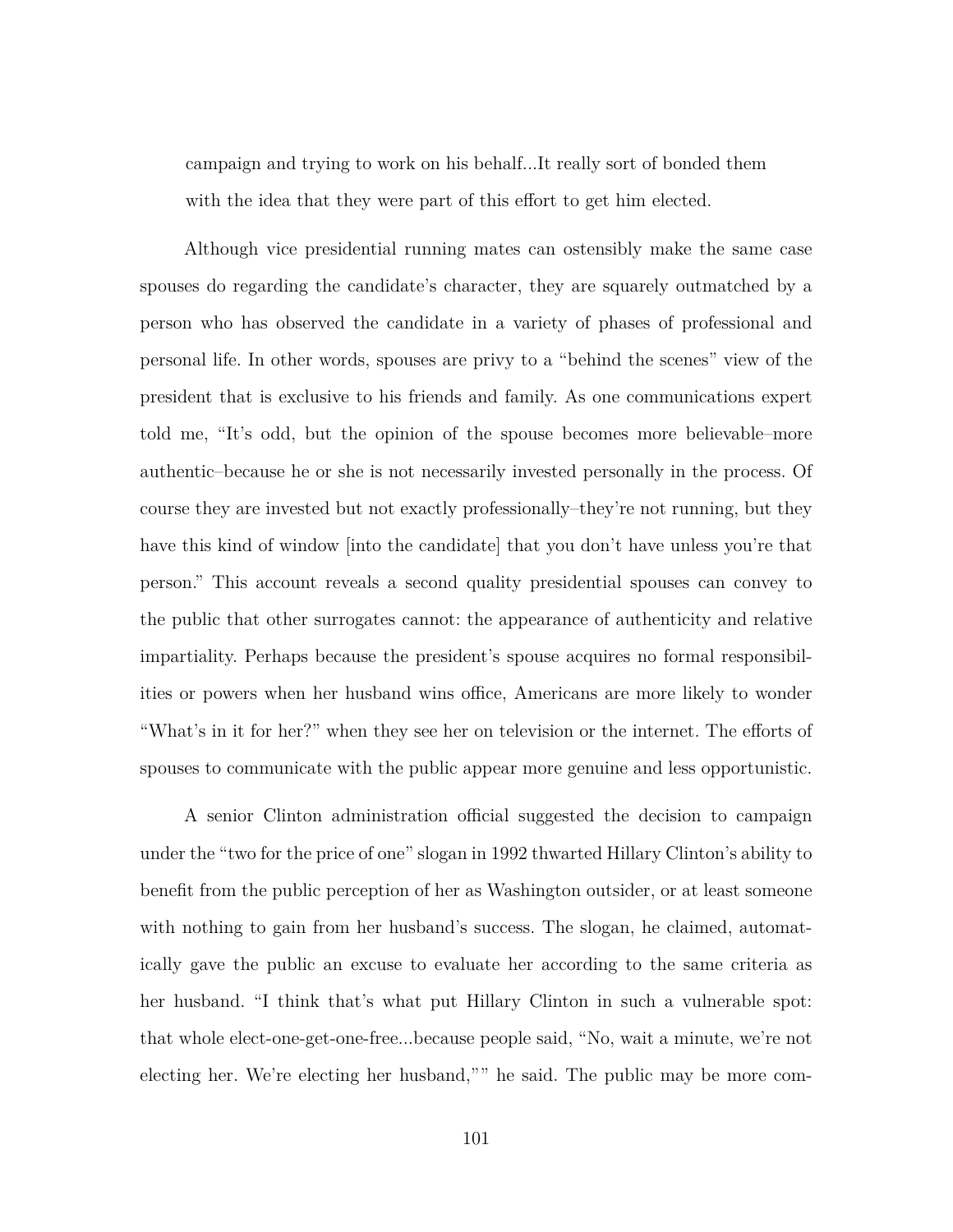fortable, and first ladies can be better assets to campaigns and administrations, when they resemble independent political actors.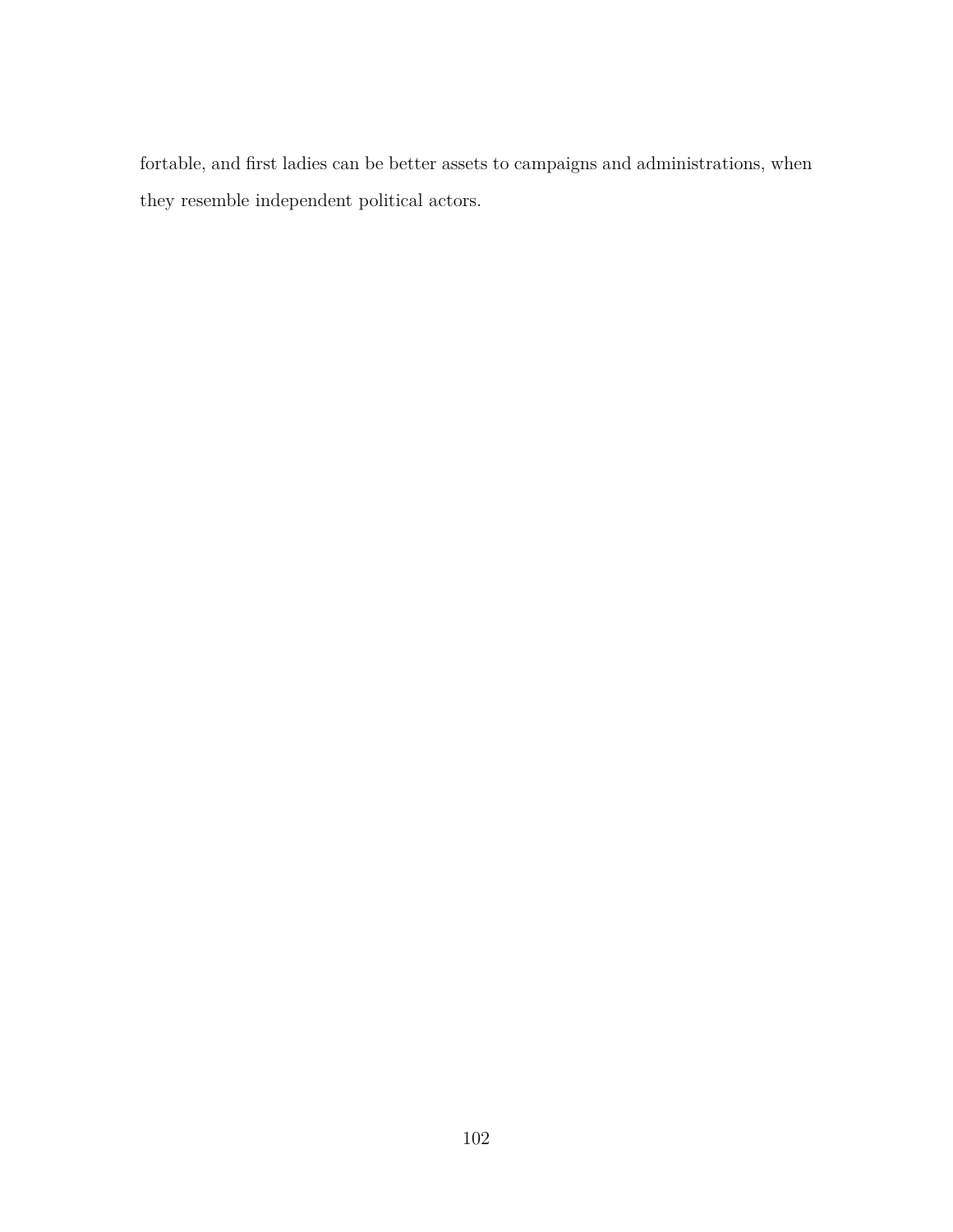## CHAPTER 5

## Elite Interviews: Part II

## 5.1 What Drives Public Appearances of the President's Spouse?

5.1.1 First, Do No Harm. Next, Do What Comes Naturally.

In the previous chapter, I shared answers gleaned from the elite interview process to the question: why have public appearances of the president's spouse increased in frequency over the last three administrations? I discovered that first, appearances have surged because the first lady's staff has become more professionalized and adopted a more strategic approach to her public role. Second, the influx in appearances can be explained in part by the explosion of conventional and social media outlets with which the first lady can communicate with the public. However, among the many surrogates the president can choose from to share the increased communications burden, first ladies are still the first choice of White House and campaign operatives for a variety of reasons. The following subsections of this chapter will address a different question: what are the purposes and/or goals that underly public appearances of the president's spouse? In other words, what needs and concerns drive her activity? Why does she go public?

To answer this question fairly and thoroughly, the first notion that must be made clear is that all public activity of first ladies varies slightly according to the particular person and to "the power dynamics of the couple's relationship" as one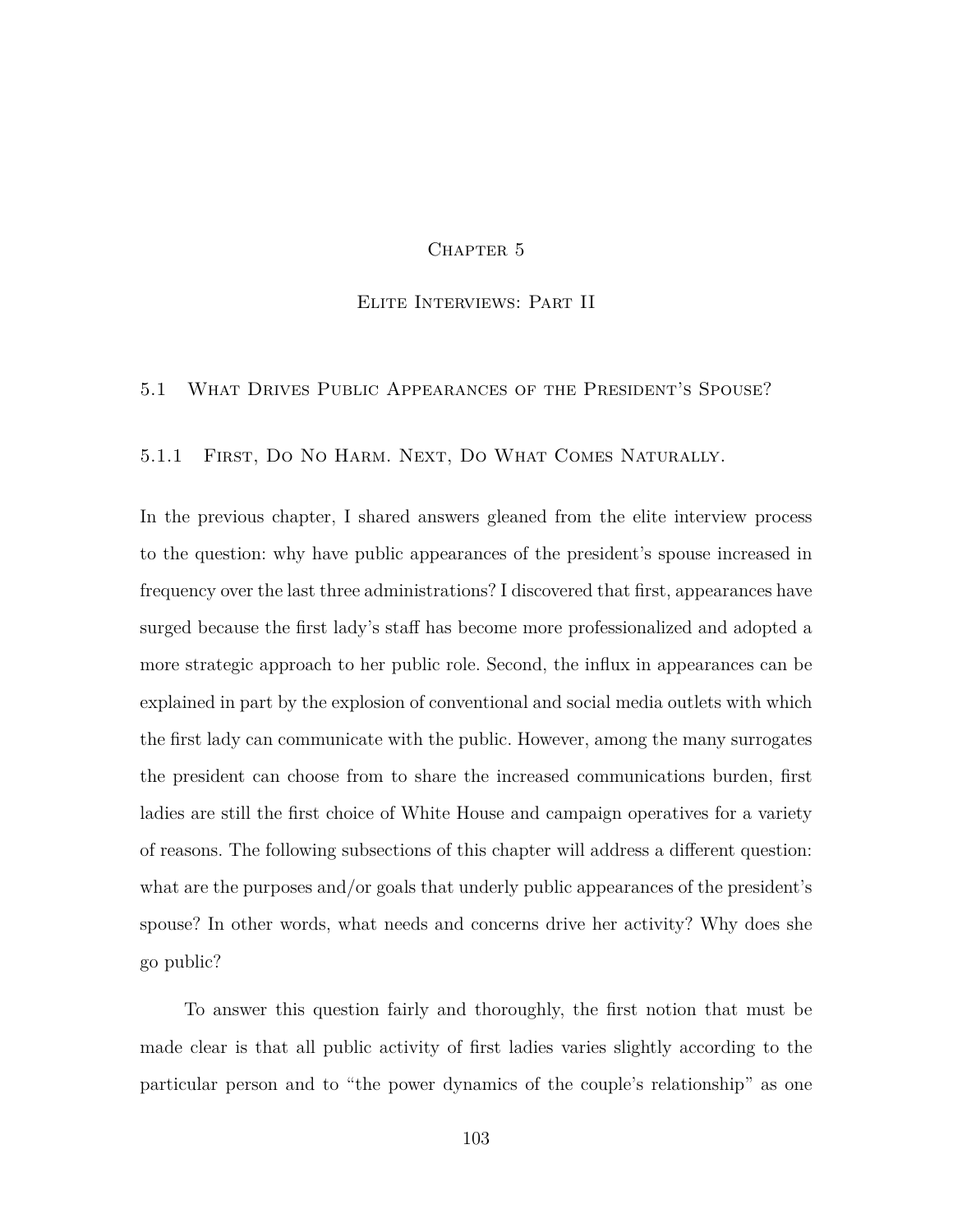communications strategist suggested. That is, "how involved one is in the other's life and wanting him or her to succeed or not succeed." Or as a former chief of staff to a first lady shared with me, "The three you are focused on [Hillary Clinton, Laura Bush and Michelle Obama] are the first three professional first ladies; they had very thoughtful agendas. But you must remember every first lady brings her own unique experience, interests and talents to the office; they each must figure out where they can make a contribution." A president's spouse must *want* to participate in the political process. Participation is the first way a president's spouse can have a positive impact on the presidency. Recall from the literature review my appraisal of scholarly work that overemphasizes the personal interests and experiences of first ladies. It would be very difficult for a modern president's spouse to avoid the media spotlight without raising concern. The expectation that first ladies communicate, to be certain, has been set in stone at least in the last three administrations, if not earlier. What would happen (or what has happened) if a president's spouse declines to be publically engaged was a major point raised by communications strategists I interviewed, who suggested involvement of the president's spouse on the campaign trail is "requisite" for success in our current electoral environment. As a Bush communications staffer told me:

Would the first lady, or the vice president for that matter, be enough to change who is elected? I think there have been a lot of polls that say no. But I actually think who actually gets there is a completely different piece of it...they have to go through a primary, they have to go through a lot. And I think you'll hear living first ladies say that one of the most important roles is to support their spouse and that is both private and public and cannot be underestimated. And you think of some, you know,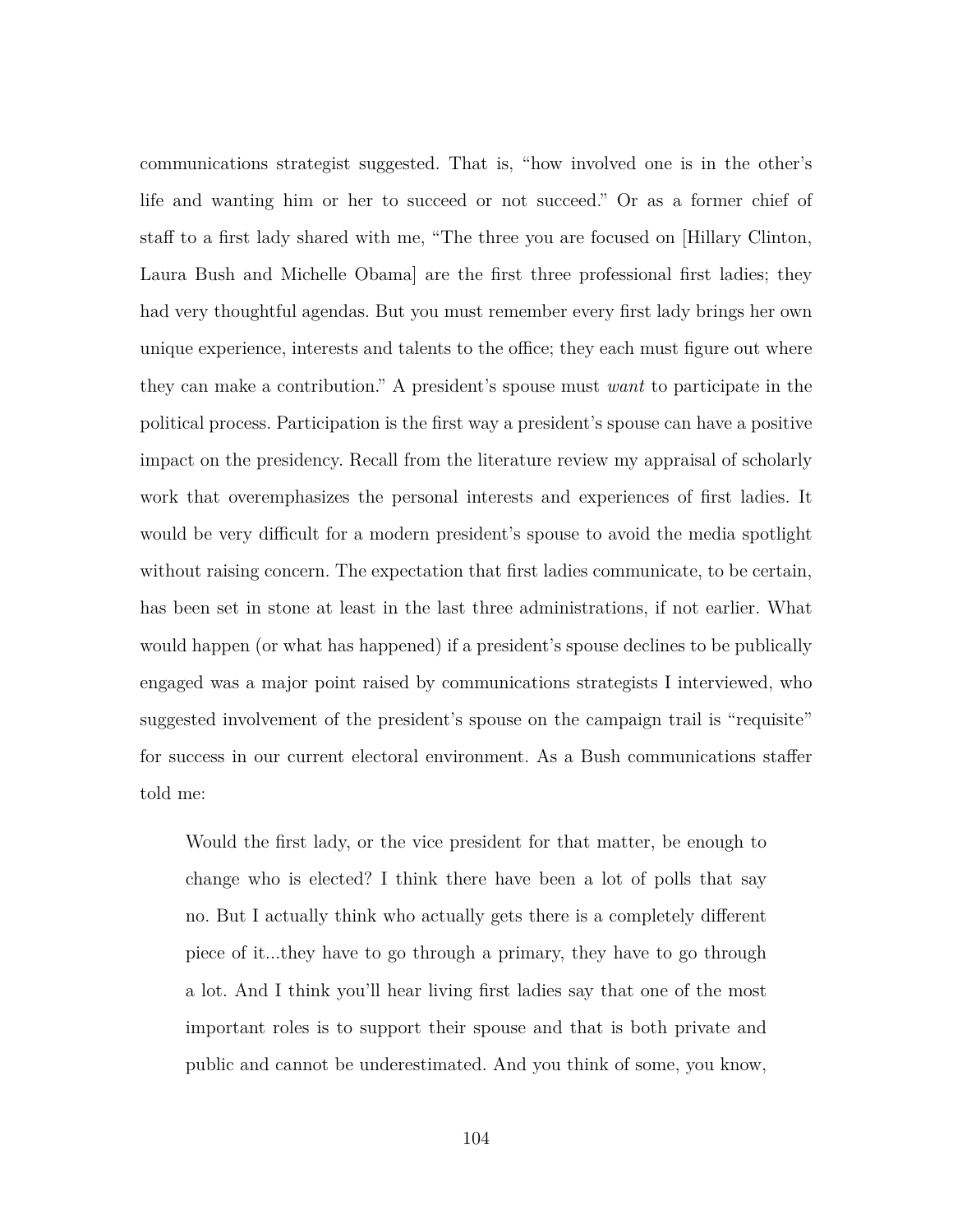Hillary Clinton. Man, she really stood by her man. There is a genuine partnership and the partnership is you have to be as engaged in the process and supportive of the process or it is highly unlikely that they're going to get there.

And if you think really contemporary, I mean, Chris Christie. He didn't throw his name in the hat. And around the water cooler, the family isn't supportive of it. Mrs. Heinz, actually, Kerry...she hurt his campaign and you know they might not be the reason they get elected but could be the reason they don't. So what is interesting...what I've seen from people who haven't worked on a presidential campaign...is they often don't support the spouse early enough or appropriately enough until there has been either a misstep or a mistake or something has happened. And it's a whole new territory for everyone.

Interview participants often pointed to the trouble Howard Dean and John Kerry's spouses caused on the 2004 presidential campaign trail due to a lack of participation. A former senior communications staffer to Michelle Obama indicated Howard Dean's problem with his wife, Judith Steinberg Dean, in particular:

If you don't have a spouse, it's considered a liability...and it's considered a detriment if you have one who won't participate. Look at Howard Dean. Howard Dean's wife refused to campaign. That was a huge detriment. If you're bad at it, it's [also] not good. I don't think Mrs. McCain was an asset to John McCain. Her daughter was probably a very good campaigner for him. You need them for a couple reasons: There's a lot ground to cover, so you need that extra voice out there. There's this notion out there that they make you human because they know you best, which is probably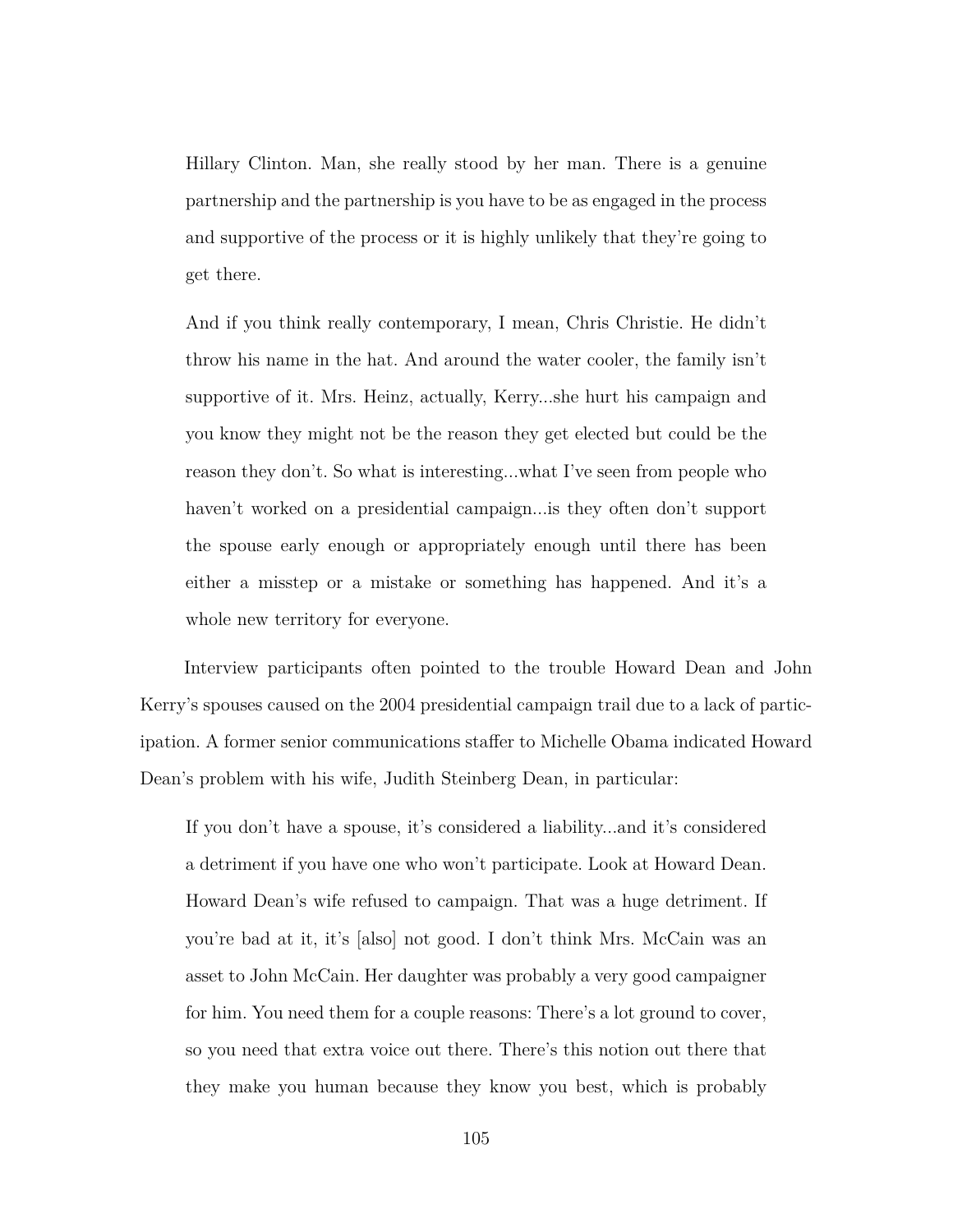true. It feels little weird at this point, but that part is true. I don't think you can win a campaign these days without people feeling like they know you. This "Who do you want to watch your kids?" test. They throw one of these new things out there every single time and it's almost impossible if you haven't had the validation of the spouse to tell the person why they'd be fun to have a beer with or who you pick to watch your kids. Those are two crazy litmus tests, but the American public uses them.

If doing no harm depends first and foremost upon some level of participation, the second phase is avoiding controversial statements while participating. Most presidential spouses have sparked some kind of controversy on the campaign trail, as a member of Laura Bush's communications team explained before, often because they were not given the adequate support and attention of strategists early on. Or, as another staff member noted, spouses may not notice how closely they are being watched by press. Even Barbara Bush, whose popularity floated 40 to 50 points above her husband's for most of his administration, has drawn negative press attention at times. Bush even inspired a *Vanity Fair* article about how "scary" and "mean" she was compared to Nancy Reagan (Williams 1992). Many of Mrs. Bush's staff reminded me of her gaffe on the presidential campaign trail in 1984 when she was the vice president's wife. When asked what she thought of Geraldine Ferraro, then Democratic nominee for vice president, the sharp-tongued Bush replied "I can't say it, but it rhymes with rich." "I don't think she realized she was on the record," a member of her former press team told me.

In March of the 1992 presidential campaign, as President H.W. Bush fought Bill Clinton for a second term, Hillary Clinton famously remarked to television reporters, "I suppose I could have stayed home and baked cookies and had teas, but what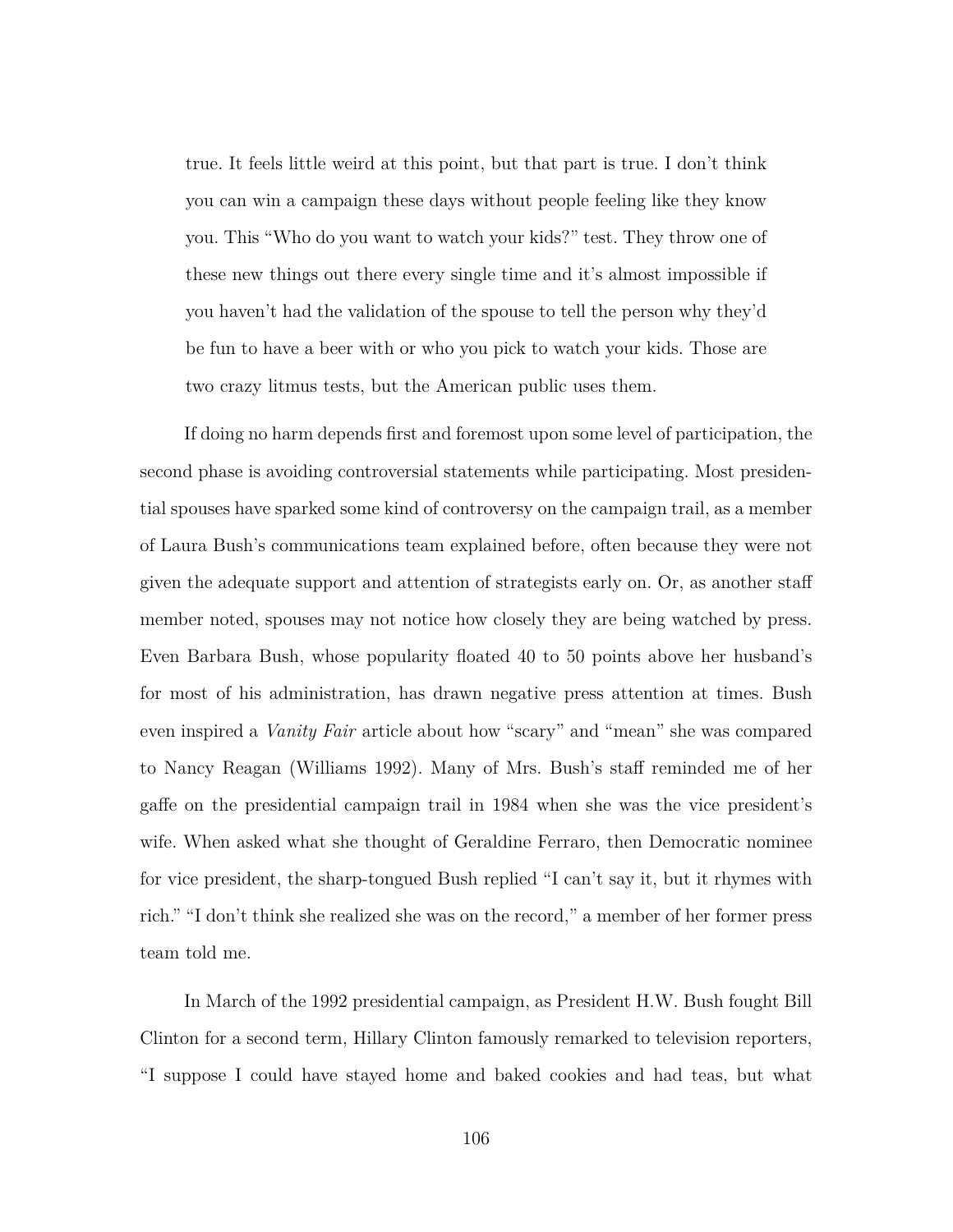I decided to do was fulfill my profession which I entered before my husband was in public life"(Shapiro 2004). And perhaps most recently, Michelle Obama stated during the 2008 presidential campaign in Milwaukee: "For the first time in my adult lifetime, I'm really proud of my country" (Frederick 2008, CBS News/AP 2008). Like Hillary Clinton's March remark, Michelle Obama's comment was uttered fairly early on in the campaign (February), a point in time when she was not always prepped by strategists before going on camera. During election season, spouses learn to speak in a very careful and controlled manner, as Mrs. Obama claimed in an interview for a *Newsweek* profile, "This is what I haven't learned how to do...I can't think out loud, I can't sort of meander through because then somebody takes a clip of the first part," (Wolffe 2008). What the controversial comments share, in addition to generating considerable press scrutiny, is a negative overtone or implication. Negativity of any sort often proves a problematic rhetorical strategy for presidential spouses, as we saw with Hillary Clinton and the Health Security Act of 1993. As a prominent journalist who has covered the Clintons for more than a decade iterated, Americans react unfavorably to first ladies who attack the president's political adversaries:

The times they used her [Hillary Clinton] strategically, I mean obviously healthcare, became counterproductive. You know at the lowest moment of his presidency they sent her out to do the Matt Lauer interview, about the vast right wing conspiracy. And then it is over that year that her public approval soars, because you know that's sort of the great story of Hillary Clinton...people have always liked her best as a symbol or a victim. It's like, as much as she came into this job thinking she was going to have these great achievements, you know, in fact people weren't comfortable with her...and don't forget she was the first first lady ever forced to testify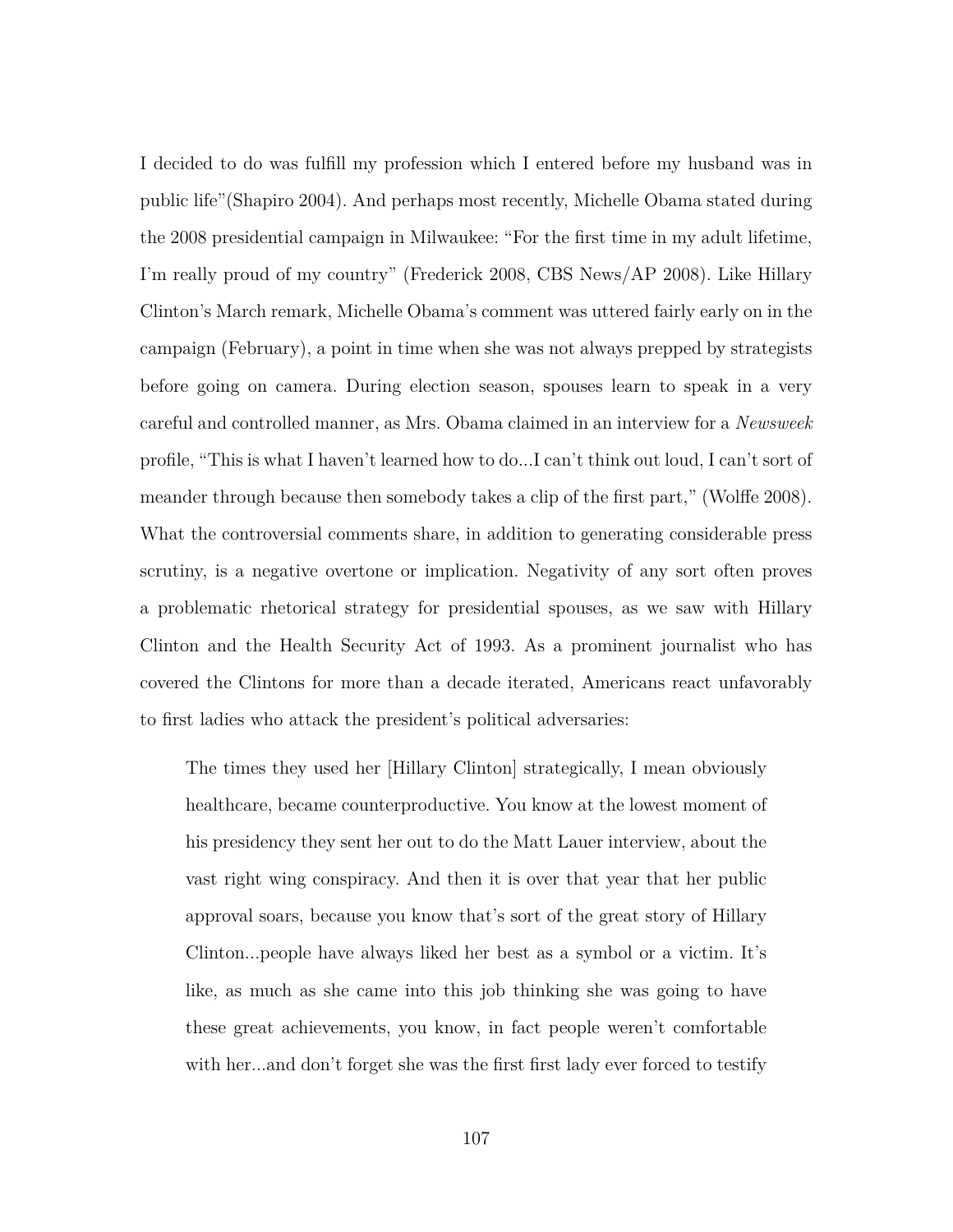in front of a grand jury...I think it will be a very, very long time before anyone tries to do what Hillary Clinton did.

"Our job was only to help and not complicate," a senior communications strategist for Laura Bush added. Aside from staying positive and eschewing controversy, presidential spouses face a delicate "tightrope walk" in which they attempt to exercise message control while retaining authenticity. Thus, first ladies often choose safe topics to discuss in public–subjects about which they are knowledgable. As a former advisor to President Bush said, "...they should do what they're most comfortable with. Because I think if you try to pressure them to do something outside of their comfort zone it becomes contrived and then it's not authentic and the American people can sniff out insincerity in a second." Communications advisors to Laura Bush and Michelle Obama agreed that on top of augmenting the reputation of the president and certain policies, the topics of public remarks made by Mrs. Bush and Mrs. Obama were fundamentally defined by their personal preferences. One of Laura Bush's staff members summarized the trade-off between Mrs. Bush's interests and West Wing needs that drove messaging strategy in the East Wing:

No Child Left Behind...very involved; that's a good example. Tax bill...same time frame...she wasn't that involved. Now whether she tangentially worked on that, maybe, but in all that I've done with her that's not been an area.<sup>1</sup> Also in his first term was developing the volunteerism/faith based initiative. Involved. So you kind of look at different initiatives that could she have had the skill set also to attack. Sure, she's a smart, smart person, but did she have the luxury of being a first lady who could choose

<sup>1</sup>The Economic Growth and Tax Reconciliation Relief Act (EGTRRA) of 2001 and the Jobs and Growth Tax Relief Reconciliation Act (JGTRRA) of 2003 are often now referred to together as "the Bush tax cuts."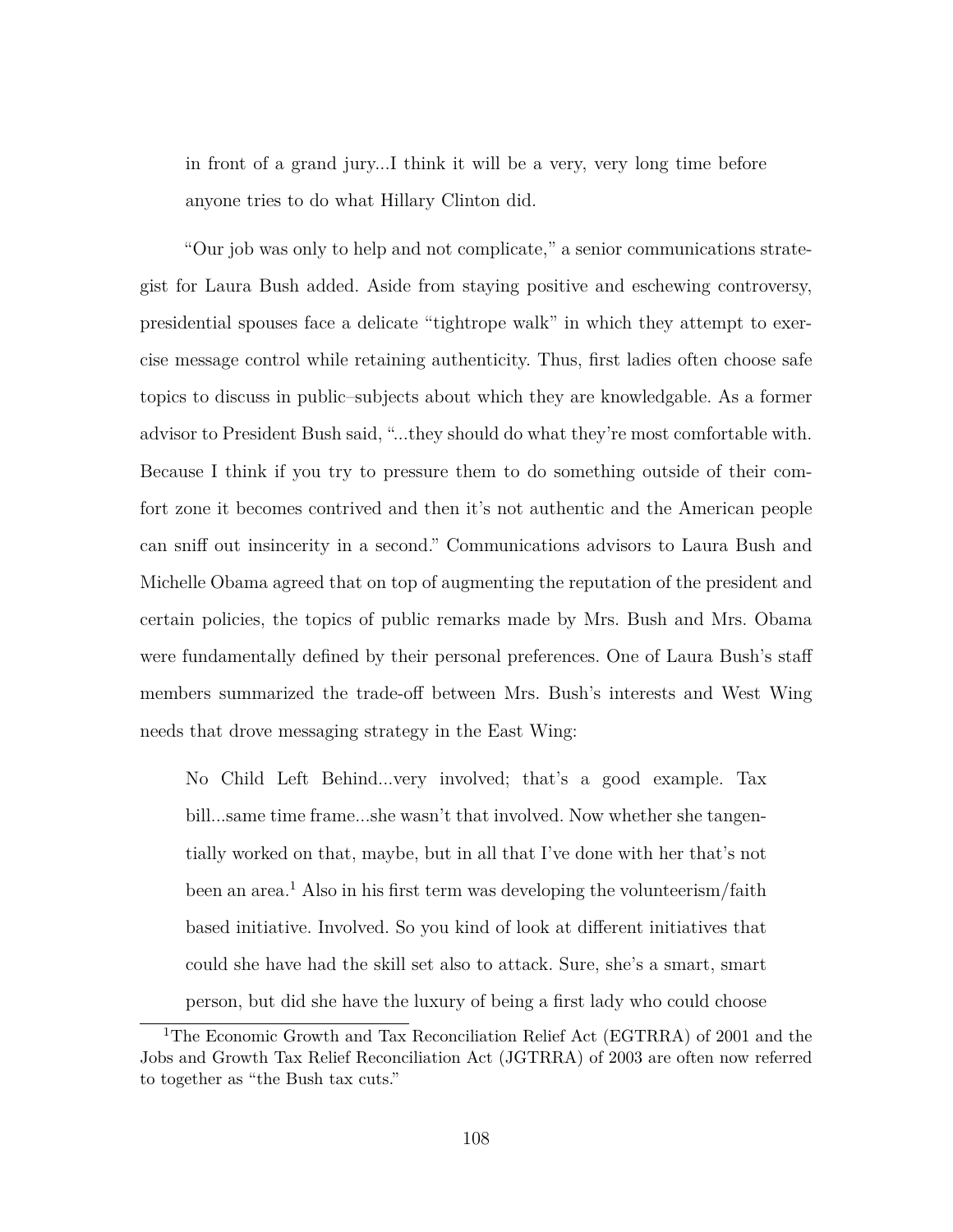where she spent her time? Absolutely. And so that's [education] where she spent her time in the first term and obviously post-9/11 their focus shifted and...she got such a response from doing the president's radio address on Afghan women.

She continued, later in the interview:

I went to a daily communication meeting in the West Wing. From a policy point of view, Mrs. Bush's Chief of Staff would be with President Bush's Chief of Staff deciding where Mrs. Bush's priorities could be from an interest and a need [perspective]. But you have to remember, so much happens without staff, between two principals, and so Mrs. Bush's interest could have been driven from President Bush, right? They have a very very close relationship so there's that factor. You can have all the staff in the world...but for the most part, particularly in the second term of the Bush administration we knew which issues we were helping with and we continued to go out on them. AIDS. PEPFAR. His global work. Working with women in Afghanistan. Education, pushing for reauthorization of No Child Left Behind in the second term. They [West Wing staff] didn't have to ask us to do that but we planned and reported in. They didn't necessarily drive our agenda. There would have been times where Dana [Perino] would have called me and said "If you could convince Mrs. Bush to actually do this interview it would be helpful because she could add a side of the story that they're just really not listening to."

A former senior staffer to Michelle Obama drew on similar themes in her explanation of the multifaceted concerns that inform the issues first ladies embrace, con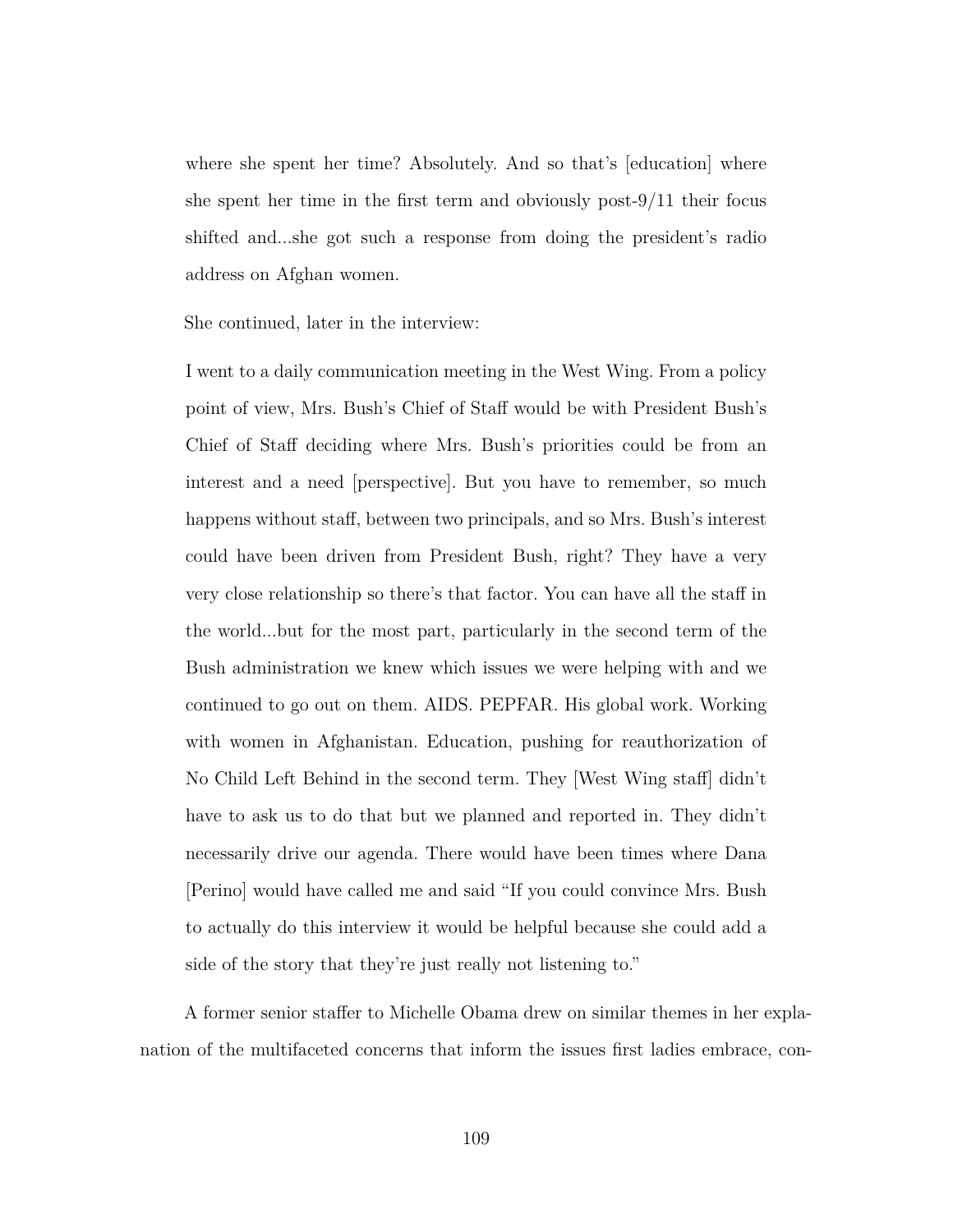fiding that teen pregnancy and AIDS in the African American community were a couple of projects interest groups wanted Mrs. Obama to focus on:

Knowing how polarized the country is...she intentionally did not give people a target. People had all these agenda arguments where they thought, "Oh, I finally got [an African American first lady]. She's going to be doing what I think she should be doing." And there was all of this projection on her. [Teen pregnancy and AIDS] were things she was not engaged with before she was first lady. There was no reason to pick them as first lady. Are they important causes? Absolutely. But you can't take on every important cause. So, take on the ones you think you can actually have an impact on, that the country would appreciate...and that are somewhat aligned with your husband's agenda. So, Joining Forces, all about veterans. This is a country that won president's office while they were fighting three wars. So, it was a natural offshoot. Affordable Care Act, health, wellbeing, early intervention. All part of the healthcare conversation. So, that's out there. The engagement of young people in public life. Go back to the president's speech in Cairo, go back to how to engage Muslim youth...no different than her mentoring program here in D.C.

Every bit of her agenda is intertwined in his and there's nothing that would give you an opportunity to take a pot-shot at her. If she had been a healthcare expert, she might have been more engaged in the Affordable Care Act. She was certainly engaged in talking about the need for preventative healthcare for mothers, for children, in ways that she has experienced herself and that she learned at the University of Chicago. So,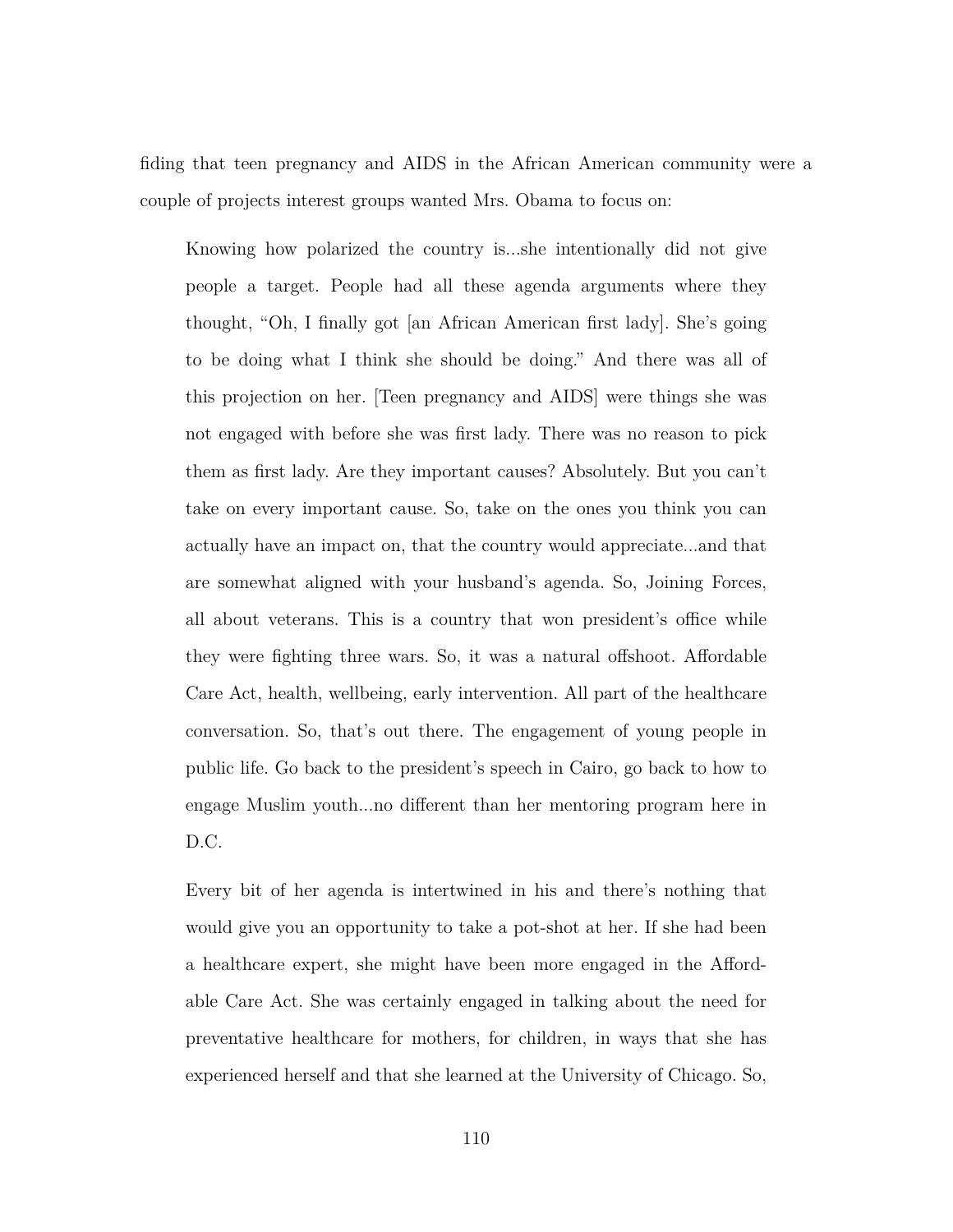her world was that, but advocating for a piece of legislation wasn't necessarily the same thing. Choose your battles kind of thing and do that piece well.

# 5.1.2 Going Personal: Conveying the President's Priorities at Home and Abroad

One of the three ways spouses shape the president's image is by making personal appeals to the American public on his behalf. As I mentioned before, proximity to the president is a unique asset first ladies such as Nancy Reagan and Hillary Clinton often wielded in private, but has also been used in public to vicariously communicate the president's concerns. When the president sends the first lady to an event or meeting on his behalf, he conveys a stronger message of personal interest than could be communicated through a vice president or secretary of state, despite the formal powers these other officers possess. It seems counterintuitive, but according to interview participants, first ladies often impart the priorities of the White House more effectively than the president himself. First of all, first ladies have less security than presidents and they travel with a smaller entourage. Disparities in the security details of presidents and first ladies are sometimes concerning to staff, such as a Reagan press aide who told me "She [Nancy Reagan] had a bulletproof raincoat. I mean, the president is always in front of the Blue Goose, the podium that goes with him wherever he goes and it's bullet proof. She doesn't have that...and anybody who goes to see the president has to go through a magnetometer...the first lady doesn't have that kind of security."

But as a former chief of staff to a first lady put it, there are major public relations benefits attached to deploying the president's "number one person": "I think people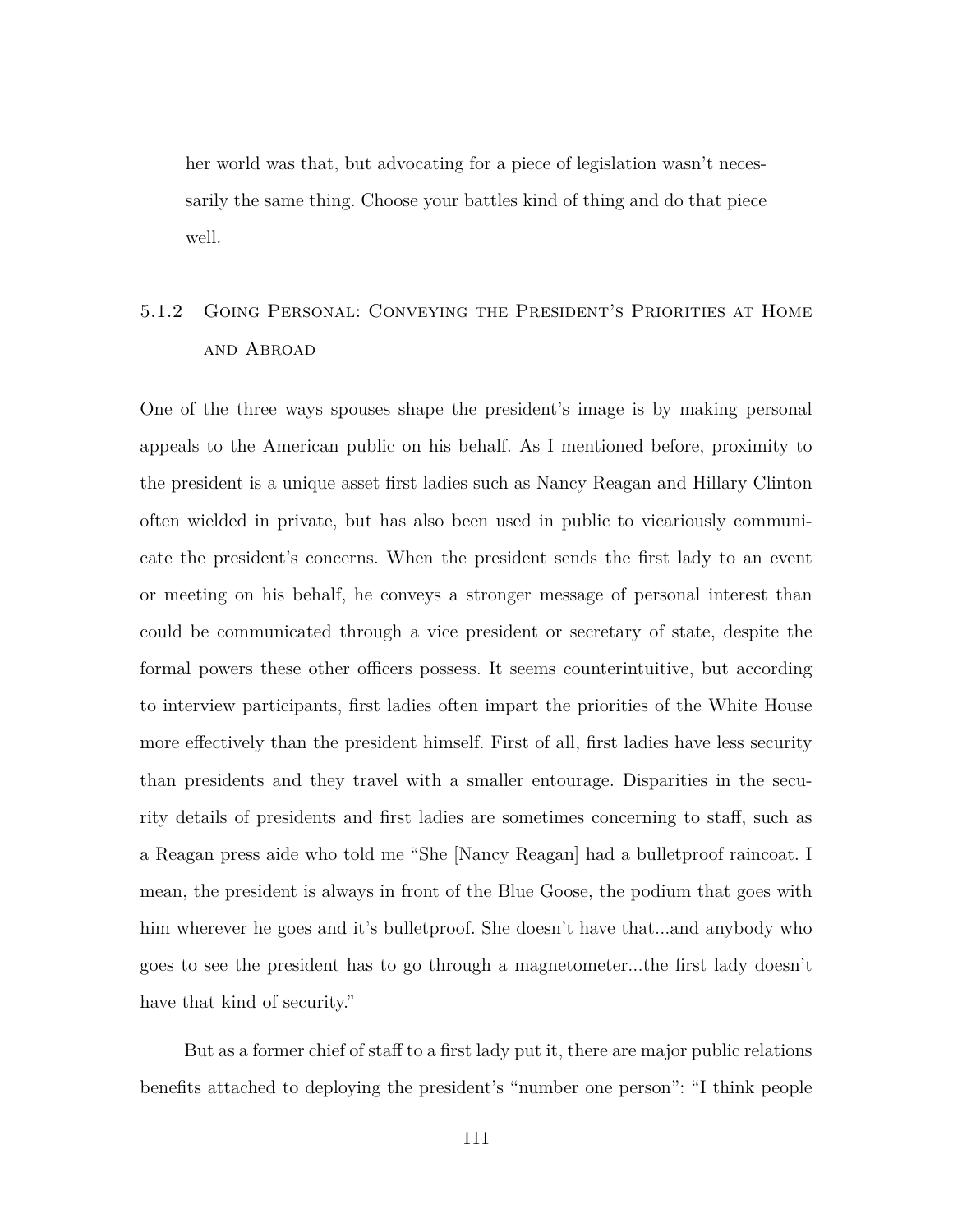really feel close to a first lady...maybe it's because you can actually touch them. I mean they have security but it's not quite as tight. You can shake their hand and they have enough time that they can smile at people and talk to them...that goes such a long way, that connect. I think it's all about how much time you can spend with people." A former director of advance for Laura Bush discussed the way in which different diplomatic responsibilities ascribed to the president and first lady during foreign trips can work to the administration's advantage:

She was able to raise the profile of policies. So if [President and Mrs. Bush] were taking a trip together, a joint international trip, he always had to be at meetings...with his counterparts, the head of state or head of government. He didn't a lot of times get the opportunity to go out into the field and see the international policies [in effect]. Mrs. Bush and first ladies can do this...their schedule will break off from the president's schedule and they will go out and spotlight [the administration's policy on the ground]. They can highlight it in a way that shows what is actually going on. We got to see so many more people, hear their stories. The president didn't get to, but it is harder to move a president than it is a first lady, for security reasons, and the package that comes with the president is so big and it is such a huge imprint. And so first ladies have an opportunity to be a little bit more mobile and flexible...they can do some of the public diplomacy work more easily I think than presidents.

I do remember on one of our trips that the president's advance team...said, "We want our trip to look like a first lady trip." It was harder...they waited, they planned the trip. They front-loaded his trip with...the bilateral meetings and things like that and then got him on into the field. And so it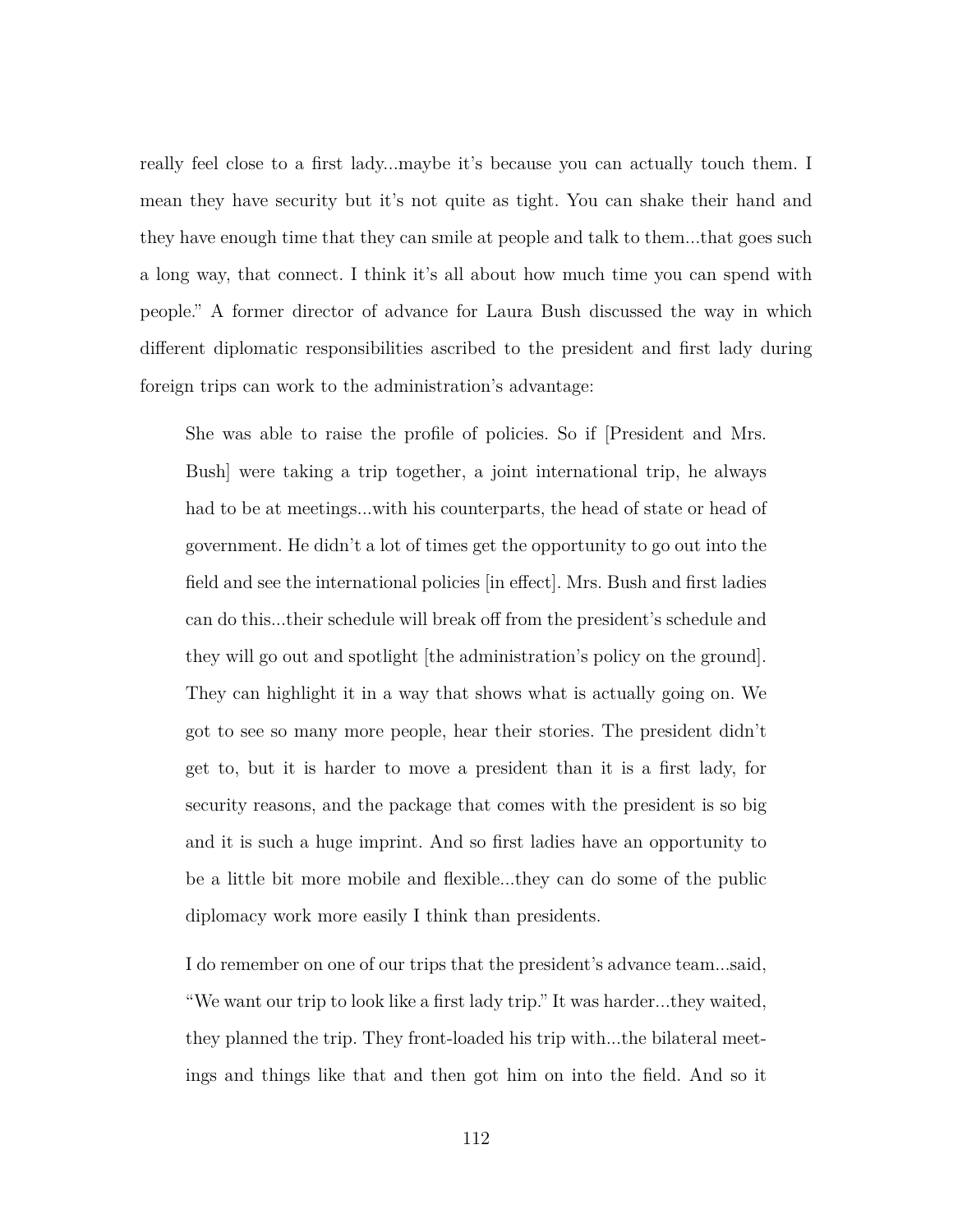enabled him to actually get to see everything. It was in Guatemala. That is what Mrs. Bush got to experience all over the world.

Another senior staffer to Laura Bush in the second term confirmed the special appeal of first ladies overseas: "She was so well received. The president's spouse is probably the most highly regarded surrogate that you could send to a foreign country...it's just human nature. She couldn't sign memorandums of understanding or things like that...but she is there [to say] this really matters to the president. She could say that better than anybody." The Obama administration has also deployed the first lady strategically abroad, though they have closely guarded the aims of these trips, according to a journalist who covers Mrs. Obama. Following in the footsteps of the Bush administration, Mrs. Obama usually visits disenfranchised groups when she arrives in a host country and she is careful not to project the image of an official foreign envoy. The insider shared a couple of examples with me:

With her trips to South Africa and Botswana, the goal was somewhat personal; [Michelle Obama] had said she wanted to make a sort of pilgrimage there but the other reason was that the president hadn't spent as much time in Africa as the administration perhaps thought he should. Because both President Bush did with PEPFAR and so did the Clintons. So they wanted that presence and it looked good. With her trip to China, there wasn't nearly as much press access and the administration said it was because of the laws in China and the different media environment there. But really they had begun tightly controlling her appearances and press access to her at that point. And even though she did make some controversial policy speeches, with pointed terms about open access, she spent time with minority groups that were discriminated against in China. So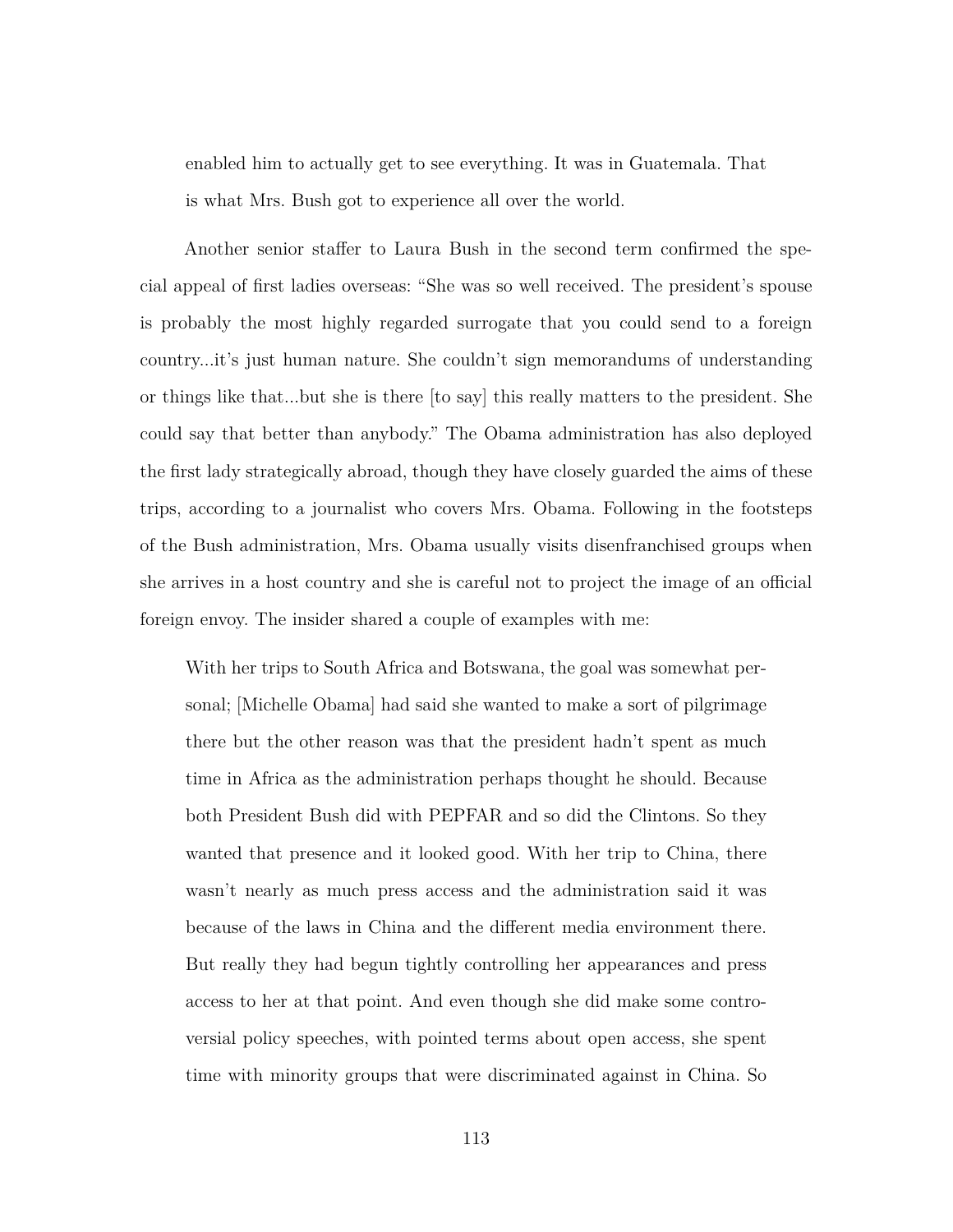it was painted as a goodwill tour and I think they were wary of sending a message that she was there to do diplomacy, but the trip came before president Obama's trip to China where some very serious things were discussed.

A staff member who traveled extensively with Rosalynn Carter abroad recounted how deeply Mrs. Carter was affected by a trip she made to Asia in 1978. He accentuated the personal message presidents communicate to the public when they send their spouses to distressed regions and the immense impact on foreign policy first ladies can have if they so choose:

During the time we went to Thailand was the Pol Pot regime...there was a refugee crisis on the Thai border and the president didn't go but he wanted to send his wife to be his emissary and tell the world the United States cared about what was happening there. It was really a day of jarring contrasts. We saw masses of humanity. We were at one camp and...right after we left [Mrs. Carter] was told that the baby that she had held ten minutes before had died. And she was just completely wiped because of the experience. And then we flew from there to the Summer Palace of the King and Queen and sat in the backyard gardens for tea. You know, it was such a disconnect...a contrast. And she came back to the United States and she said to the president, "We have to do something about this crisis," and...the foreign aid package to Thailand for the refugee crisis was increased after that. She came back and really moved the needle...because it is so personal, it is so intimate...it's not the vice president and the secretary of state who are going to say, "Jimmy we have to do something about it! Jimmy we have to do something about it!" And so it is someone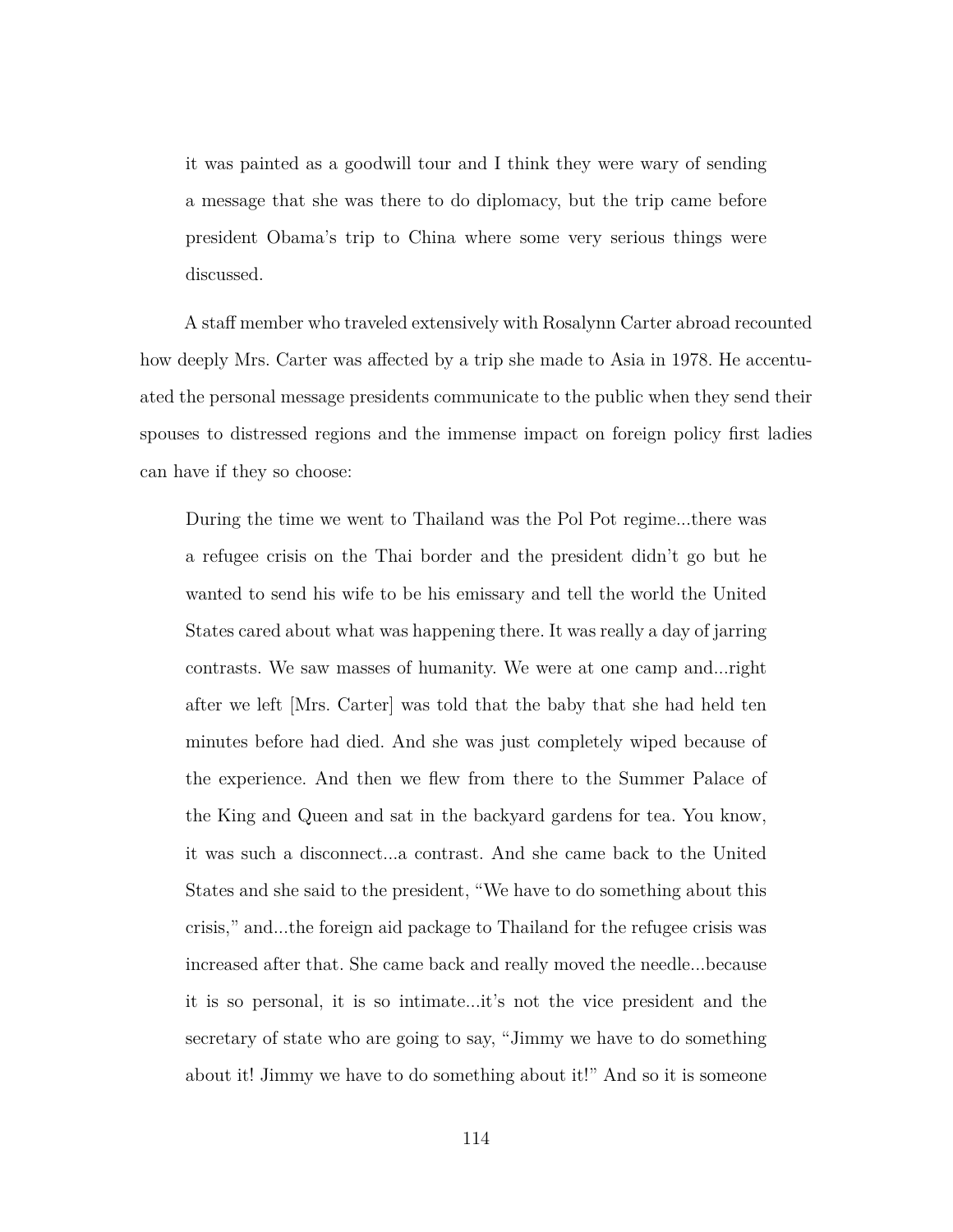who carries the eyes and ears of the president in a very different way than other people do.

While it is not the focus of this dissertation, it is fascinating to consider the possible policy implications of the intense personal interactions many first ladies share with impoverished populations. Due to security concerns and time constraints, presidents and other high-ranking officials are often protected from the calamitous situations over which they preside. There is a normative argument to be made for the increased mobilization of presidential spouses, talented political actors with celebrity status, few formal responsibilities and the trust and attention of the President of the United States. In addition to personalizing international diplomacy, experts claim spouses can fill gaps and balance deficiencies in the president's public image. Campaign speeches provide one stage for this improvement process to take place. In her 2012 DNC address, for example, Michelle Obama called attention to President Obama's nightly ritual of reading letters from struggling American families, emotionally sharing, "That's the man I see in those quiet moments late at night, hunched over his desk, poring over the letters people have sent him...I see the concern in his eyes...and I hear the determination in his voice as he tells me, "You won't believe what these folks are going through, Michelle...it's not right. We've got to keep working to fix this. We've got so much more to do"" (Obama, September 4, 2012: Charlotte, NC). A prominent journalist confirmed:

If you looked at these last three first ladies, you would find instances where they're talking about how hard their husband is working, how committed he is to whatever it is, healthcare reform, the war on terrorism...so they are kind of reinforcers of the message, and also they're able to offer a little bit different perspective. They're able to not just speak on the policy, but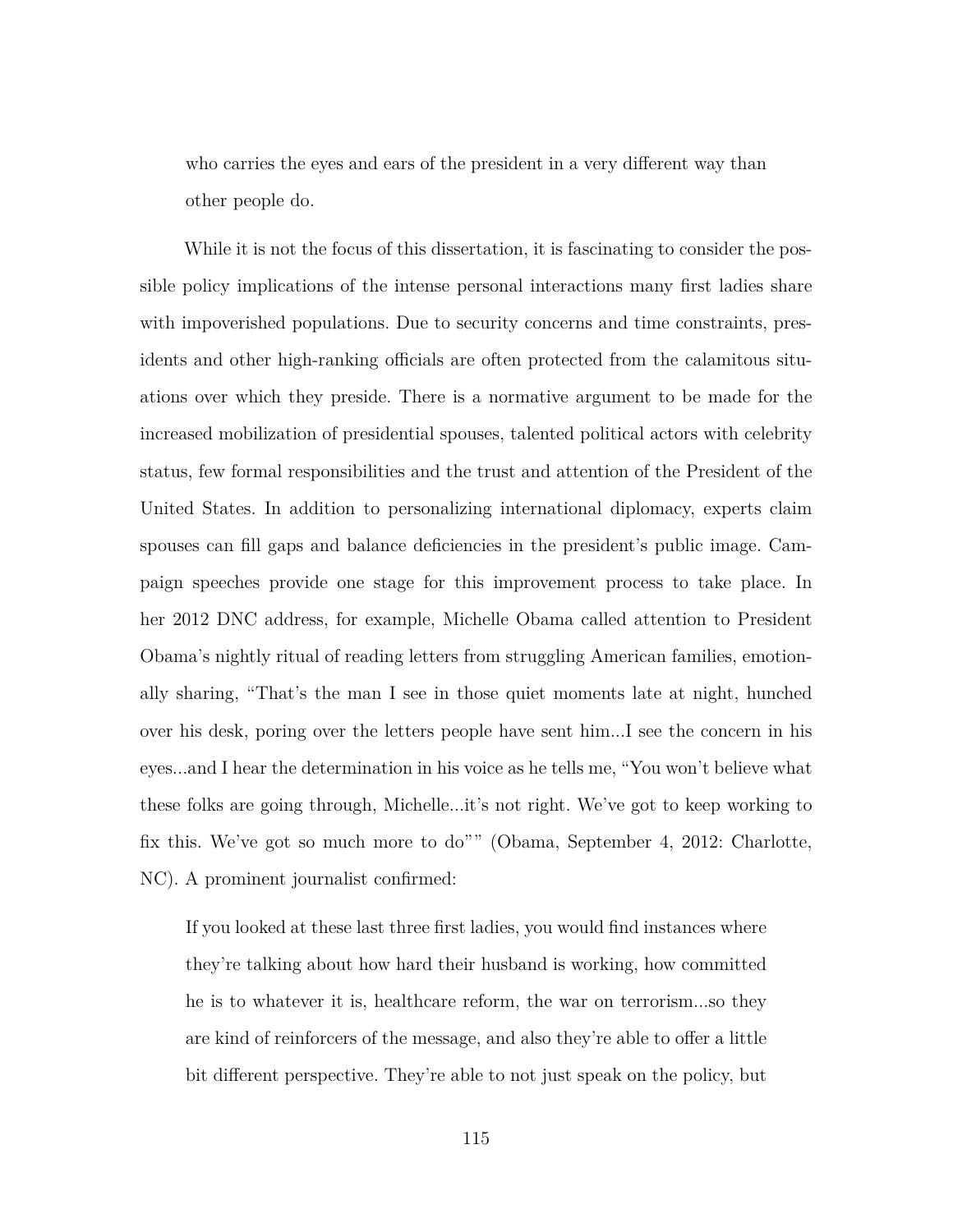give you the kind of personal dynamic. For example, "You don't know how late my husband stays up at night fighting the war on terrorism, trying to make healthcare affordable, trying to increase wages." Whatever the specific policy agenda is at the time.

The ability of first ladies to soften or humanize the president's image was an especially common declaration of former Obama administration staff and advisors, though a famous strategist suggested that the need for humanizing varies by president. About Laura Bush, he bluntly stated, "She was a real asset to Bush though. Because she was seen as smart and he was seen as dumb, and that helped. Because it was like "Okay, he married a smart woman. He has smart people around."" In her book, *Spoken From the Heart* Laura Bush admitted that the "cockiest" thing George W. Bush ever said was that he wanted to get Osama bin Laden "dead or alive," (Bush 2010: 386). The first lady reportedly quipped "You gonna get 'im Bushie?" in front of some staff after hearing the vulgar remark (Kessler 2007). Regarding whether Michelle Obama fills a void in President Obama's personality, the same Democratic strategist suggested that what she brings to the table is a greater ability than the president has to convey emotion: "Well he's Mr. Smart, you know, he's just so very controlled. And she is so warm and human and impressible. She's an enormous asset."

Another celebrated Clinton strategist argued that Bill Clinton didn't need the sort of emotional accompaniment that other presidents required from their wives, slyly commenting "Hillary Clinton had a competent husband so it was different than other administrations." Other communications advisors claimed that Mrs. Clinton was central to the Clinton campaign's efforts to dispel rumors about the candidate's infidelity. A senior Clinton campaign advisor referred to the couple's first joint interview in 1992 on *60 Minutes* with Steve Kroft in which Hillary Clinton famously asserted,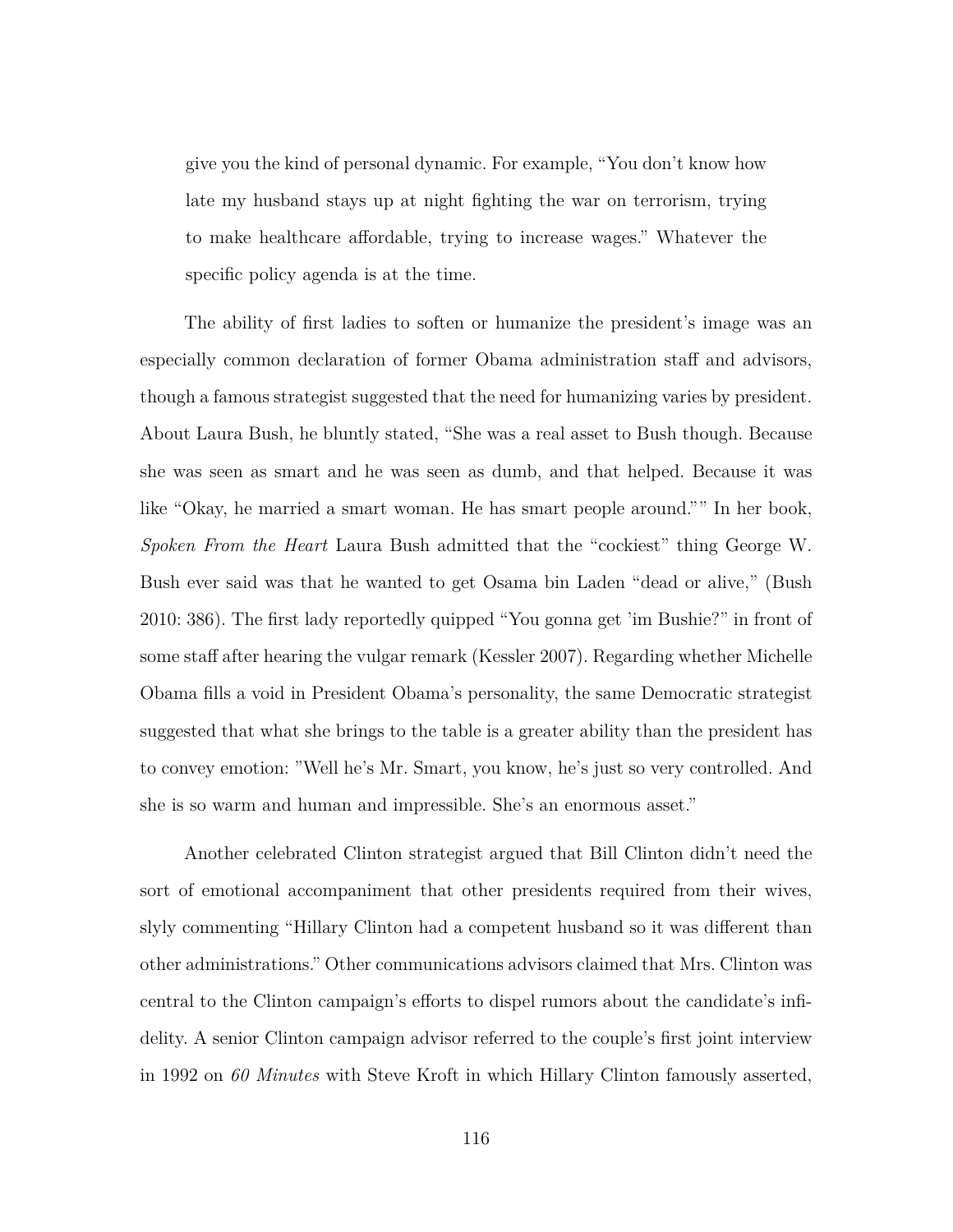"You know, I'm not sitting here like some little woman standing by my man like Tammy Wynette. I'm sitting here because I love him and I respect him and I honor what he's been through and what we've been through together. And you know, if that's not enough for people, then heck, don't vote for him" (Garofoli 2008). "The fact that he had this brilliant, strong, independent woman (by his side) that said 'I'm not just anyone who'd stand by my man,' that was enormous, the most important asset you can have. Because people would say, I think, sensibly, 'Well he can't be all bad, she likes him,"' the advisor argued. In fact, damage control was one of the main functions a Republican strategist suggested the spouses of candidates can serve: "If you can put a wife out there to show they're human, they're dads, they're husbands, it helps. That's more interesting to the voter. We've also seen the wife up on the podium standing by her man. If you can show that image of solidarity, show the wife supporting her husband, a lot of people will say 'Well I don't have to like the guy or what he did but if she can stand by him I can hold my nose and vote for him."

Finally, a former aide to Michelle Obama compared the current first lady's contributions to the president's public image to the dynamic between Hillary and Bill Clinton:

[Michelle Obama] is popular because she tries hard to be a normal role model. She's not overtly political, she's very accomplished and very smart, but she's the converse of the president, she humanizes him and she is very arms-open to the public, where he is not. She's as non-confrontational as possible and has had to step away from her own interests while doing this. It's interesting to compare them to the Clintons because president Clinton had a very open and emotional demeanor; people didn't need Hillary to balance him out in that way because he provided it. President Obama is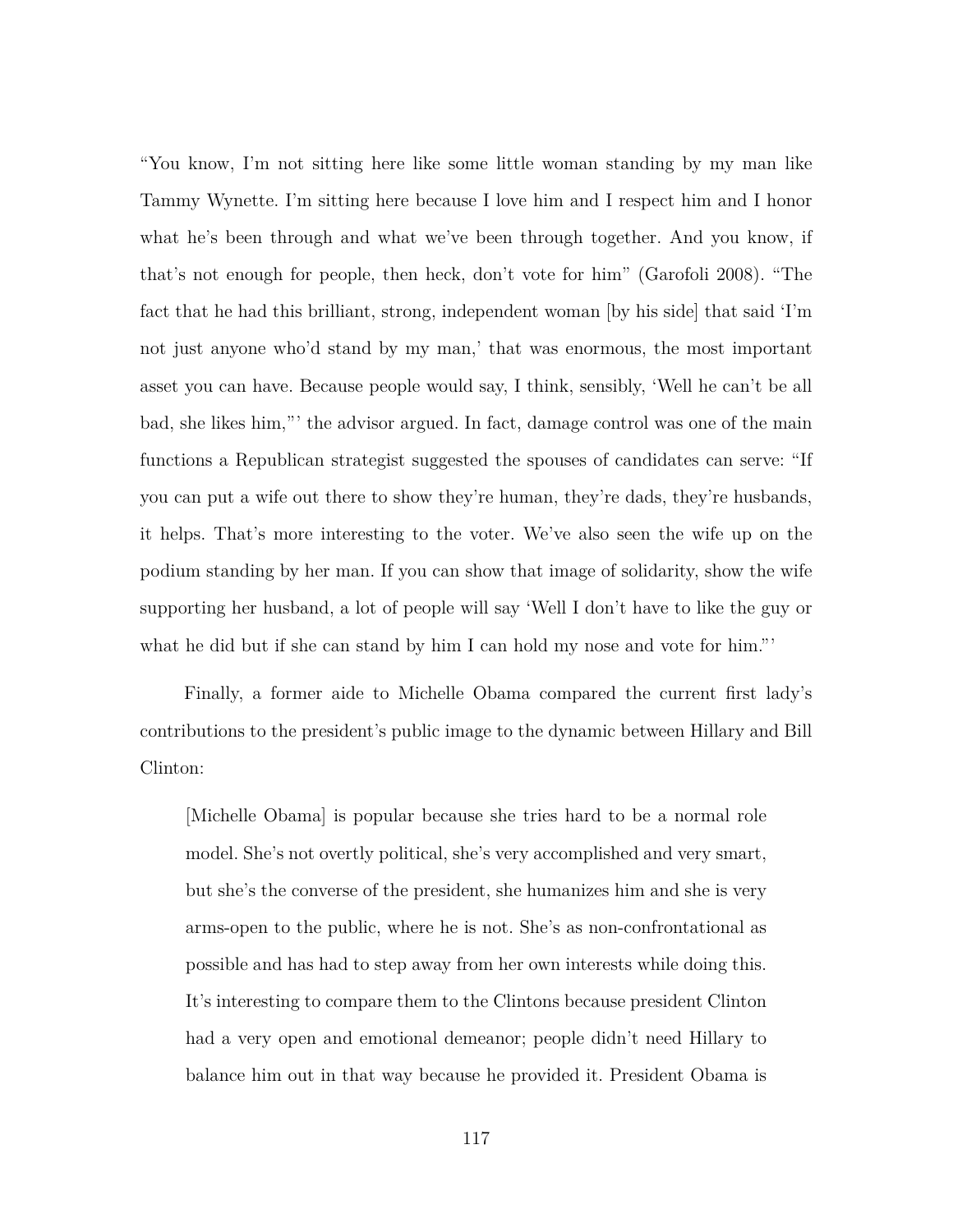criticized all the time for being stoic and unemotional...it is off-putting to some people to always seem like the smartest person in the room, which Michelle Obama almost always is, but she can be human about it. The president doesn't do that as well and that's what she does for his public image.

#### 5.1.3 Going Purple: Addressing Unfriendly or Unfamiliar Audiences

As a Clinton insider put it, first ladies also bring to the bully pulpit "a way of being able to depoliticize an issue," that no president or presidential surrogate can match. To be sure, the ability of spouses to remove partisan politics from a policy conversation is wrapped up in the public's conception of them as political outsiders or unofficial representatives of the administration. As we saw in Chapter 3, this understanding is evident in the distinct ways in which Americans evaluate first ladies and presidents. Spouses are also able to "stay above the fray" because they don't directly engage with journalists on controversial subjects, and they benefit from the freedom to pursue alternative forms of media coverage to the White House press corps. The Office of the First Lady works hard to preserve her positive reputation, which initially surprised me. I often wondered over the course of my research why such a popular surrogate was not overexposed when the president's approval ratings suffer. A political scientist I spoke with claimed he had the same thought during the botched rollout of the Healthcare.gov website this fall as well as troubled budget negotiations with congress. "Where's Michelle? Why isn't he pushing her out there?" he exclaimed. "Because you can't stick the first lady with your crappy policy," a senior communications staffer to Michelle Obama answered during our interview. She elaborated: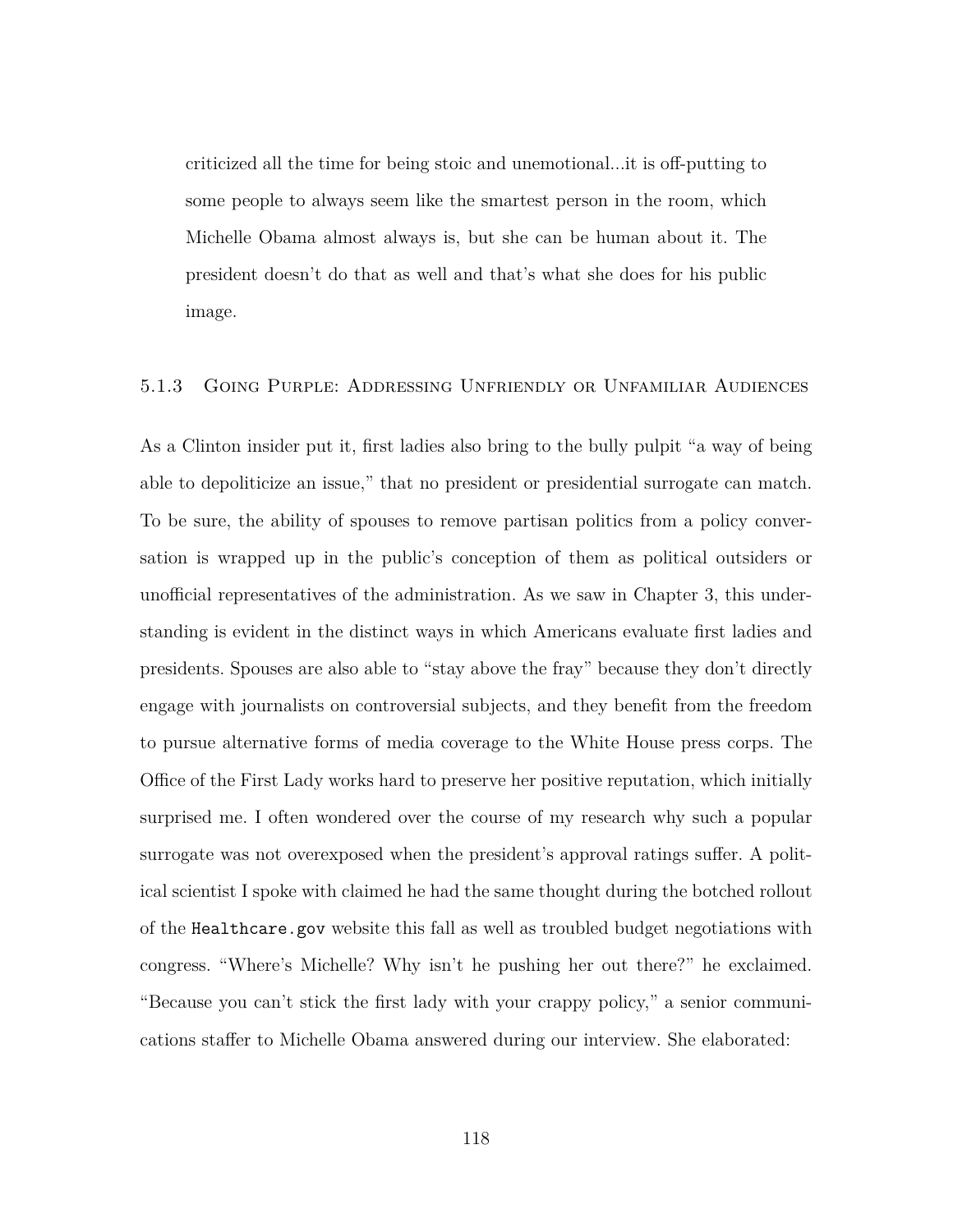And I don't mean it's crappy policy. It may be good policy, but it's also controversial. She's not the cleanup batter. That's not the right role for them. She could do policy-related things where she's not expected to win, but she's expected to contribute. She can't be the closing argument. It's not useful to have the first lady lobby, which is what you have to do in order to get policy passed. I think Mrs. Obama has gone to the Hill once or twice for her nutrition stuff. But there's a whole army of lobbyists on both sides of that thing and to put the first lady on a lobby doesn't really suit the role. It doesn't really suit your staff either. You have one head of policy and maybe two or three people. The first lady's staff is very small, so you couldn't do that without the West Wing side of things and then it would be considered West Wing.

Naturally, since the death of the Health Security Act in 1994 first ladies and their staffs have avoided the image of policymaker and lobbyist. While they readily discuss policy in carefully crafted and practiced public remarks, in the rare instances in which first ladies are startled by controversial policy questions from journalists, they simply decline to answer:

[The Obamas] have been trying to look for ways to effect change, but not through congress. Like they did on the campaign, they have sought funding from independent groups, through private foundations, and she's definitely lobbying but in different ways. She's not going to Capitol Hill and neither is he. It's private phone calls, conference calls and using her fame and influence that way. Press relations have also changed from more round tables to more pop culture appearances where the White House can control the narrative. She's in some situations where traditional press is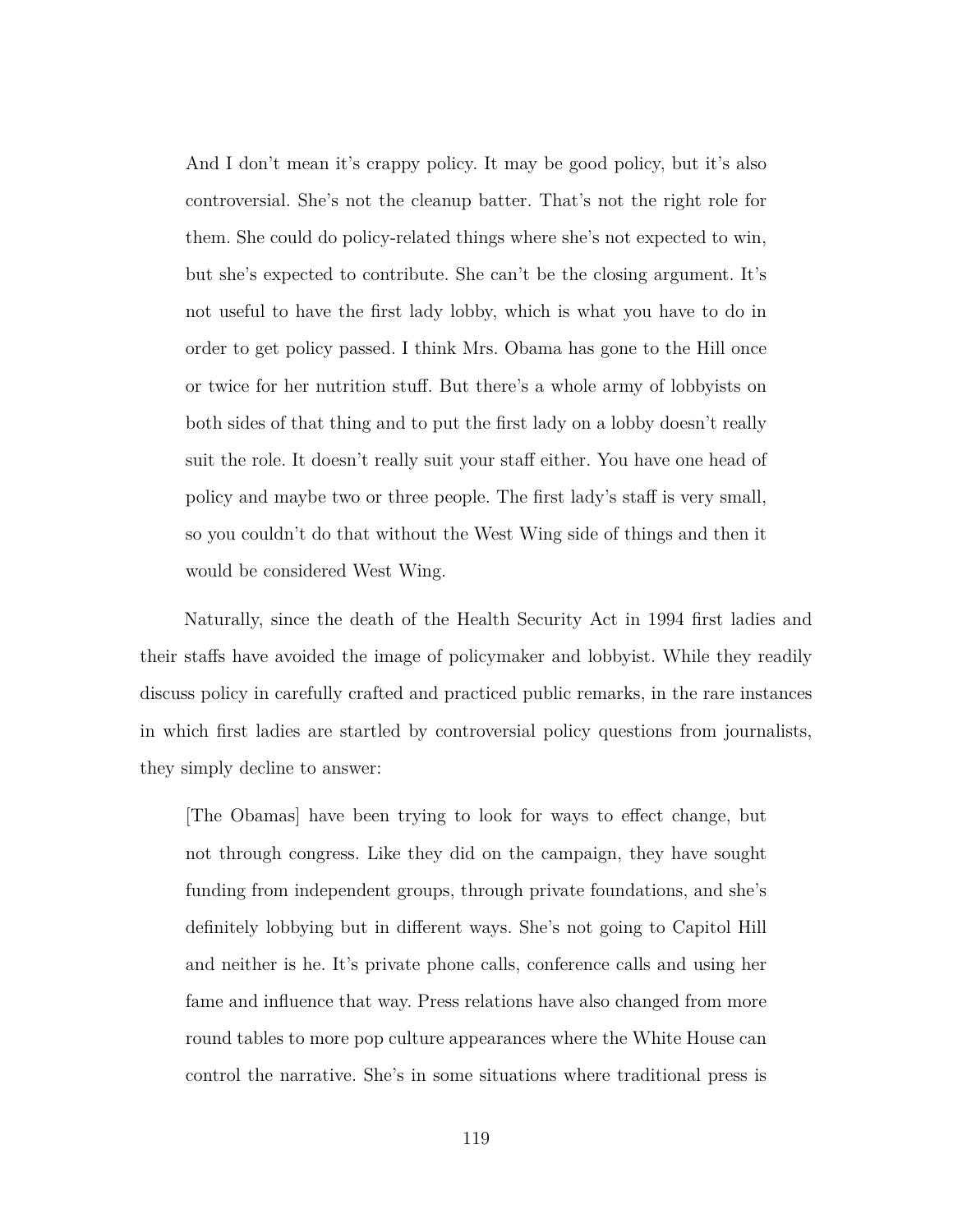there. In one instance she was in the Oval Office with some moms when the [Healthcare.gov] website wasn't working and it gave the press corps a chance to shout at her but she didn't even respond. They said "Why are you here?" and she said "I'm a mom." So you know, three words. They pick and choose their relations with the press and the first lady's press pool is very well trained. We would never shout at her.

According to a Carter communications advisor, what little tension does exist between East and West Wing staff is derived from the unwillingness of East Wing staff to compromise the first lady's public appeal in an attempt to mold the president's. "Who is most popular? Who can we count on not to mess up? You're trying to leverage that popularity to help the president...but you ideally want to keep first ladies above the fray. The East and West Wing are often at odds over that because her staff is personally loyal to her and any request to use her...in a potentially controversial way can dampen her popularity and they don't want to see her take the fall for that." A former presidential chief of staff stressed a similar point in his comparison of first ladies to other presidential surrogates: "First ladies, they target their appearances, they keep their powder dry and they do selective events. If you do that, it always keeps the appeal there, so I think that's another reason [that they're more popular]."

Event requests are exceedingly common in campaign season, specifically during midterm elections. Laura Bush's former staff boasted her widespread appeal in 2004 and described the strategic decision of operatives to send Mrs. Bush to swing districts where the president would not have been greeted with open arms. "Mrs. Bush was definitely seen as more moderate than her husband. And really by virtue of staying silent on a lot of the issues that may have been more controversial. That may have allowed her to go into areas in the country that were more moderate...that her voice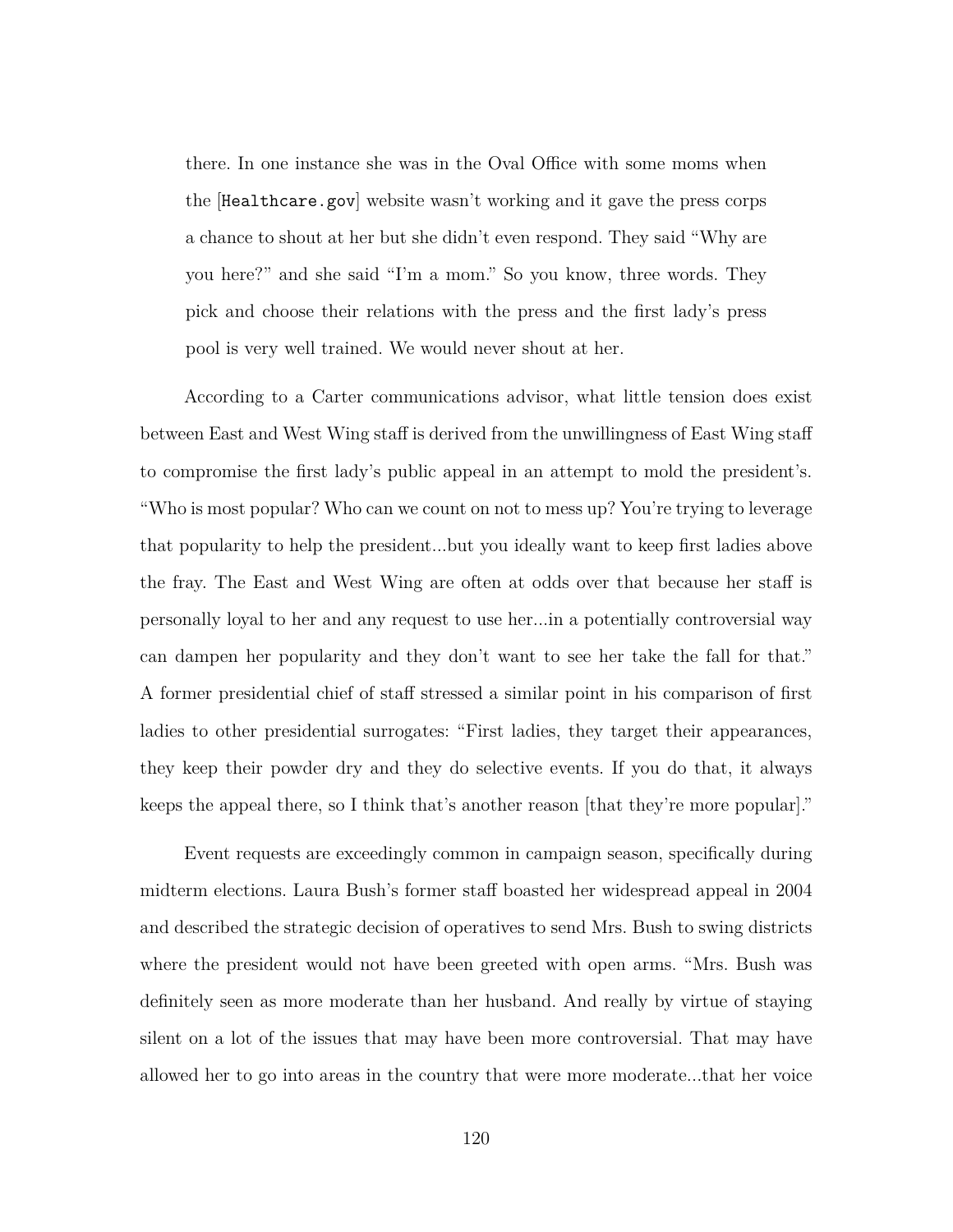may resonate a little easier than the president himself. She was very, very strong in that area," said a press aide. A senior staff member confirmed:

During the midterm elections and during the 2004 reelect absolutely she was an incredibly important surrogate for the president. And a lot of people would tell you she helped tip the balance on what women thought of him when she gave her convention speech in New York in 2004. And really from that podium talked about how she watched him struggle, making the decision to go to war in Iraq. And so...she put a human face on what was then a very controversial war time presidency. During midterm elections in 2006, she was out there. She raised about \$15 million, I mean she was deployed in so many of the moderate races where it was more difficult for the president to go because she was more popular. So...we worked with political affairs. We worked with the RNC. So yes, we worked very closely with the entities that had the full picture and the full map of what was happening politically and where she could be best deployed and she only wanted to go places where she could help.

Not only did Mrs. Bush's popularity soar in the second half of the administration at home, but she remained very well-liked abroad when the president's decision to invade Iraq had squandered much of his approval overseas, as a press officer discussed with me.

We really had a very strong reception wherever she went. We would go into places where she was literally clapped for on the streets all the time. I mean, I remember specifically being in Italy and thousands of people gathered outside the restaurant where she was eating...she walked out and the entire crowd erupted. I didn't always see that with President Bush.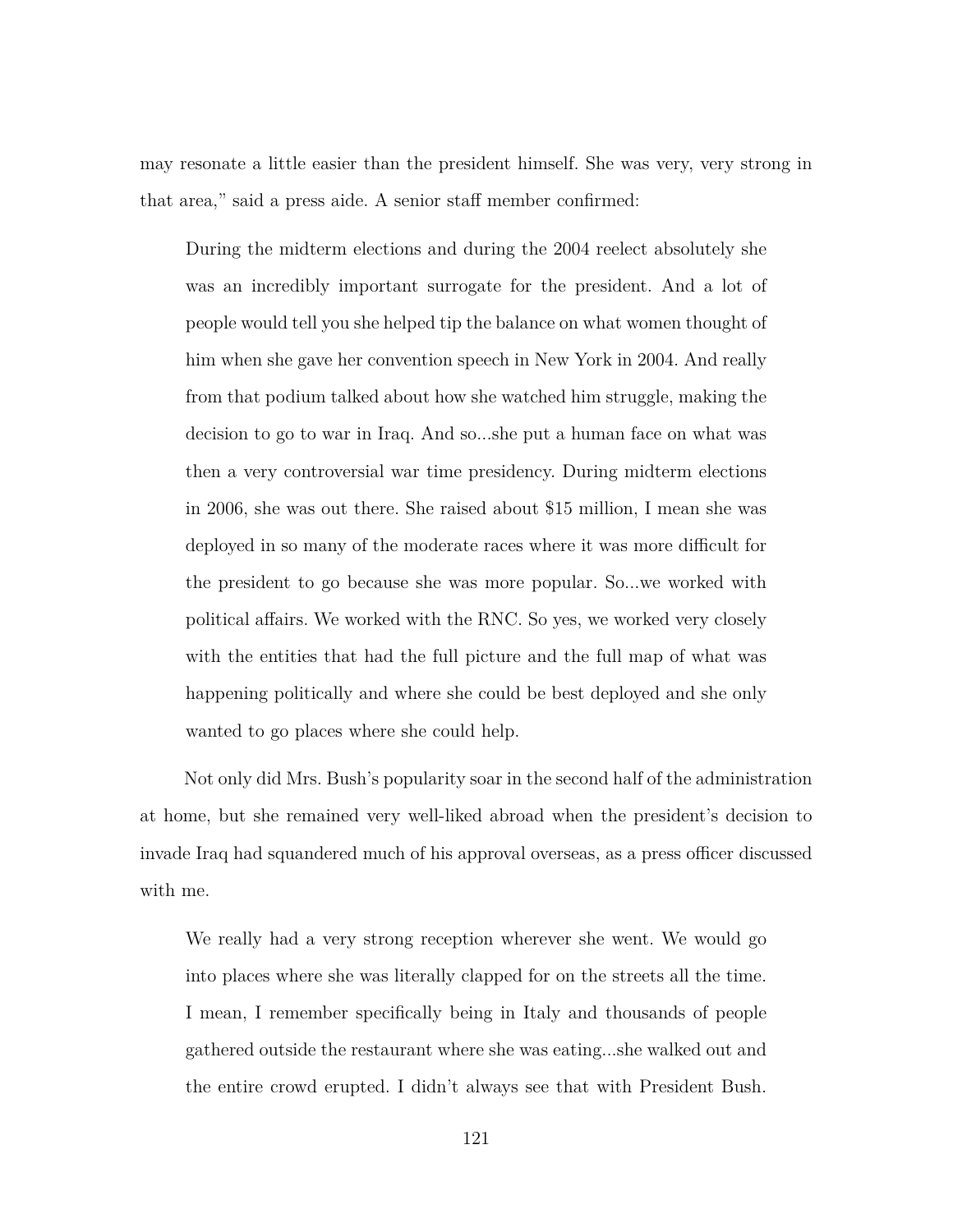But he also has to take a stance on issues and policies that not everyone is going to like. I remember sitting in a meeting with Dan Bartlett, the president's communications director one day and I was telling him what we're doing. And he was like "Are you all *ever* on defense?" and most days no, we're not, we were always on offense, so it was always great stories we were able to tell him. Rarely was the first lady's office on defense in communications.

Though first ladies largely have the luxury of evading tough policy questions, when they do engage in policy discussions they tread lightly. For example, when traveling abroad, Mrs. Bush usually centered her comments on the human rights ramifications of foreign policy. Mrs. Bush's staff often brought state department personnel with them on trips to sensitive regions, such as Liz Cheney, deputy assistant secretary of state for near eastern affairs at the time, so they could "drill down" on policy issues the first lady wasn't comfortable discussing in detail. As a former staffer to Laura Bush reminded me, Mrs. Bush spoke about breast cancer in the Middle East "at a time when you couldn't even say the word breast there," and made very strong statements deploring Burma's ruling regime. In an unprecedented White House Briefing Room press conference by a first lady in 2008, Mrs. Bush urged Burma to accept foreign aid after Cyclone Nargis devastated the country's shores and called for the release of political prisoners. Here is an excerpt from a statement Laura Bush made about the Burmese refugee crisis in 2008:

Burma's regime has ignored the entreaties of the international community. It has treated the United Nations Special Envoy with disregard. Through its actions, the regime has reaffirmed its disdain for the will and the wellbeing of the people of Burma. The military leaders carried out a sham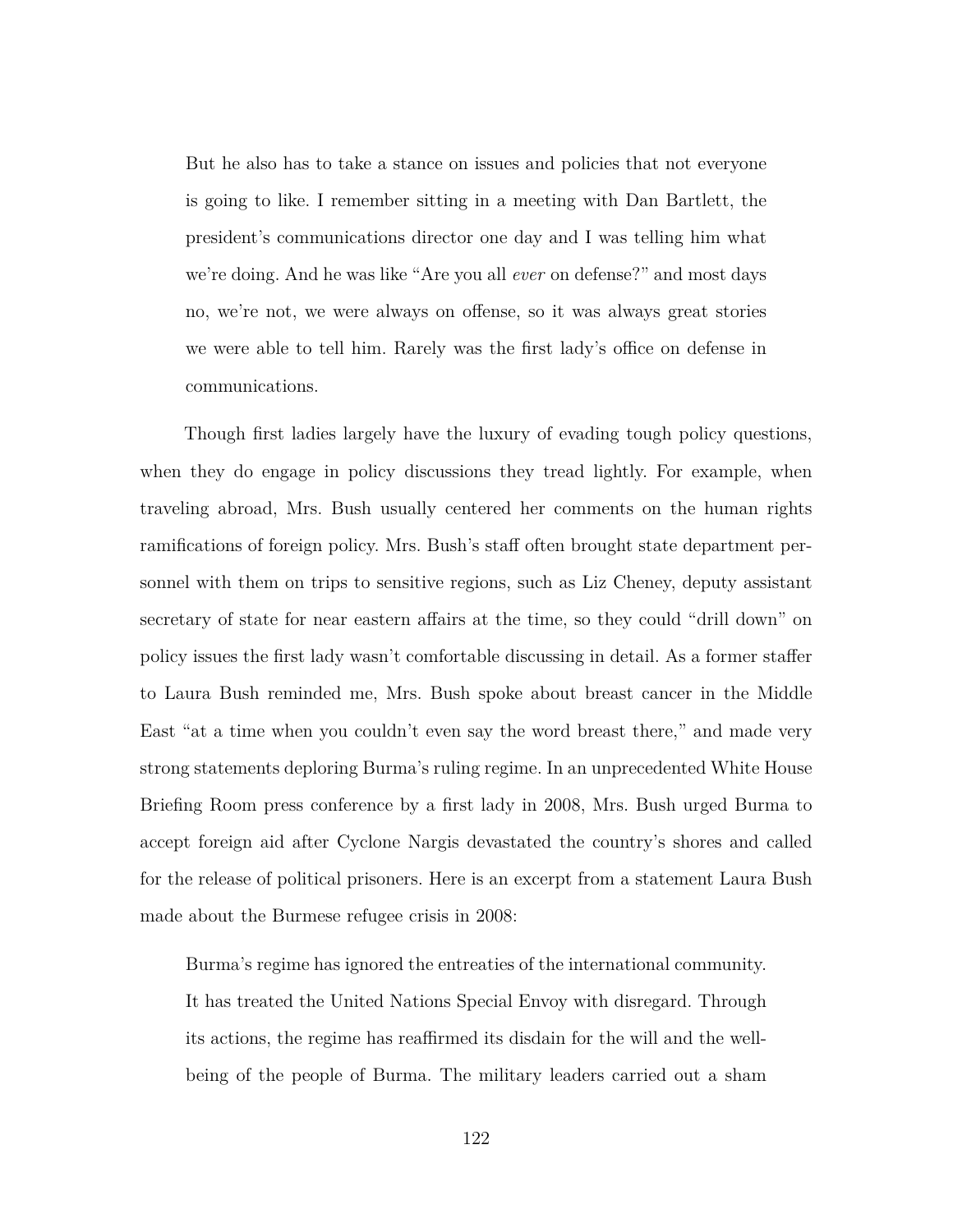constitutional referendum, extended Aung San Suu Kyi's house arrest, and continued to arrest political activists. The United States reiterates our long-standing call for the Burmese regime to engage in a genuine dialogue with all democratic and ethnic minority leaders, with the goal of making a credible transition to civilian, democratic government. We call on the regime to release Aung San Suu Kyi and all other political prisoners (Bush, September 25, 2008: Washington, DC).

"If you closed your eyes she did almost sound like Hillary Clinton...people were not recognizing again, that she was overseas becoming a very important voice. And by the way Hillary Clinton too...you know in many ways after she was dealt her big setback at home on healthcare, she became a much more important voice overseas," a journalist said as she described the strides modern first ladies have made abroad with human rights and women's rights. Laura Bush's staff claims that part of the reason she was able to make political statements without aggravating the American public was because of the style in which she spoke. "To me, Hillary Clinton and Laura Bush had done the same amount for women. But Mrs. Bush is seen as traditional, I think partly because she is conservative. And because of her mannerism; she is reserved. And she is a quieter-type person. But she...has so much to say on topics that are significant. It's just she doesn't say it loudly–and I actually mean volume-wise."

One of the best explanations I received for the efficacy of women's rights campaigns led by first ladies belonged to a former senior advisor to Hillary Clinton, who noted changes in her rhetorical style after the healthcare reform debate in the early nineties. People didn't like Clinton's pointed remarks and "how she would come back with a sharp answer" if she were asked a question she didn't like. But Mrs. Clinton took a much more nuanced rhetorical approach abroad when she advocated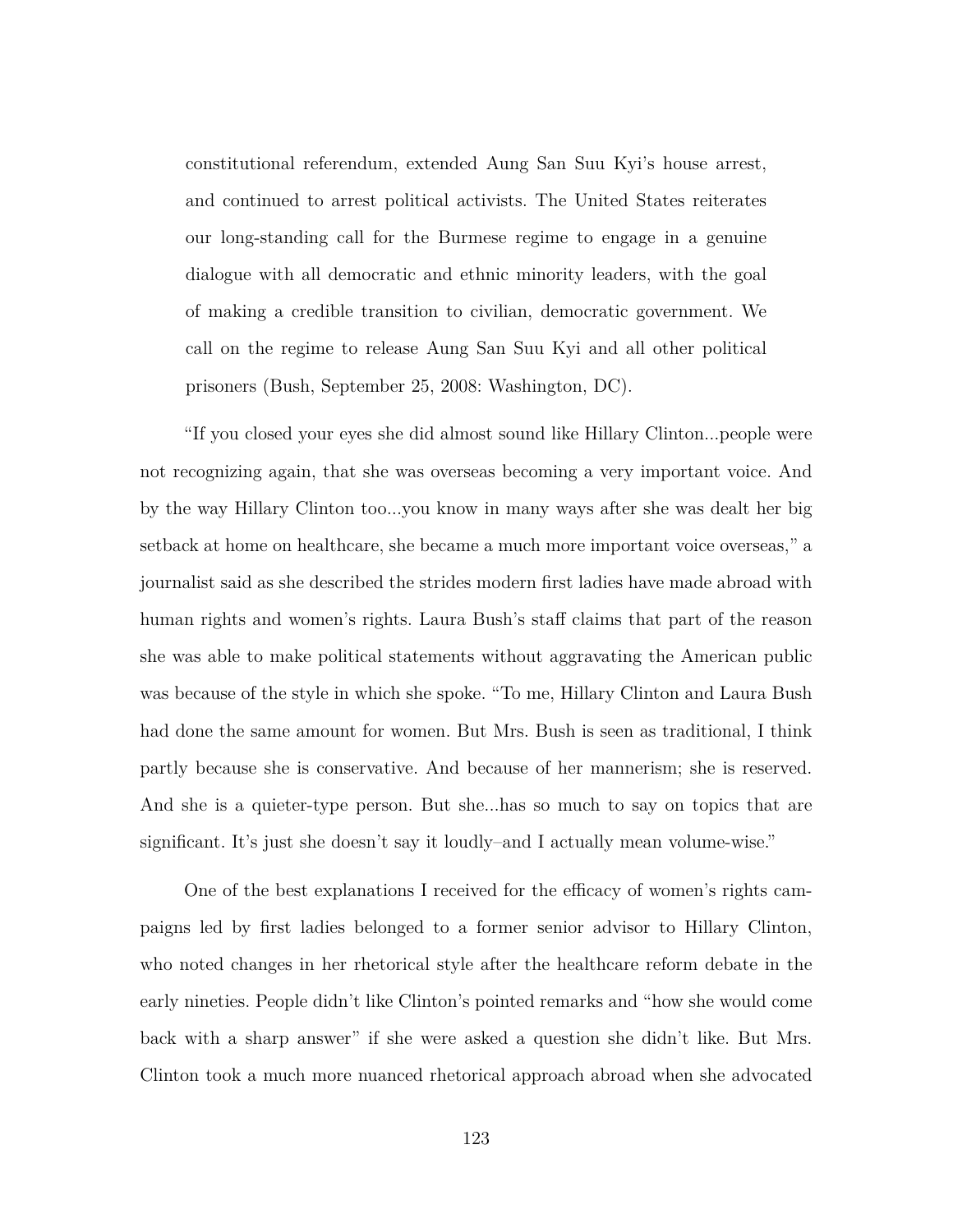for microloans and women's economic freedom later in the administration. Referencing Hillary Clinton's historic trips to South Asia in March of 1995 and her speech titled "Women's Rights are Human Rights" at the September 1995 Beijing World Conference on Women, the advisor urged: "If you are in the art of persuasion, the worst way to persuade is to call them [your opponents] out or be critical. You want to be diplomatic. The *how* of this is part of one's effectiveness. She was masterful about this. She did it in a way that was very compelling and demonstrated that this has huge payoffs." "You point out what they're doing right," a policy advisor to Laura Bush said.

Barbara Bush was a master at the art of persuading or seducing a hostile crowd. Her staff reminded me of her 1990 commencement speech at Wellesley where Mrs. Gorbachev was her guest. Prior to the speech a petition to retract Mrs. Bush's invitation was signed by thousands of students who thought her conservative ideals and lack of career experience was a poor representation of their own aspirations, sparking protests and a campus-wide debate on feminism, according to a *New York Times* article (Butterfield 1990). Mrs. Bush complimented the crowd and made fun of herself, her staff recounted. Perhaps in the best lines of her speech, she joked, "Now I know your first choice today was Alice Walker, known for *The Color Purple*. Instead you got me, known for the color of my hair." And later, "Who knows? Somewhere out in this audience may even be someone who will follow in my footsteps and preside over the White House as the president's spouse. And I wish him well (Bush, June 1, 1990: Wellesley, MA)." "The students loved it," a press aide recalled.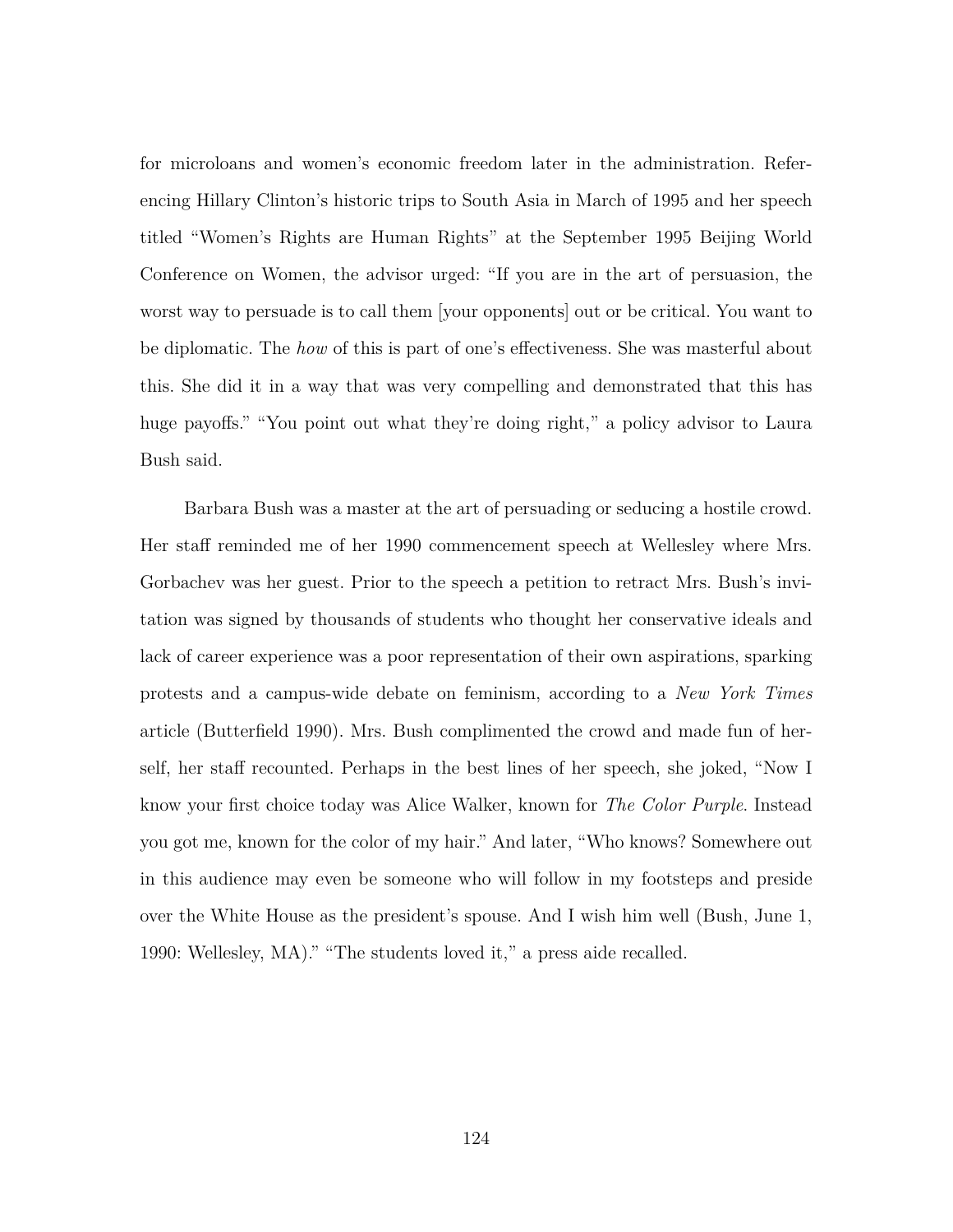# 5.1.4 Going Positive: Pet Projects as Soft Frames for Presidential POLICY ITEMS

According to former White House staff, professors, and journalists I consulted, the projects first ladies pursue must meet a variety of criteria. One of these criteria was mentioned briefly in an earlier section of this chapter: the personal interests and experiences specific to each first lady. In addition to Hillary Clinton and Laura Bush, who had successfully tackled healthcare and education reform respectively at the state level while governors' wives, Michelle Obama accrued extensive knowledge of higher education as well as healthcare from years spent in a management capacity at the University of Chicago as Associate Dean of Student Services, and at University of Chicago Hospitals where she worked on community outreach (West 2004). Armed with a formidable professional background in the healthcare industry, Mrs. Obama could have surely embraced a more tangible role in the development of the Affordable Care Act. She opted for the peripheral role of spokesperson instead, wedding herself to Let's Move!, an offshoot of the president's healthcare reform agenda partially funded through federal programs and the Affordable Care Act. Former White House staff claim this series of decisions can attributed to certain criteria good pet project choices must meet. First, pet projects must be valence issues that enjoy relatively widespread public support, and second, pet projects must reinforce the administration's policy agenda. An academic expert on first ladies with whom I spoke summarized the centrality of these criteria:

There are a couple of things that make these social projects effective. One, do they resonate with their husband's policy agenda? So if you look at Obama's policy agenda, he's pushing universal healthcare. Michelle is pushing healthy kids, nutrition, diet and exercise. Obama's pushing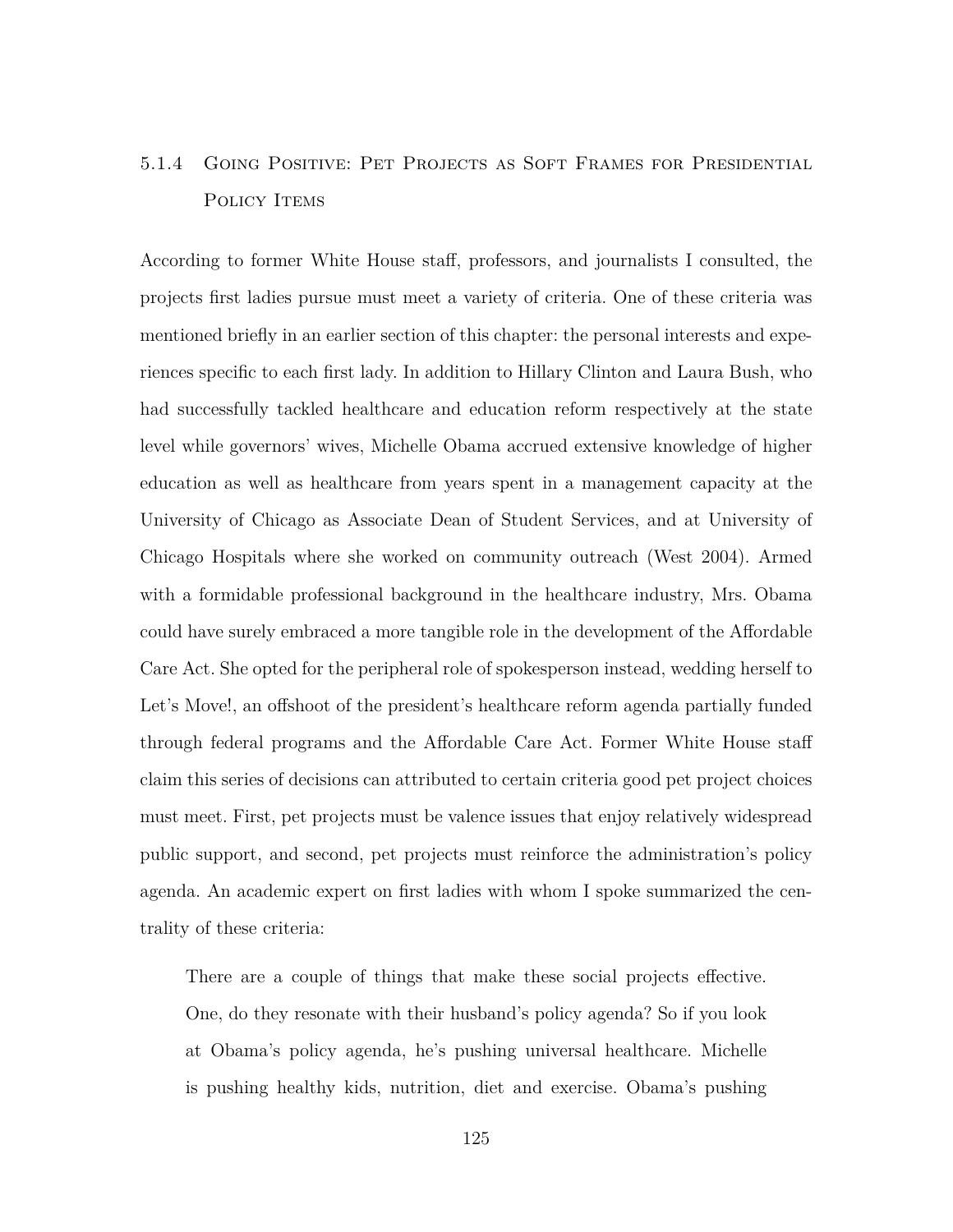getting us out of Iraq, better benefits for Veterans. She's pushing military families. So her issues resonate and gel perfectly with her husband's issues. Secondly, they have to be sort of a velvet glove pulpit, rather than a bully pulpit. They have to have that necessary quotient of femininity to them. Michelle could not talk about better body armor [for our military], because that would be seen as a force, a masculine issue, because society is still hung up on such things. But, by talking about military families, and she wraps it all up by saying, "As a mother," so she's on safe ground with that. And perception is reality. So it has to be the necessary quotient of femininity, and it should also dovetail nicely with something the first lady did before her career.

Adhering a first lady's pet project to a presidential agenda item accomplishes a few things in the eyes of the White House. Pet projects can frame policies in a way that makes them appear less polarizing or more relevant to certain groups. Pet projects can also alter the culture surrounding a particular policy issue. As a former journalist and political strategist shared, Laura Bush's and Michelle Obama's literacy and childhood obesity initiatives have acted as soft frames for their husbands' more controversial domestic policy agenda items: No Child Left Behind and the Affordable Care Act. "Every coin has two sides, right? So...the notion that literacy is a way into or an echo of No Child Left Behind, for instance. Clearly, a linkage there. Health, obesity, with ACA, they're absolutely all tied together. It's like any political messaging, you know, you want your speeches, your interviews, your commercials, all of those, to reinforce one another...but it's a different framing of it. It's warmer, it's softer, it's less controversial." One of the ways in which Laura Bush and Michelle Obama have been able to soften signature presidential agenda items is by focusing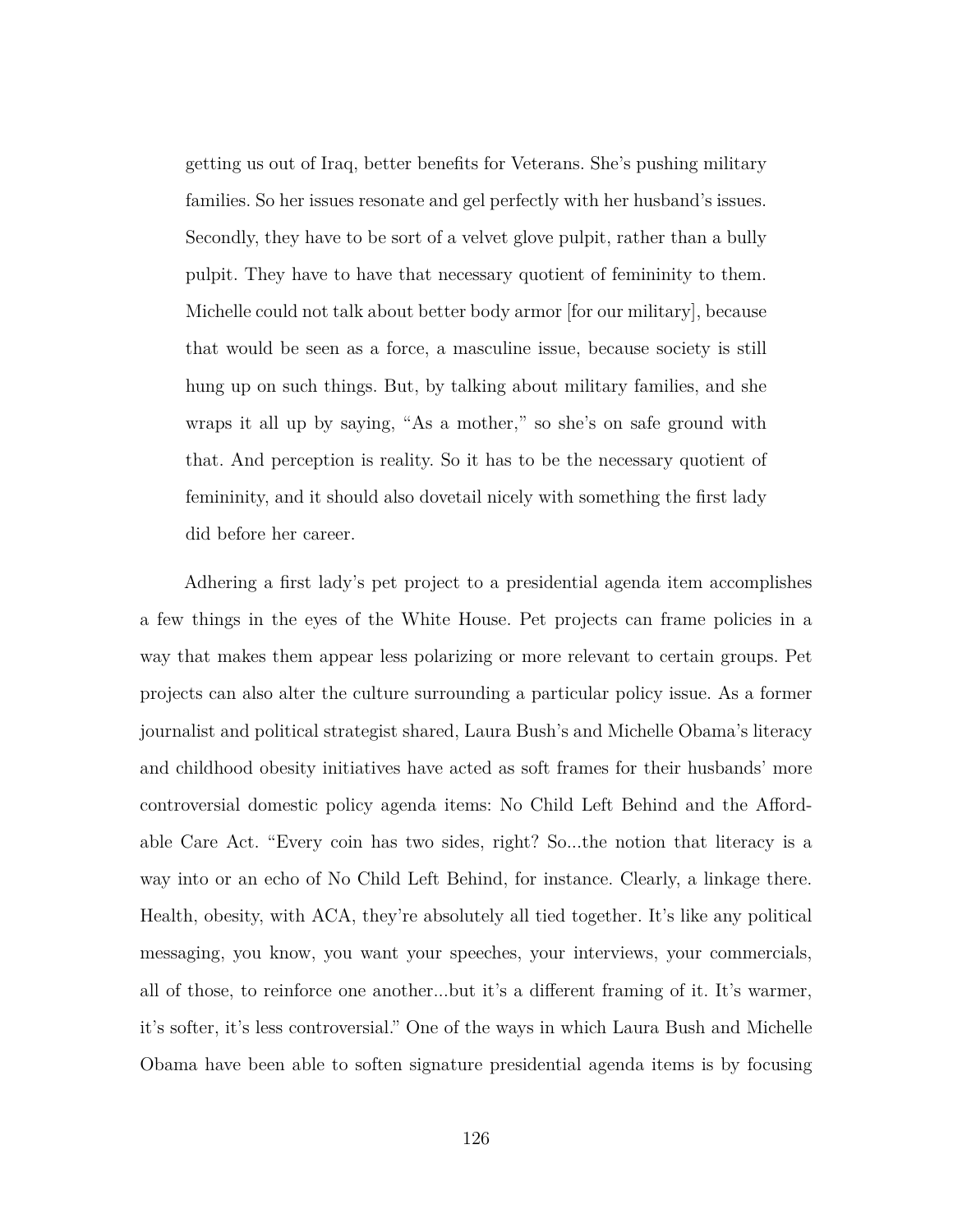the attention of their projects on children who can also benefit from the administration's policies. "Who's against kids?" a Republican political strategist asked me. Laura Bush oriented her public remarks on education toward the expansion of opportunities for American children to succeed academically, rather than the failing schools and ill-equipped teachers the No Child Left Behind Act sought to eradicate. Michelle Obama's Let's Move! speeches are similarly centered on giving parents and children access to more nutritious food and encouraging them to lead active lifestyles. She does not belabor the severe cost of healthcare due to our nation's obesity epidemic. "It's a great play if you take the long view and I'll tell you one thing," a Democratic strategist divulged about administration efforts to link the first lady's obesity project to the larger discussion of healthcare reform. "This president [Obama] takes a long view...frequently talks about 10, 20, 50 years down the line. We don't see the fiscal benefits of preventative care for 50 years but oh my gosh, they will one day. I'm quite sure that's part of what the administration is thinking."

First-term Clinton insiders acknowledged that when Mrs. Clinton took on the healthcare overhaul as chair of the task force the issue was simply too controversial for any remote possibility of success. "Well with healthcare you are remaking a quarter of the economy," a senior advisor to Hillary Clinton told me. "It was a combination of being hit with a national policy undertaking...and there was a tremendous opposition effort. People showed up with guns at a rally, she was hanged in effigy in some places." Clinton herself admitted in retrospect of the Health Security Act failure in 1994 that the "process and the plan were flawed" and that through the process she "learned...the wisdom of taking small steps to get a big job done" (Toner and Kornblut 2006; Hernandez and Healy 2005). However contrary to the claims of commentators and journalists, Clinton did not abandon healthcare reform entirely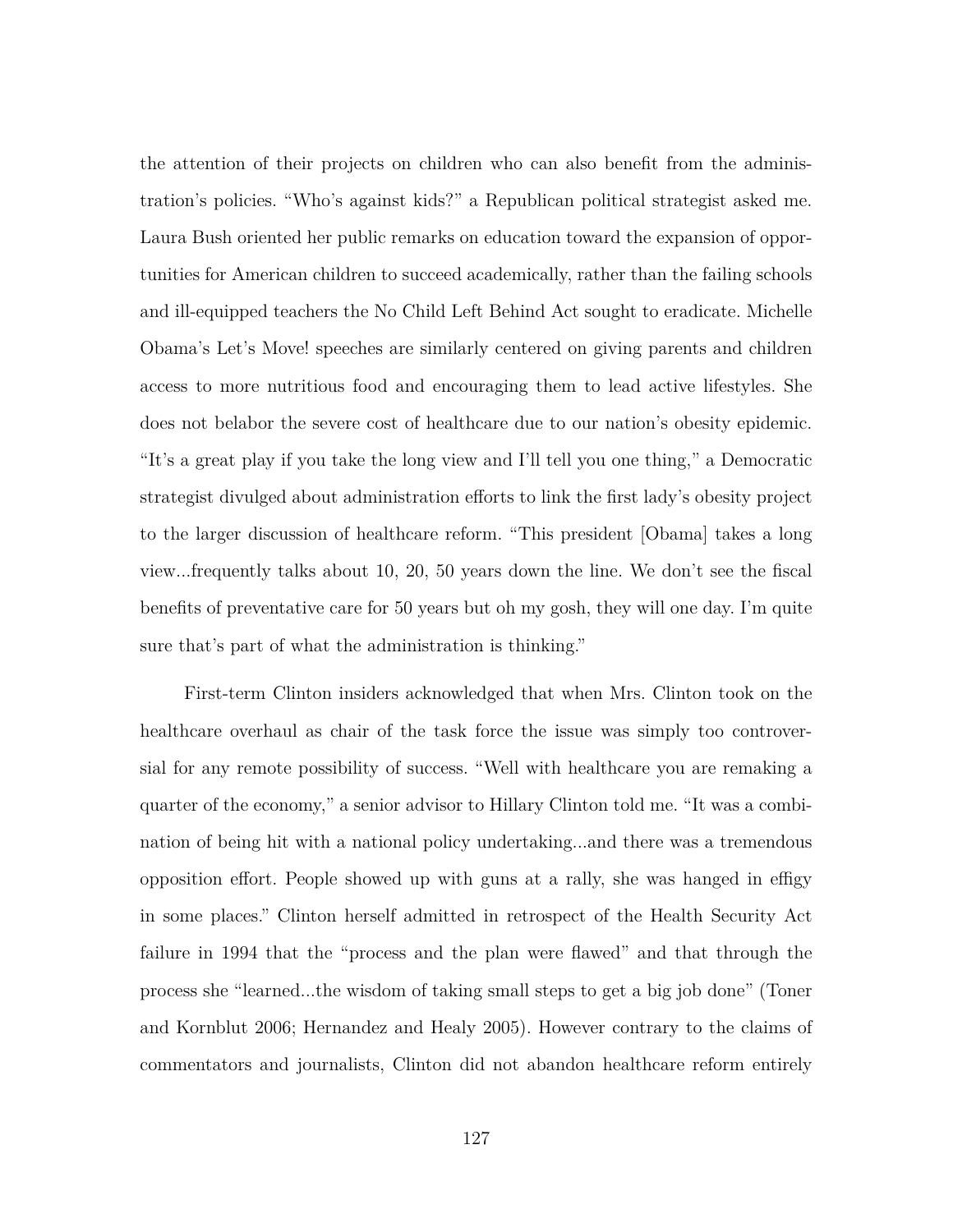after 1994. She simply refocused her attention on children's healthcare and smaller legislative packages, shifting her strategy from Capitol Hill appearances to school and hospital visits where she communicated with audiences mainly comprised of women and children. The same White House advisor confirmed that Clinton's focus on the State Children's Health Insurance Program (CHIP) was a purposeful change in communications strategy regarding Clinton's involvement in the health insurance reform debate: "There were news stories after 1993 about how she receded and moved out of the issue entirely. That's not true, but she did it differently. In 1994 Newt Gingrich became Speaker there was a Republican congress. She encouraged the president to work with the new Speaker at least to try to get something for the children...and that was CHIP. She made many speeches about that. They achieved pediatric labeling for drugs, among other things." The passage of CHIP in 1997 was no small accomplishment for Clinton, accounting for the largest increase in public funding for children's healthcare since President Johnson's creation of Medicaid in 1965.

Perhaps had Clinton dealt with a smaller chunk of healthcare reform or accepted an honorary chair of the president's taskforce, as other first ladies such as Rosalynn Carter have done in the past with mental health advocacy, she would have been more instrumental in the administration's effort to garner public support for the Health Security Act. Historians who have studied first ladies reminded me that Hillary Clinton's takeover of the president's healthcare reform directive wasn't the first time a first lady adopted a controversial cause, but perhaps it was the first time such a cause wasn't carefully tailored in order to avoid public criticism: "Ladybird Johnson's advocation of beautification...and she hated the name beautification. She wanted to call it conservation, but in the 1960s, the country just wasn't ready for a woman to say...well...we weren't ready for conservation. But she was involved in serious things,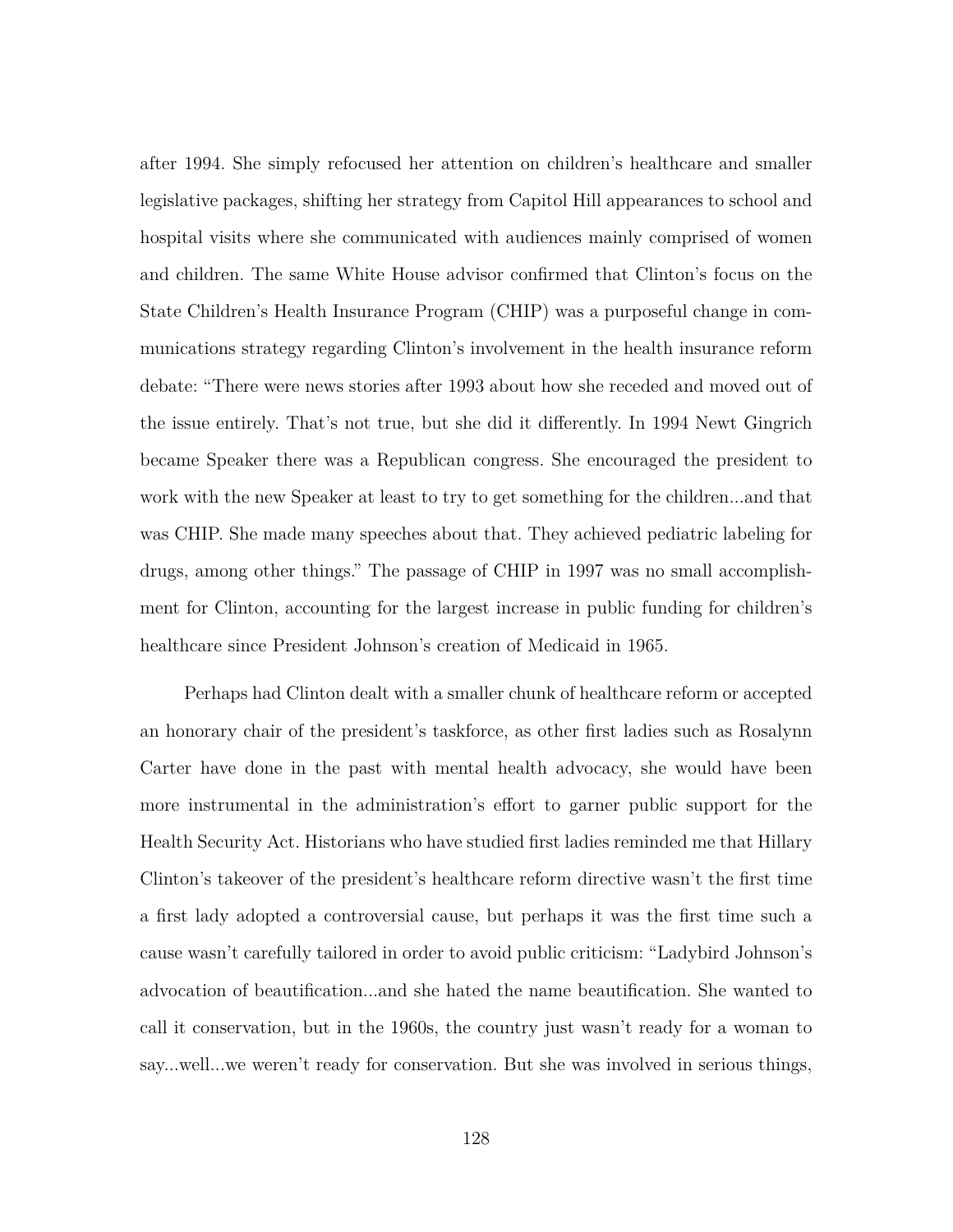like, while she's pushing beautification, it dovetails perfectly with LBJ, who's passing the wild and scenic rivers preservation legislation." Head Start, the original board of which Lady Bird Johnson presided over as honorary chair, was also "a heavy legislative lift," a former chief of staff told me.

Communications staff to Laura Bush and Michelle Obama learned from Clinton administration mistakes and made more educated decisions about which initiatives to bring to the first lady's desk, which to sidestep, and perhaps most importantly, how to tie those pet project initiatives to the president's policy agenda without ruffling the feathers Mrs. Clinton did in the early nineties. "Mrs. Clinton's time in office was the precursor to everything we see about politics now," a communications strategist told me. "It cannot be ignored that the copresidency concept that they termed with President Clinton hurt those moving forward to some degree," said a senior staffer to Laura Bush. Again drawing a clear line between Laura Bush's successful lobby for No Child Left Behind and Hillary Clinton's unsuccessful attempt at healthcare reform, a former chief of staff emphasized the importance of careful planning and a soft touch while advocating for presidential policy at home and abroad: "One of the reporters that covered Mrs. Bush's briefing in January or February of 2002...said what a contrast it was to Hillary Clinton's briefing on healthcare reform which was such a spectacle...she made a contrast to sort of the calm and no-nonsense approach that Laura Bush had, meaning that there was no furor...and part of that was again here's this librarian-teacher, she is expected to know about this. This is a safe issue, non-controversial for a first lady to be talking about education. Yet No Child Left Behind was a controversial piece of legislation." That article, published in the *New York Times*, compared Mrs. Clinton's entitled tone to Mrs. Bush's modest testimony from the perspective of a former schoolteacher (Bumiller 2002). The former chief of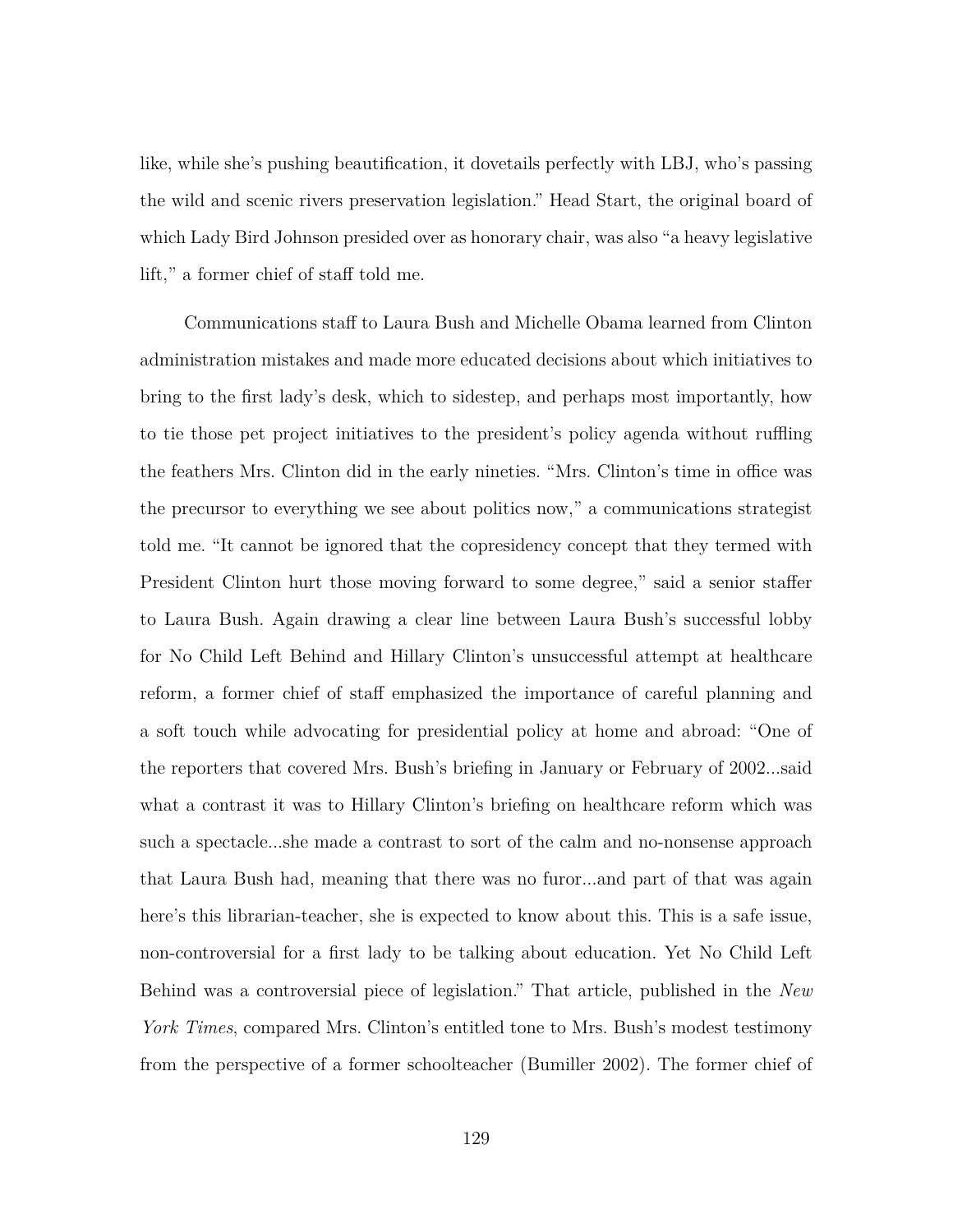staff spoke with me at length about the way the administration was able to deploy Mrs. Bush successfully abroad.

Her style is very non-confrontational, very inclusive...she's a listener. After 9/11 again...the lens through which foreign policy was conducted was completely changed. And where we had asked ourselves a question is "Why are we so hated around the world and what can we do to start changing the face of a new generation, of young people in the region of the world which seemed to have the greatest problem with us?" And President Bush launched a very important initiative called the Middle East Partnership Initiative that really was targeted a lot on women because he really believed, and so did Mrs. Bush, that women are the key to peace in the Middle East. And there was a whole range of programs under the Middle East Partnership Initiative that focused on education, that focused on political empowerment for women, for rising democracies, and focused on health diplomacy. Laura Bush could be a voice in all of those.

We worked really closely with the state department to develop an opportunity for her to travel to some of the countries in the Middle East that had the highest incidences of breast cancer. And again why did we do that? One was a part of a health diplomacy initiative...AIDS was not a problem in the Middle East, cancer was. We put together a trip for her into Saudi Arabia which is a very difficult place as you can imagine to talk about this openly. But there where opportunities there. So this was another way that she could be deployed...and reform policy perspective. [Departments and agencies within the U.S. government came to Laura Bush and said "Will you help us advocate this?" So some of it comes from them, from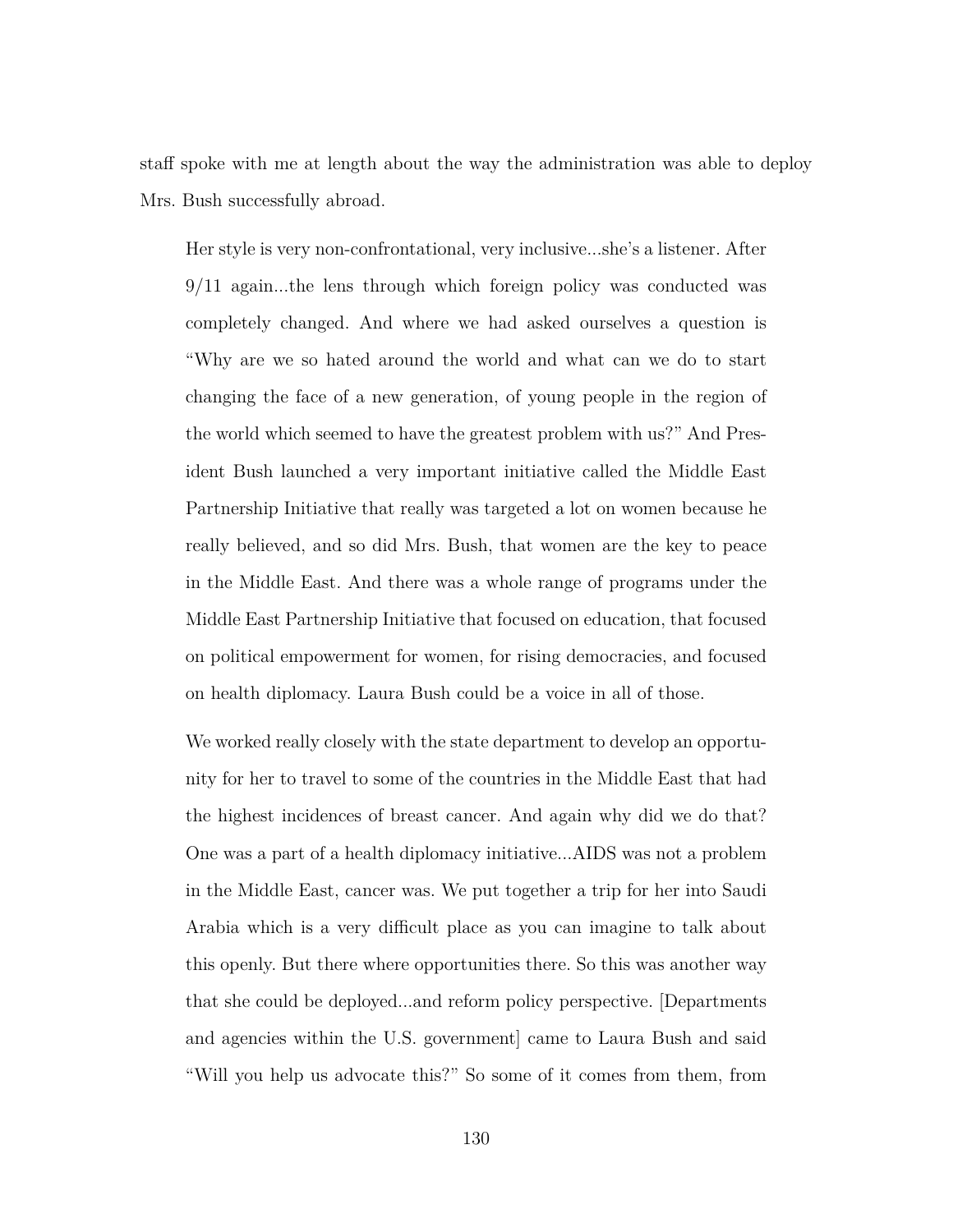agencies that have been charged by the president to succeed...So they're going to look at who are their best surrogates and assets? And hands down on these issues of global health, global education, women's rights, you couldn't have a better person and everybody in the agencies knew that. And she was wildly aggressive with her schedule. Anything that we presented her made sense if it fit with the initiative. If it felt authentic to her then she would do it, absolutely would do it.

Pet projects allow first ladies to highlight strides the administration is making in a particular domestic or foreign policy area without talking explicitly about policy. As a former aide to Michelle Obama provided:

The East Wing and the West Wing are actually very independent. But the East Wing is a solid strategic entity on its own. Of course Michelle Obama chooses valance issues and of course they're issues she's passionate about, but choosing them and planning events is an intricate process. They have to be events that are high profile, they must align well with policy issues the first lady is interested in, and finally they have to align with the president's agenda, and how much they help the president is very important. Different overseas trips are about different things. The Ireland trip we did was about his family roots so we did cultural things–Riverdance–we crafted the trip around that. But really the goal is primarily diplomacy when the first lady travels internationally. Michelle Obama has acted as the softer face to the White House. The "face" before and after that diplomacy. Domestic events, so events with high school kids for example, the event we did at Howard, people need to see what the administration is doing and she always uses subliminal messaging and the administration's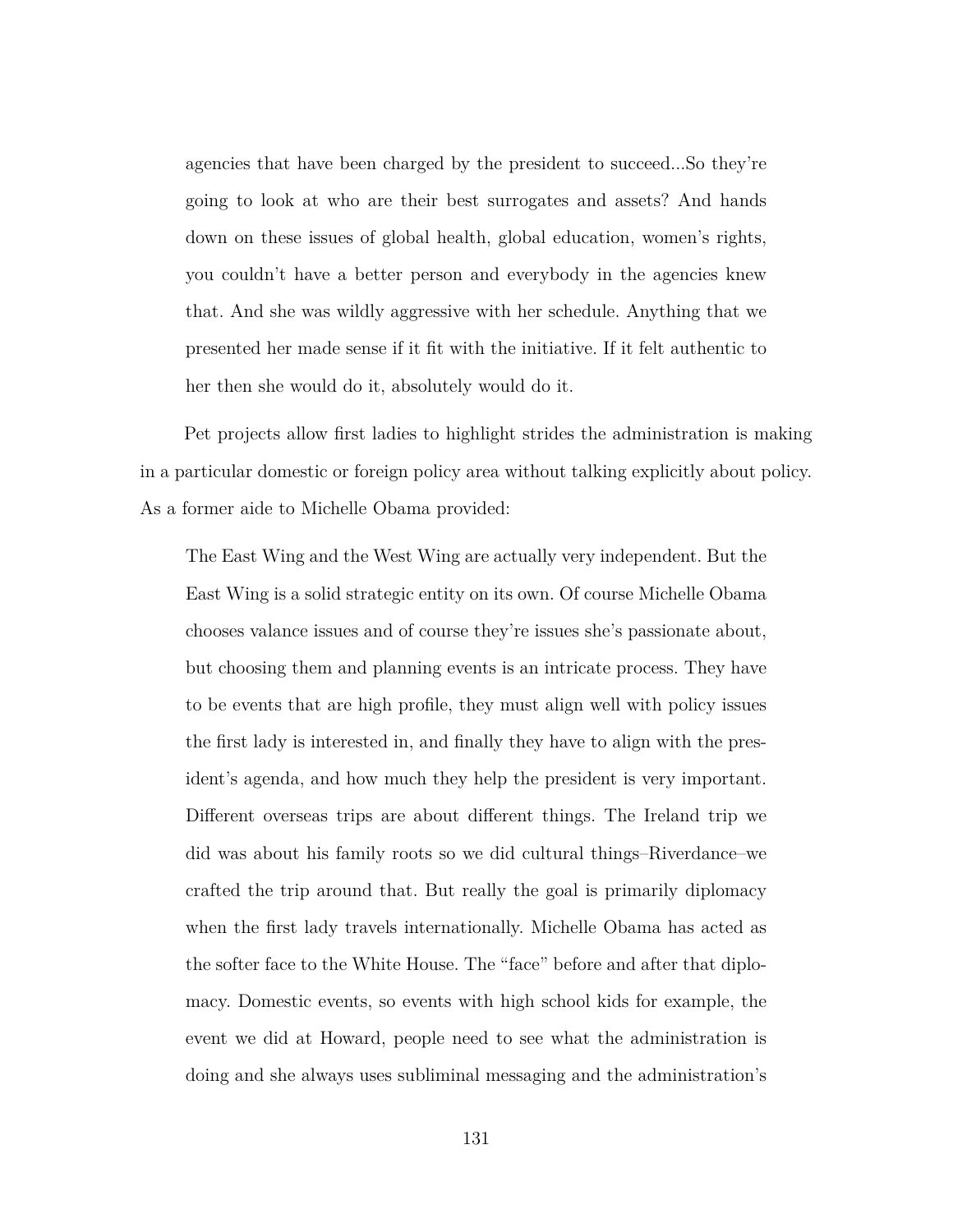talking points, so the goals are very interconnected. Let's Move! was connected with the president's agenda...it's possible about Joining Forces too.

Some administration officials and Democratic strategists suggest that Joining Forces redefined the culture surrounding veterans returning home from unpopular wars. A Clinton administration communications strategist with close ties to the Obama administration praised Mrs. Obama's work with Joining Forces: "She's tried to move the culture. And look, it has an effect...no matter how you feel about the war, in Iraq or Afghanistan...soldiers can rejoin their families and the community notices and cares. If you ever go to a Washington Nationals game, every single game in a full block of seats they give priority to military families. And in every single game, the entire audience stands and cheers for those guys...that never happened in the '70s, when soldiers came back from Vietnam, believe me. I mean, that's how I look at Michelle Obama. It's really, really important for the anti-war Democratic President to recognize these families and the troops." Chapter 6 tests the bold assertions of strategists who profess the powerful impact of first ladies on public attitudes. A series of randomized survey experiments is employed to isolate the effect of reading or watching a speech made by a presidential spouse on evaluations of the president and certain policies.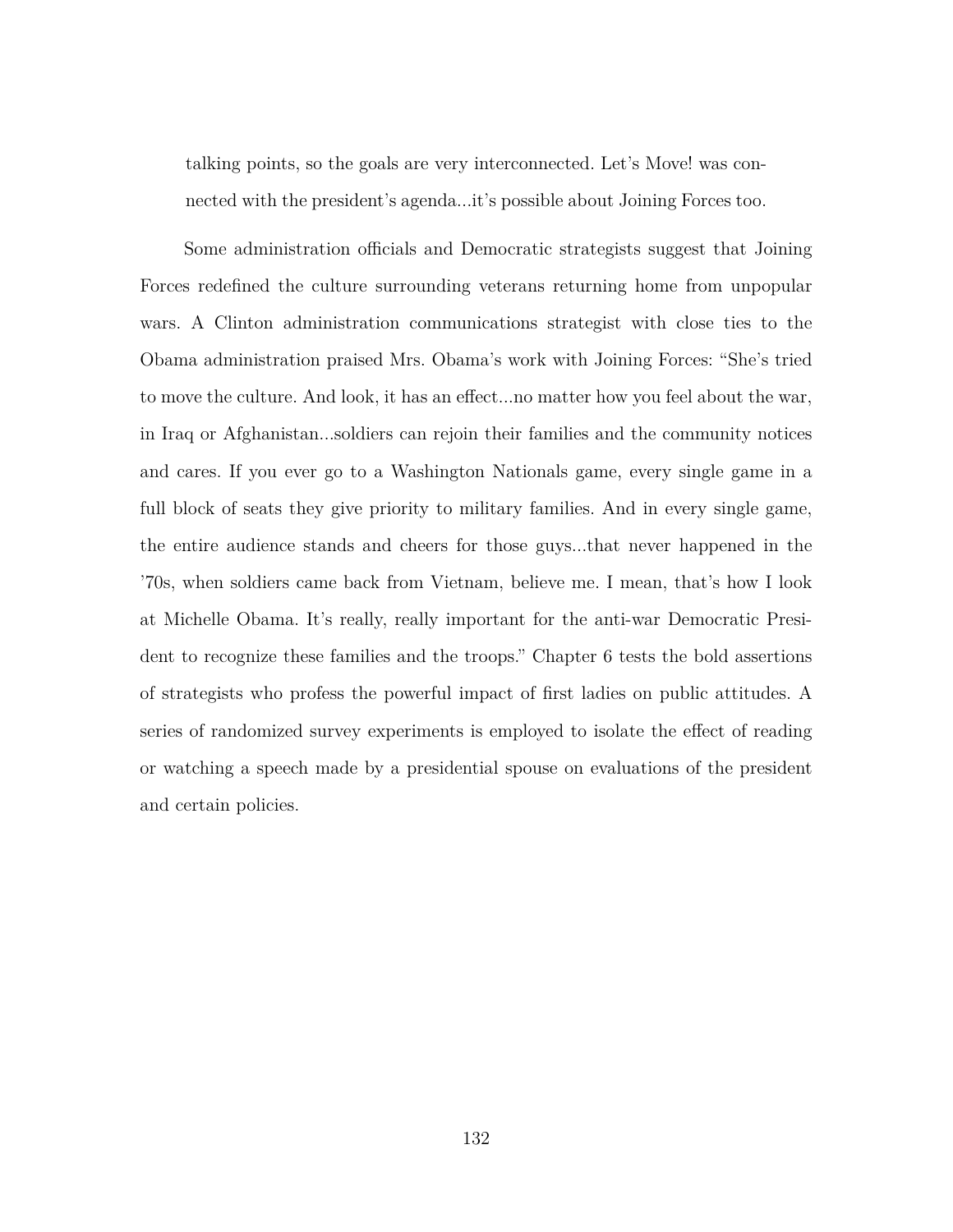## CHAPTER<sub>6</sub>

# **EXPERIMENTS**

#### 6.1 METHODOLOGY

In Chapter 4 I discussed the inherent difficulty of research designs that conceive of the public activity of first ladies as the dependent variable. Studies preoccupied with the identification of forces that influence the extent to which presidential spouses go public, such as fluctuating approval ratings of the president and his spouse, changes in the political media environment, or communications skills or assets unique to the president's spouse are burdened with the complicated task of parsing these deeply intertwined factors, among others. There are also potential pitfalls associated with examining the first lady's public appearances as independent variables.

Scholars attempting to measure the impact of public appearances made by the president or his surrogates on approval ratings point to limitations in the abilities of political actors to lead public opinion (Kernell 2007; Cohen 2004; Edwards 2003; Corrigan 2000; Cohen 1995). A large part of this challenge can be attributed to the complexity of approval ratings and the ongoing debate among experts concerning the factors that affect approval. For example, presidents may be able to improve public opinion of certain policies if they are already popular or have the support of elites. However, this can only occur under specific circumstances such as a favorable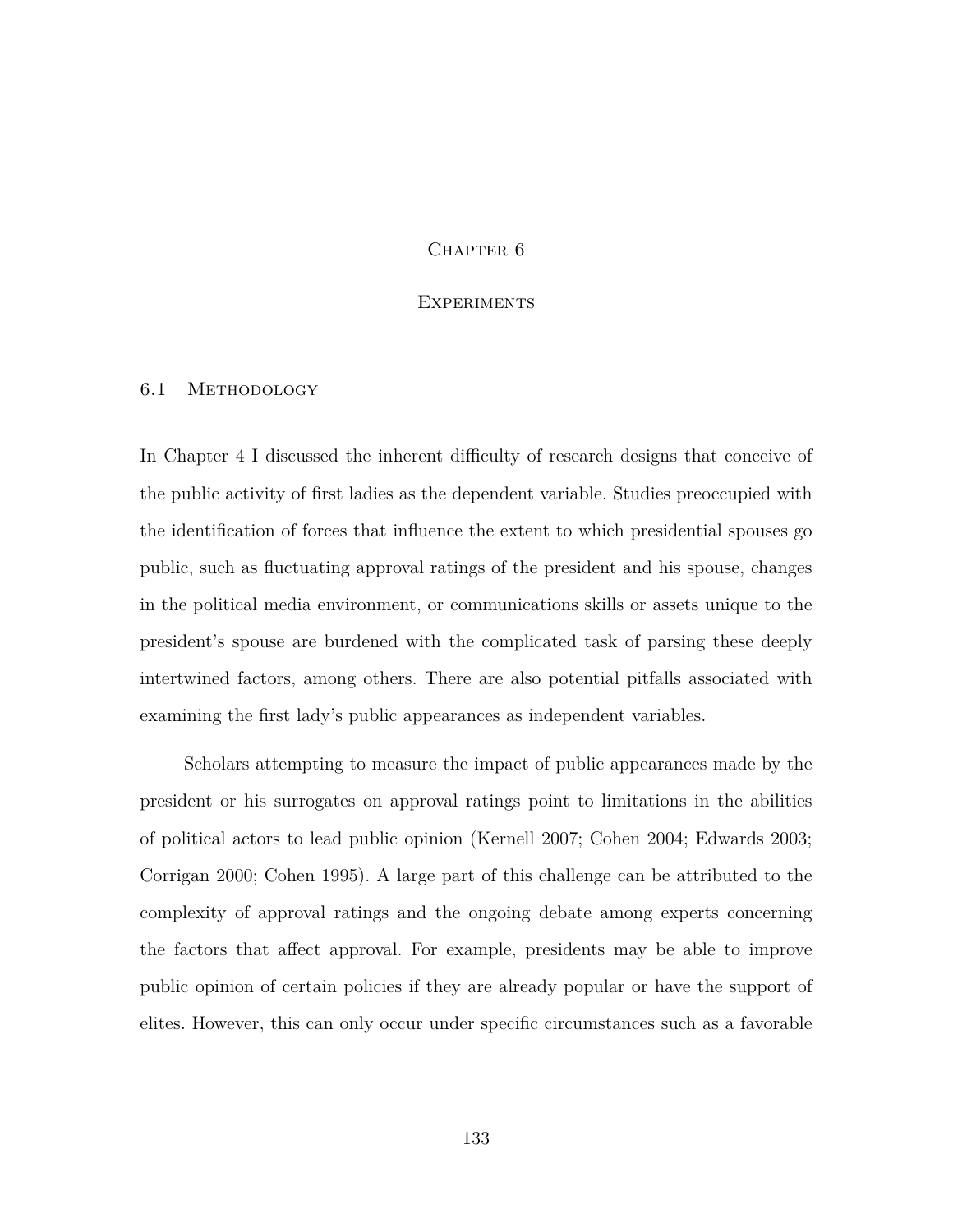economic climate, or in the absence of political scandal or war (Woessner 2005; Cohen and Hamman 2003; Shaw 1999).

Yet most of these opinion studies use aggregated polling data, not randomized experiments, to measure the president's effect on public evaluations of particular policies. A researcher might ask for example: To what degree does President Obama's healthcare speech persuade the public to support his healthcare plan? In *On Deaf Ears*, Edwards compares presidential approval before and after presidents have made major televised addresses since 1981, paying special attention to presidents who were considered to be stellar communicators such as Ronald Reagan and Bill Clinton. He concludes that presidents vastly overestimate their ability to sway public opinion on an issue, and that on average only 40% to 60% of the public can recall something about the speeches presidents make after they air (Edwards 2003: 207).

There are a few problems with this general approach to causal questions, what Gerber and Green describe as the exercise of drawing inferences from intuitions, anecdotes, or correlations (2012: 3). First, studies like Edwards's do not account for the possibility that the messenger matters. Though Edwards compares different presidents, he does not consider the different effect a president may have on public opinion compared to that of another surrogate, such as the president's spouse. He also neglects to assess the effect of the message itself. Herein lies the problem of an imprecise treatment; we don't know if the message or the messenger is doing the work.

Second, correlations can be a problematic guide to causality because they may arise (or may not arise in the case of Edwards) for reasons that have nothing to do with the causal process in question (Gerber and Green 2012: 4). For example, the way in which a random sample of survey respondents evaluated a presidential policy item, even one day after the address was televised, could be caused by extraneous factors to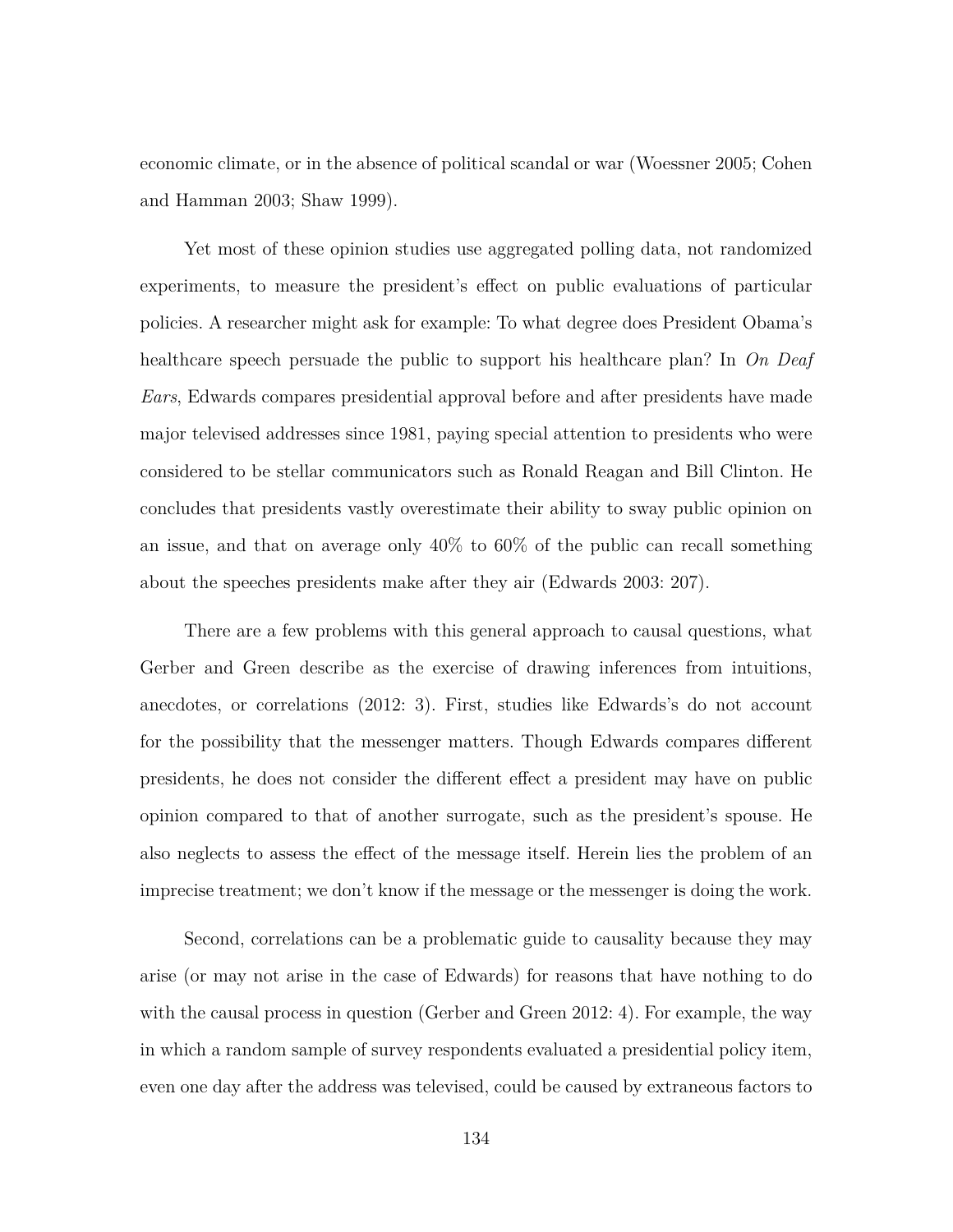the president's speech. We cannot accurately ascertain in studies like Edwards's which respondents watched the speech (i.e. received the treatment), nor can we account for the uncontrolled setting in which the study was conducted. Certain events may have interacted with or counteracted the experience of watching the president's address, for example, the commentary of television pundits or newspaper coverage of the address (i.e. competing treatments).

While it is perhaps unlikely that a "first lady effect" will be detected through the analysis of a large aggregated dataset, randomized survey experiments offer a vehicle for dealing with observed and unobserved confounders, the lurking variables discussed before. In addition to the hypothesis that public appearances of presidential spouses increase support for president, I want to test the hypothesis that public appearances increase support for certain presidential policy items. Again, experiments offer researchers an opportunity to improve the quality of causal inferences while avoiding reliance on assumptions made by multivariate regression, which addresses spuriousness by introducing control variables. The randomization process allows me to isolate the impact of the first lady while holding potentially confounding factors constant. Because random assignment of treatment assures that, in expectation, the treatment and control groups will have identical levels of all pre-treatment covariates, we can be confident that any observed differences in response between the two groups is due to the treatment. Some confounders (i.e. group attributes) that may have a strong influence on individuals' assessments of presidential policy include party affiliation, educational attainment, and gender. Scholars who have used experiments to assess the impact of candidate gender have likewise noted that observational studies are ill-suited for this task because gender interacts with so many other forces in the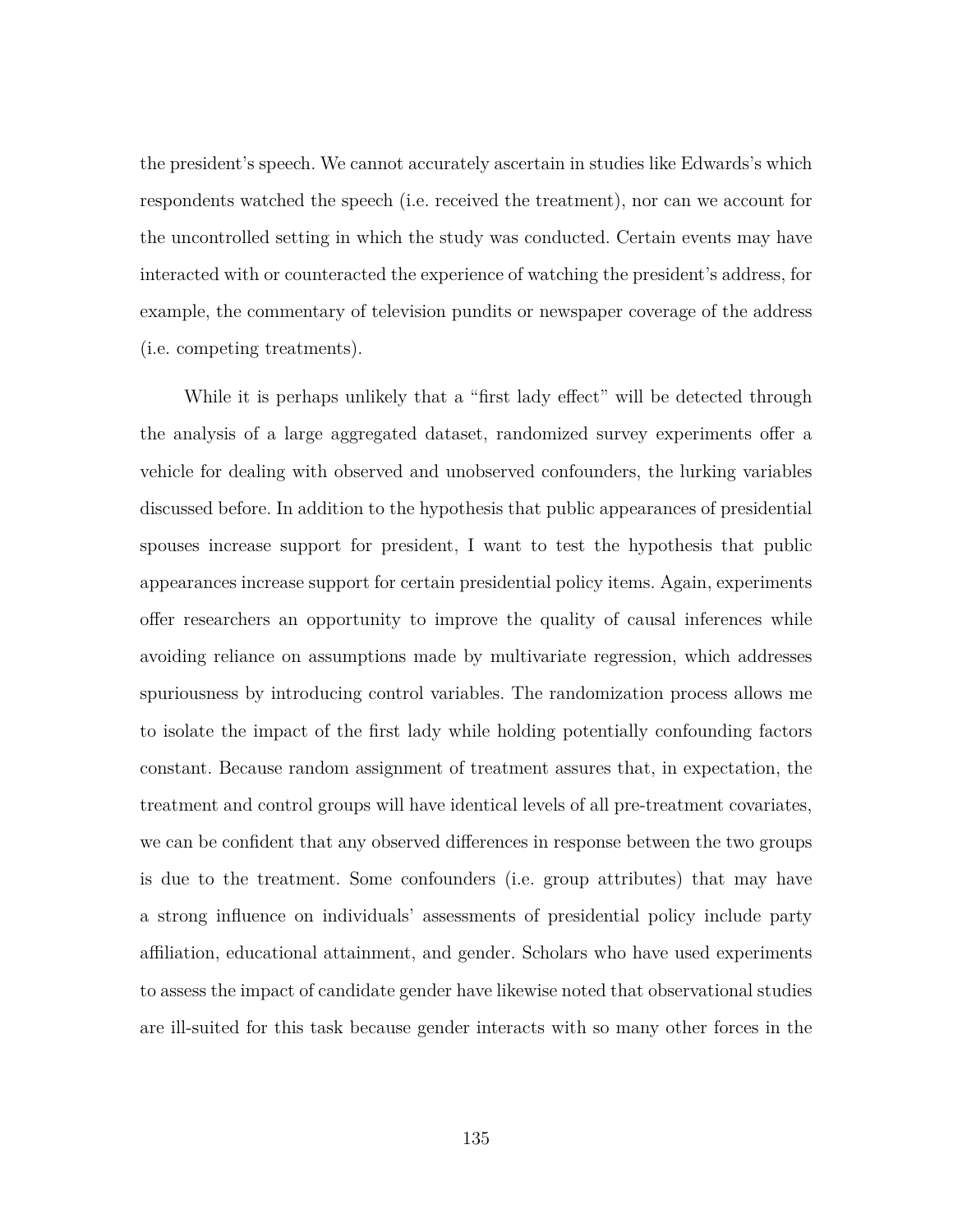political environment, such as the candidate's party affiliation, ideology and past experience (Druckman et al. 2011: 290; Iyengar et al. 1997).

In addition, blind survey experiments allow researchers to assess subconscious effects or prejudice held by respondents in a way that cannot be achieved by asking direct questions about female candidates or the first lady because of social desirability bias. An example of a subconscious effect might be the "humanizing" effect of the first lady often mentioned by interview participants and cited by journalists (Sapiro 1981: 63). Survey respondents may not be aware of these psychological processes and their potential impact on political views, but a lack of awareness does not deny the existence of a cause. Previous experimental work on gender stereotyping actually shows that sex stereotypes benefit female politicians in some issue areas. For example, a series of experiments conducted by Kim Kahn demonstrated that subjects who read news coverage of female candidates found their candidates to be more honest, more compassionate, and better equipped to deal with healthcare issues than subjects who read news coverage about male candidates (Kahn 1994: 181). Finally, compliance is more probable in a survey experiment than it is in the aforementioned observational studies or even in field experiments. Even if there are some individuals in the treatment group that did not receive the treatment (e.g. respondents who click through survey questions without paying very much attention), no one in the control group can possibly receive the treatment by accident. Therefore, any observed difference in responses between the treatment and control units is likely an *underestimate* of the treatment effect.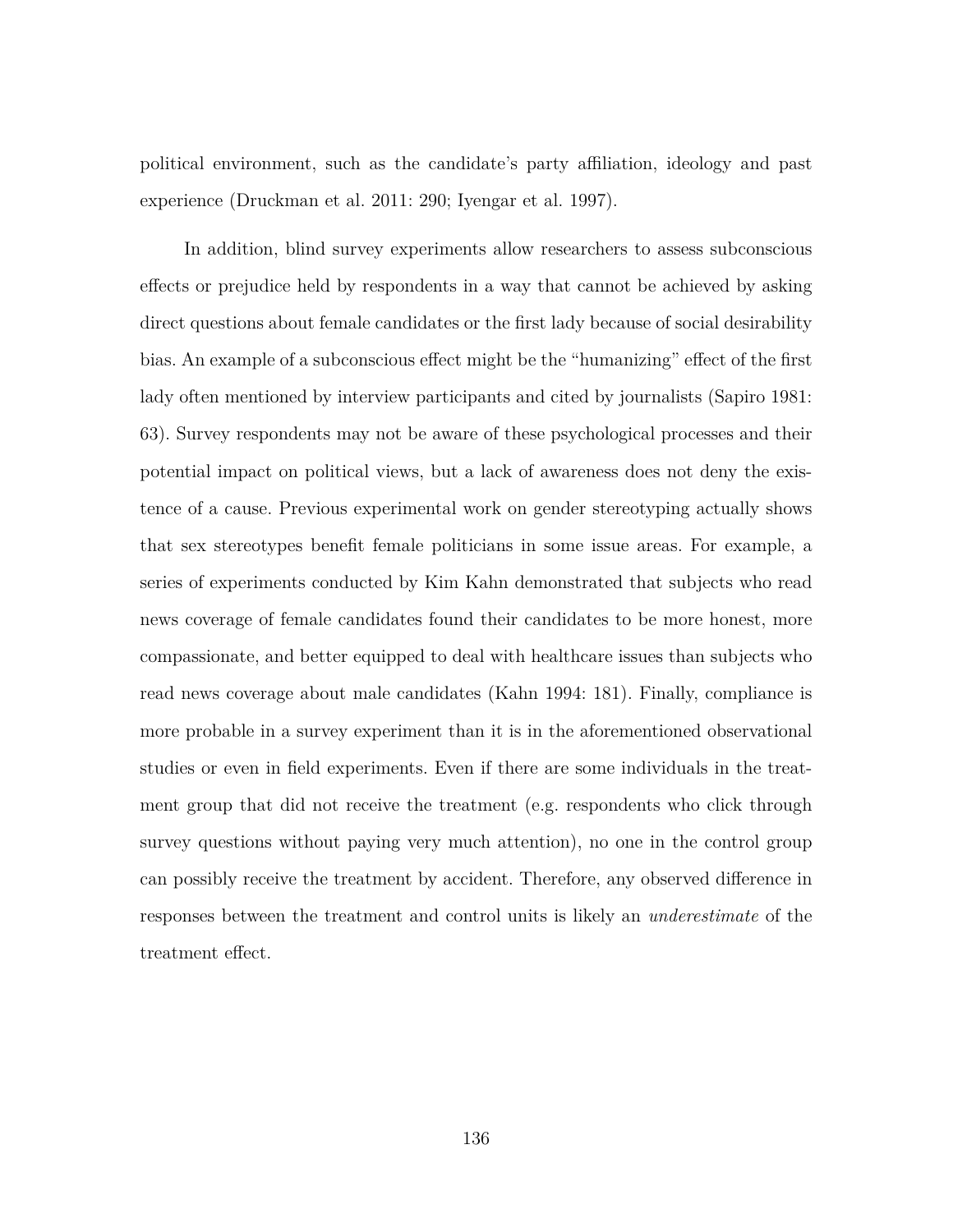## 6.2 Experimental Design

In one version of the experiment I conducted to inform my dissertation research, I showed 2,000 respondents brief excerpts (five sentences or less) from presidential and first lady speech transcripts concerning policies frequently discussed by both principals during the Clinton, Bush and Obama administrations and manipulated whether the speech was attributed to the president or the first lady. After answering a series of demographic questions, respondents were randomly routed to one of the three administrations, at which point they either saw a speech attributed to the first lady, a speech attributed to the president, or saw no speech and were routed directly to the dependent variables. Among these standard demographic questions were questions about partisanship. I used block random assignment to partition respondents into subgroups based on their party identification, and complete random assignment then occurred within these blocks. There are a few reasons that motivate the use of blocks. First, if I relied on complete random assignment, there is a greater chance that unequal numbers of Democrats and Republicans would be assigned to the treatment groups. Second, block randomizing can help reduce sampling variability because it ensures that respondents in each block have similar potential outcomes (Gerber and Green 2012: 72). Finally, blocking promises that certain subgroups (in my case, Democrats and Republicans) are available to analyze separately, guaranteeing that a specific proportion of Democrats and Republicans will be assigned to the treatment (Gerber and Green 2012: 73). Because partisanship strongly predicts attitudes toward the president, as we observed in Chapter 3, I wanted to compare the average treatment effect of the first lady among Democrats to the average treatment effect of the first lady among Republicans. For subgroup sizes, see Tables 6.1 and 6.2.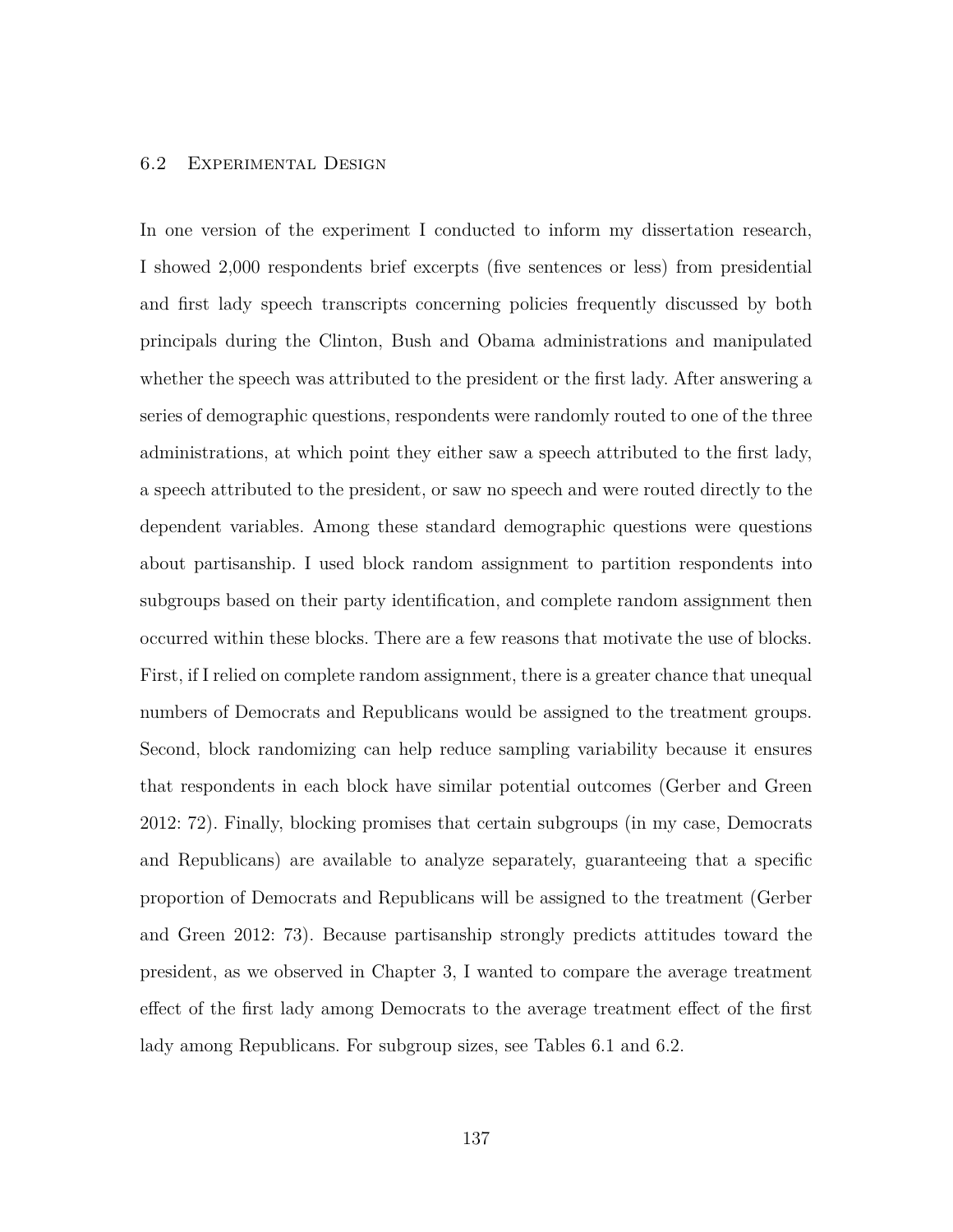Also randomly assigned were the topics of speeches. If a respondent received a speech made in the Clinton administration, it was either about healthcare reform or the economy, if a respondent received a speech made during the Bush administration it was either about education reform or foreign policy, and if a respondent received a speech from the Obama administration it was either about healthcare reform or veterans. I chose speeches on a variety of topics that were discussed frequently by both the first lady and president in a particular administration (i.e. signature agenda items) and made sure that supposedly "soft" (i.e. healthcare and education) and "hard" (i.e. foreign policy and economy) issue areas were represented in each administration. I then asked respondents a series of evaluative questions about the president, how they thought he was handling (or handled) certain issues, and their support for specific policies. Dependent variables varied slightly for each administration, so if a respondent was routed into the Clinton control or treatment condition, they were only asked questions about President Clinton and policies debated during his administration. Here is an example of a speech excerpt to which a respondent may have been routed:

Below is part of a speech recently made by [President Barack Obama/First Lady Michelle Obama] regarding the Affordable Care Act. After reading it, you will be asked a series of questions about your political views.

And thankfully, because we fought for health reform, today our parents and grandparents on Medicare are paying hundreds less for their prescription drugs; our young people can stay on our parent's insurance until they're 26 years old. Insurance companies now have to cover basic preventive care–things like contraception, cancer screenings–with no out-ofpocket cost. They won't be able discriminate against you because you have a preexisting condition like diabetes or asthma. And if you get a serious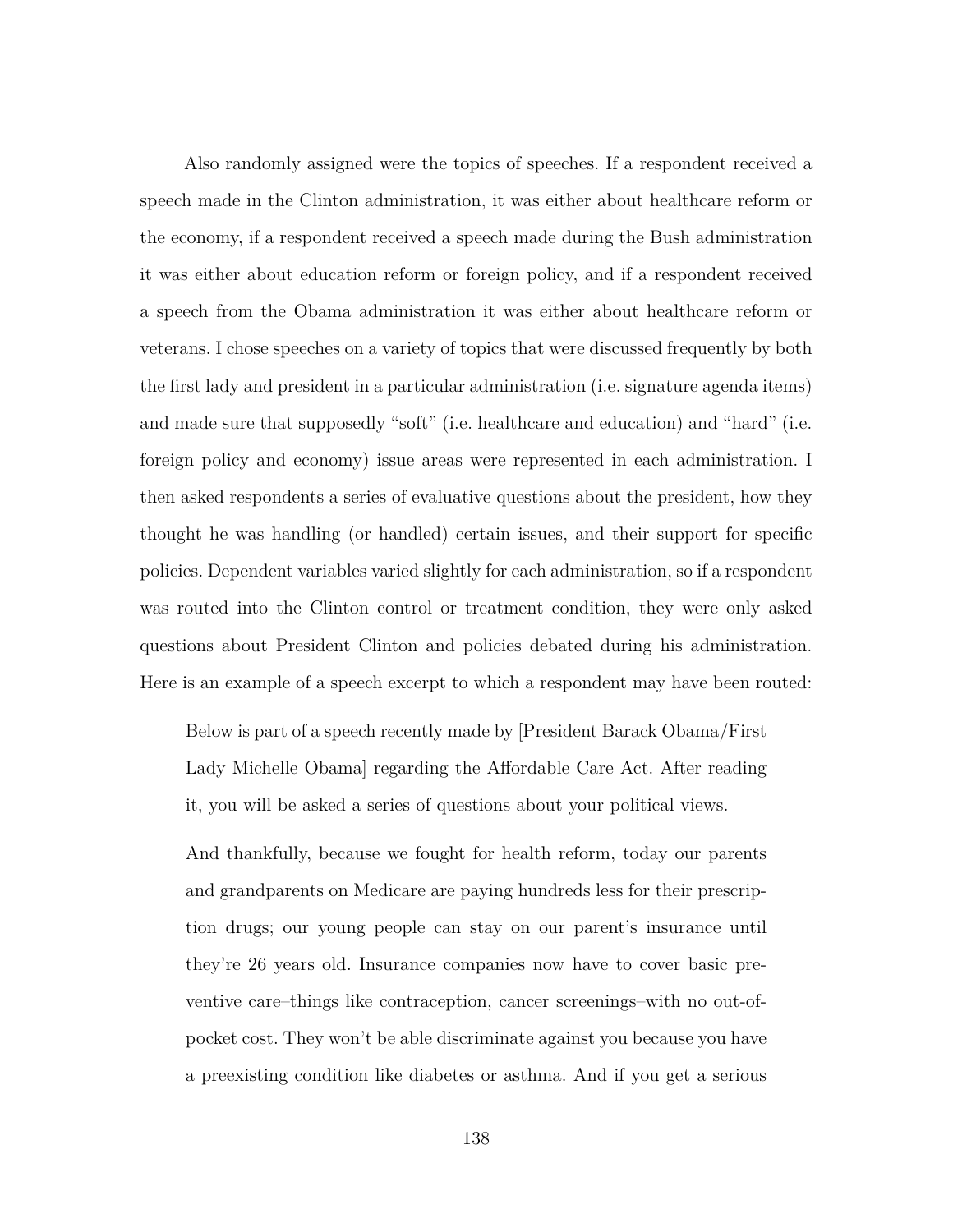illness–let's say breast cancer–and you need expensive treatment, they can no longer tell you, sorry, you've hit your lifetime limit and we're not covering a penny more–no more. That is illegal because of health reform.

The key dependent variable of interest in this case was support for the Affordable Care Act. The question was worded in this way (adopted from the 2012 ANES): "Do you generally approve or disapprove of the 2010 Affordable Care Act, signed into law by President Obama, that restructured the U.S. healthcare system? [Approve/Disapprove/Neither]" I was particularly interested in the possibility that a respondent might be more supportive of a policy if they thought the first lady made the speech, compared to those respondents who thought the president made the speech. I also expected this support to strengthen in certain issue areas but not others, for example, on the compassion issues mentioned earlier such as healthcare and education; issues first ladies are expected to discuss more frequently and women are often deemed more credible. To be more specific, I expected to see a positive boost in support for the Affordable Care Act among respondents who received the Michelle Obama Affordable Care Act speech, relative to those who received the Barack Obama speech, and I expected to see a positive effect on support for No Child Left Behind among respondents who received a Laura Bush speech on No Child Left Behind, relative to respondents who received the George W. Bush speech on No Child Left Behind, for example. Though some respondents were also routed into a Clinton condition and received a speech on the Health Security Act of 1993, attributed either to Hillary Clinton or Bill Clinton, I did not expect to see a strong positive Hillary Clinton effect here. Unlike Mrs. Bush and Mrs. Obama, Mrs. Clinton's subsequent career as a senator, presidential candidate and secretary of state has probably rendered nonpartisan evaluations of her rare, or at least, rendered them indistinguishable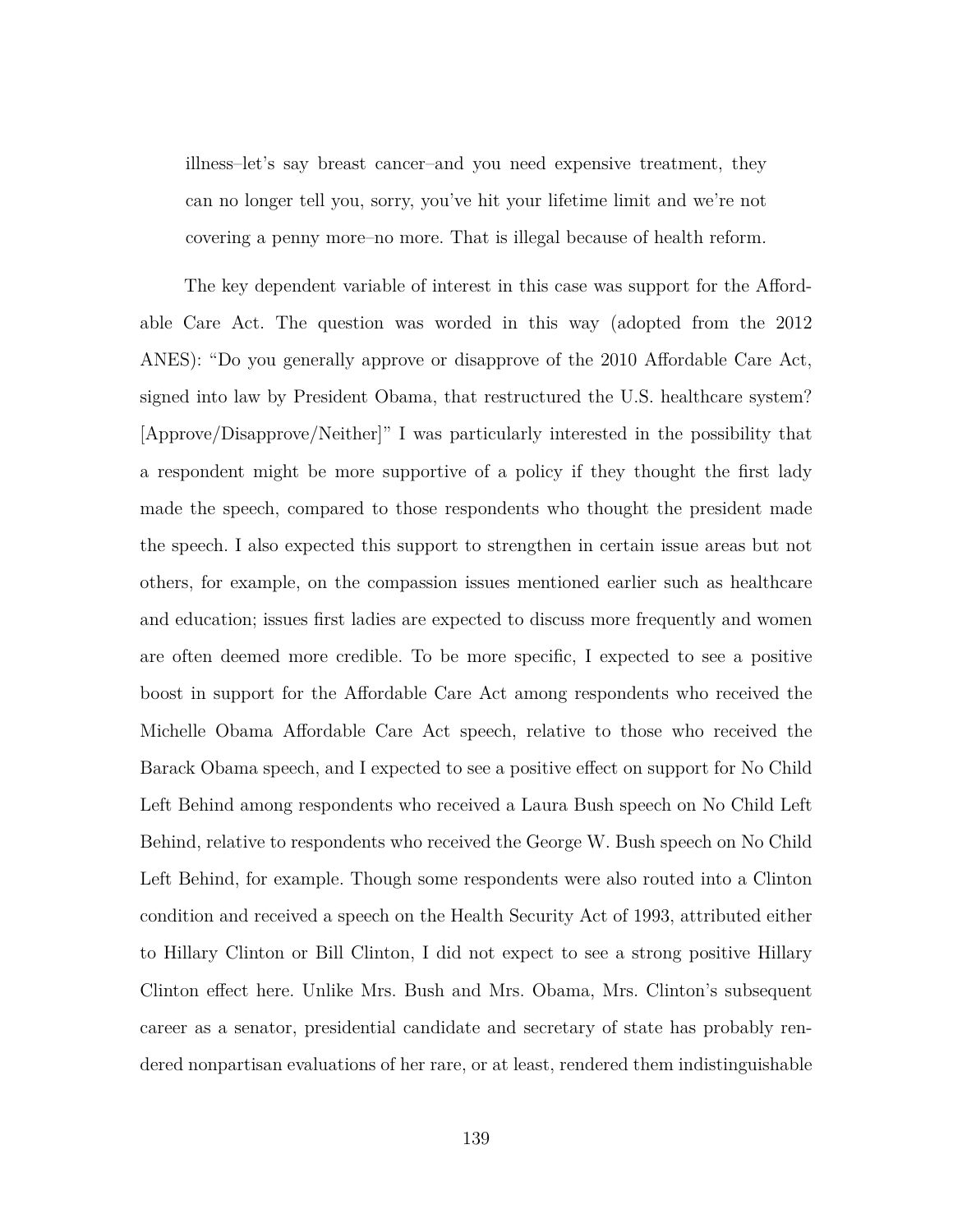from evaluations of Bill Clinton. I also did not expect first lady speeches to have a strong impact on opinions of "harder" issues such as foreign policy or the economy, although as I discussed in the Chapters 4 and 5, the pet projects adopted by Mrs. Bush and Mrs. Obama were often intended to frame public opinion of serious foreign policy objectives.

In another version of the experiment, I showed 1,954 respondents brief video clips (45 seconds or less) of convention speeches made by presidents and first ladies in the last three administrations and manipulated whether the respondent was assigned a video of the first lady or a video of the president (Bill and Hillary Clinton's DNC speeches in 1996, George and Laura Bush's RNC speeches in 2004, and Barack and Michelle Obama's DNC speeches in 2012). Like the speech excerpt experiment, the video experiment showed clips of the president or first lady speaking about the same topics and respondents were randomly assigned the topic they received or routed directly to the dependent variable questions. In the Clinton administration, speeches either pertained to healthcare reform or education, in the Bush administration the topics included the War on Terror or education, and in the Obama administration the topics included healthcare or the economy. Other than the obvious differences in medium and content, the speech and video versions of the experimental design were alike, including in my use of randomized block assignment.

The importance of administering both a speech and video version of the experiment can be explained in terms of the tradeoff between internal and external validity. The speech version of the experiment scores well on internal validity; it optimizes the investigator's ability to achieve confidence that changes in the dependent variable truly resulted from manipulation of the independent variable (McDermott in Druckman et al. 2011: 38). In other words, precision is high. Because presidential and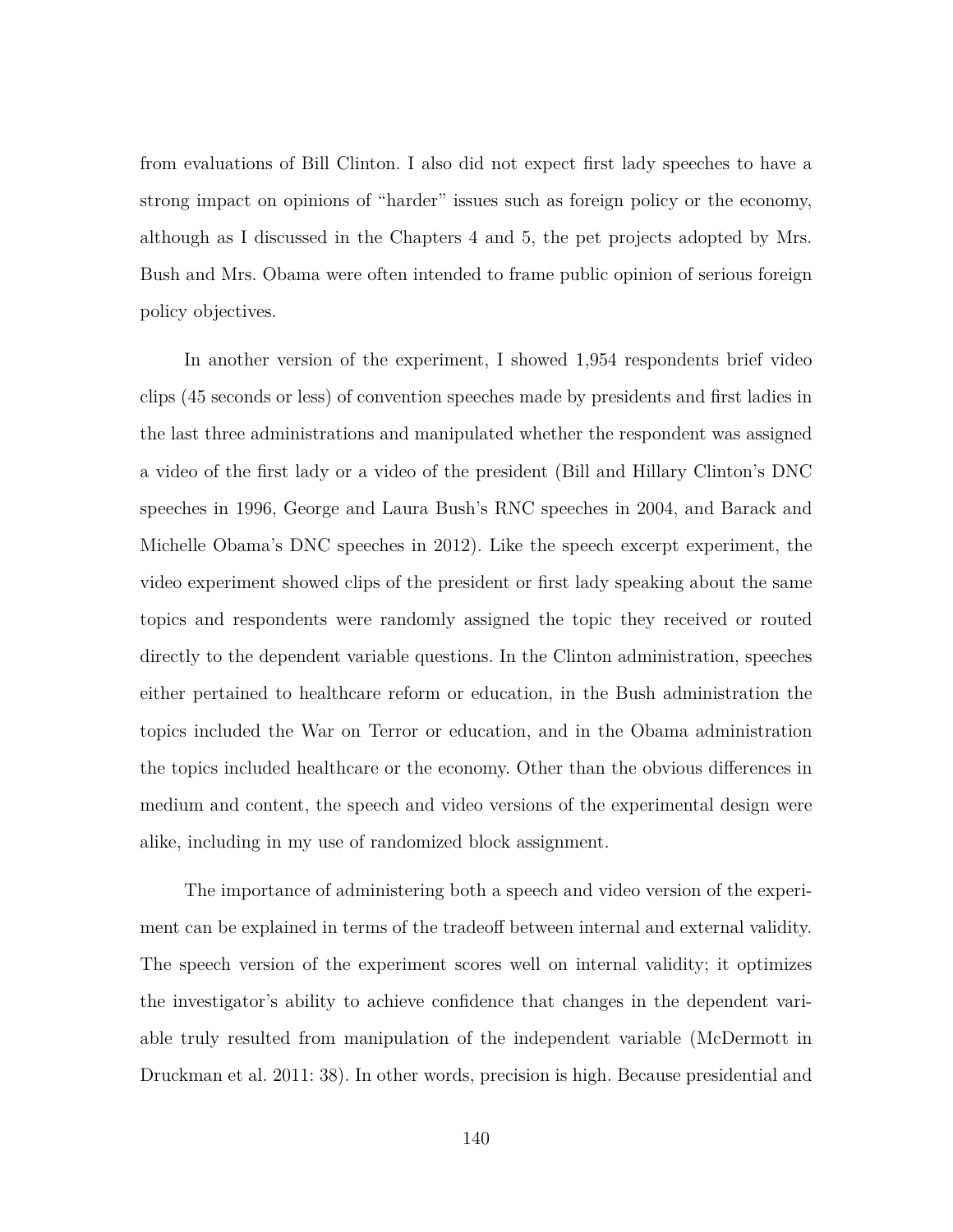first lady speech excerpts are identical (save for the speaker's name), we can be confident that any differences in respondent support for presidential policy items between the treatment and control groups are attributable to the speaker alone. Though I pulled excerpts from real remarks delivered by presidents and first ladies, the speech version of the experiment is low on external validity; it lacks realism. People do not often read transcripts of speeches made by presidents and first ladies–they usually watch them online or on television. The visual experience of watching a speech made by a first lady versus a president is also an important distinction. The content and rhetorical style of convention speeches made by first ladies and presidents differs, as well as the body language and appearance of the speakers. Yet what the video version of the experiment gains from external validity it lacks in internal validity. Though the videos undoubtedly provide the respondent a more representative or generalizable experience, mimicking a real-world situation, generalizability can only occur to the extent that extraneous or confounding hypotheses can be eliminated (McDermott 2011). Unlike the speech excerpt experiment, there are many ways in which the various treatment conditions differ besides the identity of the speaker. *If* we observe differences in responses between treatment and control groups, we can still be confident it was due to receipt of the treatment, but isolating which particular facet of the treatment is responsible for the effect is more challenging in this setting.

It is imperative to remember that all causal inference involves assumptions, even experiments. The fundamental problem of causal inference is that we cannot observe the expected value of  $Y_{1i}$  and  $Y_{0i}$  for a single unit. Because a single unit can never receive both the treatment and the control, we are always attempting to compare something we observe with something we do not. Thus, if there are baseline differences in the treatment and control groups, even experiments require researchers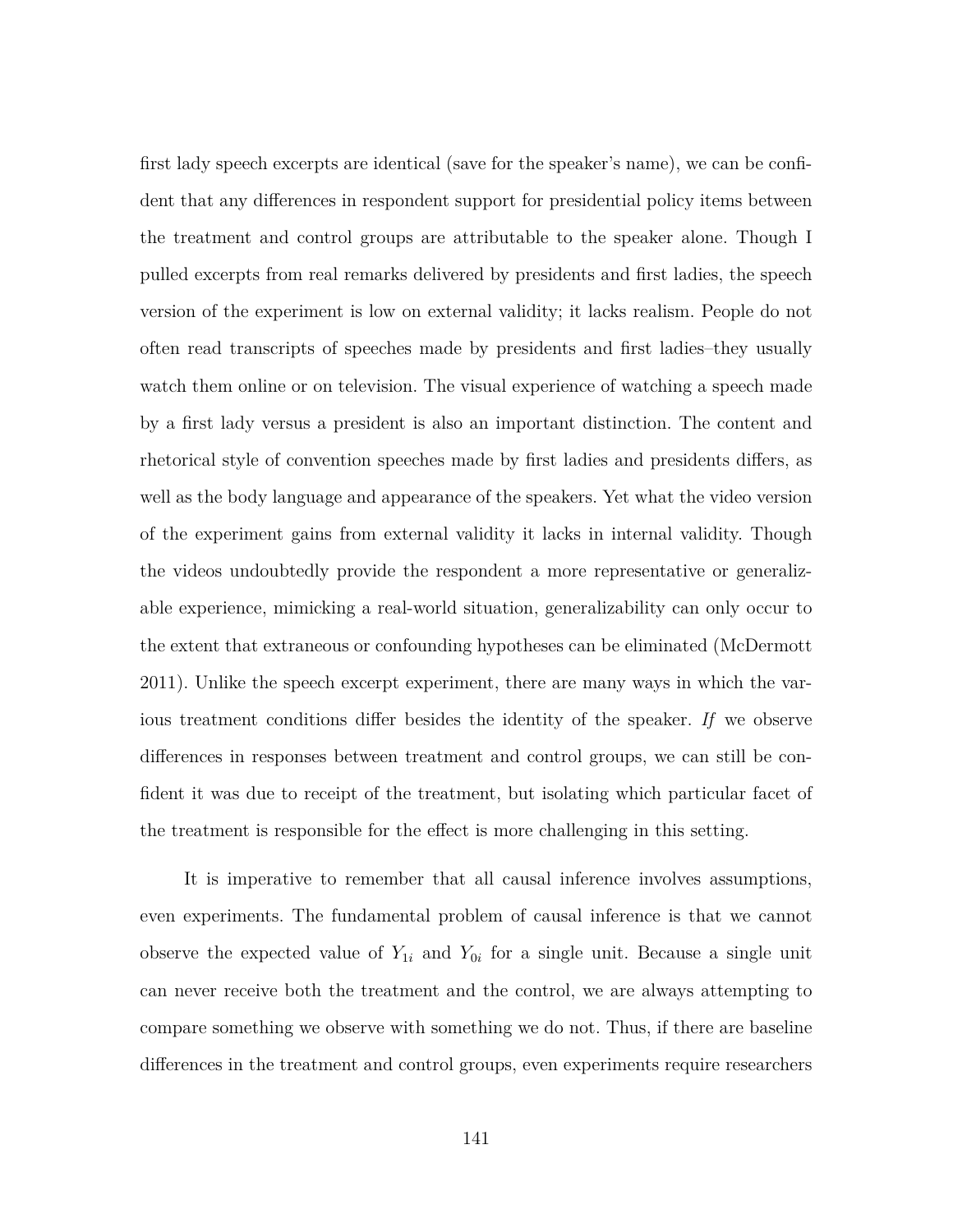to make some assumptions, namely, the Stable Unit Treatment Value Assumption (there is only one form of treatment and control, and units are independent)(Sekhon in Box-Steffensmeier, Brady and Collier 2007: 5).

To recruit subjects for both experiments, I posted an online survey using Amazon's Mechanical Turk. Studies that compare the internal and external validity of experiments conducted using Mechanical Turk have found that samples of subjects drawn from the site are more representative of the U.S. population than convenience samples drawn in-person (Berinsky et al. 2012). The tables below (Tables 6.1 and 6.2) display summary demographics of both samples attained, as well as demographic comparisons of the treated and control groups for each condition to convey balance. We can generally see from the balance tables that randomization worked. Key demographic indicators appear to be similar across treatment and control groups.<sup>1</sup> This assures us, among other things, that we are comparing apples to apples; in other words, that respondents assigned to a presidential speech or video are comparable to respondents assigned to a first lady speech or video, and are also comparable to those respondents who received no speech or video at all, on average (Angrist and Pischke 2009: 17, 12-15, 22).

<sup>&</sup>lt;sup>1</sup>I conducted paired Welch two-sample t-tests to assess whether differences in means between groups in Tables 6.1 and 6.2 were statistically significant. Paired two-sample ttests can be considered a simplified form of ANOVA, which generalizes t-tests of a population parameter such as the mean to more than two groups. Of 480 pairwise comparisons conducted on the groups in the written speech balance table (Figure 6.1) only 3.1% of the means were statistically significantly different. Of 480 pairwise comparisons conducted on the groups in the video balance table (Figure 6.2) less than 1.9% of the means were statistically significantly different.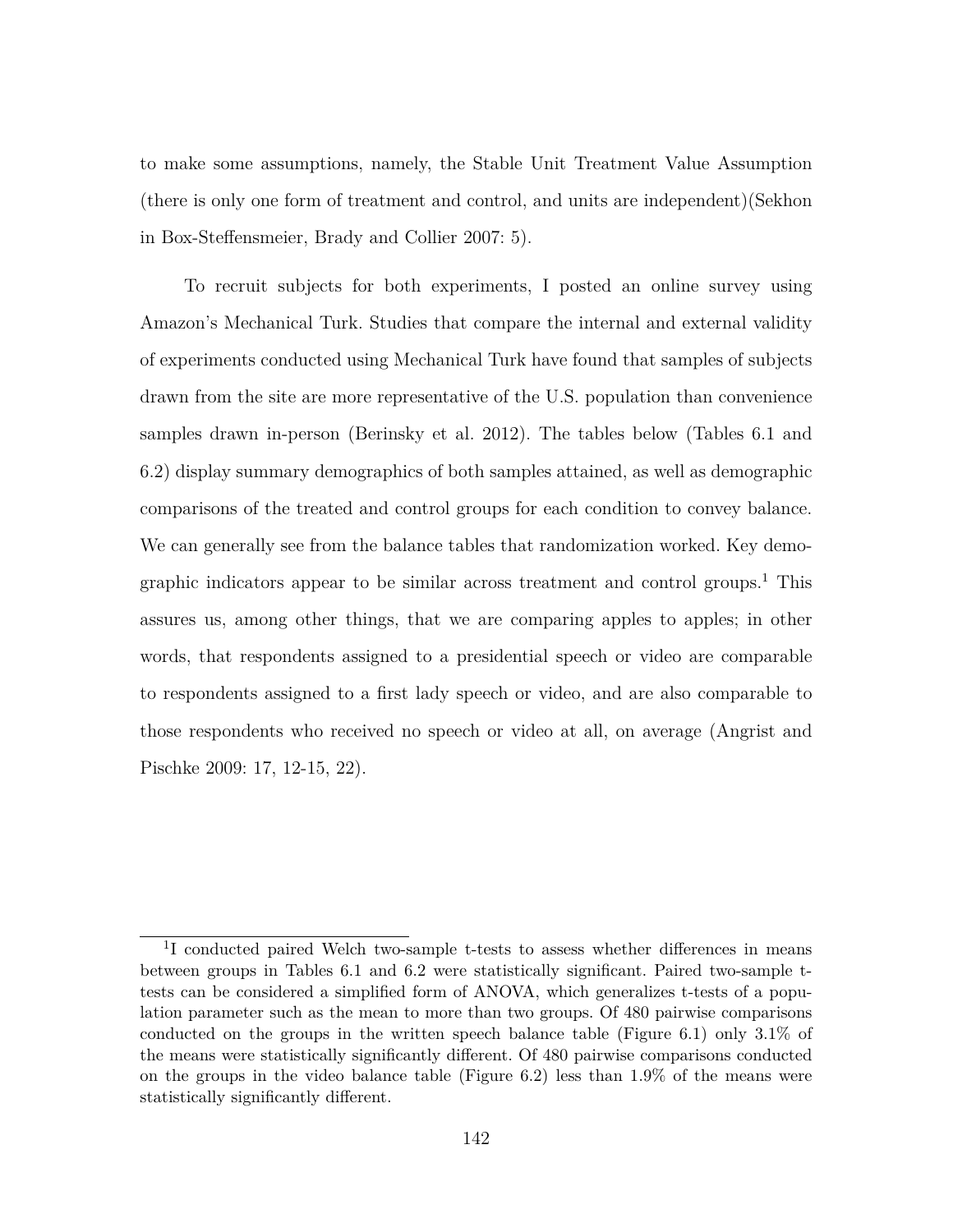|                           |                                             | Control HC Healthcare | <b>BC</b> Healthcare                        | <b>HC</b> Economy                           | <b>BC</b> Economy          | <b>LB</b> Education        | <b>GB</b> Education    | LB War           | GB War                               | MO Healthcare    | <b>BO</b> Healthcare | MO Veterans                | BO Veterans      |
|---------------------------|---------------------------------------------|-----------------------|---------------------------------------------|---------------------------------------------|----------------------------|----------------------------|------------------------|------------------|--------------------------------------|------------------|----------------------|----------------------------|------------------|
| Male                      | 0.56                                        | 0.55                  | 55                                          | 0.51                                        | 0.63                       | 0.50                       | 0.58                   | 0.52             | 0.51                                 |                  | 0.52                 | 0.52                       | 750              |
| Age (Years)               |                                             | 33.9                  | 35.6                                        | 33.9                                        | $34.2$<br>$0.37$<br>$0.27$ |                            | $33.5$<br>0.66<br>0.22 | 33.6             | 33.3<br>0.69<br>0.18                 | $0.62$<br>33.4   | 33.5                 | $34.1$<br>$0.80$<br>$0.20$ | 35.7             |
| <b>Jemocrat</b>           | $\begin{array}{c} 33.9 \\ 0.53 \end{array}$ | $0.68\,$              | 0.54                                        | $0.65\,$                                    |                            | $33.1$<br>$0.34$<br>$0.24$ |                        |                  |                                      | 0.63             | 0.59                 |                            |                  |
| depublican                | 0.25                                        | 0.21                  | $+1$                                        | 0.21                                        |                            |                            |                        | $0.66$<br>$0.26$ |                                      | 0.24             | 0.24                 |                            | $0.53$<br>$0.32$ |
| Education (Years)         | 54                                          | 15.4                  | 15.6                                        | 15.3                                        | $15.1$<br>48.8             | $\frac{15.7}{48.1}$        | 15.4                   | 15.7             |                                      | $15.5$<br>$45.9$ | 15.5                 | 15.4                       |                  |
| (ncome (Thousands)        | 48.8                                        | 48.7                  |                                             |                                             |                            |                            | $47.9$<br>0.05         | 50.3             | $15.8$<br>$49.8$<br>$0.06$<br>$0.87$ |                  | $47.4$<br>0.08       | 49.8                       |                  |
| <b>Jon-hispanic Black</b> | 0.07                                        | 0.06                  | $\begin{array}{c} 51.8 \\ 0.10 \end{array}$ | $\begin{array}{c} 50.1 \\ 0.06 \end{array}$ | 0.06                       | 0.09                       |                        | 0.10             |                                      | 0.11             |                      | 0.14                       |                  |
| Jon-hispanic White        | 77                                          | 0.81                  | 0.81                                        | 0.81                                        | 0.84                       | 0.77                       | 0.84                   | 0.80             |                                      | 0.80             | 0.84                 | 0.78                       |                  |
| $\geq$                    | ç                                           |                       |                                             |                                             | 103                        | $\overline{21}$            | 108                    | 125              | $\Xi$                                | 115              | $\Xi$                | $\frac{10}{2}$             | ΠT <sub>1</sub>  |

Table 6.1: Written Speech Balance Table **Table 6.1:** Written Speech Balance Table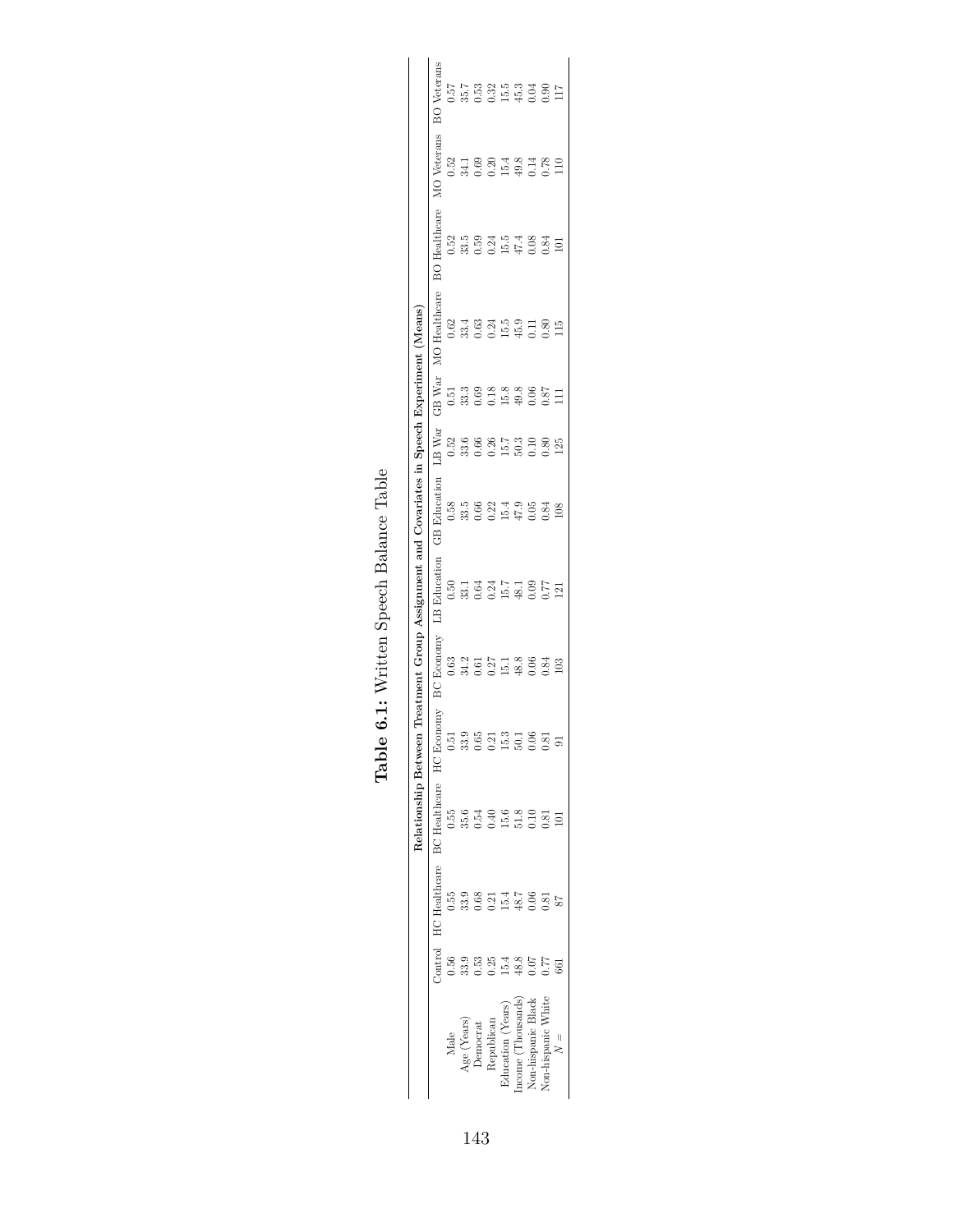| 0.58<br>33.2<br>0.61<br>0.29<br>$15.9$<br>$9.95$<br>$0.82$<br>$\overline{7}$<br>$\begin{array}{c} 15.5 \\ 4.8.2 \\ 0.07 \\ 0.82 \end{array}$<br>$33.38$<br>0.58<br>0.52<br>89<br>$33.7$<br>$0.57$<br>$15.5$<br>$50.0$<br>$0.07$<br>0.50<br>0.31<br>.81<br>93<br>$\begin{array}{c} 31.3 \\ 0.57 \\ 0.29 \\ 15.3 \\ 33.6 \\ 0.07 \\ 0.85 \\ \end{array}$<br>0.57<br>33<br>$32.3$<br>$0.68$<br>$0.27$<br>$0.3$<br>$0.3$<br>$0.3$<br>$0.3$<br>$0.8$<br>0.54<br>ශී<br>$0.50$<br>$0.74$<br>$0.51$<br>$0.54$<br>$0.8$<br>$0.57$<br>$0.57$<br>0.55<br>15.6<br>46.3<br>0.78<br>$34.6$<br>0.58<br>0.30<br>86 |                                                                                                                                                                                                                  |  |  |        |  | 33.5<br>0.60 0.13<br>0.145.3<br>0.80<br>85 | 15.4<br>47.8<br>0.78<br>33.08.29<br>0.33.09<br>73 | 3.3<br>.26<br>$\odot$<br>0.65<br>5.4<br>6.9<br>0.50<br>0.83 | 33.2<br>0.63<br>5.2<br>18.0<br>94<br>.87<br>0.61 | 32.2<br>0.62<br>$7.1\overline{6}$<br>$\widetilde{0.50}$<br>15.7<br>0.10<br>0.80<br>0.24 | $34.0$<br>$0.58$<br>0.51<br>0.07<br>0.22<br>15.4<br>$\overline{8}$ .<br>0.80<br>884 |
|----------------------------------------------------------------------------------------------------------------------------------------------------------------------------------------------------------------------------------------------------------------------------------------------------------------------------------------------------------------------------------------------------------------------------------------------------------------------------------------------------------------------------------------------------------------------------------------------------|------------------------------------------------------------------------------------------------------------------------------------------------------------------------------------------------------------------|--|--|--------|--|--------------------------------------------|---------------------------------------------------|-------------------------------------------------------------|--------------------------------------------------|-----------------------------------------------------------------------------------------|-------------------------------------------------------------------------------------|
| 0.66                                                                                                                                                                                                                                                                                                                                                                                                                                                                                                                                                                                               | <b>BO</b> Economy<br>Economy<br>Š<br><b>BO</b> Healthcare<br>MO Healthcare<br>LB War<br><b>GB</b> Education<br>LB Education<br><b>BC</b> Education<br><b>HC</b> Education<br>Control HC Healthcare BC Healthcare |  |  | GB War |  |                                            |                                                   |                                                             |                                                  |                                                                                         | Male                                                                                |

| Table              |
|--------------------|
| Bala <sub>nc</sub> |
| ideo               |
| 6.3                |
| $_{\rm Tabk}$      |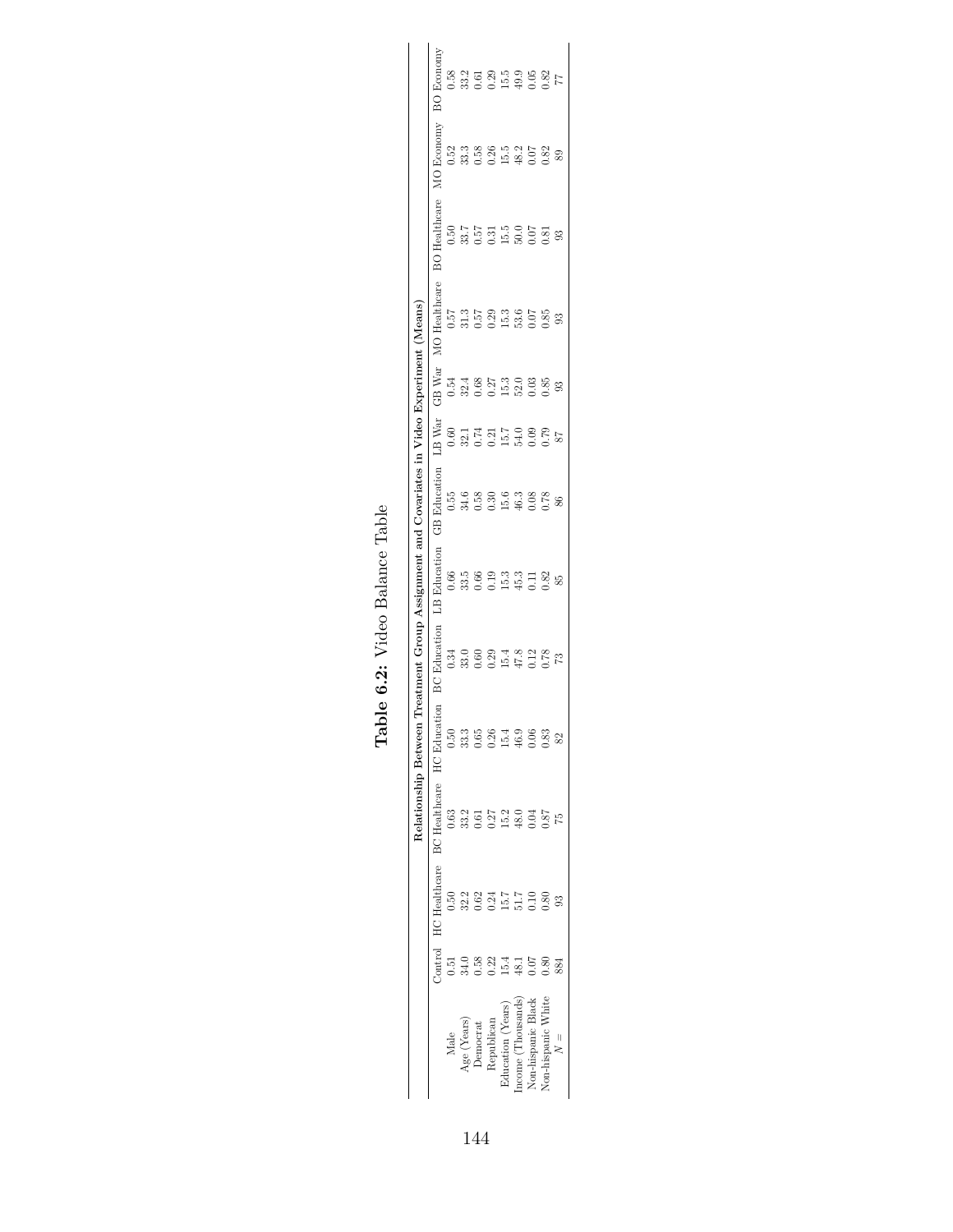## 6.3 Results

Figures 6.1 through 6.6 illustrate the impact of receiving a first lady treatment in the form of a speech excerpt or brief video clip, relative to receiving no treatment at all. These graphics help us assess whether respondents who read a first lady speech or watched a first lady video before answering a series of questions about their political views evaluated the president differently than those respondents who were routed directly to questions about their political views without first receiving either of these treatments. I hypothesized in Chapter 3 that presidential spouses have a positive effect on public opinion of certain presidential policy items such as education and healthcare (i.e. "women's issues" or "soft" issues in the literature). I did not expect to find a corresponding positive effect in "hard" issue areas such as foreign policy or the economy. Although Laura Bush and Michelle Obama championed projects that strategists suggest were intended to soften the hard image of the wartime presidents and their foreign policy objectives, we also saw in Chapter 3 that Americans typically expect first ladies to go public on education, healthcare, and issues like fair pay, but not on foreign policy or the economy, issues they more often attribute to presidents. I also hypothesized that spouses have a positive effect on public opinion of the president himself. This expectation was sustained among interview participants who recounted the unique ability of spouses to sway public perceptions of what kind of person the president is. The range of dependent variables displayed in these graphs is relevant to both sets of hypotheses.

Overall, the coefficients on Hillary Clinton are weak and positive, a few of which are statistically distinguishable from zero at the 95% confidence level. These include the effect of receiving either a Hillary Clinton speech or video treatment on whether respondents agreed with the statements "Bill Clinton cares about people like me,"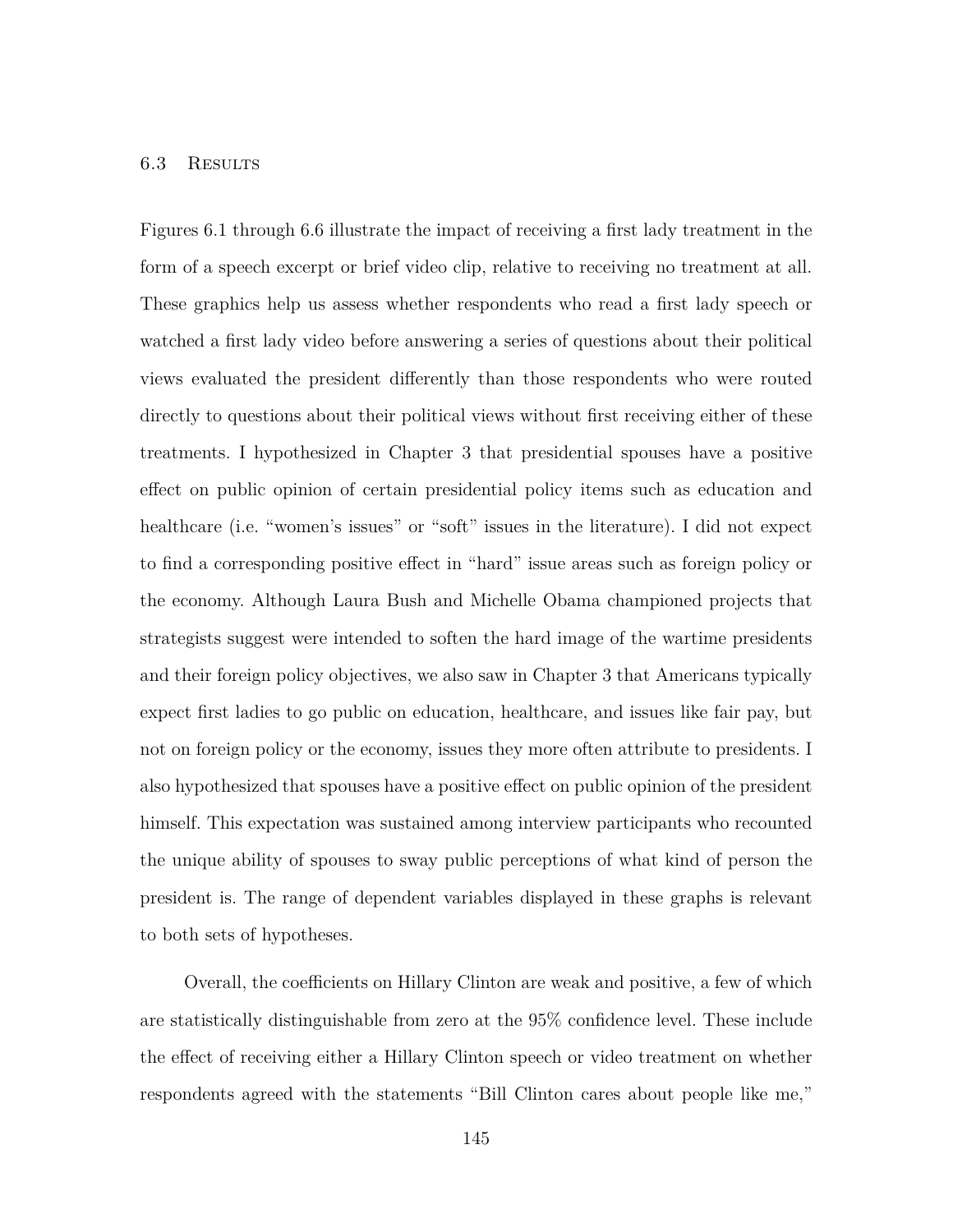"Bill Clinton is a strong leader" and "Bill Clinton is moral." The effect of receiving a healthcare speech attributed to Hillary Clinton on whether respondents agreed with the statement "the government in Washington should help people get doctors and healthcare at a low cost" was also significant. The dependent variables are coded dichotomously, so for example a positive effect of 0.2 can be read as a 20 percentage point increase in agreement with the statement. The results for the video experiment are not as robust, although we do see fairly strong results among Democrats who were more supportive of the Health Security Act after watching a clip of Mrs. Clinton discussing healthcare during her 1996 convention speech, as well as Democrats who were more supportive of the way in which Bill Clinton handled healthcare after watching the same portion of Mrs. Clinton's convention speech. It is important to keep in mind that although some of the confidence intervals in Figures 6.1 and 6.2 barely overlap zero, at a lower threshold for statistical significance, such as the 90% confidence level used by many researchers, many of these results would easily stand out.

Figures 6.3 and 6.4 reflect some of the same themes depicted in Figures 6.1 and 6.2. Only a few of the Laura Bush speech and video effects are statistically distinguishable from zero. Interestingly, both Mrs. Clinton and Mrs. Bush appear to have persuaded members of the president's opposing party more effectively than their own base when some of the president's personal qualities are under question. In Hillary Clinton's case, Republicans who received Hillary's speech about healthcare or education agreed more strongly with the statement that Bill Clinton "is moral" compared to respondents who received no speech, and Democrats who received either an education or a foreign policy speech by Mrs. Bush more strongly agreed with the statements "George Bush is a strong leader" and "George Bush is intelligent" than those who received no speech. Democrats who watched Laura Bush's War on Terror video were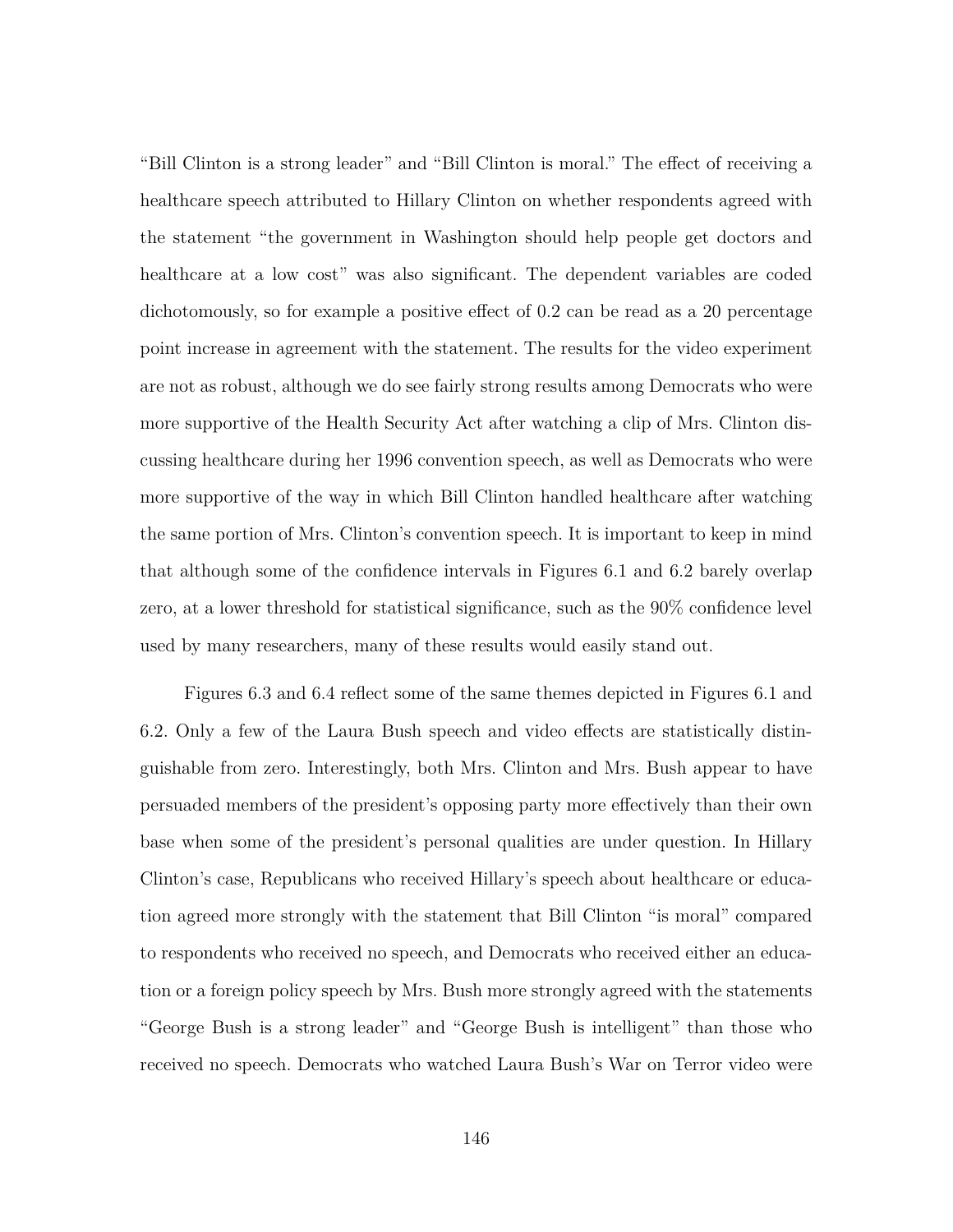also significantly more supportive of U.S. interventions in foreign conflicts than those who saw no video. However, Democrats who watched convention clips of Laura Bush *disagreed* strongly with the statement "George Bush is a strong leader" and disapproved of the way in which George Bush handled his job as president compared to Democrats who saw no video. These divergent results are perhaps suggestive of the disparate content of speeches and videos. While speech excerpts and video clips pertained to the same policy topics, they appear to have elicited very different reactions from similar groups.

It does seem, however, that when the content of the speech or video most closely matches the dependent variable of interest, the responses are the strongest in the directions we expect. Prompts that directly pertain to a policy area have stronger effects than prompts on slightly more nebulous topics. Moreover, prompts that address an issue closely associated with a presidency appear to have strong effects. This may be why, for example, strong positive reactions among Democrats who watched Hillary Clinton's healthcare videos are evident in items about whether the government should be involved in the provision of healthcare at a lower cost and in the Health Security Act item, but not in items related to education, a policy area which was often discussed by the Clintons but did not have a prominent place on the administration's policy agenda.

Written speech and video results for Michelle Obama (Figures 6.5 and 6.6) appear to leave intact the prospect that first ladies can effectively rally the president's base on specific policy issues and convince his enemies he is a decent person and leader, at least compared to groups who received no such appeal from the first lady. Looking more closely, we can see that similarly to Hillary Clinton, reading a speech excerpt attributed to Michelle Obama on either healthcare reform or vet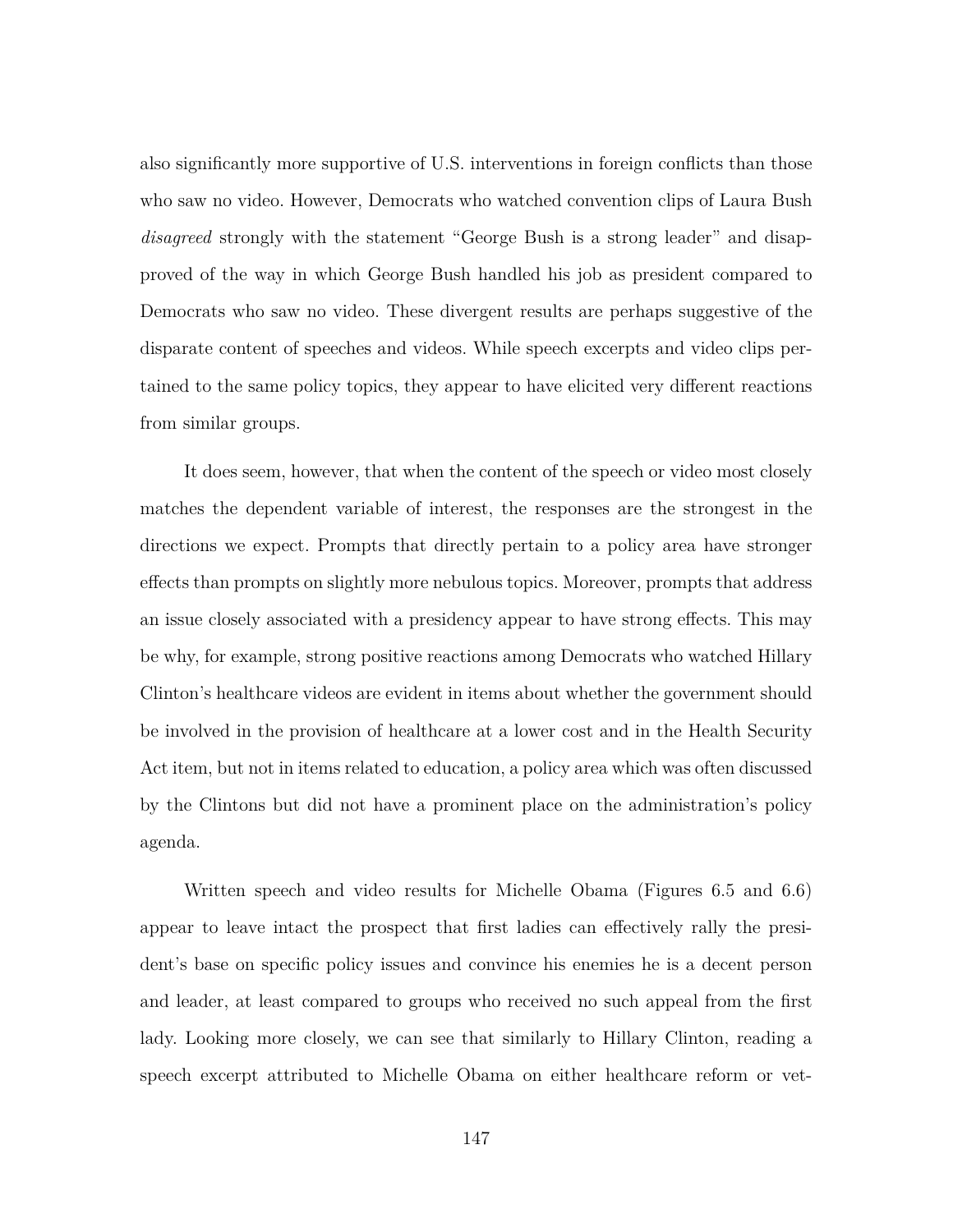erans prompted significant positive responses among all groups, who agreed with the statements that the president "cares about people like me." A strong effect among Democrats is also evident on the "strong leader" coefficient in the speech condition for Michelle Obama as well as the "is intelligent" coefficient. None of the Michelle Obama speech or video treatments yielded significant results among Republicans, perhaps somewhat diluting the popular notion that Hillary Clinton is the most polarizing of the last three first ladies. However, Michelle Obama video treatments did draw strong support from Democrats in some cases, who rated the president's economic performance and government involvement in healthcare reform significantly higher than those who did not receive a video. Partisans of all groups were also significantly more supportive of the way in which President Obama handled foreign affairs after reading a speech on veterans by Michelle Obama, which reinforces the theory that pet projects can be effectively utilized by first ladies to boost public opinion of related presidential policies. Indeed, Mrs. Obama's focus on military families and Laura Bush's emphasis on Afghan women in international affairs speeches may have been well calculated presidential messaging tactics.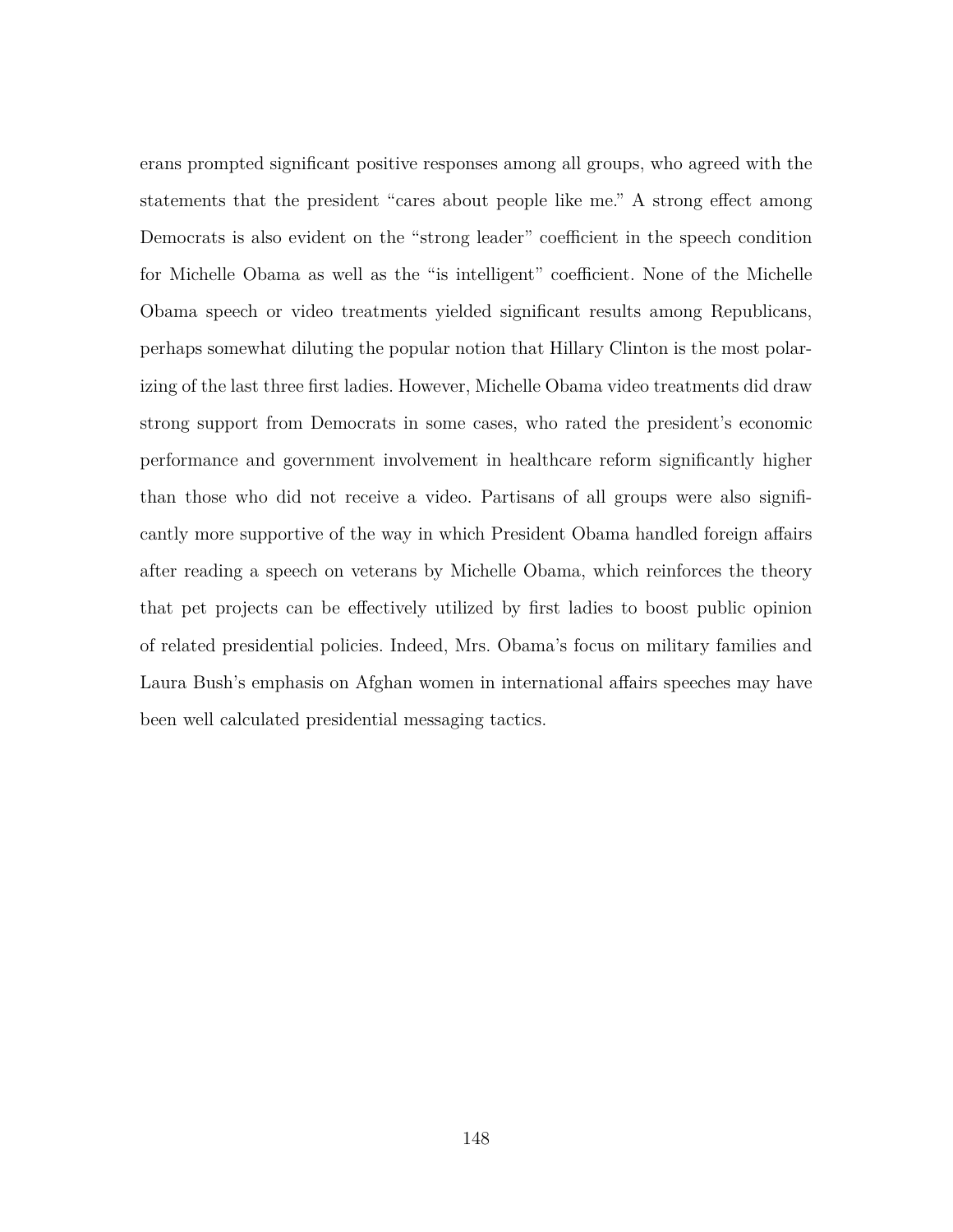



Figure 6.1: On the left, the figure displays regression coefficients and  $95\%$  confidence intervals estimating the effect of receiving either Hillary Clinton treatment (in this case, a healthcare or economy speech) relative to receiving no treatment at all, on respondent evaluations of Bill Clinton's job performance and whether respondents agree or disagree with certain statements about Bill Clinton (i.e. "is a good leader," "is intelligent," "cares about people like me," and "is moral"). On the right, the figure respondent evaluations of specific presidential policy items (i.e. Health Security Act of 1993) as well as the president's performance in particular policy areas (healthcare and economy) and respondents' beliefs about particular policy areas (i.e. whether the displays regression coefficients and confidence intervals estimating the effect of receiving a specific Hillary Clinton treatment on **Figure 6.1:** On the left, the figure displays regression coefficients and 95% confidence intervals estimating the effect of receiving either Hillary Clinton treatment (in this case, a healthcare or economy speech) relative to receiving no treatment at all, on respondent evaluations of Bill Clinton's job performance and whether respondents agree or disagree with certain statements about Bill Clinton (i.e. "is a good leader," "is intelligent," "cares about people like me," and "is moral"). On the right, the figure displays regression coefficients and confidence intervals estimating the effect of receiving a specific Hillary Clinton treatment on respondent evaluations of specific presidential policy items (i.e. Health Security Act of 1993) as well as the president's performance in particular policy areas (healthcare and economy) and respondents' beliefs about particular policy areas (i.e. whether the government should be involved in healthcare). government should be involved in healthcare).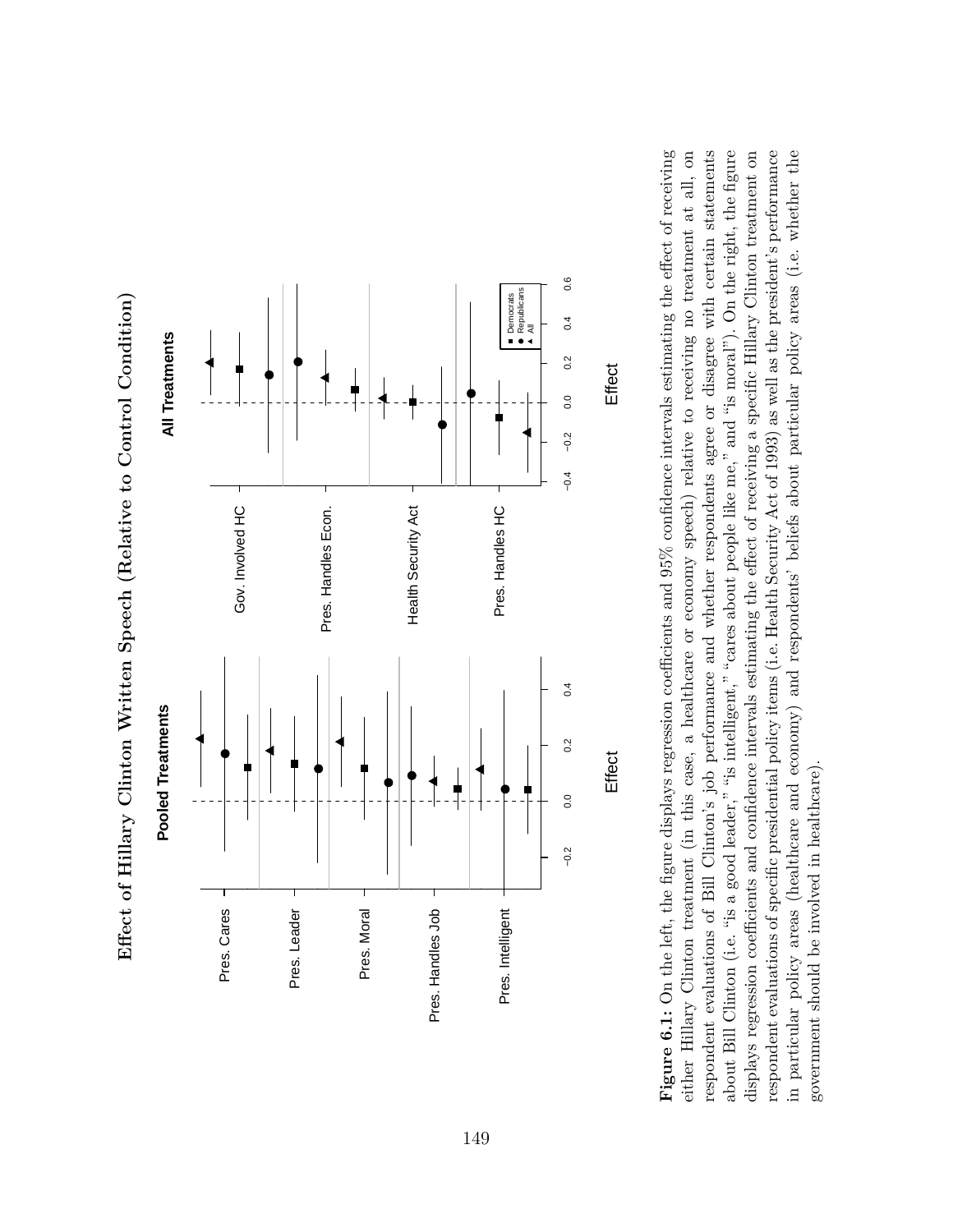



Figure 6.2: On the left, the figure displays regression coefficients and  $95\%$  confidence intervals estimating the effect of receiving on respondent evaluations of Bill Clinton's job performance and whether respondents agree or disagree with certain statements about Bill Clinton (i.e. "is a good leader," "is intelligent," "cares about people like me," and "is moral"). On the right, the figure displays regression coefficients and confidence intervals estimating the effect of receiving a specific Hillary Clinton video treatment on respondent evaluations of specific presidential policy items (i.e. Health Security Act of 1993) as well as the president's either Hillary Clinton treatment (in this case, a healthcare or education video clip) relative to receiving no treatment at all, **Figure 6.2:** On the left, the figure displays regression coefficients and 95% confidence intervals estimating the effect of receiving on respondent evaluations of Bill Clinton's job performance and whether respondents agree or disagree with certain statements about Bill Clinton (i.e. "is a good leader," "is intelligent," "cares about people like me," and "is moral"). On the right, the figure displays regression coefficients and confidence intervals estimating the effect of receiving a specific Hillary Clinton video treatment on respondent evaluations of specific presidential policy items (i.e. Health Security Act of 1993) as well as the president's performance in particular policy areas (healthcare and education) and respondents' beliefs about particular policy areas (i.e. either Hillary Clinton treatment (in this case, a healthcare or education video clip) relative to receiving no treatment at all, performance in particular policy areas (healthcare and education) and respondents' beliefs about particular policy areas (i.e. whether the government should be involved in healthcare). whether the government should be involved in healthcare).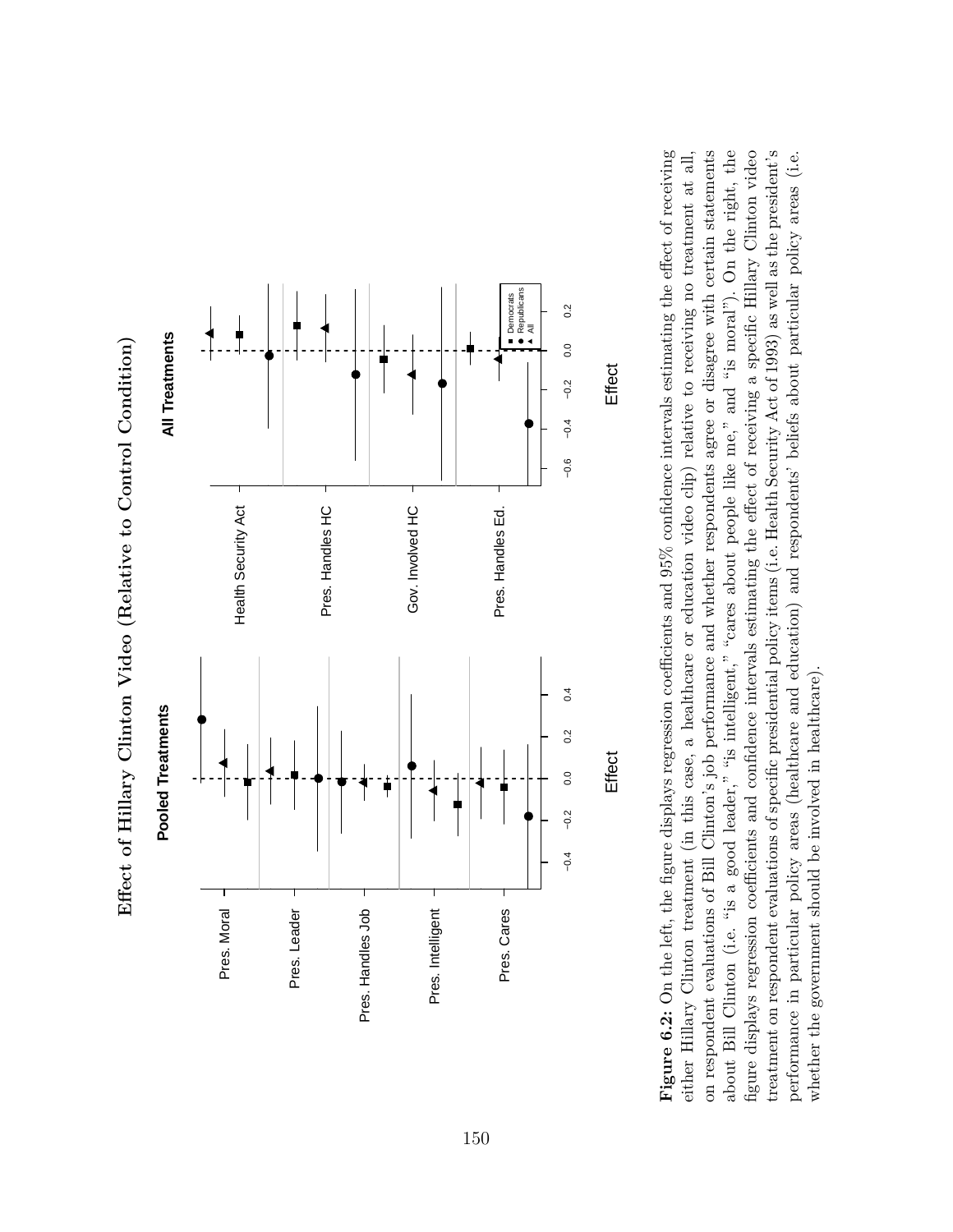



**Figure 6.3:** On the left, the figure displays regression coefficients and  $95\%$  confidence intervals estimating the effect of receiving either Laura Bush treatment (in this case, an education speech and a speech about the War on Terror) relative to receiving no treatment at all, on respondent evaluations of George Bush's job performance and whether respondents agree or disagree with certain statements about George Bush (i.e. "is a good leader," "is intelligent," "cares about people like me," and "is moral"). On the right, the figure displays regression coefficients and confidence intervals estimating the effect of receiving a specific Laura Bush treatment on respondent evaluations of specific presidential policy items (i.e. No Child Left Behind Act of 2001) as well **Figure 6.3:** On the left, the figure displays regression coefficients and 95% confidence intervals estimating the effect of receiving either Laura Bush treatment (in this case, an education speech and a speech about the War on Terror) relative to receiving no treatment at all, on respondent evaluations of George Bush's job performance and whether respondents agree or disagree with On the right, the figure displays regression coefficients and confidence intervals estimating the effect of receiving a specific Laura Bush treatment on respondent evaluations of specific presidential policy items (i.e. No Child Left Behind Act of 2001) as well as the president's performance in particular policy areas (foreign policy and education) and respondents' beliefs about particular as the president's performance in particular policy areas (foreign policy and education) and respondents' beliefs about particular certain statements about George Bush (i.e. "is a good leader," "is intelligent," "cares about people like me," and "is moral"). policy areas (i.e. whether the government should be involved in conflicts overseas). policy areas (i.e. whether the government should be involved in conflicts overseas).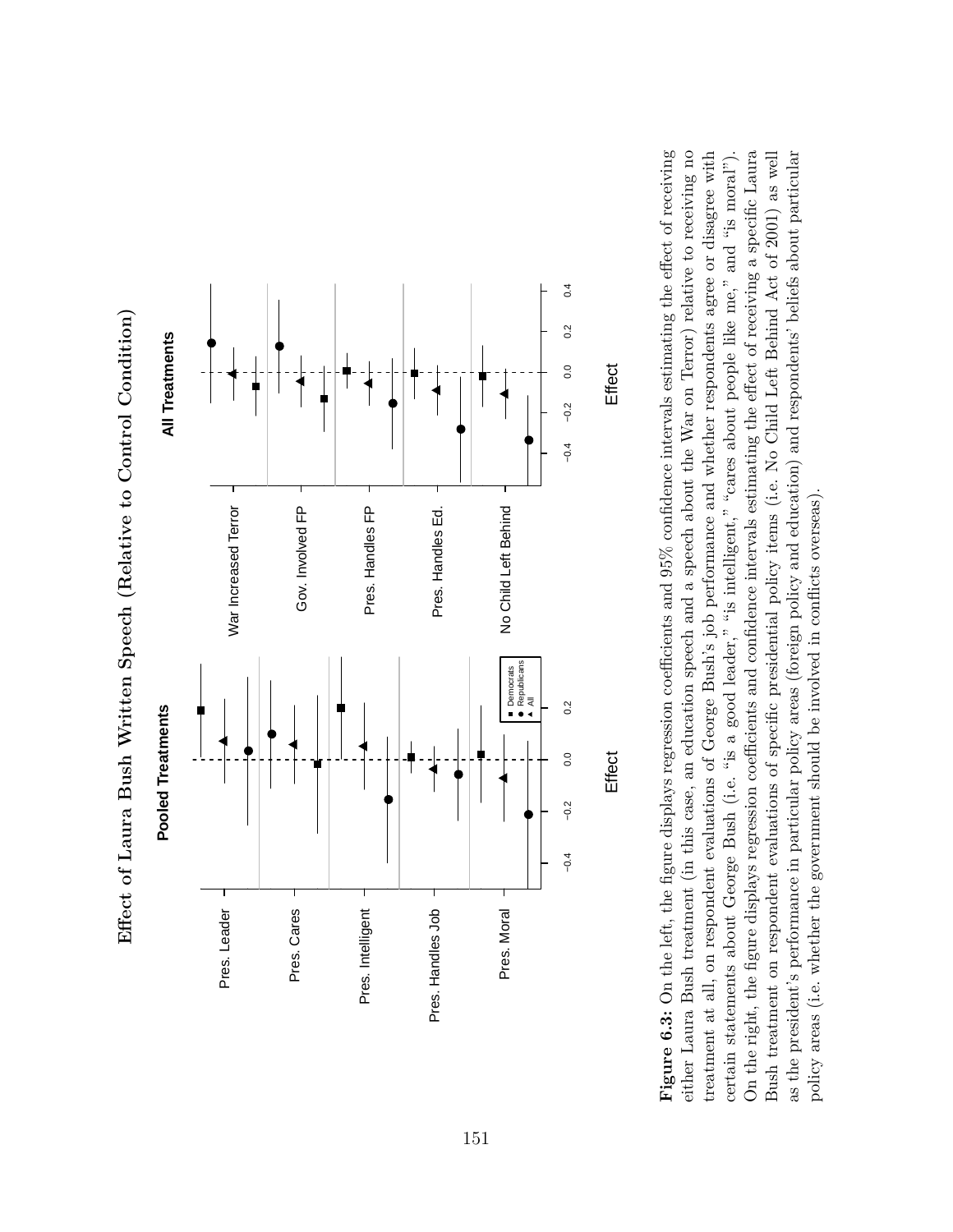

Effect of Laura Bush Video (Relative to Control Condition) **Effect of Laura Bush Video (Relative to Control Condition)** Figure 6.4: On the left, the figure displays regression coefficients and  $95\%$  confidence intervals estimating the effect of receiving either Laura Bush treatment (in this case, watching a video of Mrs. Bush speak about education or the War on Terror) relative "is moral"). On the right, the figure displays regression coefficients and confidence intervals estimating the effect of receiving a "is moral"). On the right, the figure displays regression coefficients and confidence intervals estimating the effect of receiving a to receiving no treatment at all, on respondent evaluations of George Bush's job performance and whether respondents agree or disagree with certain statements about George Bush (i.e. "is a good leader," "is intelligent," "cares about people like me," and specific Laura Bush video treatment on respondent evaluations of specific presidential policy items (i.e. No Child Left Behind Act of 2001) as well as the president's performance in particular policy areas (foreign policy and education) and respondents' beliefs **Figure 6.4:** On the left, the figure displays regression coefficients and 95% confidence intervals estimating the effect of receiving either Laura Bush treatment (in this case, watching a video of Mrs. Bush speak about education or the War on Terror) relative to receiving no treatment at all, on respondent evaluations of George Bush's job performance and whether respondents agree or disagree with certain statements about George Bush (i.e. "is a good leader," "is intelligent," "cares about people like me," and of 2001) as well as the president's performance in particular policy areas (foreign policy and education) and respondents' beliefs specific Laura Bush video treatment on respondent evaluations of specific presidential policy items (i.e. No Child Left Behind Act about particular policy areas (i.e. whether the government should be involved in conflicts overseas). about particular policy areas (i.e. whether the government should be involved in conflicts overseas).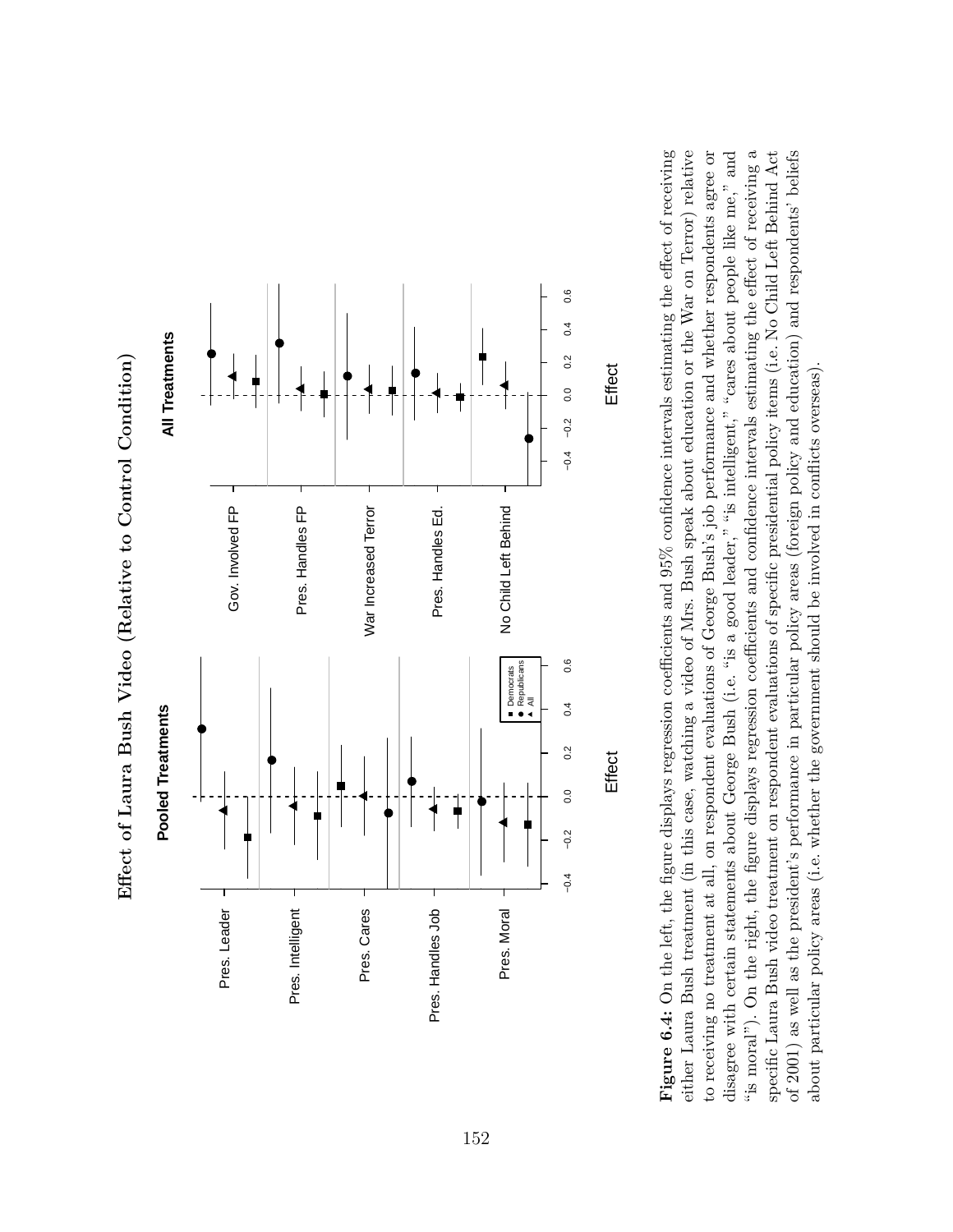$0.2$ −0.2 0.0 0.2 0.2 **All Treatments All Treatments** ● $0.0$ ●●●● $-0.2$ Pres. Handles FP Pres. Handles HC Gov. Involved HC Affordable Care Act Gov. Involved FP Pres. Handles FP Pres. Handles HC Gov. Involved HC Affordable Care Act Gov. Involved FP Republicans Democrats ৺<br>● ৰ **Pooled Treatments Pooled Treatments**  $0.2$ 0.0 0.2 ●●● $0.0$ ●●Pres. Cares Pres. Intelligent Pres. Leader Pres. Moral Pres. Handles Job Pres. Leader Pres. Cares Pres. Intelligent Pres. Moral Pres. Handles Job

Effect of Michelle Obama Written Speech (Relative to Control Condition) **Effect of Michelle Obama Written Speech (Relative to Control Condition)**

either Michelle Obama treatment (in this case, an e healthcare speech and a speech about veterans) relative to receiving no Obama treatment on respondent evaluations of specific presidential policy items (i.e. Affordable Care Act of 2010) as well as the Figure 6.5: On the left, the figure displays regression coefficients and 95% confidence intervals estimating the effect of receiving treatment at all, on respondent evaluations of Barack Obama's job performance and whether respondents agree or disagree with certain statements about Barack Obama (i.e. "is a good leader," "is intelligent," "cares about people like me," and "is moral"). On the right, the figure displays regression coefficients and confidence intervals estimating the effect of receiving a specific Michelle president's performance in particular policy areas (foreign policy and healthcare) and respondents' beliefs about particular policy areas (i.e. whether the government should be involved in conflicts overseas and whether the government should be involved in **Figure 6.5:** On the left, the figure displays regression coefficients and 95% confidence intervals estimating the effect of receiving either Michelle Obama treatment (in this case, an e healthcare speech and a speech about veterans) relative to receiving no treatment at all, on respondent evaluations of Barack Obama's job performance and whether respondents agree or disagree with certain statements about Barack Obama (i.e. "is a good leader," "is intelligent," "cares about people like me," and "is moral"). On the right, the figure displays regression coefficients and confidence intervals estimating the effect of receiving a specific Michelle Obama treatment on respondent evaluations of specific presidential policy items (i.e. Affordable Care Act of 2010) as well as the president's performance in particular policy areas (foreign policy and healthcare) and respondents' beliefs about particular policy areas (i.e. whether the government should be involved in conflicts overseas and whether the government should be involved in healthcare).

Effect

**Effect**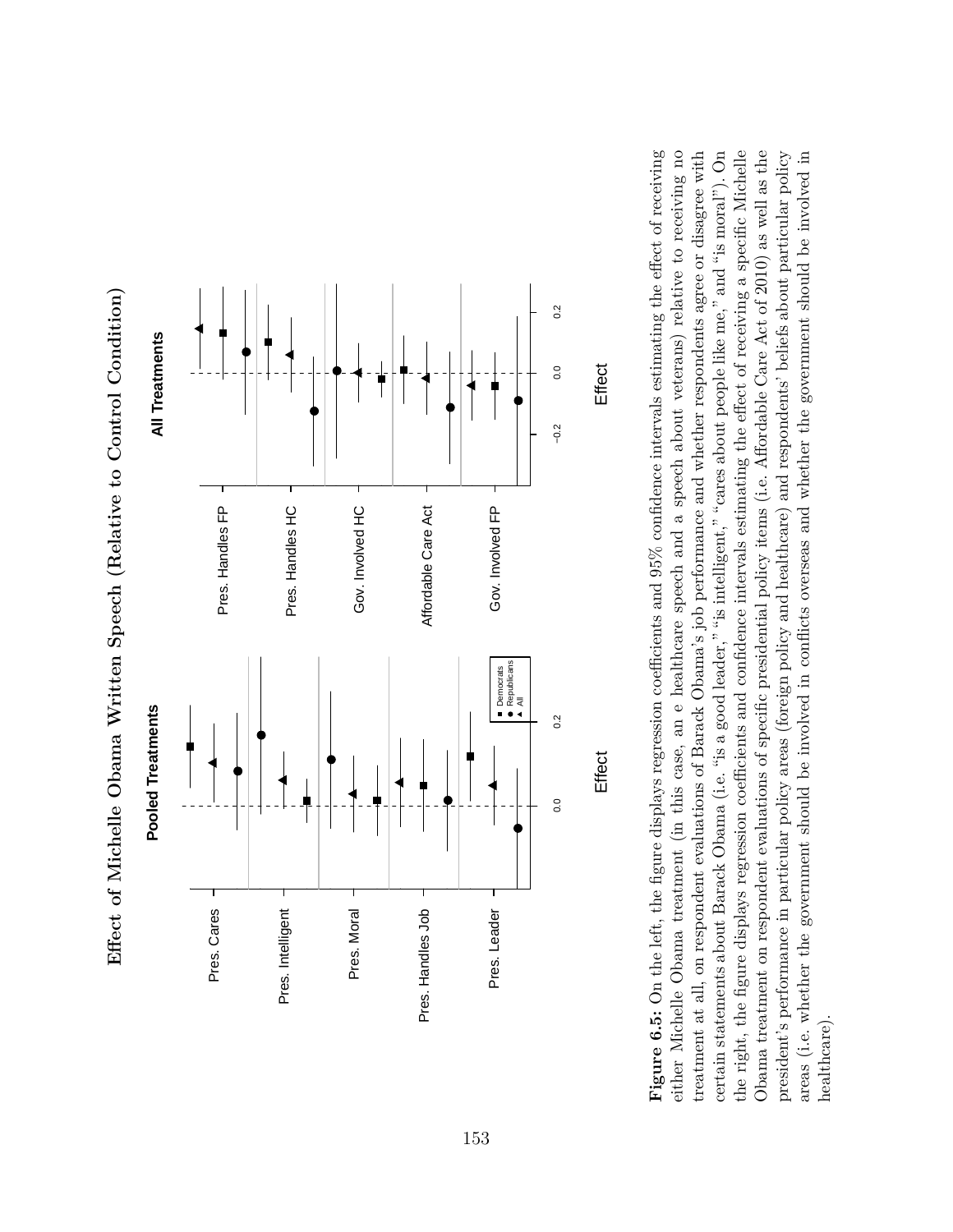



**Figure 6.6:** On the left, the figure displays regression coefficients and  $95\%$  confidence intervals estimating the effect of receiving relative to receiving no treatment at all, on respondent evaluations of Barack Obama's job performance and whether respondents agree or disagree with certain statements about Barack Obama (i.e. "is a good leader," "is intelligent," "cares about people like me," and "is moral"). On the right, the figure displays regression coefficients and confidence intervals estimating the effect of receiving a specific Michelle Obama treatment on respondent evaluations of specific presidential policy items (i.e. Affordable Care Act of 2010) as well as the president's performance in particular policy areas (economy and healthcare) and respondents' beliefs **Figure 6.6:** On the left, the figure displays regression coefficients and 95% confidence intervals estimating the effect of receiving relative to receiving no treatment at all, on respondent evaluations of Barack Obama's job performance and whether respondents agree or disagree with certain statements about Barack Obama (i.e. "is a good leader," "is intelligent," "cares about people like me," and "is moral"). On the right, the figure displays regression coefficients and confidence intervals estimating the effect of receiving a specific Michelle Obama treatment on respondent evaluations of specific presidential policy items (i.e. Affordable Care Act of 2010) as well as the president's performance in particular policy areas (economy and healthcare) and respondents' beliefs either Michelle Obama treatment (in this case, watching a video of Mrs. Obama speaking about healthcare or the economy) either Michelle Obama treatment (in this case, watching a video of Mrs. Obama speaking about healthcare or the economy) about particular policy areas (i.e. whether the government should be involved in healthcare). about particular policy areas (i.e. whether the government should be involved in healthcare)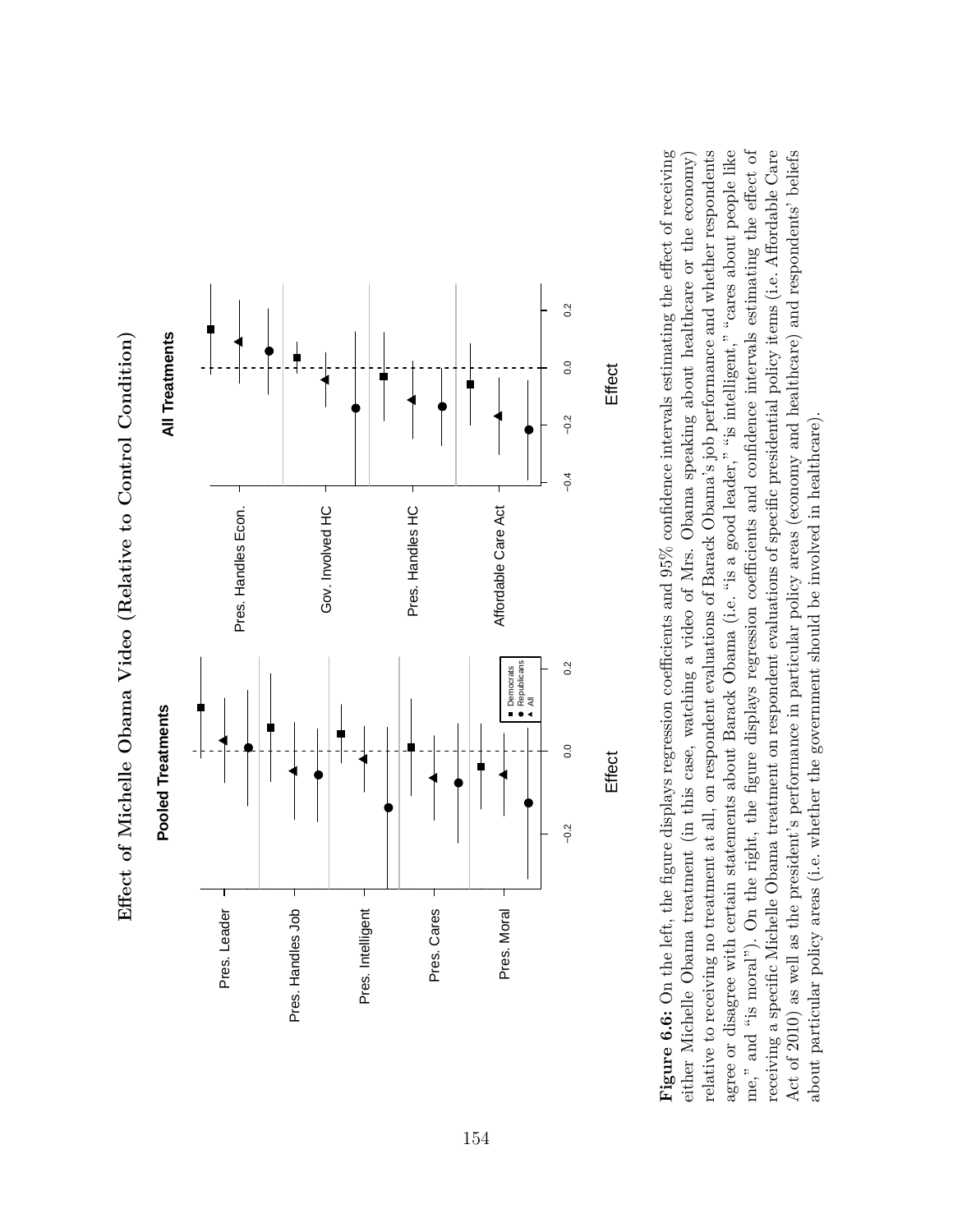The next set of tests holds the same written speech and video treatments to a much tougher standard: the effects of written speeches and videos attributed to first ladies are compared to the effects of written speeches and videos attributed to the President of the United States (rather than to the control condition). There are perhaps two ways to digest the results displayed in Figures 6.7 through 6.12. On one hand, the results appear inconclusive, evidenced by the crowding of coefficients around the line indicating an effect size of zero; evidence is scarce in most issue areas that the first lady's effect on public opinion is markedly smaller or larger than the effect of the president. On the other hand, the nearly indistinguishable nature of effect sizes belonging to the first lady and president is quite remarkable. In the video experiment in particular, it is somewhat impressive that televised appeals made by first ladies and presidents motivate similar evaluations of presidents and their policy agendas. While we should be careful not to "embrace the null hypothesis" of no difference in effect, given that survey experiments are stacked in favor of such null results, these results do reaffirm to some extent the status of spouses as serious political players and debunk myths espoused by some historians and journalists that Americans are uncomfortable with presidential spouses who discuss policy in public. In light of these results, the strategic deployment of spouses on the campaign trail and during the administration makes sense, especially when the goal is to reinforce the president's message or redouble his efforts to meet public demands for a visible and responsive White House. Let us take a closer look at the few cases where first ladies were actually more influential than their presidential counterparts.

In Figure 6.7 we can see that Hillary Clinton has a substantially larger effect than Bill Clinton on the extent to which respondents agree with the statement "Bill Clinton is intelligent," but not among Republicans, perhaps not a surprising finding. However,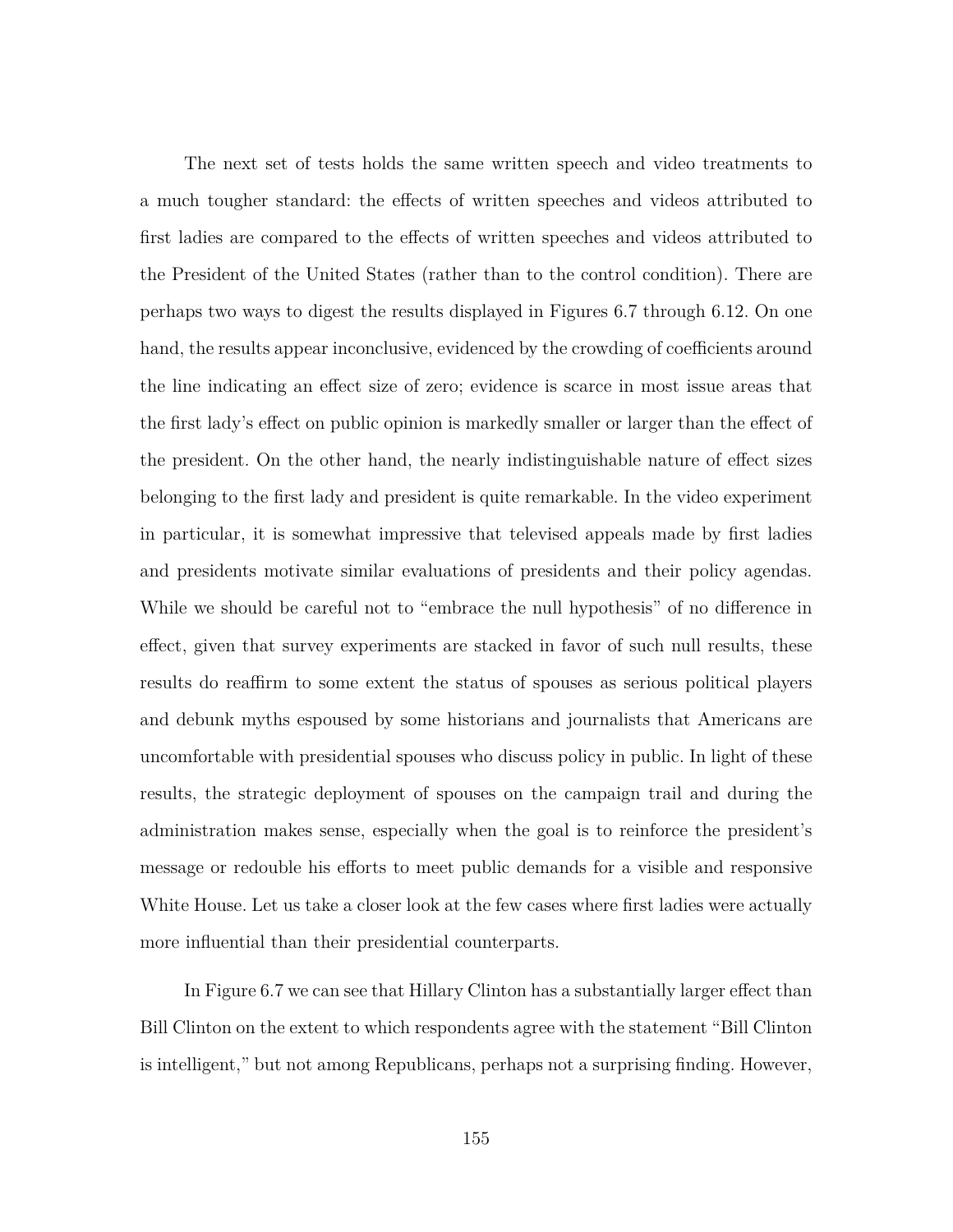the same figure reveals that reading a speech attributed to Hillary Clinton elicited less support for the way in which the president handled the economy and healthcare than reading the same speech by Bill Clinton; respondents claimed Bill Clinton did a *worse* job on the economy and healthcare after reading a Hillary Clinton speech on either issue. The results for Laura Bush are more potent. All partisans assigned to a Laura Bush speech were significantly more supportive of the notions that George Bush "is a strong leader," "is intelligent," and answered that he "handled his job as president" significantly more favorably than partisans who read the same speech by George Bush. It also appears that partisans who received a written speech on education attributed to Laura Bush were much more supportive of No Child Left Behind and the way in which the president handled education, in some cases accounting for a 20 to 40 percentage point bump in support (see Figure 6.9). Notwithstanding the relatively uniform education results, partisan responses to foreign policy appeals made by Mrs. Bush varied substantially. Once more, we see that compared to Democrats who received a written foreign policy speech attributed to President Bush or a foreign policy video of President Bush, Democrats who received a written or televised Laura Bush foreign policy treatment often rated the president's foreign affairs performance and U.S. intervention abroad more favorably. Democrats' positive evaluations of the president's performance in response to the Laura Bush conditions trumped those of Republicans; Democrats in the Laura Bush written speech condition even claimed that terrorism decreased as a result of President Bush's efforts. To review, the text provided in the written foreign policy prompt attributed to Laura Bush was excerpted from a speech by Mrs. Bush that connected the War on Terror to the wellbeing of Afghan women, a prevailing argument made by administration officials in 2003 and 2004. It is possible that these speeches were well received among Democrats who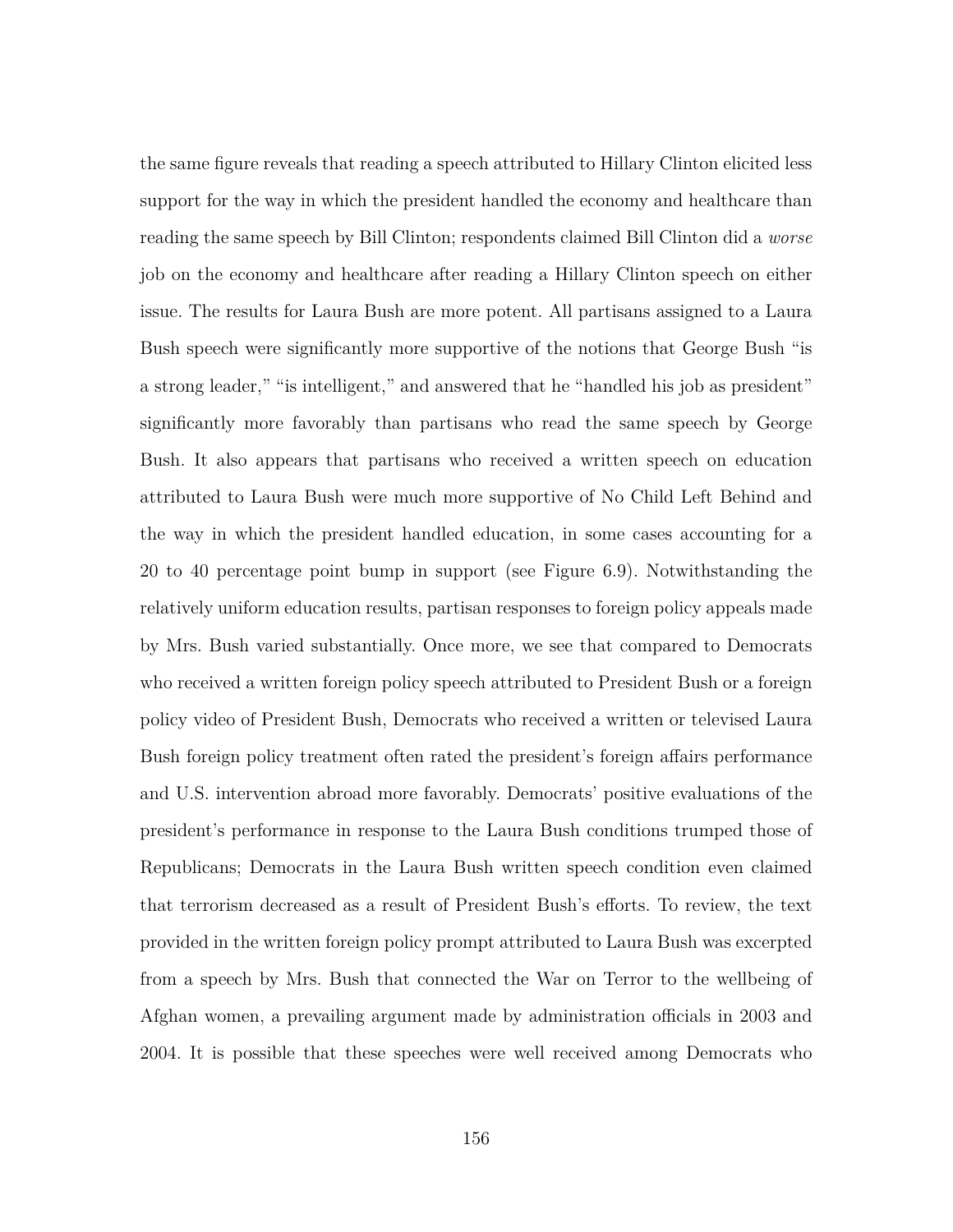thought Mrs. Bush delivered it because it made the war a women's issue, or at least a human rights issue, as opposed to one of terrorism.

A useful extension of the foreign policy speech effect observed in the Laura Bush condition is the effect of receiving a foreign policy speech attributed to Michelle Obama, the text of which in this case discussed the importance of assisting veterans when they return home from Iraq and Afghanistan, a strategic approach designed to frame President Obama's campaign promise to withdraw troops from the Middle East. Like Laura Bush's Afghan women's initiatives, aimed to publicize the humanitarian incentives for the U.S. War in Afghanistan, Joining Forces, a project shared by Michelle Obama and Jill Biden, can be viewed as a soft frame for foreign policy decisions made early in the Obama administration. As Figure 6.11 illustrates, Michelle Obama's speech positively but weakly impacted respondent evaluations of the president's handling of foreign policy compared to the president's speech. In fact, few tests provide evidence that Michelle Obama was more effective than her husband in any case. Republican respondents who received a Michelle Obama speech treatment disagreed with the statements Barack Obama "is a strong leader" and more negatively evaluated his handling of the presidency compared to those who received a speech by president Obama, and all partisans who watched a video clip of Michelle Obama speaking about the economy at the 2012 DNC where significantly less supportive of the way in which the president handled economic issues than those who watched a clip of the president's DNC speech on the economy (see Figure  $6.12$ ).<sup>2</sup>

<sup>&</sup>lt;sup>2</sup>Power analyses were conducted on all of the statistically significant ( $\alpha = .05$ ) results reported in this chapter, to ensure that sample sizes were large enough to properly determine statistical significance. These results met or surpassed the default power criteria of 0.90 used in STATA and other software packages, which can be understood as the probability that a statistical test correctly rejects the null hypothesis when it is false (UCLA). Power analyses are typically conducted at the beginning of a research project to determine the minimal sample size required to detect an effect of a given size. I recruited as many subjects as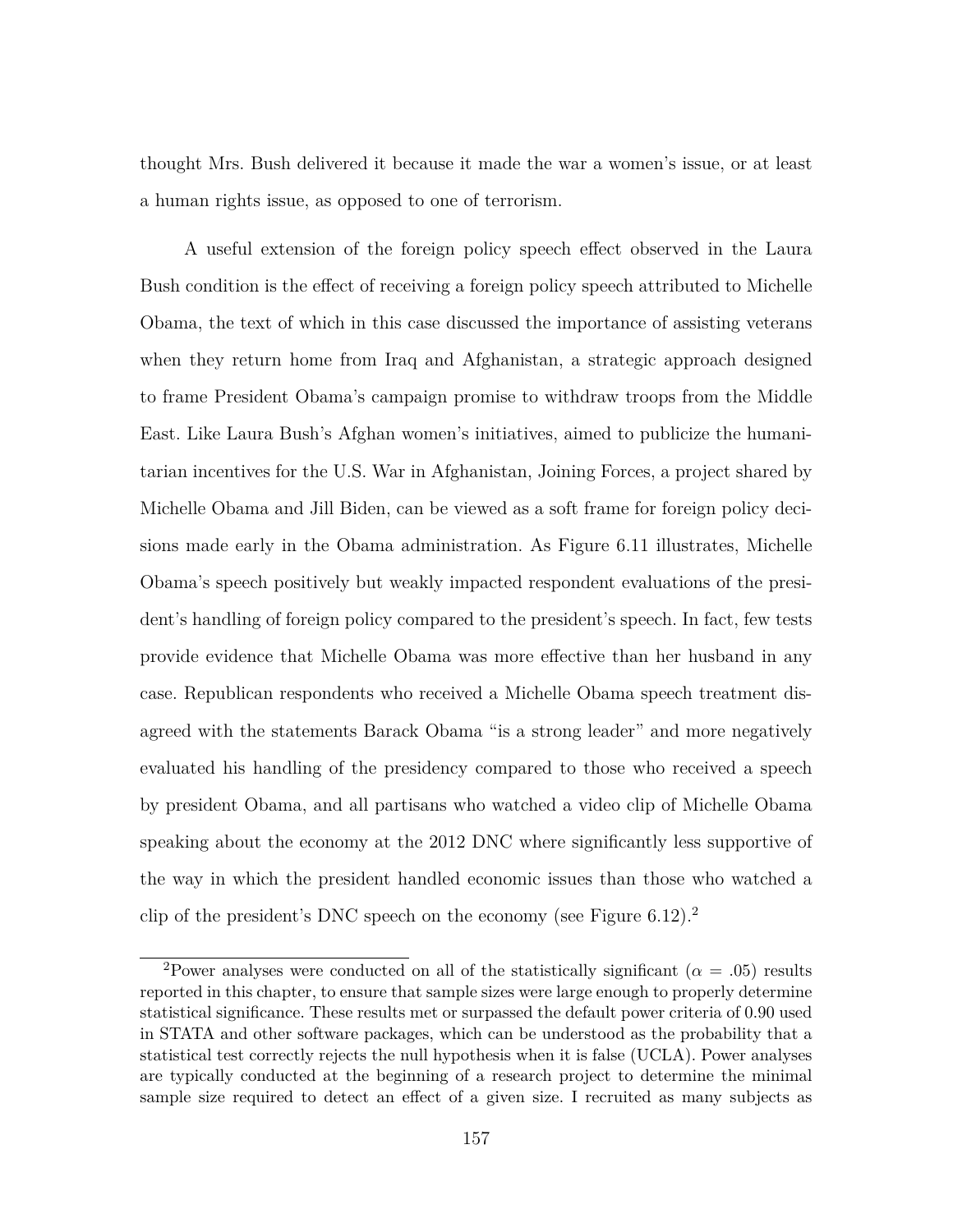possible for my written speech and video experiments (*N*=3,954) given financial and timerelated constraints.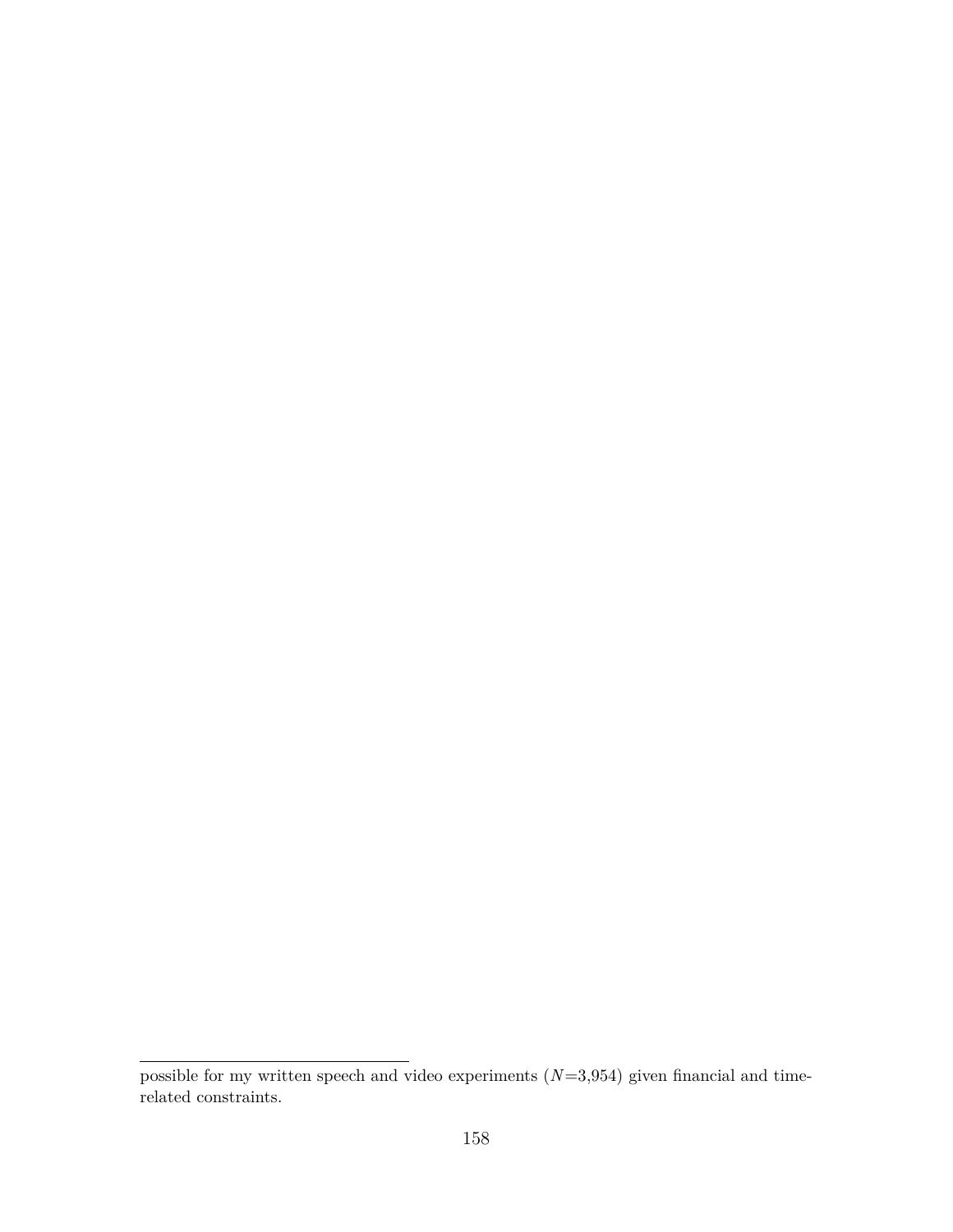



**Figure 6.7:** On the left, the figure displays regression coefficients and  $95\%$  confidence intervals estimating the effect of receiving confidence intervals estimating the effect of receiving a specific Hillary Clinton treatment on respondent evaluations of specific either Hillary Clinton treatment (in this case, reading a speech attributed to Mrs. Clinton about healthcare or the economy) relative to receiving either president treatment (the same speech, attributed instead to President Clinton), on respondent evaluations of Bill Clinton's job performance and whether respondents agree or disagree with certain statements about Bill Clinton (i.e. "is a good leader," "is intelligent," "cares about people like me," and "is moral"). On the right, the figure displays regression coefficients and presidential policy items (i.e. Health Security Act of 1993) as well as the president's performance in particular policy areas (economy and healthcare) and respondents' beliefs about particular policy areas (i.e. whether the government should be involved **Figure 6.7:** On the left, the figure displays regression coefficients and 95% confidence intervals estimating the effect of receiving either Hillary Clinton treatment (in this case, reading a speech attributed to Mrs. Clinton about healthcare or the economy) relative to receiving either president treatment (the same speech, attributed instead to President Clinton), on respondent evaluations of Bill Clinton's job performance and whether respondents agree or disagree with certain statements about Bill Clinton (i.e. "is a good leader," "is intelligent," "cares about people like me," and "is moral"). On the right, the figure displays regression coefficients and confidence intervals estimating the effect of receiving a specific Hillary Clinton treatment on respondent evaluations of specific presidential policy items (i.e. Health Security Act of 1993) as well as the president's performance in particular policy areas (economy and healthcare) and respondents' beliefs about particular policy areas (i.e. whether the government should be involved in healthcare). in healthcare).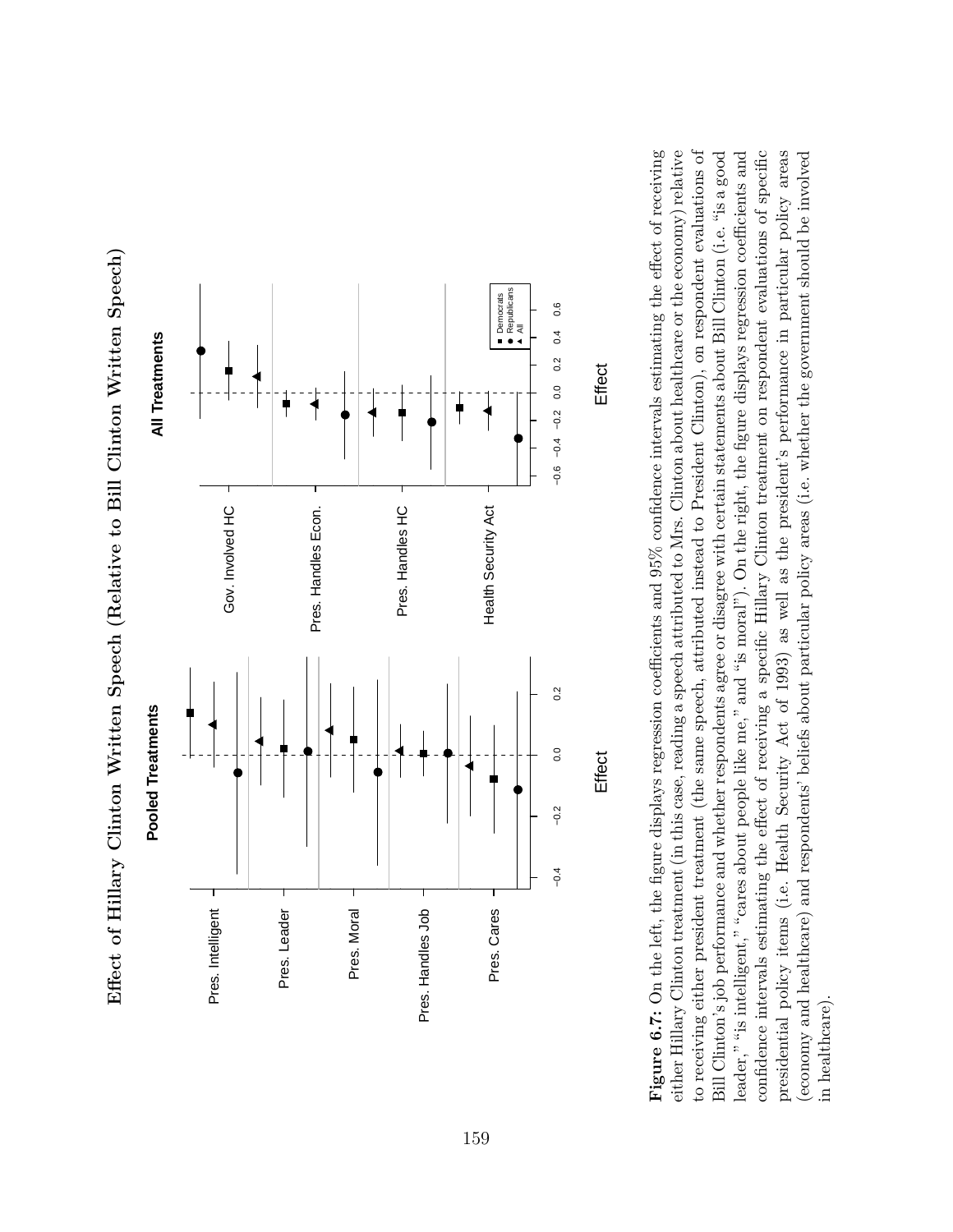



**Figure 6.8:** On the left, the figure displays regression coefficients and  $95\%$  confidence intervals estimating the effect of receiving relative to receiving either president treatment (a video clip of President Clinton speaking about the same topics), on respondent evaluations of Bill Clinton's job performance and whether respondents agree or disagree with certain statements about Bill Clinton (i.e. "is a good leader," "is intelligent," "cares about people like me," and "is moral"). On the right, the figure displays regression coefficients and confidence intervals estimating the effect of receiving a specific Hillary Clinton treatment on respondent evaluations of specific presidential policy items (i.e. Health Security Act of 1993) as well as the president's performance in particular policy areas (economy and healthcare) and respondents' beliefs about particular policy areas (i.e. whether the government should be **Figure 6.8:** On the left, the figure displays regression coefficients and 95% confidence intervals estimating the effect of receiving evaluations of Bill Clinton's job performance and whether respondents agree or disagree with certain statements about Bill Clinton (i.e. "is a good leader," "is intelligent," "cares about people like me," and "is moral"). On the right, the figure displays regression coefficients and confidence intervals estimating the effect of receiving a specific Hillary Clinton treatment on respondent evaluations of specific presidential policy items (i.e. Health Security Act of 1993) as well as the president's performance in particular policy areas (economy and healthcare) and respondents' beliefs about particular policy areas (i.e. whether the government should be either Hillary Clinton treatment (in this case, watching a video clip of Mrs. Clinton speaking about healthcare or education) either Hillary Clinton treatment (in this case, watching a video clip of Mrs. Clinton speaking about healthcare or education) relative to receiving either president treatment (a video clip of President Clinton speaking about the same topics), on respondent involved in healthcare). involved in healthcare).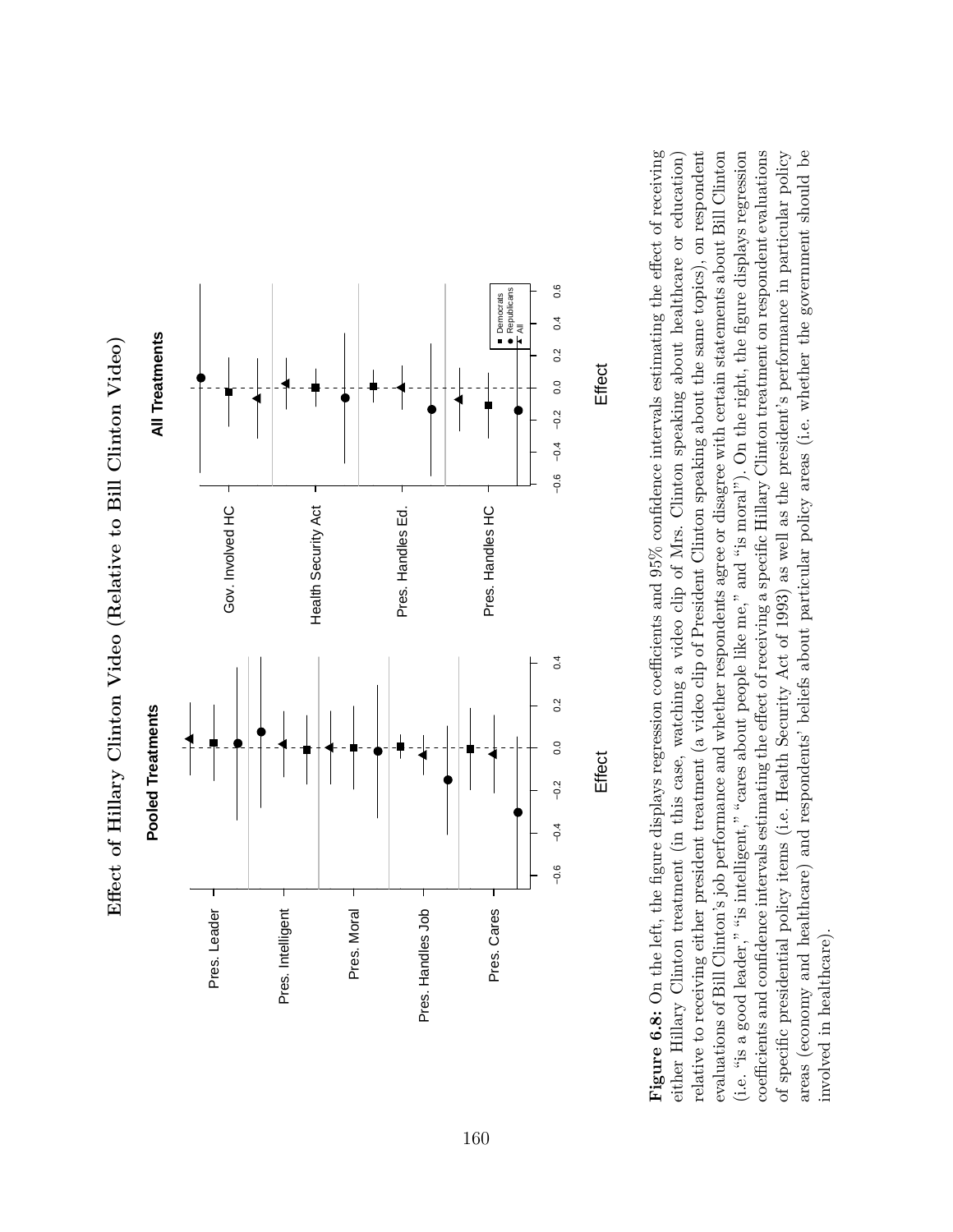



**Figure 6.9:** On the left, the figure displays regression coefficients and  $95\%$  confidence intervals estimating the effect of receiving either Laura Bush treatment (in this case, reading a speech attributed to Mrs. Bush about education or the War on Terror) relative George Bush's job performance and whether respondents agree or disagree with certain statements about George Bush (i.e. "is a George Bush's job performance and whether respondents agree or disagree with certain statements about George Bush (i.e. "is a good leader," "is intelligent," "cares about people like me," and "is moral"). On the right, the figure displays regression coefficients and confidence intervals estimating the effect of receiving a specific Laura Bush treatment on respondent evaluations of specific presidential policy items (i.e. No Child Left Behind Act of 2001) as well as the president's performance in particular policy areas to receiving either president treatment (the same speech, attributed instead to President Bush), on respondent evaluations of (education and foreign policy) and respondents' beliefs about particular policy areas (i.e. whether the government should be **Figure 6.9:** On the left, the figure displays regression coefficients and 95% confidence intervals estimating the effect of receiving either Laura Bush treatment (in this case, reading a speech attributed to Mrs. Bush about education or the War on Terror) relative to receiving either president treatment (the same speech, attributed instead to President Bush), on respondent evaluations of good leader," "is intelligent," "cares about people like me," and "is moral"). On the right, the figure displays regression coefficients and confidence intervals estimating the effect of receiving a specific Laura Bush treatment on respondent evaluations of specific presidential policy items (i.e. No Child Left Behind Act of 2001) as well as the president's performance in particular policy areas (education and foreign policy) and respondents' beliefs about particular policy areas (i.e. whether the government should be involved in conflicts abroad). involved in conflicts abroad).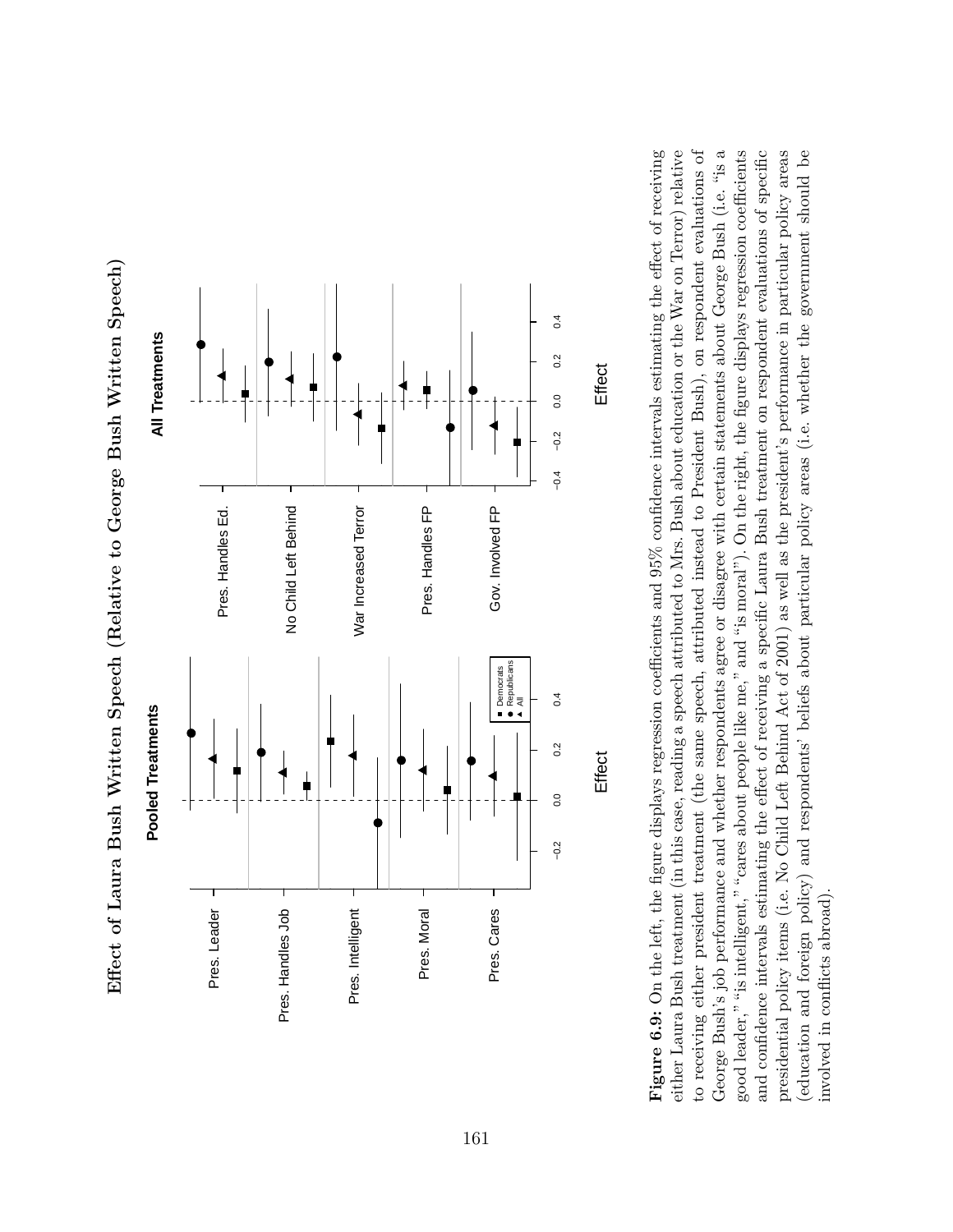

Effect of Laura Bush Video (Relative to George Bush Video) **Effect of Laura Bush Video (Relative to George Bush Video)**

Bush (i.e. "is a good leader," "is intelligent," "cares about people like me," and "is moral"). On the right, the figure displays evaluations of specific presidential policy items (i.e. No Child Left Behind Act of 2001) as well as the president's performance **Figure 6.10:** On the left, the figure displays regression coefficients and  $95\%$  confidence intervals estimating the effect of receiving relative to receiving either president treatment (a video clip of President Bush speaking about the same topics), on respondent evaluations of George Bush's job performance and whether respondents agree or disagree with certain statements about George regression coefficients and confidence intervals estimating the effect of receiving a specific Laura Bush treatment on respondent in particular policy areas (foreign policy and education) and respondents' beliefs about particular policy areas (i.e. whether the **Figure 6.10:** On the left, the figure displays regression coefficients and 95% confidence intervals estimating the effect of receiving evaluations of George Bush's job performance and whether respondents agree or disagree with certain statements about George Bush (i.e. "is a good leader," "is intelligent," "cares about people like me," and "is moral"). On the right, the figure displays regression coefficients and confidence intervals estimating the effect of receiving a specific Laura Bush treatment on respondent evaluations of specific presidential policy items (i.e. No Child Left Behind Act of 2001) as well as the president's performance in particular policy areas (foreign policy and education) and respondents' beliefs about particular policy areas (i.e. whether the either Laura Bush treatment (in this case, watching a video clip of Mrs. Bush speaking about the War on Terror or education) either Laura Bush treatment (in this case, watching a video clip of Mrs. Bush speaking about the War on Terror or education) relative to receiving either president treatment (a video clip of President Bush speaking about the same topics), on respondent government should be involved in conflicts abroad). government should be involved in conflicts abroad).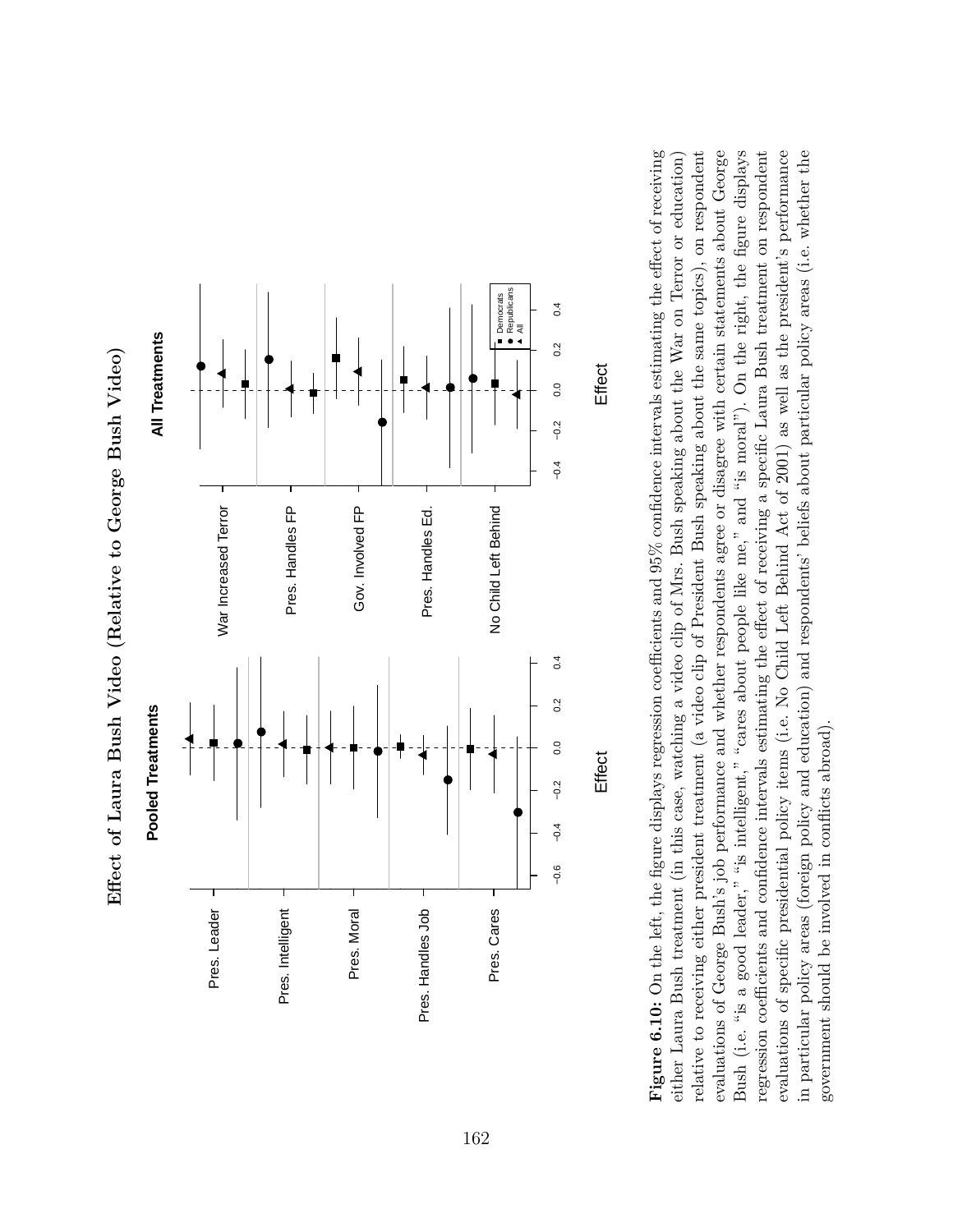Effect of Michelle Obama Written Speech (Relative to Barack Obama Written Speech) Effect of Michelle Obama Written Speech (Relative to Barack Obama Written Speech)



Figure 6.11: On the left, the figure displays regression coefficients and  $95\%$  confidence intervals estimating the effect of receiving Barack Obama's job performance and whether respondents agree or disagree with certain statements about Barack Obama (i.e. "is a good leader," "is intelligent," "cares about people like me," and "is moral"). On the right, the figure displays regression coefficients and confidence intervals estimating the effect of receiving a specific Michelle Obama treatment on respondent evaluations of either Michelle Obama treatment (in this case, reading a speech attributed to Mrs. Obama about healthcare or veterans) relative to receiving either president treatment (the same speech, attributed instead to President Obama), on respondent evaluations of specific presidential policy items (i.e. Affordable Care Act of 2010) as well as the president's performance in particular policy areas (healthcare and foreign policy) and respondents' beliefs about particular policy areas (i.e. whether the government should **Figure 6.11:** On the left, the figure displays regression coefficients and 95% confidence intervals estimating the effect of receiving either Michelle Obama treatment (in this case, reading a speech attributed to Mrs. Obama about healthcare or veterans) relative to receiving either president treatment (the same speech, attributed instead to President Obama), on respondent evaluations of Barack Obama's job performance and whether respondents agree or disagree with certain statements about Barack Obama (i.e. "is a good leader," "is intelligent," "cares about people like me," and "is moral"). On the right, the figure displays regression coefficients and confidence intervals estimating the effect of receiving a specific Michelle Obama treatment on respondent evaluations of specific presidential policy items (i.e. Affordable Care Act of 2010) as well as the president's performance in particular policy areas (healthcare and foreign policy) and respondents' beliefs about particular policy areas (i.e. whether the government should be involved in healthcare reform). be involved in healthcare reform).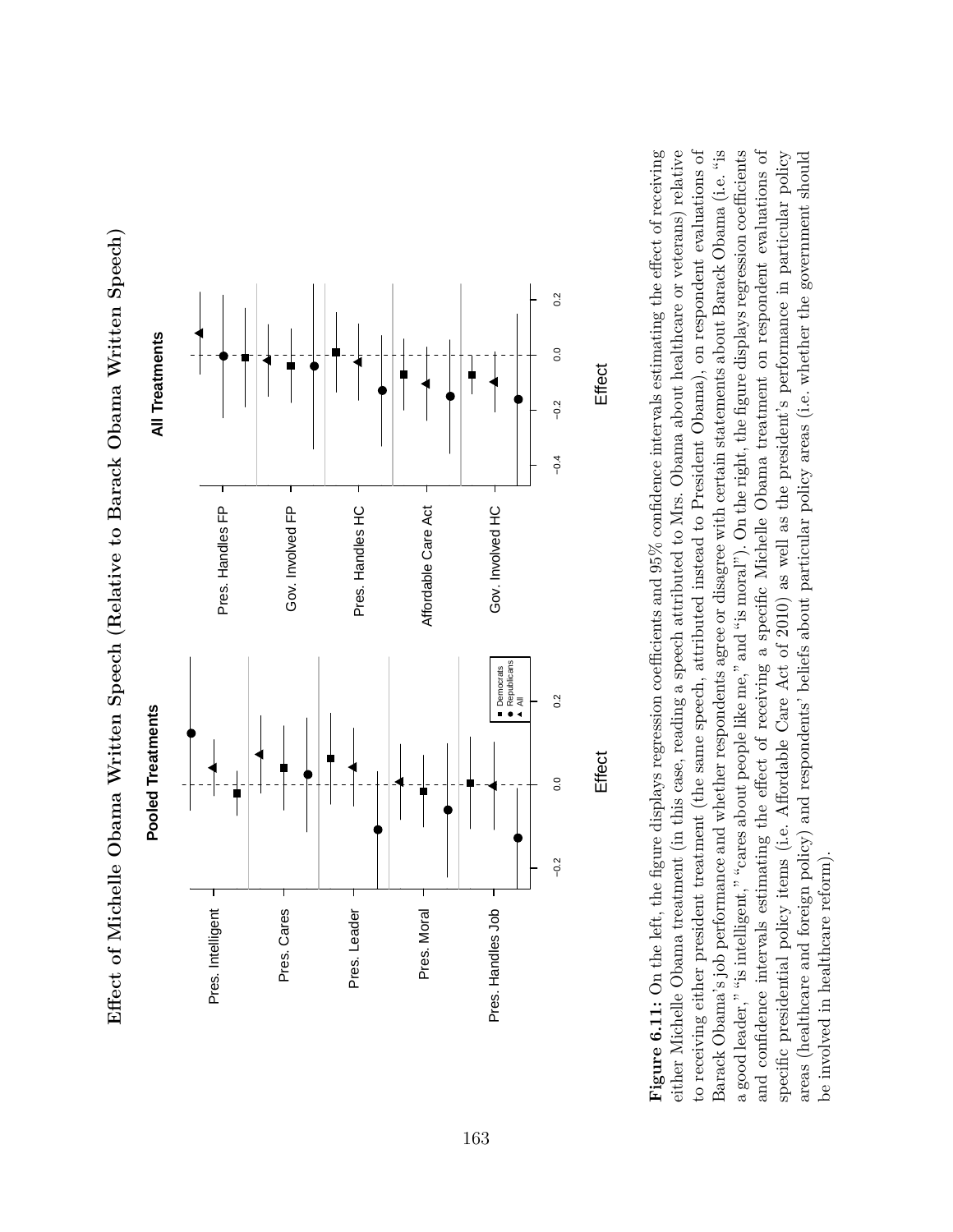

Effect of Michelle Obama Video (Relative to Barack Obama Video) **Effect of Michelle Obama Video (Relative to Barack Obama Video)**

Obama (i.e. "is a good leader," "is intelligent," "cares about people like me," and "is moral"). On the right, the figure displays **Figure 6.12:** On the left, the figure displays regression coefficients and 95% confidence intervals estimating the effect of receiving relative to receiving either president treatment (a video clip of President Obama speaking about the same topics), on respondent evaluations of Barack Obama's job performance and whether respondents agree or disagree with certain statements about Barack regression coefficients and confidence intervals estimating the effect of receiving a specific Michelle Obama treatment on respondent evaluations of specific presidential policy items (i.e. Affordable Care Act of 2010) as well as the president's performance in particular **Figure 6.12:** On the left, the figure displays regression coefficients and 95% confidence intervals estimating the effect of receiving evaluations of Barack Obama's job performance and whether respondents agree or disagree with certain statements about Barack Obama (i.e. "is a good leader," "is intelligent," "cares about people like me," and "is moral"). On the right, the figure displays evaluations of specific presidential policy items (i.e. Affordable Care Act of 2010) as well as the president's performance in particular policy areas (foreign policy and healthcare) and respondents' beliefs about particular policy areas (i.e. whether the government either Michelle Obama treatment (in this case, watching a video clip of Mrs. Obama speaking about veterans or healthcare) either Michelle Obama treatment (in this case, watching a video clip of Mrs. Obama speaking about veterans or healthcare) relative to receiving either president treatment (a video clip of President Obama speaking about the same topics), on respondent regression coefficients and confidence intervals estimating the effect of receiving a specific Michelle Obama treatment on respondent policy areas (foreign policy and healthcare) and respondents' beliefs about particular policy areas (i.e. whether the government should be involved in healthcare reform). should be involved in healthcare reform).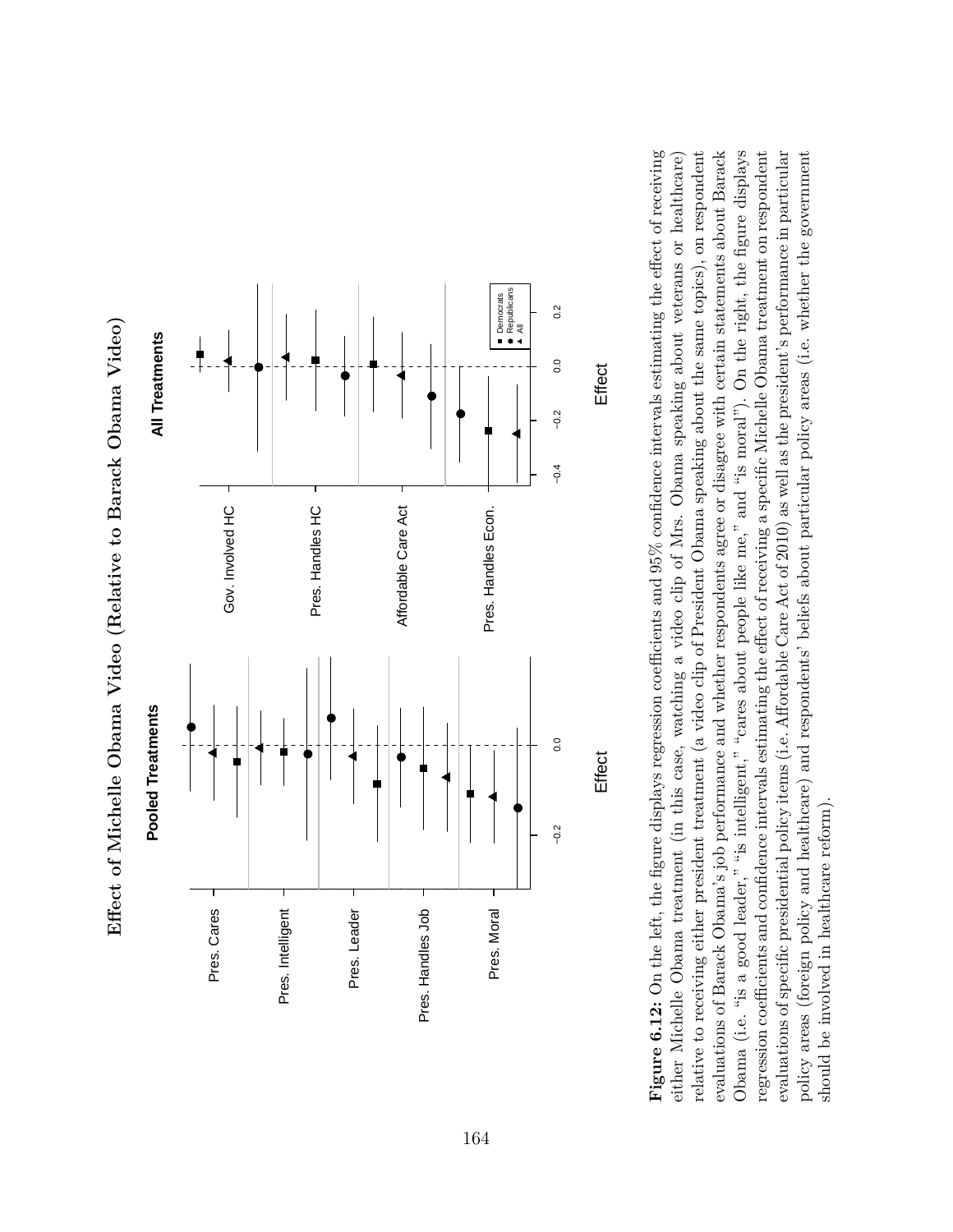The last set of results that should be inspected briefly include the effects of first lady written speech and video treatments on respondent evaluations compared to the effects of presidential written speech and video treatments on respondent evaluations, among women. Though I did not have a strong theoretical hunch about the way in which respondent gender might condition the effect of reading or watching a speech made by a spouse versus a president, instead focusing on the strong role of respondent partisanship, I acknowledged the possibility that women might be more receptive of certain messages conveyed by female surrogates, such as issues related to women's health or children. Many interview participants attributed the public relations prowess of the first lady to her innate ability to communicate the president's message to women and families, perhaps even more effectively than male surrogates or the president himself. For this reason, strategists encourage first ladies to adopt pet projects that contain "the appropriate quotient of femininity," as one expert explained, and that can be seamlessly integrated into the president's policy agenda. Examples include Hillary Clinton's advocacy of the State Children's Health Insurance program late in her husband's second term and Michelle Obama's town hall speeches on the ways in which the Affordable Care Act helps women and young adults.

However, like the results uncovered before, effect sizes of first lady treatments among women are small and mixed, hardly distinguishable from the effects of presidential treatments among women in many cases. On some items though, first ladies do appear to be more convincing among women than their presidential counterparts (see Figures 6.13 through 6.19). Nearing statistical significance are the effects of a Hillary Clinton speech treatment on the statements Bill Clinton "is intelligent" and "is moral," and the effect of a Michelle Obama speech treatments on the statements Barack Obama "is a strong leader" and "is intelligent." Women who received a Laura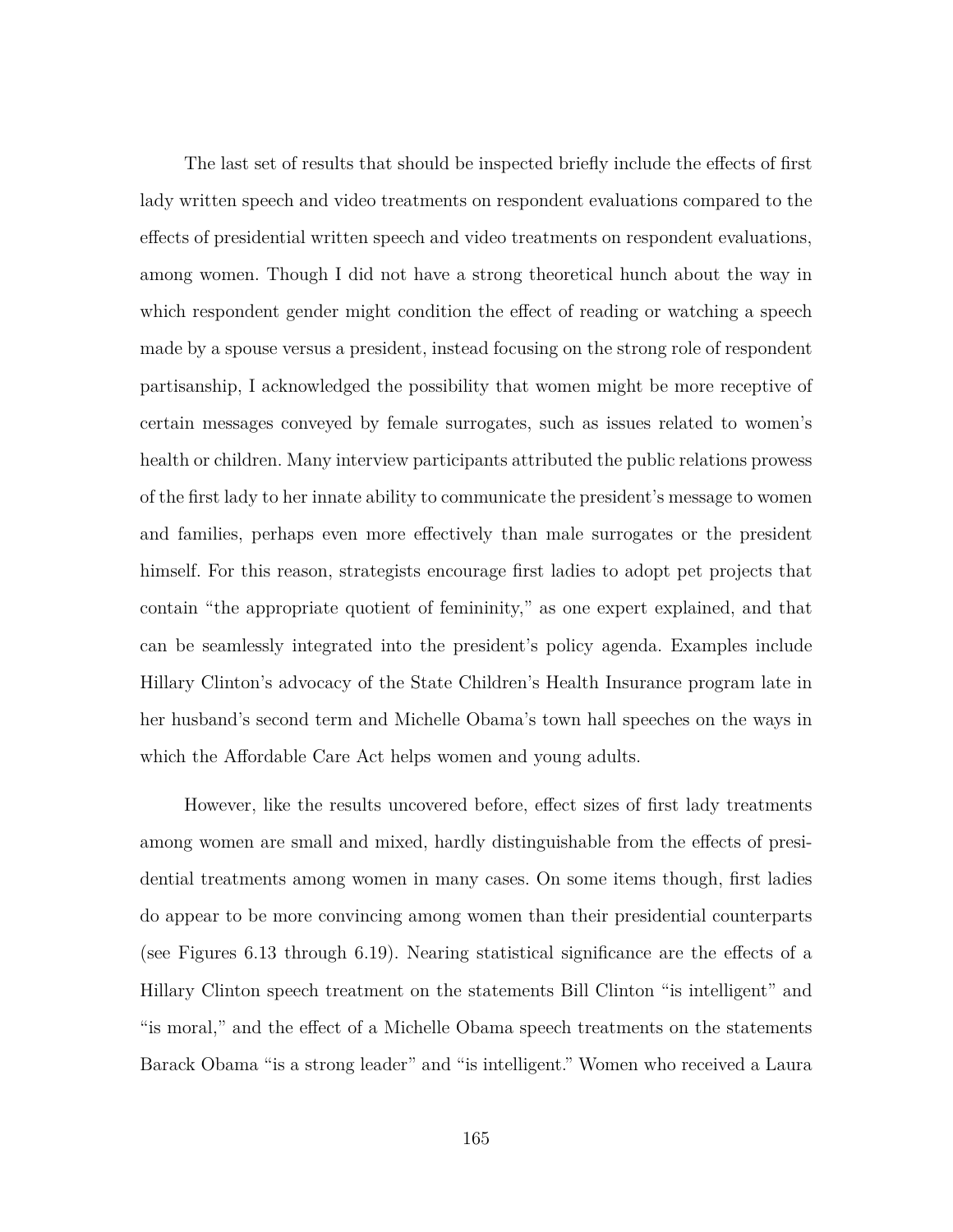Bush speech treatment were significantly more approving of the way in which George W. Bush "handled his job as president" compared to women who read the same speech by George W. Bush. In Figure 6.16 we can also see that the video clip of Michelle Obama discussing healthcare reform was more effective among women than the clip of the president discussing healthcare reform, among women, despite its poor reception amid partisans.

To be thorough, I also examined the effects of the first lady treatments among female respondents compared to male respondents. On some of the same character measures such as intelligence, leadership and morality and in the issue areas where spouses outperform their presidential counterparts among women, first ladies appear to influence women significantly more effectively than they influence men. I conducted difference-in-differences tests comparing the treatment effects of first ladies among women to those among men in order to verify this. For example, a reasonable question might be whether the significant positive effect portrayed in Figure 6.13 of reading Michelle Obama's speech on either healthcare or veterans on whether women think Barack Obama "is a strong leader" (an effect size of 13.47 percentage points, compared to women who read the same speeches attributed to the president) is a product of respondent gender, or if the same effect exists among men. Interestingly, the same effect does not exist among men, and the difference between message impact among men ( $\beta$  = -0.03) and among women ( $\beta$  = 0.14) is significant at the 95% confidence level. Other first lady treatments which appeared to be significantly more effective among women than among men included the effect of Laura Bush's written speeches on how George Bush handled his job as president, whether the War in Afghanistan increased terror, and No Child Left Behind. The video of Michelle Obama's healthcare remarks at the DNC was also more effective among women than men, who were more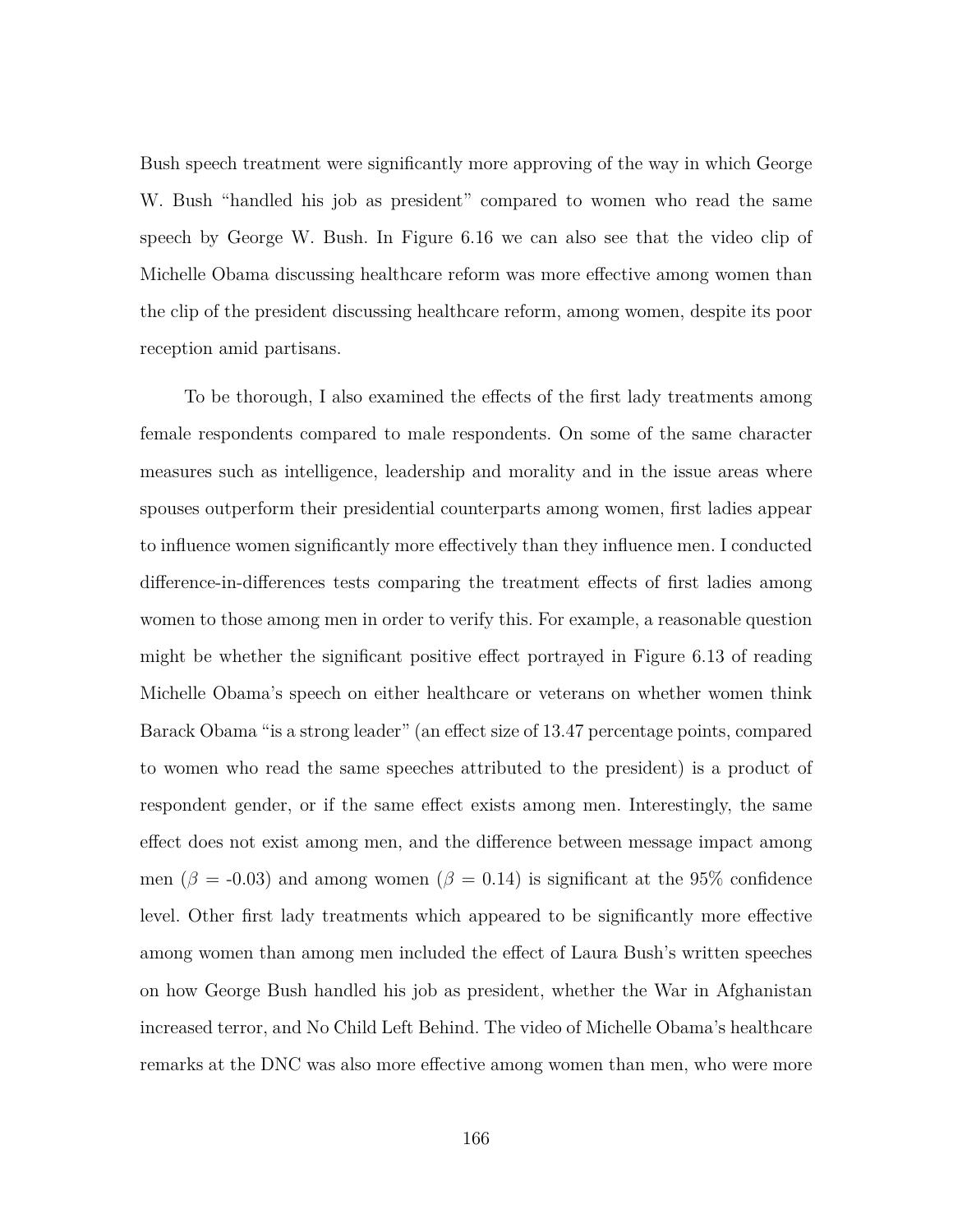supportive of government involvement in healthcare. Women who received either of Hillary Clinton's written speeches claimed Bill Clinton was more intelligent than men claimed, and women who received either Hillary Clinton video clip claimed Bill Clinton was more moral than men claimed.

Overall, we may conclude that the first lady can have a significant positive impact on public opinion of the president and his performance in certain issue areas– at times even surpassing the impact of the president himself–but that these effects only appear in some situations and before certain audiences. There is evidence that some messages transmitted by first ladies are in fact more effective among audiences of women than audiences of men. Moreover, these opportunities appear to be very different for each first lady, making it difficult for experimental research of this kind to inform a general playbook or overarching communications strategy for spouses. The potential, however, is certainly within reach. The apparent ability of spouses in the last three administrations to compete squarely with presidents on the national playing field of strategic political communications is no small feat.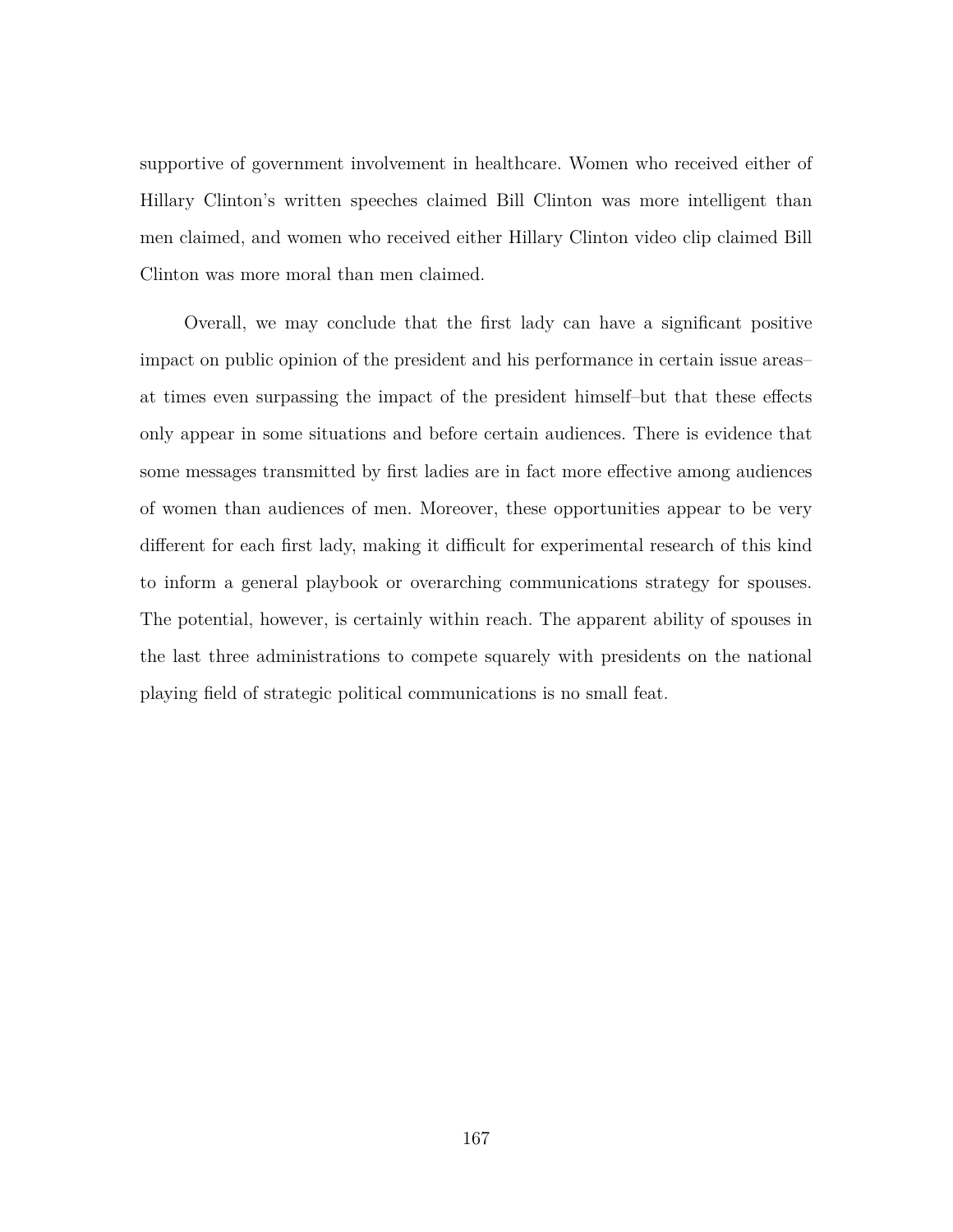(Relative to Bill Clinton Written Speech Among Women) Effect of Hillary Clinton Written Speech Among Women **(Relative to Bill Clinton Written Speech Among Women) Effect of Hillary Clinton Written Speech Among Women**



Figure 6.13: On the left, the figure displays regression coefficients and  $95\%$  confidence intervals estimating the effect of receiving statements about Bill Clinton (i.e. "is a good leader," "is intelligent," "cares about people like me," and "is moral"). On the right, the figure displays regression coefficients and confidence intervals estimating the effect of receiving a specific Hillary Clinton treatment on female respondent evaluations of specific presidential policy items (i.e. Health Security Act of 1993) as well as the either Hillary Clinton treatment among women (in this case, reading a speech attributed to Mrs. Clinton about healthcare or the economy) relative to receiving either president treatment among women(the same speech, attributed instead to President Clinton), on respondent evaluations of Bill Clinton's job performance and whether respondents agree or disagree with certain president's performance in particular policy areas (economy and healthcare) and female respondents' beliefs about particular **Figure 6.13:** On the left, the figure displays regression coefficients and 95% confidence intervals estimating the effect of receiving either Hillary Clinton treatment among women (in this case, reading a speech attributed to Mrs. Clinton about healthcare or Clinton), on respondent evaluations of Bill Clinton's job performance and whether respondents agree or disagree with certain statements about Bill Clinton (i.e. "is a good leader," "is intelligent," "cares about people like me," and "is moral"). On the right, the figure displays regression coefficients and confidence intervals estimating the effect of receiving a specific Hillary Clinton treatment on female respondent evaluations of specific presidential policy items (i.e. Health Security Act of 1993) as well as the president's performance in particular policy areas (economy and healthcare) and female respondents' beliefs about particular the economy) relative to receiving either president treatment among women(the same speech, attributed instead to President policy areas (i.e. whether the government should be involved in healthcare). policy areas (i.e. whether the government should be involved in healthcare).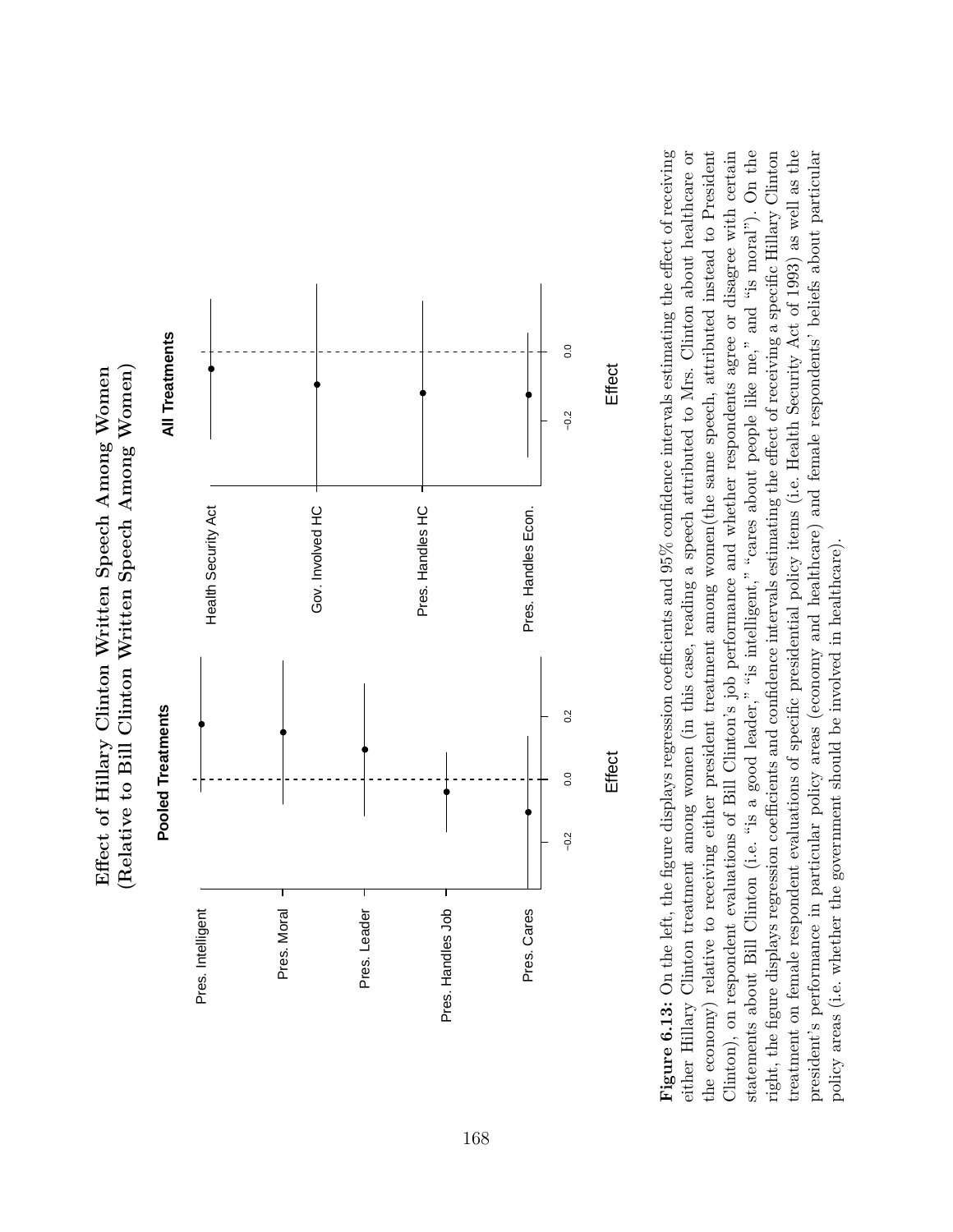

Effect of Hillary Clinton Video Among Women (Relative to Bill Clinton Video Among Women) Effect of Hillary Clinton Video Among Women (Relative to Bill Clinton Video Among Women)

either Hillary Clinton treatment among women (in this case, watching a video clip of Mrs. Clinton speaking about healthcare **Figure 6.14:** On the left, the figure displays regression coefficients and  $95\%$  confidence intervals estimating the effect of receiving or education) relative to receiving either president treatment among women (a video clip of President Clinton speaking about the same topics), on respondent evaluations of Bill Clinton's job performance and whether respondents agree or disagree with certain statements about Bill Clinton (i.e. "is a good leader," "is intelligent," "cares about people like me," and "is moral"). On the right, the figure displays regression coefficients and confidence intervals estimating the effect of receiving a specific Hillary Clinton treatment on female respondent evaluations of specific presidential policy items (i.e. Health Security Act of 1993) as well as the president's performance in particular policy areas (economy and healthcare) and female respondents' beliefs about **Figure 6.14:** On the left, the figure displays regression coefficients and 95% confidence intervals estimating the effect of receiving either Hillary Clinton treatment among women (in this case, watching a video clip of Mrs. Clinton speaking about healthcare or education) relative to receiving either president treatment among women (a video clip of President Clinton speaking about the same topics), on respondent evaluations of Bill Clinton's job performance and whether respondents agree or disagree with certain statements about Bill Clinton (i.e. "is a good leader," "is intelligent," "cares about people like me," and "is moral"). On the right, the figure displays regression coefficients and confidence intervals estimating the effect of receiving a specific Hillary Clinton treatment on female respondent evaluations of specific presidential policy items (i.e. Health Security Act of 1993) as well as the president's performance in particular policy areas (economy and healthcare) and female respondents' beliefs about particular policy areas (i.e. whether the government should be involved in healthcare). particular policy areas (i.e. whether the government should be involved in healthcare).

**Effect** 

**Effect**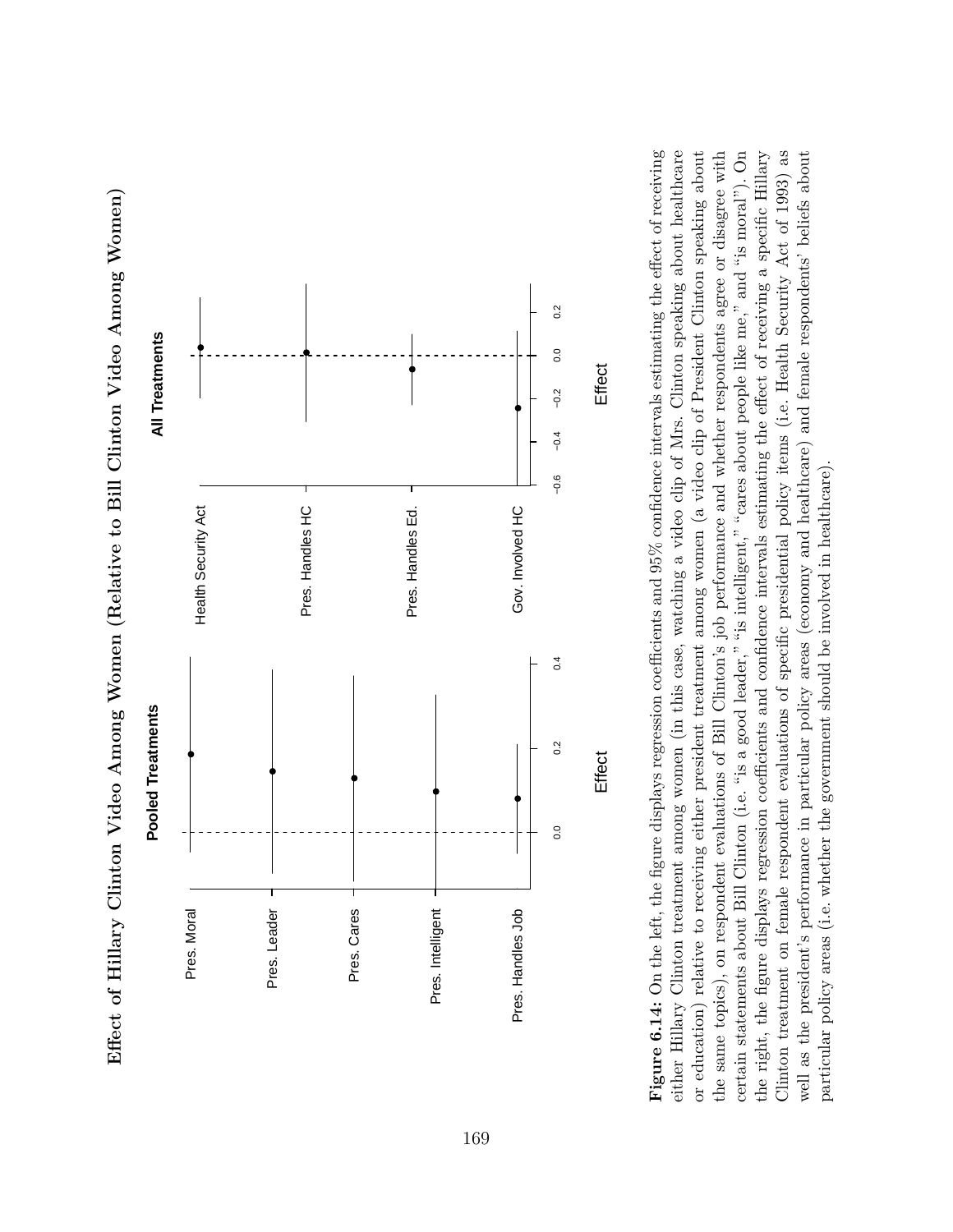(Relative to George Bush Written Speech Among Women) **(Relative to George Bush Written Speech Among Women)** Effect of Laura Bush Written Speech Among Women **Effect of Laura Bush Written Speech Among Women**



Figure 6.15: On the left, the figure displays regression coefficients and 95% confidence intervals estimating the effect of receiving either Laura Bush treatment among women (in this case, reading a speech attributed to Mrs. Bush about education or the War about George Bush (i.e. "is a good leader," "is intelligent," "cares about people like me," and "is moral"). On the right, the on female respondent evaluations of specific presidential policy items (i.e. No Child Left Behind Act of 2001) as well as the on respondent evaluations of George Bush's job performance and whether respondents agree or disagree with certain statements figure displays regression coefficients and confidence intervals estimating the effect of receiving a specific Laura Bush treatment president's performance in particular policy areas (education and foreign policy) and female respondents' beliefs about particular **Figure 6.15:** On the left, the figure displays regression coefficients and 95% confidence intervals estimating the effect of receiving either Laura Bush treatment among women (in this case, reading a speech attributed to Mrs. Bush about education or the War on respondent evaluations of George Bush's job performance and whether respondents agree or disagree with certain statements about George Bush (i.e. "is a good leader," "is intelligent," "cares about people like me," and "is moral"). On the right, the figure displays regression coefficients and confidence intervals estimating the effect of receiving a specific Laura Bush treatment on female respondent evaluations of specific presidential policy items (i.e. No Child Left Behind Act of 2001) as well as the president's performance in particular policy areas (education and foreign policy) and female respondents' beliefs about particular on Terror) relative to receiving either president treatment among women (the same speech, attributed instead to President Bush), on Terror) relative to receiving either president treatment among women (the same speech, attributed instead to President Bush), policy areas (i.e. whether the government should be involved in conflicts abroad). policy areas (i.e. whether the government should be involved in conflicts abroad).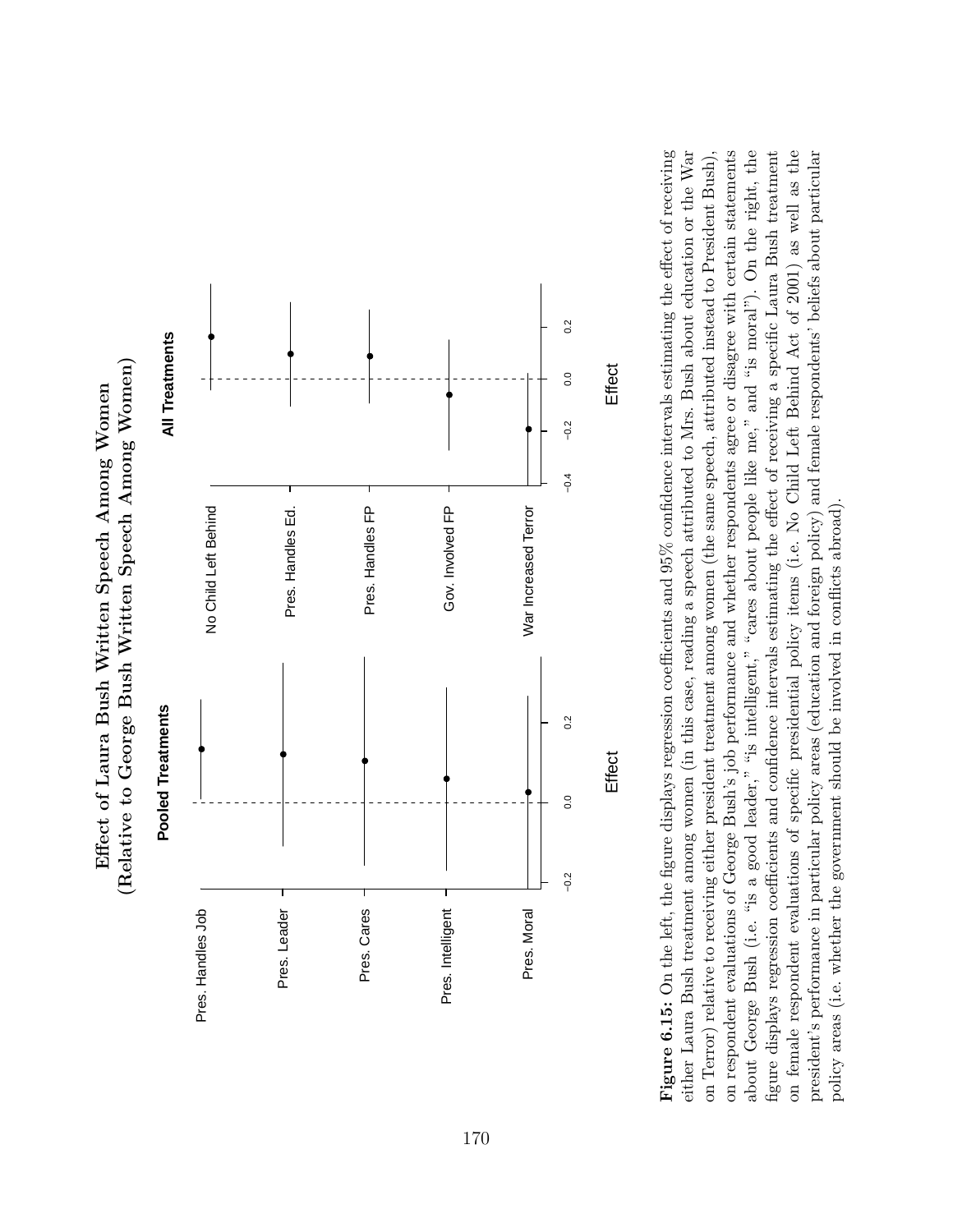



or education) relative to receiving either president treatment among women (a video clip of President Bush speaking about the statements about George Bush (i.e. "is a good leader," "is intelligent," "cares about people like me," and "is moral"). On the **Figure 6.16:** On the left, the figure displays regression coefficients and  $95\%$  confidence intervals estimating the effect of receiving either Laura Bush treatment among women (in this case, watching a video clip of Mrs. Bush speaking about the War on Terror same topics), on respondent evaluations of George Bush's job performance and whether respondents agree or disagree with certain right, the figure displays regression coefficients and confidence intervals estimating the effect of receiving a specific Laura Bush treatment on female respondent evaluations of specific presidential policy items (i.e. No Child Left Behind Act of 2001) as well as the president's performance in particular policy areas (foreign policy and education) and female respondents' beliefs about **Figure 6.16:** On the left, the figure displays regression coefficients and 95% confidence intervals estimating the effect of receiving either Laura Bush treatment among women (in this case, watching a video clip of Mrs. Bush speaking about the War on Terror or education) relative to receiving either president treatment among women (a video clip of President Bush speaking about the same topics), on respondent evaluations of George Bush's job performance and whether respondents agree or disagree with certain statements about George Bush (i.e. "is a good leader," "is intelligent," "cares about people like me," and "is moral"). On the right, the figure displays regression coefficients and confidence intervals estimating the effect of receiving a specific Laura Bush treatment on female respondent evaluations of specific presidential policy items (i.e. No Child Left Behind Act of 2001) as well as the president's performance in particular policy areas (foreign policy and education) and female respondents' beliefs about particular policy areas (i.e. whether the government should be involved in conflicts abroad). particular policy areas (i.e. whether the government should be involved in conflicts abroad).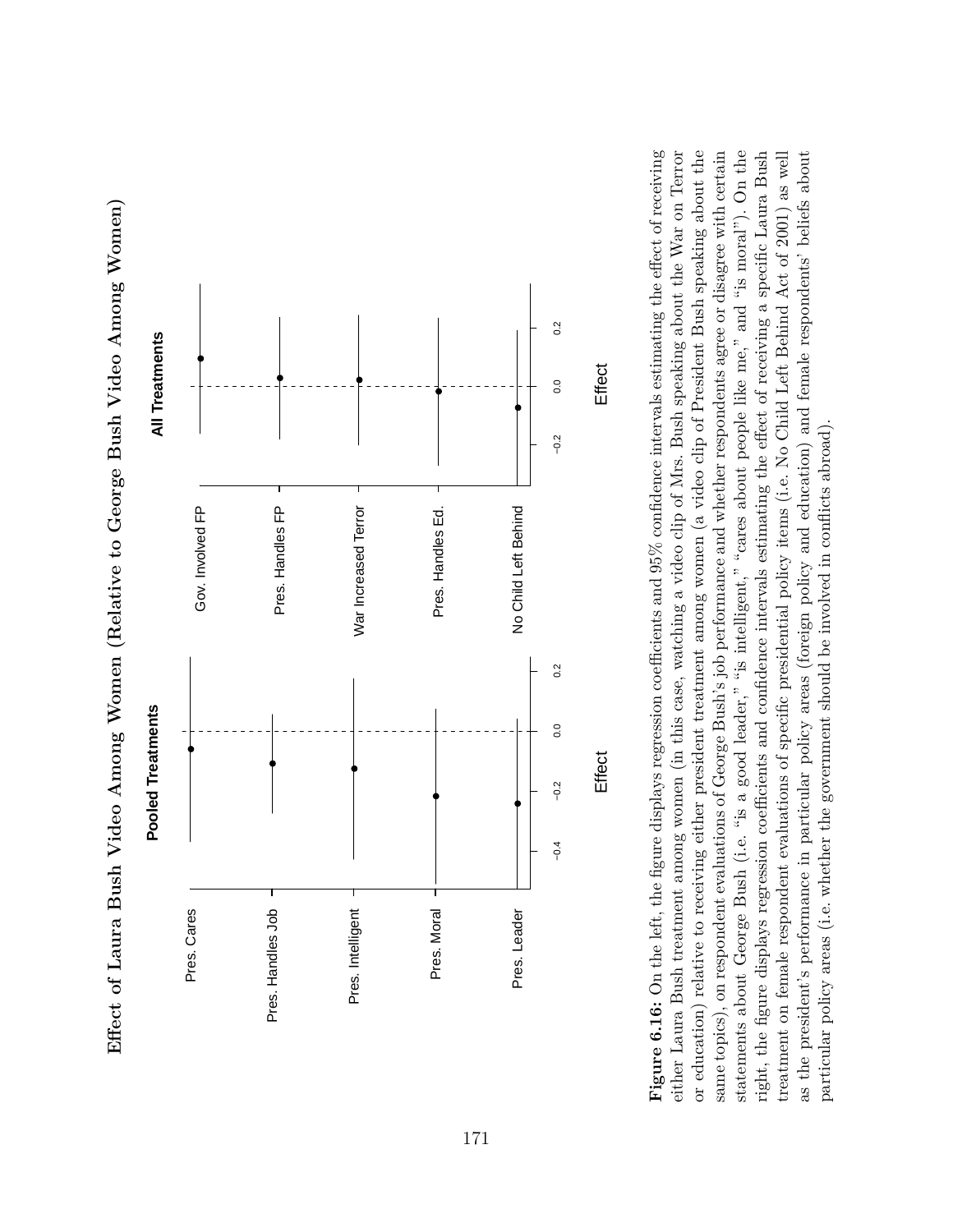



Figure 6.17: On the left, the figure displays regression coefficients and 95% confidence intervals estimating the effect of receiving either Michelle Obama treatment among women (in this case, reading a speech attributed to Mrs. Obama about healthcare or veterans) relative to receiving either president treatment among women (the same speech, attributed instead to President Obama), on respondent evaluations of Barack Obama's job performance and whether respondents agree or disagree with certain statements about Barack Obama (i.e. "is a good leader," "is intelligent," "cares about people like me," and "is moral"). On the right, the figure displays regression coefficients and confidence intervals estimating the effect of receiving a specific Michelle Obama treatment on female respondent evaluations of specific presidential policy items (i.e. Affordable Care Act of 2010) as well as the president's performance in particular policy areas (healthcare and foreign policy) and female respondents' beliefs about **Figure 6.17:** On the left, the figure displays regression coefficients and 95% confidence intervals estimating the effect of receiving either Michelle Obama treatment among women (in this case, reading a speech attributed to Mrs. Obama about healthcare Obama), on respondent evaluations of Barack Obama's job performance and whether respondents agree or disagree with certain statements about Barack Obama (i.e. "is a good leader," "is intelligent," "cares about people like me," and "is moral"). On the right, the figure displays regression coefficients and confidence intervals estimating the effect of receiving a specific Michelle Obama treatment on female respondent evaluations of specific presidential policy items (i.e. Affordable Care Act of 2010) as well or veterans) relative to receiving either president treatment among women (the same speech, attributed instead to President as the president's performance in particular policy areas (healthcare and foreign policy) and female respondents' beliefs about particular policy areas (i.e. whether the government should be involved in healthcare reform). particular policy areas (i.e. whether the government should be involved in healthcare reform).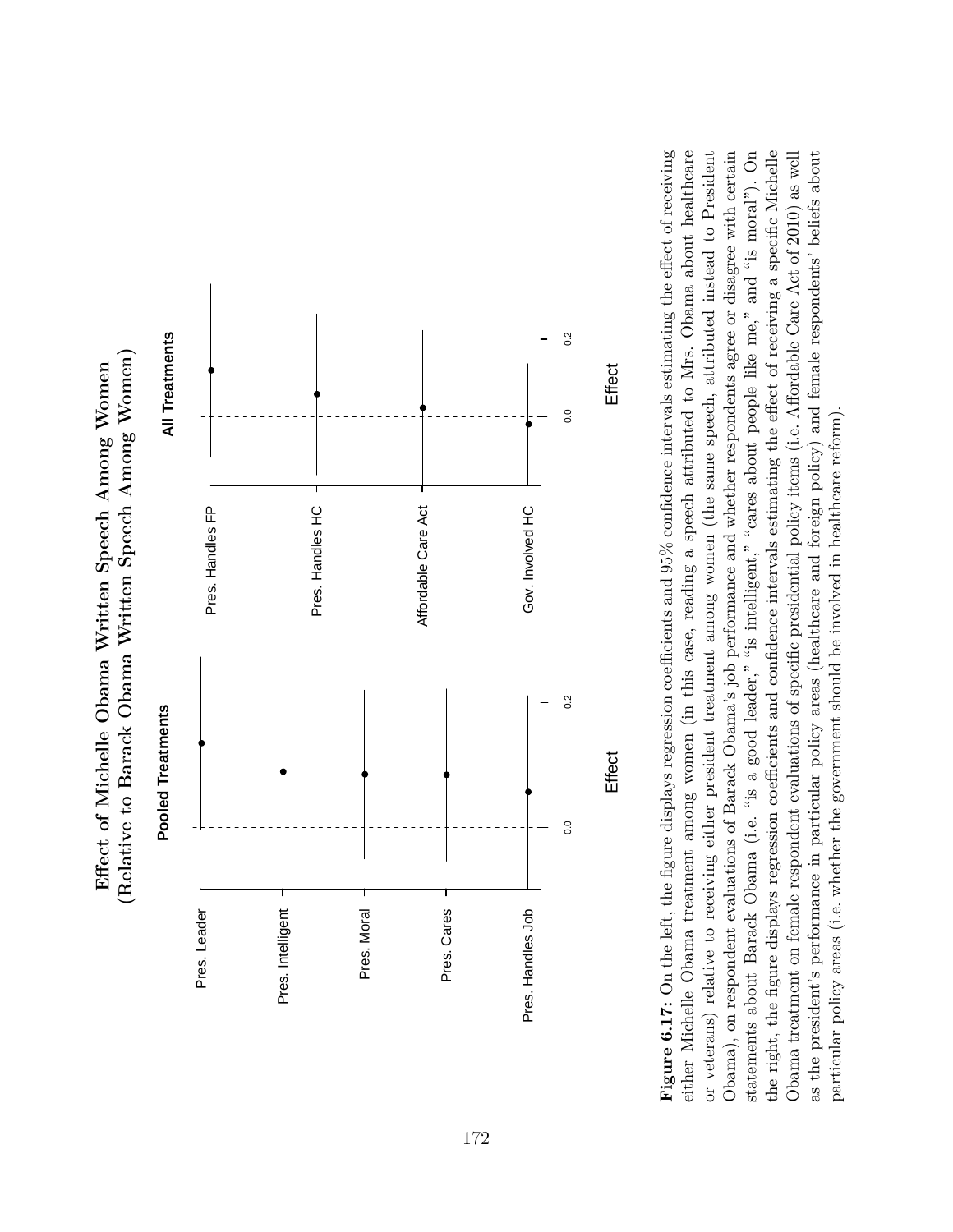

Effect of Michelle Obama Video Among Women (Relative to Barack Obama Video Among Women) Effect of Michelle Obama Video Among Women (Relative to Barack Obama Video Among Women)

healthcare) relative to receiving either president treatment among women (a video clip of President Obama speaking about the **Figure 6.18:** On the left, the figure displays regression coefficients and  $95\%$  confidence intervals estimating the effect of receiving either Michelle Obama treatment among women (in this case, watching a video clip of Mrs. Obama speaking about veterans or same topics), on respondent evaluations of Barack Obama's job performance and whether respondents agree or disagree with certain statements about Barack Obama (i.e. "is a good leader," "is intelligent," "cares about people like me," and "is moral"). On the right, the figure displays regression coefficients and confidence intervals estimating the effect of receiving a specific Michelle Obama treatment on female respondent evaluations of specific presidential policy items (i.e. Affordable Care Act of 2010) as well as the president's performance in particular policy areas (foreign policy and healthcare) and female respondents' beliefs about **Figure 6.18:** On the left, the figure displays regression coefficients and 95% confidence intervals estimating the effect of receiving either Michelle Obama treatment among women (in this case, watching a video clip of Mrs. Obama speaking about veterans or healthcare) relative to receiving either president treatment among women (a video clip of President Obama speaking about the same topics), on respondent evaluations of Barack Obama's job performance and whether respondents agree or disagree with certain statements about Barack Obama (i.e. "is a good leader," "is intelligent," "cares about people like me," and "is moral"). On the right, the figure displays regression coefficients and confidence intervals estimating the effect of receiving a specific Michelle Obama treatment on female respondent evaluations of specific presidential policy items (i.e. Affordable Care Act of 2010) as well as the president's performance in particular policy areas (foreign policy and healthcare) and female respondents' beliefs about particular policy areas (i.e. whether the government should be involved in healthcare reform). particular policy areas (i.e. whether the government should be involved in healthcare reform).

**Effect** 

**Effect**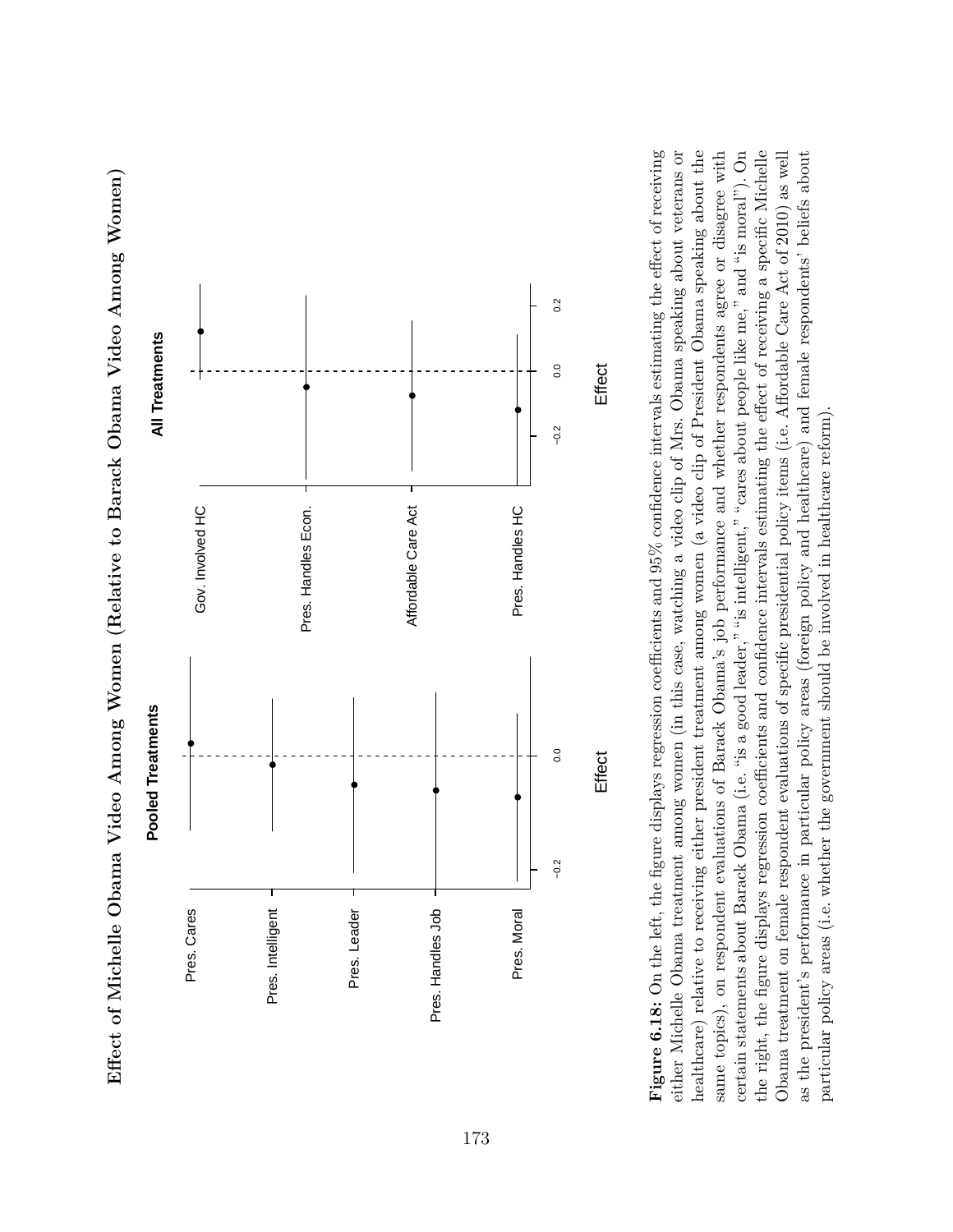## CHAPTER 7

## **CONCLUSION**

It has become something of a scholastic convention for political scientists to prescribe the direction of future research at the end of their theses. Even projects that have succeeded in the toilsome endeavor of disrupting an established body of literature often fall short of answering all of the new questions generated during that journey. As Sniderman, Brody and Tetlock put it, "There are two quite different ways of determining if a research program is making headway: One is if old questions are being disposed of, the other if new questions are cropping up" (1991: 261).

The first contribution this dissertation makes to the academic study of presidential spouses is an attempt to shift the prevailing focus among political scientists, historians and journalists away from first ladies as personal confidantes and advisors to Presidents of the United States to spouses as instruments of the highly professionalized White House public relations and communications operation. West Wing and East Wing staff alike decry oversimplified and unsophisticated depictions of first ladies as "private," "behind-the-scenes," or "secret" power brokers. This dissertation makes the case that the influence of first ladies on American politics is exercised most palpably in plain view, before cameras and microphones, rather than in pillow talk with the president, a form of influence which surely exists but cannot be measured. As a top communications strategist for Michelle Obama expressed: "I think there's a big myth to dispel, because [journalists and academicians] refer to the spouse as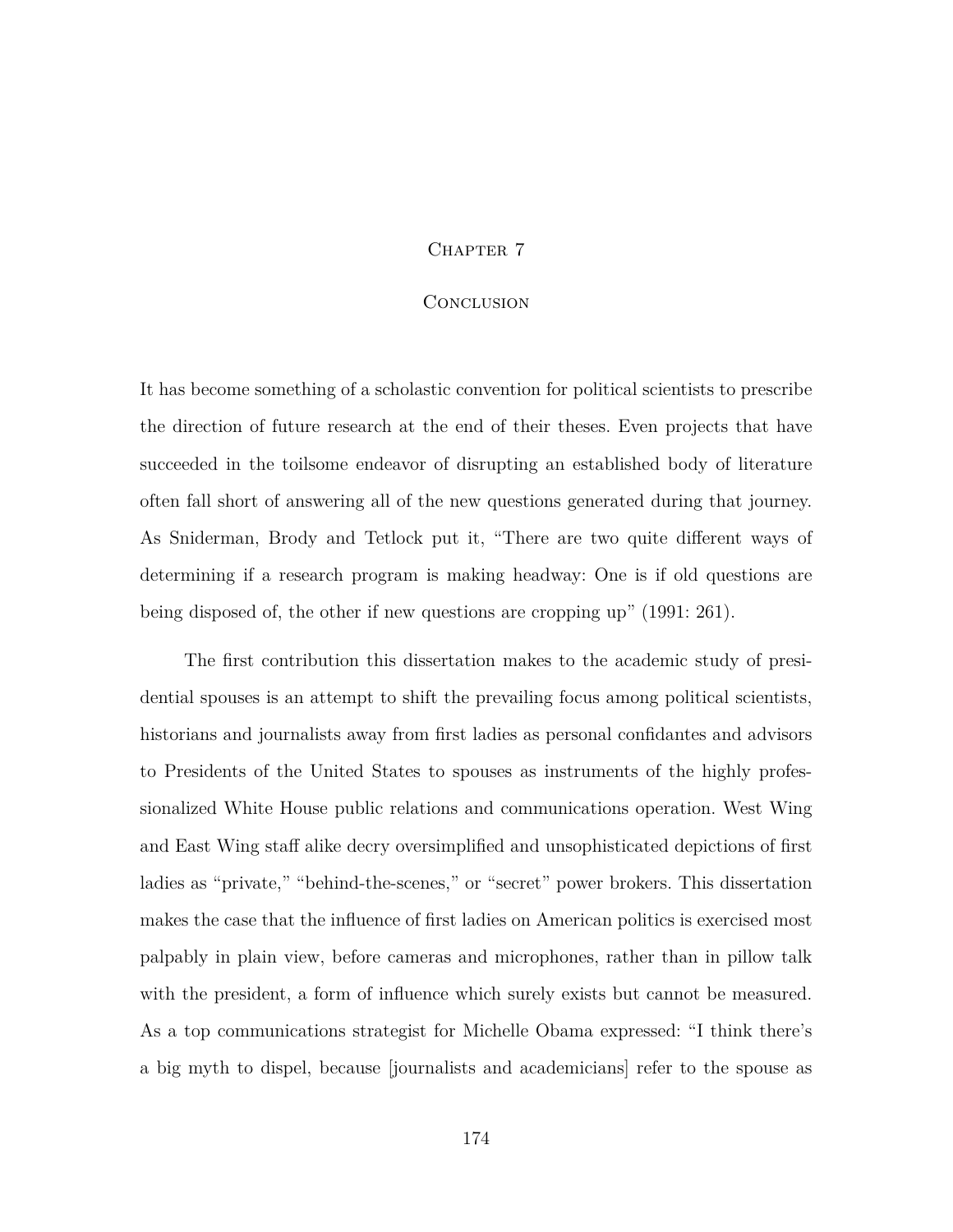"the secret weapon." They're not the secret weapon because we all know the value of the spouse...they're deployed in every single campaign." In the process of dismantling typological analyses of first ladies that confine them to the categories of "traditional" and "active" spouses, I demonstrate, through the use of speech frequencies as a proxy for public activity, that presidential spouses have become consistently more active over the last three presidential administrations, regardless of their party affiliation or personality-based stereotypes promulgated by scholars. The aggressive pace with which first ladies make public appearances has even surpassed that of vice presidents in most years of the last three decades. Not only has the volume of these appearances increased overall, but the content of remarks made by these first ladies has changed, as I illustrated through a careful content analysis of almost 1,600 of their speeches. It appears that the scope of campaign appearances made by spouses has exploded. While only a handful of speeches on the White House Briefing Room websites in the 1990s were campaign remarks attributed to Hillary Clinton, more than a third of Michelle Obama's total remarks were delivered on the campaign trail.

The Office of the First Lady has also expanded and carefully honed its utilization of pet projects, which over the course of the last three presidential administrations have become highly organized and fully staffed initiatives that favorably frame and reinforce the president's policy agenda. As I learned from analyzing speeches and from interviews with former White House staff, pet projects are ideal vehicles for the promotion of administration-sponsored policies because they protect first ladies from the negative public attention Hillary Clinton garnered when she chaired the president's task force on healthcare reform by somewhat buffering them from the policymaking process. For this reason, pet projects often address a small, uncontroversial, portion of a presidential policy initiative, usually the portion that most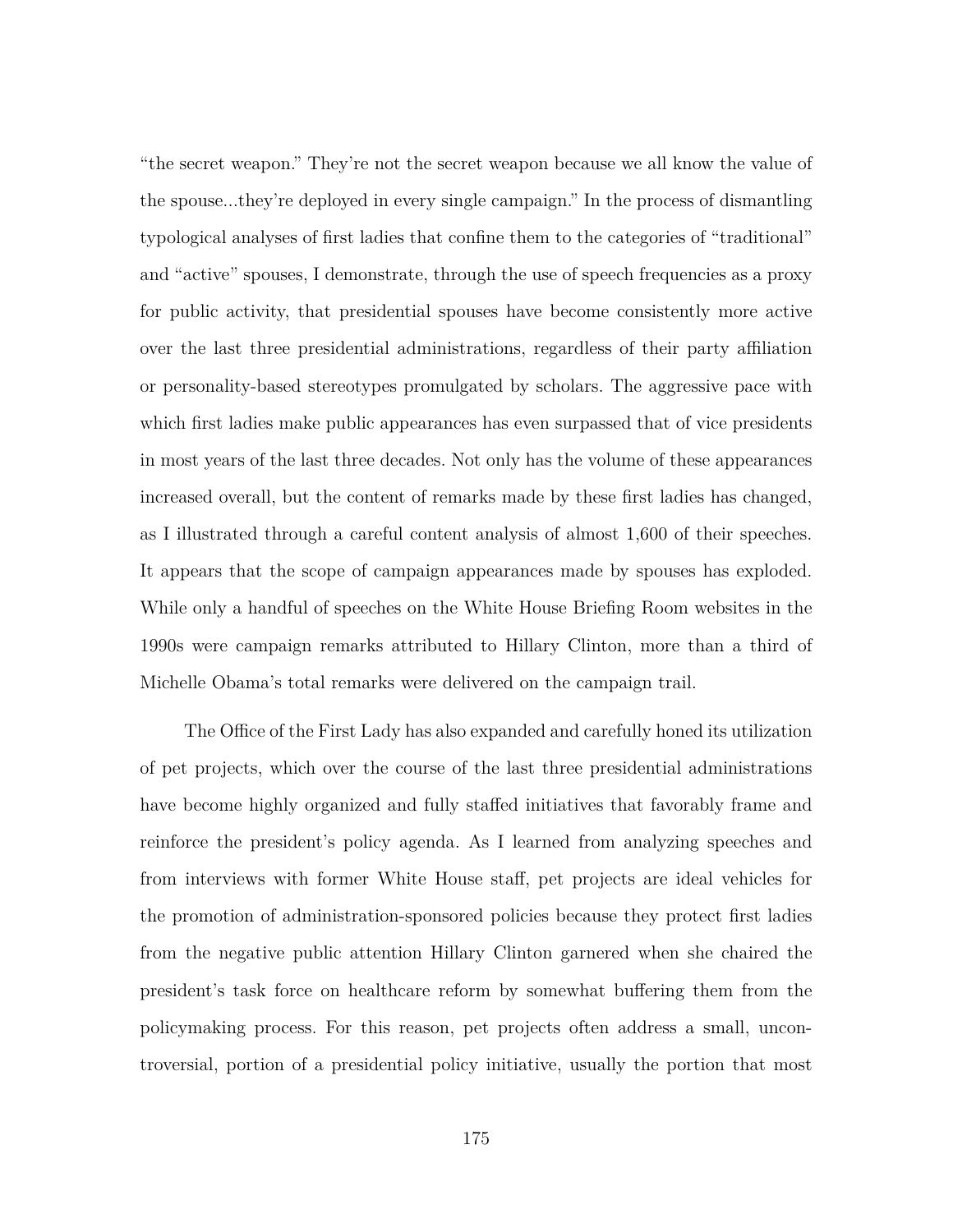directly impacts families or women. Hillary Clinton charted the waters with CHIP late in the Clinton administration, a modified version of the Health Security Act of 1993 expressly aimed at helping children. Laura Bush's role as an ardent advocate of the War on Terror was fulfilled largely through her efforts to expose Americans to the plight of Middle Eastern women living under extremist regimes, and her literacy initiatives provided her with a logical platform from which to promote the authorization and reauthorization of the No Child Left Behind Act. Michelle Obama has similarly sought public support for the Obama administration's signature legislative accomplishment, the Affordable Care Act, through Lets Move!, an initiative centered on the obesity epidemic in America, and Mrs. Obama's military families cause is an optimal frame for the president's removal of troops from Iraq and Afghanistan.

There is much more to the strategic communications theory of presidential spouses, however, than the adherence of pet projects to presidential agenda items. The extent to which first ladies have emerged as the most visible presidential surrogates is clarified by their unique qualifications to be messengers-in-chief. In other words, presidential spouses bring assets to the bully pulpit that are unobtainable to other surrogates. Most of these assets relate to the ability of the first lady to go personal. Armed with the knowledge I gleaned from statistical analyses of existing opinion surveys and descriptive information extracted from speeches and elite interviews, I proposed several reasons why presidential spouses might be effective communicators. First, I demonstrated that in almost every year of the last three administrations, first ladies have had higher favorability ratings than presidents and vice presidents, that their favorable ratings often rise when presidential favorability falls, and that even if these favorability scores are highly dependent on the partisanship of survey participants asked to rate political figures, partisanship plays a much *less* central role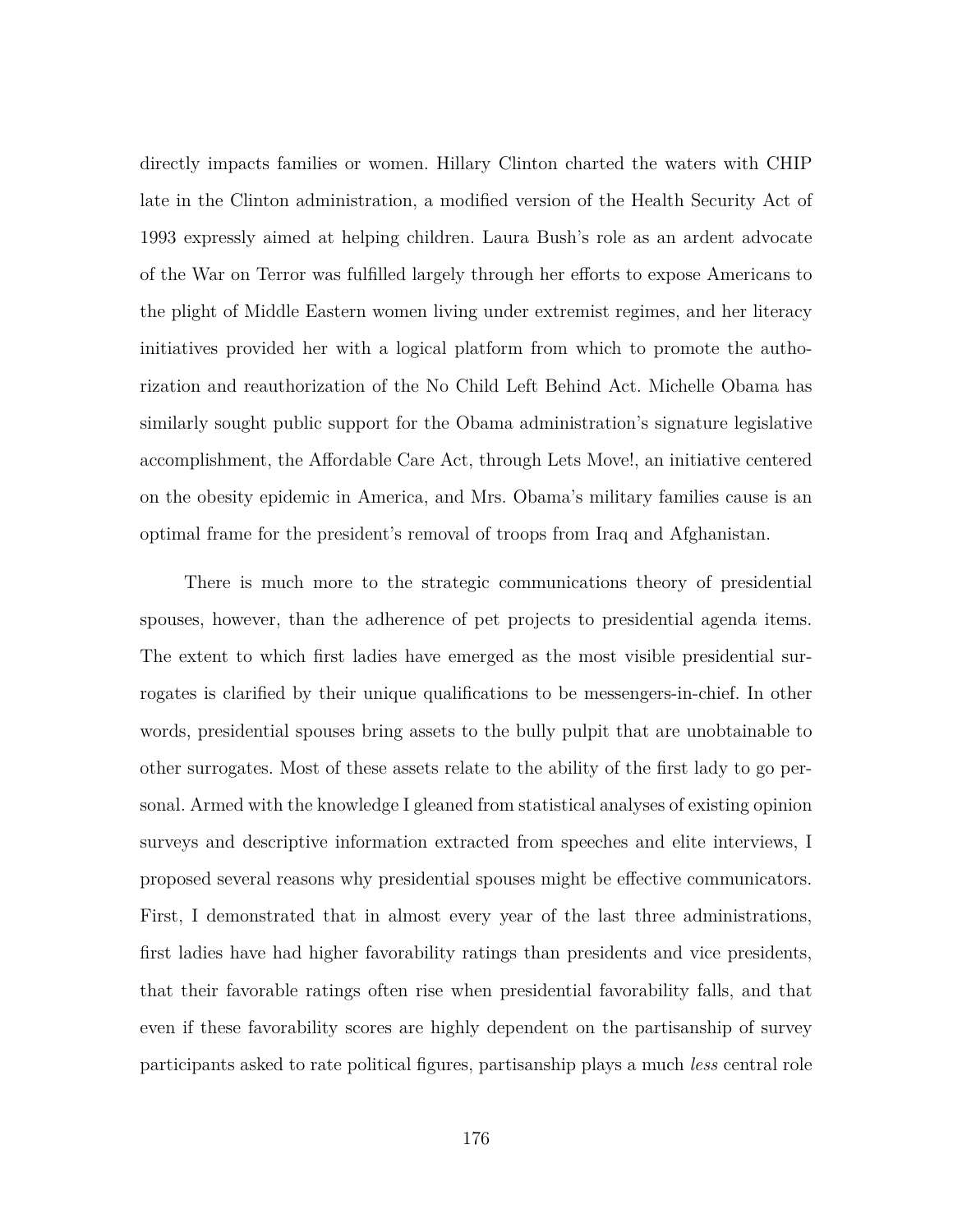in the way first ladies are evaluated compared to the way presidents are evaluated. Also relevant is my finding that survey respondents recognize the first lady's name at higher rates than they recognize the vice president's. Second, first ladies benefit from different rules of engagement concerning the mass media. Unlike the West Wing, the East Wing is not subject to the customs of the press room rotation, and thus has more opportunities to pursue positive forms of coverage such as women's magazines and daytime television interviews. East Wing staff can also better control the narrative in these alternative settings. Journalists are not in the habit of asking first ladies tough policy questions (though spouses are often very capable of answering them) and first ladies often decline to respond to such inquiries, a luxury rarely afforded to presidents, vice presidents, and cabinet secretaries.

Third, when first ladies make public appearances on behalf of the White House or on the presidential campaign trail, they overemphasize their status as humble outsiders–ever appreciative of the chances they have to connect with Americans, and lacking a pronounced professional stake in the outcomes of elections or political conflicts. Barbara Bush, Laura Bush and Michelle Obama have mastered this kind of self deprecation. Spouses can shed light on the character of the president and can convey the attributes that make him fit to lead more authentically than capitol hill colleagues and official running mates. Fourth, perhaps because presidential spouses have been women so far, Americans seem to expect them to go public on certain issues but not on others. In one of the surveys I conducted via Mechanical Turk, I observed that when I asked respondents to guess whether the speech provided in the prompt was made by a president or first lady, they overwhelmingly answered that speeches on the economy and foreign policy belonged to presidents and speeches on women's issues such as equal rights and fair pay, as well as healthcare and education,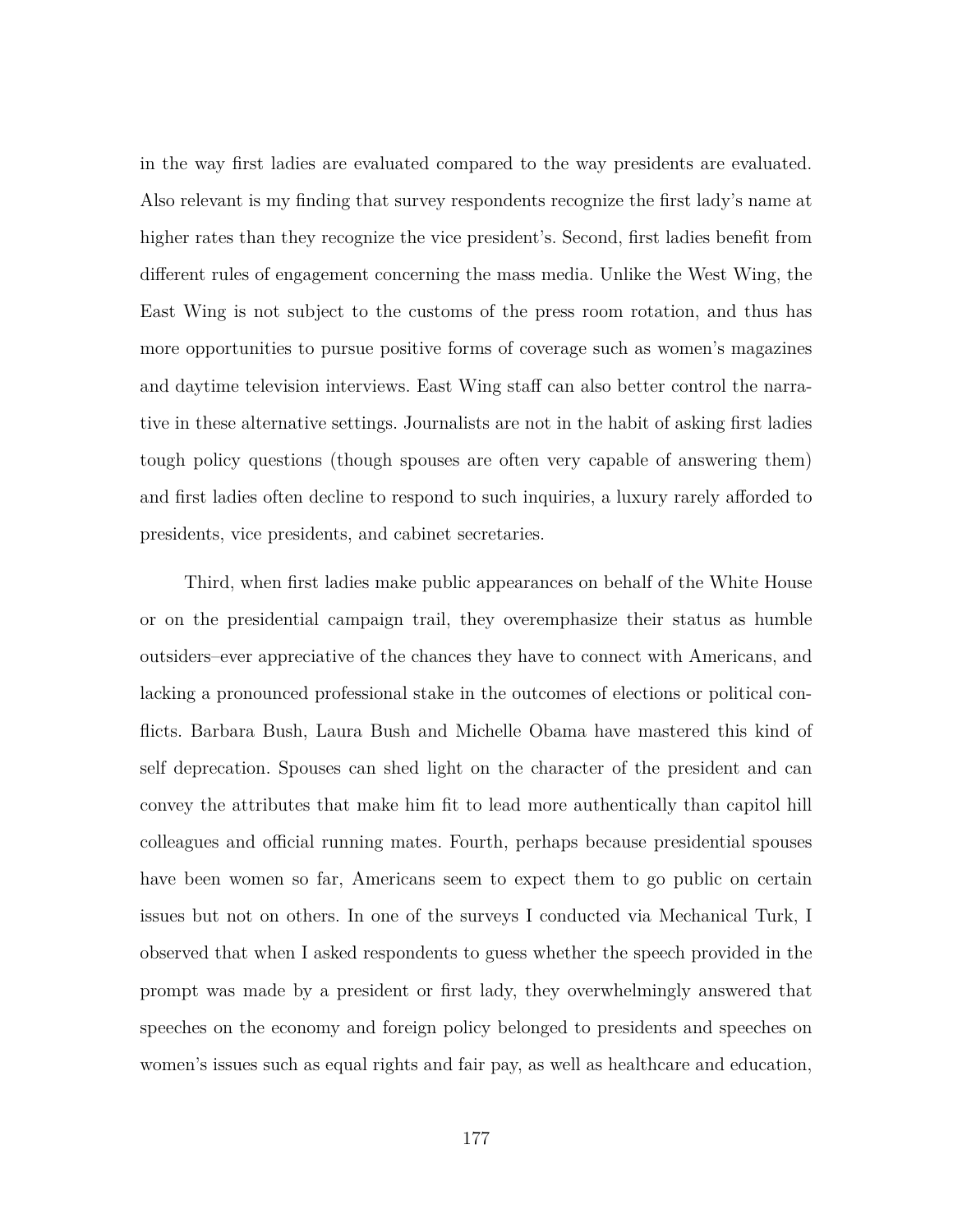belonged to first ladies. Finally, when the first lady travels, she is not hindered by the same security concerns and time constraints faced by the president and other high ranking officials. Spouses are advantaged by the flexibility a small staff and Secret Service detail permits and can interact more intimately with groups and individuals at home and abroad. The White House welcomes the favorable press coverage that comes with the first lady's goodwill tours to soup kitchens, orphanages and military hospitals.

The second major contribution this dissertation makes is an effort to empirically test the hypotheses it introduces in Chapter 3. Though elite interviews provided crucial evidence that the proliferation of public appearances by first ladies in the last three administrations is an outgrowth of White House communications strategy, it remained unclear whether this strategy is effective. It is not a requirement for dissertations to test the new theories they propose. According to Steven Van Evera, strong political science dissertations need only pursue one of four types of missions: theory-proposing, theory-testing, theory-applying, or literature-assessing (1997: 93). However, online survey design tools like Qualtrics and marketplaces such as Amazon's Mechanical Turk where researchers can easily and relatively inexpensively recruit thousands of study participants have made it possible to conduct experiments like those in Chapter 6, leaving political scientists little excuse to kick the methodological can down the road.

Randomized experiments are more rigorous empirical tests than those implemented through multiple regression, which at best mimics an experimental setting by holding observable confounders constant. The experiments I employed provided important preliminary insight into the questions elite interview subjects could not answer without bias. I tested the assertions that first, presidential spouses can increase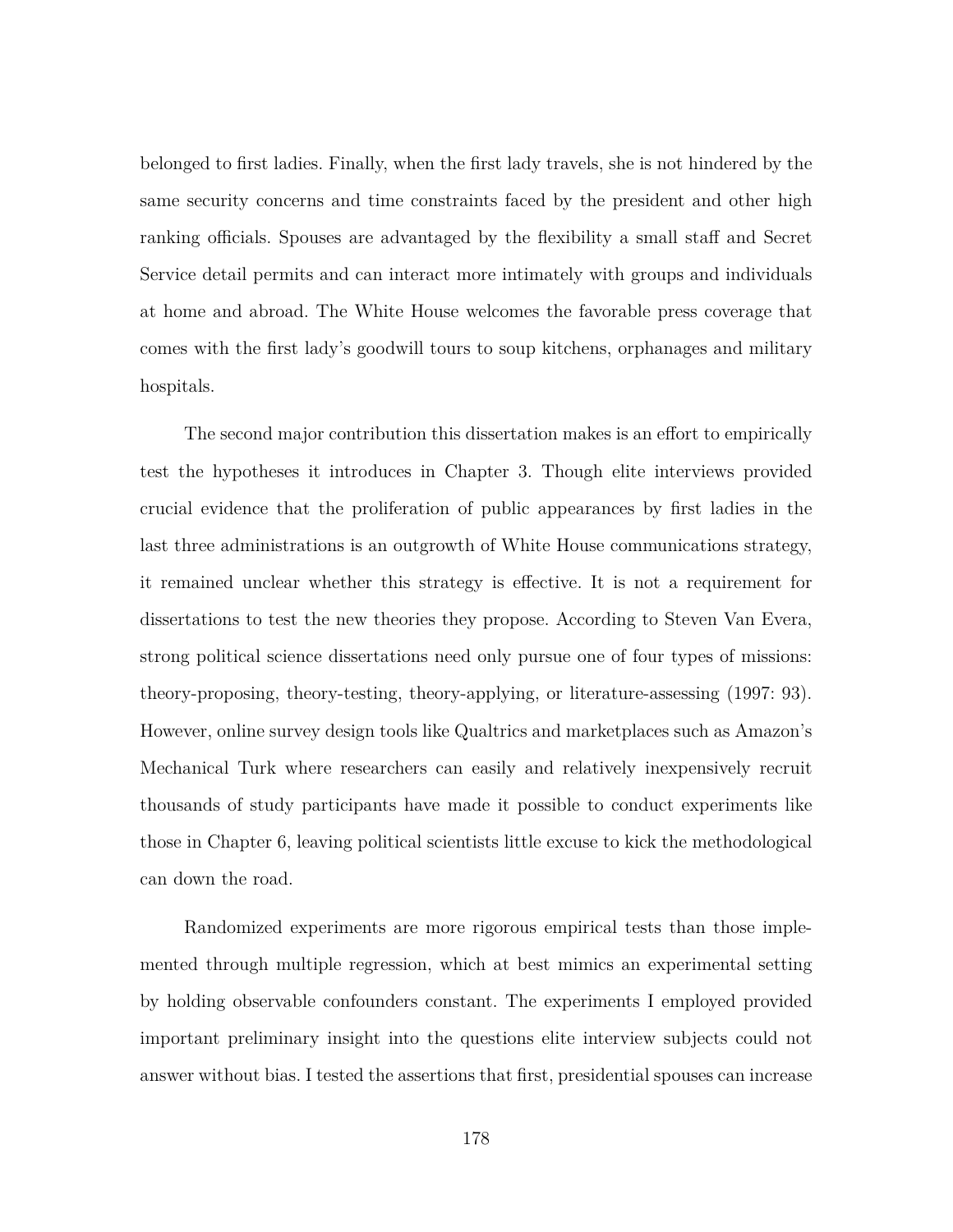public evaluations of the president, and second, that presidential spouses can increase public evaluations of certain policies, especially those policies women are expected to be more qualified to deal with such as education and healthcare. By showing nearly 4,000 respondents speech excerpts and manipulating whether the speech was attributed to a first lady or a president, or video clips of speeches made by first ladies or presidents at the Democratic and Republican National Conventions, then gauging their support for a number of policies and the president himself, compared to respondents who received no speech or video, I achieved a much more accurate test of the first lady's effect on public opinion than what the existing literature on presidential spouses proffers. The experiments revealed that compared to respondents who received no treatment (i.e. neither a speech excerpt nor video clip), respondents who read or watched a speech made by the president's spouse were quite supportive of the presidential agenda items discussed in those speeches and video clips, and that first ladies are sometimes quite capable of convincing respondents that the president is a strong leader, cares about Americans, is moral, or is intelligent. Yet when compared to respondents who received a presidential treatment (i.e. a speech excerpt attributed to the president or a video clip of the president) many of these effects are diluted.

## 7.1 Suggestions for Future Research

The abated strength and magnitude of coefficients made apparent in comparisons of the effects of written presidential speeches and video clips to written first lady speeches and video clips is not cause for abandonment of the experimental study of the strategic mobilization of spouses. After all, the notion that first ladies can elicit *more* enthus instituted responses to their policy appeals than the very architects of these policies is a very tall order. However, it is a good starting place. What we can say with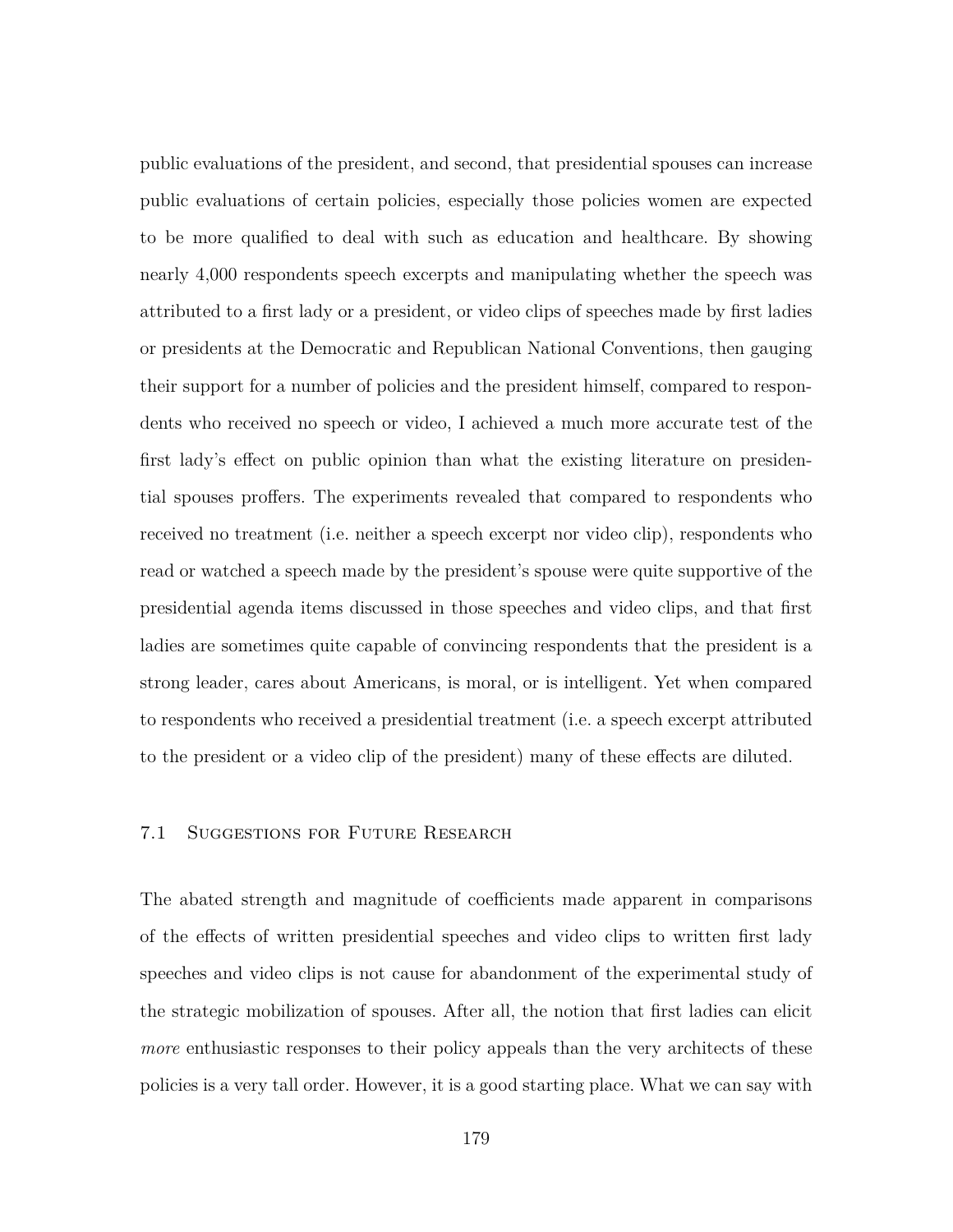reasonable confidence is that in the majority of scenarios, in a wide variety of policy areas such as foreign affairs, veterans affairs, education, healthcare reform, and the economy, first ladies are adequate presidential replacements, garnering similar levels of support for the policies they discuss on the campaign trail and in other public settings. As Edwards concludes in *On Deaf Ears*, the fact that presidents usually fall short of changing public opinion on an issue does not mean they should stop going public. He instead suggests that presidents should stop basing their governing strategies on the premise of growing the size of their public support. The permanent campaign, Edwards argues, is actually antithetical to governing, because governing requires presidents to use the bully pulpit to intimidate opponents by increasing the political costs of opposition rather than attracting them with benefits (Edwards 2003: 246-248). If going public has become a fundamentally coercive exercise for presidents, as Edwards urges, then presidential spouses are in an ideal position to balance tough talk emitted from the West Wing with positive messages on which presidents do not have the luxury of focusing.

There are several adjustments that can be made to the existing experimental design that would paint a more complete picture of the first lady's efficacy as a presidential surrogate. First, the control condition in the speech experiment can be modified, which is currently the condition in which respondents receive no speech or video. Instead of routing respondents in the control condition directly to a set of dependent variable questions, the survey flow should perhaps route respondents in the control group to the same speech text with no attribution (i.e. a speech excerpt that does not bear the president's or the first lady's name). This adjustment would allow me to more accurately ascertain whether some of the strong first lady effects identified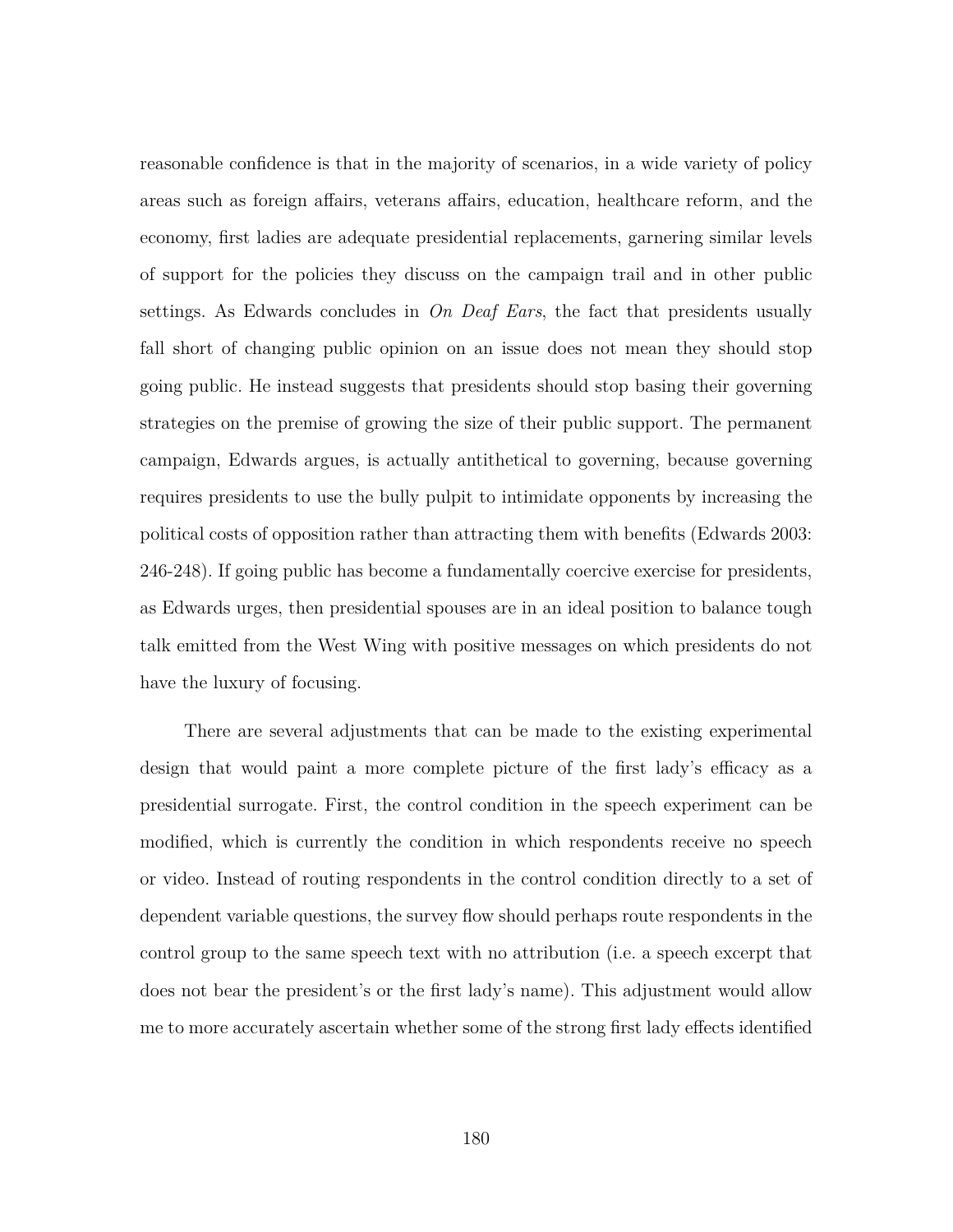in comparisons of the control group to the treatment group were attributable to the first lady's name or the content of the speech.

The second adjustment that can be made is the addition of other surrogates to the experiment that would perhaps be fairer matches for the first lady, such as a vice president. On the presidential campaign trail, staff and advisors must often choose among several top-tier surrogates available for deployment in battleground states. As I learned in elite interviews, first ladies are often more popular than vice presidential running mates, but are often mobilized based on the best guesses and hunches of strategists, for example: states where principals are polling more or less successfully, states with high volumes of requests for certain principals, states where the women's vote is critical, states where first ladies raise the most funds. The experimental comparison of first ladies to other surrogates would provide for better informed choices. Finally, especially if a vice presidential condition is added, a larger sample should be obtained for future research and the data should be utilized more efficiently. Though it has no impact on the validity of the results or soundness of the experimental design, a disproportionately high number of respondents were routed into the control condition, with about a 33% probability, compared to a 17% probability of being routed into each of two first lady speech (or video) topics and a 17% probability of being routed into each of two presidential speech (or video) topics. This simply means that treatment groups were generally smaller than control groups and there may have been less statistical sensitivity underlying these estimates, although this does not appear to be the case. If larger samples are attained in the future, I will also be able to compare the effect of first lady speeches and videos to presidential and vice presidential speeches and videos among independents, a group which may be more receptive to the appeals of first ladies but which was very small in my sample.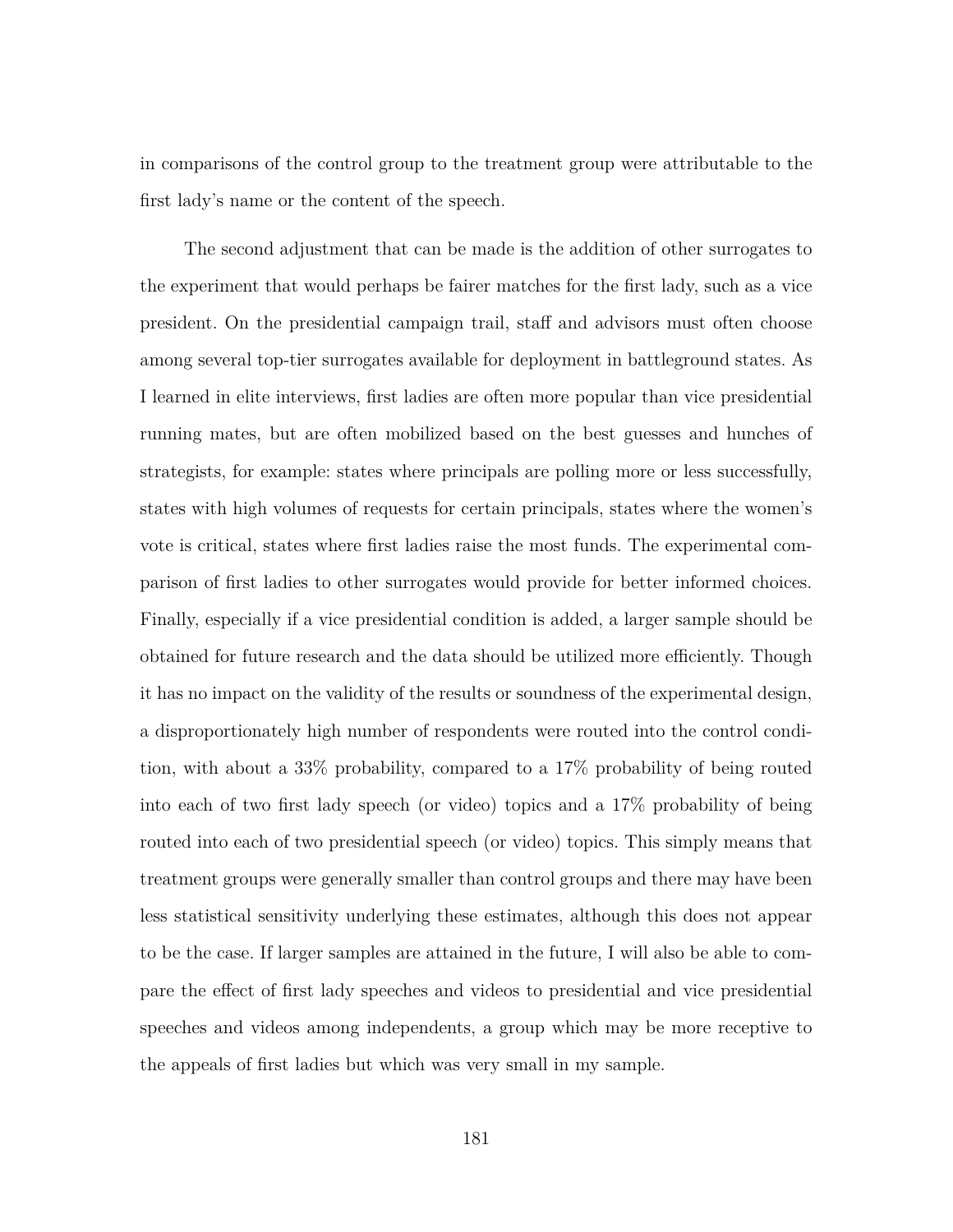As better data becomes available for the study of presidential spouses, the quality of research will also improve. As I mentioned in Chapter 3, when the daily schedules of Mrs. Bush and Mrs. Obama are eventually released as a result of FOIA requests for these materials, they will provide invaluable additions to the database of speeches I created and will facilitate the incorporation of other types of public appearances, such as television and radio interviews, into tabulations of public remarks. Research should also be conducted on the communications roles of gubernatorial and congressional spouses. Studying spouses in other facets of American government and in other countries with female leaders can help us begin to address the looming question of what the East Wing will look like under the occupation of a male spouse. Perhaps until then we will not truly understand the importance of gender in the communications roles of presidential spouses.<sup>1</sup> As Hillary Clinton carefully considers another presidential run in 2016, the serious treatment of the study of presidential spouses in political science has become painfully overdue–not only because of the political careers spouses may pave for themselves from the prominent role of presidential spokesperson–but because of the window spouses provide into White House and

<sup>&</sup>lt;sup>1</sup>A plausibility probe I conducted in 2012 for the further study of congressional spouses yielded several remarkable findings, including that the spouses of Senate candidates are more involved in campaigns than the spouses of House candidates, that spouses of male House and Senate candidates appear more frequently on the campaign trail than the spouses of their female counterparts, that spouses are most frequently present in the campaigns of successful challengers who beat incumbents, and that party does not appear to be a powerful predictor of the frequency with which spouses appear in videos and photographs. Percentage of Facebook and campaign webpage videos and photos featuring the candidate's spouse was used as a proxy for spouse involvement, and candidates for the study were randomly selected from a CQ database of 2012 congressional races. Though I found substantial and interesting variation in the frequency of spouse appearances by gender, institution, and levels of electoral success, spouse involvement in congressional campaigns appears to be relatively infrequent in general. Yet the substantial gap in levels of spouse involvement in winning versus losing campaigns begs questions regarding the potential measurable impact of spouses on electoral outcomes. This study should be replicated in future elections and experiments should be utilized to measure the effect of spousal participation on the congressional campaign trail.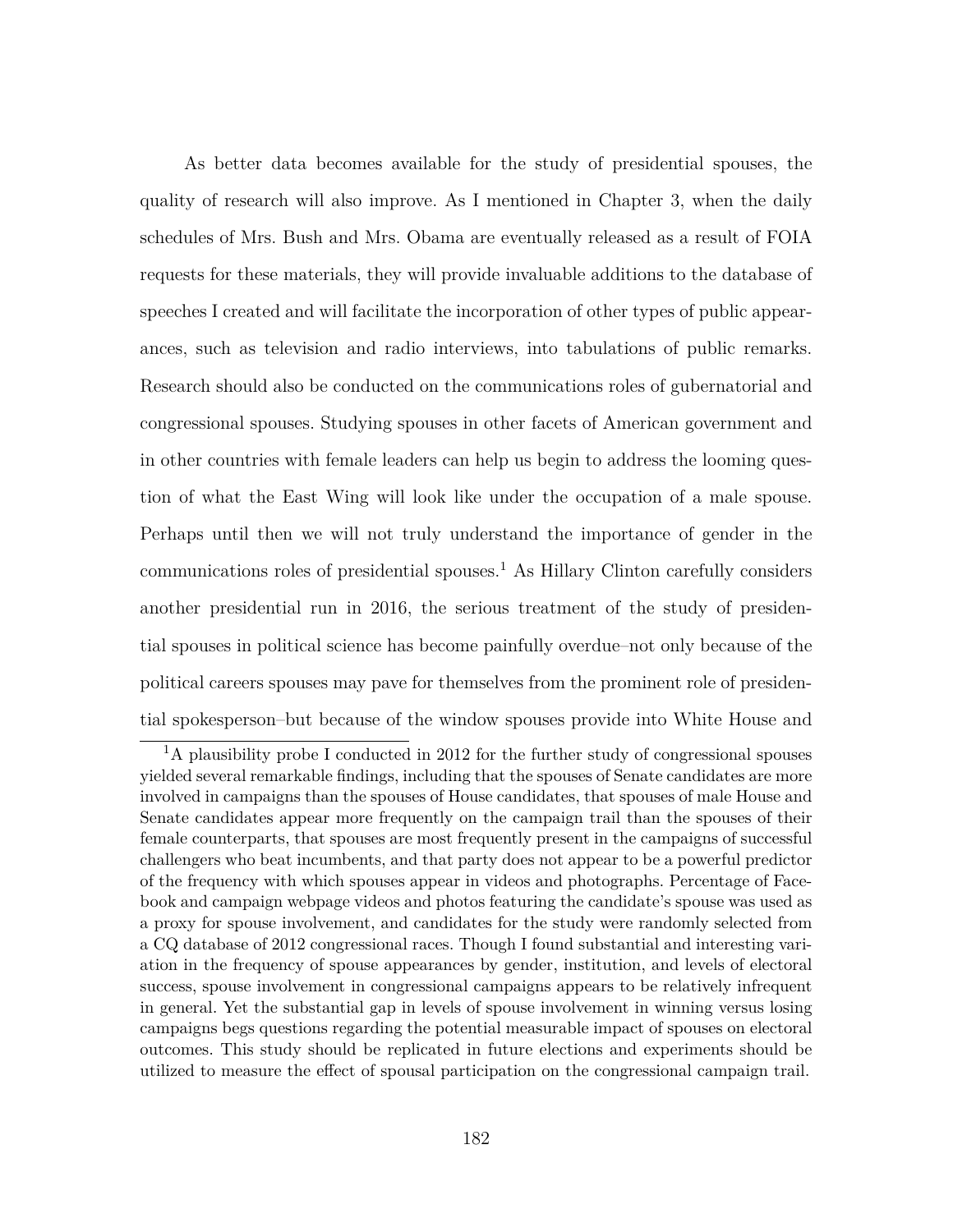presidential campaign communications strategy. Public appearances of first ladies are indicative of the priorities, goals, weaknesses and fears of the President of the United States.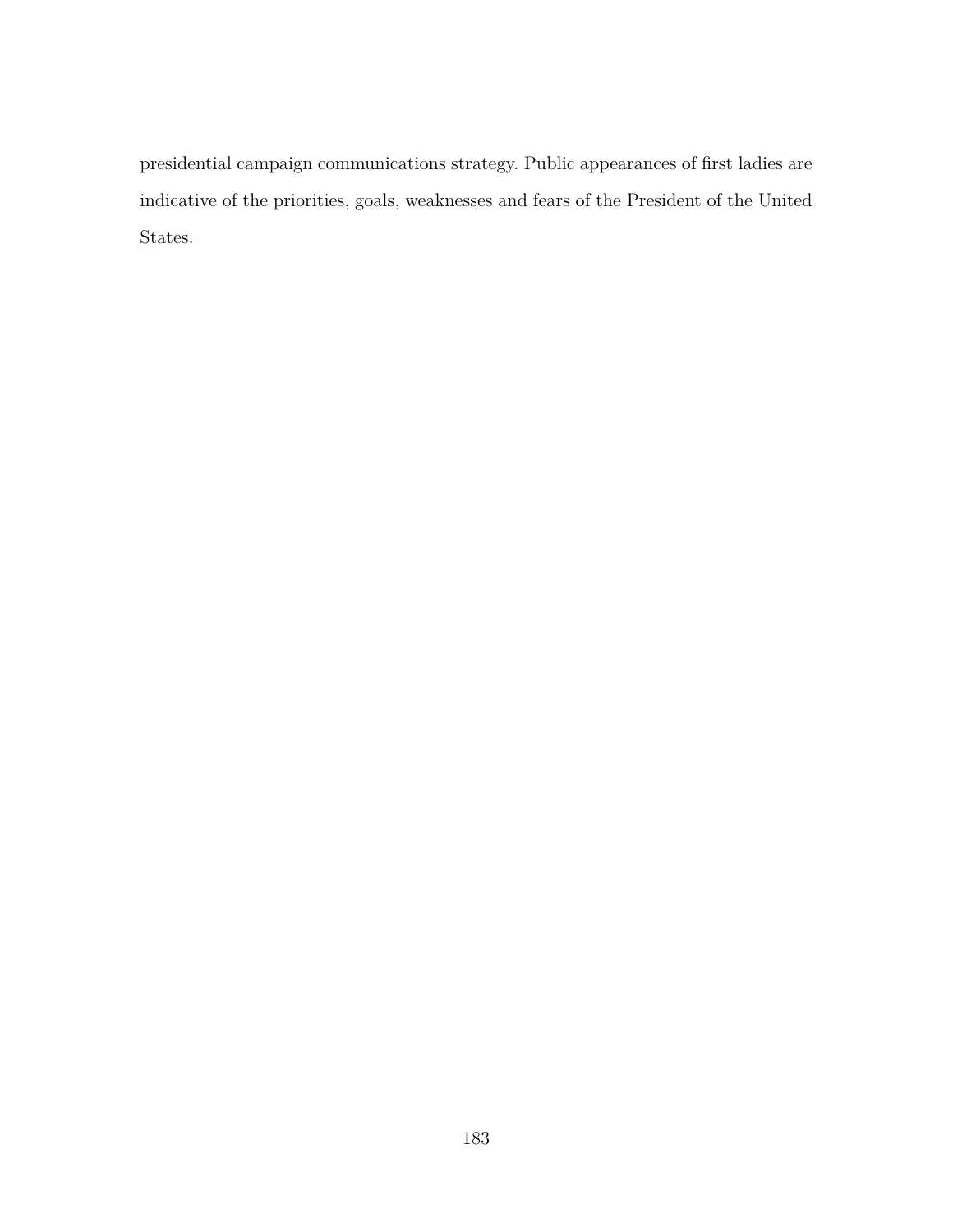Appendix A

FIRST APPENDIX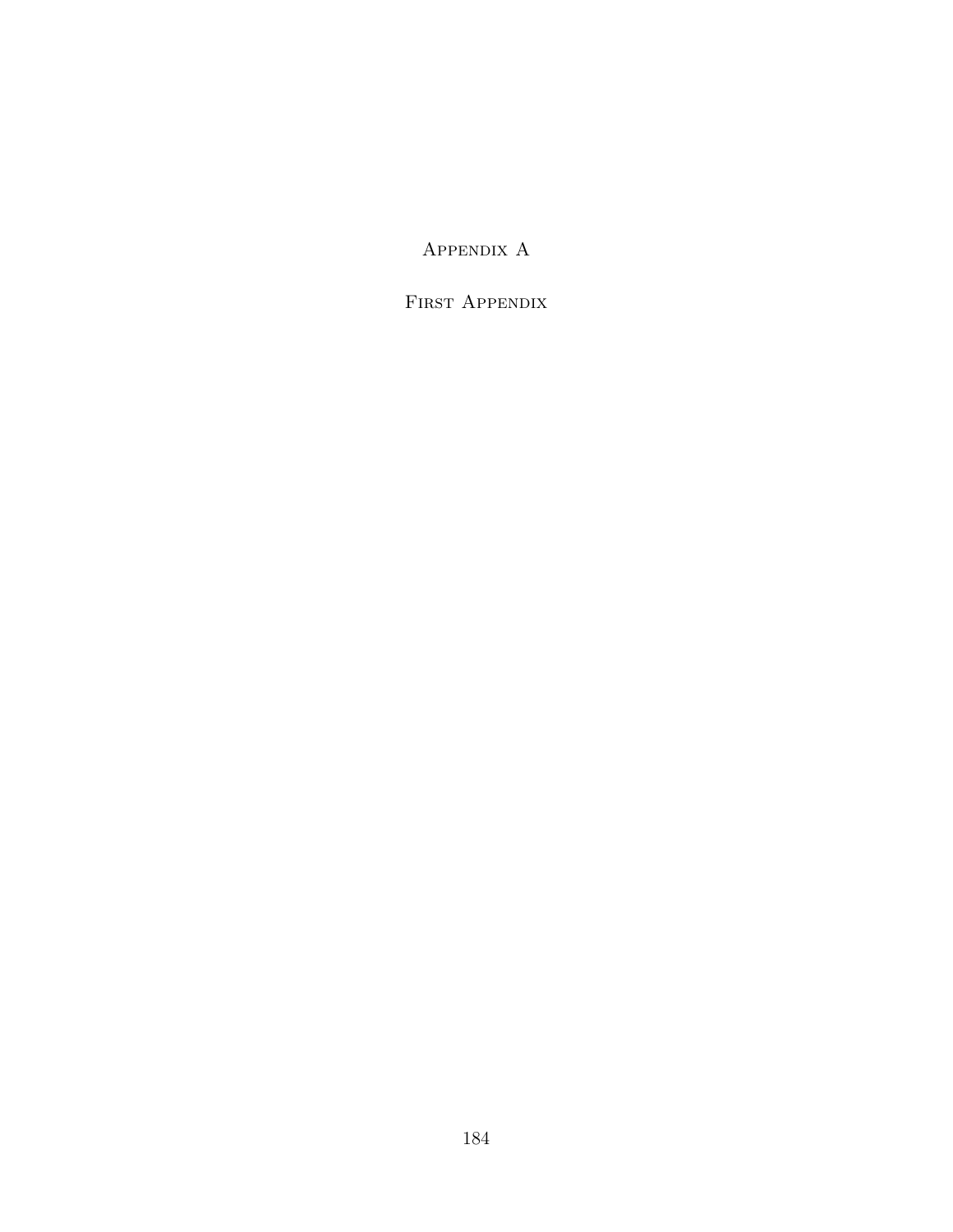Table A.1: Sulfaro 2007 Replication and Extension **Table A.1: Sulfaro 2007 Replication and Extension** Effect of Respondent Partisanship on Favorability Toward the President and First Lady (1992 - 1995) Effect of Respondent Partisanship on Favorability Toward the President and First Lady (1992 - 1995)

|                                                                  | 1992                                                                                                                                                                                                                                                                                                |                                                                                                                                                                                                                                                                                                                          | 1993                                                                                                                                                                                                                                                                                                                     |                                                                                                                                                                                                                                                                                                                            | 1994                                                                                                                                                                                                                                                                                                                      |                                                                                                                                                                                                                          | 1995                                                                                                                                                                                                                                                                                                                   |                                                                                                                                                                                                                                                                                          |
|------------------------------------------------------------------|-----------------------------------------------------------------------------------------------------------------------------------------------------------------------------------------------------------------------------------------------------------------------------------------------------|--------------------------------------------------------------------------------------------------------------------------------------------------------------------------------------------------------------------------------------------------------------------------------------------------------------------------|--------------------------------------------------------------------------------------------------------------------------------------------------------------------------------------------------------------------------------------------------------------------------------------------------------------------------|----------------------------------------------------------------------------------------------------------------------------------------------------------------------------------------------------------------------------------------------------------------------------------------------------------------------------|---------------------------------------------------------------------------------------------------------------------------------------------------------------------------------------------------------------------------------------------------------------------------------------------------------------------------|--------------------------------------------------------------------------------------------------------------------------------------------------------------------------------------------------------------------------|------------------------------------------------------------------------------------------------------------------------------------------------------------------------------------------------------------------------------------------------------------------------------------------------------------------------|------------------------------------------------------------------------------------------------------------------------------------------------------------------------------------------------------------------------------------------------------------------------------------------|
|                                                                  | 耳                                                                                                                                                                                                                                                                                                   | BC                                                                                                                                                                                                                                                                                                                       | $\rm H{\rm C}$                                                                                                                                                                                                                                                                                                           | BC                                                                                                                                                                                                                                                                                                                         | $_{\rm HC}$                                                                                                                                                                                                                                                                                                               | BC                                                                                                                                                                                                                       | H <sub>C</sub>                                                                                                                                                                                                                                                                                                         | BC                                                                                                                                                                                                                                                                                       |
| Party ID                                                         | $-2.136***$                                                                                                                                                                                                                                                                                         | $3.660***$                                                                                                                                                                                                                                                                                                               | $4.301***$                                                                                                                                                                                                                                                                                                               | 5.765***                                                                                                                                                                                                                                                                                                                   | $4.455***$                                                                                                                                                                                                                                                                                                                | $5.718***$                                                                                                                                                                                                               | $4.570***$                                                                                                                                                                                                                                                                                                             | $5.011***$                                                                                                                                                                                                                                                                               |
|                                                                  |                                                                                                                                                                                                                                                                                                     |                                                                                                                                                                                                                                                                                                                          |                                                                                                                                                                                                                                                                                                                          |                                                                                                                                                                                                                                                                                                                            |                                                                                                                                                                                                                                                                                                                           |                                                                                                                                                                                                                          |                                                                                                                                                                                                                                                                                                                        | $(0.802)$<br>$-6.652***$                                                                                                                                                                                                                                                                 |
| Ideology                                                         |                                                                                                                                                                                                                                                                                                     |                                                                                                                                                                                                                                                                                                                          |                                                                                                                                                                                                                                                                                                                          |                                                                                                                                                                                                                                                                                                                            |                                                                                                                                                                                                                                                                                                                           |                                                                                                                                                                                                                          | $(0.821)$<br>-5.756***                                                                                                                                                                                                                                                                                                 |                                                                                                                                                                                                                                                                                          |
|                                                                  |                                                                                                                                                                                                                                                                                                     |                                                                                                                                                                                                                                                                                                                          |                                                                                                                                                                                                                                                                                                                          |                                                                                                                                                                                                                                                                                                                            |                                                                                                                                                                                                                                                                                                                           |                                                                                                                                                                                                                          |                                                                                                                                                                                                                                                                                                                        |                                                                                                                                                                                                                                                                                          |
| Women's Place                                                    |                                                                                                                                                                                                                                                                                                     |                                                                                                                                                                                                                                                                                                                          |                                                                                                                                                                                                                                                                                                                          |                                                                                                                                                                                                                                                                                                                            |                                                                                                                                                                                                                                                                                                                           |                                                                                                                                                                                                                          |                                                                                                                                                                                                                                                                                                                        |                                                                                                                                                                                                                                                                                          |
|                                                                  |                                                                                                                                                                                                                                                                                                     |                                                                                                                                                                                                                                                                                                                          |                                                                                                                                                                                                                                                                                                                          |                                                                                                                                                                                                                                                                                                                            |                                                                                                                                                                                                                                                                                                                           |                                                                                                                                                                                                                          |                                                                                                                                                                                                                                                                                                                        |                                                                                                                                                                                                                                                                                          |
| Male                                                             |                                                                                                                                                                                                                                                                                                     |                                                                                                                                                                                                                                                                                                                          |                                                                                                                                                                                                                                                                                                                          |                                                                                                                                                                                                                                                                                                                            |                                                                                                                                                                                                                                                                                                                           |                                                                                                                                                                                                                          |                                                                                                                                                                                                                                                                                                                        |                                                                                                                                                                                                                                                                                          |
|                                                                  |                                                                                                                                                                                                                                                                                                     |                                                                                                                                                                                                                                                                                                                          |                                                                                                                                                                                                                                                                                                                          |                                                                                                                                                                                                                                                                                                                            |                                                                                                                                                                                                                                                                                                                           |                                                                                                                                                                                                                          |                                                                                                                                                                                                                                                                                                                        |                                                                                                                                                                                                                                                                                          |
| Religious                                                        |                                                                                                                                                                                                                                                                                                     |                                                                                                                                                                                                                                                                                                                          |                                                                                                                                                                                                                                                                                                                          |                                                                                                                                                                                                                                                                                                                            |                                                                                                                                                                                                                                                                                                                           |                                                                                                                                                                                                                          |                                                                                                                                                                                                                                                                                                                        |                                                                                                                                                                                                                                                                                          |
|                                                                  |                                                                                                                                                                                                                                                                                                     |                                                                                                                                                                                                                                                                                                                          |                                                                                                                                                                                                                                                                                                                          |                                                                                                                                                                                                                                                                                                                            |                                                                                                                                                                                                                                                                                                                           |                                                                                                                                                                                                                          |                                                                                                                                                                                                                                                                                                                        |                                                                                                                                                                                                                                                                                          |
| Married                                                          |                                                                                                                                                                                                                                                                                                     |                                                                                                                                                                                                                                                                                                                          |                                                                                                                                                                                                                                                                                                                          |                                                                                                                                                                                                                                                                                                                            |                                                                                                                                                                                                                                                                                                                           |                                                                                                                                                                                                                          |                                                                                                                                                                                                                                                                                                                        |                                                                                                                                                                                                                                                                                          |
|                                                                  |                                                                                                                                                                                                                                                                                                     |                                                                                                                                                                                                                                                                                                                          |                                                                                                                                                                                                                                                                                                                          |                                                                                                                                                                                                                                                                                                                            |                                                                                                                                                                                                                                                                                                                           |                                                                                                                                                                                                                          |                                                                                                                                                                                                                                                                                                                        |                                                                                                                                                                                                                                                                                          |
| Age                                                              |                                                                                                                                                                                                                                                                                                     |                                                                                                                                                                                                                                                                                                                          |                                                                                                                                                                                                                                                                                                                          |                                                                                                                                                                                                                                                                                                                            |                                                                                                                                                                                                                                                                                                                           |                                                                                                                                                                                                                          |                                                                                                                                                                                                                                                                                                                        |                                                                                                                                                                                                                                                                                          |
|                                                                  |                                                                                                                                                                                                                                                                                                     |                                                                                                                                                                                                                                                                                                                          |                                                                                                                                                                                                                                                                                                                          |                                                                                                                                                                                                                                                                                                                            |                                                                                                                                                                                                                                                                                                                           |                                                                                                                                                                                                                          |                                                                                                                                                                                                                                                                                                                        |                                                                                                                                                                                                                                                                                          |
| African American                                                 |                                                                                                                                                                                                                                                                                                     |                                                                                                                                                                                                                                                                                                                          |                                                                                                                                                                                                                                                                                                                          |                                                                                                                                                                                                                                                                                                                            |                                                                                                                                                                                                                                                                                                                           |                                                                                                                                                                                                                          |                                                                                                                                                                                                                                                                                                                        |                                                                                                                                                                                                                                                                                          |
|                                                                  |                                                                                                                                                                                                                                                                                                     |                                                                                                                                                                                                                                                                                                                          |                                                                                                                                                                                                                                                                                                                          |                                                                                                                                                                                                                                                                                                                            |                                                                                                                                                                                                                                                                                                                           |                                                                                                                                                                                                                          |                                                                                                                                                                                                                                                                                                                        |                                                                                                                                                                                                                                                                                          |
| Hispanic                                                         |                                                                                                                                                                                                                                                                                                     |                                                                                                                                                                                                                                                                                                                          |                                                                                                                                                                                                                                                                                                                          |                                                                                                                                                                                                                                                                                                                            |                                                                                                                                                                                                                                                                                                                           |                                                                                                                                                                                                                          |                                                                                                                                                                                                                                                                                                                        |                                                                                                                                                                                                                                                                                          |
|                                                                  |                                                                                                                                                                                                                                                                                                     |                                                                                                                                                                                                                                                                                                                          |                                                                                                                                                                                                                                                                                                                          |                                                                                                                                                                                                                                                                                                                            |                                                                                                                                                                                                                                                                                                                           |                                                                                                                                                                                                                          |                                                                                                                                                                                                                                                                                                                        |                                                                                                                                                                                                                                                                                          |
| Education                                                        |                                                                                                                                                                                                                                                                                                     |                                                                                                                                                                                                                                                                                                                          |                                                                                                                                                                                                                                                                                                                          |                                                                                                                                                                                                                                                                                                                            |                                                                                                                                                                                                                                                                                                                           |                                                                                                                                                                                                                          |                                                                                                                                                                                                                                                                                                                        |                                                                                                                                                                                                                                                                                          |
|                                                                  |                                                                                                                                                                                                                                                                                                     |                                                                                                                                                                                                                                                                                                                          |                                                                                                                                                                                                                                                                                                                          |                                                                                                                                                                                                                                                                                                                            |                                                                                                                                                                                                                                                                                                                           |                                                                                                                                                                                                                          |                                                                                                                                                                                                                                                                                                                        |                                                                                                                                                                                                                                                                                          |
| Constant                                                         |                                                                                                                                                                                                                                                                                                     |                                                                                                                                                                                                                                                                                                                          |                                                                                                                                                                                                                                                                                                                          |                                                                                                                                                                                                                                                                                                                            |                                                                                                                                                                                                                                                                                                                           |                                                                                                                                                                                                                          |                                                                                                                                                                                                                                                                                                                        |                                                                                                                                                                                                                                                                                          |
|                                                                  | $(0.687) \\ (0.851) \\ (0.851) \\ (0.679) \\ (0.679) \\ (0.679) \\ (1.70** \\ 1.70** \\ (0.866) \\ (0.0657) \\ (0.0689) \\ (0.0657) \\ (0.0657) \\ (0.0680) \\ (0.0657) \\ (0.063) \\ (0.0657) \\ (0.063) \\ (0.0657) \\ (0.063) \\ (0.065) \\ (0.065) \\ (0.065) \\ (0.065) \\ (0.065) \\ (0.065)$ | $\begin{array}{c} (0.710) \\ -3.153^{***} \\ (0.877) \\ (0.708) \\ -1.278^{**} \\ (0.708) \\ (0.708) \\ (0.907) \\ (0.907) \\ (0.0692) \\ (0.0692) \\ (0.0692) \\ (0.0692) \\ (0.0693) \\ (0.0694) \\ (0.0692) \\ (0.0693) \\ (0.504) \\ (0.502) \\ (0.503) \\ (0.504) \\ (0.505) \\ (0.503) \\ (0.504) \\ (0.505) \\ ($ | $\begin{array}{c} (0.602) \\ -1.664*** \\ (0.463) \\ (0.564) \\ (0.564) \\ (0.564) \\ (0.593) \\ (0.627) \\ (0.627) \\ (0.6312) \\ (0.627) \\ (0.634) \\ (0.634) \\ (0.634) \\ (0.634) \\ (0.404) \\ (0.404) \\ (0.404) \\ (0.404) \\ (0.404) \\ (0.404) \\ (0.404) \\ (0.404) \\ (0.404) \\ (0.404) \\ (0.405) \\ (0.4$ | $\begin{array}{l} (0.612) \\ (0.465) \\ (0.465) \\ (0.558) \\ (1.839) \\ (1.800^{**} \\ (1.630) \\ (1.150^{**} \\ (0.630) \\ (0.630) \\ (0.630) \\ (0.630) \\ (0.630) \\ (0.630) \\ (0.630) \\ (0.630) \\ (0.630) \\ (0.630) \\ (0.630) \\ (0.630) \\ (0.630) \\ (0.630) \\ (0.630) \\ (0.630) \\ (0.630) \\ (0.630) \\ ($ | $\begin{array}{l} (0.556) \\ -7.494^{***} \\ (0.874) \\ (2.885) \\ (2.137^{**} \\ (1.137^{**} \\ (0.009) \\ (0.763) \\ (0.001) \\ (0.0001) \\ (0.001) \\ (0.0001) \\ (0.0001) \\ (0.0001) \\ (0.0001) \\ (0.0001) \\ (0.0008) \\ (0.008) \\ (0.008) \\ (0.008) \\ (0.008) \\ (0.008) \\ (0.008) \\ (0.008) \\ (0.008) \\$ | $(0.495) \n 5.388*** \n (0.777) \n 3.925 \n 0.799 \n 0.641 \n 0.1797 \n 1.1907 \n 1.240** \n (0.551) \n (0.551) \n (0.551) \n (0.551) \n (0.51) \n (0.51) \n 0.1797 \n 1.240** \n (0.51) \n 0.1797 \n 1.240** \n (0.51)$ | $\begin{array}{c} (0.982) \\ -2.444**\\ (0.803) \\ -9.481**\\ (0.963) \\ (0.963) \\ (0.963) \\ (0.963) \\ (0.963) \\ (0.963) \\ (0.0778) \\ (0.9654) \\ (0.966) \\ (0.966) \\ (0.966) \\ (0.97) \\ (0.97) \\ (0.908) \\ (0.908) \\ (0.908) \\ (0.908) \\ (0.908) \\ (0.908) \\ (0.908) \\ (0.908) \\ (0.908) \\ (0.90$ | $(0.959) \\ (0.784) \\ (0.784) \\ (0.754) \\ (0.949) \\ (0.943) \\ (0.943) \\ (0.0759) \\ (0.0759) \\ (0.0759) \\ (0.0759) \\ (0.0759) \\ (0.0752) \\ (0.0752) \\ (0.073) \\ (0.073) \\ (0.073) \\ (0.073) \\ (0.073) \\ (0.073) \\ (0.073) \\ (0.073) \\ (0.073) \\ (0.073) \\ (0.073)$ |
| Observations                                                     | $297$<br>$0.245$                                                                                                                                                                                                                                                                                    | 288                                                                                                                                                                                                                                                                                                                      | 554                                                                                                                                                                                                                                                                                                                      | 582                                                                                                                                                                                                                                                                                                                        | 560                                                                                                                                                                                                                                                                                                                       | 566                                                                                                                                                                                                                      | 294                                                                                                                                                                                                                                                                                                                    | 294                                                                                                                                                                                                                                                                                      |
| $R$ -squared                                                     |                                                                                                                                                                                                                                                                                                     | 0.316                                                                                                                                                                                                                                                                                                                    | 0.207                                                                                                                                                                                                                                                                                                                    | 0.297                                                                                                                                                                                                                                                                                                                      | 0.438                                                                                                                                                                                                                                                                                                                     | 0.484                                                                                                                                                                                                                    | 0.408                                                                                                                                                                                                                                                                                                                  | 0.406                                                                                                                                                                                                                                                                                    |
| Standard errors in parentheses<br>*** p<0.01, ** p<0.05, * p<0.1 |                                                                                                                                                                                                                                                                                                     |                                                                                                                                                                                                                                                                                                                          |                                                                                                                                                                                                                                                                                                                          |                                                                                                                                                                                                                                                                                                                            |                                                                                                                                                                                                                                                                                                                           |                                                                                                                                                                                                                          |                                                                                                                                                                                                                                                                                                                        |                                                                                                                                                                                                                                                                                          |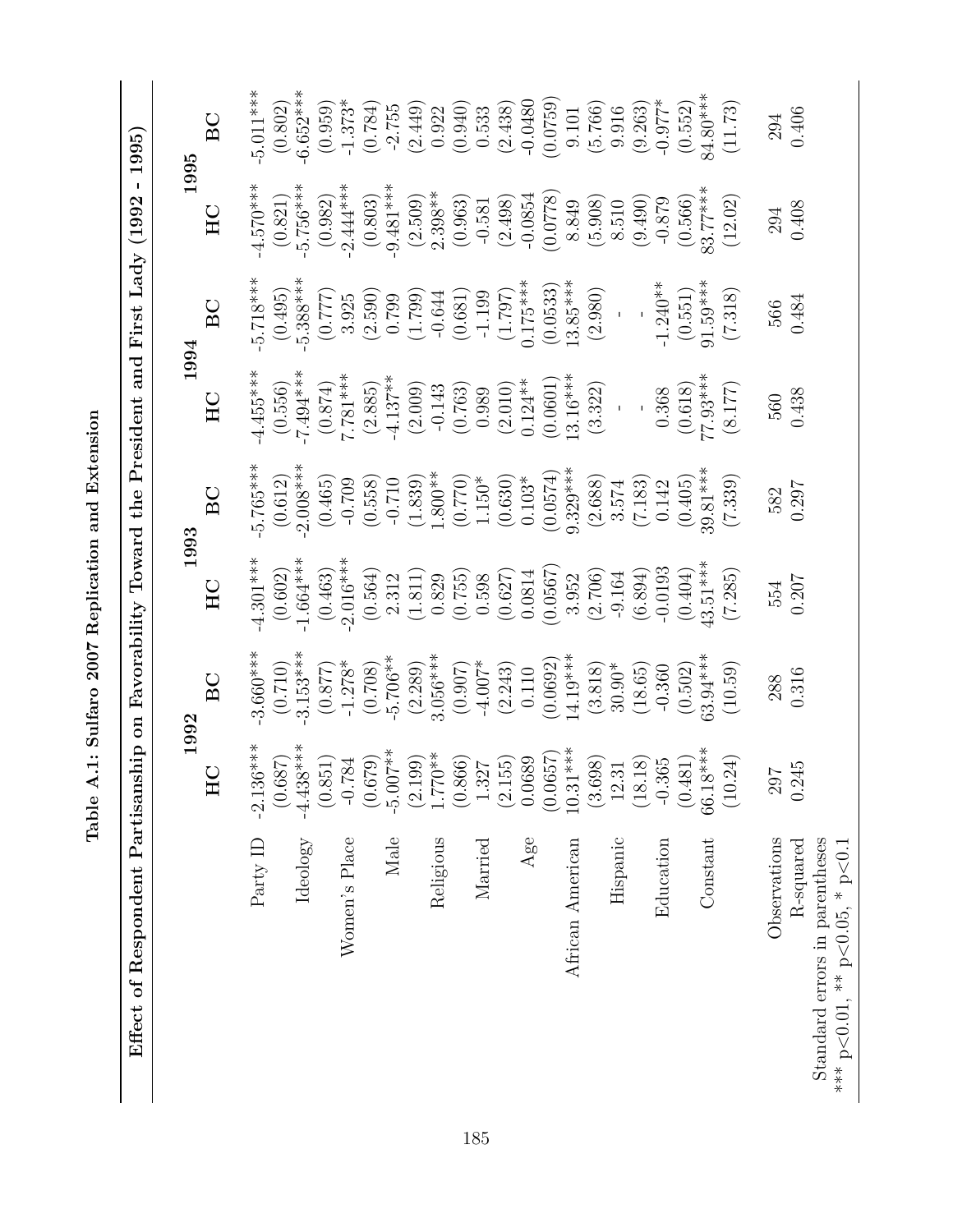| ֕<br>l<br>ſ                                                |   |
|------------------------------------------------------------|---|
| į                                                          |   |
| $H$ on lighting none<br>ı                                  | İ |
| ドレくく                                                       |   |
| ī<br>$\frac{1}{2}$<br>Ĭ                                    |   |
| $\ddot{\phantom{0}}$                                       |   |
| ֖֪֪ׅ֧֧֪֪֪֦֖֚֚֚֚֚֚֚֚֚֚֚֚֚֚֚֚֚֚֚֚֚֚֚֚֚֚֚֬֝֝֝֟֓֝֟֓֝<br>1<br>֦ |   |
|                                                            |   |

Effect of Respondent Partisanship on Favorability Toward the President and First Lady (1996 - 2000) Effect of Respondent Partisanship on Favorability Toward the President and First Lady (1996 - 2000)

|                                                                          |                                                                      | 1996        | 1997                  |             |                       | 1998        | 2000                   |             |
|--------------------------------------------------------------------------|----------------------------------------------------------------------|-------------|-----------------------|-------------|-----------------------|-------------|------------------------|-------------|
|                                                                          | HC                                                                   | BC          | $_{\rm HC}$           | BC          | H <sub>C</sub>        | BC          | HC                     | BC          |
| Party ID                                                                 | $-6.586***$                                                          | $-7.971***$ | $-6.540***$           | $-8.174***$ | $-4.766***$           | $-3.109***$ | $-7.318***$            | $-7.611***$ |
|                                                                          | (0.373)                                                              | (0.343)     | (0.651)               | (0.596)     | (0.788)               | (0.769)     | (0.413)                | (0.378)     |
| Ideology                                                                 | $-4.060***$                                                          | $-3.394***$ | $-5.096***$           | $-3.107***$ | $-7.278***$           | $-7.405***$ | $-3.055***$            | $-3.126***$ |
|                                                                          | (0.589)                                                              | (0.541)     | (1.040)               | (0.949)     | (0.680)               | (0.667)     | (0.598)                | (0.544)     |
| Women's Place                                                            | $-1.438***$                                                          | $-0.612$    | $-0.134$              | 0.341       | $-0.342$              | $-0.704$    | $-0.953$               | $-0.772$    |
|                                                                          | (0.429)                                                              | (0.393)     | $(0.787)$<br>$(787)$  | (0.719)     | (0.581)               | (0.571)     | (0.754)                | (0.684)     |
| Male                                                                     | $-5.322***$                                                          | $-1.439$    |                       | $-3.609*$   | $-4.567***$           | 2.707       | $-4.684***$            | 1.355       |
|                                                                          | $\begin{array}{c} (1.332) \\ 0.275 \\ (0.519) \\ -0.675 \end{array}$ | (1.225)     | (2.360)               | (2.154)     | (1.777)               | (1.741)     | (1.434)                | (1.311)     |
| Religious                                                                |                                                                      | 0.750       | 0.844                 | 0.476       | 0.135                 | 0.797       | $-0.0437$              | $0.875*$    |
|                                                                          |                                                                      | (0.477)     | (0.946)               | (0.861)     | (0.695)               | (0.682)     | (0.544)                | (0.498)     |
| Married                                                                  |                                                                      | $-2.015*$   |                       | $-4.344***$ | 1.179                 | 1.257       | $-5.058***$            | $-4.018***$ |
|                                                                          | (1.296)                                                              | (1.192)     | $-2.814$<br>(2.290)   | (2.087)     | (1.751)               | (1.719)     | (1.425)                | (1.304)     |
| Age                                                                      | $0.0896**$                                                           | 0.0478      | 0.0671                | 0.0684      | $0.123**$             | $0.159***$  | 0.0497                 | $0.0723*$   |
|                                                                          | (0.0387)                                                             | (0.0356)    | (0.0699)              | (0.0637)    | (0.0528)              | (0.0517)    | (0.0434)               | (0.0397)    |
| African American                                                         | $12.85***$                                                           | $10.64***$  | 8.541                 | $10.91**$   | $18.52***$            | $26.38***$  | $8.864***$             | $11.15***$  |
|                                                                          | $(2.318)$<br>7.853***                                                | (2.132)     | (5.182)               | (4.731)     | $(3.019)$<br>11.41*** | (2.955)     | $(2.793)$<br>$6.915**$ | (2.559)     |
| Hispanic                                                                 |                                                                      | $4.735**$   | 6.364                 | 4.291       |                       | $17.29***$  |                        | $6.538**$   |
|                                                                          | (2.443)                                                              | (2.216)     | (4.405)               | (3.962)     | (3.005)               | (2.941)     | (3.049)                | (2.793)     |
| Education                                                                | 0.0912                                                               | $-0.255$    | 0.499                 | 0.0633      | $-1.126***$           | $-2.109***$ | 0.554                  | 0.271       |
|                                                                          | $(0.277)$<br>91.70***                                                | (0.254)     | $(0.498)$<br>88.41*** | (0.453)     | (0.367)               | (0.360)     | (0.453)                | (0.414)     |
| Constant                                                                 |                                                                      | $103.5***$  |                       | $98.43***$  | $110.2***$            | $109.1***$  | $91.29***$             | $90.02***$  |
|                                                                          | (5.459)                                                              | (5.019)     | (10.01)               | (9.107)     | (7.279)               | (7.177)     | (4.396)                | (4.021)     |
| Observations                                                             | $1,265$                                                              | $1,\!274$   | 409                   | 409         | 937                   | 956         | $1,146$                | $1,\!151$   |
| R-squared                                                                | 0.462                                                                | 0.533       | 0.489                 | 0.559       | 0.238                 | 0.276       | 0.439                  | 0.497       |
| Standard errors in parentheses<br>*** $p<0.01$ , ** $p<0.05$ , * $p<0.1$ |                                                                      |             |                       |             |                       |             |                        |             |

Standard errors in parentheses \*\*\* p<0.01, \*\* p<0.05, \* p<0.1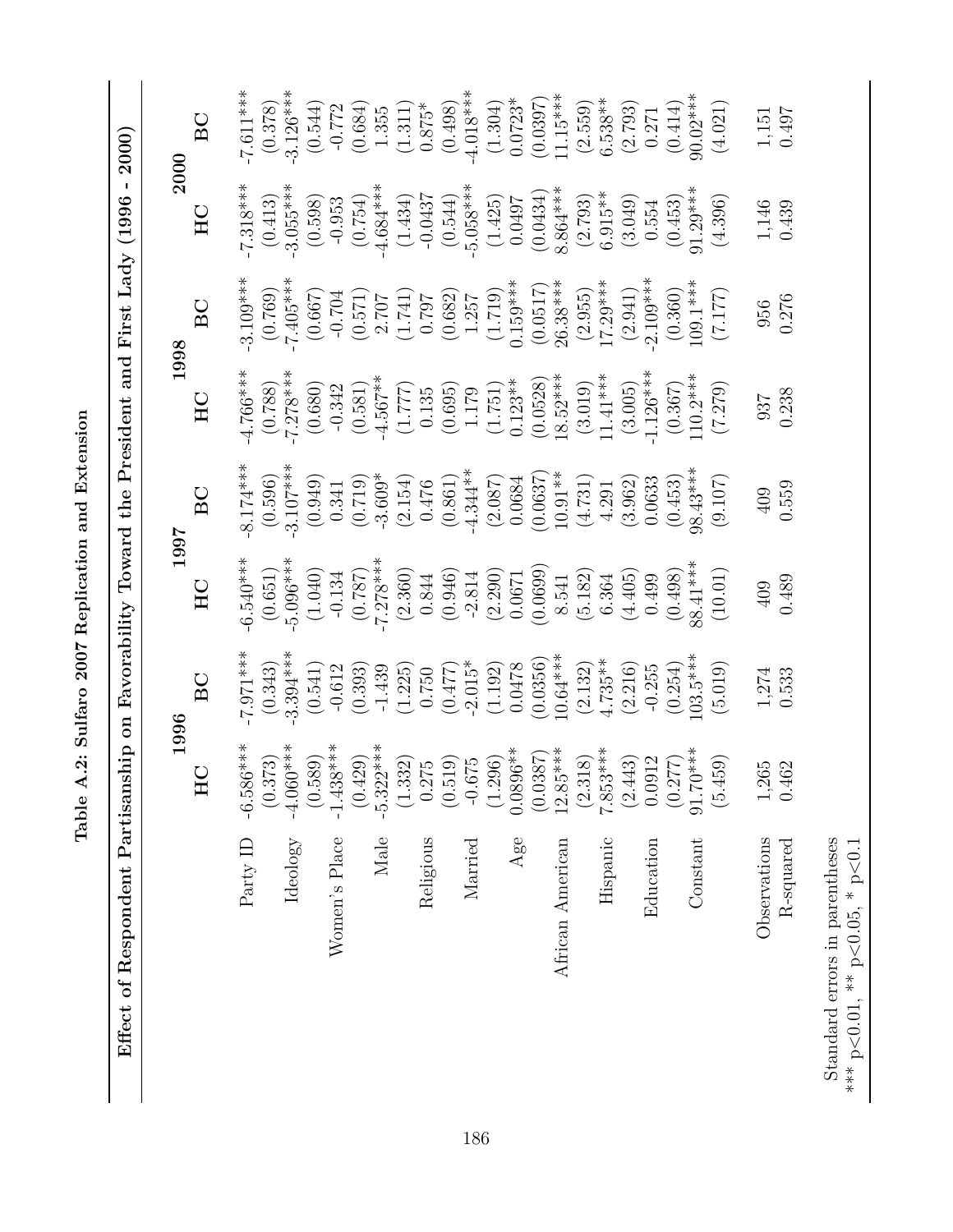| i<br>i<br>֧֧֧֧֧֧֧֧֦֧֧֧֧֧֧֦֧֧֧֧֧֧֧֧֧֧֧֧֧֧֧֧֚֚֚֚֚֚֚֚֚֚֚֚֚֚֓֓֝֓֓֓֓֓֓֝֓֝֬֓֓֝֬֓֓֓֓֓֓֝֬֝֬֝֬֝֬֝֬֝֬֝֬֝֬֝֬֝֬֝֬֝<br>l |
|-------------------------------------------------------------------------------------------------------------|
| ואים באים<br>į                                                                                              |
| $-10$<br>Ï<br>ı                                                                                             |
| $\sim$ 007 $\Gamma$ or                                                                                      |
| ļ                                                                                                           |
|                                                                                                             |
| )<br>)                                                                                                      |

Effect of Respondent Partisanship on Favorability Toward the President and First Lady (2002 - 2012) Effect of Respondent Partisanship on Favorability Toward the President and First Lady (2002 - 2012)

|                              |                                                                    | 2002                                         | 2004                                 |                                                            | 2008                  |                        | 2012                              |                      |
|------------------------------|--------------------------------------------------------------------|----------------------------------------------|--------------------------------------|------------------------------------------------------------|-----------------------|------------------------|-----------------------------------|----------------------|
|                              | LB                                                                 | GB                                           | LB                                   | GB                                                         | M <sub>O</sub>        | BO                     | M <sub>O</sub>                    | $\overline{B}$       |
| Party ID                     | $168***$                                                           | $5.203***$                                   | $4.591***$                           | $9.257***$                                                 | $4.667***$            | $5.249***$             | $6.296***$                        | $8.468***$           |
|                              | $2.168***$<br>(0.541)<br>3.405***<br>(0.762)                       | $(0.608)$<br>3.403***                        | $(0.440)$<br>3.182***                | $(0.482)$<br>4.364***                                      | (0.556)               | (0.561)                | (0.387)                           | (0.392)              |
| Ideology                     |                                                                    |                                              |                                      |                                                            |                       | $-3.004***$            | $-3.022***$                       | $-3.220***$          |
|                              |                                                                    | $(0.848)$<br>-1.312*                         | (0.698)                              |                                                            | $-0.905$<br>(0.718)   | (0.730)                | $(0.498)$<br>1.145***             | (0.505)              |
| Women's Place                | .00150                                                             |                                              | $-0.558$<br>$(0.532)$<br>$-4.043***$ | $\begin{array}{c} (0.761) \\ 0.751 \\ 0.583) \end{array}$  | $-0.657$              | $-0.443$               |                                   | $1.022**$            |
|                              | 0.691)                                                             | (777)                                        |                                      |                                                            | (0.648)               | (0.661)                | (0.443)                           | (0.448)              |
| Male                         | $.646**$                                                           | 0.0747                                       |                                      |                                                            | $-6.192***$           | $-4.611**$             | $-4.144***$                       | $-1.351$             |
|                              | $1.951$ )<br>$1.480*$                                              | (2.191)                                      | (1.465)                              | (1.608)                                                    | (1.909)               | (1.935)                | $(1.270)$<br>-1.434***            | (1.288)              |
| Religious                    |                                                                    |                                              |                                      |                                                            | $2.038**$             | 1.956 **               |                                   | $-0.373$             |
|                              | $(0.889)$<br>4.014**                                               | $-1.575$<br>(0.999)                          | $-0.758$<br>(0.563)                  | $-0.960$<br>(0.622)                                        | (0.837)               | (0.846)                | (0.480)                           | (0.485)              |
| Married                      |                                                                    | $4.043*$                                     | $2.538*$                             | 2.261                                                      | $-0.419$              | $-2.635$               | $-1.627$                          | $-1.304$             |
|                              | $(2.012)$<br>0.145**                                               | (2.251)                                      | $(1.485)$<br>0.251***                | (1.639)                                                    | (1.931)               | (1.953)                | (1.284)                           | (1.300)              |
| $\rm{Age}$                   |                                                                    | 0.0252                                       |                                      | 0.0737                                                     | $-0.00271$            | 0.0273                 | 0.0293                            | $-0.00440$           |
|                              | $\begin{array}{c} (0.0619) \\ -0.878 \\ \hline 3.999) \end{array}$ | (0.0689)                                     | (0.0449)                             | (0.0492)                                                   | (0.0581)              | $(0.0586)$<br>19.48*** | $(0.0376)$<br>14.96***            | (0.0382)             |
| African American             |                                                                    | $-3.595$                                     | $-1.759$                             | 1.298                                                      | $25.47***$            |                        |                                   | $16.00***$           |
|                              |                                                                    | $\left(4.470\right)$ $\left($ $0.943\right)$ | (2.475)                              |                                                            | $(2.571)$<br>10.92*** | $(2.609)$<br>11.38***  | (1.745)                           | $(1.763)$<br>3.740** |
| Hispanic                     | 0.567                                                              |                                              |                                      |                                                            |                       |                        |                                   |                      |
|                              | (3.548)                                                            | (3.893)                                      | $-0.693$<br>(2.851)                  | $(2.693)$<br>3.853<br>$(3.166)$<br>-2.234***               | (2.443)               | (2.483)                | $6.076***$<br>(1.829)<br>(1.538** | (1.843)              |
| Education                    | 0.816                                                              | $-0.729$                                     | $-0.349$                             |                                                            | $-0.189$              | $-0.990$               |                                   | 0.234                |
|                              | $0.704$<br>$.91***$                                                | $(0.787)$<br>40.64***                        | $(0.465)$<br>30.29***                |                                                            | $(0.621)$<br>76.52*** | $(0.627)$<br>95.60***  | (0.256)                           | (0.257)              |
| $\mathop{\mathrm{Constant}}$ | 36.                                                                |                                              |                                      |                                                            |                       |                        | 94.95***                          | $97.24***$           |
|                              | <b>840)</b>                                                        | (7.640)                                      | (4.461)                              | $\begin{array}{c} (0.512) \\ 7.626 \\ (4.880) \end{array}$ | (6.522)               | (6.590)                | (4.518)                           | (4.537)              |
| Observations                 | 329                                                                | 343                                          | 707                                  | 817                                                        | 450                   | 461                    |                                   |                      |
| R-squared                    | 1.265                                                              | 0.397                                        | 0.375                                | 0.592                                                      | 0.498                 | 0.517                  | $1,167$<br>$0.495$                | $1,176$<br>$0.583$   |
|                              |                                                                    |                                              |                                      |                                                            |                       |                        |                                   |                      |

Standard errors in parentheses \*\*\* p<0.01, \*\* p<0.05, \* p<0.1

Standard errors in parentheses \*\*\* p<0.01, \*\* p<0.05, \* p<0.1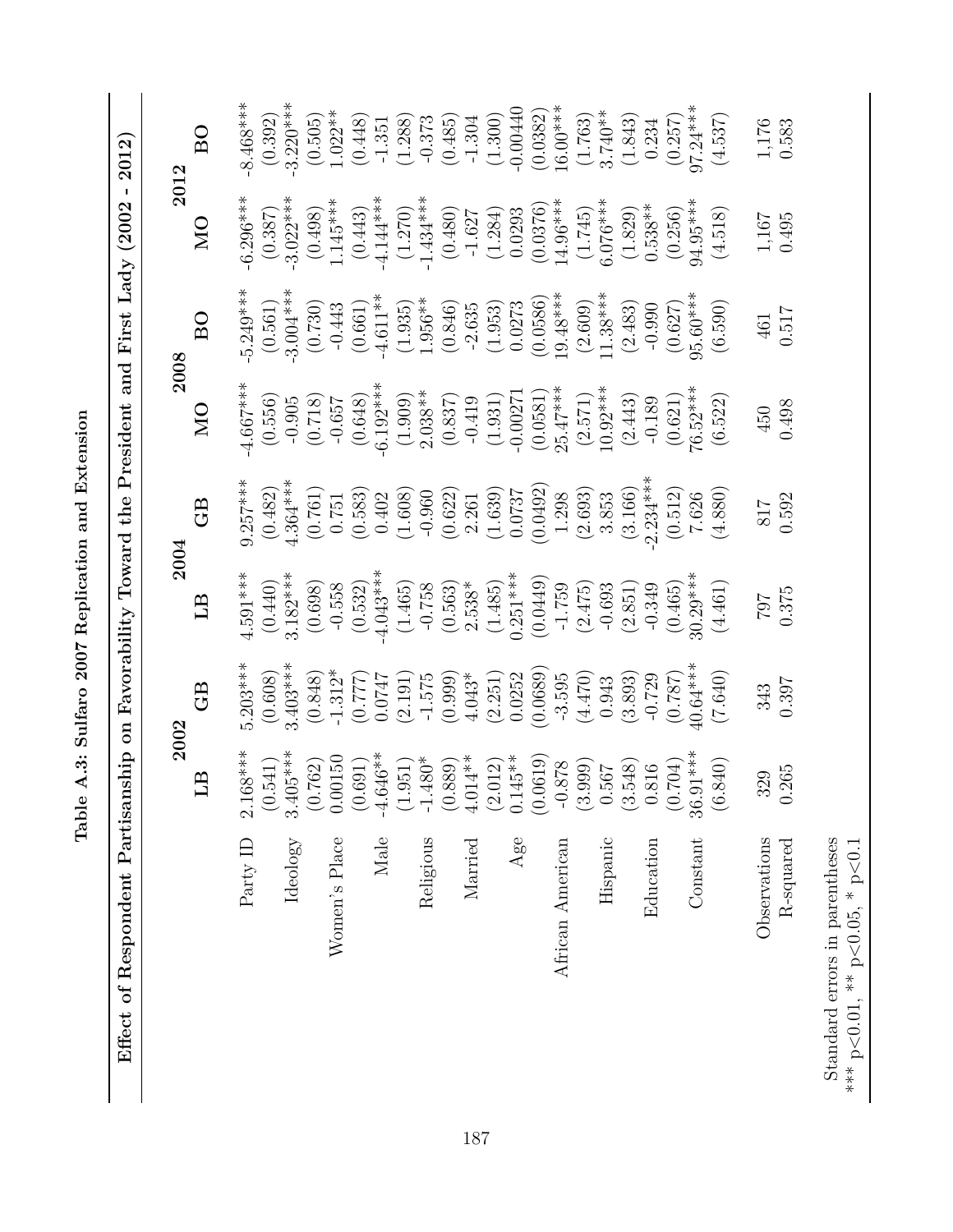Appendix B

SECOND APPENDIX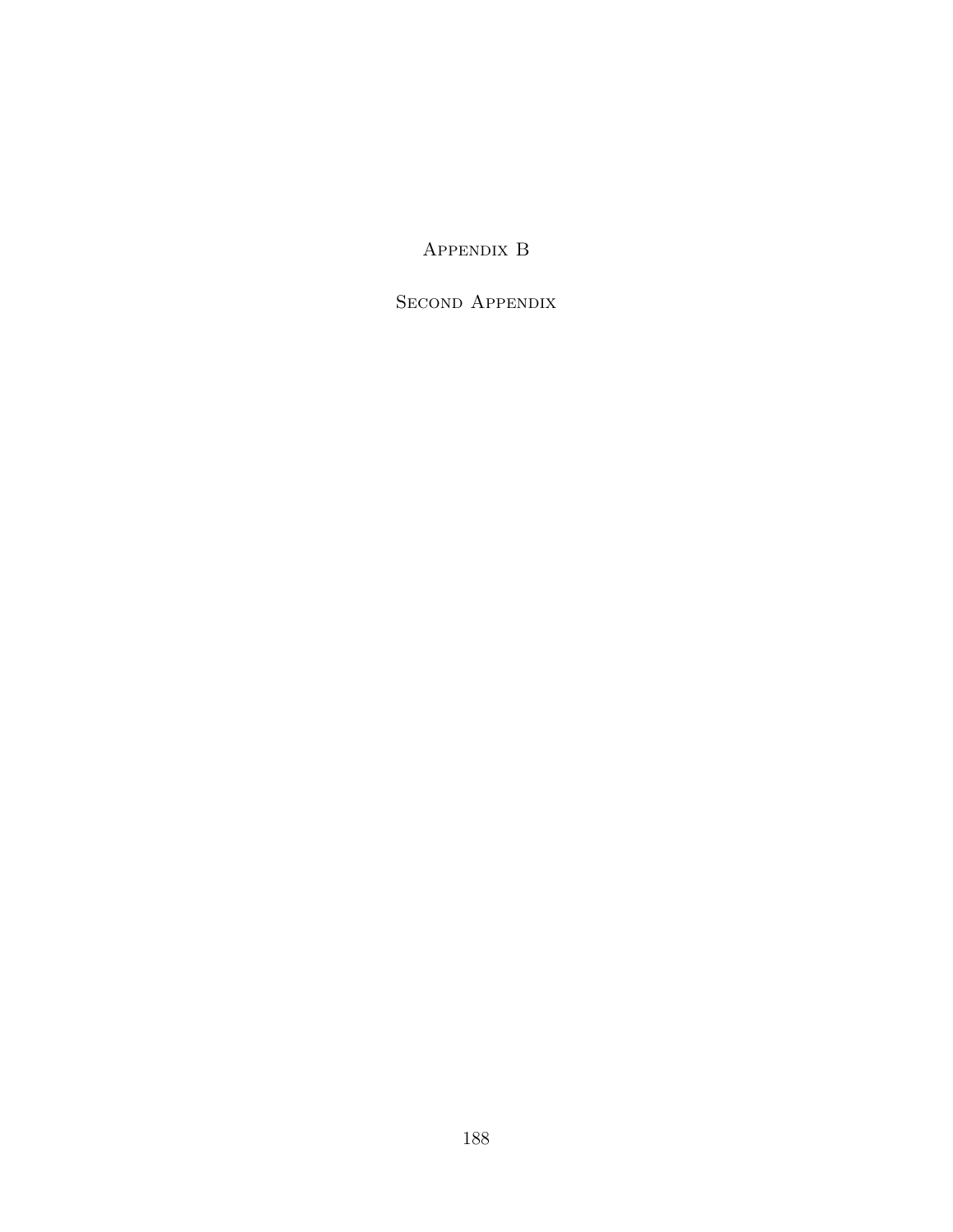|                                                                   |                                      |                                                      |                                          |                                   |                                                    |                                               | Issue                                |                                                      |                                                        |                                |                                                                            |                                               |
|-------------------------------------------------------------------|--------------------------------------|------------------------------------------------------|------------------------------------------|-----------------------------------|----------------------------------------------------|-----------------------------------------------|--------------------------------------|------------------------------------------------------|--------------------------------------------------------|--------------------------------|----------------------------------------------------------------------------|-----------------------------------------------|
| Hillary Clinton<br><b>Bill Clinton</b><br>Difference<br>$n = 628$ | <b>HC</b> Speech<br>$49\%$<br>$51\%$ | <b>BC</b> Speech<br>Education<br>$52\%$<br>$48\%$    | $_{51\%}^{\rm{Avg.}}$<br>$49\%$<br>$2\%$ | <b>HC</b> Speech<br>$60\%$<br>40% | <b>BC</b> Speech<br>Healthcare<br>$55\%$<br>$45\%$ | $\frac{\text{Avg}}{58\%}$<br>$43\%$ 15 $\%$   | <b>HC</b> Speech<br>$69\%$<br>$31\%$ | <b>BC</b> Speech<br>Foreign Affairs<br>$37\%$ $63\%$ | Avg.<br>53%<br>47%<br>$6\%$                            | <b>HC</b> Speech<br>45%<br>55% | <b>BC</b> Speech<br>$\begin{array}{l} 39\% \\ 61\% \end{array}$<br>Economy | Arg.<br>42%<br>58%                            |
| George W. Bush<br>Laura Bush<br>Difference<br>$n = 628$           | LB Speech<br>53%<br>47%              | GB Speech<br>53%<br>47%                              | $_{53\%}^{\rm{Avg.}}$<br>$47\%$<br>$6\%$ | LB Speech<br>$59%$<br>41%         | <b>GB</b> Speech<br>53%<br>47%                     | $\frac{\text{Avg}}{56\%}$<br>$44\%$<br>$12\%$ | LB Speech<br>$46\%$<br>54%           | <b>GB</b> Speech<br>$41\%$<br>$59\%$                 | $\mathop{\mathrm{Avg}}\limits_{44\%}$<br>$56\%$<br>12% | LB Speech<br>$39\%$<br>$61\%$  | GB Speech $33\%$<br>$67\%$                                                 | $\frac{\text{Avg}}{36\%}$<br>$64\%$<br>$28\%$ |
| Michelle Obama<br>Barack Obama<br>Difference<br>$n = 628$         | MO Speech<br>46%<br>54%              | <b>BO</b> Speech<br>45%<br>55%                       | Avg.<br>$46\%$ 55%<br>$9\%$              | MO Speech<br>$53%$<br>$47%$       | <b>BO</b> Speech<br>$38%$<br>62%                   | Arg.<br>46%<br>9%                             | MO Speech<br>$46\%$<br>$54\%$        | <b>BO</b> Speech<br>$39%$<br>61%                     | Avg.<br>43%<br>58%<br>15%                              | MO Speech<br>$37\%$ $63\%$     | <b>BO</b> Speech<br>$36\%$<br>64%                                          | 27%<br>27%<br>27%                             |
| George W. Bush<br>Laura Bush<br>Difference<br>$n = 628$           | LB Speech<br>$63\%$<br>$37\%$        | Women (Afghanistan)<br>GB Speech<br>$65\%$<br>$35\%$ | Avg.<br>49%<br>$51\%$<br>$2\%$           |                                   |                                                    |                                               |                                      |                                                      |                                                        |                                |                                                                            |                                               |
| Michelle Obama<br>Barack Obama<br>Difference<br>$n = 628$         | MO Speech<br>55%<br>45%              | Women (Fair Pay)<br>BO Speech<br>56%<br>44%          | ${\rm Avg.}$ 56%<br>$45\%$<br>11%        |                                   |                                                    |                                               |                                      |                                                      |                                                        |                                |                                                                            |                                               |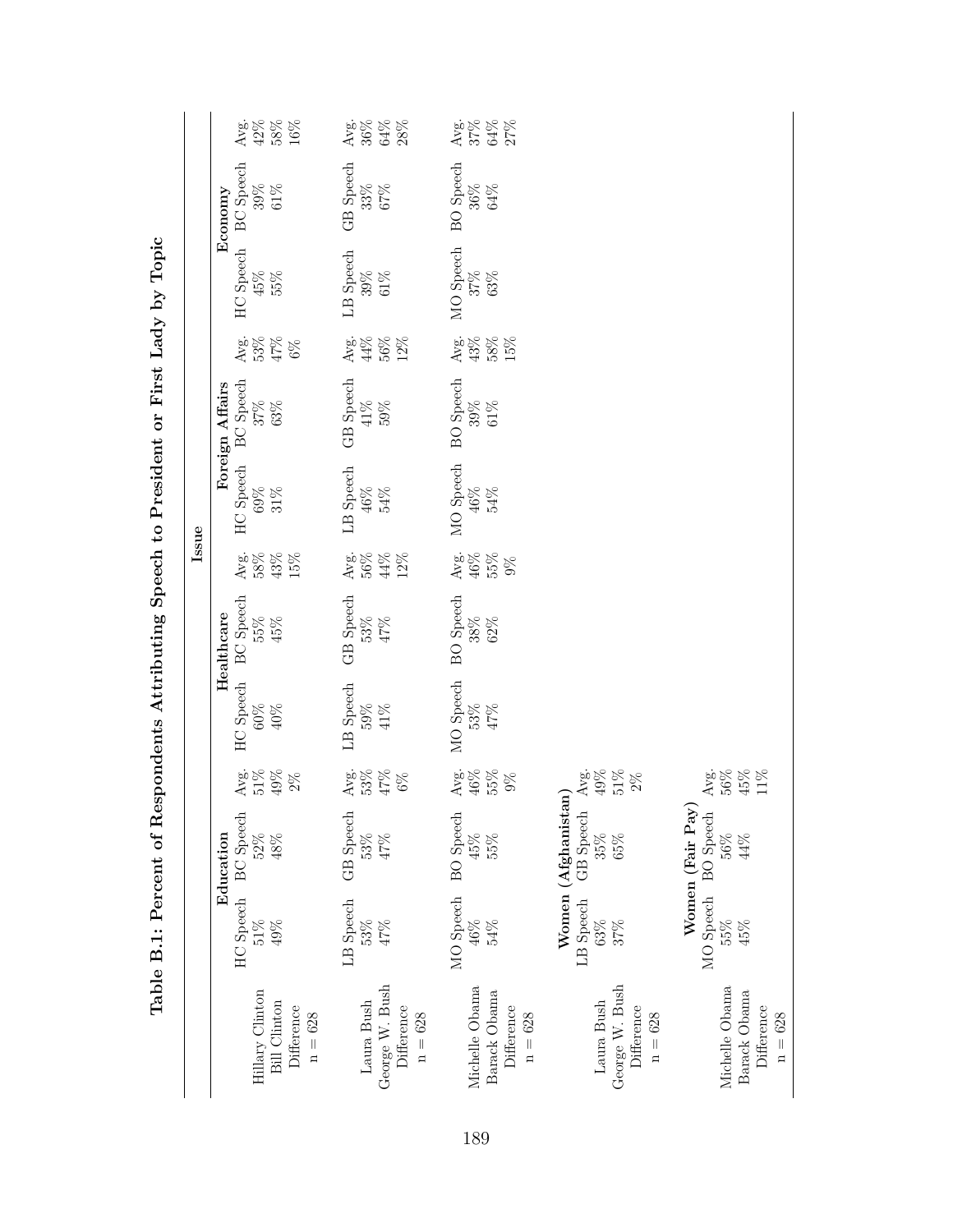## **BIBLIOGRAPHY**

- [1] Aberbach, J. and Peterson, M. eds. 2005. *Institutions of American Democracy: The Executive Branch*. New York, NY: Oxford University Press.
- [2] Aday, S. and Devitt, J. 2000. *Newspaper Coverage of Female Candidates: Spotlight on Elizabeth Dole*. Paper presented at the National Press Club as part of the White House Project Education Series.
- [3] Adler, S. Gent, C. and Overmeyer, C. 1998. "The Home Style Homepage: Legislator Use of the World Wide Web for Constituency Contact." *Legislative Studies Quarterly* 4(23): 585-595.
- [4] Alexander, D. and Anderson, K. 1993. "Gender as a Factor in the Attribution of Leadership Traits." *Politcal Research Quarterly* 1(46): 527-545.
- [5] Allgor, C. 2012. "What Candidates' Wives are Telling Us." *CNN News*. http:// www.cnn.com/2012/09/04/opinion/allgor-wives-convention-speeches/ index.html.
- [6] Ansolabehere, S. and Iyengar, S. 1995. *Going Negative: How Political Advertisements Shrink and Polarize the Electorate*. New York, NY: The Free Press.
- [7] Anthony, C. 2013. "When Spouses Talk, Voters Listen." *The New York Times*. http://www.nytimes.com/roomfordebate/ 2012/09/04/do-we-need-to-hear-from-the-candidates-spouse/ when-spouses-talk-voters-listen.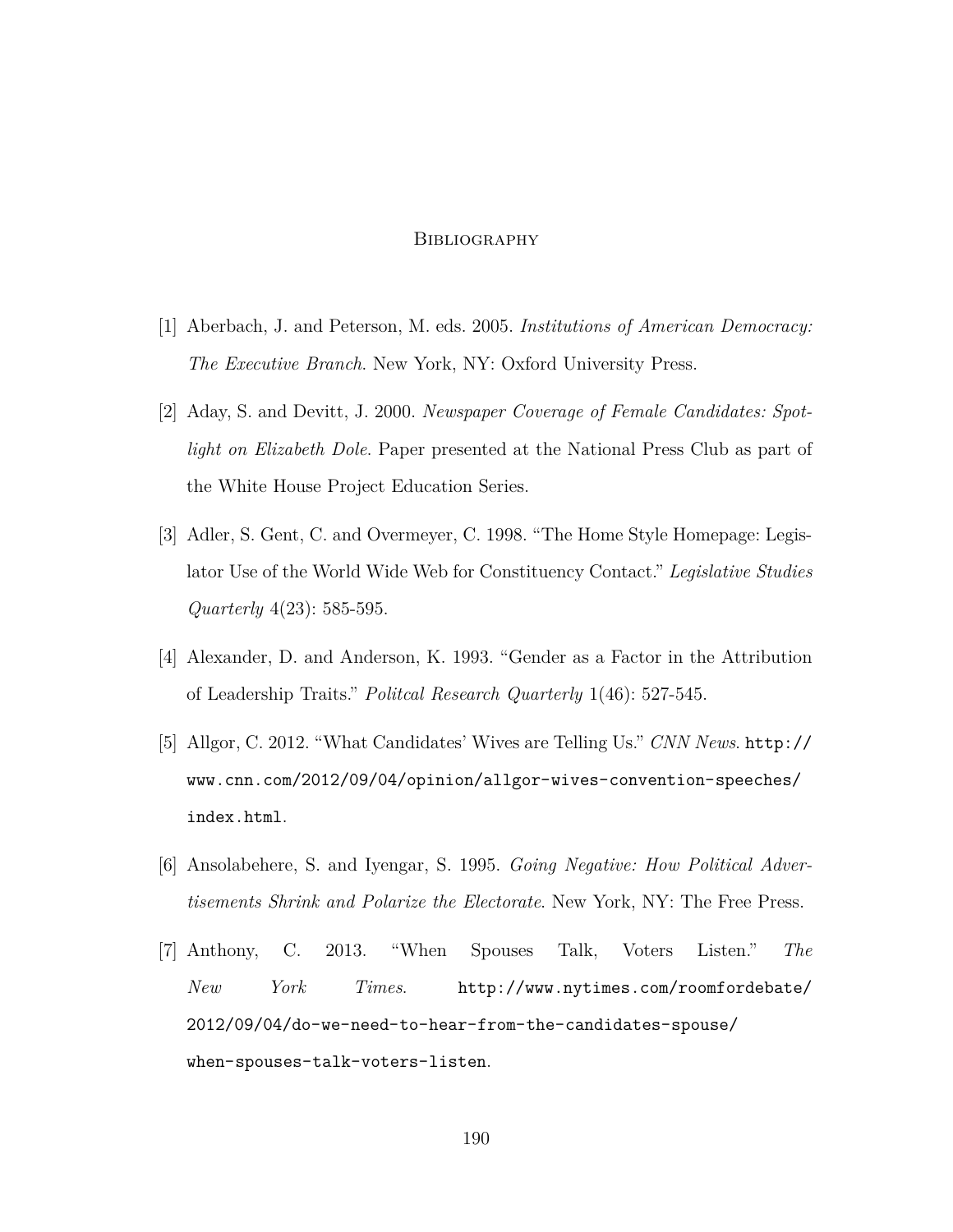- [8] Anthony, C. 2012. "The First First Lady's First Day." http://carlanthonyonline.com/2012/05/27/ the-first-first-ladys-first-day/.
- [9] Anthony, C. 1990. *First Ladies: The Saga of the Presidents' Wives and Their Power 1789-1961*. New York, NY: William Morrow.
- [10] Anthony, C. 1991. *First Ladies: The Saga of the Presidents' Wives and Their Power 1961-1990*. New York, NY: William Morrow.
- [11] Banwart, M. Bystrom, D. and Robertson, T. 2003. "From the Primary to the General Election: Comparative Analysis of Candidate Media Coverage in Mixed-Gender 2000 Races for Governor." *American Behavioral Scientist* 5(46): 658-676.
- [12] Beasley, M. 2005. *First Ladies and the Press*. Evanston, IL: Northwestern University Press.
- [13] Beasley, M. 2010. "The Rhetorical Presidency Meets the Unitary Executive: Implications for Presidential Rhetoric on Public Policy." *Rhetoric and Public Affairs* 1(13): 7-35.
- [14] Beck, J. et al. 2012. "What Have You Done For Me Lately? Charisma Attenuates the Decline in U.S. Presidential Approval Over Time" *The Leadership Quarterly* 5(23): 729-992.
- [15] Bennett, A. et al. 1997. *Friends in Need*. New York, NY: St. Martin's Press.
- [16] Berinsky, A. et al. 2012. "Evaluating Online Labor Markets for Experimental Research: Amazon.com's Mechanical Turk." *Political Analysis* 1(20): 351-368.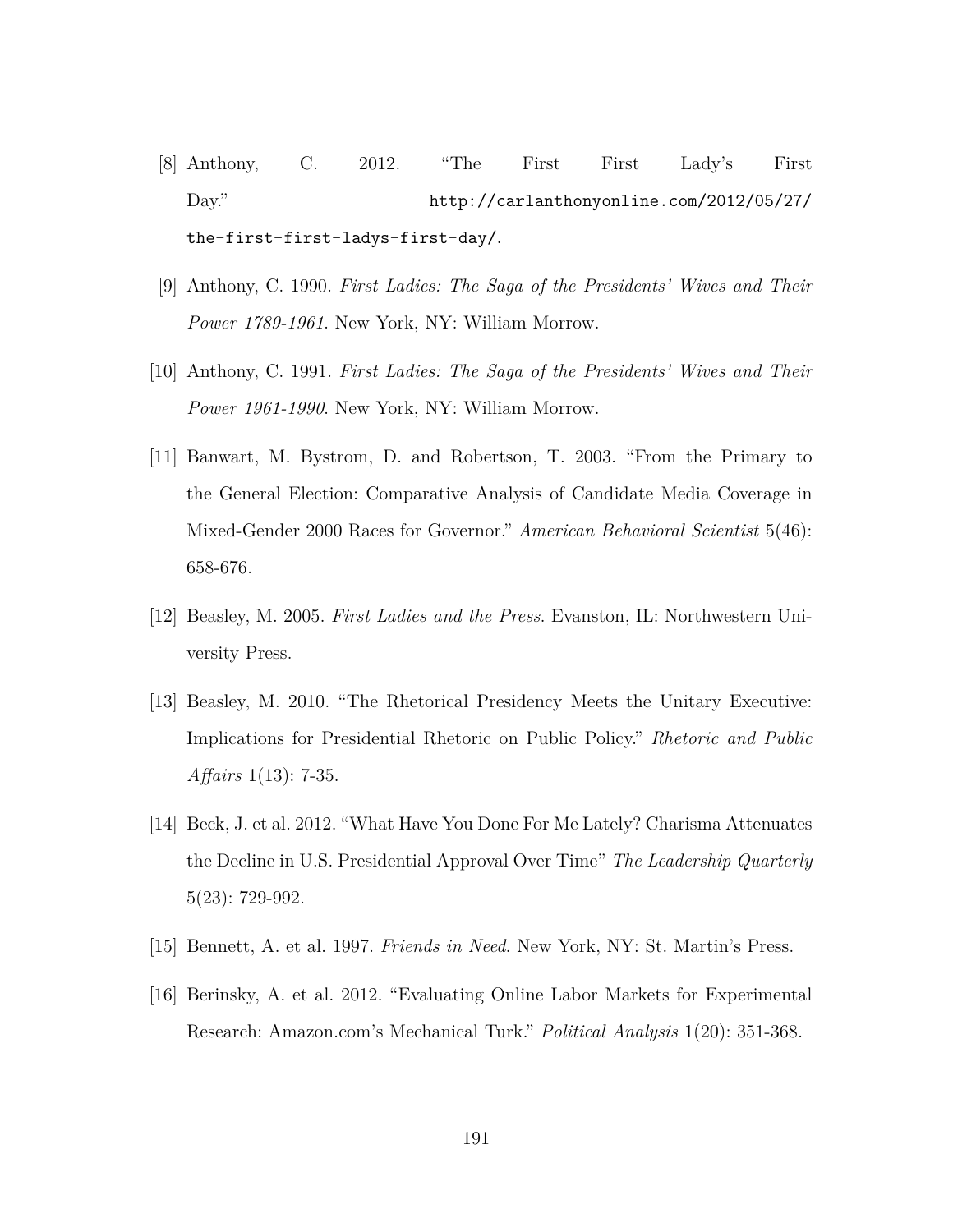- [17] Blumler, J.G. and Kavanaugh, D. 2012. "The Third Age of Political Communication: Influences and Features." *Political Communication* 1(16): 209-230.
- [18] Borrelli, M. 2011. *The Politics of the President's Wife*. College Station, TX: Texas A&M University Press.
- [19] Box-Steffensmeier, J. Brady, H. and Collier, D. 2007. *The Oxford Handbook of Political Methodology*. New York, NY: Oxford University Press.
- [20] Boyd Caroli, B. 2003. *First Ladies*. New York, NY: Oxford University Press.
- [21] Bumiller, E. 2002. "Teach the Children Well, First Lady Urges." *The New York Times*. http://www.nytimes.com/2002/01/25/us/ teach-the-children-well-first-lady-urges-senators.html.
- [22] Bumiller, E. 2005. "The First Lady's Mideast Sandstorm." *The New York Times*. http://www.nytimes.com/2005/06/06/politics/06letter. html?\_r=0.
- [23] Burns, L. 2008. *First Ladies and the Fourth Estate*. DeKalb, IL: Northern Illinois University Press.
- [24] Burden, B. and Mughan, A. 1999. "Public Opinion and Hillary Rodham Clinton." *Public Opinion Quarterly* 2(63): 237-250.
- [25] Burrell, B. 2001. *Public Opinion, the First Ladyship, and Hillary Rodham Clinton*. New York, NY: Garland.
- [26] Bush, B. 1994. *A Memoir*. New York, NY: Scribner.
- [27] Bush, L. 2010. *Spoken From the Heart*. New York, NY: Scribner.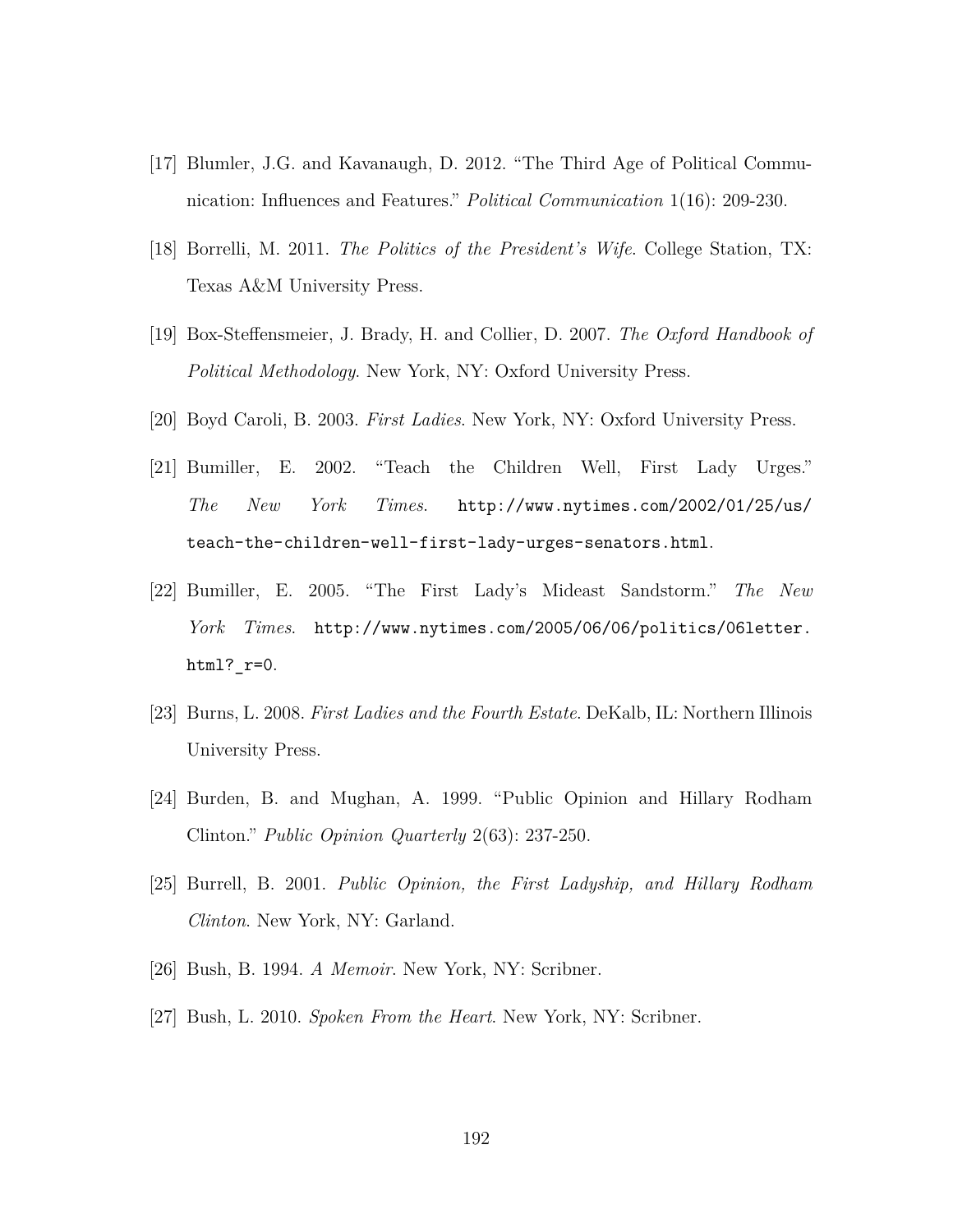- [28] Bystrom, D. et al. 2004. *Gender and Communication: VideoStyle, WebStyle, NewStyle*. New York, NY: Routledge.
- [29] Calao, J. 2012. "Michelle Obama's Speech Gets More Views than the Entire RNC Convention." *Forbes*. http://www.forbes.com/sites/jjcolao/2012/09/07/ michelle-obamas-speech-gets-more-online-views-than-the-entire-rnc/.
- [30] Campbell, K. 1990. *Deeds Done in Words*. Chicago, IL: Chicago University Press.
- [31] Carroll, J. 2007. "Americans' Ratings of Dick Cheney Reach New Lows." *Gallup*. http://www.gallup.com/poll/28159/ Americans-Ratings-Dick-Cheney-Reach-New-Lows.aspx.
- [32] Carroll, S. and Fox, R. 2006. *Gender and Elections: Change and Continuity through 2004*. New York, NY: Cambridge University Press.
- [33] Carter, R. 1984. *First Lady from Plains*. Boston, MA: Houghton Mifflin.
- [34] CBS News. 2008. "Michelle Obama Retools 'I'm Proud' Remark." http://www. cbsnews.com/news/michelle-obama-retools-im-proud-remark/.
- [35] Center for American Women and Politics. 2014. "Gender Differences in Voter Turnout." http://www.cawp.rutgers.edu/fast\_facts/voters/documents/ genderdiff.pdf
- [36] Chubb, J. and Peterson, P. 1989. *Can the Government Govern?* Washington, DC: The Brookings Institution.
- [37] Chubb, J. and Peterson, P. 1985. *The New Direction in American Politics*. Washington, DC: The Brookings Institution.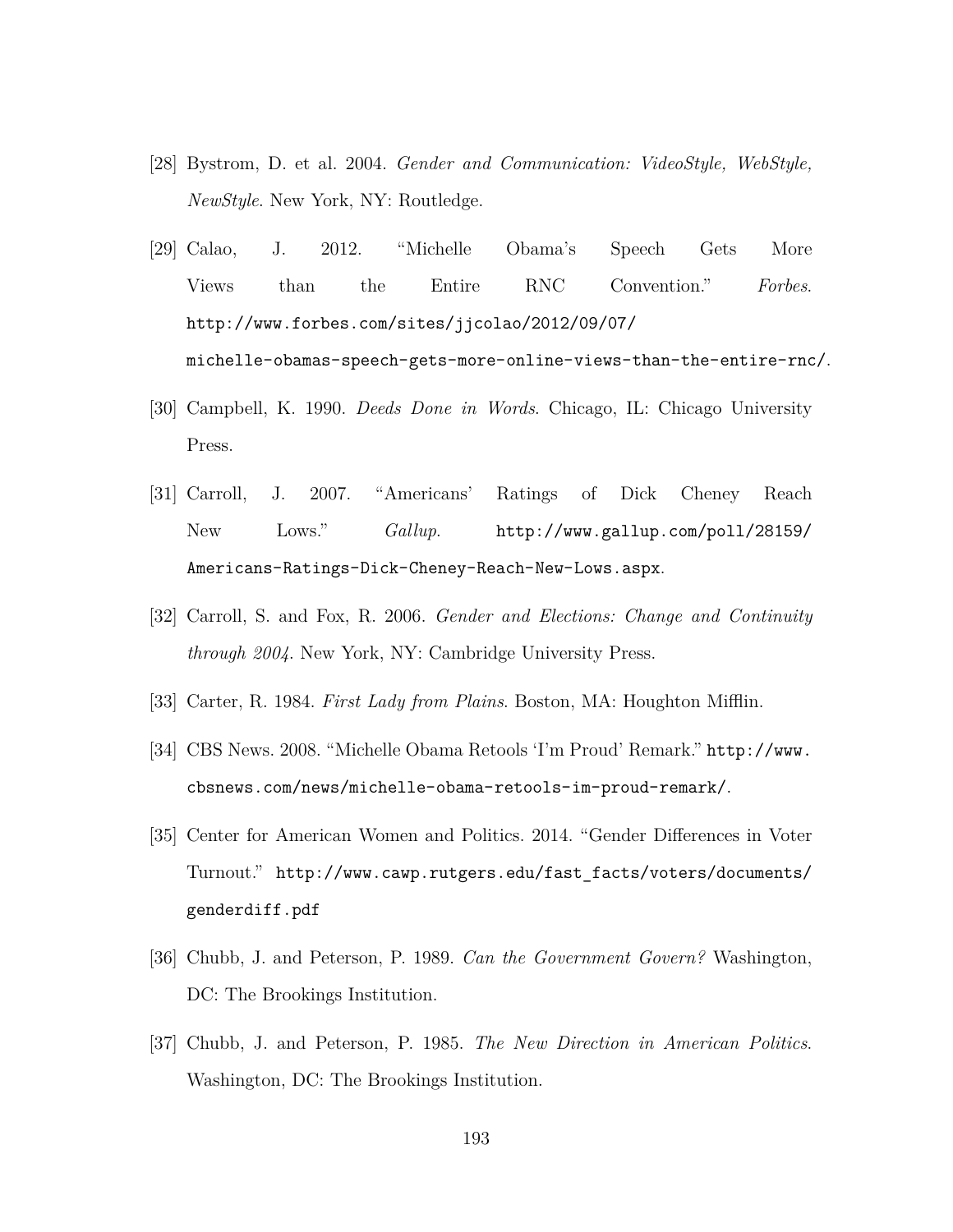- [38] Clinton, H. 2003. *Living History*. New York, NY: Scribner.
- [39] Cohen, J. 1995. "Presidential Rhetoric and the Public Agenda." *American Journal of Political Science* 1(39): 87-107.
- [40] Cohen, J. 2004. "If the News is so Bad, Why are Presidential Polls so High?" *Presidential Studies Quarterly* 3(34): 493-515.
- [41] Cohen, J. and Hamman, J. 2003. "Can Presidential Rhetoric Affect the Public's Economic Perceptions?" *Presidential Studies Quarterly* 2(33): 408-422.
- [42] C00) Cohen, J. "The Polls: Public Favorability toward the First Lady 1993- 1999." *Presidential Studies Quarterly* 3(30): 575-585.
- [43] Corrigan, M. 2000. "The Transformation of Going Public: President Clinton, the First Lady, and Healthcare Reform." *Political Communication* 2(17): 149-168.
- [44] Denton, R. 2002. *The 2000 Presidential Campaign: A Communication Perspective*. Westport, CT: Praeger.
- [45] Denton, R. 1994. *The 1992 Presidential Campaign: A Communication Perspective*. Westport, CT: Praeger.
- [46] Department of Transportation. 2013. "How the Highway Beautification Act Became a Law." http://www.fhwa.dot.gov/infrastructure/beauty.cfm.
- [47] Devitt, J. 2002. "Framing Gender on the Campaign Trail: Female Gubernatorial Candidates and the Press." *Journalism and Mass Communication Quarterly* 1(79): 445-463.
- [48] Dodd, L. and Oppenheimer, B. 1993. *Congress Reconsidered*. Washington, DC: CQ Press.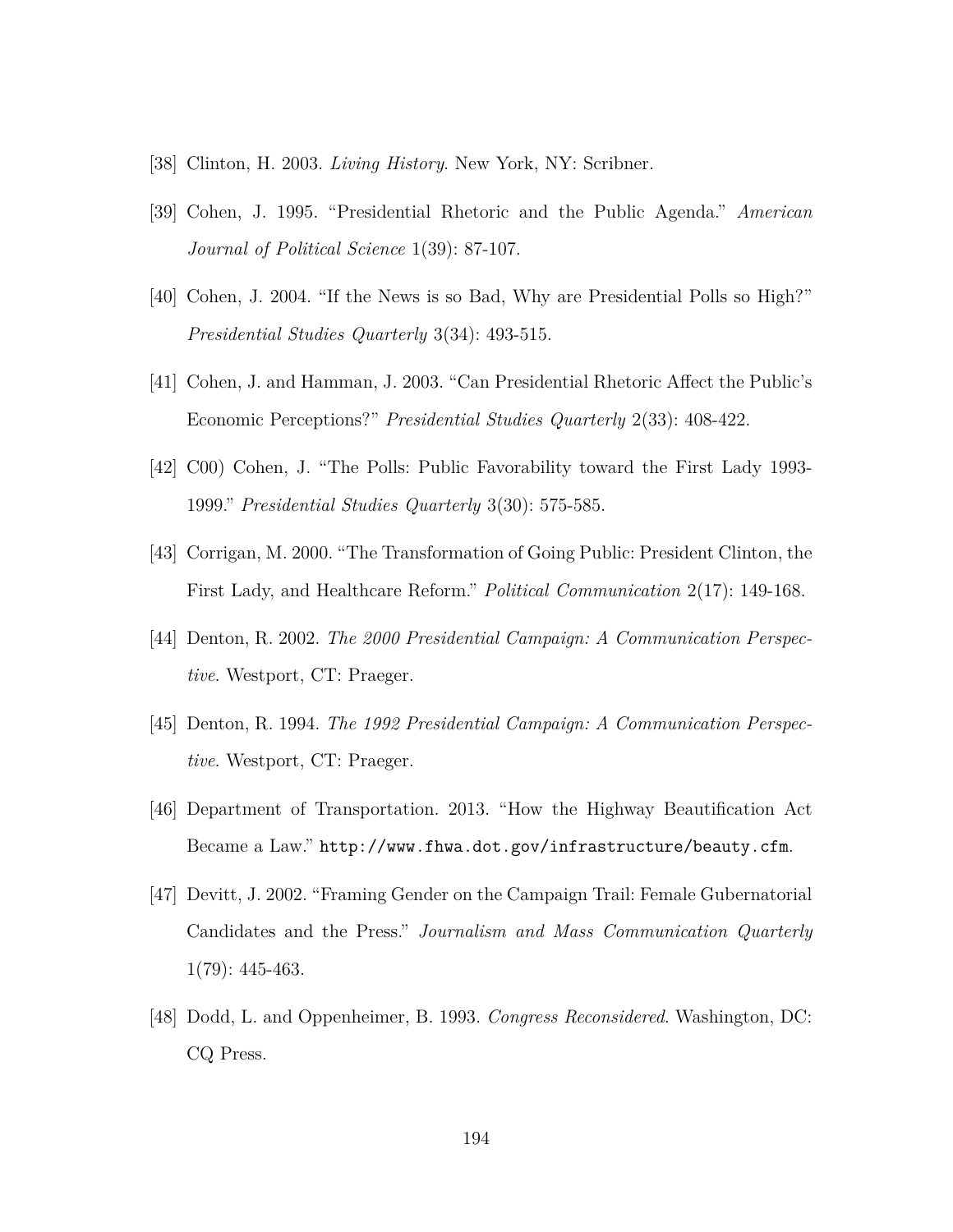- [49] Druckman, J. et al. eds. 2011. *Cambridge Handbook of Experimental Political Science*. New York, NY: Cambridge University Press.
- [50] Edwards, G. 2003. *On Deaf Ears*. Newhaven, CT: Yale University Press.
- [51] Elman, C. 2005. "Explanatory Typologies in Qualitative Studies of International Politics." *International Organization* 2(59): 293-326.
- [52] Eksterowicz, A. and Sulfaro, V. 2002. "The Presidential Partnerships of First Ladies and their Influence on Public Policy." *Current Politics and Economics of the United States* 4(4): 307-328.
- [53] Entman, R. and Bennett, L. 2000. *Mediated Politics*. New York, NY: Cambridge University Press.
- [54] Ford, B. 1978. *The Times of My Life*. New York, NY: Ballantine Books.
- [55] Frederick, D. 2008. "Michelle Obama's 'Proud' Remark Draws Conservative Fire." *Los Angeles Times*. http://latimesblogs.latimes.com/washington/ 2008/02/michelle-obama.html.
- [56] Frederickson, H. and Smith, K. 2003. *The Public Administration Theory Primer*. Cambridge, MA: Westview Press.
- [57] Freedman, D. et al. 1998. *Statistics*. New York, NY: W.W. Norton and Company.
- [58] Gallup. 2014. "Presidential Job Approval Center." http://www.gallup.com/ poll/124922/Presidential-Approval-Center.aspx.
- [59] Gallup. 2009. "Presidential Ratings The First Lady," http://www.gallup. com/poll/3340/Presidential-Ratings-First-Lady.aspx.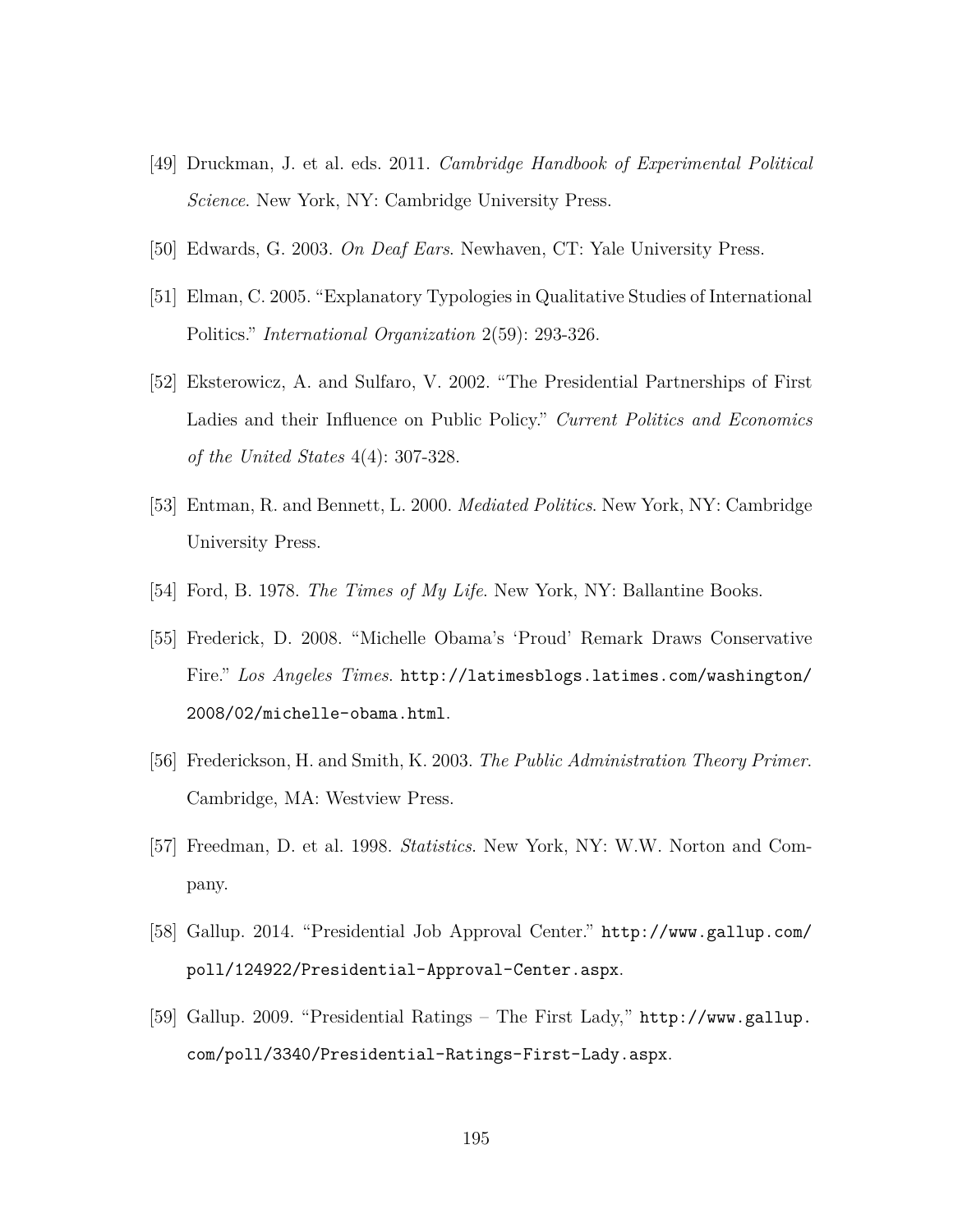- [60] Garofoli, J. 2008. "Why do Political Wives Stand by Their Men?" *San Francisco Chronicle*. http://www.sfgate.com/news/article/ Why-do-political-wives-stand-by-their-men-3223202.php.
- [61] Gelman, A. and Hill, J. 2007. *Data Analysis Using Regression and Multilevel/Hierarchical Models*. New York, NY: Cambridge University Press.
- [62] George, A. and Bennett, A. 2005. *Case Studies and Theory Development in the Social Sciences*. Cambridge, MA: Belfer Center for Science and International Affairs.
- [63] Gerhart, A. 2004. *The Perfect Wife*. New York, NY: Simon & Schuster.
- [64] Gerth, J. and Van Natta, D. 2007. *Her Way*. New York, NY: Little, Brown and Company.
- [65] Godbold, S. 2010. *Jimmy and Rosalynn Carter* New York, NY: Oxford University Press.
- [66] Goldstein, J. 2008. "The Rising Power of the Modern Vice Presidency." *Presidential Studies Quarterly* 3(38): 374-389.
- [67] Gould, L. 1996. *American First Ladies: Their Lives and Their Legacy*. New York, NY: Garland.
- [68] Geertz, G. and Mahoney, J. 2012. *A Tale of Two Cultures*. Princeton, NJ: Princeton University Press.
- [69] Greenstein, F. 1994. *The Hidden-Hand Presidency*. Baltimore, MD: The Johns Hopkins University Press.
- [70] Grimes, A. 1990. *Running Mates: The Making of a First Lady*. New York, NY: William Morrow and Company.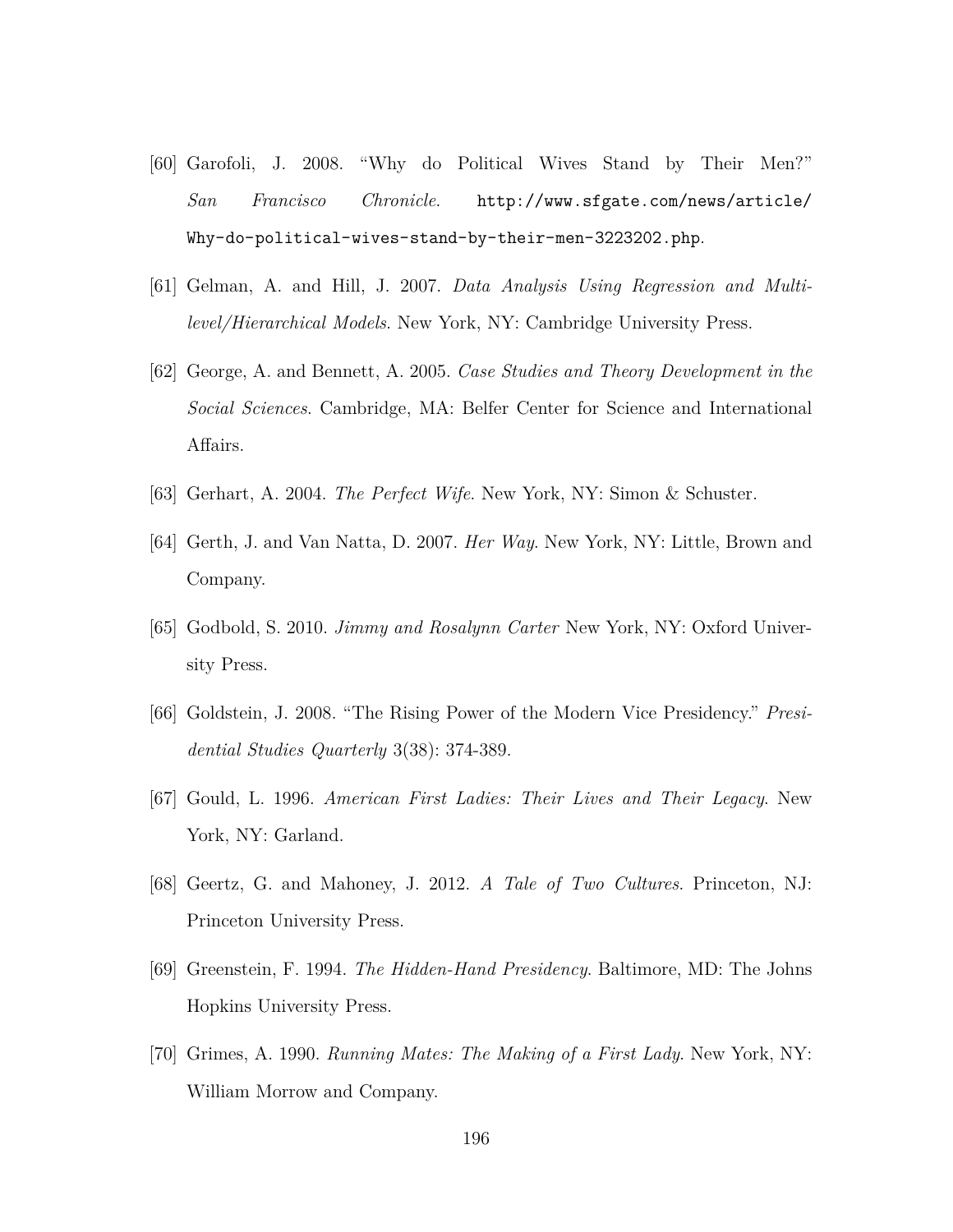- [71] Heclo, H. 1977. *A Government of Strangers: Executive Politics in Washington*. Washington, DC. The Brookings Institution.
- [72] Hernandez, R. and Healy, P. 2005. "The Evolution of Hillary Clinton." *The New York Times*. http://www.nytimes.com/2005/07/13/nyregion/13hillary. ready.html? r=0.
- [73] Herrnson, P. 2004. *Congressional Elections: Campaigning at Home and in Washington*. Washington, DC: CQ Press.
- [74] Hillygus, D.S. and Jackman, S. 2003. "Voter Decision Making in 2000: Campaign Effects, Partisan Activation and the Clinton Legacy." *American Journal of Political Science* 4(47): 583-596.
- [75] Huddy, L. and Carey, T. 2009. "Group Politics Redux: Race and Gender in the 2008 Democratic Presidential Primaries." *Politics and Gender* 1(5): 81-96.
- [76] Huddy, L. and Terkildsen, N. 1993. "Gender Stereotypes and the Perception of Male and Female Candidates." *American Journal of Political Science*. 119-147.
- [77] Holbrook, T. 1996. *Do Campaigns Matter?* Thousand Oaks, CA: Sage.
- [78] Iyengar, S. Valentino, N. Ansolabehere, S. and Simon, A. 1997. "Running as a Woman: Gender Stereotyping in Political Campaigns." *Women, Media and Politics*. 77-98.
- [79] Jacobson, G. 1987. "The Marginals Never Vanished." *American Journal of Political Science* 1(31): 126-141.
- [80] Jansen, L. 2012. "The First Lady and the Kid's Choice Awards." *CNN News*. http://whitehouse.blogs.cnn.com/2012/03/31/ the-first-lady-and-the-kids-choice-awards/.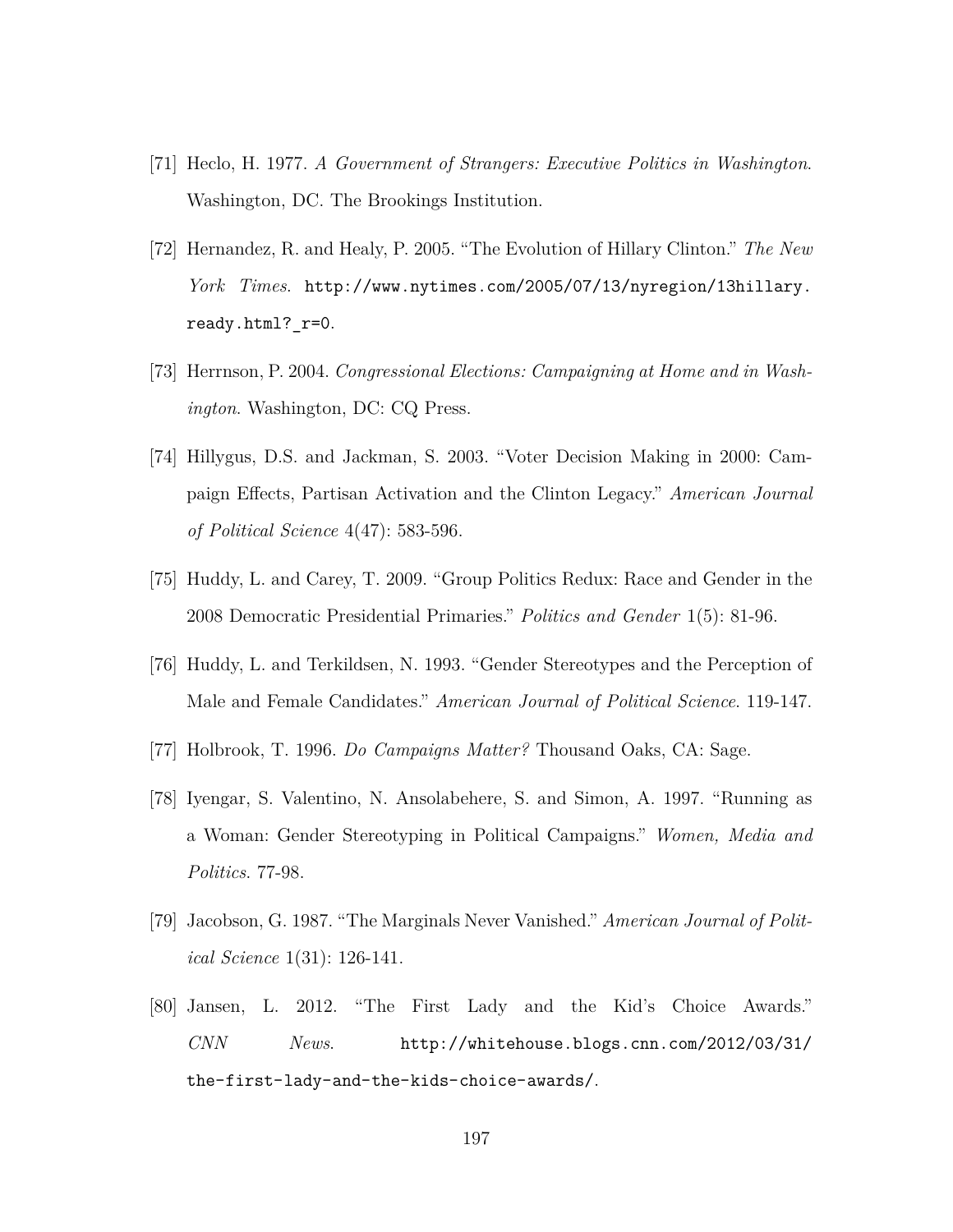- [81] Johnson, L.B. 1970. *A White House Diary*. New York: Holt, Rinehart and Winston.
- [82] Jones, J. 2010. "VP Favorable Ratings: Gore Down, Cheney, Biden Flat." *Gallup*. http://www.gallup.com/poll/141269/ Favorable-Ratings-Gore-Down-Cheney-Biden-Flat.aspx.
- [83] Jones, J. 2013. "Americans Laud Kerry's Efforts as Secretary of State." *Gallup*. http://www.gallup.com/poll/164411/ americans-laud-kerry-efforts-secretary-state.aspx.
- [84] Kahn, K. 1994. "Does Gender Make a Difference? An Experimental Examination of Sex Stereotypes and Press Patterns in Statewide Campaigns." *American Journal of Political Science*. 162-195.
- [85] Kahn, K. 1996. *The Political Consequences of Being a Woman*. New York, NY: Columbia University Press.
- [86] Kelly, M. 1993. "THE INAUGURATION; The First Couple: A Union of Mind and Ambition." *The New York Times*. http://www.nytimes.com/1993/01/20/us/ the-inauguration-the-first-couple-a-union-of-mind-and-ambition. html.
- [87] Kernell, S. 1997. *Going Public: New Strategies of Presidential Leadership*. Washington, DC: CQ Press.
- [88] Kessler, R. 2006. *Laura Bush*. New York, NY: Random House.
- [89] King, G. et al. 1994. *Designing Social Inquiry*. Princeton, NJ: Princeton University Press.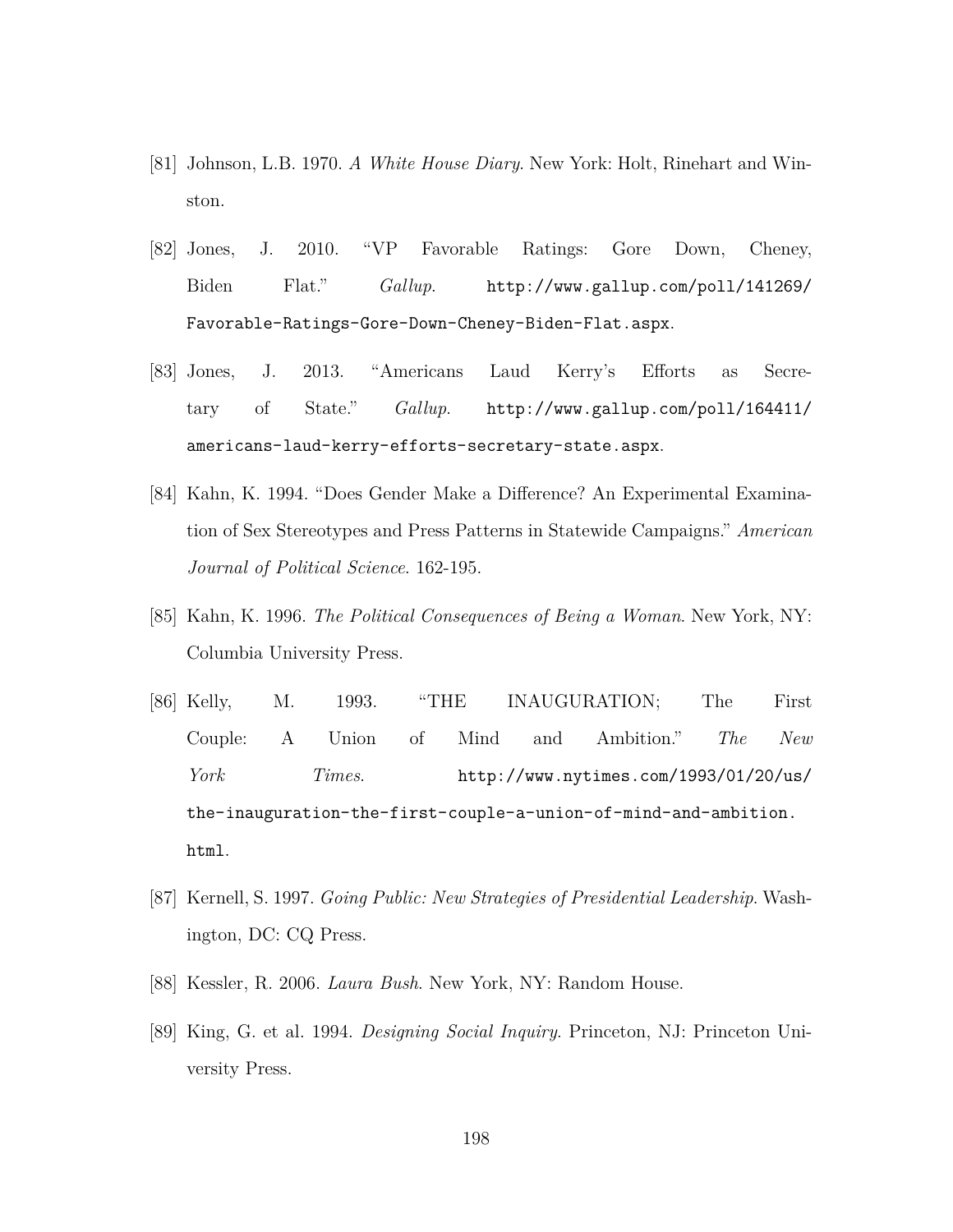- [90] Koch, J. 2007. "Gender Stereotypes and Citizens' Impressions of House Candidates' Ideological Orientations." *American Journal of Political Science* 2(46): 453-462.
- [91] Krause, G. and Meier, K. 2005. *Politics, Policy and Organizations*. Ann Arbor, MI: Univeristy of Michigan Press.
- [92] Kriner, D. and Schwartz, L. 2009. "Partisan Dynamics and the Volatility of Presidential Approval." *British Journal of Political Science* 3(39): 609-631.
- [93] Macmanus, S. and Quecan, A. 2008. "Spouses as Campaign Surrogates: Strategic Appearances by Presidential and Vice Presidential Candidates' Wives in the 2004 Election." *PS* 2(41): 337-348.
- [94] Mahoney, J. 2010. "After KKV: The New Methodology of Qualitative Research." *World Politics* 1(62): 120-147.
- [95] Marton, K. 2001. *Hidden Power: Presidential Marriages that Shaped our Recent History*. New York, NY: Pantheon Books.
- [96] McCallops, J. 2003. *Edith Bolling Galt Wilson: The Unintended President*. New York, NY: Nova History Publications.
- [97] McDermott, M. 1997. "Voting Cues in Low-information Elections: Candidate Gender as a Social Information Variable in Contemporary United States Elections." *American Journal of Political Science*. 270-283.
- [98] Means, M. 1963. *The Woman in the White House*. New York, NY: Random House.
- [99] Mechanical Turk. 2013. "About." https://www.mturk.com.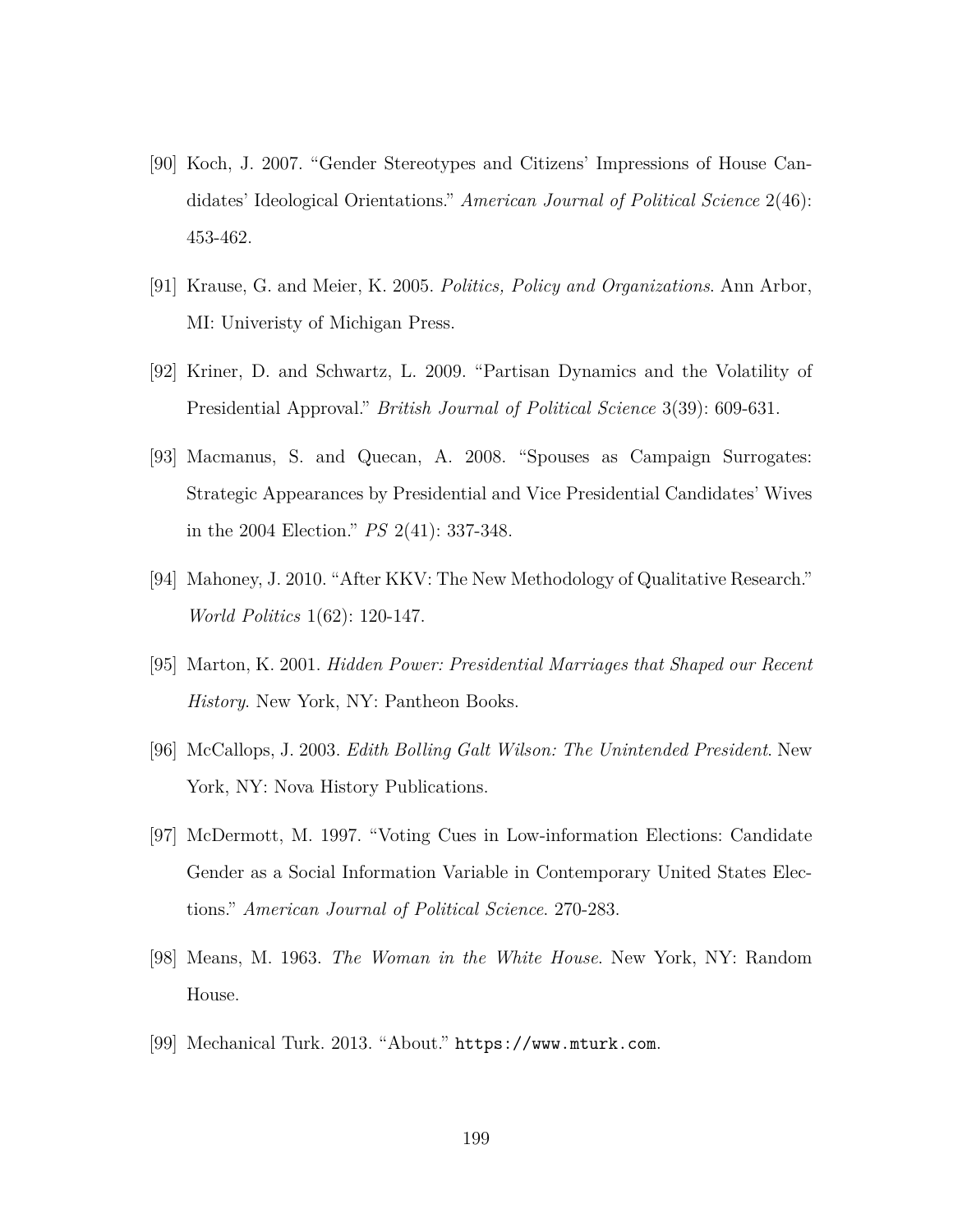- [100] Medhurst, M. 1996. *Beyond the Rhetorical Presidency*. College Station, TX: Texas A&M University Press.
- [101] Milton, J. 1999. *The First Partner*. New York, NY: William and Morrow.
- [102] Mueller, J. 2008. *Tag Teaming the Press: How Bill and Hillary Work Together to Handle the Media*. New York, NY: Rowman & Littlefield.
- [103] Mundy, A. 2004. "Mate Check: As Americans Consider the Right Spouse for the White House, the More Things Change, the More they Stay the Same." *American Demographics* 8(26): 21-23.
- [104] National First Ladies Library. 2014. "Articles About First Ladies." http:// www.firstladies.org/articles.aspx.
- [105] O'Connor, K. et al. 1996. "Wives in the White House: The Political Influence of First Ladies." *Presidential Studies Quarterly* 3(26): 835-853.
- [106] Office of Management and Budget. 2013. "Historicals." www.whitehouse.gov/ omb/Historicals/.
- [107] Parry-Giles, S. and Blair, D. 2002. "The Role of the Rhetorical First Lady: Politics, Gender, Ideology, and Women's Voice." *Rhetoric and Public Affairs*  $4(5): 565-600.$
- [108] Pew Research Center. 2008. "Laura Bush's Declining Favorability." http://www.people-press.org/2008/01/24/ laura-bushs-declining-favorability/2/
- [109] Pew Research Center. 2013. "Obama in Strong Position at Start of Second Term." http://www.people-press.org/2013/01/17/ section-1-obama-job-rating-personal-traits-views-of-michelle-obama/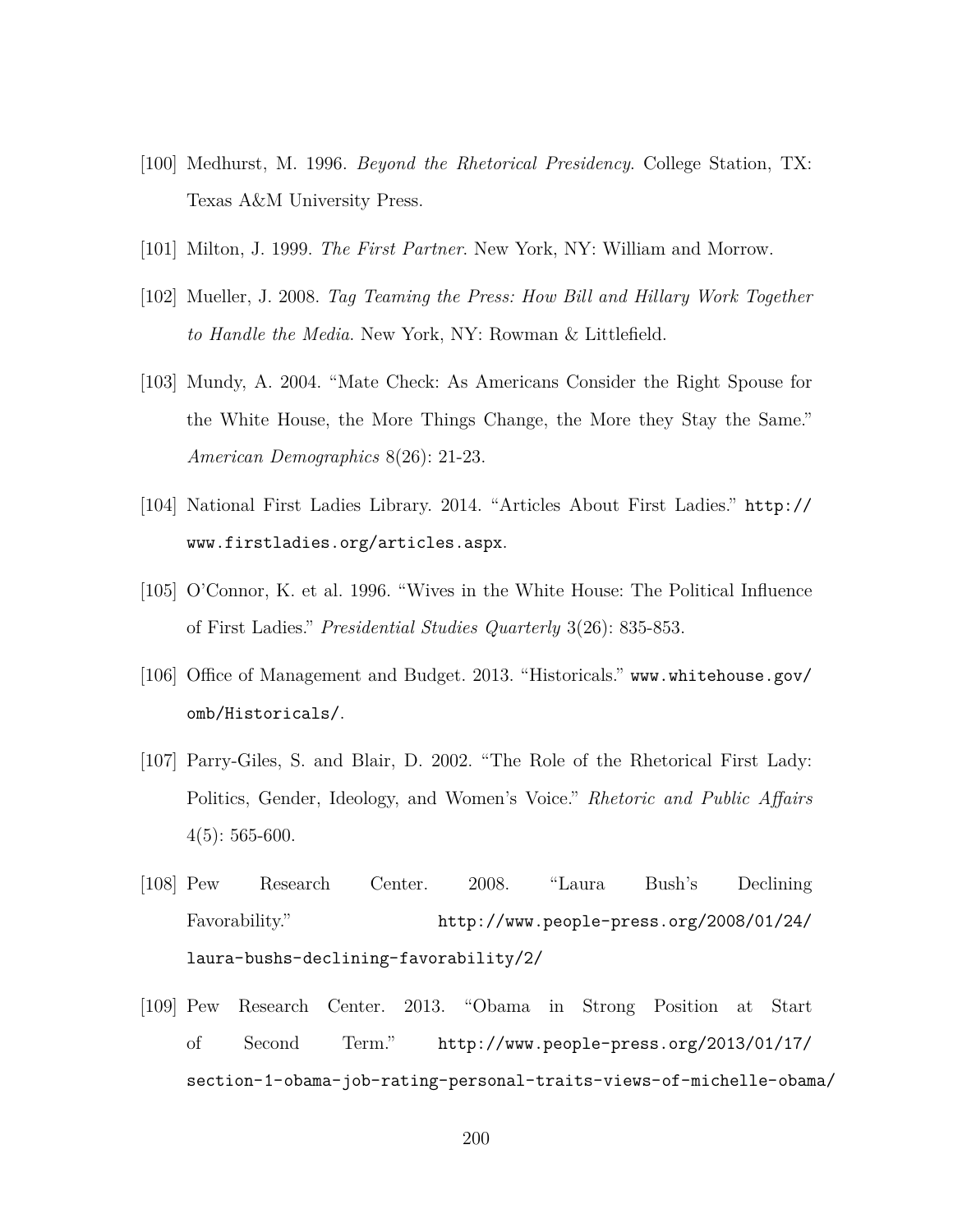- [110] Pew Research Center. 2013. "In Gun Control Debate, Several Options Draw Majority Support." http://www.people-press.org/2013/01/14/ in-gun-control-debate-several-options-draw-majority-support/
- [111] Rabe-Hesketh, S. and Skrondal, A. 2012. *Multilevel and Longitudinal Modeling Using Stata*. College Station, TX: Stata Press.
- [112] Ragin, C. 2008. *Redesigning Social Inquiry*. Chicago, IL: Univeristy of Chicago Press.
- [113] Reagan, N. 1989. *My Turn*. New York, NY: Random House.
- [114] Saad, L. 2012. "Pre-Debate, Biden, Ryan Share Lackluster Favorable Ratings." *Gallup*. http://www.gallup.com/poll/158009/ pre-debate-biden-ryan-share-lackluster-favorable-ratings.aspx.
- [115] Sanbonmatsu, K. 2002. "Gender Stereotypes and Vote Choice." *American Journal of Political Science*. 20-34.
- [116] Sapiro, V. 1981. "If U.S. Senator Baker Were a Woman." *Political Psychology* 1(3): 61-83.
- [117] Schepsle, K. and Weingast, B. 1987. "The Institutional Foundations of Committee Power." *American Political Science Review* 1(81): 85-104.
- [118] Schneider, D. and Schneider, D. 2001. *First Ladies: A Biographical Dictionary*. New York, NY: Facts on File.
- [119] Schroeder, J. 2009. *Confessions of a Political Spouse*. Golden, CO: Fulcrum Publishing.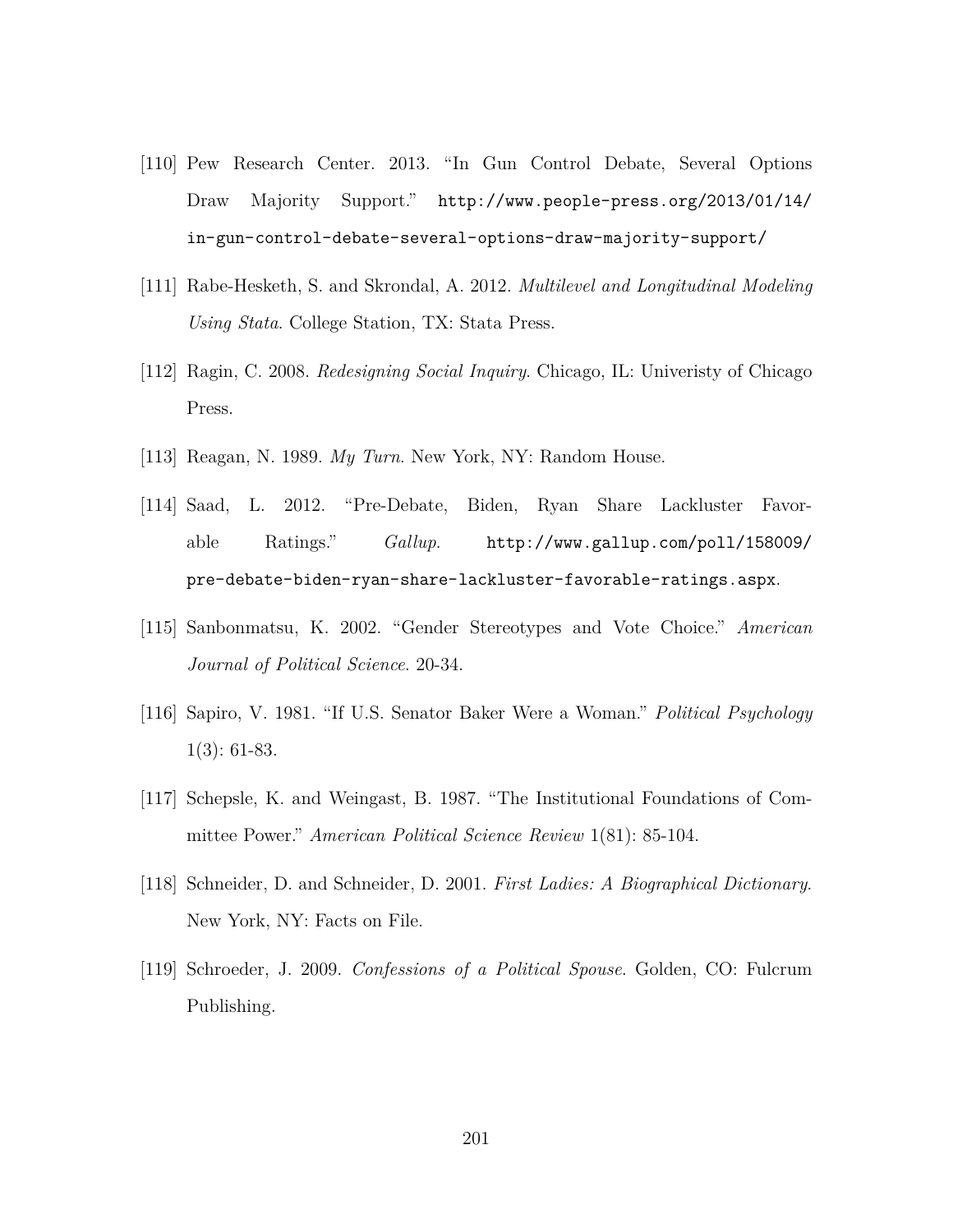- [120] Shapiro, L. 2004. "The Great Bush-Kerry Bake-off." *The Boston Globe*. http://www.boston.com/news/globe/ideas/articles/2004/07/11/the\_ great\_bush\_kerry\_bake\_off/.
- [121] Shapiro, R. and Mahajan, H. 1986. "Gender Differences in Policy Preferences and Priorities." *Public Opinion Quarterly* 1(50): 42-61.
- [122] Shaw, D.R. 1999. "The Effect of TV Ads and Campaign Events on Statewide Presidential Votes." *American Political Science Review* 1(93): 345-361.
- [123] Smith, C. and Caporimo, A. 2013. "Reader's Digest Trust Poll." *Reader's Digest*. http://www.rd.com/slideshows/ readers-digest-trust-poll-the-100-most-trusted-people-in-america/.
- [124] Sniderman, P. Brody, R. and Tetlock, P. 1991. *Reasoning and Choice: Explorations in Political Psychology*. New York, NY: Cambridge University Press.
- [125] Stolz, E. 2013. "Beyond Pillow Talk: How Gender, Media and Politics Shape the Role and Legacy of First Ladies." http://www.ncurproceedings.org/ojs/ index.php/NCUR2013/article/viewFile/472/433.
- [126] Sulfaro, V. 2007. "Affective Evaluations of First Ladies." *Presidential Studies Quarterly* 3(37): 486-514.
- [127] Toner, R. and Kornblut, A. 2006. "Wounds Salved, Clinton Returns to Health Care." *The New York Times*. http://www.nytimes.com/2006/06/10/ washington/10hillary.html?ei=5070.
- [128] Tracey, B. 2012. "Michelle Obama Becoming the Most Televised First Lady." *Fox News*. http://www.foxnews.com/politics/2012/04/22/ michelle-obama-becoming-most-televised-first-lady/.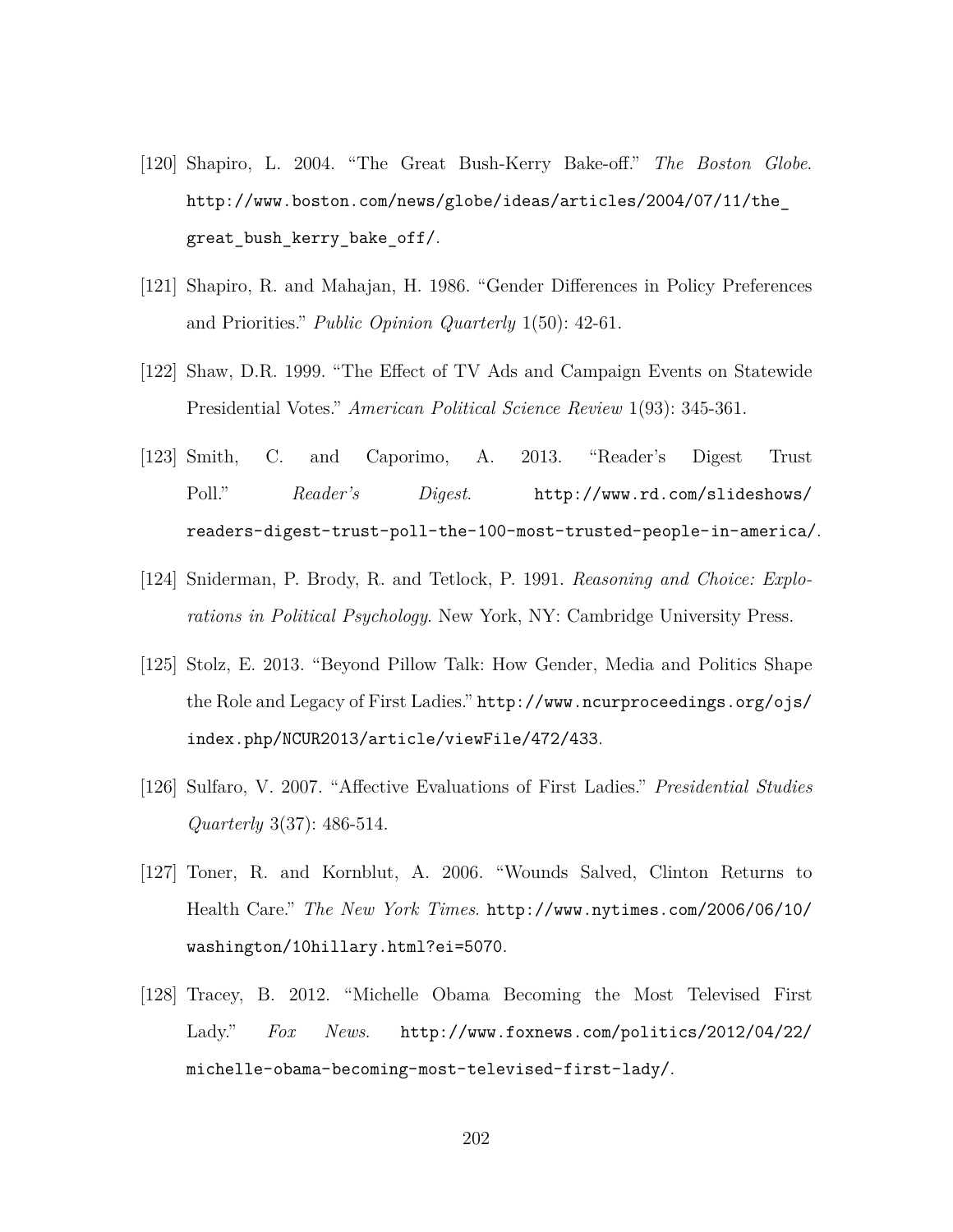- [129] UCLA Statistical Consulting Group. 2014. "Introduction to Power Analysis." http://www.ats.ucla.edu/stat/seminars/Intro\_power/default.htm.
- [130] Van Evera, S. 1997. *Guide to Methods for Students of Political Science*. Ithaca, NY: Cornell University Press.
- [131] Watson, R. 1997. "The First Lady Reconsidered: Presidential Partner and Political Institution." *Presidential Studies Quarterly* 1(27): 805-818.
- [132] Watson, R. 1999. "Ranking the Presidential Spouses." *Social Science Journal* 1(36): 117-136.
- [133] Watson, R. 2000. *The Presidents' Wives: Reassessing the Office of the First Lady*. Boulder, CO: Lynne Reiner.
- [134] Watson, R. 2001. *American First Ladies*. Pasadena, CA: Salem Press.
- [135] Watson, R. 2001. "The White Glove Pulpit." *OAH Magazine of History* 3(15): 9-14.
- [136] Watson, R. 2003. "Source Material Toward the Study of the First Lady: The State of Scholarship." *Presidential Studies Quarterly* 2(33): 423-441.
- [137] Watson, R. and Eksterowicz, A. eds. 2003. *The Presidential Companion*. Columbia, SC: University of South Carolina Press.
- [138] Watson, R. et al. 2012. *The Obama Presidency: A Preliminary Assessment*. Albany, NY: Albany University Press.
- [139] Weisberg, H. 1995. *Democracy's Feast*. Chatham, NJ: Chatham House.
- [140] Wertheimer, M. 2005. *Leading Ladies of the White House*. Lanham, MD: Rowman & Littlefield.